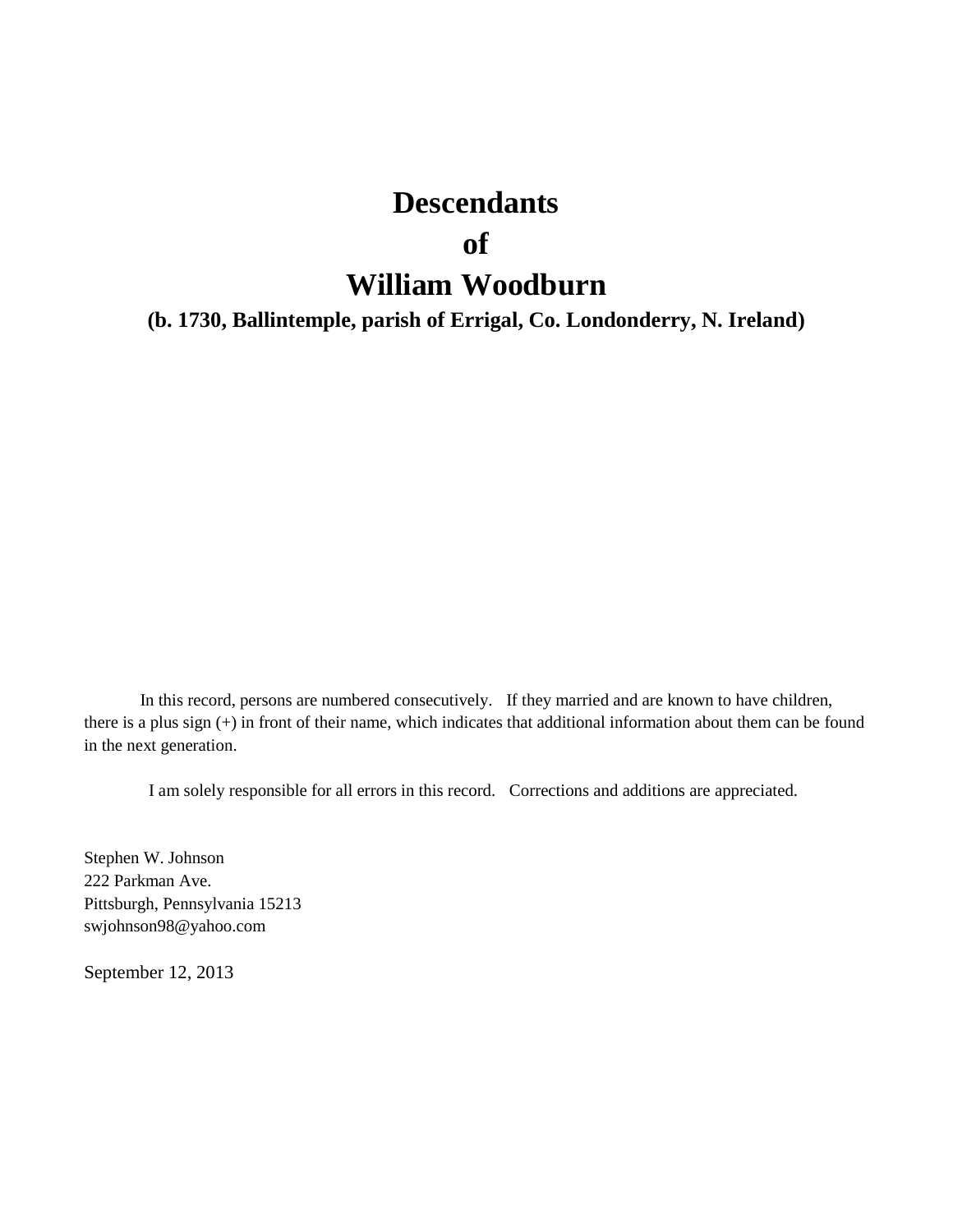### **First Generation**

1. **WOODBURN** was born (date unknown). The name Woodburn is apparently of Scottish origin. It may come from the Scottish term for a small stream--"burn"; hence, wooded burn or tree-lined stream. Woodburn, then, would have been the name given to people living in such an area. The main connection appears to be with the Ayrshire and Dumfries areas of Scotland. There, a George Woodburn was shot for being a Covenanter (Scottish Presbyterians in the 17th cen. who subscribed to various conservative covenants) in 1685. It was not unusual, however, for people from Scotland, in times of religious persecution, to flee to Ireland and England. Thus, for example, there are a number of Woodburns in Pennington Hall, Ulverston, Cumbria Co., England. There, a Robert Woodburne, in 1654, served as the attorney for George Fox, founder of ther Quakers, in acquiring land for the first Quaker cemetery. In Ireland, Carrickfergus Co. in Northern Ireland has an area and a police station bearing the Woodburn name. Despite these connections to England and Ireland, the original Scottish connection seems indisputable.

A Woodburn family lived in Ballintemple, N. Ireland before the seige of Londonderry in 1689 and it is this family with which we are concerned here. Ballintemple is located in County Derry, two miles southwest of Garvagh. The townland occupies 759 acres in the parish of Errigal, Barony of Coleraine.

How the Woodburns came to N. Ireland is a matter of speculation. In the early 1600's, British King James I, who was protestant, attempted once and for all to subjugate the recalcitrant Ulster Catholics. He coloninized the area with English and Scottish loyalists (perhaps including the Woodburns?), who were largely Protestant, resulting in the Protestant majority that exists today in N. Ireland. These so-called Plantations of Ulster included the rebuilding of the city of Derry. The city was renamed Londonderry. In the 1630's, the city had only 2000 inhabitants, but it was the largest city in Ulster.

The Seige of Derry began on April 18, 1689, when deposed British King James II, who was Catholic, and French and Irish forces loyal to him, attempted to secure a base in Ireland from which he could attempt to regain the British throne. The Protestants in Ulster supported King George and Queen Mary and they barricaded themselves in the city and refused to surrender. The seige lasted 105 days and was broken when a relief ship made its way to the city, but the seige left a mark on the city that survives to this day.

The majority of the Scots plantation settlers were from Galloway and Ayrshire in west Scotland. That is probably where the Woodburns of N. Ireland would have come from .The area around Garvagh is predominately Presbyterian and with strong ties still to Scottish culture.

WOODBURN had the following children:

- +2 i. **William WOODBURN**, born about 1730.
- 3 ii. **Of Gortfad WOODBURN** was born (date unknown). All information regarding this person was obtained from David Woodburn (CIS: 100554,526) and needs to be confirmed.
- 4 iii. **Of Liscall WOODBURN** was born (date unknown). All information regarding this person was obtained from David Woodburn (CIS: 100554,526) and needs to be confirmed.

#### **Second Generation**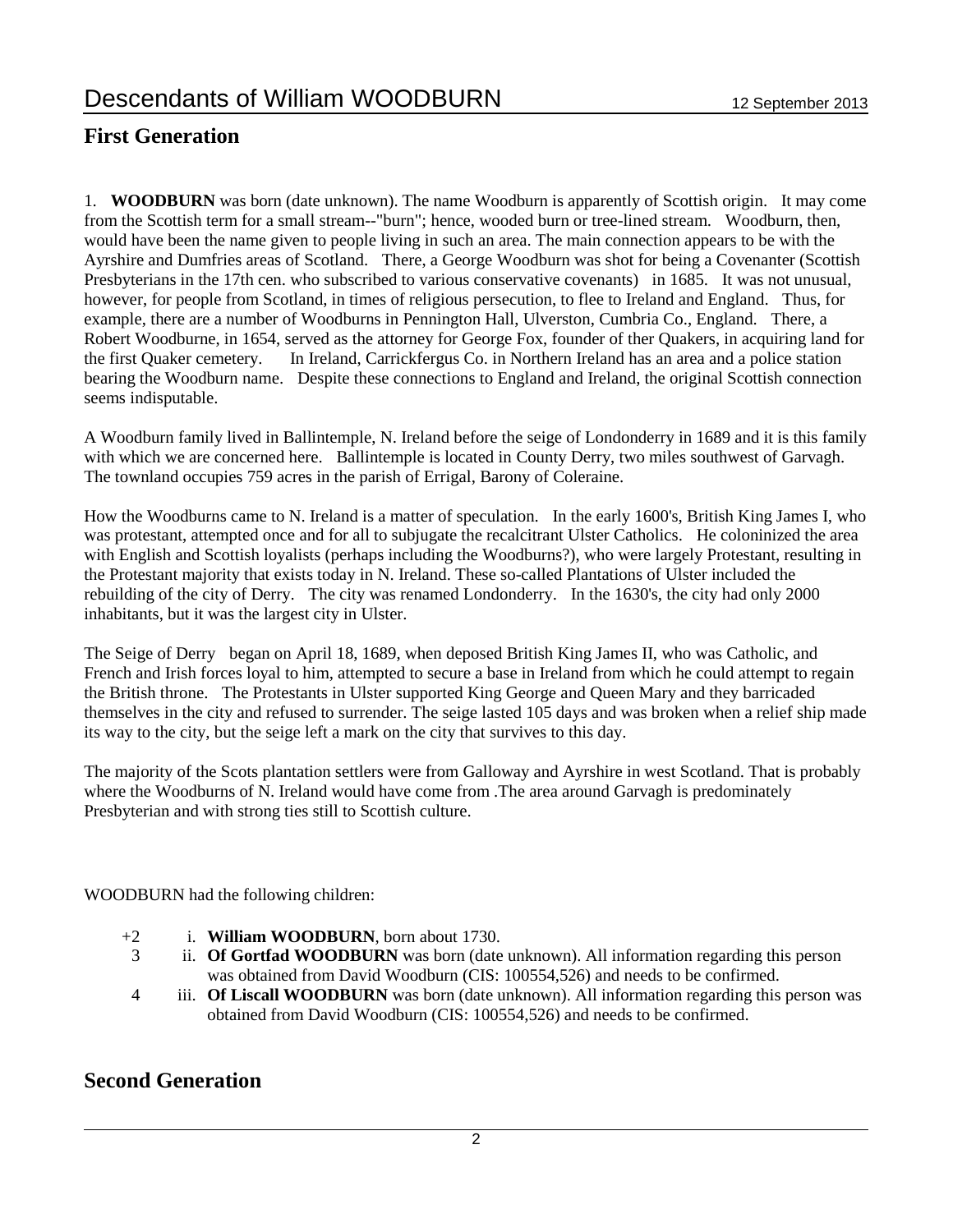2. **William WOODBURN** was born about 1730. William lived in the townland of Ballintemple, parish of Errigal, Co. Londonderry, N. Ireland.

Some information regarding William and his descendants was obtained in 2012 from the website of Christopher Earls Brennen at http://www.dankat.com/badger/chap9.htm. While he does not cite sources (and, indeed, some information may have come from my website or Janet Rhein's website), he does provide additional information and it appears to be more than speculative--i.e., it appears to have a source. This source will not be repeated.

The identities of William's children is speculative, but is confirmed by Mr. Brennen's website. All of this information needs to be confirmed.

**Mary UNKNOWN** was born (date unknown).

William WOODBURN and Mary UNKNOWN had the following children:

- 5 i. **William WOODBURN** was born (date unknown).
- 6 ii. **Alexander WOODBURN** was born in 1747. He died in 1791 at the age of 44. He was buried in Ballintemple Graveyard, Ballintemple, County Londonderry, N. Ireland. Alexander left Ballintemple, N. Ireland and bought a farm in County Antrim, near Macfin, N. Ireland. He died there but is buried in Ballintemple Graveyard in Ballintemple, N. Ireland. All of his children apparently immigrated to America.

Christopher Earls Brennen's website shows Alexendar's date of death as 1771.

Some information regarding this person was obtained from David Woodburn (CIS: 100554,526) and needs to be confirmed.

- +7 iii. **James WOODBURN**, born November 12, 1748, Edenburne, Parish of Desastoughel, County Londonderry, N.I.; married Sarah MCGILL, November 16, 1775; died August 21, 1812.
- +8 iv. **Matthew WOODBURN**, born 1755, Ireland; married Isabella GILMOUR, 1783, Co. Londonderry, N. Ireland; died 1830, Co. Londonderry, N. Ireland.

#### **Third Generation**

7. **James WOODBURN** was born on November 12, 1748 in Edenburne, Parish of Desastoughel, County Londonderry, N.I.. He died on August 21, 1812 at the age of 63. He was buried in Hopewell Cem. or Covenanter Cem (Brick Ch.), Chester, SC. James is said to be the brother of William and Alexander by David Woodburn (CIS: 100554,526). This needs to be confirmed. This is the operating assumption that will be used here.

According to Woodburn History; Some Generations of a Family, by James Albert Woodburn (1936), a James Woodburn was born on November 12, 1748 in Edenburne, parish of Desastoughel, County Londonderry (the cited source for this data is "an old document" written by James (b. 1748)). The same 1936 source states that James had a brother Alexander. Thus, the dates and names provided by David Woodburn, above, appear to match, and for purposes of this record, it will be assumed that James (b. 1748) is the brother of William and Alexander.

All information regarding James (b. 1748) and his descendants is derived from Woodburn History; Some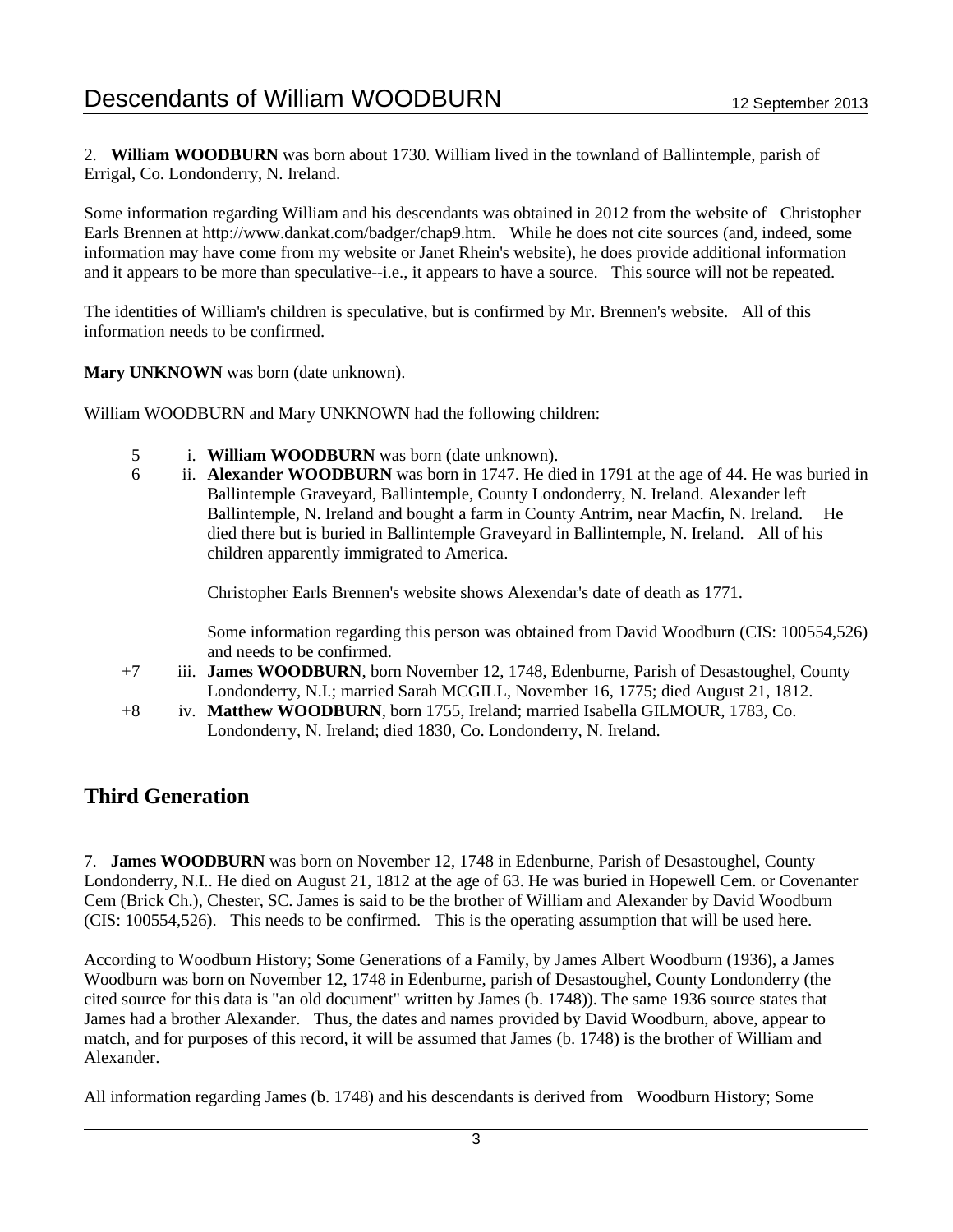Generations of a Family, by James Albert Woodburn (1936). This source will not be cited further.

Again, the following is taken from "an old document" written in Aug. 1795 by James (b. 1748):

James immigrated to America in 1767, leaving Ireland on July 2, 1767 and arriving in Newcastle, Delaware on September 7, 1767.

After initially living in Pennsylvania, he and his family left Pennslyvania on October 15, 1777 and arrived in North Carolina on November 4, 1777. They left North Carolina on November 12, 1782 and arrived at Kingstree, South Carolina on December 12, 1782. They left South Carolina in April 1783 and arrived near Ogeechee, Georgia on May 5, 1783. They returned to South Carolina (Edisto) on March 15, 1789, after which they went to Orangeburg County, South Carolina.

On April 14, 1791 they left South Carolina and arrived in Summerseat, Georgia on April 22, 1791; they moved to Louisville, Georgia on July 7, 1791; they then returned to Summerseat on March 21, 1792.

His brother, Alexander, visited from Ireland from September 27, 1782 to November 15, 1782. James visited Ireland in January 1798 and returned to Georgia in 1798.

On April 4, 1800, James and his family left Georgia and settled in Rocky Creek, Chester County, South Carolina.

James WOODBURN and Sarah MCGILL were married on November 16, 1775. **Sarah MCGILL** was born in November, 1746 in County Down, Ireland. She died on July 31, 1815 at the age of 68. Sarah was widowed from William McMurray, by whom she had at least five children.

James WOODBURN and Sarah MCGILL had the following children:

- +9 i. **Elizabeth WOODBURN**, born May 4, 1777, Pennsylvania; married Thomas CRAIG, September 29, 1801, Jacob's Branch, SC.
- +10 ii. **Margaret WOODBURN**, born September 17, 1779, North Carolina; married Matthew JOHNSTON, October 24, 1808.
	- 11 iii. **Dorrance WOODBURN** was born in January, 1782. He died on May 26, 1784 at the age of 2 in Ogeechee, GA.
	- 12 iv. **Jean WOODBURN** was born on June 4, 1784 in Georgia. She died in March, 1789 at the age of 4 in Edisto, Aiken Co., South Carolina.
- +13 v. **Dorrance Beatty WOODBURN**, born August 16, 1786, Summerseat (near Louisville), Georgia; married Rachel JOHNSTON, December 3, 1807, Chester District, SC.

8. **Matthew WOODBURN** was born in 1755 in Ireland. He died in 1830 at the age of 75 in Co. Londonderry, N. Ireland. He was buried in Ballintemple Graveyard, Ballintemple, Co. Londonderry, N. Ireland. Matthew acquired Ballintemple Farm in Ballintemple, N. Ireland with his wife Isabella, who had grown up there. He attended the Synod of Ulster in 1802. He is buried in Ballintemple Graveyard. This information was obtained from David Woodburn (CIS: 100554,526) and needs to be confirmed.

According to the 1796 Visitation Records of the First Garvagh Presbyterian Church, a Matthew Woodburn and his family were living in Ballintemple in 1796. The names in the record are: Matth Woodburn, Isabella Woodburn, Willm Woodburn, John Woodburn, Mary Woodburn, Robert Woodburn, Matth Woodburn Junr.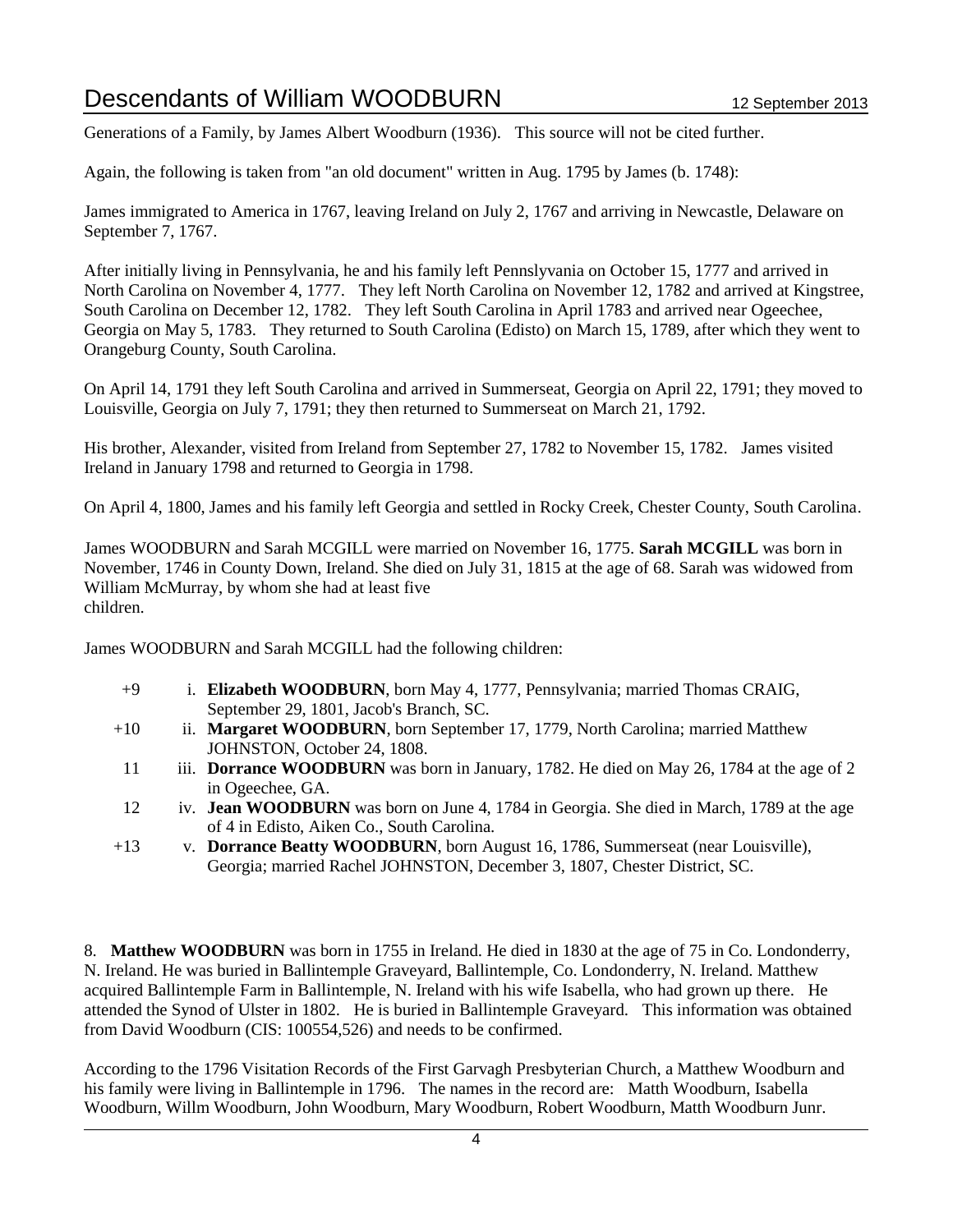(See http://www.4qd.org/bann/Visits/1796.html (12/31/02), data transcribed and checked by Richard J. Torrens) This appears to be the family with which we are concerned here inasmuch as the family listing is complete except for James and George, who were born after 1796.

According to the 1818 Visitation Records of the First Garvagh Presbyterian Church, a Matthew Woodburn and his family were living in Gortfadd in 1818. The names in the record are: Mathew Woodburn, Isabella Woodburn, his wife, Jno Woodburn, Robt Woodburn, Math Woodburn, Jas Woodburn and Geo Woodburn. Mary was married by 1818 and no longer in the house. A William Woodburn is also shown on the list as living in a separate household in Gortfadd.

According to the 1825 Visitation Records of the First Garvagh Presbyterian Church, a Matthew Woodburn and his family were living in Ballintemple in 1825. The names in the record are: Mathew Woodburn, Isabella Woodburn, James Woodburn, George Woodburn and John Woodburn Junr.

The following was posted on the Londonderry Genforum by Blanchard Smith on May 11, 2002. The signatories include Matthew Woodburn, who is likely to be this Matthew:

#### 1795 CALL TO JAMES BROWN, DD, TO GARVAGH

We the Protestant Desenters of ye Congregation of Garvagh, rendered destitute of a belated Pastor through the awfull dispensation of the most High, but piously resolved "not to forsake the assembling of ourselves together" and devoutly wishing the residence of a faithful Minister of Religion amongst us, to preach the glorious Gospel of ye blessed God, and administer the sacred Institutions thereof -

And whereas through a kind Providence, we have had repeated opportunities of sitting with rational delight and religious satisfaction, under the ministry of the word by you the Revd. Mr. Brown, being amply satisfied as to the Purity of your Morals, and Improvement of your Talents, and perfectly convinced of the Truth and Integrity of your Principles - (as Presbyterians glorying in it as our inalienable right, and exercising it as unquestionable priviledge to choose our own ministers)

Do hereby solemnly invite you and call you, the aforesaid Mr. Brown, to assist and influence, direct and govern, this religious community in the publick Worship of God, and to administer such means of Grace and Salvation, as the great Chm. of your holy religion hath appointed in his word "for the perfecting of the Saints, for the Works of the Ministry, for edifying of the Body of Christ",

Solemnly pledging ourselves that in the faithfull discharge of your duty, we will know you with reverential regard, respect your person - love you in the Lord - and esteem you very highly for your work's sake, and in time, shall yield unto you a suitable and comfortable maintenance - convinced that the Labourer is worthy of his Hire that he who serves at the altar must live by the altar, that Elders who rule well especially in word and doctrine are counted worthy of double Honour, and that whomsoever shall give but a cup of water in the name of Christ to his disciples shall not look for reward -

In testimony of which we have hereunto annexed our signatures dated at Garvagh this 7th day of June 1795.

John Wallace John Logan Wm. Robertson James Kerr Duncan McCock Hugh Robertson John Fisher Wm. Campbell John Tyre Alexander Smyth Hugh Hopkin Samuel Cagy Robert Fisher, Jr. Thomas Michall Alexander Browne John Browne John Gormly John Alexander David Orr Sam Gilmour Wm. Lamb Hugh Browne Sam Gilmour Wm. Twiney Samuel Taylor Alexander Smyth Archibald Boyd John Orr John Dunlop Daniel Richmond Thomas Browne Jacob Forsythe Thomas Gray Robert Orr John McComb John Kelly Robert Fisher Thomas Torrance James Dalhoun Samuel Patterson David Rankin Mathew Woodburn John Martin Wm. Hunter John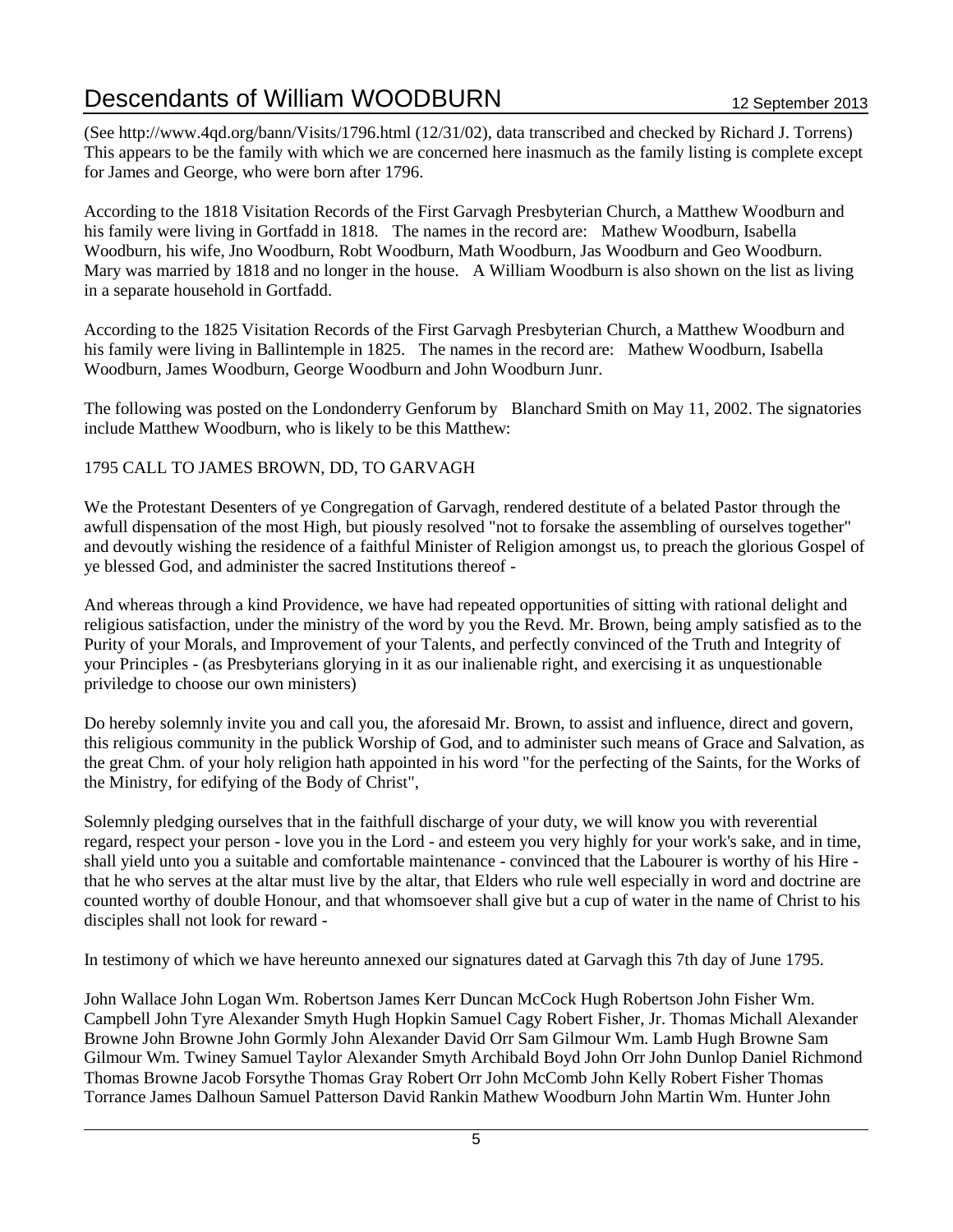McClanachin Samuel Downs Edward Daton Robt. McClanachin, Jr. Thomas Alexander Robert McClanachin

I do hereby testify to all whom it may concern that in open congregation in ye Meeting House of Garvagh the above call was fairly obtained and the signatures annexed thereunto by the special order of each individual for himself in living voice, ant that there were only two qualified votes in opposition to Mr. Brown's settlement.

Given under my Hand on the Day and Year above written, John Glendy

- - - - - - - - - - - - - - - - - - - - - - - - - - - - - - - -

The original manuscript is in the possession of Mary Seabrook, along with portraits of James Brown and his wife Elizabeth Adams. This computer copy by Blanchard Smith Jr., Alexandria, Fairfax County, Virginia, 3 November 2000.

Matthew WOODBURN and Isabella GILMOUR were married in 1783 in Co. Londonderry, N. Ireland. **Isabella GILMOUR** was born in 1760. She died in 1846 at the age of 86.

Matthew WOODBURN and Isabella GILMOUR had the following children:

- 14 i. **James WOODBURN** was born between February, 1798 and January in Errigal, Co. Londonderry, N. Ireland. In 1818, James is listed as a 20-year-old living at Gortfad, Errigal Parish. In 1825 he is living in Ballintemple and similarly in 1859.
- 15 ii. **William ("Billy") WOODBURN** was born on January 14, 1785 in Ballintemple, Co. Londonerry, N. Ireland. According to Dr. Christopher Giles Hudson, William was born on January 16, 1785. Billy lived near Ballintemple above the road at the Long Hill. According to the Badger Family Chronicles by Christopher Earls Brennen, published at http://www.dankat.com/badger/chap9.htm, William was living in Parish of Errigal, County Londonderry, in 1859. He apparently had no children.
- +16 iii. **John WOODBURN**, born May 2, 1788, Ballintemple, Co. Londonerry, Ireland; died 1878.
- +17 iv. **Mary WOODBURN**, born January 11, 1791, Ballintemple, County Londonderry, Northern Ireland; married John WILSON, March 12, 1810, First Garvagh Pres. Ch., Garvagh, Co. Londonderry, N. Ireland; died April 2, 1865, Ballintemple, County Londonderry, Northern Ireland.
- +18 v. **Robert WOODBURN**, born February 4, 1793, Errigal, Co. Londonderry, N. Ireland; married Sarah DRIPPS, October 21, 1822, First Garvagh Pres. Ch., Garvagh, Co. Londonderry, N. Ireland.
- +19 vi. **Matthew WOODBURN**, born May 11, 1795, Culiband, Errigal, Co. Londonderry, N. Ireland; married Isabella DRIPPS, March 4, 1823, 1st Garvagh Presbyterian Church, Garvagh, NI; died 1883, Ballintemple, Co. Londonerry, Ireland.
- +20 vii. **George WOODBURN**, born March 1, 1802, Errigal, Co. Londonderry, N. Ireland; married Jane GILMORE, June 30, 1836, First Garvagh Pres Ch., Garvagh, Co. Londonderry, N. Ireland; died July 3, 1891, Ballintemple, Co. Londonerry, Ireland.

### **Fourth Generation**

9. **Elizabeth WOODBURN** was born on May 4, 1777 in Pennsylvania.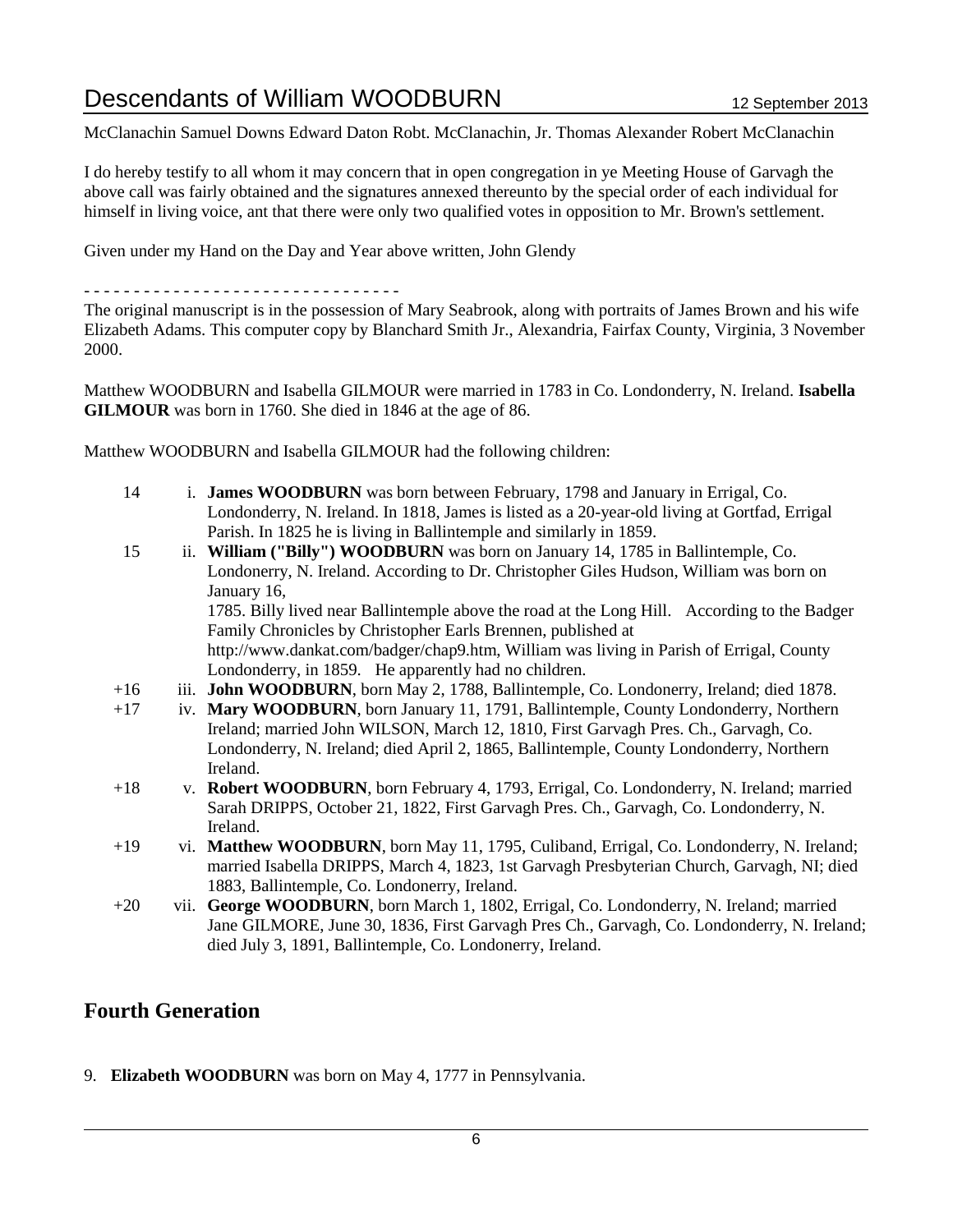Elizabeth WOODBURN and Thomas CRAIG were married on September 29, 1801 in Jacob's Branch, SC. **Thomas CRAIG** was born (date unknown).

10. **Margaret WOODBURN** was born on September 17, 1779 in North Carolina. Margaret's husband, Matthew Johnston, was the brother of Rachel Johnston, wife of Margaret's brother Dorrance. Matthew left Margaret and Margaret then lived with her sister Elizabeth in Alabama.

Margaret WOODBURN and Matthew JOHNSTON were married on October 24, 1808. **Matthew JOHNSTON** was born (date unknown).

13. **Dorrance Beatty WOODBURN** was born on August 16, 1786 in Summerseat (near Louisville), Georgia. Dorrance apparently fought in the War of 1812, writing that on September 30, 1812, he marched for the coast to repel British insurgents. He arrived home on March 13, 1815.

Like his father James, he was itinerant.

Dorrance Beatty WOODBURN and Rachel JOHNSTON were married on December 3, 1807 in Chester District, SC. **Rachel JOHNSTON** was born on November 4, 1788. She died on May 7, 1848 at the age of 59 in Monroe Co., Indiana. She was buried in Rose Hill Cemetery, Bloomington, Monroe Co., Indiana.

Dorrance Beatty WOODBURN and Rachel JOHNSTON had the following children:

- 21 i. **Eliza Ann WOODBURN** was born on January 21, 1815 in Chester District, SC. She died on December 26, 1862 at the age of 47 in Bloomington, IN.
- 22 ii. **Cynthia WOODBURN** was born on October 6, 1812 in Chester District, SC. She died on November 27, 1868 at the age of 56 in Bloomington, IN.
- 23 iii. **John Johnston WOODBURN** was born on September 29, 1808 in Chester District, SC. He died on October 30, 1874 at the age of 66 in Bloomington, IN.
- 24 iv. **Sarah McGill WOODBURN** was born on September 23, 1810 in Chester District, SC. She died in 1891 at the age of 81 in Bloomington, IN.
- 25 v. **James WOODBURN** was born on September 11, 1817 in Chester District, SC. He died on September 8, 1865 at the age of 47 in Bloomington, IN.
- 26 vi. **William WOODBURN** was born on March 21, 1820 in Chester District, SC. He died on June 13, 1858 at the age of 38 in Bloomington, IN. William was the head of the household after his father's death in 1856. At
	- his death, he willed all his assets to his four sisters.
- 27 vii. **Margaret WOODBURN** was born on January 30, 1823 in Chester District, SC. She died on January 6, 1862 at the age of 38 in Bloomington, IN.
- 28 viii. **Matthew Walker WOODBURN** was born on January 21, 1825 in Chester District, SC. He died on January 17, 1855 at the age of 29 in Bloomington, IN. He was buried in Rose Hill Cemetery, Bloomington, Monroe Co., Indiana.
- +29 ix. **Mary Lucinda WOODBURN**, born November 6, 1828, Chester District, SC; married William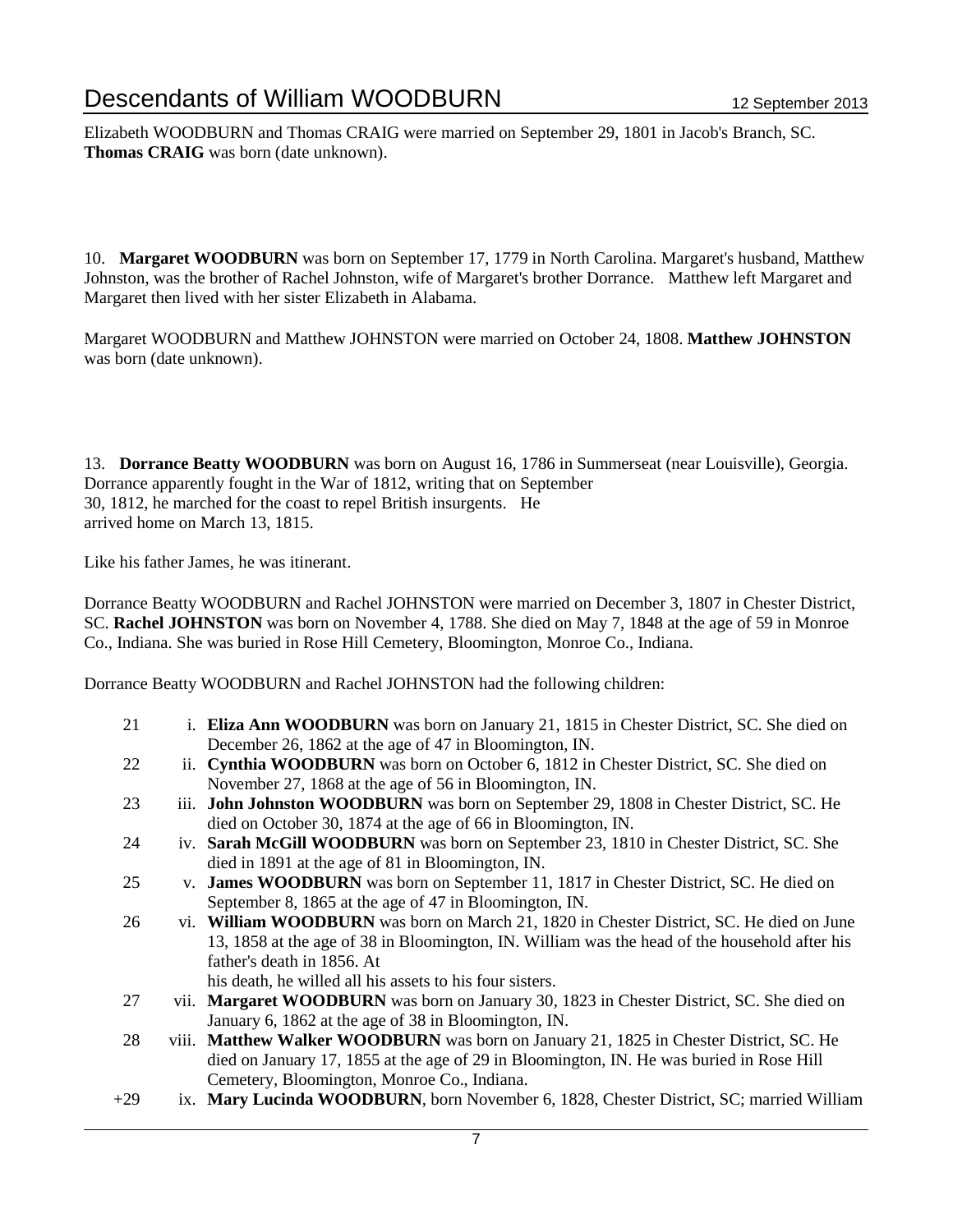CROWE, 1850; died May 31, 1854, Bloomington, IN.

16. **John WOODBURN** was born on May 2, 1788 in Ballintemple, Co. Londonerry, Ireland. He died in 1878 at the age of 90. John lived in Gortfad and in Desertoghil, County Londonderry.

Information regarding this person was obtained from David Woodburn (CIS: 100554,526). According to Christopher Earls Brennen, John and Marry had only one child--John.

**Mary WITHEROW** was born (date unknown).

John WOODBURN and Mary WITHEROW had the following children:

30 i. **Isabella WOODBURN** was born about 1837. Isabella apparently went to America. According to David Woodburn (CIS: 100554,526).

> The William-Rathbone, ship manifest #4473, arriving Port of New York, May 14, 1850 from Liverpool lists and Isabella Woodburn, servant, age 17, traveling with Hugh Boyce, age 48 and Mary, age as 35. The children are Hugh, age 14; Matthew, age 8; James, age 7; Mary, age 5; and Mary Elizabeth, age 4. There are no other Woodburn's listed on the ship's manifest. She may have accompanied the Boyce's and helped with the children. There is, however, no record of her in the 1850 Census for the City of Pittsburgh. She is probably the daughter of John Woodburn, born May 2, 1788, married to Mary Witherow.

- +31 ii. **Ann WOODBURN**.
- 32 iii. **Matthew WOODBURN** was born (date unknown). Matthew apparently went to America. All information regarding this person was obtained from David Woodburn (CIS: 100554,526) and needs to be confirmed.
- +33 iv. **Robert WOODBURN**, born 1824; married Jane OAKES, March 5, 1849.

17. **Mary WOODBURN** was born on January 11, 1791 in Ballintemple, County Londonderry, Northern Ireland. She died on April 2, 1865 at the age of 74 in Ballintemple, County Londonderry, Northern Ireland. All information regarding this person was obtained from David Woodburn (CIS: 100554,526) and needs to be confirmed.

Mary WOODBURN and John WILSON were married on March 12, 1810 in First Garvagh Pres. Ch., Garvagh, Co. Londonderry, N. Ireland. According to Janet Houston Rhein, the witnesses to the marriage were Matthew Woodburn and A. Smyth. **John WILSON**, son of James WILSON, was born in 1778 in Ballyagan, County Londonderry, Northern Ireland. He died on August 6, 1851 at the age of 73 in Ballyagan, County Londonderry, Ireland. He was buried in August, 1851 in Desertoghill Parish Burying Ground, Parish of Desertoghill, Barony of Coleraine, County Londonderry,. According to David Woodburn (CIS: 100554,526), John was married to Mary Woodburn and they lived in Ballyagan, Garvagh, N. Ireland. According to Janet Houston Rhein, 3010 Dick Wilson Drive, Sarasota, FL 34240; email: janrhein@worldnet.att.net, John and Mary were the parents of at least three sons (Willaim, James and John) and six daughters (Isabella (who married John Huston), Jane, Martha (who married Hugh Young), Nancy and "E" (who emigrated to America in 1852) and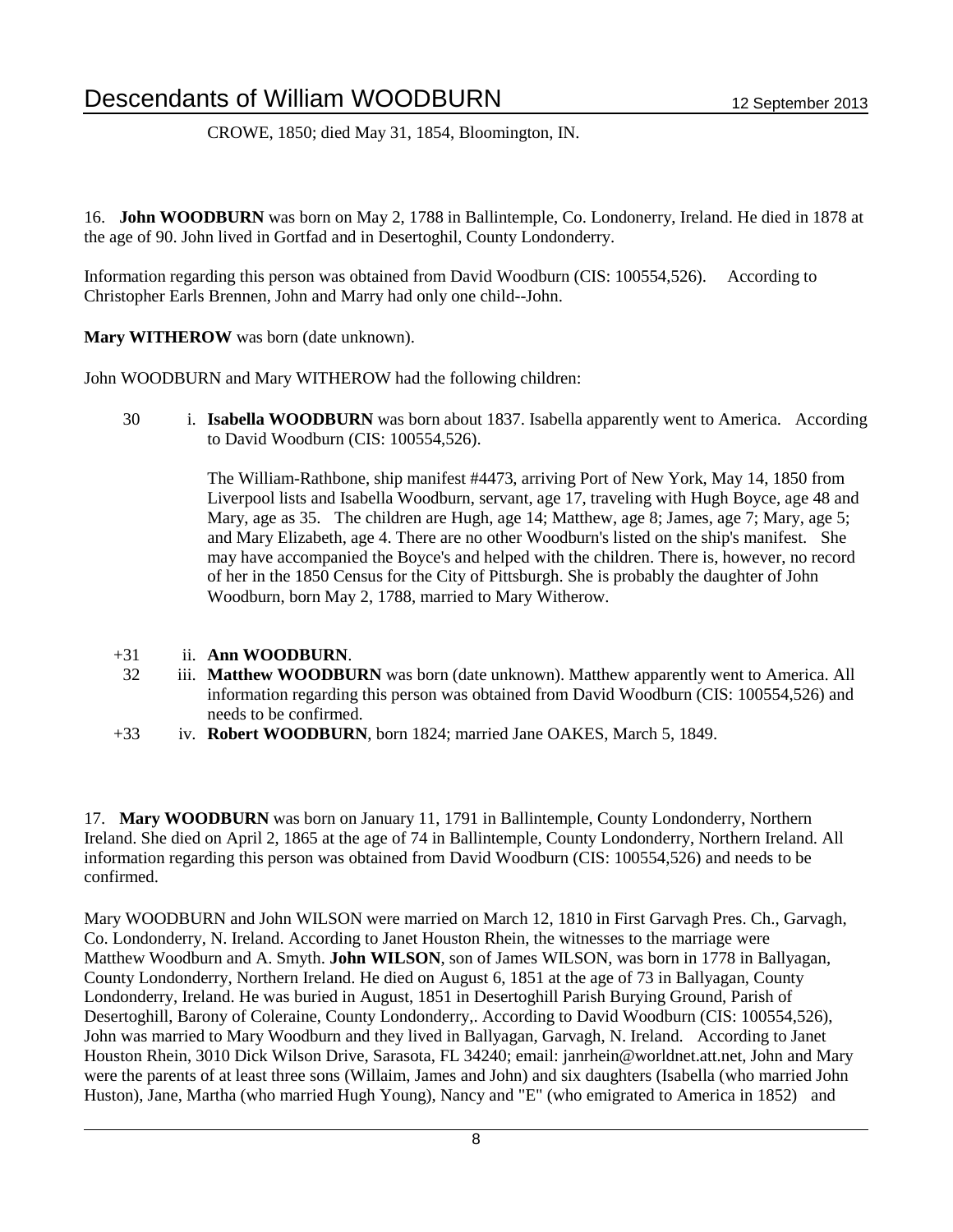"B"(who in 1852 lived with a family named Laughlin)). If this is correct, then the daughter of Martha Wilson and Hugh Young--Martha Young--married Mary Woodburn's grandnephew, Robert Riley Woodburn, meaning that Robert Riley Woodburn married his second cousin.

Janet Houston Rhein concludes that Isabella, Martha and Nancy Wilson are the children of Mary Woodburn, born January 11, 1791, married to John Wilson and the brothers of James, Matthew, John and William based on corresponce in her possession and work done by a professional genealogist in Ireland. The genealogist stated "I found that William Huston married Hanna Woodburn in 1809 and John Wilson married Mary Woodburn in 1810. Although there are no addresses I am certain that these are your ancestors". The 1831 census for County Londonderry gives only the name of the head of the household and the number of males and females in the family. The genealogist goes on to say "John Wilson of Ballyagan had possible 4 sons and 9 daughter". Confirmation of this fact is being sought.

According to information supplied to Janet Houston Rhein by Linda Gilmore, the following tombstone inscription is found at the Desertoghill Parish Burying Ground: "Sacred to the memory of John Wilson late of Ballyagan who died on the 6th August 1851 aged 73? years. His wife Mary died on the 2nd April 1865 aged 74 years. And his daughter-in-law Nancy on the 14the Feby. 1854 aged 33 years. Also his son William who died 10th march 1875 aged 62 years. Also his daughter-in-law Jane who died 3rd? March 1892 aged 65 years. Also his daughter Margt Ann died 27th August 1893 aged 68 years."

The 1831 Census for County Londonderry lists a John Wilson of Ballyagan wih five males and 10 females, a total of 15 individuals. This database accounts for all five males and nine out of the 10 females.

John WILSON and Mary WOODBURN had the following children:

| 34    | i. <b>Matthew WILSON</b> was born (date unknown). Matthew was the minister of Strand            |
|-------|-------------------------------------------------------------------------------------------------|
|       | Presbyterian Church in Derry, N. Ireland. All information regarding this person was obtained    |
|       | from David Woodburn (CIS: 100554,526) and needs to be confirmed.                                |
| 35    | ii. John Woodburn WILSON was born (date unknown).                                               |
| $+36$ | iii. Jane WILSON, married John GILMORE, August 20, 1845, Second Garvagh Presb. Ch.,             |
|       | Garvagh, Co. Londonderry, N. Ireland.                                                           |
| $+37$ | iv. William WILSON, born 1811; married Jane WILSON, December 16, 1855, Aghadowey                |
|       | Presbyterian Church; died March 10, 1873.                                                       |
| 38    | v. James WILSON was born in 1812. He was baptized in 1812.                                      |
| $+39$ | vi. Isabella WILSON, born January, 1815, Ballyagan, Parish of Desertoghill, Co. Londonderry, N. |
|       | Ireland; married John HUSTON, about 1841; died February 4, 1878, Pittsburgh, Allegheny Co.,     |
|       | Pennsylvania.                                                                                   |
| $+40$ | vii. Martha J. "Mattie" WILSON, born June 16, 1830, Ireland; married Hugh YOUNG, February       |
|       | 8, 1850, Second Garvagh Presb. Ch., Garvagh, Co. Londonderry, N. Ireland; died April 25,        |
|       | 1904, Pittsburgh, Allegheny Co., Pennsylvania.                                                  |

+41 viii. **Nancy WILSON**, born Ireland.

18. **Robert WOODBURN** was born on February 4, 1793 in Errigal, Co. Londonderry, N. Ireland. Robert apparently lived in Liscall, N. Ireland. All information regarding this person was obtained from David Woodburn (CIS: 100554, 526) and needs to be confirmed.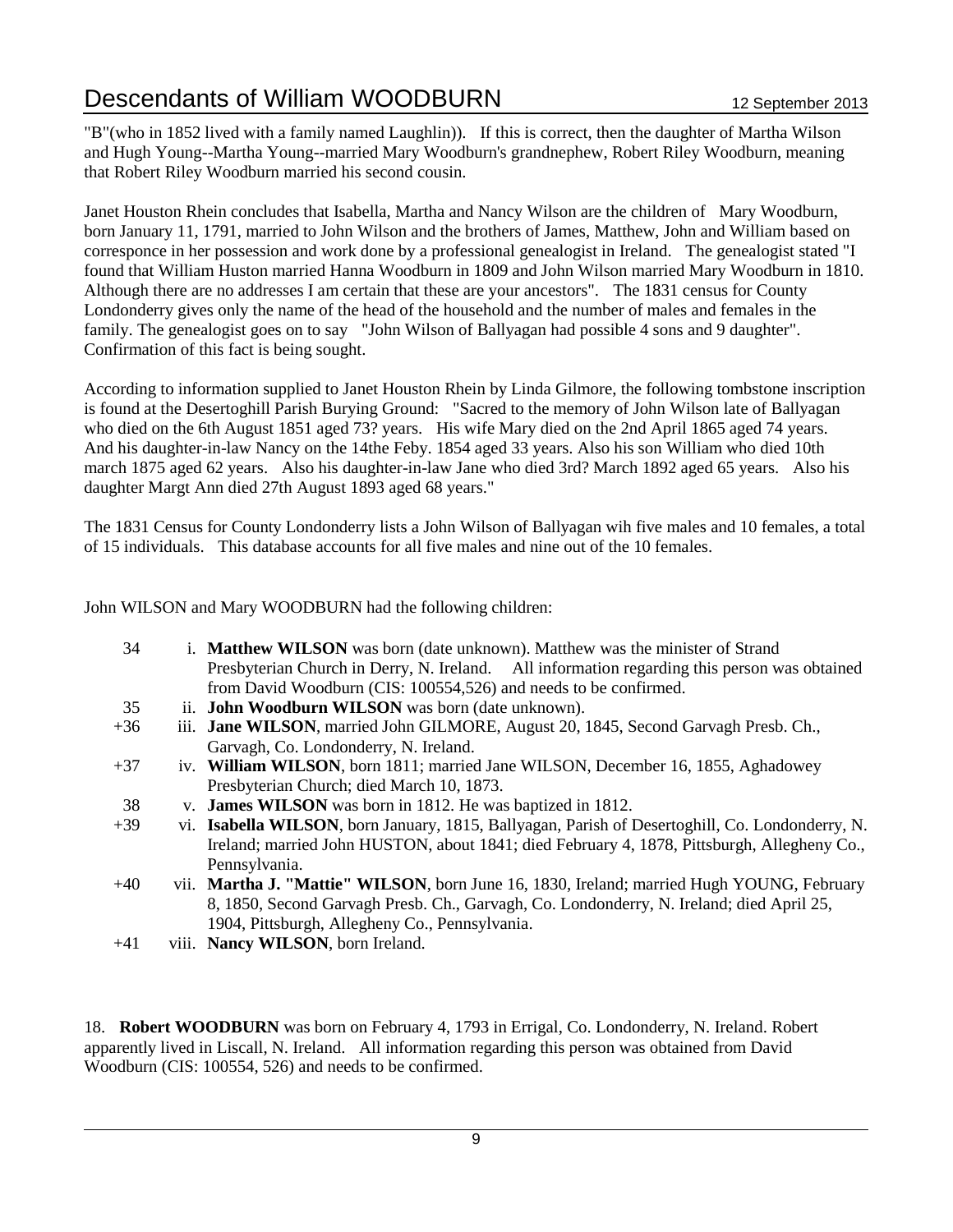Robert WOODBURN and Sarah DRIPPS were married on October 21, 1822 in First Garvagh Pres. Ch., Garvagh, Co. Londonderry, N. Ireland. **Sarah DRIPPS**, daughter of Matthew DRIPPS and Elizabeth UNKNOWN, was born about March 18, 1798 in Liscall, Errigal, Londonderry, Northern Ireland. She was baptized on March 18, 1798 in First Garvagh Pres Ch., Garvagh, Co. Londonderry, N. Ireland.

19. **Matthew WOODBURN** was born on May 11, 1795 in Culiband, Errigal, Co. Londonderry, N. Ireland. He was baptized on September 1, 1800 in First Garvagh Pres Ch., Garvagh, Co. Londonderry, N. Ireland. He died in 1883 at the age of 88 in Ballintemple, Co. Londonerry, Ireland. Matthew lived near Ballintemple, N. Ireland, below the road at the Long Hill. They lived in Ballintemple until their deaths.

Several of Matthew's and Isabella's children went to America.

According to the marriage record of his son Matthew Woodburn and Isabella Brown on March 22, 1860 in Terrace Row Presbyterian Church, Coleraine, NI, Matthew was a farmer.

Information regarding this person was obtained from David Woodburn (CIS: 100554,526).

Matthew WOODBURN and Isabella DRIPPS were married on March 4, 1823 in 1st Garvagh Presbyterian Church, Garvagh, NI. **Isabella DRIPPS**, daughter of Matthew DRIPPS and Elizabeth UNKNOWN, was born in 1796 in Liscall, Errigal, Londonderry, Northern Ireland. She was baptized on June 30, 1800 in First Garvagh Presbyterian Church, Garvagh, Derry, Northern Ireland. This information was obtained from David Woodburn (CIS: 100554,526). It appears to be confirmed by a marriage record obtained by The Genealogy Centre, Derry, NI, from 1st Garvagh Presbyterian Church, which records the marriage of Matthew Woodburn and Isabella Dripps on March 2, 1823.

Matthew WOODBURN and Isabella DRIPPS had the following children:

- 42 i. **Ellen or Ellin WOODBURN** was born in 1840 in Ballintemple, Co. Londonerry, Ireland. [NEED TO DEFINE SENTENCE:Babtized] All information regarding this person was obtained from David Woodburn (CIS: 100554,526) and needs to be confirmed.
- +43 ii. **George WOODBURN**, born about 1823, Liscall, Errigal, Co. Londonderry, N. Ireland; married Mary SMYTH, June 24, 1856, Agahdowdey Presbyterian Church, Agahdowdey, Co. Londonderry, N. Ireland; died April 13, 1907.
- +44 iii. **Matthew Wood WOODBURN**, born about 1825, Errigal, Co. Londonderry, N. Ireland; married Isabel BROWN, March 22, 1860, Terrace Row Presbyterian Church, Coleraine, N. Ireland; died January 26, 1903, Coleraine, Co. Londonderry, N. Ireland.
- 45 iv. **Isabella WOODBURN** was born about 1828 in Gornamoyagh, Errigal, Co. Londerry, Northern Ireland. She was baptized on November 20, 1828 in First Garvagh Pres Ch., Garvagh, Co. Londonderry, N. Ireland.
- +46 v. **Elizabeth "Lizzie" WOODBURN**, born about 1834, Gornamoyagh, Errigal, Co. Londerry, Northern Ireland; married John BROWN, between September 28, 1858 and January, Macosquin, Co. Derry.
- +47 vi. **Mary Anne WOODBURN**, born about 1838, Ballintemple, Errigal, Co. Londonderry, N. Ireland; married David MILLAR, March 7, 1861, First Garvagh Presbyterian Church, Garvagh, Derry, Northern Ireland.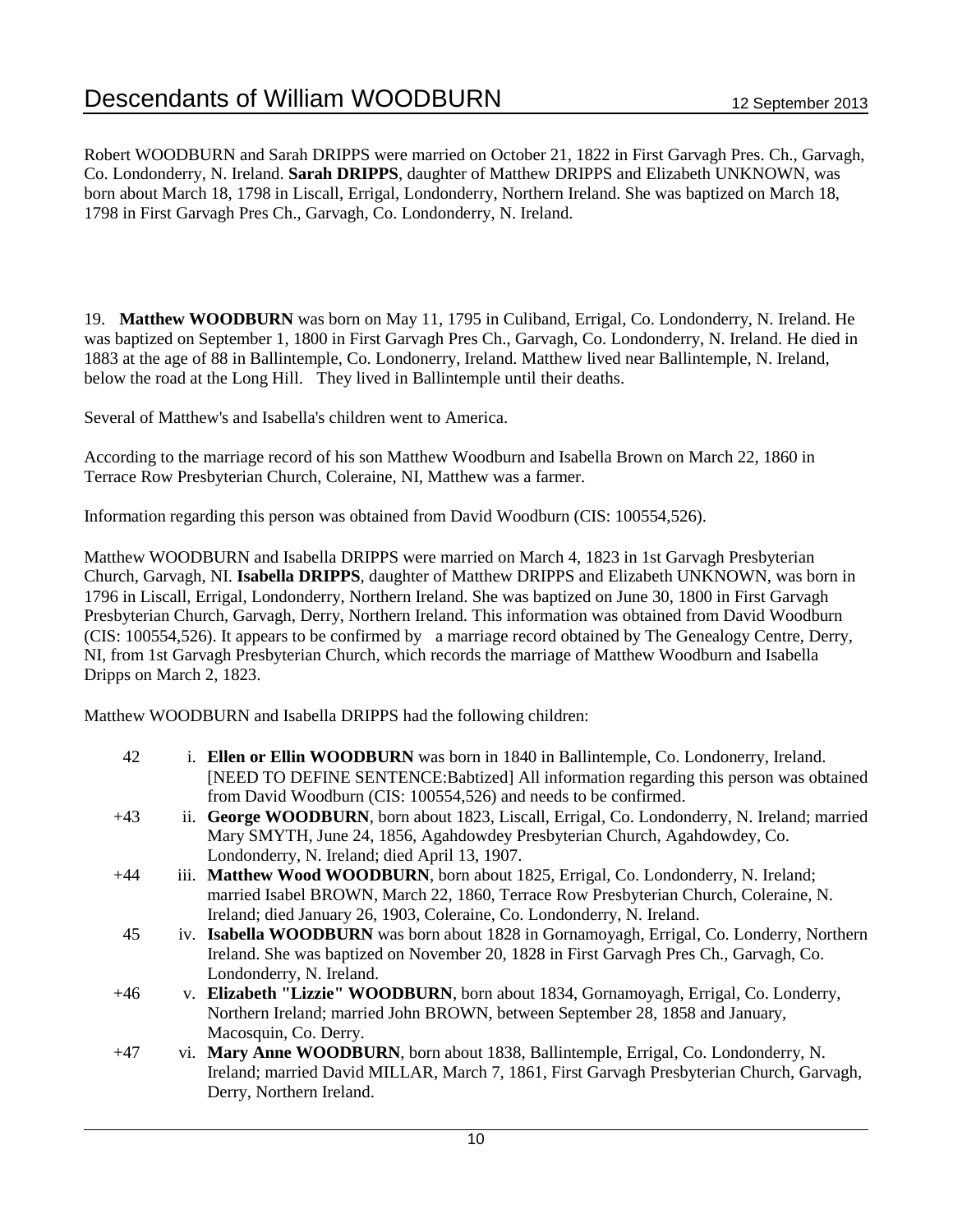20. **George WOODBURN** was born on March 1, 1802 in Errigal, Co. Londonderry, N. Ireland. He died on July 3, 1891 at the age of 89 in Ballintemple, Co. Londonerry, Ireland. In 1818, George is listed as a 16-year-old living in Gortfad. In 1840 and 1859, George and Jane are living in Ballintemple. George and his wife Jane lived in Ballintemple Farmhouse.

The Wills calendars record the death on July 3, 1891, of George Woodburn of Ballintemple, County Londonderry. In his will, George makes provisions for his wife Jane and directs his son William to take care of her. He also leaves a sum to his three daughters, Isabella, Anne and Mary Jane, and to his grandson George Woodburn, M.A., of Maghera, and to his son George Alexander Woodburn of Thurles, County Tipperary. He leaves his farm to his son William Woodburn. Since George died prior to the 1901 Census Jane Woodburn is listed in that census as an 82-year-old widow and retired farmer (Presbyterian, born in County Derry) living in house #8 in Ballintemple with her son William and a servant, Martha Campbell.

George WOODBURN and Jane GILMORE were married on June 30, 1836 in First Garvagh Pres Ch., Garvagh, Co. Londonderry, N. Ireland. **Jane GILMORE**, daughter of John GILMOUR and Anne THOMPSON, was born in 1819. She died on August 1, 1902 at the age of 83. All information regarding this person was obtained from David Woodburn

(CIS: 100554,526) and needs to be confirmed.

George WOODBURN and Jane GILMORE had the following children:

- +48 i. **Isabella WOODBURN**, born 1837; married Matthew MCNEARY, April 8, 1858, Moneydig Presbyterian Church, Moneydig, Garvagh, N. Ireland; died September 30, 1914.
- +49 ii. **Anne WOODBURN**, born 1838; married Robert WILSON, August 20, 1857, Ringsend Presbyterian Church; died July 30, 1909.
- 50 iii. [NEED TO DEFINE SENTENCE:Babtized] **John WOODBURN** was born in 1843. He died in 1868 at the age of 25. John apparently had no children. All information regarding this person was

obtained from David Woodburn (CIS: 100554,526) and needs to be confirmed.

51 iv. **William WOODBURN** was born in 1845. [NEED TO DEFINE SENTENCE:Babtized] He died in 1931 at the age of 86. William is listed in the 1901 Irish Census as a 55-year-old unmarried farmer (Presbyterian, born in County Derry) living in house #8 in Ballintemple with his mother and a servant, Martha Campbell. In the 1911 Census he is listed as an unmarried 65-year-old farmer living alone in house #2 in Ballintemple.

William lived in the Ballintemple Farmhouse and apparently had no children.

- 52 v. **James WOODBURN** was born in 1849. He died in 1876 at the age of 27. James was a student at Magee College, which he entered in 1866. He aparently had no children. All information regarding this person was obtained from David Woodburn (CIS: 100554,526) and needs to be confirmed.
- +53 vi. **Mary Jane WOODBURN**, born 1852; died 1920.
- +54 vii. **George Alexander WOODBURN**, born May 9, 1855; married Susan Grace QUINN; died December 31, 1942, Dayton, Campbell Co., Kentucky.
- +55 viii. **Rev. Matthew WOODBURN**, born March 3, 1841, Garvagh, Errigal, Co. Londonderry, Ireland; died November 28, 1877, Garvagh, Errigal, Co. Londonderry, Ireland.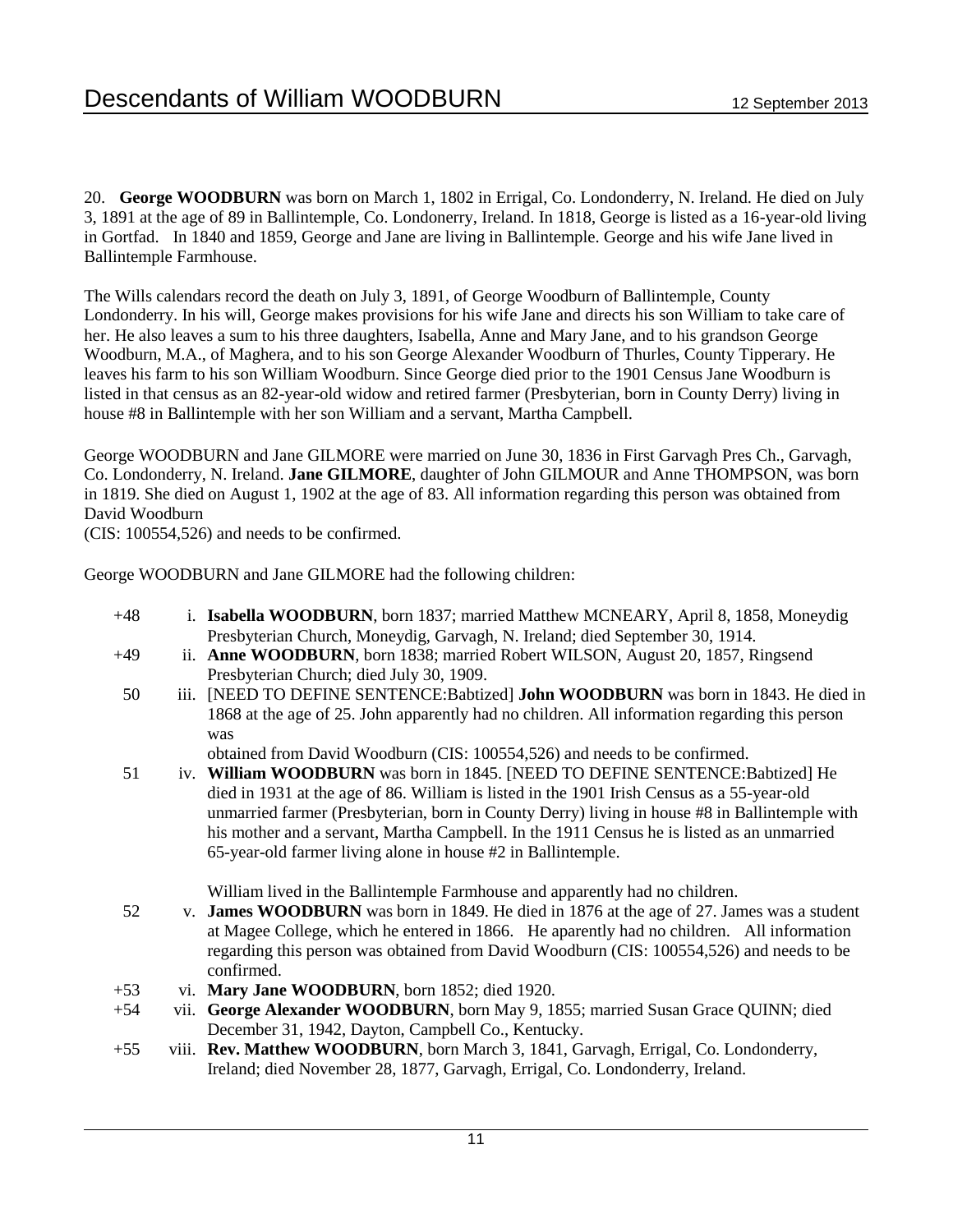#### **Fifth Generation**

29. **Mary Lucinda WOODBURN** was born on November 6, 1828 in Chester District, SC. She died on May 31, 1854 at the age of 25 in Bloomington, IN.

Mary Lucinda WOODBURN and William CROWE were married in 1850. **William CROWE** was born (date unknown). Willaim was killed in a fall while working at the United Presbyterian Theological Seminary in Xenia, OH.

William CROWE and Mary Lucinda WOODBURN had the following child:

56 i. **Louisa Evelyn CROWE** was born on December 13, 1851 in Princeton, Gibson Co., Indiana. She died on July 28, 1923 at the age of 71 in Bloomington, IN. Louisa was killed by an automobile.

31. **Ann WOODBURN** was born (date unknown). All information regarding this person was obtained from David Woodburn (CIS: 100554,526) and needs to be confirmed.

**Alexander MOODY** was born (date unknown). According to the records of Ringsend Presbyterian Church, located near Coleraine, transcribed on rootschat.com, on March 18,1869, Alexander Moody, blacksmith, Garvagh, son of Alex. Moody, blacksmith, married Anne Woodburn, Liscall, dau. of John Woodburn, farmer.

According to the same source, the children of this marriage were: Elizabeth (b. c1870), John (b. 1871), Jane (b. c1875), Alexander (b. 1877), Ann (b. c1879), Mary (b. c1880), Robert (b. c1883), Matthew, and William.

Alexander MOODY and Ann WOODBURN had the following children:

- 57 i. **Elizabeth MOODY** was born about 1870 in Northern Ireland.
- 58 ii. **John MOODY** was born in 1871 in Northern Ireland.
- 59 iii. **Jane MOODY** was born about 1875 in Northern Ireland.
- 60 iv. **Alexander MOODY** was born in 1877 in Northern Ireland.
- 61 v. **Ann MOODY** was born about 1879 in Northern Ireland.
- 62 vi. **Mary MOODY** was born about 1880 in Northern Ireland.
- 63 vii. **Robert MOODY** was born about 1883 in Northern Ireland.
- 64 viii. **Matthew MOODY** was born in Northern Ireland.
- 65 ix. **William MOODY** was born in Northern Ireland.

33. **Robert WOODBURN** was born in 1824. According to the LDS International Genealogical Index, citing the Marriage records, 1845-1870, with indexes to marriages, 1845-1921, in the General Registry Office of Ireland, Robert and Jane were married on March 5, 1849 in Ireland (no town given).

Robert and Jane went to America. Robert and Jane had seven other children besides Robert Henry. All information regarding this person was obtained from David Woodburn (CIS: 100554,526) and needs to be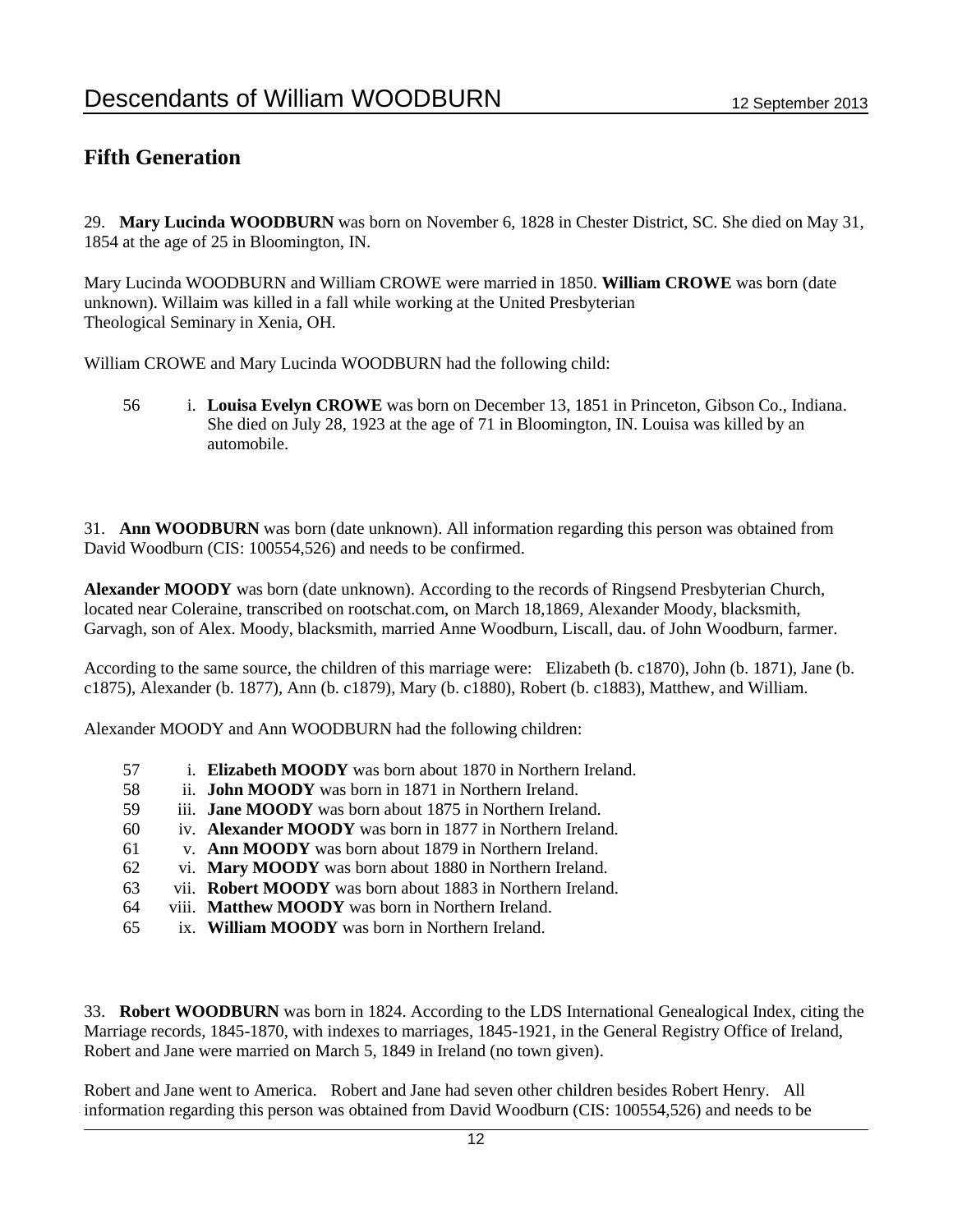confirmed.

Robert WOODBURN and Jane OAKES were married on March 5, 1849. According to the LDS International Genealogical Index, citing the Marriage records, 1845-1870, with indexes to marriages, 1845-1921, in the General Registry Office of Ireland, Robert and Jane were married on March 5, 1849 in Ireland (no town given). **Jane OAKES** was born (date unknown). Jane was from Newcastle in County Wickloss. All information regarding this person was obtained from David Woodburn (CIS: 100554,526) and needs

to be confirmed.

Robert WOODBURN and Jane OAKES had the following child:

+66 i. **Robert Henry WOODBURN**, born 1859.

36. **Jane WILSON** was born (date unknown).

Jane WILSON and John GILMORE were married on August 20, 1845 in Second Garvagh Presb. Ch., Garvagh, Co. Londonderry, N. Ireland. According to Janet Houston Rhein, Robert Gilmore and William Wilson were the witnesses at the marriage. **John GILMORE** was born (date unknown). John was a farmer in Inshaleen, Co. Londonderry, N. Ireland. He was a

widower at the time he married Jane Wilson.

37. **William WILSON** was born in 1811. He died on March 10, 1873 at the age of 62. The dates of birth and death are according to Janet Houston Rhein, 3010 Dick Wilson Drive, Sarasota, FL 34240; email: janrhein@worldnet.att.net. William was a farmer.

William WILSON and Jane WILSON were married on December 16, 1855 in Aghadowey Presbyterian Church. **Jane WILSON**, daughter of David WILSON, was born in 1827 in Dernagross, Northern Ireland. She died on March 3, 1892 at the age of 65.

William WILSON and Jane WILSON had the following children:

- +67 i. **Margaret Marshall WILSON**, born May 12, 1857; married James Rentoul MCNEARY; died January 26, 1937.
- 68 ii. **Elisabeth WILSON** was born (date unknown).
- +69 iii. **Isabella Houston WILSON**, married James Sorley Montgomery BUCHANAN, March 5, 1896, Portrush Presbyterian Church.
- 70 iv. **Abigal WILSON** was born on November 4, 1865.
- +71 v. **William James WILSON**, born September 20, 1867; married Elizabeth BAMFORD, June 1, 1896, Magherafelt First Presbyterian Church, Magherafelt, Londonderry, Northern Ireland.

**Nancy YOUNG** was born about 1818. She died on February 11, 1851 at the age of 33.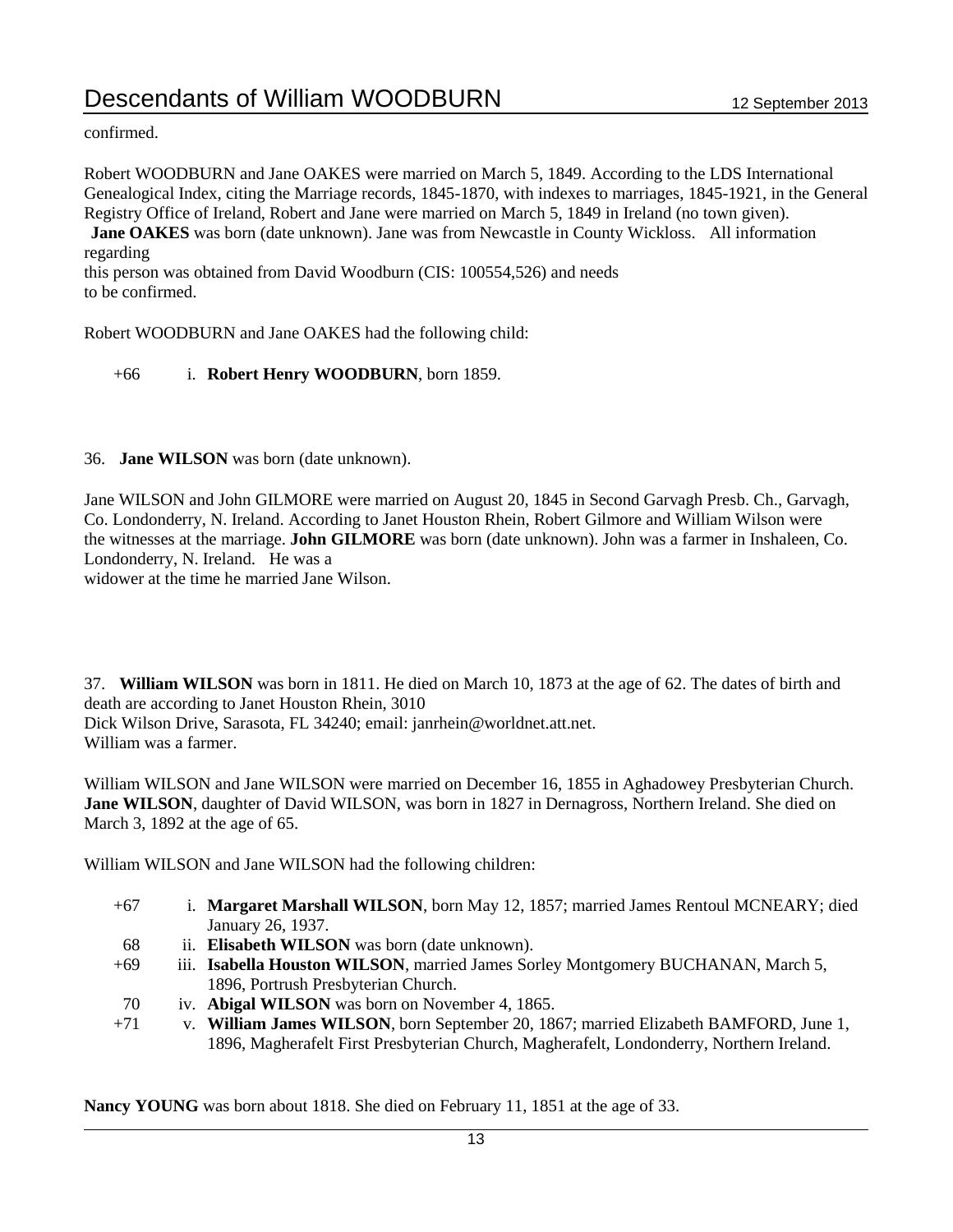William WILSON and Nancy YOUNG had the following children:

- +72 i. **Mary WILSON**.
- +73 ii. **Sarah WILSON**, married Unknown MILLAR.
- 74 iii. **Martha WILSON** was born (date unknown).
- 75 iv. **John WILSON** was born (date unknown).
- 76 v. **Martha WILSON** was born (date unknown).
- 77 vi. **Anna WILSON** was born (date unknown).

39. **Isabella WILSON** was born in January, 1815 in Ballyagan, Parish of Desertoghill, Co. Londonderry, N. Ireland. She died on February 4, 1878 at the age of 63 in Pittsburgh, Allegheny Co., Pennsylvania. She was buried in February, 1878 in Union Dale Cemetery, Pittsburgh, Allegheny Co., Pennsylvania. According to Janet Houston Rhein, 3010 Dick Wilson Drive, Sarasota, FL 34240, Isabella is the sister of Martha Wilson Young based on several letters in her possession from Isabella's son, James Wilson Houston, which refer to "Uncle Hugh" and "Aunt Mattie". On April 5, 1876, Isabella took two of her children, Ellen Jane and William John, to Garvagh, County Derry, Ireland, for a visit.

Isabella WILSON and John HUSTON were married about 1841. **John HUSTON**, son of William HUSTON and Hannah WOODBURN, was born in 1811 in Townland of Tamneymore, Parish of Errigal, Co. Londonderry, N. Ireland. He was buried in May, 1858 in Union Dale Cemetery, Pittsburgh, Allegheny Co., Pennsylvania. He died on May 19, 1858 at the age of 47 in Pittsburgh, Allegheny Co., Pennsylvania. John Huston and Isabella Wilson and their three children arrived Port of New York May 14, 1850, on the William Rathbone, from Liverpool (passenger manifest no. 4473). Accompanying them on that voyage were Isabella's sisters (a) Martha and her husband Hugh Young and (b) Mary and her husband, Hugh Boice, and their five children. They all settled in Pittsburgh, Allegheny County, Pennsylvania.

John's occupation is listed on the ship's manifest as a laborer. John and Isabella and their children stayed with the Dripps on their last night in Ireland before departing for the United States. In 1852, he lived at 44 Robert St. N, in the 7th Ward on the Hill near the 7th Ward schoolhouse in Pittsburgh, Pa. He became a citizen of the United States on October 5, 1854.

On October 19, 1854, John Huston, Hugh Boice and Hugh Young each purchased a 1/3 interest in Lots 28 and 30, Range 4, Section D in Mount Union Cemetery (later Union Dale Cemetery), Pittsburgh, from the Trustees of The First Associate Reformed Church. On October 29, 1874, Hugh Boice sold his 2/3 interest, having purchased earlier the 1/3 interest of Hugh Young, to James Wilson Houston. There are 10 individuals listed as buried in these lots and all have been associated specifically with the existing families, except Nannie Boyce, buried on August 12, 1870 and Maggie Young, buried on December 6, 1872.

John HUSTON and Isabella WILSON had the following children:

- 78 i. **Hannah HUSTON** was born on November 29, 1842 in Garvagh, Co. Londonderry, N. Ireland. She was baptized on December 21, 1842 in First Garvagh Presb. Ch., Garvagh, Co. Londonderry, N. Ireland. She died in November, 1850 at the age of 8 in Pittsburgh, Allegheny Co., Pennsylvania.
- 79 ii. **Mary HUSTON** was born on May 24, 1845 in Garvagh, Co. Londonderry, N. Ireland. She was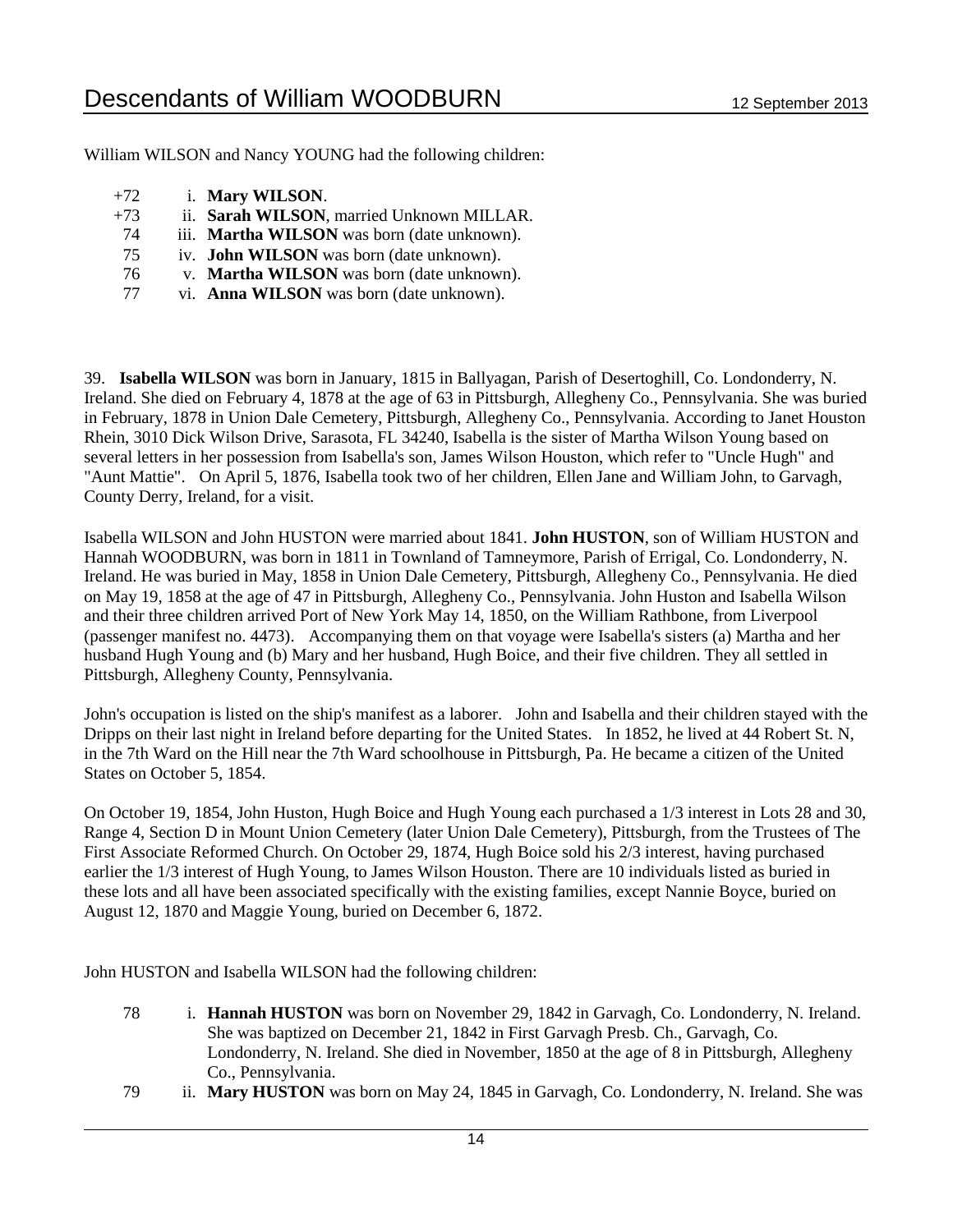baptized on August 24, 1845 in First Garvagh Presb. Ch., Garvagh, Co. Londonderry, N. Ireland. She died before 1850 at the age of 5 in Garvagh, Co. Londonderry, N. Ireland. Mary was named after her grandmother, Mary Woodburn.

- +80 iii. **Ellen Jane HUSTON**, born May, 1846, Garvagh, Co. Londonderry, N. Ireland; married James Wilson DUNLAP, about 1876.
- +81 iv. **James Wilson HOUSTON (HUSTON)**, born February 7, 1849, Garvagh, Co. Londonderry, N. Ireland; died February 9, 1920, Pittsburgh, Allegheny Co., Pennsylvania.
- 82 v. **William John HUSTON** was born on November 24, 1850 in Pittsburgh, Allegheny Co., Pennsylvania. He died in January, 1874 at the age of 23.
- 83 vi. **Hannah Isabella HUSTON** was born on October 22, 1853 in Pittsburgh, Allegheny Co., Pennsylvania. Hannah never married. She was known as "Aunt Hen." She worked for the School for the Blind in Pittsburgh, Allegheny Co., Pennsylvania.

40. **Martha J. "Mattie" WILSON** was born on June 16, 1830 in Ireland. She died on April 25, 1904 at the age of 73 in Pittsburgh, Allegheny Co., Pennsylvania. She was buried on April 28, 1904 in Union Dale Cemetery , Pittsburgh, Allegheny Co., Pennsylvania. According to the marriage records of the First Garvagh Presbyterian Church, Garvagh, Co. Londonderry, N. Ireland, obtained from The Genealogy Centre, Heritage Library, 14 Bishop Street, Derry, N. Ireland, BT4869W, in 1850, Martha was a "spinster" living in Ballyagan, Co. Londonderry, N. Ireland. Ballyagan is located in the civil parish of Desertoghill, about one mile to the northeast of the town of Garvagh, Co. Londonderry, N. Ireland.

According to Janet Houston Rhein, based correspondence in her possession, and supplemented to a degree by the information contained in the material on the William Rathbone, she is almost 100% certain that Martha Wilson, born June 16, 1830, is a sister of Isabella Wilson, born 1815. While there is a purported difference of 15 years in their dates of birth, this would not be unusual for a family with 12 children. Further, she is almost 100% certain that Nancy Wilson, married to Hugh Dunlap, mother of James Wilson Dunlap, is also a sister of Martha and Isabella.

According to the 1880 census, Martha was born in Ireland (as were her parents) and she kept the house in 1880. According to the obituary in the April 26, 1904 edition of the Pittsburgh Gazette, her funeral was at the residence of her daughter, Martha Young Woodburn, at 912 Florence Ave., Avalon, PA.

Martha J. "Mattie" WILSON and Hugh YOUNG were married on February 8, 1850 in Second Garvagh Presb. Ch., Garvagh, Co. Londonderry, N. Ireland. According to the marriage records of the First Garvagh Presbyterian Church, Garvagh, Co. Londonderry, N. Ireland, obtained from The Genealogy Centre, Heritage Library, 14 Bishop Street, Derry, N. Ireland, BT4869W, John Wilson (Martha's father) and John Woodburn Wilson (Martha's brother) were witnesses at Hugh and Martha's marriage. **Hugh YOUNG**, son of Hugh YOUNG, was born on May 12, 1826 in Ireland. He died on September 10, 1885 at the age of 59. He was buried on September 12, 1885 in Union Dale Cemetery, Pittsburgh, Allegheny Co., Pennsylvania. According to the marriage records of the First Garvagh Presbyterian Church, Garvagh, Co. Londonderry, N. Ireland, obtained from The Genealogy Centre, Heritage Library, 14 Bishop Street, Derry, N. Ireland, BT4869W, in 1850, Hugh was from carpenter from Spittle Hill, Coleraine, Co. Londonderry, N. Ireland. Spittle Hill is a townland located on the northern edge of the town of of Coleraine in the civil parish of Coleraine, Co. Londonderry, N. Ireland. According to these marriage records, Hugh's father was named Hugh Young.

Hugh and his wife Martha sailed from Liverpool, England on the ship William-Rathbone, arriving in New York on May 14, 1850. (According to The Famine Immigrants, v. V, ed. Ira Glazier, Gen. Pub. Co. (1985)) According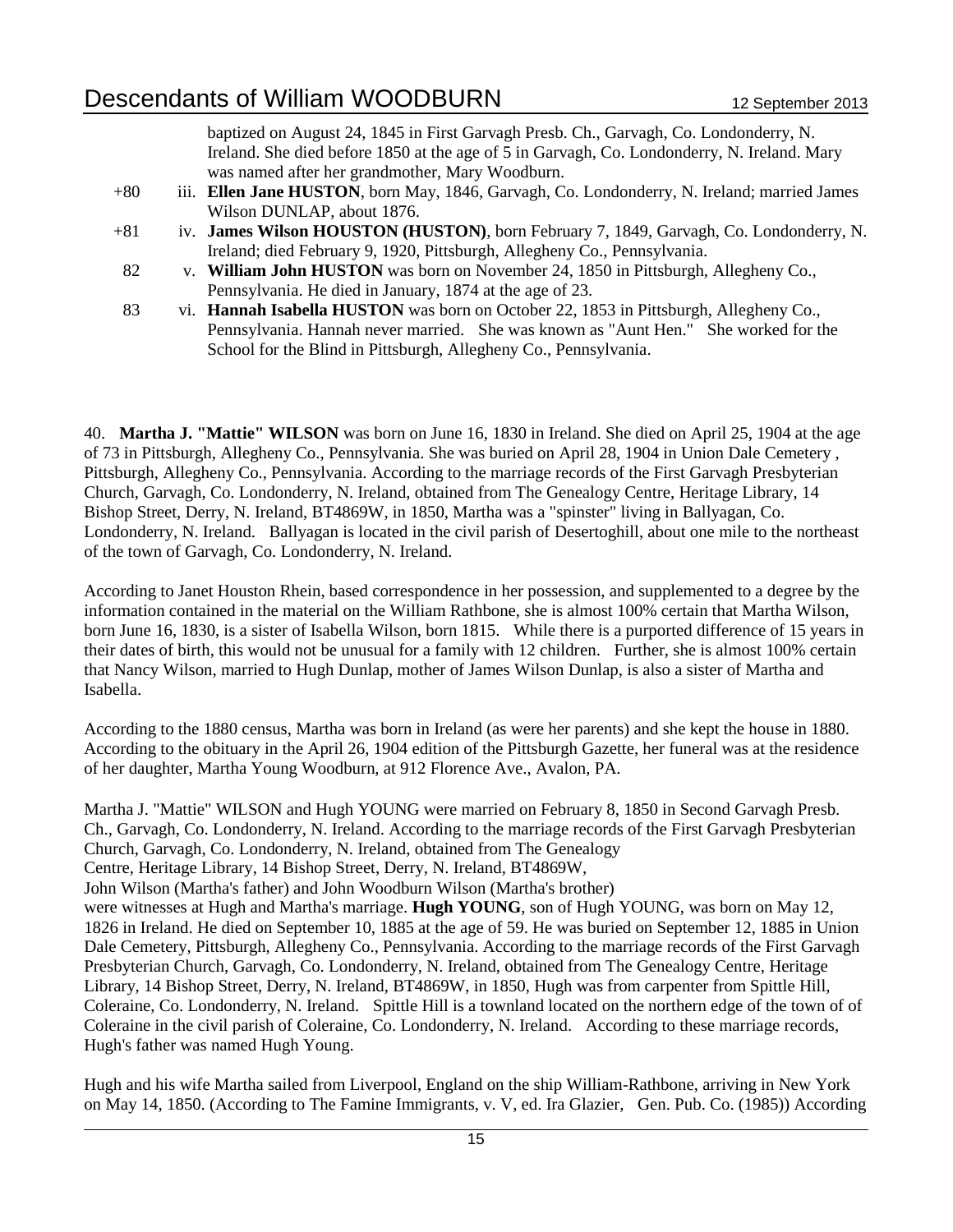to the 1850 census (taken September 24, 1850), they lived with a Hugh and Mary Boyce and their five children in the 7th Ward of Pittsburgh in 1850. Everyone in the house is shown to have been born in Ireland. In fact, Hugh and Mary Boyce and their children also came to America on the William-Rathbone with Hugh and Mary Young. A Hugh Young declared his intention to become a U.S. citizen on Jan 11, 1854. (According to "A List of Immigrants Who Applied for Naturalization Papers in the District Courts of Allegheny Co., Pa.", W.Pa.Gen.Soc., v.2.)

According to both the 1860 and 1880 censuses, Hugh, Mary and family continued to lived in the 7th Ward of Pittsburgh. Hugh is shown to be a carpenter. According to Janet Houston Rhein, Hugh was a carpenter from Spittle Hill, a townland in Co. Londonderry, N. Ireland. All of his and Mattie's children were born in Pennsylvania.

According to the obituary in the Sept. 11, 1885 edition of the Pittsburgh Commercial Gazette, he died at 2:47 a.m. on Thursday, September 10, 1885. The funeral was at his late residence, No. 119 13th St., South Side, Pittsburgh, PA on Saturday at 2:00 p.m. According to the same obituary, he was a Jr., suggesting that his father's name was also Hugh Young.

Hugh YOUNG and Martha J. WILSON had the following children:

- 84 i. **John W. YOUNG** was born on November 29, 1850 in Pennsylvania. He was buried on June 18, 1930 in Union Dale Cemetery , Pittsburgh, Allegheny Co., Pennsylvania. He died in 1930 at the age of 80. John's middle name was probably Wilson, after his grandfather.
- 85 ii. **Hugh YOUNG** was born about 1856 in Pennsylvania.
- 86 iii. **James YOUNG** was born in 1854 in Pennsylvania. According to the 1880 census, he was born in Pennsylvania and he was a teamster in 1880.
- 87 iv. **William YOUNG** was born in 1858 in Pennsylvania. According to the 1880 census, he was born in Pennsylvania and he worked in a cracker factory in 1880.
- +88 v. **Henry YOUNG**, born 1861, Pennsylvania; married Stephanna MCCLAY, June 30, 1887; died February 4, 1928.
- +89 vi. **Mary Ellen YOUNG**, born May 25, 1863, Pennsylvania; married Cherillus Milton WEBB, September 3, 1885; died March 21, 1942.
- +90 vii. **Martha W. YOUNG**, born December 11, 1866, Southside (Pittsburgh), Allegheny Co., Pennsylvania; married Robert Riley WOODBURN, December 8, 1887; died December 20, 1940.
- 91 viii. **Elizabeth ("Lizzie") YOUNG** was born on January 15, 1872. She died on December 23, 1880 at the age of 8. She was buried on December 25, 1880 in Union Dale Cemetery, Northside, Pittsburgh, PA.
- 41. **Nancy WILSON** was buried after 1867. She was born in Ireland.

**Hugh DUNLAP**, son of Hugh DUNLAP, was born in 1818 in Ireland. According to Janet Houston Rhein, 3010 Dick Wilson Drive, Sarasota, FL 34240; email: janrhein@worldnet.att.net, Hugh and Nancy immigrated to Pittsburgh, Pennaylvania from Ireland in 1852. In 1860, they were living in Pittsburgh, Pennsylvania, possibly in the 2nd Ward, Allegheny, Pennsylvania (according to the 1860 census). In 1867, they purchased a home in the Buchanan Post Office District, Pittsburgh, Allegheny County, Pennsylvania.

Hugh DUNLAP and Nancy WILSON had the following children: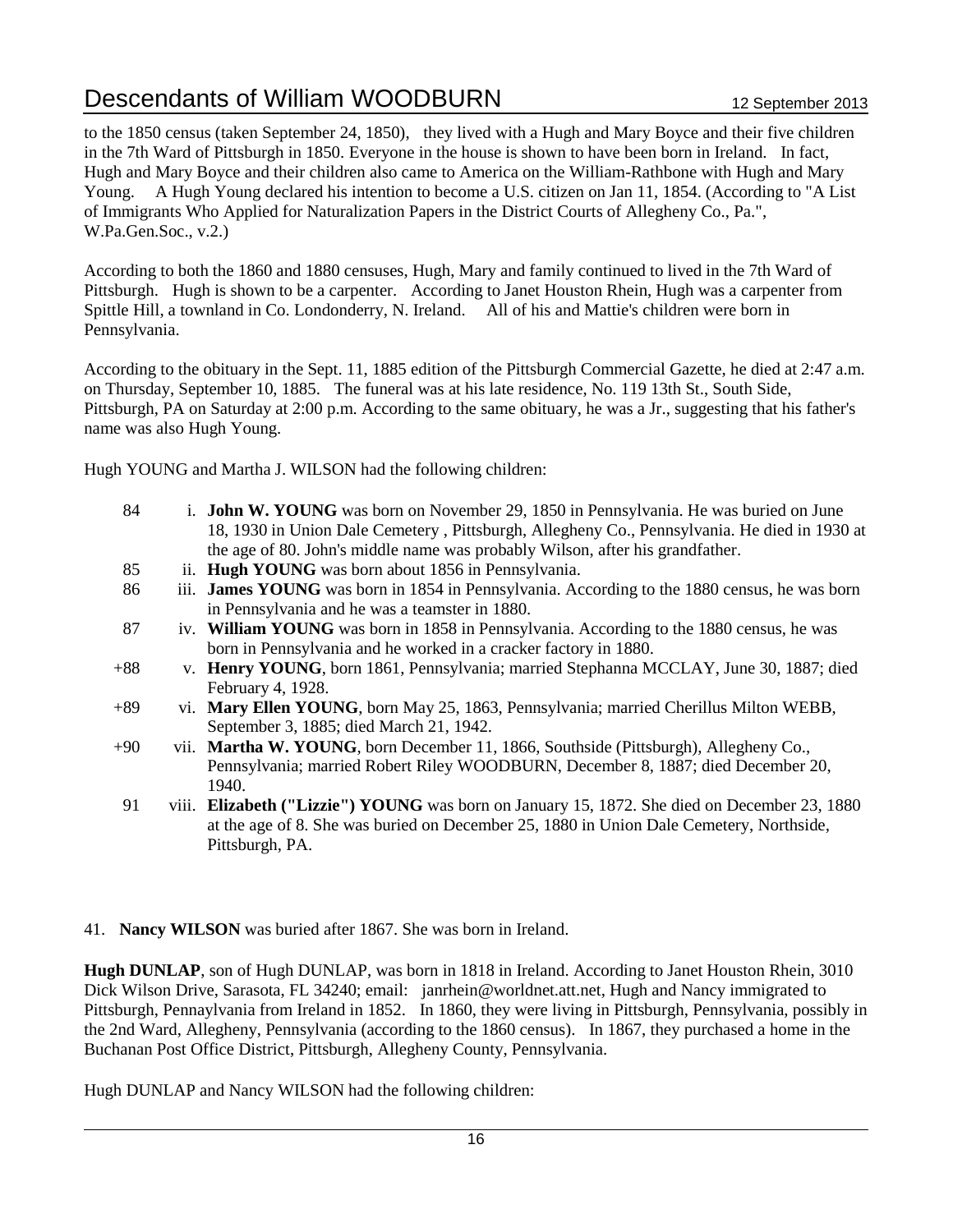- 92 i. **Elizabeth DUNLAP** was born (date unknown).
- 93 ii. **Martha DUNLAP** was born (date unknown).
- 94 iii. **Mary Ellen DUNLAP** was born (date unknown).
- 95 iv. **John DUNLAP** was born (date unknown).
- +96 v. **James Wilson DUNLAP**, born about 1844; married Ellen Jane HUSTON, about 1876.

43. **George WOODBURN** was born about 1823 in Liscall, Errigal, Co. Londonderry, N. Ireland. He was baptized on December 25, 1823 in First Garvagh Pres Ch., Garvagh, Co. Londonderry, N. Ireland. He died on April 13, 1907 at the age of 84. George was buried in Old Graveyard, Garvagh, Northern Ireland. George owned a shop in Garvagh, N. Ireland.

Much of the information regarding George and his descendants was derived from the Badger Family Chronicles, Christopher Earls Brennen, published at http://www.dankat.com/badger/chap9.htm. This source will not be repeated.

In the 1901 Census 75-year-old retired grocer George Woodburn (Presbyterian, born in County Derry) and his 62-year-old wife Mary are living at house# 75 in Ballyfinaghy, Malone, Belfast, County Antrim, with two of their children (as indicated below) and two of their grandchildren, Hilda and Olga Woodburn. George Woodburn died on Apr.13, 1907. At that time, he was living in the Belfast suburb of Balmoral at Banna Cottage which may be the same as the Ballyfinaghy, Malone, address of the 1901 Census. In his will he leaves his estate to his wife Mary, one pound each to his sons James, George and William and five pounds to his son Matthew of Derry; he also leaves gifts to his daughters Bella, Minnie, Annie and Martha. George is buried in the First Garvagh Presbyterian Church graveyard where he erected a gravestone that reads: "Erected by George Woodburn of Garvagh in memory of his daughter Mary, died 15th May 1868 aged 2 years. His son Robert, died 22nd Nov. 1894 aged 18. Also the above George Woodburn died 13th Apr. 1907 aged 84 years. "Peace, Perfect Peace". Also his wife Mary died 12th May 1910. "He giveth his beloved sleep". Matthew Woodburn died 13th June 1936 aged 68 years. Lila Woodburn died 4th Dec. 1979 aged 100 years. Mary E.B. Woodburn died 10th March 1970 aged 57 years.".

George WOODBURN and Mary SMYTH were married on June 24, 1856 in Agahdowdey Presbyterian Church, Agahdowdey, Co. Londonderry, N. Ireland. **Mary SMYTH**, daughter of James SMYTH, died on May 12, 1910. She was buried in Old Graveyard, Garvagh, Northern Ireland.

George WOODBURN and Mary SMYTH had the following children:

- +97 i. **Minnie S. WOODBURN**, married Ahira Hall BRECKENRIDGE, December 12, 1906, Chicago, Cook Co., Illinois.
- 98 ii. **James WOODBURN** was born (date unknown). James is mentioned in his father's will. Nothing more is known about him.
- 99 iii. **Martha Elizabeth WOODBURN** was born on April 27, 1861. [NEED TO DEFINE SENTENCE:Babtized] Martha is listed in the 1901 Irish Census as a 36-year-old living with her parents in house# 75 in Ballyfinaghy, Malone, Belfast. In the 1911 Census she is listed as living in Ballyvelton Upper, Knockantern, County Londonderry.
- +100 iv. **Isabella WOODBURN**, born 1861, Garvagh, Co. Londonderry, N. Ireland; married Richard MCCORRY, July 14, 1887, St. Thomas' Church of Ireland, Lisburn Road, Balmoral, Belfast, Northern Ireland; died April 9, 1947, Belfast, Co. Antrim, Ulster, Northern.
- 101 v. **George WOODBURN** was born on March 17, 1864 in Garvagh, Co. Londonderry, N. Ireland. [NEED TO DEFINE SENTENCE:Babtized]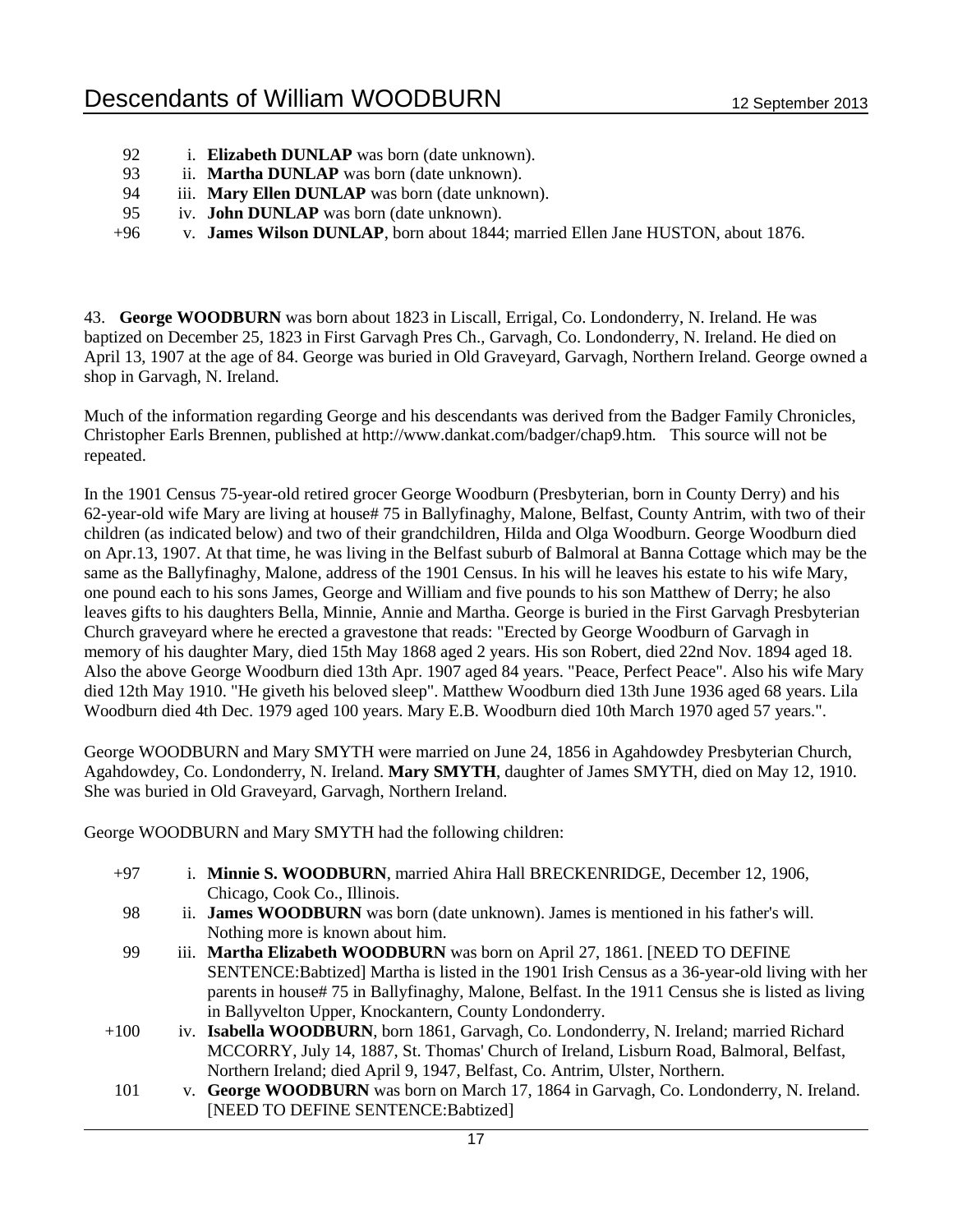| 102    | vi. Mary WOODBURN was born on April 26, 1866 in Garvagh, Co. Londonderry, N. Ireland.       |
|--------|---------------------------------------------------------------------------------------------|
|        | She died on May 5, 1868 at the age of 2. She was buried in Old Graveyard, Garvagh, Northern |
|        | Ireland.                                                                                    |
| 103    | vii. Annie Jane WOODBURN was born in 1867 in Garvagh, Co. Londonderry, N. Ireland. Annie    |
|        | is mentioned in her father's will. According to the 1911 Irish Census, Annie is living in   |
|        | Ballyvelton Upper, Knockantern, County Londonderry. Nothing more is known about her.        |
| $+104$ | viii. Matthew WOODBURN, born March 30, 1868, Garvagh, Co. Londonderry, N. Ireland;          |
|        | married Lila BUCHANAN, September 10, 1902, Second Presbyterian Church, Donagheady,          |
|        | Strabane; died June 13, 1936.                                                               |
| 105    | ix. William WOODBURN was born on March 30, 1873 in Garvagh, Co. Londonderry, N. Ireland.    |
|        | [NEED TO DEFINE SENTENCE: Babtized] In the 1911 Irish Census, William is listed as a        |
|        | 38-year-old living in Ballyvelton Upper, Knockantern, County Londonderry.                   |
|        | William apparently immigrated to America and lived in New York.                             |
| 106    | x. Robert WOODBURN was born in September, 1875. [NEED TO DEFINE                             |
|        | SENTENCE: Babtized] He died on November 22, 1894 at the age of 19. He was buried in Old     |
|        | Graveyard, Garvagh, Northern Ireland.                                                       |

44. **Matthew Wood WOODBURN** was born about 1825 in Errigal, Co. Londonderry, N. Ireland. He was baptized on August 1, 1825 in First Garvagh Pres Ch., Garvagh, Co. Londonderry, N. Ireland. He died on January 26, 1903 at the age of 78 in Coleraine, Co. Londonderry, N. Ireland. According to Robert Riley Woodburn's death certificate, his father's name was Matthew and his mother's name was Isabel Brown. According to the International Genealogical Index (IGI) of the Church of Jesus Christ Latter Day Saints, a Matthew Woodburn and Isabel Brown lived in Londonderry, Coleraine, N. Ireland in the 1860's and they had six children (Robert is not listed). Matthew's name may also have been spelled "Mathew Woodburne". According to the recollection of Nancy Gosser Rosenblatt, Robert Riley came from Coleraine so it is assumed that this is the correct Matthew Woodburn.

According to a record obtained by The Genealogy Centre, Derry, NI, from 1st Garvagh Presbyterian Church, a Matthew Woodburn, son of Matthew Woodburn, was baptised on August 1, 1825 in 1st Garvagh Presbyterian Church. This may have been Matthew Wood Woodburn, although the dates do not match up.

According to information obtained from The Genealogy Centre, Derry, NI, Matthew Woodurn was a grocer in the town of Coleraine (per the birth records of several of their children). He and his wife Isabella Brown lived on North Brook Street, Coleraine, from at least 1864 to at least 1867 (per the birth records of several of their children). They later lived on Railway Place, Coleraine from at least 1872 (per the birth records of several of their children).

According to the 1901 Irish Census, Matthew, age 73, was a widower living with two of his children, Agnes Wilson and Alexander, at Railray Place, Colerained, NI in 1901.

The following probate record abstract was taken from the website of the Public Record Office of Northern Ireland, Londonderry Registry (2009)

(http://www.proni.gov.uk/view\_Will.htm?willId=86349&strReturn=listWill.asp?nListType=1&strOrder=ID&bD  $\text{esc}=1\&\text{nPage}=6175$ :

"Probate of the Will of Matthew Wood Woodburn late of Railway-place Coleraine County Londonderry Retired Grocer who died 26 January 1903 granted at Londonderry to Agnes W.Brewster Married Woman."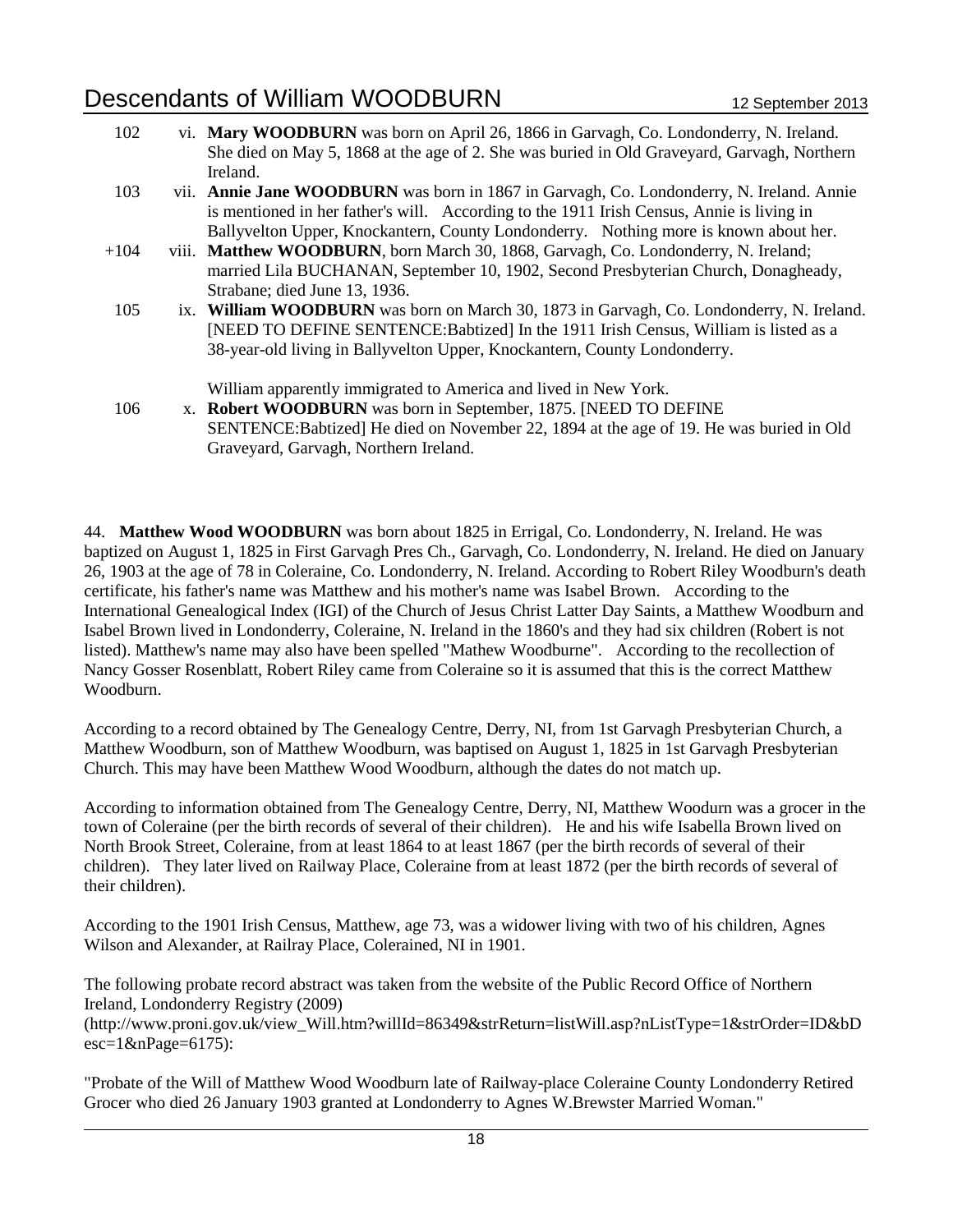Matthew is shown to have had effects valued at £141 15s. 11d.

Matthew Wood WOODBURN and Isabel "Bella" BROWN were married on March 22, 1860 in Terrace Row Presbyterian Church, Coleraine, N. Ireland. **Isabel "Bella" BROWN**, daughter of James BROWN, was born in 1841 in Ireland. She died on January 31, 1888 at the age of 47 in Coleraine, Co. Londonderry, N. Ireland. According to the International Genealogical Index (IGI) of the Church of Jesus Christ Latter Day Saints, Isabel's name was also spelled "Isabella Browne".

According to Isabella's marriage record to Matthew Woodburn in the Terrace Row Presbyterian Church, Coleraine, NI, dated March 22, 1860, Isabella also used the name "Bella". According to the same record, Bella was a resident of Ballintemple at the time of her marriage.

According to a post by the moderator for Coleraine, NI, on Rootschat.com the following death notice was publised in the Belfast Newsletter on February 2.1888: WOODBURN- January 31, at Railway Place, Coleraine, Bella Browne, dearly-beloved wife of Matthew Wood Woodburn, aged 45 years. Interment will take place in the Cemetery, Coleraine, this day (Thursday), at twelve o'clock noon. Friends will please accept this intimation [invitation?]. Matthew W. Woodburn.

Matthew Wood WOODBURN and Isabel BROWN had the following children:

| $+107$ | i. Robert Riley WOODBURN, born June 3, 1861, Ireland; married Martha W. YOUNG,                    |
|--------|---------------------------------------------------------------------------------------------------|
|        | December 8, 1887; died August 26, 1933, Avalon, Allegheny Co., Pennsylvania.                      |
| $+108$ | ii. Barbara Wylie WOODBURN, born January 2, 1863; married James ROBINSON, June 24,                |
|        | 1889, Terrace Row Presbyterian Church, Coleraine, NI                                              |
| $+109$ | iii. Isabella Browne WOODBURN, born November 23, 1864, North Brook, Coleraine, Co.                |
|        | Londonderry, N. Ireland; married John Browne SCOTT, December 28, 1897, Terrace Row                |
|        | Presbyterian Chruch, Coleraine, Northern Ireland.                                                 |
| $+110$ | iv. Mathew Wood WOODBURN, born March 25, 1866, Coleraine, Co. Londonderry, Coleraine,             |
|        | N. Ireland; married Lena Blanche OBER, August 18, 1887, Cuyahoga Falls, Summit Co, Ohio;          |
|        | died February 20, 1931, Lake City, Columbia County, Florida.                                      |
| $+111$ | v. Agnes Wilson WOODBURN, born August 30, 1867, Coleraine, Co. Londonderry, N. Ireland;           |
|        | married Abraham H. BREWSTER, November 17, 1902, Terrace Row Presbyterian Church,                  |
|        | Coleraine, Northern Ireland.                                                                      |
| $+112$ | vi. Julia WOODBURN, born April 26, 1869, Coleraine, County Derry, Northern Ireland; married       |
|        | Joseph WYLIE.                                                                                     |
| $+113$ | vii. William Brown WOODBURN, born February 15, 1871, Coleraine, Co. Londonderry, N.               |
|        | Ireland; married Catherine CAVENAUGH, August 17, 1897, Milwaukee, Milwaukee Co.,                  |
|        | Wisconsin; died December 3, 1911, Cook County, Illinois.                                          |
| 114    | viii. Janette WOODBURN was born on May 31, 1872 in Coleraine, Co. Londonderry, N. Ireland.        |
|        | According to the birth record obtained by The Genealogy Centre, Derry, NI, from the town of       |
|        | Coleraine, NI, Janette was born to Matthew and Isabella on May 31, 1872 on Railway Place,         |
|        | Colerine, NI.                                                                                     |
|        | In the 1901 Irish Census she is listed as a National School teacher living at 16 Atlantic Avenue, |
|        | Belfast.                                                                                          |
| 115    | ix. Alexander WOODBURN was born on May 30, 1873 in Londonderry, Coleraine, N. Ireland.            |
|        |                                                                                                   |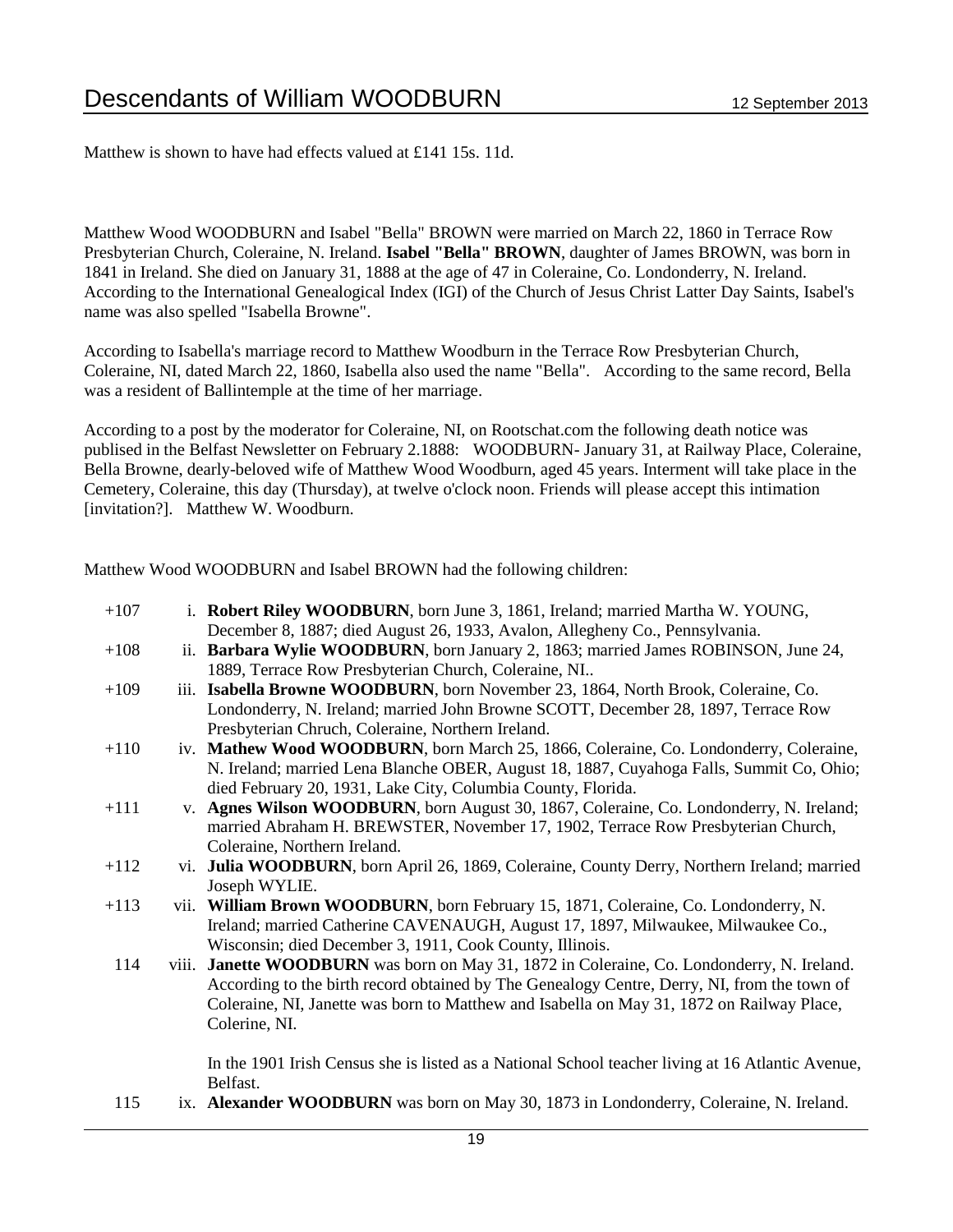According to the birth record obtained by The Genealogy Centre, Derry, NI, from the town of Coleraine, NI, Alexander was born to Matthew and Isabella on May 30, 1873 on Railway Place, Colerine, NI.

In the 1901 Irish Census, Alexander is listed as a 27-year-old unmarried grocer (Presbyterian, born in County Derry) living in house #5, Railway Place, Coleraine, County Londonderry, with his father.

A ship manifest for the S.S. Cameronia, sailing from Londerry on June 6, 1925 and arriving in New York on June 15, 1925 shows Alexander returning to his home at 203 Wardman Park Annex, Washington, DC, having lived in the United States from 1902 to 1922. He is shown to be a drama teacher.

116 x. **Mary Leslie WOODBURN** was born on December 31, 1881 in Coleraine, County Derry, Northern Ireland. According to the birth record obtained by The Genealogy Centre, Derry, NI, from the town of Coleraine, NI, Mary Leslie was born to Matthew and Isabella on December 31, 1881 on Railway Place, Colerine, NI.

46. **Elizabeth "Lizzie" WOODBURN** was baptized on June 26, 1834 in First Garvagh Pres Ch., Garvagh, Co. Londonderry, N. Ireland. She was born about 1834 in Gornamoyagh, Errigal, Co. Londerry, Northern Ireland. Lizzie apparently married a Browne. (Could this be the brother of her brother Matthew's wife, Isabella?) All information regarding this person was obtained from David Woodburn (CIS: 100554,526) and needs to be confirmed.

Elizabeth "Lizzie" WOODBURN and John BROWN were married between September 28, 1858 and January in Macosquin, Co. Derry. **John BROWN** was born (date unknown).

John BROWN and Elizabeth WOODBURN had the following children:

- 117 i. **John BROWN** was born on March 11, 1865.
- 118 ii. **Matthew Woodburn BROWN** was born on July 8, 1867.
- 119 iii. **William Thomas BROWN** was born on January 4, 1870.

47. **Mary Anne WOODBURN** was baptized on October 18, 1836 in First Garvagh Pres Ch., Garvagh, Co. Londonderry, N. Ireland. She was born about 1838 in Ballintemple, Errigal, Co. Londonderry, N. Ireland. According to Anne Rankin, supposed grandaughter of Mary Ann, she married David Millar in 1861 at First Garvagh Presbyterian Church in Ireland.

Mary Anne WOODBURN and David MILLAR were married on March 7, 1861 in First Garvagh Presbyterian Church, Garvagh, Derry, Northern Ireland. **David MILLAR** was born in 1836 in Co. Tyrone, Northern Ireland. He died on July 21, 1913 at the age of 77 in Lack, Co. Fermanagh, Northern Ireland. All information regarding David Millar and his family and their descendants was obtained from the work of Christopher Earls Brennen, titled The Badger Family Chronicles, and published at http://www.dankat.com/badger/chap8.htm, in 2012. This source will not be repeated.

On his marriage certificate, David is described as of full age, a bachelor farmer of Churchtown, County Tyrone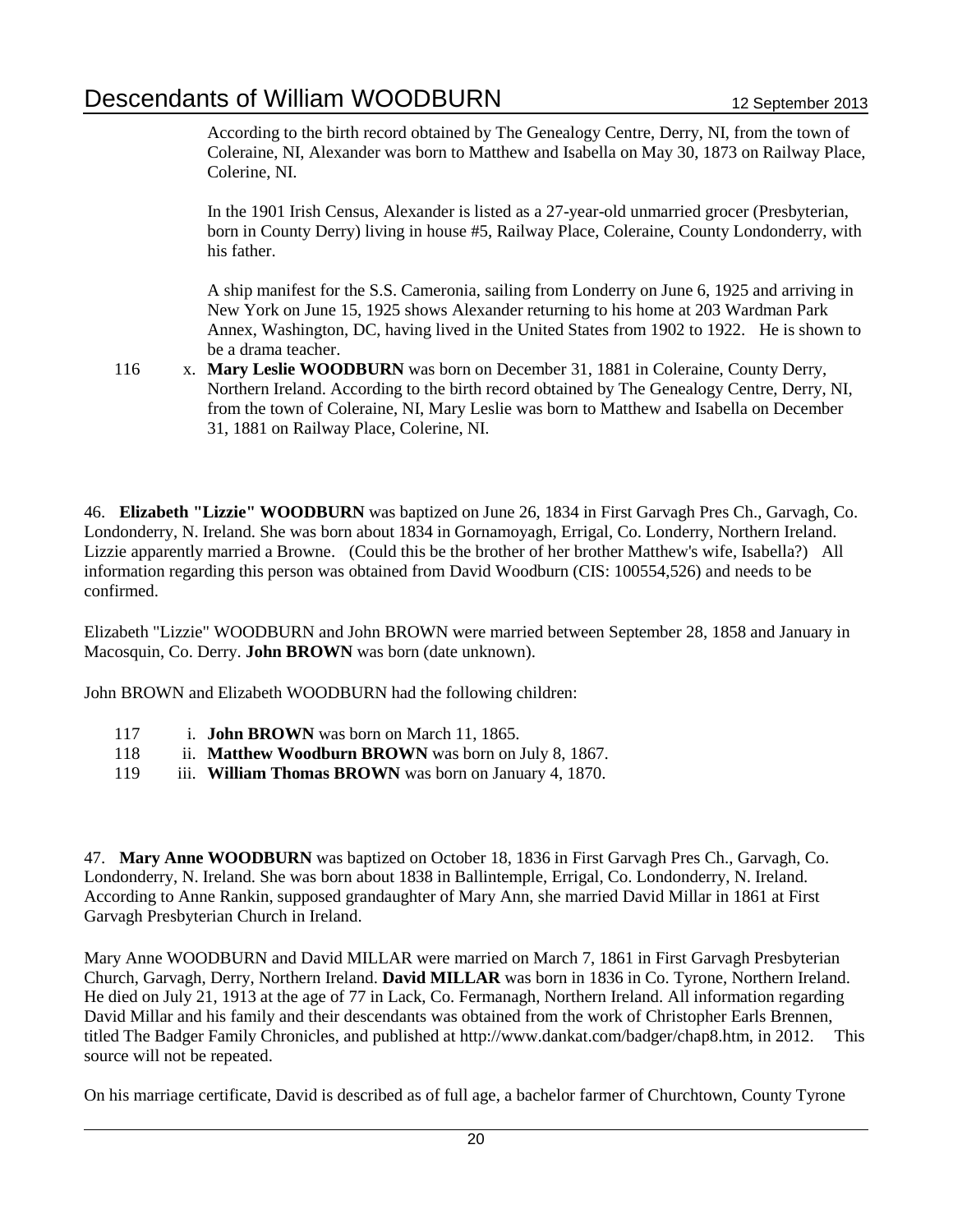whose father is David Millar, a farmer, while Mary Anne is decribed as a spinster of full age of Ballintemple whose father is Matthew Woodburn, a farmer. The witnesses were Thomas Millar (probably his eldest brother) and James McElpatrick.

David and Mary Anne must have moved around, for their son Charles was born in County Fermanagh in 1863 while their daughter Isabella and their first son John were born in County Tyrone in 1865 and 1873 and their son William Walter and daughter Agness were born in County Fermanagh in 1875 and 1882. So they must have moved from Newtown Stewart, County Tyrone, to Lack, County Fermanagh between 1873 and 1875. By the time of the 1901 Census they are living in the village of Lack. In the 1896 Belfast and Ulster Directory, the section on the village of Lack includes the inhabitant David Millar, clerk of the petty sessions. Since the petty sessions in Lack were only held every month or so this was probably a part time assignment and David probably also ran a farm. Though David is listed in the Lack household in the 1911 Census, he appears to have been absent during the 1901 Census and so is not listed in that return. However, in the 1911 Census David is listed as a 72-year-old Clerk of the Petty Sessions (Presbyterian like the rest of the family and born in County Tyrone) living in the village of Lack, County Fermanagh, with his wife, 72-year-old Mary Anne Miller (born in County Derry), two of their children, and two grandchildren, 5-year-old Ella Noble (Anglican and born in Co.Fermanagh) and 1-year-old Gordon Miller (Presbyterian and born in Belfast). Also listed in the household is a domestic servant, 18-year-old Mary Anne Higherty, a Roman Catholic born in County Tyrone. David Miller is also listed as a Clerk of the Petty Sessions on the marriage certificate of his son John Wesley Miller. David died in Lack on July 21, 1913.

David MILLAR and Mary Anne WOODBURN had the following children:

| $+120$ | i. David MILLER, born December 15, 1861, Churchtown, Parish of Ardstraw, Co.Tyrone, |
|--------|-------------------------------------------------------------------------------------|
|        | Northern Ireland; married Eliza Jane RINCHEY, 1890; died 1921.                      |

- +121 ii. **Thomas MILLER**, born July 1, 1863, Churchtown, Parish of Ardstraw, Co.Tyrone, Northern Ireland; married Mary BOWLES, July 31, 1894, Colaghty Church of Ireland, Lack, Co. Fermanagh; died March 26, 1921.
- 122 iii. **Charles MILLER** was born on June 12, 1865 in Kesh, Co. Fermanagh, Northern Ireland. He died between December 23, 1922 and January in Lack, Co. Fermanagh, Northern Ireland. In the 1901 Irish Census Charles is listed as an unmarried 29-year-old farmer's son (born in Co.Fermanagh) living in the village of Lack, County Fermanagh, with his parents. In the 1911 Census he is listed as an unmarried 37-year-old agricultural laborer (born in Co.Fermanagh) living in the village of Lack, County Fermanagh, with his parents. Charles signed the Ulster Covenant in Lack on September 28, 1912.
- +123 iv. **Isabella Woodburn MILLER**, born October 2, 1866, Newtownstewart, Co. Tyrone, Northern Ireland; married William MONTEITH, January 30, 1896, Colaghty Church of Ireland, parish of Magheraculmoney, Irvinestown, Co. Fermanagh, Northern Ireland; died April 8, 1959, Holywell Hospital, Co. Antrim, Northern Ireland.
- +124 v. **Mathew MILLER**, born August 4, 1868, Newtonstewart, Co.Tyrone, Northern Ireland; married Etta MYERS, December 26, 1894, Manhattan, New York, New York; died February 15, 1921, Hudson Co., New Jersey,.
- 125 vi. **John MILLER** was born on July 27, 1870 in Newtonstewart, Co.Tyrone, Northern Ireland. He died on October 20, 1871 at the age of 1 in Newtonstewart, Co.Tyrone, Northern Ireland. It is not clear when John died. In the 1891 register of the Lack School, a 17-year-old John Millar is listed as Presbyterian and the son of the Clerk of the Petty Sessions. Alternatively, a John Miller died on October 20, 1871, in Newtownstewart. He is memorialized in a gravestone inscription in Ardstraw Old cemetery which reads, in part, ... John Miller Who died 20th Oct 1871 aged 16 months.
- +126 vii. **John Wesley MILLER**, born December 8, 1873, Newtonstewart, Co.Tyrone, Northern Ireland; married Jane FYFFE, August 26, 1903, Strabane Presbyterian Church, Strabane, Co. Tyrone,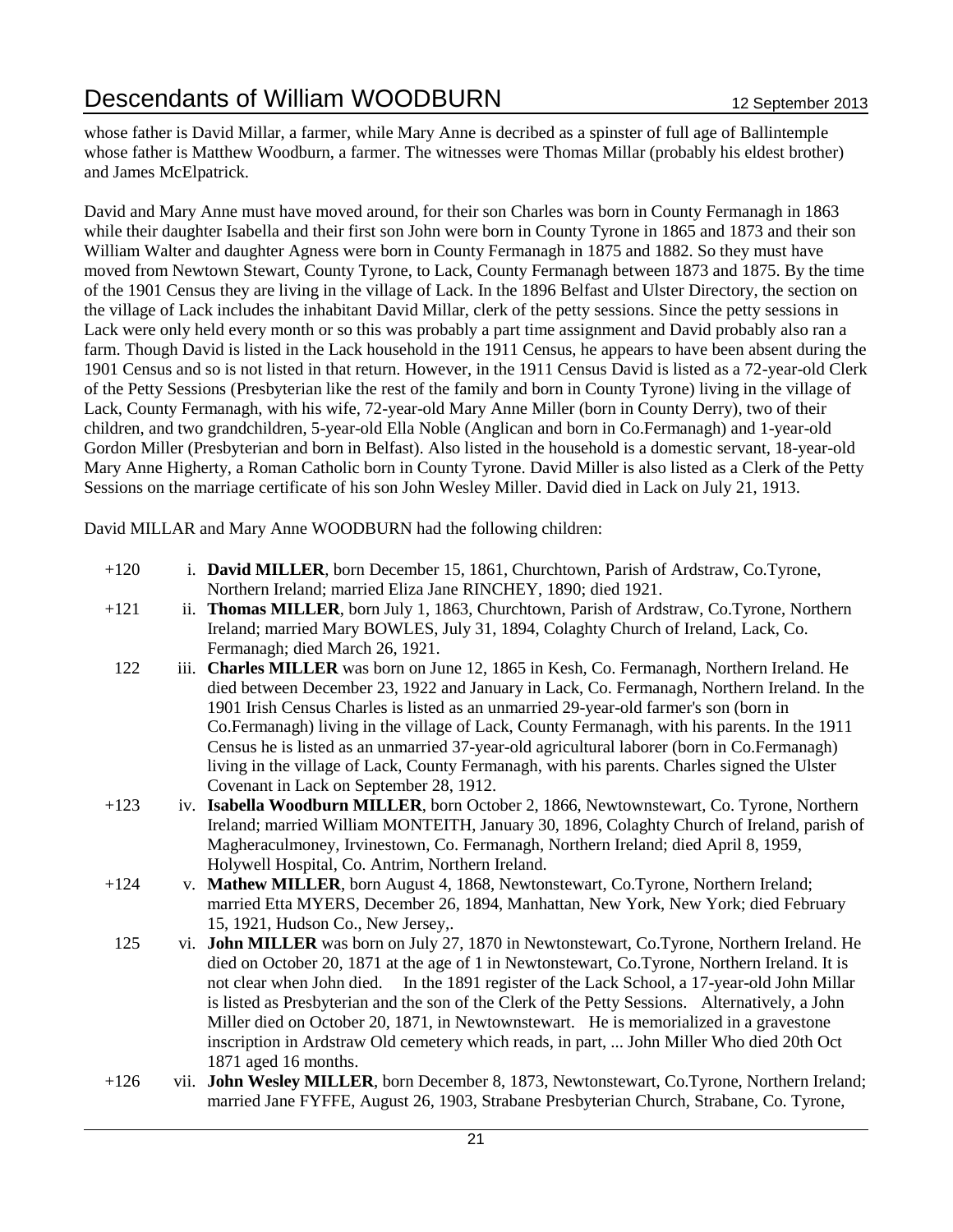Northern Ireland; died July 23, 1942, Strabane, Co. Tyrone, Northern Ireland.

- +127 viii. **William Walter MILLAR**, born August 31, 1875, Lack, Co. Fermanagh, Northern Ireland; married Florence WOODWARD, January 22, 1914, Franklin Co., Ohio; died April 14, 1951, California.
- +128 ix. **James Woodburn MILLER**, born January 11, 1878, Lack, Co. Fermanagh, Northern Ireland; married Emma LARKIN, April 27, 1903, Colaghty Church of Ireland, Lack, Co. Fermanagh, Northern Ireland; married Florence Annie STEVENSON, February 28, 1912, Fisherwick Presbyterian Church, Belfast, Northern Ireland; died May 5, 1941, Co. Down, Northern Ireland.
- +129 x. **Ellen Elizabeth Agnes MILLER**, born October 1, 1880, Lack, Co. Fermanagh, Northern Ireland; married Andrew Nelson NOBLE, February 13, 1903, Colaghty Church of Ireland, parish of Magheraculmoney, Irvinestown, Co., Fermanagh, Northern Ireland; died Belfast, Co. Antrim, Ulster, Northern.

48. **Isabella WOODBURN** was born in 1836. She was born in 1837. She died on September 30, 1914 at the age of 77. All information regarding this person was obtained from David Woodburn (CIS: 100554,526) and needs to be confirmed.

Isabella WOODBURN and Matthew MCNEARY were married on April 8, 1858 in Moneydig Presbyterian Church, Moneydig, Garvagh, N. Ireland. **Matthew MCNEARY** was born in 1812. He died on May 4, 1879 at the age of 67.

Matthew MCNEARY and Isabella WOODBURN had the following children:

- 130 i. **Mary Jane MCNEARY** died on November 27, 1940.
- 131 ii. **Isabella MCNEARY** was born (date unknown).
- 132 iii. **James Thomas MCNEARY** emigrated.
- +133 iv. **William John MCNEARY**, born 1859; married Florence Cromie WHITE, July 18, 1884, Ballywillan Presbyterian Church; died June 26, 1923.

49. **Anne WOODBURN** was born in 1838. She died on July 30, 1909 at the age of 71. Anne married a Wilson from Aghadowey. They had 14 children.All information regarding this person was obtained from David Woodburn (CIS: 100554,526) and needs to be confirmed.

Anne WOODBURN and Robert WILSON were married on August 20, 1857 in Ringsend Presbyterian Church. **Robert WILSON**, son of David WILSON, was born in 1824. He died on December 15, 1903 at the age of 79.

Robert WILSON and Anne WOODBURN had the following children:

- 134 i. **David WILSON** was born on June 13, 1858. He died on February 11, 1877 at the age of 18.
- +135 ii. **George Alexander WILSON**, born September 15, 1859; married Anna Stuart HENEY; died April 8, 1924.
- +136 iii. **William James WILSON**, born March 17, 1861; married Rebecca WILSON, December 17, 1889, Moneydig Presbyterian Church, Moneydig, Garvagh, N. Ireland.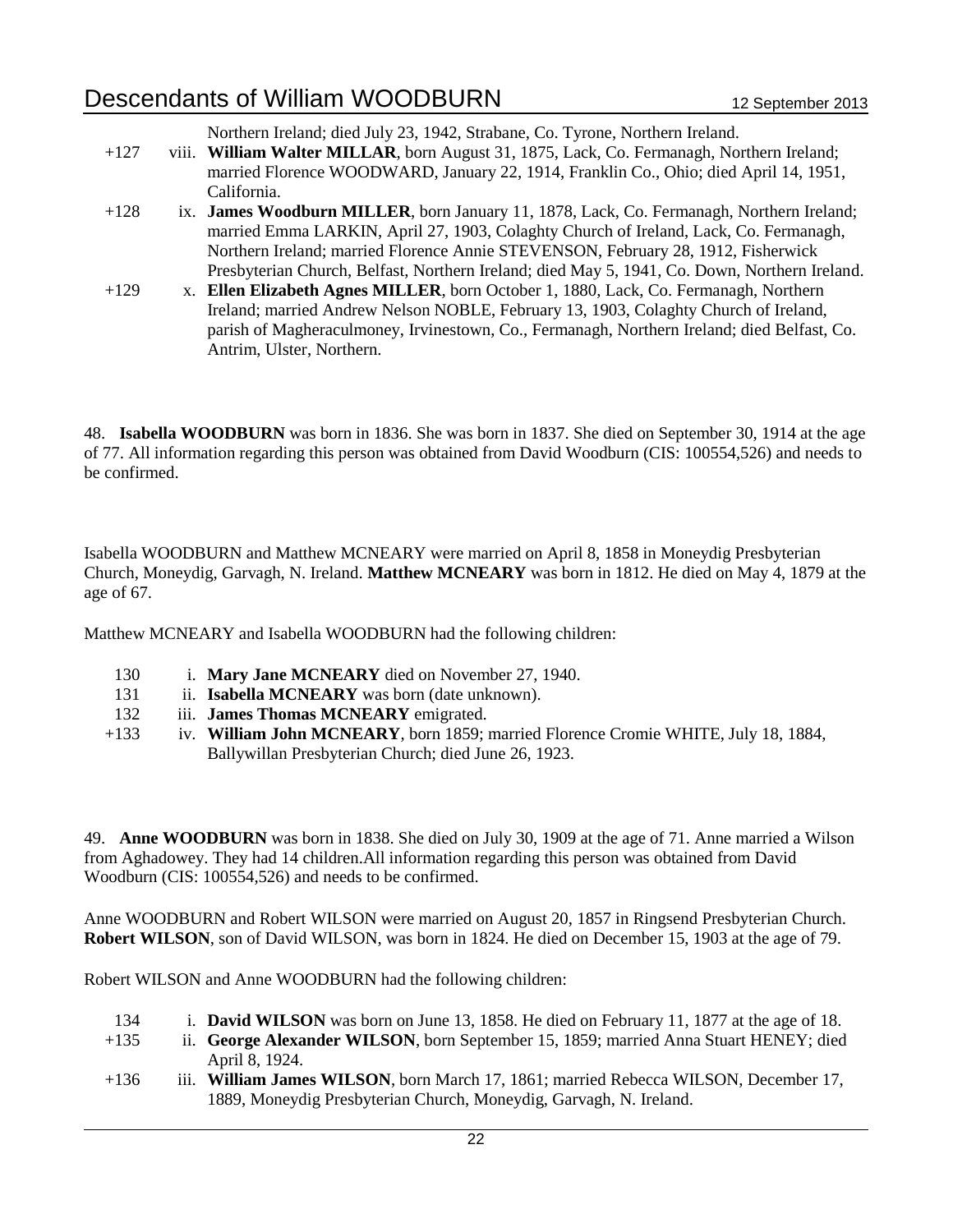| $+137$ | iv. Robert John WILSON, born January 13, 1863; married Margaret ANDERSON, January 16,       |
|--------|---------------------------------------------------------------------------------------------|
|        | 1889, Aghadowey Presbyterian Church; died February 7, 1936.                                 |
| 138    | v. Jane WILSON was born on July 11, 1864. She died on July 24, 1942 at the age of 78.       |
| $+139$ | vi. Mary WILSON, born January 31, 1866; married James Ferguson GLENN, October 6, 1890,      |
|        | Aghadowey Presbyterian Church.                                                              |
| $+140$ | vii. Annie WILSON, born November 24, 1867; married James Wilson WALLACE, June 6, 1893,      |
|        | Aghadowey Presbyterian Church; died October 2, 1949.                                        |
| 141    | viii. Matthew Woodburn WILSON was born on July 15, 1869. He died on October 11, 1894 at the |
|        | age of 25.                                                                                  |
| $+142$ | ix. Elizabeth WILSON, born May 2, 1871; married David Clarke MCKEE, March 16, 1897,         |
|        | Aghadowey Presbyterian Church; died January 10, 1947.                                       |
| $+143$ | x. Joseph WILSON, born January 27, 1873; married Mary Isabella MCNEILL, April 3, 1901,      |
|        | 2nd Kilrea Presbyterian Church; died February 17, 1930.                                     |
| $+144$ | xi. Richard Smyth WILSON, born November 20, 1874; married Sarah Jane MCCORMICK,             |
|        | December 16, 1913, Aghadowey Presbyterian Church; died January 15, 1956.                    |
| 145    | xii. Margaret WILSON was born on October 16, 1876. She was also known as Maggie Wilson.     |
| $+146$ | xiii. David WILSON B.A., born August 13, 1878; married Susan MCCRACKEN, October 1, 1903,    |
|        | Draperstown Presbyterian Church; died January 3, 1920.                                      |
| 147    | xiv. Charles Thomas WILSON was born on February 20, 1881. He died on July 17, 1909 at the   |
|        | age of 28.                                                                                  |

53. **Mary Jane WOODBURN** was born in 1852. She died in 1920 at the age of 68. According to David Woodburn (CIS: 100554,526), Mary Jane married a Torrens of Movanagher.

According to Richard Torrens (http://www.4qd.co.uk/torrens), a Mary Jane Woodburn married Samuel Torrance of Tamlaght. Richard notes in his quite interesting and thoroughly researched website that there is tradition whereby Scotch-Irish parents named their children for their own parents and siblings according to an established pattern. The tradition is as follows:.

First son - named after father's father (Paternal Grandfather) Second son - named after mother's father (Maternal Grandfather) Third son - named after father First daughter - named after mother's mother (Maternal Grandmother) Second daughter - named after father's mother (Paternal Grandmother) Third daughter - named after mother

While one must be careful to draw too many conclusions from this pattern, it can help identify childen to a particular family.

**Samuel TORRANCE** was born in 1840. He died on August 17, 1920 at the age of 80.

Samuel TORRANCE and Mary Jane WOODBURN had the following children:

| 148  | i. <b>Annie TORRENCE</b> was born on August 24, 1881.                                          |
|------|------------------------------------------------------------------------------------------------|
| +149 | ii. <b>John TORRENS</b> , born April 8, 1882; married Ethel Louise BOLTON, June 20, 1928; died |
|      | January 22, 1965.                                                                              |
| 150  | iii. George TORRANCE was born on June 30, 1883. He died in 1911 at the age of 28 in United     |
|      | States.                                                                                        |
| 151  | iv. <b>Samuel TORRANCE</b> was born on November 10, 1884.                                      |
| 152  | v. <b>Jane TORRANCE</b> was born on April 21, 1886.                                            |

153 vi. **William TORRANCE** was born on September 23, 1887.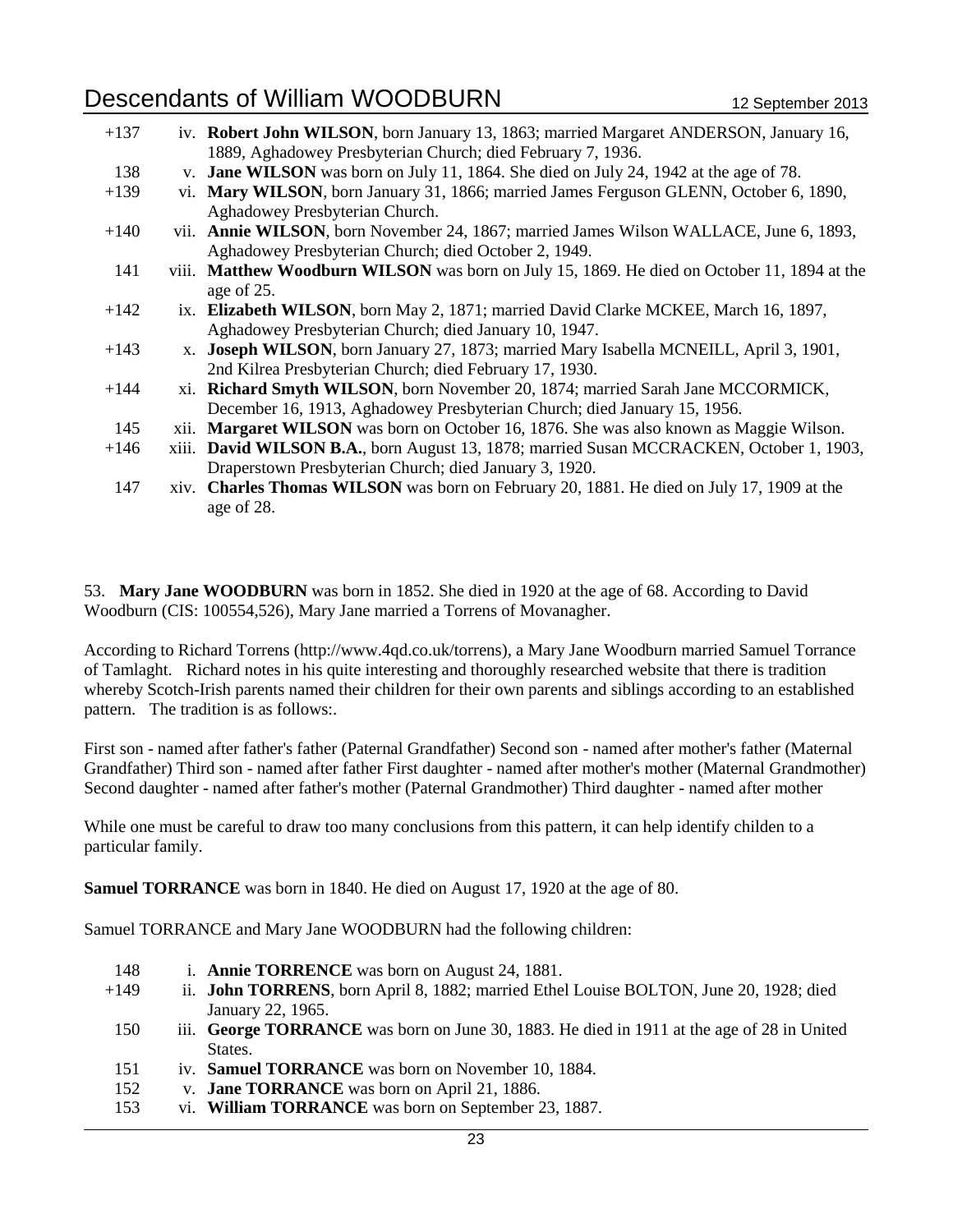154 vii. **James TORRANCE** was born on January 6, 1891.

54. **George Alexander WOODBURN** was born on May 9, 1855. He died on December 31, 1942 at the age of 87 in Dayton, Campbell Co., Kentucky. He was buried on January 2, 1943 in Evergreen Cemetery,Cambell Co., Kentucky. George went to America after marrying in Thurles in County Tipperary, Ireland. This information was obtained from David Woodburn (CIS: 100554,526).

Information regarding George and his wife and children was obtained from Linda Gilmore, home@lindagilmore.plus.com, in 2010.

According to the 1900 census, George and has family lived on McKiney St., in Dayton city, Campbell Co, Kenturcky. The census shows: George Woodburn, born May 1855, in Ireland, a salesman of dry goods; his wife Susan G. Woodburn, born Feb.1859, in Ireland, married 17 years, wth 10 children, 7 of whom are liviig; and thir children: son George Woodburn, born March 1884, in Ireland, a bank clerk; son John Woodburn, born May 1885, in Ireland, who was at school; daughter Margaret Woodburn, born July 1886, in Ireland, who was at school; daughterJane Woodburn, born September 1887, in Ireland, who as at school; daughter Grace Woodburn, born November 1889, in Ireland, who was at school; daughter Hannah Woodburn, born January 1894, in Kentucky; daughter Mary Woodburn, born Nov.1895, in Kentucky; and a boarder, Charles W. Flory, born January 1879, Ohio, who was single.

According to the 1910 census of Dayton, Campbell, Kentucky, George A. Woodburn, immigrated to the U. S. 1889.

George Alexander WOODBURN and Susan Grace QUINN were married in 1883 in Thurles, Co. Tipperary, Ireland. They were married. **Susan Grace QUINN** was born on February 3, 1858 in Ireland. She died on October 31, 1914 at the age of 56 in Dayton, Campbell Co., Kentucky.

George Alexander WOODBURN and Susan Grace QUINN had the following children:

| $+155$ | i. George WOODBURN, born March 1, 1884, Thurles, Co. Tipperary, Ireland; married Ruth       |
|--------|---------------------------------------------------------------------------------------------|
|        | ERVIN; died March 11, 1951, Dayton, Campbell Co., Kentucky.                                 |
| 156    | ii. <b>John WOODBURN</b> was born in May, 1885 in Thurles, Co. Tipperary, Ireland.          |
| 157    | iii. Margaret WOODBURN was born in July, 1886 in Thurles, Co. Tipperary, Ireland.           |
| $+158$ | iv. Jane WOODBURN, born September 19, 1887, Thurles, Co. Tipperary, Ireland; married Albert |
|        | Dutton HEWETSON, June 26, 1918, Dayton, Campbell Co., Kentucky; died February 20, 1973,     |
|        | Dayton, Campbell Co., Kentucky.                                                             |
| 159    | v. James WOODBURN was born in 1888 in Thurles, Co. Tipperary, Ireland. She died before      |
|        | 1900 at the age of 12.                                                                      |
| 160    | vi. Grace WOODBURN was born in November, 1889 in Thurles, Co. Tipperary, Ireland. She died  |
|        | on December 22, 1972 at the age of 83 in Campbell Co, Kentucky. Grace apparently never      |
|        | married.                                                                                    |
| 161    | vii. Annie WOODBURN was born in 1891 in Thurles, Co. Tipperary, Ireland.                    |

- +162 viii. **Hannah WOODBURN**, born January, 1895, Kentucky; married Edwin Carl LANDBERG; died July 1, 1970, Campbell Co., Kentucky.
- +163 ix. **Mary WOODBURN**, born November 24, 1895, Kentucky; married Charles Fred SPARKA, May 29, 1917, Dayton, Campbell Co., Kentucky; died February 16, 1979, Campbell Co, Kentucky.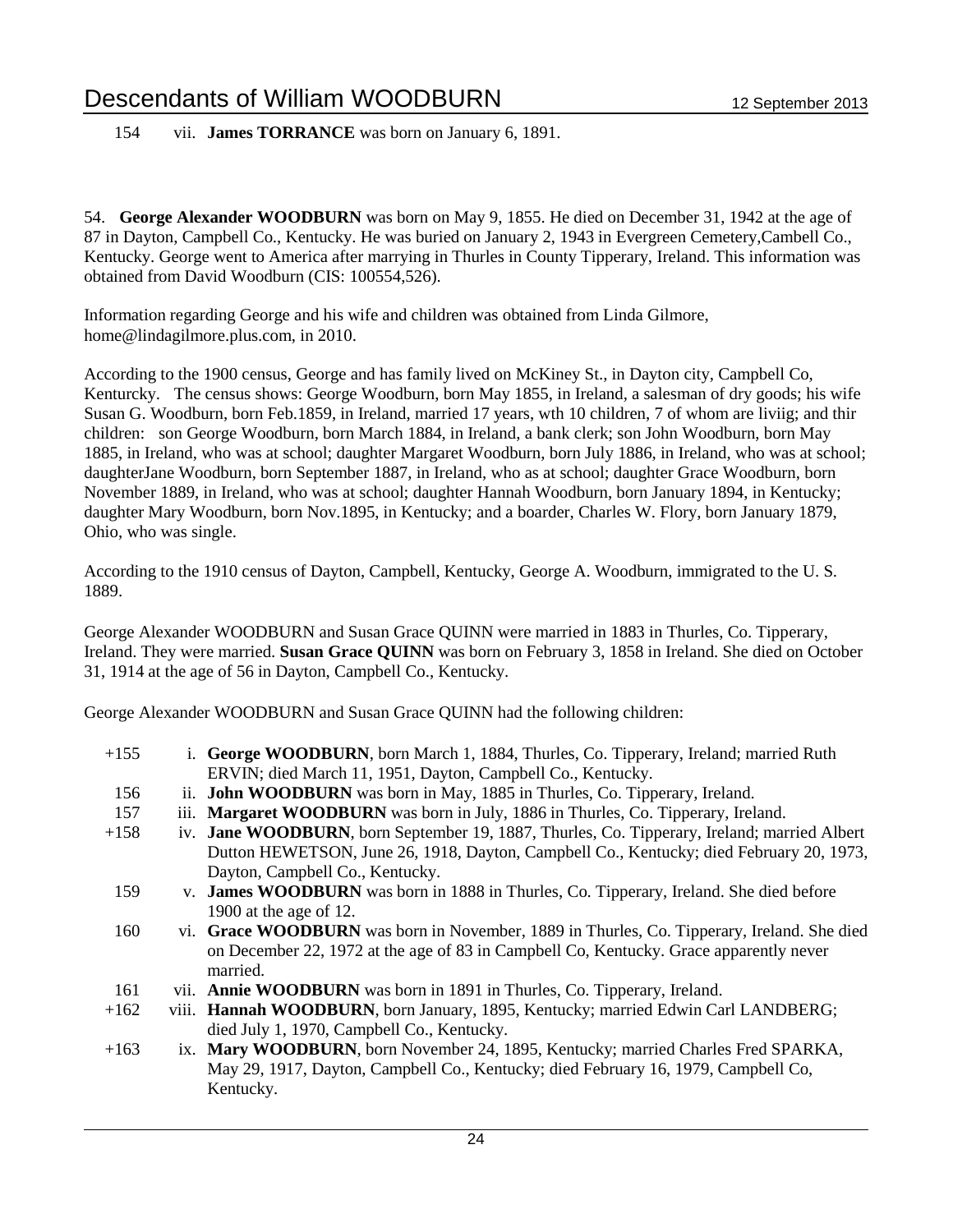55. **Rev. Matthew WOODBURN** was born on March 3, 1841 in Garvagh, Errigal, Co. Londonderry, Ireland. [NEED TO DEFINE SENTENCE:Babtized] He died on November 28, 1877 at the age of 36 in Garvagh, Errigal, Co. Londonderry, Ireland. He was buried in Ballywillan Old Graveyard, Portrush, Co. Antrim, Ulster, No. Ireland. Matthew was the minister at Ballywilllan Church. The following information was taken in November 2001 from the Church's website at: http://www.ballywillanpci.org/. The Rev Matthew Woodburn – 1862-1877

#### *Eighth Minister of Ballywillan Presbyterian Church*

Five months after Mr Huey's death in 1862, his successor, Mr Matthew Woodburn of Ballintemple, Garvagh, was ordained. On Tuesday, 24th June 1862, a congregation of fully 1000 persons (according to the Chronicle report) assembled at Ballywillan. As it was felt that the church was not large enough to hald all those who wished to attend the ordination service, arrangements were made to hold the service in an adjacent field. Unfortunately June 1862 was a very wet month, and the ordination day was cold and wintry, 'the foliage on trees and hedgerows, and the verdure of the fields, alone tending to keep up the illusion that it was a summer gale stirred the sea and rustled in the grass'(Chronicle). However a screened platform was provided so that the ministers could conduct the service in comparative comfort.

Mr Woodburn lived at Islandmore after his ordination, and the manse must have been built shortly after, as the births of all the Woodburn children are noted in the Baptismal Register as taking place at the manse. There were six children: Annie Barkley, born 8th August 1865

George, born 9th September 1867 Jane, born 6th June 1869 Mary Georgina, born 5th January 1871 James Barkley born 12th March 1872 Elizabeth Brown (Lily) born 10th April 1874

Both of his sons entered the ministry, George Woodburn was Professor of Logic and Philosophy and later President of Magee College, and Dr James Barkley Woodburn was minister of Castlerock and later Fitzroy Avenue, Belfast, and was the author of 'The Ulster Scot'. In July 1897 Annie, the eldest daughter, married William Johnson of Belfast; apparently the other Woodburn girls did not marry. Janie lived at Annadale, Newtownbreda, where her mother's brother, D.G.Barkley, a former Judge in the Supreme Court, N.W.P. India, lived. She and her sister Lily later lived at Greenock, where they both died.

During 1876 the Rev Woodburn became ill, and was no longer able to continue his work at Ballywillan. Sadly, his younger brother, James, who also intended to enter the ministry, died in January of that year while still a licentiate of Coleraine Presbytery, aged only 26 years.

At a meeting of the Coleraine Presbytery on 10th February 1877 'several members expressed sincere sorrow upon hearing that Mr Woodburn's recovery was so slow, and the Rev J Simpson, at the request of the Presbytery, engaged in solemn and affecting prayer on his behalf'. A few months later Mr Woodburn wrote the following letter to the congregation:

A Voice from the Border Land Dear Friends,

It is now almost a year since God in His Providence laid me aside from my work amongst you, and called me to bear the burden of affliction. It is fitting, at the close of this year of sorrow both to you and me, that as I am still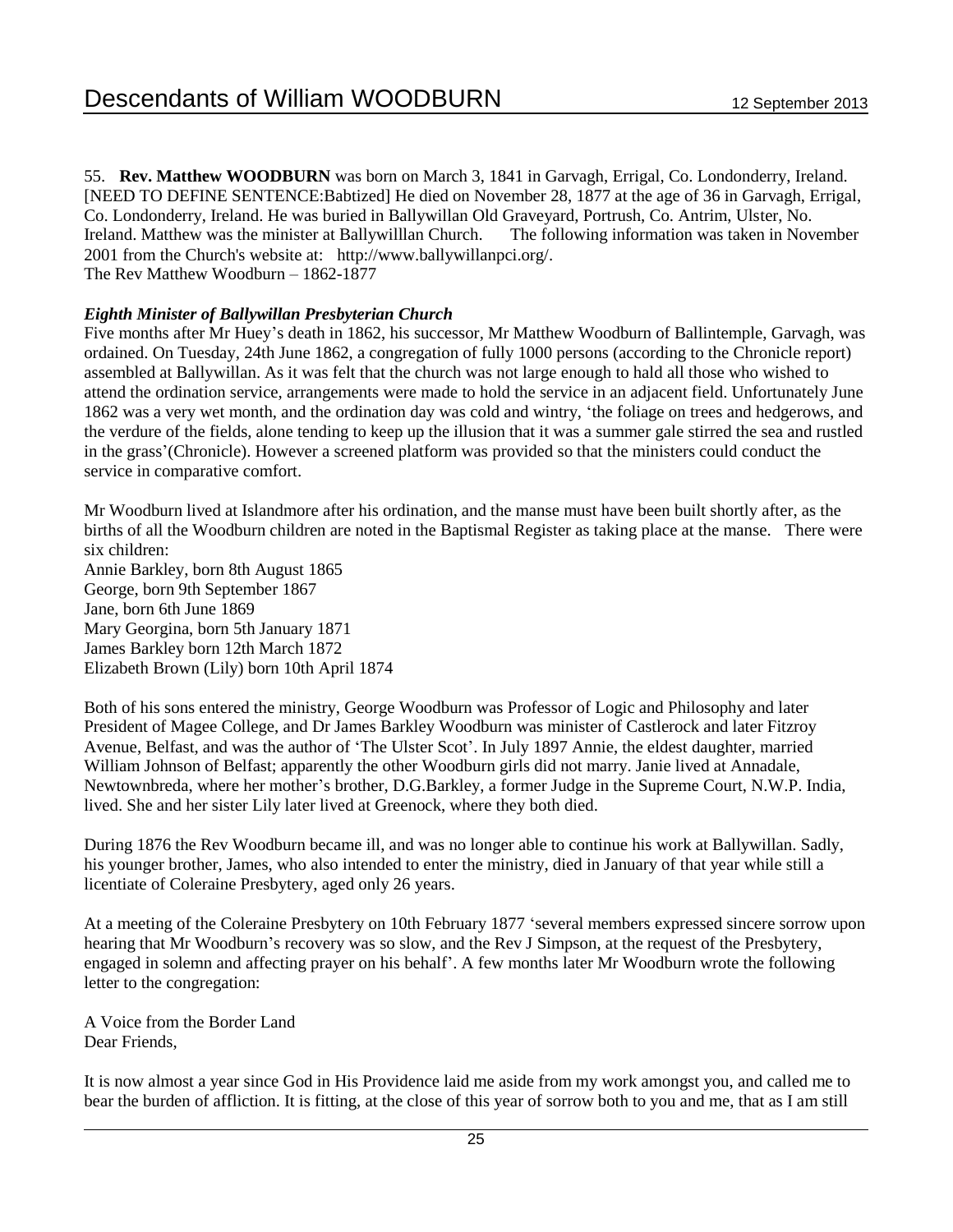unable to speak to you by word of mouth, I should ask your kind indulgence to allow me a few words by letter. I am sorry to say that my illness still continues, and that no permanent improvement in my health has taken place. I had fondly hoped that this summer would have restored me, but this hope seems mow fated to be disappointed. At the same time I have much cause to be thankful that my suffering has not been greater, and that there is still reasonable hope that time and care may, with God's blessing, restore me so that I can again resume work, and be privileged to live and labour for my Master in the ministry of the Gospel. That God may be pleased to grant this is my earnest prayer, in submission to His will, as I know it is yours also.

Allow me to say how much I have been gratified by your whole conduct towards me during the past year. It has been an inexpressible consolation to me to be the subject of your manifold prayers. It has greatly relieved my sorrow to receive from you such repeated expressions of your sympathy. It has helped me to bear with patience my long affliction that you have shown me such forbearance and kindness. When oppressed with sorrow, and depressed in spirit, my heart has been cheered and relieved with the thought that you felt for me such affection; and interested yourselves so deeply in my welfare. This affliction is not joyous, but grievous, yet I could thank God for it, even if it had no other result than letting me see the depth and strength of your love. I thank you all for having me so much in your thoughts, and upon your hearts.

One of my greatest sorrows has been that I was unable to attend upon the sick and dying. Many of my esteemed friends have been in the furnace, and I felt sad that I could not be near to pour a drop of comfort into their hearts. Many of my loved ones have gone away, and I have mourned that I could not speak a word of promise to the dying ear, or help to lift up the departing soul in living faith to God. I sorrow greatly that I shall see their faces no more. But whilst I can only give the suffering and bereaved my sympathy and prayers, He who is the God of all grace and comfort can enter fully into our trials. He can say to the troubled and fearful soul, "Peace be still". "Fear not I am with thee". I trust and pray that God may so reveal Himself to every tried one as to turn their sorrow into joy, and to give them the garment of praise for the spirit of heaviness.

Although I have been prevented from preaching the Gospel, yet I am glad that my place has been efficiently filled by others. I trust a rich blessing may follow their labours. I desire "fruit that may abound to your account," and have no greater pleasure than seeing "my children walking in the truth." There is nothing I desire more earnestly than your salvation. What greater blessing can I wish you than the blessing of eternal life. Let me urge you to lay hold on this.

Brethren, the time is short, and the matter at stake is inconceivably precious. What is aught else compared with the salvation of the soul? What matters it what we have, or enjoy, if we have not an interest in Christ, and do not enjoy God forever? What can fit us for the duties and toils of life; what can support and comfort us in affliction; what can brighten our dying hour; what can open to us the gates of glory but a saving interest in Christ. Suffer me then to exhort you – it may be for the last time – to take Christ as your Saviour, and put all your dependence on His righteousness, and, as His people, to walk in the fear of the Lord, and in the comfort of the Holy Ghost, that so an abundant entrance may be administered unto you into the everlasting Kingdom of God. I trust that, even if my work be done, I shall not have spent my strength for nought, or laboured in vain; but that I shall have the great joy of meeting you all at the right hand of the King when He cometh in His Kingdom. What the future may bring to me – whether sickness or health, life or death – we cannot know. God has hidden it from us. But we know whatever it be it shall be both wise and good. His ways are higher than our ways, and His thoughts than our thoughts. Pray for me, that I may be restored to health, and to work among you, if God will; but if not – if the present shadow should deepen until it shuts out the light of my life – that God may lift up upon me the light of His countenance, and that I may be prepared, by His grace and power, to triumph over death, and enter into the joy of my Lord.

I am, dear Friends, Your loving Pastor,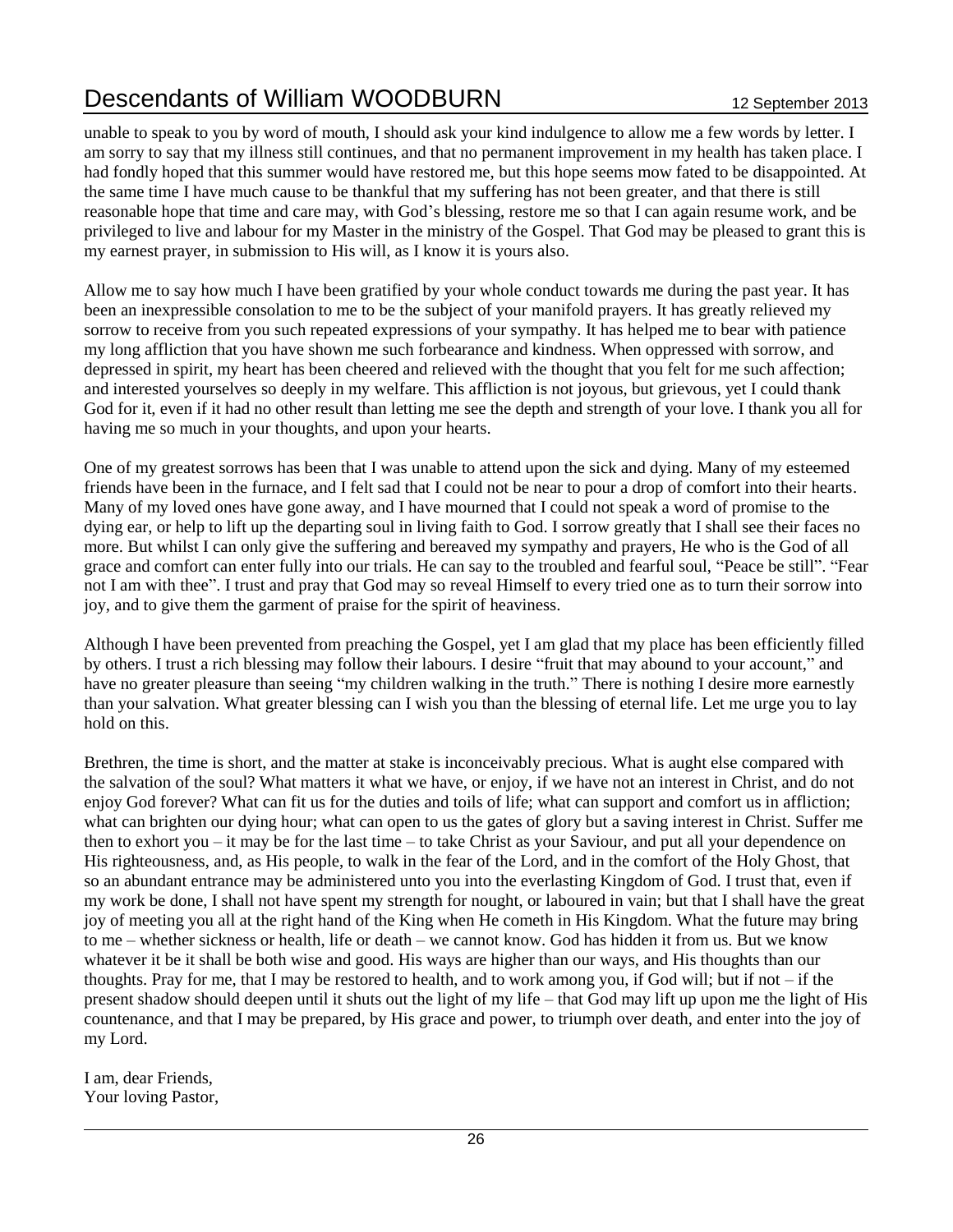Mathew Woodburn Maghera, August 1877

On 28th November 1877, Mr Woodburn died at the manse, aged only 36. An obituary in 'The Witness' mentions that he died of consumption. It goes on to say that Mr Woodburn was a fine scholar, whose people ever found in him not only an able expositor of the Word of Truth, but a kind and attentive friend.

Mr. Woodburn had wished to be buried in the grounds of his own church, but as the lease of the church lands prohibits burial there, he was buried in Ballywillan old graveyard. The funeral service was attended by a very large number of friends and neighbours, in spite of the bleak and biting November day. (Chronicle 8th Dec 1877). Rev J Simpson and Rev Professor Witherow conducted the service at the grave.

After her husband's death, Mrs Woodburn and her children went to live with her brother in Maghera. Mrs Woodburn died in 1885.

**Elizabeth BARKLEY** was born about 1842 in Maghera, Co. Londonderry, Ulster, Northern Ireland. She died on March 29, 1885 at the age of 43 in Maghera, Co. Londonderry, Ulster, Northern Ireland. She was buried in Ballywillan Old Graveyard, Portrush, Co. Antrim, Ulster, No. Ireland. Elizabeth was from Maghera, Ireland. All information regarding this

person was obtained from David Woodburn (CIS: 100554,526) and needs to be confirmed.

Matthew WOODBURN and Elizabeth BARKLEY had the following children:

| $+164$ | i. Annie Barkley WOODBURN, born August 8, 1865, Bushmills, Co. Antrim, Ireland; married |
|--------|-----------------------------------------------------------------------------------------|
|        | William Smith JOHNSON, July 28, 1897, St. John's Presbyterian Church, Newtonbreda,      |
|        | Ireland: died 1948.                                                                     |

- +165 ii. **Rev. George WOODBURN**, born September 9, 1867, Ballwillan, Co. Antrim, Ireland; married Elizabeth ("Lizzie") KERR, September 5, 1893, Carnmoney Presbyterian Church; died June 24, 1947.
- 166 iii. **Jeanie or Jane WOODBURN** was born on June 6, 1869 in Portrush, Ballwillan, Co. Antrim, Ireland. She died on March 14, 1909 at the age of 39 in Greenock, Ayrshire, Scotland. She was buried in Ballywillan Old Graveyard, Portrush, Co. Antrim, Ulster, No. Ireland. All information regarding this person was obtained from David Woodburn (CIS: 100554,526) and needs to be confirmed.
- 167 iv. **Mary Georgina WOODBURN** was born on January 5, 1871 in Ballwillan, Co. Antrim, Ireland. She died Ballywillan Old Graveyard, Portrush, Co. Antrim, Ulster, No. Ireland on May 31, 1917 at the age of 46 in Co. Antrim, Ulster, Northern Ireland. Mary was unmarried. She lived in Greenock. All information regarding this person was obtained from David Woodburn (CIS: 100554,526) and needs to be confirmed.
- +168 v. **Rev. James Barkley WOODBURN M.A. D.D.**, born March 12, 1872, Portrush, Ballwillan, Co. Antrim, Ireland; died September 26, 1957, Belfast, Co. Antrim, Ulster, Northern Ireland.
- 169 vi. **Elizabeth Brown "Lily" WOODBURN** was born on April 10, 1874 in Belfast, Co. Antrim, Ulster, Northern Ireland. She died on April 12, 1943 at the age of 69 in Greenock, Ayrshire, Scotland. She was buried in Ballywillan Old Graveyard, Portrush, Co. Antrim, Ulster, No. Ireland. Lily was unmarried and lived in Greenock. All information regarding this person was obtained from David Woodburn (CIS: 100554,526) and needs to be confirmed.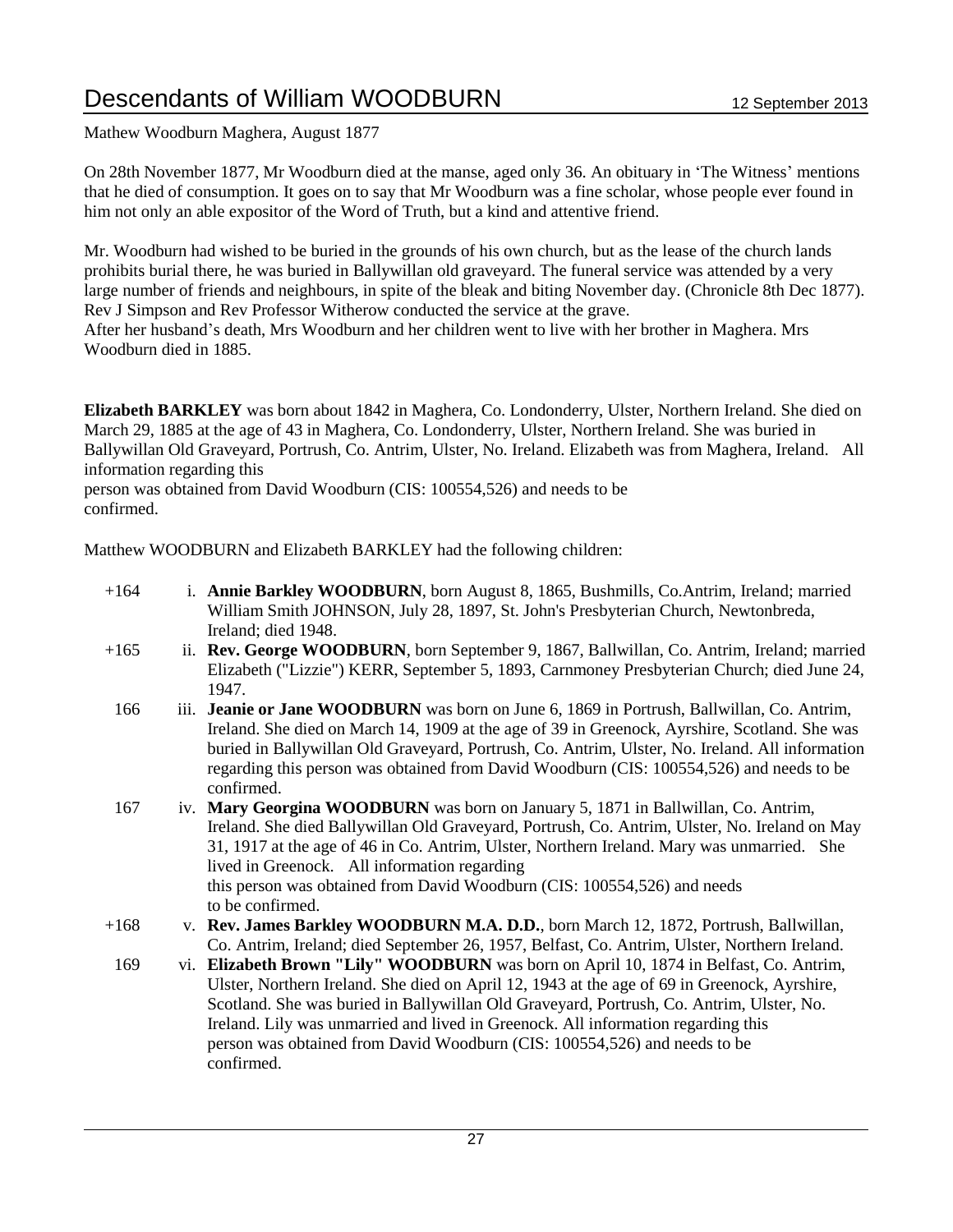#### **Sixth Generation**

#### 66. **Robert Henry WOODBURN** was born in 1859.

**Harriet N. "Hattie" UNKNOWN** was born about 1860 in New York.

Robert Henry WOODBURN and Harriet N. UNKNOWN had the following children:

- +170 i. **William L. WOODBURN**, born January, 1888, Bloomfield, N.J..
- 171 ii. **Bessie W. WOODBURN** was born in June, 1894 in New York.

#### 67. **Margaret Marshall WILSON** was born on May 12, 1857. She died on January 26, 1937 at the age of 79.

Margaret Marshall WILSON and James Rentoul MCNEARY were married. **James Rentoul MCNEARY** was born on October 7, 1845 in Magheramore, Garvagh, Co. Londonderry, Northern Ireland. He died on March 7, 1917/8 at the age of 72.

James Rentoul MCNEARY and Margaret Marshall WILSON had the following children:

| $+172$ | i. Matthew MCNEARY, born January 3, 1880; married Mary Wright STEWART, January 24,<br>1907, Portrush Presbyterian Church; died 1960, Philadelphia, Pennsylvania. |
|--------|------------------------------------------------------------------------------------------------------------------------------------------------------------------|
| $+173$ | ii. Jeannie Wilson MCNEARY, born May 7, 1881; married Sam MITCHELL; died January 10,<br>1965.                                                                    |
| 174    | iii. Sarah Paul MCNEARY was born on January 31, 1883. She died on June 22, 1905 at the age<br>of $22$ .                                                          |
| $+175$ | iv. William Wilson MCNEARY, born September 15, 1884; married Anna Courtney LENNOX,<br>January 21, 1910; died August 17, 1971, Charlotte, North Carolina.         |
| $+176$ | v. Thomas MCNEARY, born January 29, 1885; married Frances STIMPSON, 1920; died 1970.                                                                             |
| 177    | vi. Jame Rentoul MCNEARY was born on September 7, 1886. He died on May 16, 1962 at the<br>age of 75.                                                             |
| $+178$ | vii. Margaret Marshall MCNEARY, born September 4, 1888; married Aubrey Wilford<br>WILLIAMS; died 1962.                                                           |
| $+179$ | viii. Alexander MCNEARY, born January 23, 1893; married Ellen ARMSTRONG; died 1952.                                                                              |
| $+180$ | ix. Anna Elizabeth MCNEARY, born May 30, 1897; married Thomas GLENN, 1926; died                                                                                  |
|        | November 9, 1949.                                                                                                                                                |
| $+181$ | x. Mary "Molly" MCNEARY, born October 31, 1890; married Daniel MCGRATH, 1912; died<br>1967.                                                                      |

#### 69. **Isabella Houston WILSON** was born (date unknown).

Isabella Houston WILSON and James Sorley Montgomery BUCHANAN were married on March 5, 1896 in Portrush Presbyterian Church. **James Sorley Montgomery BUCHANAN** was born (date unknown).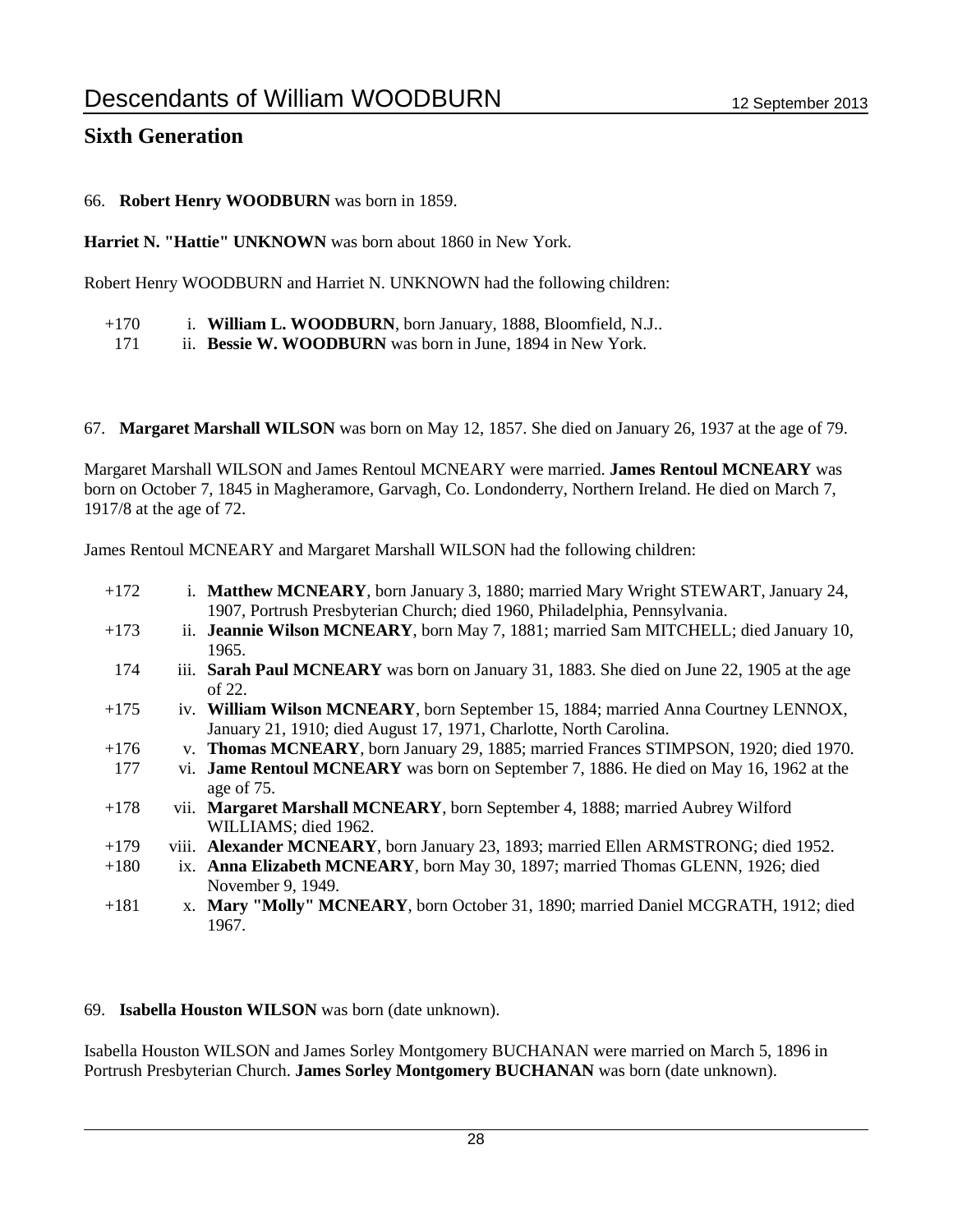#### 71. **William James WILSON** was born on September 20, 1867. In 1959, lived in Dundalk.

William James WILSON and Elizabeth "Lizzie" BAMFORD were married on June 1, 1896 in Magherafelt First Presbyterian Church, Magherafelt, Londonderry, Northern Ireland. **Elizabeth "Lizzie" BAMFORD** was born on January 10, 1870. She died on January 19, 1959 at the age of 89 in Portstewart, Londonderry, Northern Ireland. Information regarding Elizabeth and her family was obtained from an internet family tree entitled: The Bamford Family of Belfast, Ireland, at

http://www.whosyerdad-e.com/families-b/individual.php?pid=I226&ged=02032007b.ged.

William James WILSON and Elizabeth BAMFORD had the following children:

- 182 i. **Thomas Bamford Millar WILSON** was born in 1900. He died on April 30, 1922 at the age of 22 in Belfast, Co. Down, Northern Ireland. Thomas Bamford Millar Wilson who was born about 1900 and died of appendicitis on the 30 April 1922 in the Royal Victoria Hospital,Belfast.
- 183 ii. **Jane Elizabeth "Jeannie" WILSON** was born on September 25, 1902. She died on June 27, 1977 at the age of 74. Jeannie was a teacher in Portstewart Primary School.
- +184 iii. **Ernest McKinney "Ernie" WILSON**, born October 2, 1903, Portstewart, Londonderry, Northern Ireland; married Frances Rowlette DENNISON, April 30, 1935, Methodist Church, Sligo; died October 28, 1991.
- +185 iv. **William James WILSON**, married Margaret FRIEL.

#### 72. **Mary WILSON** was born (date unknown).

**MILLAR** was born (date unknown).

MILLAR and Mary WILSON had the following child:

- 186 i. **William MILLAR** was born (date unknown).
- 73. **Sarah WILSON** was born (date unknown). Sarah lived in Portrush, N. Ireland and never married.

Sarah WILSON and Unknown MILLAR were married. **Unknown MILLAR** was born (date unknown).

80. **Ellen Jane HUSTON** was born in May, 1846 in Garvagh, Co. Londonderry, N. Ireland. She was baptized on May 15, 1846 in First Garvagh Pres Ch., Garvagh, Co. Londonderry, N. Ireland. According to Janet Houston Rhein, 3010 Dick Wilson Drive, Sarasota, FL 34240; email: janrhein@worldnet.att.net, in the late 1860's Ellen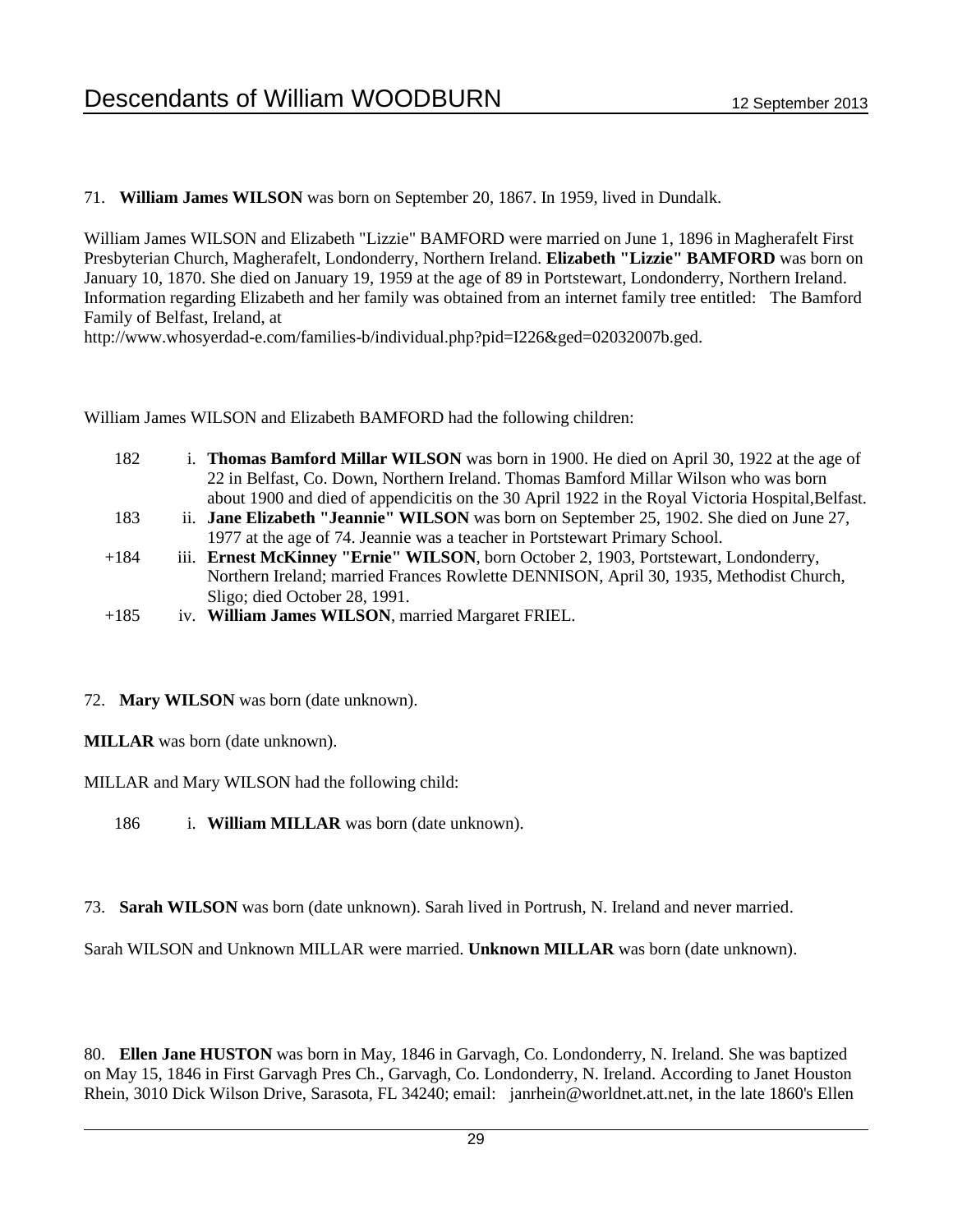lived with a Job Wyshall (born in England in 1832) in New Brighton, Beaver County, Pennsylvania, where she was apparently a maid or housekeeper. Mr. Wyshall may have been a riverboat captain. In 1890, Ellen lived at 136 Eureka Street, Pittsburgh, Pa. She later lived in Ocean Grove, New Jersey.

Janet Houston Rhein is fairly certain that Ellen Jane Huston married her first cousin based on correspondence in her possession. It is clear from Hannah Huston's letter, dated December 12, 1867, to her brother James Wilson Houston, that "Aunt Nancy Dunlap is mother's sister" and "the oldest child is James Dunlap and he is about twenty three years of age". This would make James' date of birth about 1844. In a letter, dated February 11, 1869, from James Wilson Houston to Ellen Jane, he says "give my respect to cousin James". This is assumed to be James Wilson Dunlap and there appears to be some on-going contact between Ellen Jane and James Wilson Dunlap. One could make the point that the reference was to James Young, born 1854, the son of Hugh and Martha Wilson Young. That is not believed to be the situation here.

On April 5, 1876, Isabella Wilson Huston, her daughter Ellen Jane, who was 30 years of age, and her son, William John, left for Ireland. Her notes in the diary describe their trip in some detail, Philadelphia (it was the year of the Centennial), Jersey City, New York City, the ocean voyage, and the arrival in Ireland. It is clear that she went to Garvagh. At this point, the remaining pages in the diary have been removed. There is no mention of James Wilson Dunlap being on the voyage with them. The next thing we are aware of is a letter from an Alexander Dougald Munn, dated August 16, 1876, Pittsburgh, addressed to "Friend Jas." in Garvagh, County Londonderry, Ireland. Among other things, he comments on the "cool summer on that little Island" and "Yourself and Ellen to pay a visit to Kilbarchan, Scotland". This may have been the area in Scotland from which the Dunlaps and the Munns emigrated. He also expresses concern as to James' health. He states further "as you will be out of the City (Pittsburgh) during the present year there is no need to pay the personal property tax." It is clear that James was subject to the tax. It has not been documented that he was a U. S. citizen. There is a James Dunlap who became a U. S. citizen in Pittsburgh on September 3, 1871. Whether this is the same individual, is not known. James appears to be a man of some means (albeit it may have been modest).

In a letter dated, Pittsburgh, October 27, 1876, Dougald Munn, father of Alexander, writes to "My Young Friend" and this letter is enclosed in an envelope addressed to James W. Dunlap, Garvagh, Ireland. The handwriting is beautiful and the envelope and enclosed letter, except for the discoloration of the paper, looks like they were written yesterday. In the letter he states, "John Huston is out of work" and "your Brother-In-Law had a little son baptized last Monday". The baby would have been John Duff Houston, born July 21, 1876, the oldest son of , James Wilson and Sarah McCutcheon Houston.

It is interesting is that these letters addressed to James W. Dunlap in Ireland found their way into the Houston family files. First, it is fairly certain that Ellen Jane did marry James Dunlap, as there is substantial additional correspondence in which James Wilson Houston addresses his sister as Ellen Jane Dunlap. It appears that they were married in 1876 either shortly before or after their arrival in Ireland as James Dunlap apparently had written to Alexander Dougald Munn that Ellen Jane was ill on the trip to Ireland. There is no record in the remaining pages in Isabella's diary that James Dunlap accompanied them on the voyage. While the marriage has not been absolutely verified, other than above, it is fairly certain that Ellen Jane did marry a James Dunlap and there is a high degree of probability that this James Dunlap is the son of Hugh Dunlap and Nancy Wilson, the sister of Martha and Isabella.

Ellen Jane HUSTON and James Wilson DUNLAP were married about 1876. **James Wilson DUNLAP**, son of Hugh DUNLAP and Nancy WILSON, was born about 1844. According to Janet Houston Rhein, 3010 Dick Wilson Drive, Sarasota, FL 34240; email: janrhein@worldnet.att.net, James came from Garvagh, Co. Londonderry, N. Ireland. He became a U.S. Citizen on September 3, 1871 in Pittsburgh, Allegheny Co., Pennsylvania. He and his wife Ellen visited Garvagh in 1876, at a time when he may not have been in the best of health.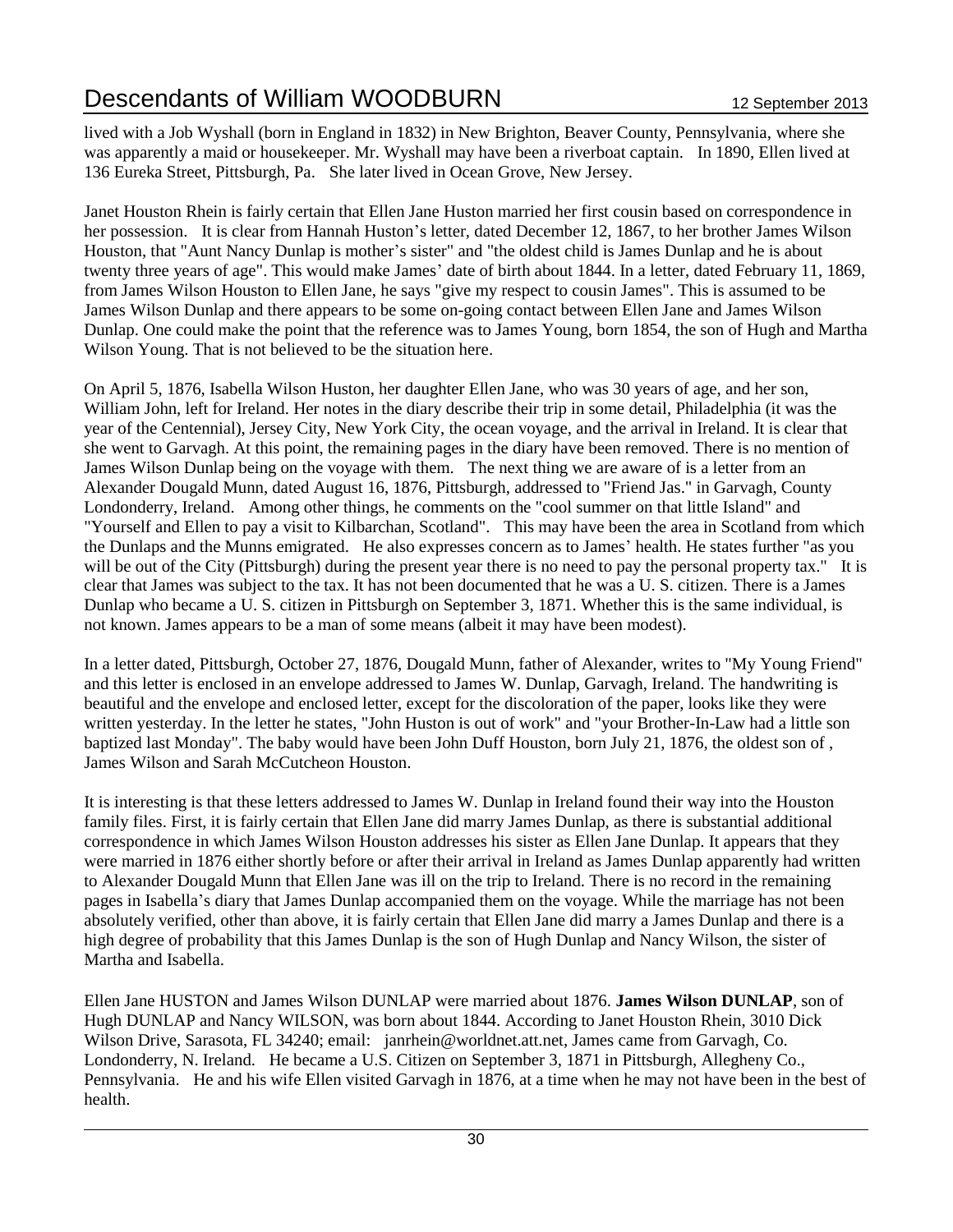81. **James Wilson HOUSTON (HUSTON)** was born on February 7, 1849 in Garvagh, Co. Londonderry, N. Ireland. He died on February 9, 1920 at the age of 71 in Pittsburgh, Allegheny Co., Pennsylvania. He was buried on February 11, 1920 in Homewood Cemetery, Pittsburgh, Allegheny Co., Pennsylvania. In 1862, James was one of 46 pupils entering Central High School, Pittsburgh, Pennsylvania. It was sometimes referred to as 'the Smithfield Street dungeon'. He later was a distinguised alumnus of Duff's College, Pittsburgh, Pennsylvania, the first mercantile college started in America. At some point, James apparently changed his last name to Houston. In December 1866, he went to Plumer, Venango County, Pennsylvania to work in a grocery store. He returned to Pittsburgh and opened his own grocery store--James W. Houston & Co. Wholesale Grocers, 21 Seventh Ave., Pittsburgh, Pennsylvania. He lived at Pacific Ave., Thirteenth Street, South Side, and at 436 Lincoln Ave., all in Pittsburgh, Pennsylvania. He served as President of the Christian Home for Working Girls, 1235 Liberty Avenue, Pittsburgh.

**Sarah "Sadie" MCCUTCHEON**, daughter of Samuel MCCUTCHEON and Mathilda RAMSEY, was born on August 25, 1848. She died on May 4, 1938 at the age of 89 in Pittsburgh, Allegheny Co., Pennsylvania. She was buried on May 6, 1938 in Homewood, Cemetery, Allegheny Co., Pennsylvania. Sarah lived at 5821 Elmer Street, Pittsburgh, Allegheny Co., Pennsylvania at the time of her death.

James Wilson HOUSTON (HUSTON) and Sarah MCCUTCHEON had the following children:

| $+187$ | i. John Duff HOUSTON (HUSTON), born July 21, 1876, Pittsburgh, Allegheny Co.,                |
|--------|----------------------------------------------------------------------------------------------|
|        | Pennsylvania; died February 17, 1947, Pittsburgh, Allegheny Co., Pennsylvania.               |
| $+188$ | ii. Anne McCutcheon HOUSTON, born December 20, 1878, Pittsburgh, Allegheny Co.,              |
|        | Pennsylvania; married Paul Moore DYSART, July 13, 1920, Pittsburgh, Allegheny Co.,           |
|        | Pennsylvania; died June 18, 1982, Westmoreland Co., Pennsylvania.                            |
| $+189$ | iii. James Garfield HOUSTON (HUSTON), born September 22, 1881; married Edna MCKEE,           |
|        | about 1911; married Grace PRESTON, about 1922; died October 24, 1972, Pittsburgh,            |
|        | Allegheny Co., Pennsylvania.                                                                 |
| $+190$ | iv. William Seward HOUSTON (HUSTON), born May 15, 1884, Pittsburgh, Allegheny Co.,           |
|        | Pennsylvania; died September 16, 1967, Pittsburgh, Allegheny Co., Pennsylvania.              |
| 191    | v. <b>Jean Isabelle HOUSTON (HUSTON)</b> was born on July 12, 1887 in Pittsburgh, Allegheny  |
|        | Co., Pennsylvania. She died on August 29, 1891 at the age of 4 in Pittsburgh, Allegheny Co., |
|        | Pennsylvania. She was buried in Homewood Cemetery, Pittsburgh, Allegheny Co.,                |
|        | Pennsylvania.                                                                                |
| $+192$ | vi. Alfred Everett "Alf" HOUSTON (HUSTON), born March 19, 1892, Pittsburgh, Allegheny        |
|        | Co., Pennsylvania; married Gertrude Christine GRUBBS, August 17, 1926, St. Joseph R.C. Ch.,  |
|        | Pittsburgh, Allegheny Co., Pennsylvania; died January 22, 1980, Pittsburgh, Allegheny Co.,   |
|        | Pennsylvania.                                                                                |

88. **Henry YOUNG** was born in 1861 in Pennsylvania. He died on February 4, 1928 at the age of 67. He was buried on February 7, 1928 in Union Dale Cemetery in Pittsburgh, Pennsylvania. According to the 1880 census he was born in Pennsylvania (contrary to family lore which suggests that he came to the United States from Ireland at age 12) and he was a laborer. He worked at the livery stables near Union Station in Pittsburgh, Pennsylvania. He also worked as a grocer in 1889 according to the birth record of his son, Hugh. He lived on Gertrude St. in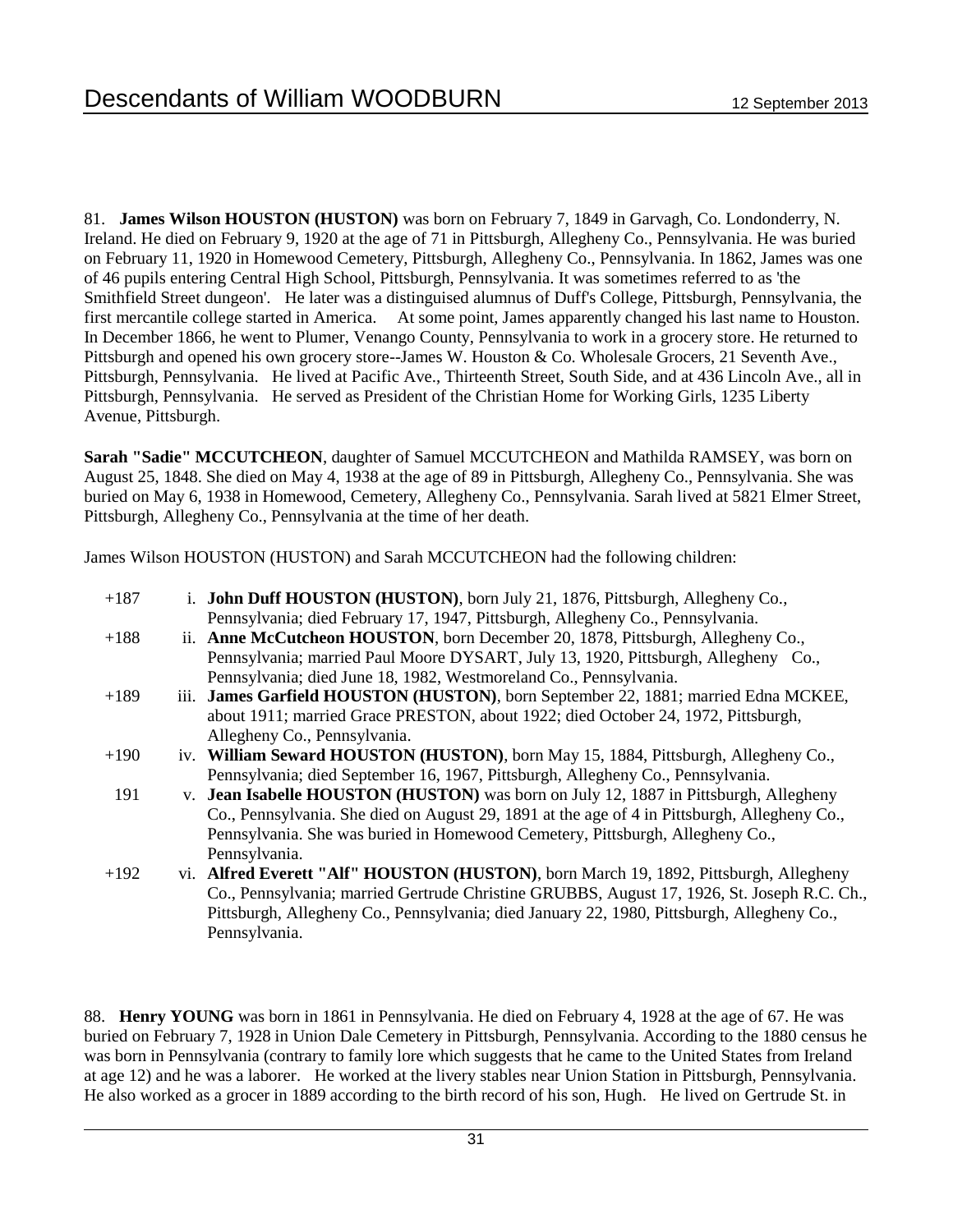Avalon (?) in 1899. He later lived at 818 Florence Ave., Avalon, PA.

According to Henry and Stephanna's marriage license, Henry's residence at the time of their marriage (June 30, 1887) was in Crafton, Pennsylvania and Stephanna's residence was Washington Street, Pittsburgh, Pennsylvania. Henry's occupation is listed as a merchant.

Henry YOUNG and Stephanna MCCLAY were married on June 30, 1887. Henry Young and Stephanna McClay were married at 25 Granville Street,

Pittsburgh, PA. **Stephanna MCCLAY** was born in 1864. She died in 1961 at the age of 97. She was buried on November 27, 1961 in Union Dale Cemetery.

Henry YOUNG and Stephanna MCCLAY had the following children:

- +193 i. **Hugh Wilson YOUNG**, born January 5, 1889, 21 Logan St., Pittsburgh, Pennsylvania; married Margaret E. STEVEN, August 17, 1921, Pittsburgh Presbyterian Church, Pittsburgh, PA; died December 16, 1975, VA Hospital, Pittsburgh, Pennsylvania.
- +194 ii. **William McClay YOUNG**, born October 14, 1890; died August 2, 1952.
- 195 iii. **Wilson Boyce YOUNG** was born on November 28, 1893. He died on January 22, 1919 at the age of 25. He was buried on February 7, 1919 in Union Dale Cemetery in Pittsburgh, Pennsylvania. Wilson, of Greenfield, PA, enlisted on May 8, 1917 in Pittsburgh, PA. He was a was a Private in Co. C, 10th (20th?) Engineers. He was 5'6" tall and weighed 130 lbs. Wilson died at sea on the USS New Jersey enroute to the United States of bronchial pneumonia.
- +196 iv. **Eleanor Byers YOUNG**, born December 10, 1894, Pittsburgh, Pennsylvania; died November 20, 1989, Highwood Cemetery in Pittsburgh, Pennsylvania.
- +197 v. **Henry Davidson YOUNG**, born January 22, 1896; died June 24, 1982.
- 198 vi. **James YOUNG** was born on February 8, 1899. He died on March 3, 1899 at the age of 0.
- 199 vii. **Robert Nevin YOUNG** was born on March 26, 1901. He died on November 11, 1967 at the age of 66 in Ambridge, Beaver Co., Pennsylvania.

89. **Mary Ellen YOUNG** was born on May 25, 1863 in Pennsylvania. She died on March 21, 1942 at the age of 78. She was buried on March 23, 1942 in Union Dale Cemetery in Pittsburgh, Pennsylvania. Acoording to the 1880 census, she was attending school in 1880. She was born in Pennsylvania.

Mary Ellen YOUNG and Cherillus Milton WEBB were married on September 3, 1885. **Cherillus Milton WEBB** was born on May 6, 1860. He died on October 5, 1944 at the age of 84. He was buried on October 9, 1944 in Union Dale Cemetery , Pittsburgh, Allegheny Co., Pennsylvania.

Cherillus Milton WEBB and Mary Ellen YOUNG had the following children:

+200 i. **Agnes E. WEBB**, born October 9, 1888, Pittsburgh, Allegheny Co., Pennsylvania; married Ralph O. SHOREY; died April 6, 1984, McDonald, Washington Co., Pennsylvania. +201 ii. **Martha WEBB**, born April 1, 1891, Pennsylvania; married Charles Walter GOODNOUGH Jr.; died October 25, 1977, San Antonio, Bexor Co., Texas. +202 iii. **Florence Early WEBB**, born November 18, 1897; married William McConnell WALKER, June 16, 1928, Long Island, New York; died November 9, 1982, Carnegie, Allegheny Co., Pennsylvania. +203 iv. **Alice WEBB**, born September 16, 1900, Pittsburgh, Allegheny Co., Pennsylvania; died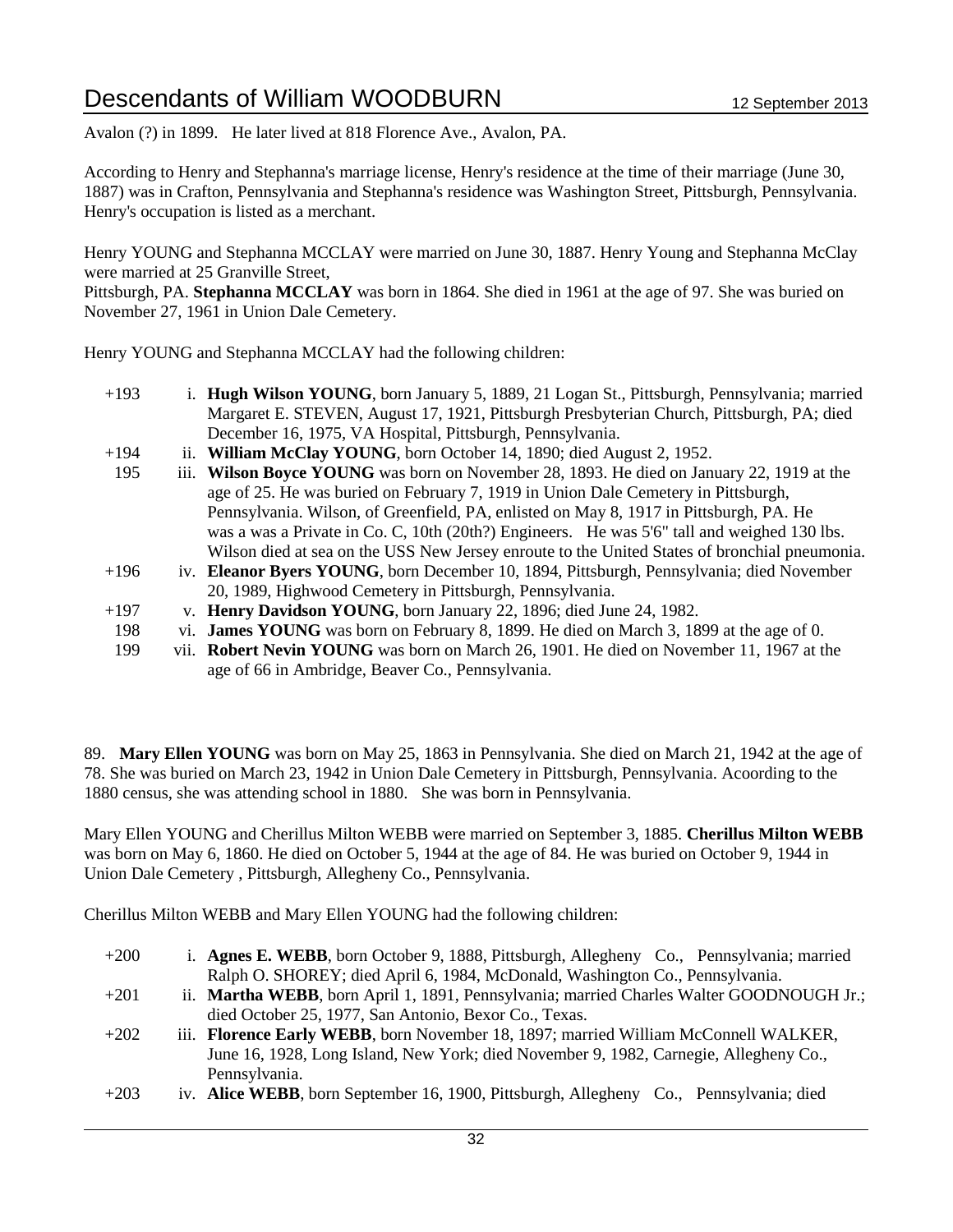|        | December 18, 1929, Chicago, Cook Co., Illinois.                                      |
|--------|--------------------------------------------------------------------------------------|
| $+204$ | v. Mary E. WEBB, born about 1904; married James Glover GIBSON; died August 29, 1973, |
|        | Rennerdale, Allegheny Co., Pennsylvania.                                             |
| $+205$ | vi. Newton George WEBB, born October 16, 1905, Pennsylvania; married Helen UNKNOWN;  |
|        | died April 10, 1998, Bradenton, Florida.                                             |

90. **Martha W. YOUNG** was born on December 11, 1866 in Southside (Pittsburgh), Allegheny Co., Pennsylvania. She died on December 20, 1940 at the age of 74. She was buried on December 23, 1940 in Allegheny Co. Memorial Park, Allison Park, Pennsylvania. According to the wife of John Houston Woodburn, Martha's grandson, Martha was a wonderful woman who was loved by all. She had pancake dinners for and played cards with the neighborhood children. She had a good sense of humor and sparkling eyes. According to the 1880 census and her death certificate, Martha was a housewife. She died of cancer of the cervix and uterus at 9:45 p.m. on December 20, 1940.

Martha W. YOUNG and Robert Riley WOODBURN were married on December 8, 1887. **Robert Riley WOODBURN**, son of Matthew Wood WOODBURN and Isabel BROWN, was born on June 3, 1861 in Ireland. He died on August 26, 1933 at the age of 72 in Avalon, Allegheny Co., Pennsylvania. He was buried on August 29, 1933 in Allegheny Co. Memorial Park, Allison Park, Pennsylvania. Robert was born in Ireland. According to his granddaughter Nancy Gosser Rosenblatt, he was from Coleraine, in N. Ireland. She also thinks he had two sisters who lived in N. Ireland. (This recollection is consistent with the information supplied by David Woodburn, who said that two daughters of Matthew and Isabel Woodburn, a Mrs. Scott of Ballymena and a Mrs. Brewster of Coleraine, lived in Ireland while their seven other children went to the United States.) According to Nancy Rosenblatt, he greatly admired Queen Victoria and he had a fiery temper.

Robert immigrated to the United States on the S.S.Scandinavian, arriving in the Port of Baltimore in September 1888. His age is shown to be 22, his occupation is shown to be a miner, and his intended destination is Allegheny City, Pennsylvania. From some reason, the manifest states he from Scotland.

The S.S. Scandinavian (1869) was was built by R.Steele & Co, Greenock in 1869 for the Allan Line. She was a 2,840 gross ton ship, length 338.7ft x beam 40ft, clipper stem, one funnel, three masts, iron construction, single screw and a speed of 11 knots. There was accommodation for 100-1st and 600-3rd class passengers. Launched on 8/11/1869, she sailed on her maiden voyage from Liverpool to Quebec and Montreal on 5/5/1870. On 16/3/1876 she commenced her last voyage from Liverpool to Portland and was then laid up until 1879 when she was fitted with compound engines. On 26/8/1879 she sailed from Liverpool to St.John's, NF, Halifax and Baltimore and on 28/4/1880 started sailings between Glasgow, Quebec and Montreal. On 19/11/1885 she commenced running between Glasgow and Philadelphia and on 14/2/1899 commenced her last voyage Glasgow - Boston. Later the same year she was scrapped in Italy. [North Atlantic Seaway by N.R.P.Bonsor, vol.1,p.313]

Robert became a U.S. citizen on October 4, 1890 for which his sponsor was J. McAfee. (According to "A List of Immigrants Who Applied for Naturalization Papers in the District Courts of Allegheny Co., Pa.", W.Pa.Gen.Soc., v.6, p.105.). According to his death certificate, Robert was C.P.A. He was active in the Knights Templar, having served as the Master of the Avalon Lodge and in 1902 Commander of the Ascalon Commandery, No. 59 before affiliating himself with the Pittsburgh Commandery No, 1 in 1908.

According to the 1930 Census, Robert (age 67), lived with his wife Martha (age 63) and their son Morrow (age 25) and their daughter Mary Johnson (age 36) and her two children Jack (age 6) and Robert (age 4), at 822 Florence Ave., Avalon, Allegheny Co., Pennsylvania. Robert immigrated to the U.S. in 1880. He worked as a laborer at a bank.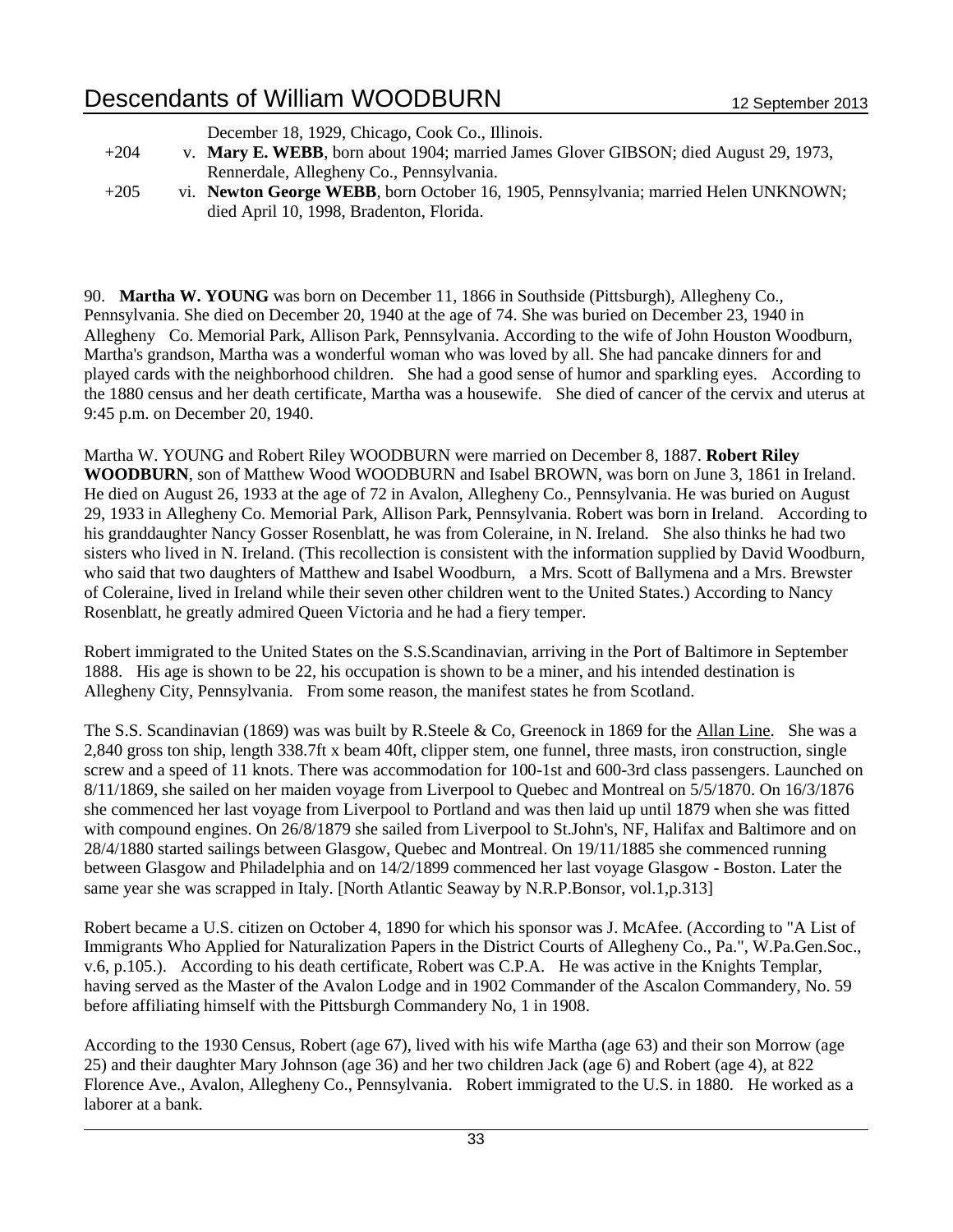He died of bladder cancer at 2:30 p.m. on August 26, 1933.

The following death notice was published in the August 27, 1933 edition of the Pittsburgh Press:

Woodburn--Saturday, Aug. 26, 1933, at 3:50 p.m., Robert R., aged 72 years, husband of Martha Young Woodburn. Funeral Service at his late residence, 822 Florence Ave., Avalon, PA, on Tuesday at 2 p.m. Member of Avalon Lodge No. 657, F&A M. Royal Arch Chapter, Zerubbabel No. 162, Pittsburgh Commandery, No. 1 Knight Templars: Syria Temple, A.A.O.M.S, and friends invited.

Robert Riley WOODBURN and Martha W. YOUNG had the following children:

- +206 i. **Martha W. "Mattie" WOODBURN**, born June 28, 1890; died December 9, 1973.
- +207 ii. **Isabel Browne WOODBURN**, born June 25, 1892; died June 15, 1948.
- +208 iii. **Mary W. WOODBURN**, born May 19, 1894; married John Franklin JOHNSON, December 8, 1921; died December 13, 1949.
- +209 iv. **Ruth WOODBURN**, born April 4, 1896, Pittsburgh, Pennsylvania; married Theron Lucian YOUNG, October 22, 1920, Avalon, Pennsylvania; died December 6, 1976, McHenry, IL.
- +210 v. **Robert Y. WOODBURN**, born September 25, 1900, Pittsburgh, Allegheny Co., Pennsylvania; married Elizabeth UMBERGER, January 17, 1927, Mcdowell Co., West Virginia; died October, 1984, Bluefield, Mercer Co., West Virginia.
- +211 vi. **John Houston WOODBURN**, born March 24, 1902; died November 27, 1978, Bellevue, Allegheny Co., Pennsylvania.
- +212 vii. **Morrow M. WOODBURN**, born December 9, 1905; died November, 1967.

96. **James Wilson DUNLAP** was born about 1844. According to Janet Houston Rhein, 3010 Dick Wilson Drive, Sarasota, FL 34240; email: janrhein@worldnet.att.net, James came from Garvagh, Co. Londonderry, N. Ireland. He became a U.S. Citizen on September 3, 1871 in Pittsburgh, Allegheny Co., Pennsylvania. He and his wife Ellen visited Garvagh in 1876, at a time when he may not have been in the best of health.

James Wilson DUNLAP and Ellen Jane HUSTON were married about 1876. **Ellen Jane HUSTON**, daughter of John HUSTON and Isabella WILSON, was born in May, 1846 in Garvagh, Co. Londonderry, N. Ireland. She was baptized on May 15, 1846 in First Garvagh Pres Ch., Garvagh, Co. Londonderry, N. Ireland. According to Janet Houston Rhein, 3010 Dick Wilson Drive, Sarasota, FL 34240; email: janrhein@worldnet.att.net, in the late 1860's Ellen lived with a Job Wyshall (born in England in 1832) in New Brighton, Beaver County, Pennsylvania, where she was apparently a maid or housekeeper. Mr. Wyshall may have been a riverboat captain. In 1890, Ellen lived at 136 Eureka Street, Pittsburgh, Pa. She later lived in Ocean Grove, New Jersey.

Janet Houston Rhein is fairly certain that Ellen Jane Huston married her first cousin based on correspondence in her possession. It is clear from Hannah Huston's letter, dated December 12, 1867, to her brother James Wilson Houston, that "Aunt Nancy Dunlap is mother's sister" and "the oldest child is James Dunlap and he is about twenty three years of age". This would make James' date of birth about 1844. In a letter, dated February 11, 1869, from James Wilson Houston to Ellen Jane, he says "give my respect to cousin James". This is assumed to be James Wilson Dunlap and there appears to be some on-going contact between Ellen Jane and James Wilson Dunlap. One could make the point that the reference was to James Young, born 1854, the son of Hugh and Martha Wilson Young. That is not believed to be the situation here.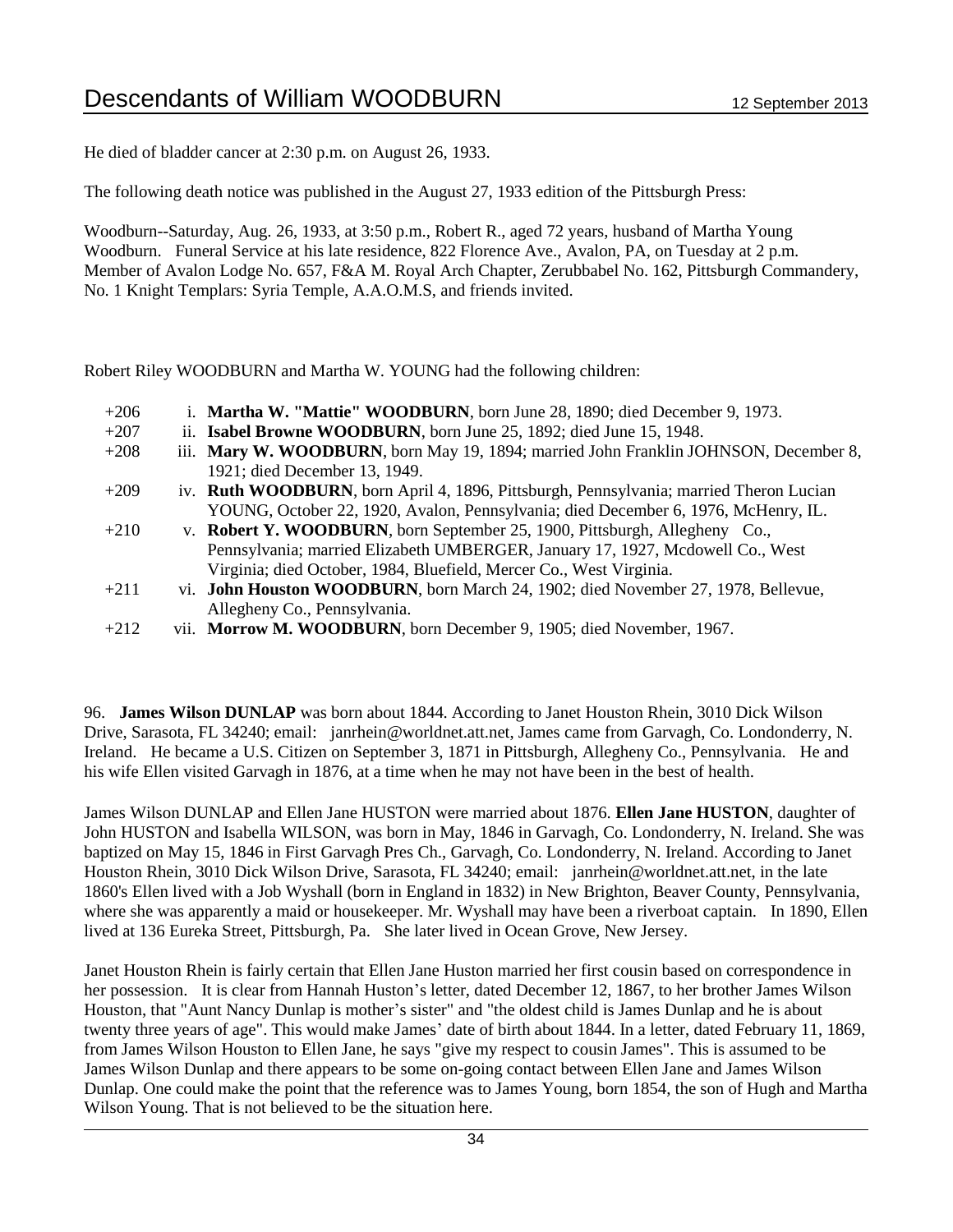On April 5, 1876, Isabella Wilson Huston, her daughter Ellen Jane, who was 30 years of age, and her son, William John, left for Ireland. Her notes in the diary describe their trip in some detail, Philadelphia (it was the year of the Centennial), Jersey City, New York City, the ocean voyage, and the arrival in Ireland. It is clear that she went to Garvagh. At this point, the remaining pages in the diary have been removed. There is no mention of James Wilson Dunlap being on the voyage with them. The next thing we are aware of is a letter from an Alexander Dougald Munn, dated August 16, 1876, Pittsburgh, addressed to "Friend Jas." in Garvagh, County Londonderry, Ireland. Among other things, he comments on the "cool summer on that little Island" and "Yourself and Ellen to pay a visit to Kilbarchan, Scotland". This may have been the area in Scotland from which the Dunlaps and the Munns emigrated. He also expresses concern as to James' health. He states further "as you will be out of the City (Pittsburgh) during the present year there is no need to pay the personal property tax." It is clear that James was subject to the tax. It has not been documented that he was a U. S. citizen. There is a James Dunlap who became a U. S. citizen in Pittsburgh on September 3, 1871. Whether this is the same individual, is not known. James appears to be a man of some means (albeit it may have been modest).

In a letter dated, Pittsburgh, October 27, 1876, Dougald Munn, father of Alexander, writes to "My Young Friend" and this letter is enclosed in an envelope addressed to James W. Dunlap, Garvagh, Ireland. The handwriting is beautiful and the envelope and enclosed letter, except for the discoloration of the paper, looks like they were written yesterday. In the letter he states, "John Huston is out of work" and "your Brother-In-Law had a little son baptized last Monday". The baby would have been John Duff Houston, born July 21, 1876, the oldest son of , James Wilson and Sarah McCutcheon Houston.

It is interesting is that these letters addressed to James W. Dunlap in Ireland found their way into the Houston family files. First, it is fairly certain that Ellen Jane did marry James Dunlap, as there is substantial additional correspondence in which James Wilson Houston addresses his sister as Ellen Jane Dunlap. It appears that they were married in 1876 either shortly before or after their arrival in Ireland as James Dunlap apparently had written to Alexander Dougald Munn that Ellen Jane was ill on the trip to Ireland. There is no record in the remaining pages in Isabella's diary that James Dunlap accompanied them on the voyage. While the marriage has not been absolutely verified, other than above, it is fairly certain that Ellen Jane did marry a James Dunlap and there is a high degree of probability that this James Dunlap is the son of Hugh Dunlap and Nancy Wilson, the sister of Martha and Isabella.

97. **Minnie S. WOODBURN** was born (date unknown). According to Betty Woodburn Hagn, Minnie lived in New York (Chicago?) and had no children.

Minnie S. WOODBURN and Ahira Hall BRECKENRIDGE were married on December 12, 1906 in Chicago, Cook Co., Illinois. **Ahira Hall BRECKENRIDGE** was born on May 12, 1873. According to his WW I death certificate, Mr. Breckenridge and his wife, Minnie, lived in Chicago, Illinois.

100. **Isabella WOODBURN** was born in 1861 in Garvagh, Co. Londonderry, N. Ireland. She died on April 9, 1947 at the age of 86 in Belfast, Co. Antrim, Ulster, Northern.

Isabella WOODBURN and Richard MCCORRY were married on July 14, 1887 in St. Thomas' Church of Ireland,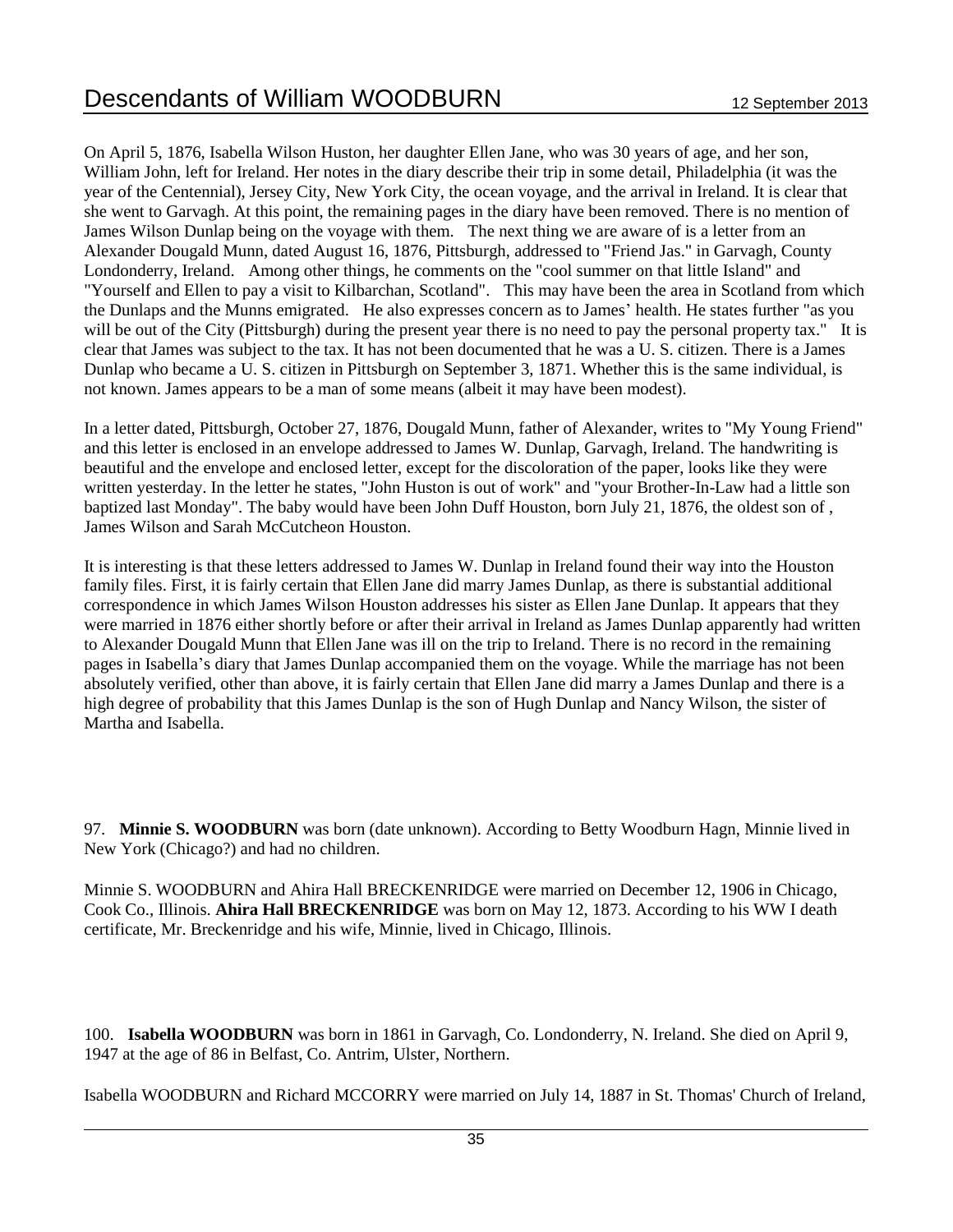Lisburn Road, Balmoral, Belfast, Northern Ireland. **Richard MCCORRY**, son of Richard MCCORRY and Eliza MCKINSTRY, was born in 1853. He died in 1926 at the age of 73. Information about Richard and his family was obtained from the Badger Family Chronicles, by Christopher Earls Brennen, published at http://www.dankat.com/badger/chap9.htm, in 2012.

Richard MCCORRY and Isabella WOODBURN had the following children:

- 213 i. **Maude MCCORRY** was born in 1890.
- 214 ii. **Richard MCCORRY** was born in 1892.

104. **Matthew WOODBURN** was born on March 30, 1868 in Garvagh, Co. Londonderry, N. Ireland. He died on June 13, 1936 at the age of 68. He was buried in Old Graveyard, Garvagh, Northern Ireland. Matthew Woodburn was a timber merchants manager (persumably in Londonderry) at a firm called Keys.

This is possibly the Matthew Woodburn who is listed in the 1901 Census as a 24-year-old bookkeeper (Presbyterian, born in County Antrim?) who is a boarder in the home of Thomas Nelson, house #4, Irish Street, Strabane, County Tyrone. He is the Matthew of Derry referred to in his father's will.

In the 1911 Census 40-year-old timber clerk Matthew Woodburn (Presbyterian, born in County Derry) and his 31-year-old wife Lila Woodburn (married 9 years, Presbyterian, born in County Tyrone) were living in house #55, Beechwood Avenue, Londonderry, with their two children, Hilda and Olga. Matthew Woodburn of 76 (formerly 55) Beechwood Avenue, Londonderry, a retired manager died on Jun.13, 1936, at the age of 68 at Clarendon Nursing Home, Londonderry, leaving his estate to his wife Lila Woodburn.

Matthew WOODBURN and Lila BUCHANAN were married on September 10, 1902 in Second Presbyterian Church, Donagheady, Strabane. **Lila BUCHANAN** was born about 1879. She died on December 12, 1979 at the age of 100. She was buried in Old Graveyard, Garvagh, Northern Ireland. Prior to her marriage Lila, according to the 1901 Census, was 20-year-old Presbyterian dressmaker (born in County Tyrone) living as a boarder in the home of publican Margaret Maxwell on Main Street, Strabane.

Matthew WOODBURN and Lila BUCHANAN had the following children:

- 215 i. **Mary Elizabeth Buchanan WOODBURN** died on March 10, 1970. She was buried in Old Graveyard, Garvagh, Northern Ireland.
- 216 ii. **Eric Buchanan WOODBURN** was born (date unknown). Eric lived in Ballykelly/Eglinton, Northern Ireland, between Limavady and Londonderry, Northern Ireland.
- 217 iii. **Robert WOODBURN** was born about 1904 in Strabane, Co. Tyrone, Northern Ireland. Robert is listed in the 1911 Census as a 6-year-old living with his parents in Londonderry.

Robert Woodburn, 17, single, motor mechanic, arrived in New York on Oct.16, 1921, aboard the "Cameronia" from Londonderry. His father is Matthew Woodburn of 55 Beechwood Avenue, Londonderry. He is travelling with his aunt Martha B. Calvin (43, married) who is a US citizen and is returning home to 50 North Michigan Avenue, Pasadena, California. Martha was the sister of Robert's mother, Lila Buchanan. (This may be the Martha Buchanan who, according to the 1901 Census was a 23-year-old Presbyterian running a cycle shop in Omagh, County Tyrone. She married Hugh Lyle Calvin on Apr.28, 1909, in Los Angeles County, California. Acoording to both the 1910 and 1920 Censuses they were living in Pasadena,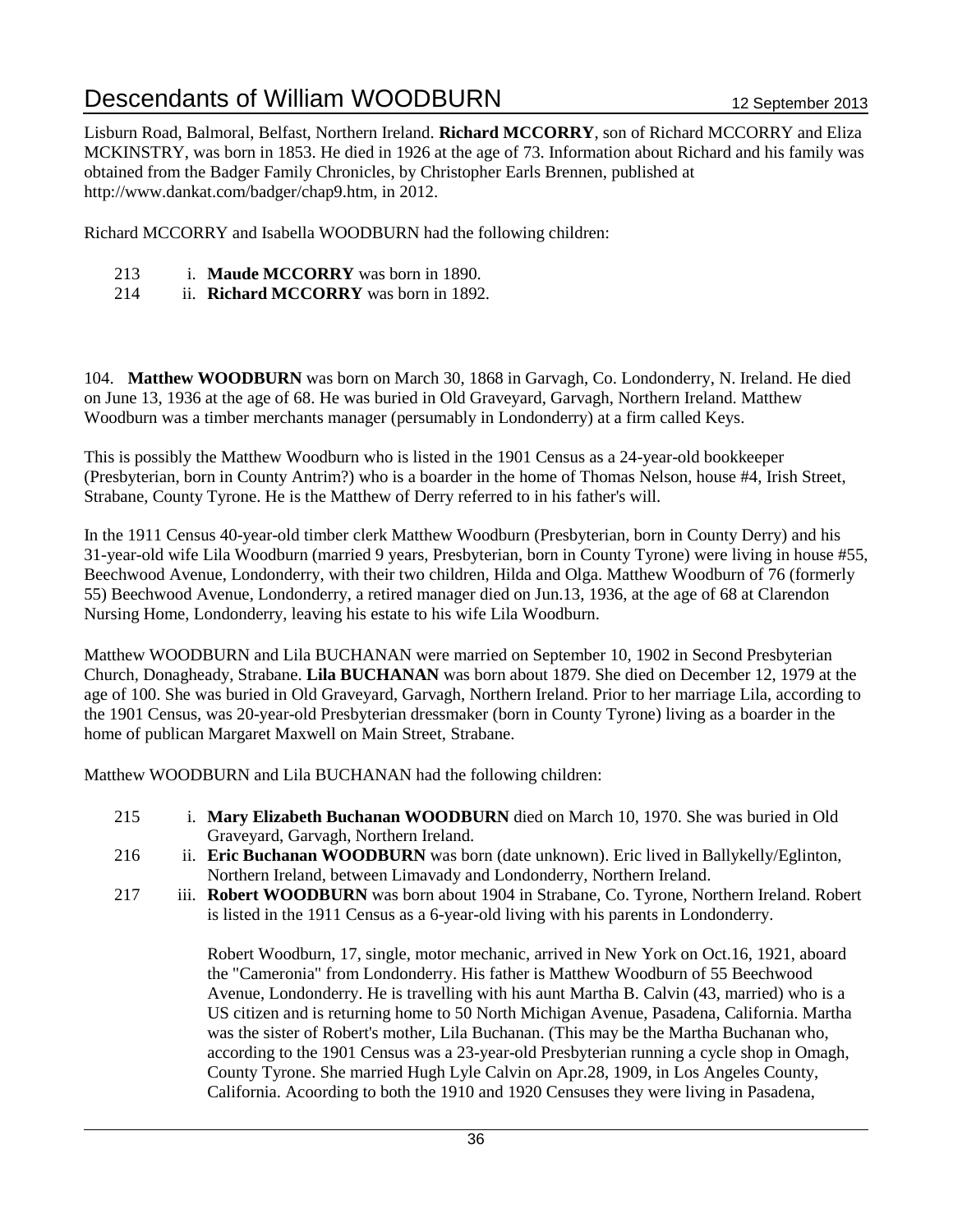California.)

According to Michael Higgns, Robert was nicknamed "Red." He came to America around 1928, sponsored by Minnie Woodburn. According to Betty Woodburn Hagn, Robert had at least two children (girls), was divorced and worked for Pan Am airlines.

- +218 iv. **Hilda WOODBURN**, born about 1894, County Antrim, Northern Ireland.
- 219 v. **Olga WOODBURN** was born about 1897 in County Antrim, Northern Ireland. In the 1901 Census she is listed as a 4-year-old living in House #75, Ballyfinaghy, Malone, Belfast, with her grandparents, George and Mary Woodburn. In the 1911 Census she is listed as a 14-year-old schoolgirl living with a family member in Lonsdale Broad Road, Sale, Cheshire, England.
- +220 vi. **George Buchanan WOODBURN**, born July 21, 1903, Strabane, Co. Tyrone, Northern Ireland; married Mary Patricia (Molly) MCDAID, March 8, 1928; died February 19, 1985, Pompano Beach, Florida.

107. **Robert Riley WOODBURN** was born on June 3, 1861 in Ireland. He died on August 26, 1933 at the age of 72 in Avalon, Allegheny Co., Pennsylvania. He was buried on August 29, 1933 in Allegheny Co. Memorial Park, Allison Park, Pennsylvania. Robert was born in Ireland. According to his granddaughter Nancy Gosser Rosenblatt, he was from Coleraine, in N. Ireland. She also thinks he had two sisters who lived in N. Ireland. (This recollection is consistent with the information supplied by David Woodburn, who said that two daughters of Matthew and Isabel Woodburn, a Mrs. Scott of Ballymena and a Mrs. Brewster of Coleraine, lived in Ireland while their seven other children went to the United States.) According to Nancy Rosenblatt, he greatly admired Queen Victoria and he had a fiery temper.

Robert immigrated to the United States on the S.S.Scandinavian, arriving in the Port of Baltimore in September 1888. His age is shown to be 22, his occupation is shown to be a miner, and his intended destination is Allegheny City, Pennsylvania. From some reason, the manifest states he from Scotland.

The S.S. Scandinavian (1869) was was built by R.Steele & Co, Greenock in 1869 for the Allan Line. She was a 2,840 gross ton ship, length 338.7ft x beam 40ft, clipper stem, one funnel, three masts, iron construction, single screw and a speed of 11 knots. There was accommodation for 100-1st and 600-3rd class passengers. Launched on 8/11/1869, she sailed on her maiden voyage from Liverpool to Quebec and Montreal on 5/5/1870. On 16/3/1876 she commenced her last voyage from Liverpool to Portland and was then laid up until 1879 when she was fitted with compound engines. On 26/8/1879 she sailed from Liverpool to St.John's, NF, Halifax and Baltimore and on 28/4/1880 started sailings between Glasgow, Quebec and Montreal. On 19/11/1885 she commenced running between Glasgow and Philadelphia and on 14/2/1899 commenced her last voyage Glasgow - Boston. Later the same year she was scrapped in Italy. [North Atlantic Seaway by N.R.P.Bonsor, vol.1,p.313]

Robert became a U.S. citizen on October 4, 1890 for which his sponsor was J. McAfee. (According to "A List of Immigrants Who Applied for Naturalization Papers in the District Courts of Allegheny Co., Pa.", W.Pa.Gen.Soc., v.6, p.105.). According to his death certificate, Robert was C.P.A. He was active in the Knights Templar, having served as the Master of the Avalon Lodge and in 1902 Commander of the Ascalon Commandery, No. 59 before affiliating himself with the Pittsburgh Commandery No, 1 in 1908.

According to the 1930 Census, Robert (age 67), lived with his wife Martha (age 63) and their son Morrow (age 25) and their daughter Mary Johnson (age 36) and her two children Jack (age 6) and Robert (age 4), at 822 Florence Ave., Avalon, Allegheny Co., Pennsylvania. Robert immigrated to the U.S. in 1880. He worked as a laborer at a bank.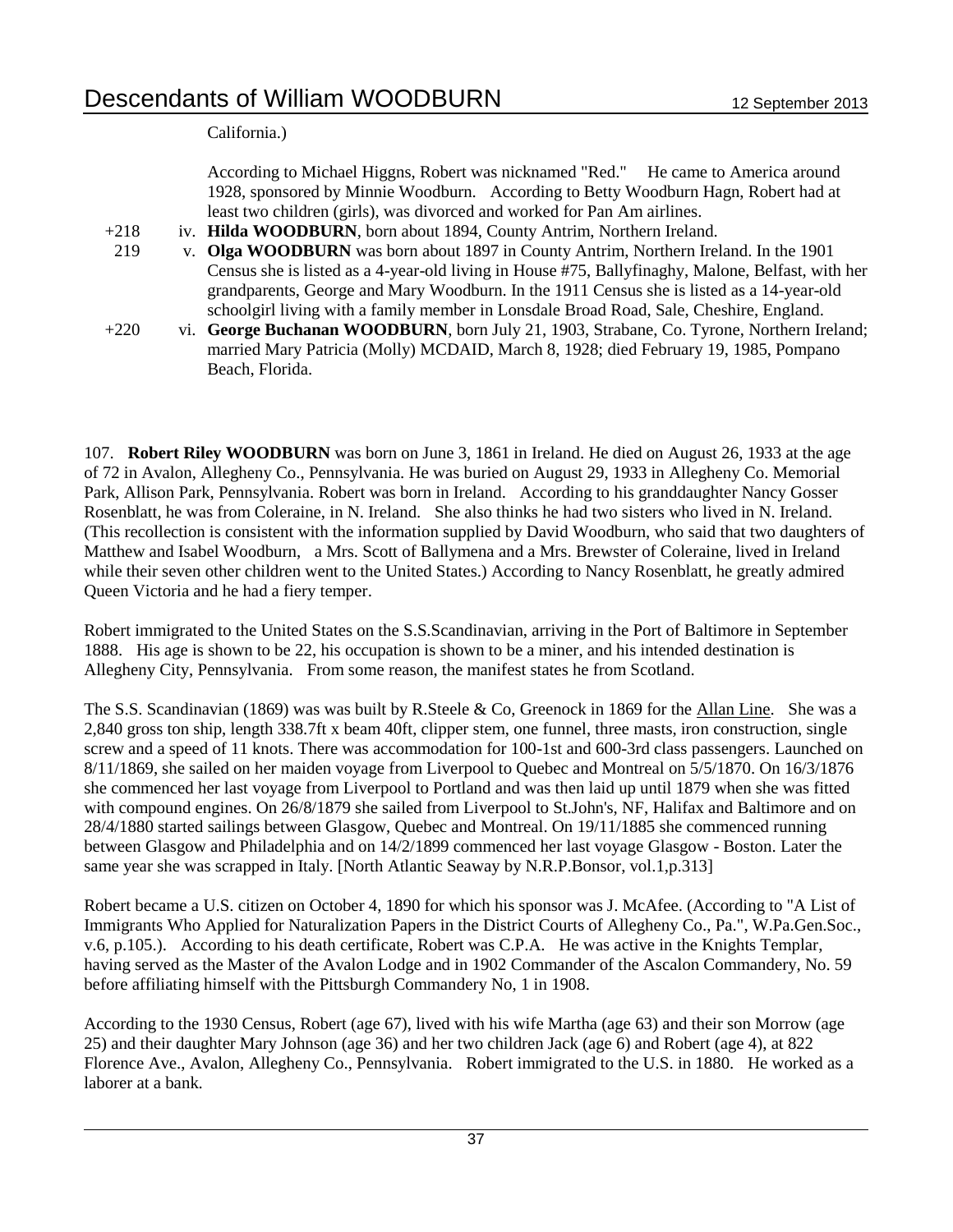He died of bladder cancer at 2:30 p.m. on August 26, 1933.

The following death notice was published in the August 27, 1933 edition of the Pittsburgh Press:

Woodburn--Saturday, Aug. 26, 1933, at 3:50 p.m., Robert R., aged 72 years, husband of Martha Young Woodburn. Funeral Service at his late residence, 822 Florence Ave., Avalon, PA, on Tuesday at 2 p.m. Member of Avalon Lodge No. 657, F&A M. Royal Arch Chapter, Zerubbabel No. 162, Pittsburgh Commandery, No. 1 Knight Templars: Syria Temple, A.A.O.M.S, and friends invited.

Robert Riley WOODBURN and Martha W. YOUNG were married on December 8, 1887. **Martha W. YOUNG**, daughter of Hugh YOUNG and Martha J. WILSON, was born on December 11, 1866 in Southside (Pittsburgh), Allegheny Co., Pennsylvania. She died on December 20, 1940 at the age of 74. She was buried on December 23, 1940 in Allegheny Co. Memorial Park, Allison Park, Pennsylvania. According to the wife of John Houston Woodburn, Martha's grandson, Martha was a wonderful woman who was loved by all. She had pancake dinners for and played cards with the neighborhood children. She had a good sense of humor and sparkling eyes. According to the 1880 census and her death certificate, Martha was a housewife. She died of cancer of the cervix and uterus at 9:45 p.m. on December 20, 1940.

Robert Riley WOODBURN and Martha W. YOUNG had the following children:

+206 i. **Martha W. "Mattie" WOODBURN**, born June 28, 1890; died December 9, 1973. +207 ii. **Isabel Browne WOODBURN**, born June 25, 1892; died June 15, 1948. +208 iii. **Mary W. WOODBURN**, born May 19, 1894; married John Franklin JOHNSON, December 8, 1921; died December 13, 1949. +209 iv. **Ruth WOODBURN**, born April 4, 1896, Pittsburgh, Pennsylvania; married Theron Lucian YOUNG, October 22, 1920, Avalon, Pennsylvania; died December 6, 1976, McHenry, IL. +210 v. **Robert Y. WOODBURN**, born September 25, 1900, Pittsburgh, Allegheny Co., Pennsylvania; married Elizabeth UMBERGER, January 17, 1927, Mcdowell Co., West Virginia; died October, 1984, Bluefield, Mercer Co., West Virginia. +211 vi. **John Houston WOODBURN**, born March 24, 1902; died November 27, 1978, Bellevue, Allegheny Co., Pennsylvania. +212 vii. **Morrow M. WOODBURN**, born December 9, 1905; died November, 1967.

108. **Barbara Wylie WOODBURN** was born on January 2, 1863. According to a marriage record obtained by The Genealogy Centre, Derry, NI, from Terrace Row Presbyterian Church, a Barbara Wylie Woodburn was married on June 24, 1889 in Terrace Row Presbyterian Church. Her father was a Matthew Woodburn, a grocer. There is no independent record of Barbara's birth. Barbara is shown to be a teacher.

Barbara Wylie WOODBURN and James ROBINSON were married on June 24, 1889 in Terrace Row Presbyterian Church, Coleraine, NI.. **James ROBINSON**, son of James ROBINSON, was born (date unknown). According to Jame's marriage record obtained by The Genealogy Centre, Derry, NI, from Terrace Row Presbyterian Church, James was a student of Sloanstown, Donaghadee, NI, in 1889.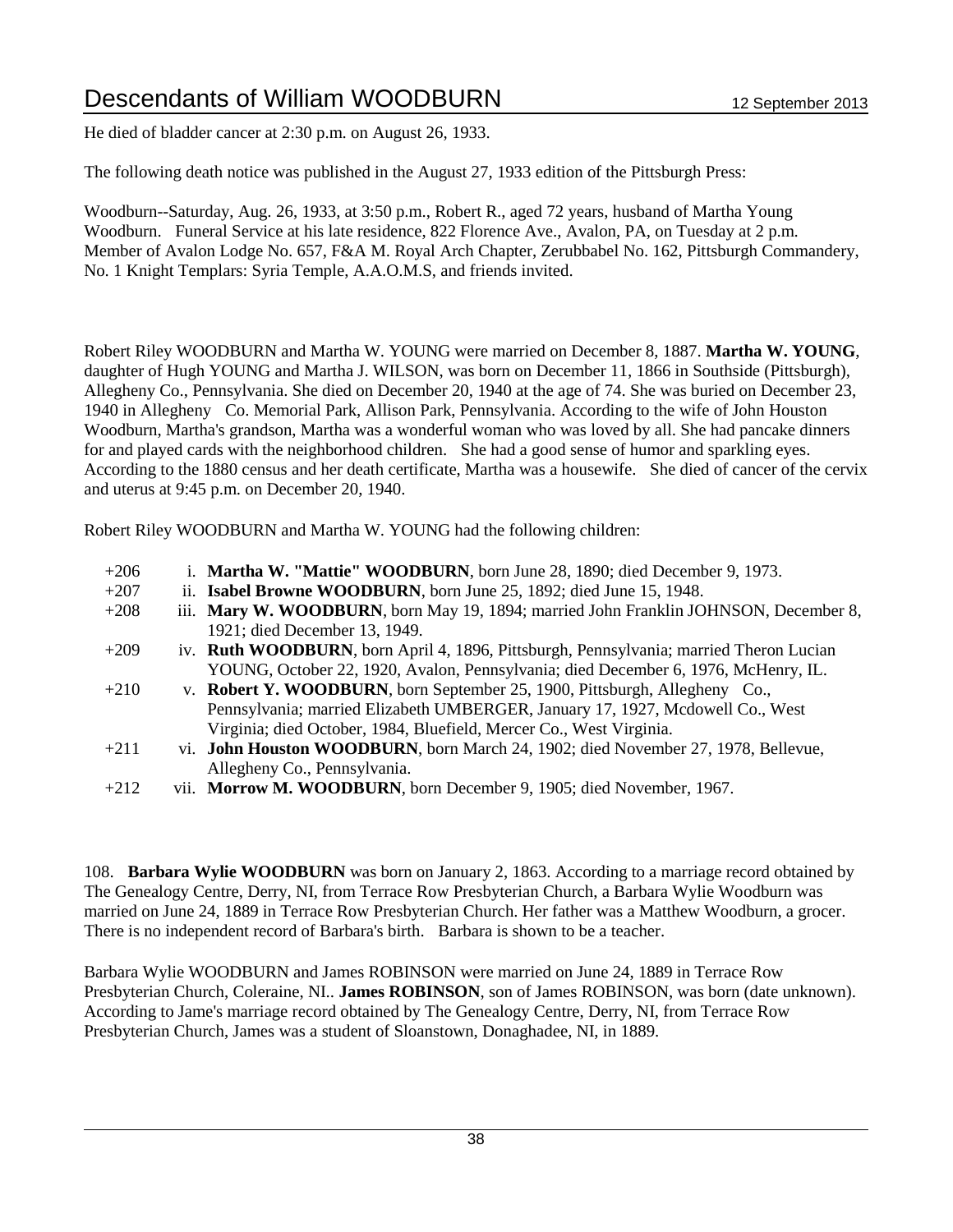109. **Isabella Browne WOODBURN** was born on November 23, 1864 in North Brook, Coleraine, Co. Londonderry, N. Ireland. According to the birth record obtained by The Genealogy Centre, Derry, NI, from the town of Coleraine, NI Isabella Browne was born to Matthew and Isabella on November 23, 1864 on North Brook Street, Coleraine, NI.

Isabella Browne WOODBURN and John Browne SCOTT were married on December 28, 1897 in Terrace Row Presbyterian Chruch, Coleraine, Northern Ireland. **John Browne SCOTT**, son of William SCOTT, was born (date unknown). In the 1901 Irish Census, John and Isabella are listed as living at #2 Waterside, Coleraine, and in the 1911 Census they are living at #6 Ballymoney Road, Ballymena.

John Browne SCOTT and Isabella Browne WOODBURN had the following children:

- 221 i. **Winifred Isabel SCOTT** was born in 1899.
- 222 ii. **Dorothy Brown SCOTT** was born in 1903.

110. **Mathew Wood WOODBURN** was born on March 25, 1866 in Coleraine, Co. Londonderry, Coleraine, N. Ireland. He died on February 20, 1931 at the age of 64 in Lake City, Columbia County, Florida. He was buried on February 23, 1931 in Oak Lawn Cemetery, Lake City, Columbia Co., Florida. According to the birth record obtained by The Genealogy Centre, Derry, NI, from the town of Coleraine, Matthew Wood was born to Matthew and Isabella on March 25, 1866 on North Brook Street, Coleraine, NI.

According to Mathew's WW I Draft Registraton Card, Mathew was born on March 25, 1876. The card is spells his given name as "Mathew", but he signed it "Matthew". He was living in Cleveland, Cuyahoga Co., Ohio.

According to the Probate and Naturalization Records of Cuyahoga County, Ohio (a summary of which is published at of http://www.rootsweb.com/~ohcuyah2/nats/aliendkt/s2z/pg186.html as of January 2, 2004), Matthew Wood Woodburn arrived in the United States on June 2, 1883 and was naturalized on July 12, 1888. The record reads as follows:

### **Vol Vol# Page# Country Arrival Declaration Naturalization Comment**

NB 25 448 Ireland 6/2/1883 7/12/1888 7/12/1888 Petition # 122

In the 1920 census, Matthew and Lena are living in Columbia, Florida, where Matthew's occupation is listed as a farmer. In the 1930 census, Matthew is still living in Columbia, Florida as a farmer, and is shown to be married, but Lena is not listed.

Mathew Wood WOODBURN and Lena Blanche OBER were married on August 18, 1887 in Cuyahoga Falls, Summit Co, Ohio. **Lena Blanche OBER**, daughter of George OBER and Martha MATTHEWS, was born on September 22, 1868 in Geauga Co., Ohio. She died in May, 1959 at the age of 90 in Columbia, Florida. She was buried in Oak Lawn Cemetery, Lake City, Columbia Co., Florida. In the 1920 census, Lena's name is listed as "Jena O." It is assumed that Jena should be Lena and that the "O" is the inital of her surname. A OneWorldTree entry shows a Lena Ober married to a Matthew Woodburn.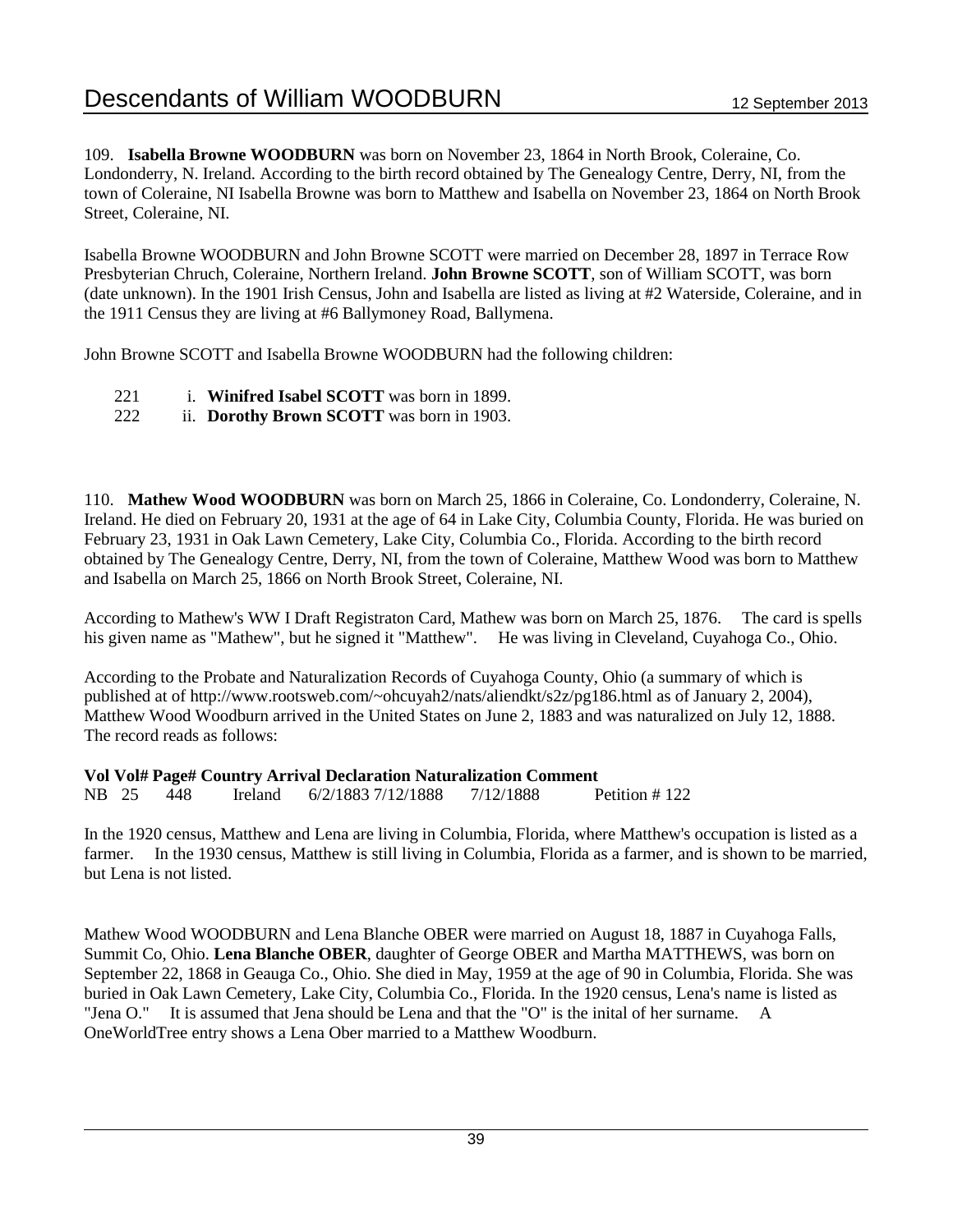111. **Agnes Wilson WOODBURN** was born on August 30, 1867 in Coleraine, Co. Londonderry, N. Ireland. According to the birth record obtained by The Genealogy Centre, Derry, NI, from the town of Coleraine, Agnes Wilson was born to Matthew and Isabella on August 30,1867 on North Brook Street, Colerine, NI.

In the 1901 Irish Census Agnes is listed as a 30-year-old unmarried housekeeper (Presbyterian, born in County Derry) living in house #5, Railway Place, Coleraine, County Londonderry, with her father.

On November 8, 1921, Agnes (age 44) traveled to the United States, arriving in New York aboard the ship the "Scythia" from Liverpool. According to the ship's manifest, she intended to travel to see her brother--Alexander Woodburn, 108 Willard Courts, Washington, D.C. She states that she is married, but she is traveling by herself and her husband is shown as her nearest relative living at Railway Place, Coleraine, N.Ireland.

Agnes Wilson WOODBURN and Abraham H. BREWSTER were married on November 17, 1902 in Terrace Row Presbyterian Church, Coleraine, Northern Ireland. **Abraham H. BREWSTER**, son of William BREWSTER, was born about 1880. Abram and Agnes were married in Coleraine Civil Registrars Office, parish of Coleraine, County Londonderry. According to the marriage record obtained by The Genealogy Centre, Derry, NI, from Terrace Row Presbyterian Church, Abraham was a merchant in Coleraine, NI.

In the 1911 Census they are living at #13 Railway Place, Coleraine.

According to the manifest of the S.S. Cameronia, arriving in New York, New York on April 6, 1926, Abraham came to the United States, although he intended to return to Coleraine, Ireland. He is shown to be 46 years old and to be a grocer.

Abraham H. BREWSTER and Agnes Wilson WOODBURN had the following child:

+223 i. **Woodburn BREWSTER**, born 1904, Coleraine, Co. Londonderry, N. Ireland; married Sarah **UNIKNOWN** 

112. **Julia WOODBURN** was born on April 26, 1869 in Coleraine, County Derry, Northern Ireland. According to the birth record obtained by The Genealogy Centre, Derry, NI, from the town of Coleraine, NI, Julia was born to Matthew and Isabella on April 26, 1869 on Railway Place, Colerine, NI.

Julia WOODBURN and Joseph WYLIE were married. **Joseph WYLIE** was born in 1852.

Joseph WYLIE and Julia WOODBURN had the following children:

- 224 i. **Isabella Jane WYLIE** was born on October 23, 1895 in Stranraer, Scotland.
- 225 ii. **Joseph Allan Rodger WYLIE** was born on May 10, 1897 in Stranraer, Scotland.

113. **William Brown WOODBURN** was born on February 15, 1871 in Coleraine, Co. Londonderry, N. Ireland. He died on December 3, 1911 at the age of 40 in Cook County, Illinois. He was buried in Forest Home Cemetery, Chicago, Illinois. According to the birth record obtained by The Genealogy Centre, Derry, NI, from the town of Coleraine, NI, William was born to Matthew and Isabella on February 15, 1871 on Railway Place, Colerine,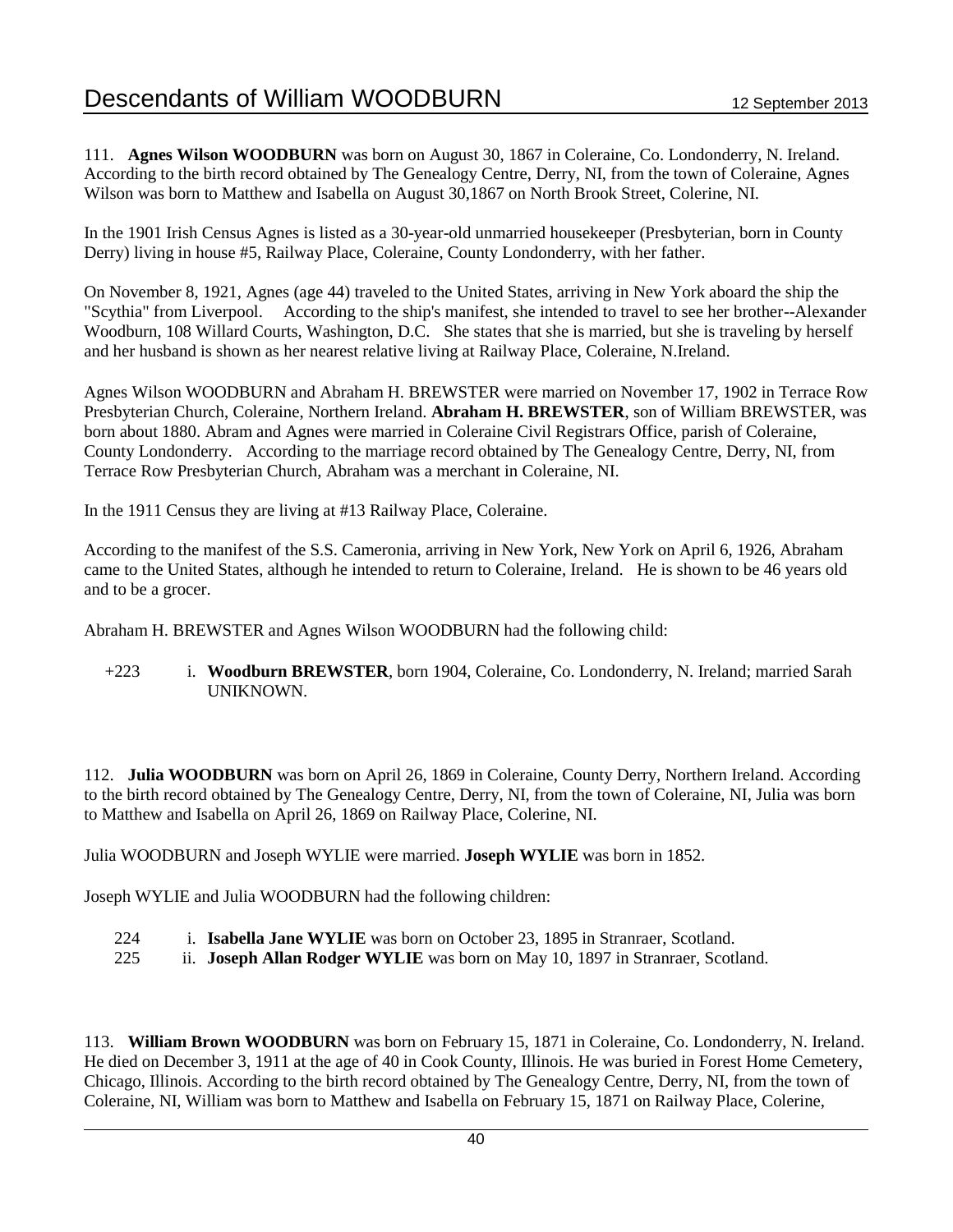Northern Ireland.

William Brown WOODBURN and Catherine CAVENAUGH were married on August 17, 1897 in Milwaukee, Milwaukee Co., Wisconsin. **Catherine CAVENAUGH**, daughter of Joseph CAVENAUGH and Mary Henley JACKSON, was born on June 7, 1873 in Winona, MN. She died on May 27, 1944 at the age of 70 in Norwich, Chenango, NY. She was buried on June 1, 1944 in Forest Lawn, Cook, IL. The following death notice was published in the May 30, 1944 edition of the Chicago Daily Tribune:

BRITTAIN--Catherine Woodburn Brittain, nee Cavenaugh; formerly of St. Charles, Ill., May 27, wife of the late Warner, mother of the late Barbara Woodburn McCullough and William S. Woodburn, at Divine funeral home, Norwich, N.Y.

William Brown WOODBURN and Catherine CAVENAUGH had the following children:

- +226 i. **Barbara Jean WOODBURN**, born March 8, 1899, Chicago, Cook, IL; married Floyd Edgar MCCULLOUGH, December 31, 1922, Chicago, Cook, IL; died October 4, 1940, St. Charles, Kane, IL.
- +227 ii. **William Donald WOODBURN**, born July 13, 1900, Illinois; married Marguerite Theresa UNKNOWN, about 1925; died September 20, 1975, Florida.

120. **David MILLER** was born on December 15, 1861 in Churchtown, Parish of Ardstraw, Co.Tyrone, Northern Ireland. [NEED TO DEFINE SENTENCE:Babtized] He died in 1921 at the age of 60.

David MILLER and Eliza Jane RINCHEY were married in 1890. **Eliza Jane RINCHEY** was born (date unknown).

David MILLER and Eliza Jane RINCHEY had the following children:

- 228 i. **Edith Agnes MILLER** was born on November 25, 1890 in Lack, Co. Fermanagh, Northern Ireland. [NEED TO DEFINE SENTENCE:Babtized]
- 229 ii. **Unknown MILLAR** was born on June 13, 1893 in Lack, Co. Fermanagh, Northern Ireland.

121. **Thomas MILLER** was born on July 1, 1863 in Churchtown, Parish of Ardstraw, Co.Tyrone, Northern Ireland. [NEED TO DEFINE SENTENCE:Babtized] He died on March 26, 1921 at the age of 57. In the 1896 Belfast and Ulster Directory, the section on the village of Lack, County Fermanagh, includes the inhabitant Thomas Millar, loan fund clerk, draper, and general merchant.

On Sep.28, 1912, he signed the Ulster Covenant at 110 Wellington Street, Glasgow, Scotland, which may mean he had moved to Glasgow and could explain why he is not recorded in the 1901 or 1911 Census for Lack.

Thomas MILLER and Mary BOWLES were married on July 31, 1894 in Colaghty Church of Ireland, Lack, Co. Fermanagh. **Mary BOWLES** was born (date unknown).

Thomas MILLER and Mary BOWLES had the following children: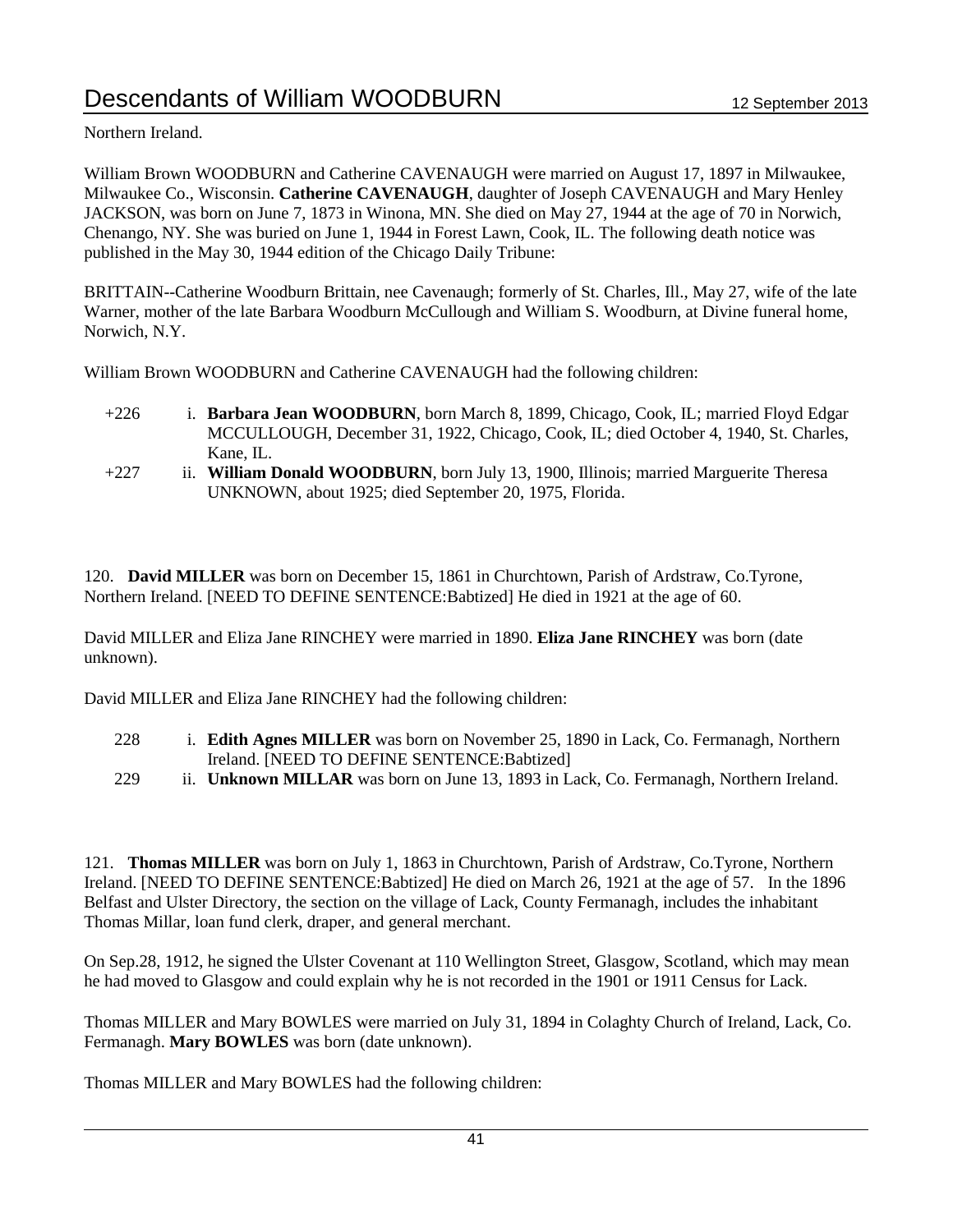| 230 |  |  | 1. <b>Uknown MILLER</b> was born (date unknown). |  |  |  |  |  |
|-----|--|--|--------------------------------------------------|--|--|--|--|--|
|-----|--|--|--------------------------------------------------|--|--|--|--|--|

- 231 ii. **Unknown MILLER** was born (date unknown).
- 232 iii. **William MILLER** was born (date unknown).

123. **Isabella Woodburn MILLER** was born on October 2, 1866 in Newtownstewart, Co. Tyrone, Northern Ireland. She died on April 8, 1959 at the age of 92 in Holywell Hospital, Co. Antrim, Northern Ireland. In the 1901 Irish Census, Isabella is listed as an widowed 27-year-old shopkeeper, Isabella Montheith, living in the village of Lack, County Fermanagh, with her parents. In the 1911 Census she is listed as an widowed 35-year-old draper (born in Co.Tyrone) living in the village of Lack, County Fermanagh, with her parents.

Isabella Woodburn MILLER and William MONTEITH were married on January 30, 1896 in Colaghty Church of Ireland, parish of Magheraculmoney, Irvinestown, Co. Fermanagh, Northern Ireland. **William MONTEITH** was born in 1870. He died on December 26, 1897 at the age of 27 in Co. Monaghan, Northern Ireland.

William MONTEITH and Isabella Woodburn MILLER had the following child:

233 i. **David Woodburn MONTEITH** was born in August, 1897 in Lack, Co. Fermanagh, Northern Ireland. He died on March 14, 1898 at the age of 0 in Lack, Co. Fermanagh, Northern Ireland.

124. **Mathew MILLER** was born on August 4, 1868 in Newtonstewart, Co.Tyrone, Northern Ireland. He died on February 15, 1921 at the age of 52 in Hudson Co., New Jersey,. Mathew and Etta are listed in the 1900 Census as living in Lyon Village, Wayne County, NY, and in the 1920 Census as living in Hudson, New Jersey

Mathew MILLER and Etta MYERS were married on December 26, 1894 in Manhattan, New York, New York. **Etta MYERS** was born in 1873 in Nelliston, Montgomery Co., New York.

Mathew MILLER and Etta MYERS had the following children:

- 234 i. **Henry MILLER** was born about 1900 in New York, New York.
- 235 ii. **Mathew MILLER** was born about 1901 in New Yok, New York.
- +236 iii. **Gladys MILLER**, born January 6, 1910, New Yok, New York; married George BARILE; died March 10, 1993, Whiting, Ocean Co., New Jersey.

126. **John Wesley MILLER** was born on December 8, 1873 in Newtonstewart, Co.Tyrone, Northern Ireland. He died on July 23, 1942 at the age of 68 in Strabane, Co. Tyrone, Northern Ireland. John may have been born in 1877. It is possible that the John W. Miller, a 23-year-old unmarried salesman and Presbyterian born in County Tyrone, who is listed in the 1901 Census as a boarder in the home of Robert and Strawberry Croft at 19 Crumlin Road, Belfast, is the John with whom we are concerned here. John is listed on his marriage certificate in 1903 as a bachelor of full age, a shopkeeper who is resident in Belfast at the time of his marriage. His father is stated to be David Millar, Clerk to the Petty Sessions. Jane is listed on the marriage certificate as a spinster of full age who is resident in Castletown, Strabane, at the time of her marriage. Her father is stated to be James Fyffe, a farmer. At the time of the birth of their eldest child, John Reginald Miller, on June 3, 1904, John and Jane were living at 22 Avonbeg Street, Belfast, and John Wesley Miller was working as a boot shop manager. John became an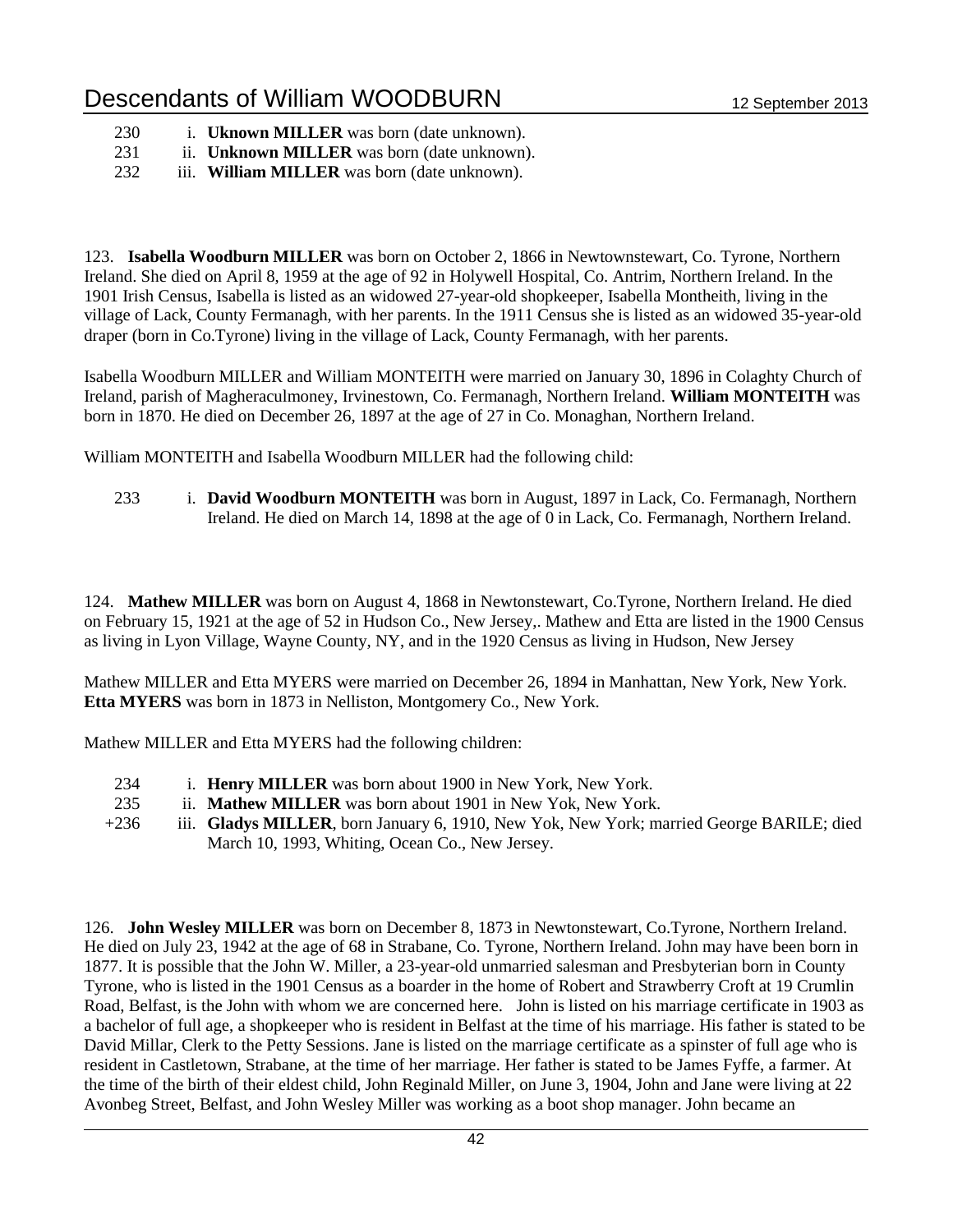ironmonger and boot merchant in Strabane, County Tyrone. The 1911 Census records John and Jane Miller and their family living at 38 Main Street, Strabane, County Tyrone. They are Presbyterians who read and write and have a 17-year-old Roman Catholic servant named Margaret Diver (born in Donegal) living with them.

John Wesley MILLER and Jane "Jennie" FYFFE were married on August 26, 1903 in Strabane Presbyterian Church, Strabane, Co. Tyrone, Northern Ireland. **Jane "Jennie" FYFFE** was born on December 21, 1877 in Ballee, Strabane, Co. Tyrone, Northern Ireland.

John Wesley MILLER and Jane FYFFE had the following children:

- +237 i. **John Reginald "Jack" MILLER**, born June 3, 1904, Belfast, Co. Antrim, Ulster, Northern; married Jean SANDERSON, December 26, 1934, Ormeau Road Methodist Church, Belfast, Northern Ireland.
- +238 ii. **William Fyffe MILLER**, born August 22, 1905, Strabane, Co. Tyrone, Northern Ireland; married Martha Elizabeth WARNOCK, February 22, 1939, Third Presbyternian Church, Coleraine, Northern Ireland.
- +239 iii. **Frances Jean MILLER**, born August 16, 1908, Strabane, Co. Tyrone, Northern Ireland; married George Dermot Storey BADGER, July 12, 1933.
- +240 iv. **Raymond MILLER**, born August 23, 1917, Strabane, Co. Tyrone, Northern Ireland; married Maggie Love Arneil MACAULEY, September 5, 1933, Jennymount Methodist Church, Belfast, Northern Ireland.
- +241 v. **Frederick Norman MILLER**, born June 2, 1920, Strabane, Co. Tyrone, Northern Ireland; married Isabel MCCAY.

127. **William Walter MILLAR** was born on August 31, 1875 in Lack, Co. Fermanagh, Northern Ireland. He died on April 14, 1951 at the age of 75 in California. In the 1891 register of the Lack School, 15-year-old William Millar is listed as Presbyterian and the son of the Clerk of the Petty Sessions. In July 1913, William boarded the "Caledonia" in Londonderry and arrived in New York on August 2, 1913.

William and his wife are listed in the 1920 Census as living in Urbana Ward 1, Champaign, Illinois along with their 4-year-old daughter, Dorothy. In the 1930 US Census, 52-year-old William W. Miller, a silk salesman who emigrated in 1902, and his wife, Florence Miller, are listed as living in District 117 of Los Angeles, California along with their 14-year-old daughter, Dorothy A. Miller (born in Ohio). In the 1940 US Census, 62-year-old William W. Miller, a representative for woolen mills, and his 53-year-old wife Florence W. Miller are living alone at 1726 Fletcher Avenue in South Pasadena.

William Walter MILLAR and Florence WOODWARD were married on January 22, 1914 in Franklin Co., Ohio. **Florence WOODWARD**, daughter of William WOODWARD and Blanche HUNTER, died on December 30, 1970 in Los Angeles Co., California.

William Walter MILLAR and Florence WOODWARD had the following child:

242 i. **Dorothy Ann MILLER** was born about 1916 in Ohio. In the 1940 US Census, 23-year-old Dorothy Ann Miller, a teacher in public school, single and born in Ohio, is living at 425 California St., El Monte, California, with two other female public school teachers.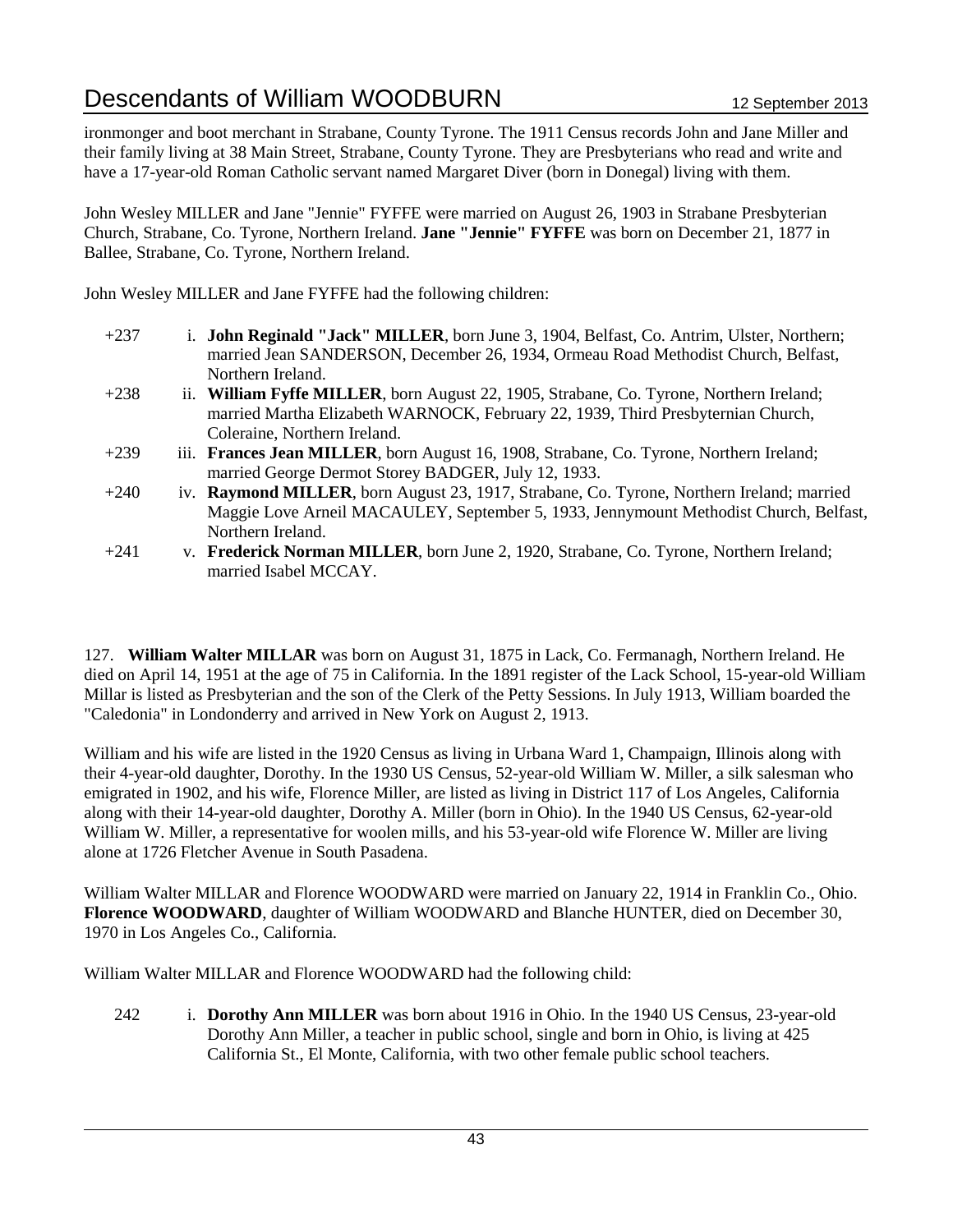128. **James Woodburn MILLER** was born on January 11, 1878 in Lack, Co. Fermanagh, Northern Ireland. He died on May 5, 1941 at the age of 63 in Co. Down, Northern Ireland. He was buried in Dundonald Cemetery, Belfast, Northern Ireland.

James Woodburn MILLER and Emma LARKIN were married on April 27, 1903 in Colaghty Church of Ireland, Lack, Co. Fermanagh, Northern Ireland. **Emma LARKIN** was born on January 11, 187 in Cookstown. She died on June 1, 1909 at the age of 1722 in Belfast, Co. Antrim, Ulster, Northern. She was buried in Dundonald Cemetery, Belfast, Northern Ireland.

James Woodburn MILLER and Emma LARKIN had the following children:

- 243 i. **Joseph Larkin MILLER** was born on October 7, 1904. Joseph died as an infant.
- +244 ii. **James Harold MILLER**, born March 14, 1907, Balmoral, Shankhill Parish, Belfast, Northern Ireland; married Mary Christina DICKSON, May 15, 1935, Malone Presbyterian Church, Belfast, Northern Ireland; died May 25, 1939, Belfast, Co. Antrim, Ulster, Northern.
- +245 iii. **David Charles Gordon MILLER**, born May 16, 1909, Belfast, Co. Antrim, Ulster, Northern; married Catherine Fryers HILDERSLEY, August, 1946, Fisherwick Presbyterian Church, Shankhill Parish, Belfast, Northern Ireland; died February 7, 1967, Belfast, Co. Antrim, Ulster, Northern.

James Woodburn MILLER and Florence Annie STEVENSON were married on February 28, 1912 in Fisherwick Presbyterian Church, Belfast, Northern Ireland. **Florence Annie STEVENSON** died on September 7, 1963 in Belfast, Co. Antrim, Ulster, Northern.

James Woodburn MILLER and Florence Annie STEVENSON had the following children:

- +246 i. **Austin William W. MILLER**, married Edith Marion SHANKS, December 26, 1938, Crescent Presbyterian Church, Northern Ireland.
- +247 ii. **Unknown MILLER**, married Fred MARSHALL.
- 248 iii. **Florence M.P. MILLER** was born (date unknown).
- 249 iv. **Ian Randolph MILLER** was born in 1921 in Belfast, Co. Antrim, Ulster, Northern. He died on May 3, 1931 at the age of 10 in Belfast, Co. Antrim, Ulster, Northern.

129. **Ellen Elizabeth Agnes MILLER** was born on October 1, 1880 in Lack, Co. Fermanagh, Northern Ireland. She died in Belfast, Co. Antrim, Ulster, Northern. In the 1901 Irish Census, Agnes is listed as an unmarried 18-year-old schoolgirl (born in Co.Fermanagh) living in the village of Lack, County Fermanagh, with her parents.

Ellen Elizabeth Agnes MILLER and Andrew Nelson NOBLE were married on February 13, 1903 in Colaghty Church of Ireland, parish of Magheraculmoney, Irvinestown, Co., Fermanagh, Northern Ireland. **Andrew Nelson NOBLE** was born on August 20, 1874. In the 1891 register of the Lack School, 15-year-old Andrew Noble from the townland of Cloy is listed as Church of Ireland and the son of a farmer. In the 1901 Census the unmarried 25-year-old Andrew Nelson Noble (Church of Ireland) is recorded as living in the townland of Oghill, parish of Drumkeeran, County Fermanagh. In the 1911 Census Andrew Noble, aged 31, is listed as a grocer (born in County Fermanagh) living in house #28 in Lack Town, County Fermanagh, with his wife, Helen Agnes Noble, aged 27, and two children--Isabella Woodburn and David Andrew William.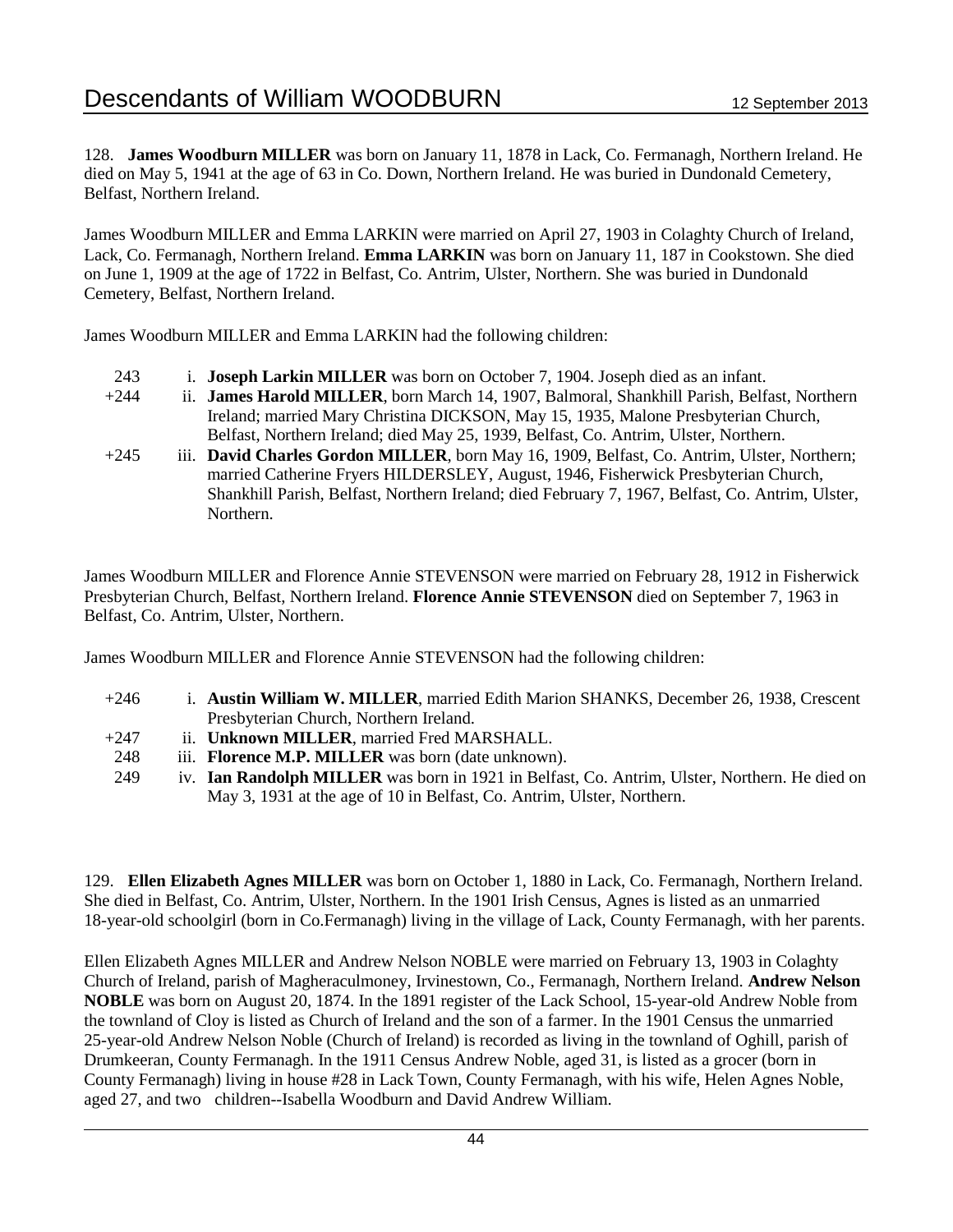Andrew Nelson NOBLE and Ellen Elizabeth Agnes MILLER had the following children:

| 250    | i. Isabella Woodburn NOBLE was born on April 25, 1905 in Lack, Co. Fermanagh, Northern          |
|--------|-------------------------------------------------------------------------------------------------|
|        | Ireland. She died on October 30, 1983 at the age of 78 in Bangor, Co, Down, Northern Ireland.   |
| $+251$ | ii. David Andrew William NOBLE, born September 22, 1906, Lack, Co. Fermanagh, Northern          |
|        | Ireland; married Margaret UNKNOWN.                                                              |
| 252    | iii. Percy Thomas NOBLE was born in 1909 in Lack, Co. Fermanagh, Northern Ireland.              |
| $+253$ | iv. Ronald Matthew NOBLE, born March 17, 1920, Lack, Co. Fermanagh, Northern Ireland;           |
|        | married Susan UNKNOWN; died 1998, Belfast, Co. Antrim, Ulster, Northern.                        |
| 254    | v. Cyril Knox NOBLE was born on November 26, 1922 in Lack, Co. Fermanagh, Northern              |
|        | Ireland. He died in 2010 at the age of 88 in Belfast, Co. Antrim, Ulster, Northern. Cyril never |
|        | married.                                                                                        |
| つくぐ    | vi Mory Restrice NORI E was been an March 25, 1028 in Leek Co. Fermanagh, Northern              |

255 vi. **Mary Beatrice NOBLE** was born on March 25, 1928 in Lack, Co. Fermanagh, Northern Ireland. She died on January 1, 1976 at the age of 47 in Belfast, Co. Antrim, Ulster, Northern.

133. **William John MCNEARY** was born in 1859. He died on June 26, 1923 at the age of 64.

William John MCNEARY and Florence Cromie WHITE were married on July 18, 1884 in Ballywillan Presbyterian Church. **Florence Cromie WHITE** died on February 25, 1944.

William John MCNEARY and Florence Cromie WHITE had the following children:

| $+256$ | i. Isabella Woodburn MCNEARY, born August 27, 1885; married William LAMONT; died<br>September 1, 1947.                                           |
|--------|--------------------------------------------------------------------------------------------------------------------------------------------------|
| 257    | ii. Mary Louisa MCNEARY was born on February 27, 1887. She died on August 23, 1956 at the<br>age of 69.                                          |
| $+258$ | iii. Matthew MCNEARY, born March 20, 1889; married Anna May CONNOLLY, September 22,<br>1925, Armoy Presbyterian Church; died September 26, 1959. |
| $+259$ | iv. Florence MCNEARY, born April 15, 1891; married John Dalziel WILSON; died November 3,<br>1949.                                                |
| 260    | v. Jane Gilmour MCNEARY was born on December 24, 1892. She died on April 16, 1971 at the<br>age of 78.                                           |
| 261    | vi. Mabel MCNEARY was born on December 21, 1893. She died on July 8, 1896 at the age of 2.                                                       |
| 262    | vii. William John MCNEARY was born on July 4, 1895. He died on July 17, 1895 at the age of 0.                                                    |
| 263    | viii. William John MCNEARY was born on May 12, 1898. He died on May 26, 1925 at the age of                                                       |
|        | 27.                                                                                                                                              |
| 264    | ix. Ernest Samuel MCNEARY was born on November 13, 1899. He died on February 29, 1960 at                                                         |
|        | the age of 60.                                                                                                                                   |
| $+265$ | x. Eva MCNEARY, born May 25, 1902; married Robert King GIBSON; died January 9, 1980.                                                             |

135. **George Alexander WILSON** was born on September 15, 1859. He died on April 8, 1924 at the age of 64.

George Alexander WILSON and Anna Stuart HENEY were married. **Anna Stuart HENEY** was christened in 1869. She died on October 10, 1952.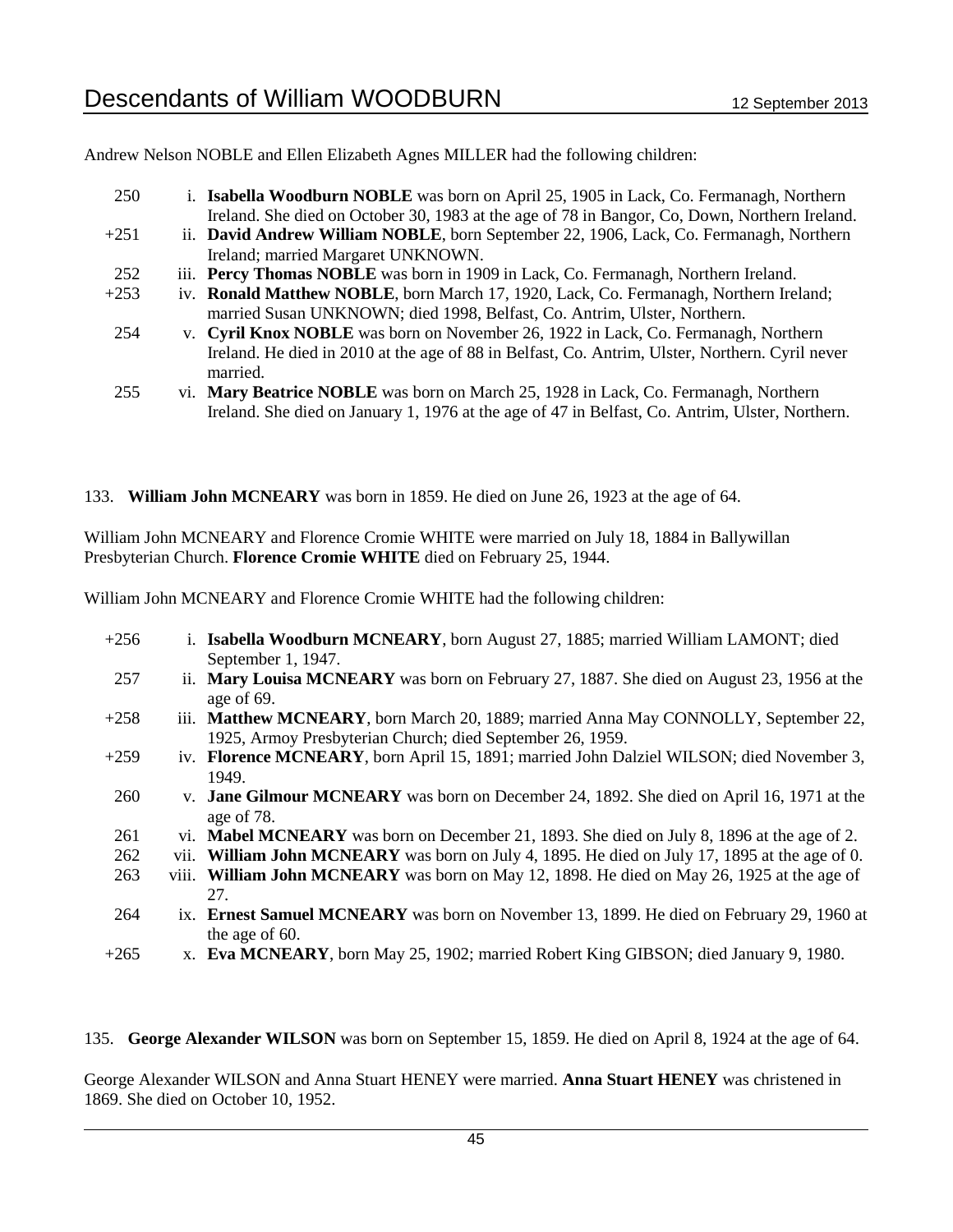## 136. **William James WILSON** was born on March 17, 1861.

William James WILSON and Rebecca WILSON were married on December 17, 1889 in Moneydig Presbyterian Church, Moneydig, Garvagh, N. Ireland. **Rebecca WILSON** died on December 18, 1947.

William James WILSON and Rebecca WILSON had the following children:

- +266 i. **Robert WILSON**, born February 21, 1892; married Lucinda BEATTIE.
- 267 ii. **Annie Louisa WILSON** was born on July 26, 1893. She died on February 3, 1970 at the age of 76.
- 268 iii. **William James Alexander WILSON** was born on April 11, 1895. He died on February 5, 1909 at the age of 13.
- +269 iv. **George Woodburn WILSON**, born April 25, 1897; married Alice A. B. ALEXANDER, July 12, 1932, Fortwilliam Park Presbyterian Church, Belfast; died December 20, 1966.
- +270 v. **Hannah WILSON**, born December 4, 1898; married Unknown HAIRE.
- 271 vi. **Mary WILSON** was born on February 13, 1902. She died on September 28, 1958 at the age of 56.
- 272 vii. **Margaret WILSON** was born on March 21, 1904.
- 137. **Robert John WILSON** was born on January 13, 1863. He died on February 7, 1936 at the age of 73.

Robert John WILSON and Margaret ANDERSON were married on January 16, 1889 in Aghadowey Presbyterian Church. **Margaret ANDERSON** died on August 3, 1932.

Robert John WILSON and Margaret ANDERSON had the following children:

+273 i. **Martha Ann Woodburn WILSON**, born October 28, 1889; married William REID, February 28, 1918, Crossgar Presbyterian Church; died February 27, 1950. 274 ii. **Elizabeth Jane WILSON** was born on December 27, 1890. She died on April 19, 1963 at the age of 72. +275 iii. **Mary WILSON**, born April 17, 1892; married William HANSON; married James KENNEDY, April 3, 1919, Crossgar Presbyterian Church; died February 2, 1978. +276 iv. **Robert WILSON**, born December 24, 1894; married Annie ARTHUR; died April 26, 1962. +277 v. **Margaret WILSON**, born May 19, 1897; married Thomas Torrens CLARKE, June 21, 1934, Aghadowey Presbyterian Church; died February 7, 1980. +278 vi. **James WILSON**, born October 6, 1899; married Wilhemina CARSON; died August 21, 1981. +279 vii. **George Alexander WILSON**, born November 29, 1901; married May WARNOCK; died March 2, 1968. +280 viii. **John Ferguson Henry Torrens WILSON**, born April 27, 1904; married Annie Martha WARNOCK.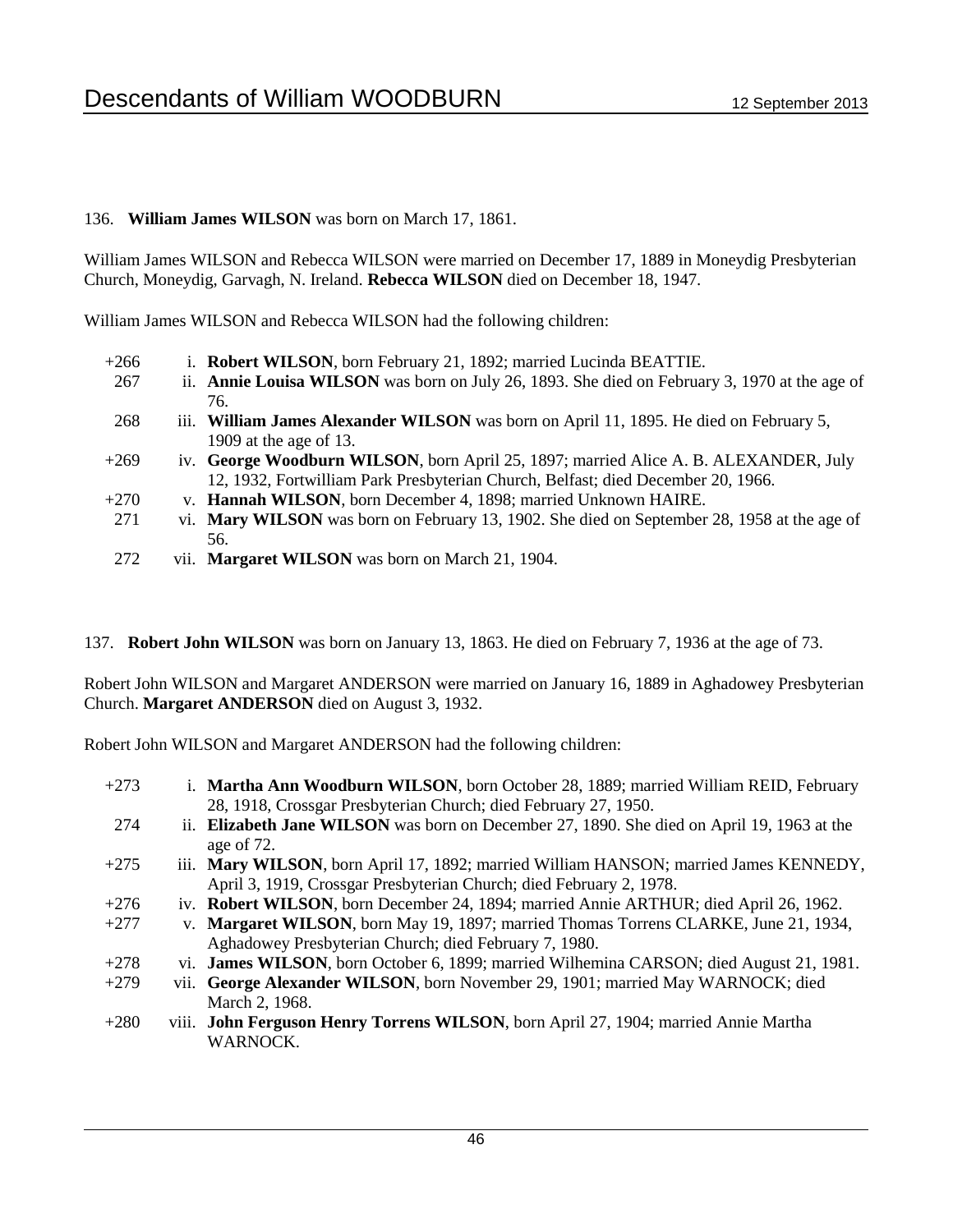139. **Mary WILSON** was born on January 31, 1866.

Mary WILSON and James Ferguson GLENN were married on October 6, 1890 in Aghadowey Presbyterian Church. **James Ferguson GLENN** was born on March 24, 1862. He died on December 26, 1914 at the age of 52.

James Ferguson GLENN and Mary WILSON had the following children:

- 281 i. **Alice Mary GLENN** was born on August 15, 1891. She died on July 31, 1897 at the age of 5 in Portrush, N. Ireland. +282 ii. **James Ferguson GLENN**, born January 4, 1893; married Marjorie ? (JAMES GLENN),
- October 11, 1928.
- +283 iii. **Annie Woodburn GLENN**, born September 19, 1896; married James DEAN; married Earl HITCHCOCK; died August 25, 1980.
- 284 iv. **Margaret Wilson GLENN** was born on October 5, 1897. She died on February 15, 1898 at the age of 0 in Cullycapple.
- 285 v. **Thomas Charles GLENN** was born on October 5, 1897.
- 286 vi. **Robert Wilson GLENN** was born on July 3, 1899.
- +287 vii. **Ethel Mary GLENN**, born October 11, 1901; married Gerald LATIMER.
- +288 viii. **Ida Caroline GLENN**, born October 1, 1903; married John DIEMER.

140. **Annie WILSON** was born on November 24, 1867. She died on October 2, 1949 at the age of 81.

Annie WILSON and James Wilson WALLACE were married on June 6, 1893 in Aghadowey Presbyterian Church. **James Wilson WALLACE** was born on April 23, 1853. He died on March 30, 1920 at the age of 66.

James Wilson WALLACE and Annie WILSON had the following children:

- +289 i. **Hugh WALLACE**, born June 24, 1895; married Mary Ramsey MILLER; married Jane Olivia FULLERTON; died May 11, 1980.
- +290 ii. **Robert Wilson WALLACE O.B.E.**, born May 9, 1897; married Jeannie ORR; died April 16, 1973.
- 291 iii. **Thomas Woodburn WALLACE** was born on January 27, 1900. He died about October 25, 1934 at the age of 34.
- 292 iv. **Jeannie Knox WALLACE** was born on April 5, 1902. She died on February 5, 1985 at the age of 82.
- +293 v. **Richard Smyth WALLACE**, born July 17, 1903; married May MICHAEL; died August 7, 1993.
- +294 vi. **Hamilton Brown WALLACE**, born March 18, 1906; married Unknown UNKNOWN; died 1980.
- 295 vii. **Anna Mary WALLACE** was born on May 17, 1908. She died on January 15, 1993 at the age of 84.
- +296 viii. **John Wilson WALLACE B. Agr.**, married Margaret MOORE.
- +297 ix. **Elizabeth Tate Burnside WALLACE**, born October 4, 1913; married William Taylor MOORE, March 9, 1949, Portstewart Presbyterian Church.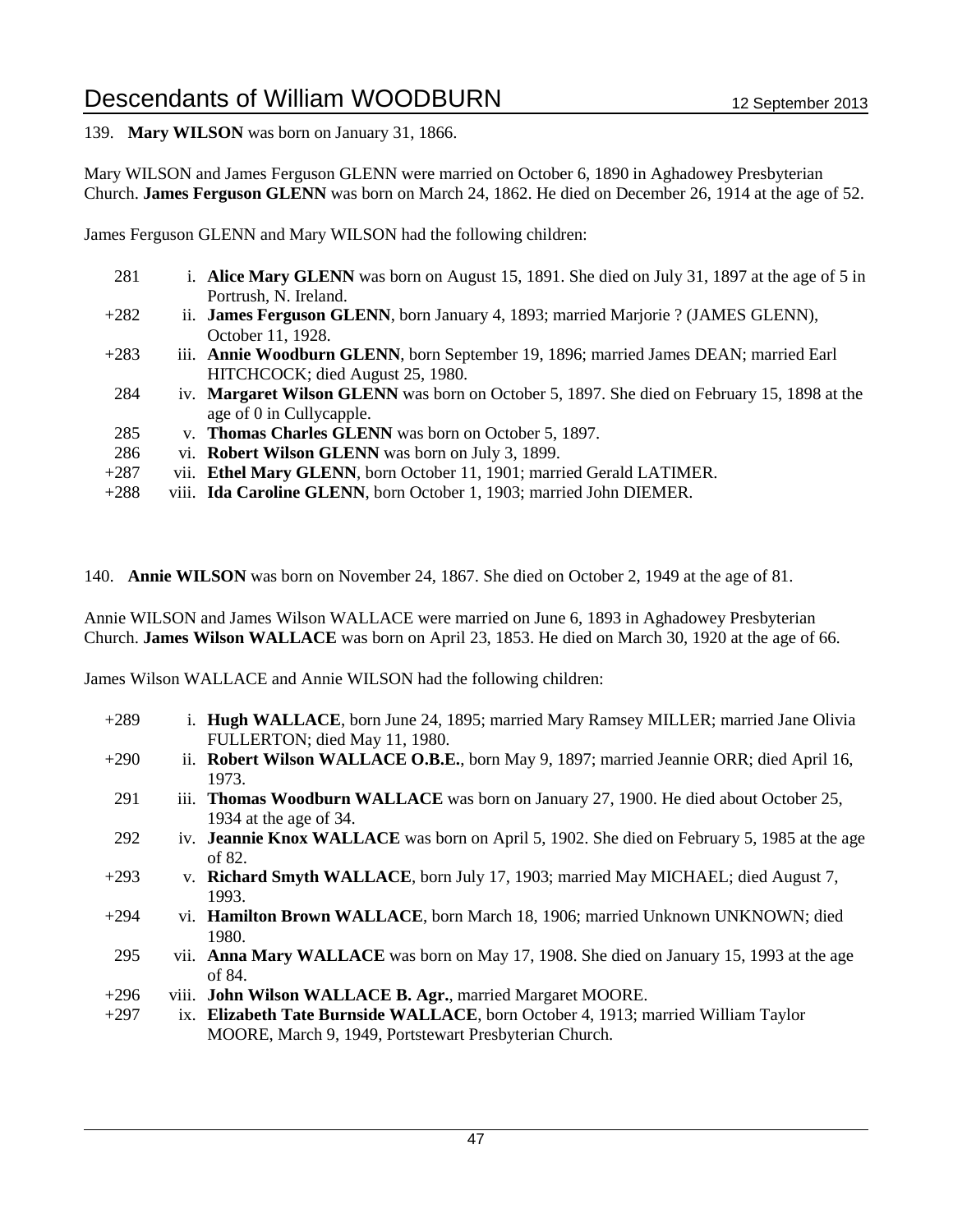142. **Elizabeth WILSON** was born on May 2, 1871. She died on January 10, 1947 at the age of 75. She was also known as Lizzie Wilson.

Elizabeth WILSON and David Clarke MCKEE were married on March 16, 1897 in Aghadowey Presbyterian Church. **David Clarke MCKEE** was born in December, 1857. He died on October 10, 1939 at the age of 81.

David Clarke MCKEE and Elizabeth WILSON had the following children:

- +298 i. **Thomas James MCKEE**, born September 1, 1898; married Karen CARLSON; died October 5, 1950. +299 ii. **William Gray MCKEE**, born February 10, 1900; married Claudia SPURDLE; died December 6, 1974. +300 iii. **David Clarke MCKEE**, born June 7, 1901; married Muriel KNOWLES; died July 2, 1977. +301 iv. **Sara Elizabeth MCKEE**, born March 18, 1903; married Alexander S. B. TATE; married Lawrence Charles LITTLE; died July 7, 1967. +302 v. **Mary Emily MCKEE**, born May 5, 1904; married Jack JAMIESON; married Kenneth Wilfred KENDALL; died March 8, 1972. +303 vi. **Robert Wilson MCKEE**, born September 23, 1905; married Elizabeth SPURDLE; died September 11, 1976. +304 vii. **George Woodburn MCKEE**, born September 4, 1907; married Lorna Margaret WINDLE; died July 21, 1984. 305 viii. **Matilda Jane MCKEE** was born on December 22, 1908. She died on October 14, 1938 at the age of 29. She was also known as Jean McKee. +306 ix. **John MCKEE**, born June 30, 1911; married Conicar Jean NEILSON; died April 14, 1964. +307 x. **Annie Woodburn MCKEE**, born July 5, 1912; married Thomas ALLEN; died November 14, 1965.
	- 308 xi. **Woodrow Wilson MCKEE** was born on October 27, 1918. He died on March 2, 1986 at the age of 67.

143. **Joseph WILSON** was born on January 27, 1873. He died on February 17, 1930 at the age of 57.

Joseph WILSON and Mary Isabella MCNEILL were married on April 3, 1901 in 2nd Kilrea Presbyterian Church. **Mary Isabella MCNEILL** was born in 1876. She died on October 5, 1945 at the age of 69. She was also known as Minnie McNeill.

Joseph WILSON and Mary Isabella MCNEILL had the following children:

| $+309$ | i. Annie Woodburn WILSON, born April 13, 1902; married James Clarke GRAHAME, May<br>21, 1933, Maghera Presbyterian Church; died September 1, 1964. |
|--------|----------------------------------------------------------------------------------------------------------------------------------------------------|
| 310    | ii. Robert John WILSON M.A., Ll.B., J.P. was born in 1904. He died on July 15, 1954 at the                                                         |
|        | age of 50.                                                                                                                                         |
| $+311$ | iii. William WILSON, born November 6, 1906; married Sadie BEGLEY; died January 21, 1971.                                                           |
| $+312$ | iv. Joseph WILSON, born 1909; married Catherine Barkley KENNY, June 5, 1940, St. Enoch's                                                           |
|        | Presbyterian Church, Belfast; died November 15, 1965.                                                                                              |
| $+313$ | v. Mary Isobel WILSON, married Moore Jackson GRAHAME; died May 22, 1988.                                                                           |
| $+314$ | vi. Jeannie Elizabeth WILSON, born February 26, 1913; married John H. WATSON, July 3,                                                              |
|        | 1940, Maghera Presbyterian Church; died December 6, 1984.                                                                                          |
|        |                                                                                                                                                    |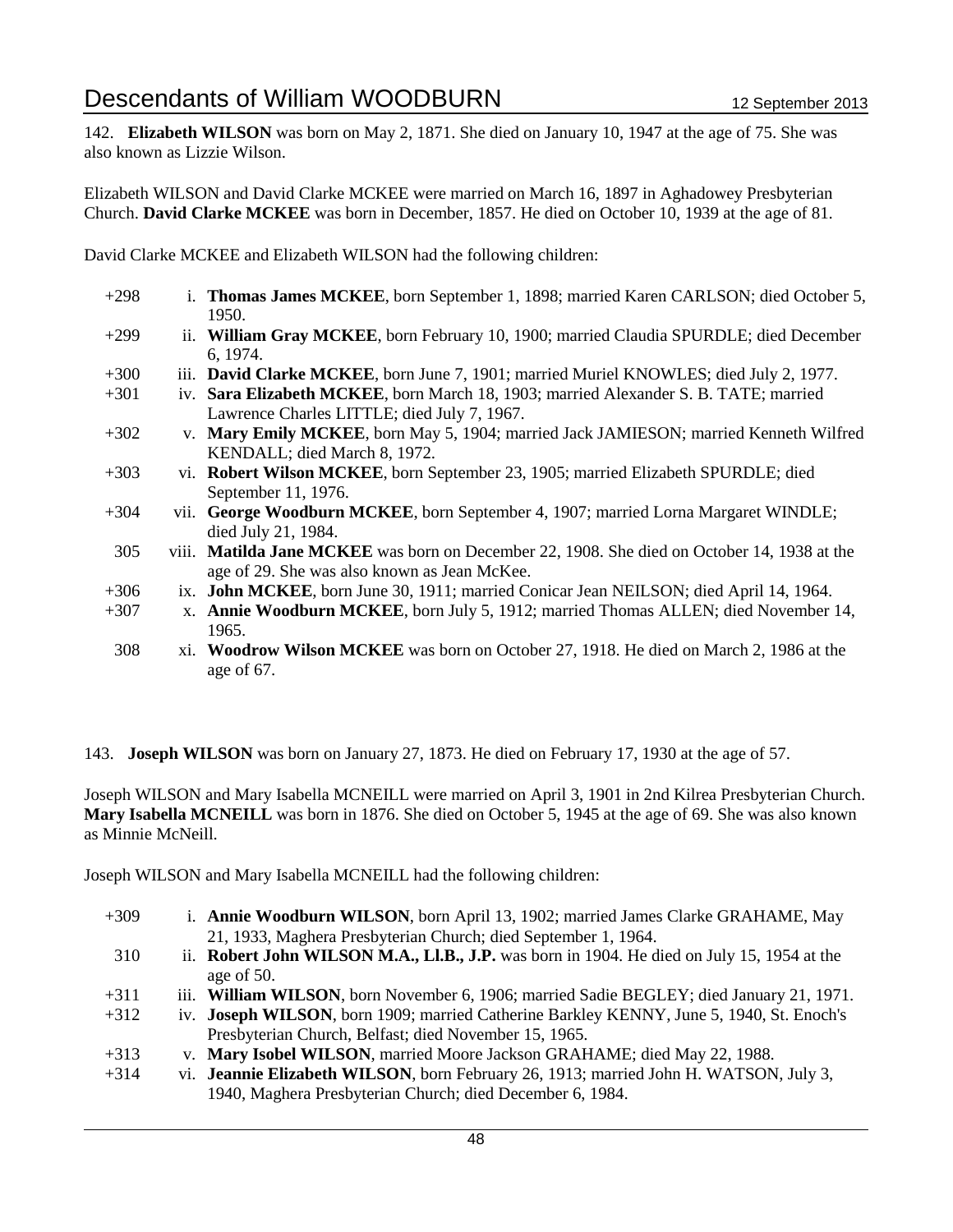144. **Richard Smyth WILSON** was born on November 20, 1874. He died on January 15, 1956 at the age of 81.

Richard Smyth WILSON and Sarah Jane MCCORMICK were married on December 16, 1913 in Aghadowey Presbyterian Church. **Sarah Jane MCCORMICK** was born on April 21, 1885. She died on November 11, 1973 at the age of 88.

Richard Smyth WILSON and Sarah Jane MCCORMICK had the following children:

- +315 i. **Aileen WILSON**, born September 21, 1914; married Robert Bryce GILMOUR; died October 1, 1977.
- +316 ii. **Dorothy Millicent WILSON**, born August 10, 1917; married William Marcus Mccloy BLAIR, October 4, 1949, Aghadowey Presbyterian Church; died December 13, 1992.
- +317 iii. **George Alexander WILSON M.Sc., Ph.D.**, born July 31, 1923; married Lorna WHITE; married Mary MYLES.
- +318 iv. **Robert Archibald WILSON**, born March 24, 1926; married Mary MORRISON.

146. **David WILSON B.A.** was born on August 13, 1878. He died on January 3, 1920 at the age of 41.

David WILSON B.A. and Susan MCCRACKEN were married on October 1, 1903 in Draperstown Presbyterian Church. **Susan MCCRACKEN** was born (date unknown).

David WILSON and Susan MCCRACKEN had the following children:

- 319 i. **Olive May WILSON** was born on June 27, 1908.
- +320 ii. **Cecil Leeburn WILSON M.Sc., Ph.D**, born May 11, 1912; married Grace UNKNOWN; died March 19, 1974.
- +321 iii. **David Woodburn WILSON**, born July 11, 1917; married Unknown UNKNOWN.

149. **John TORRENS** was born on April 8, 1882. He died on January 22, 1965 at the age of 82. He was buried in Moneydig Presbyterian Church, Moneydig, Garvagh, N. Ireland.

John TORRENS and Ethel Louise BOLTON were married on June 20, 1928. **Ethel Louise BOLTON** was born on May 10, 1905. She died on April 2, 1991 at the age of 85 in Coleraine, Co. Londonderry, Northern Ireland. She was buried in Moneydig Presbyterian Church, Moneydig, Garvagh, N. Ireland.

John TORRENS and Ethel Louise BOLTON had the following children:

- +322 i. **Mary Woodburn TORRENS**, born June 9, 1929; married Roderick MCCLAREN, March 3, 1953.
- +323 ii. **Margaret Elizabeth TORRENS**, born December 11, 1930; married Samuel HAZLETT, June 20, 1953; died May 3, 2008, Aghadowey, Londonderry, N. Ireland.
- +324 iii. **Eileen Bolton TORRENS**, born March 2, 1933; married Archibold Getty HART, September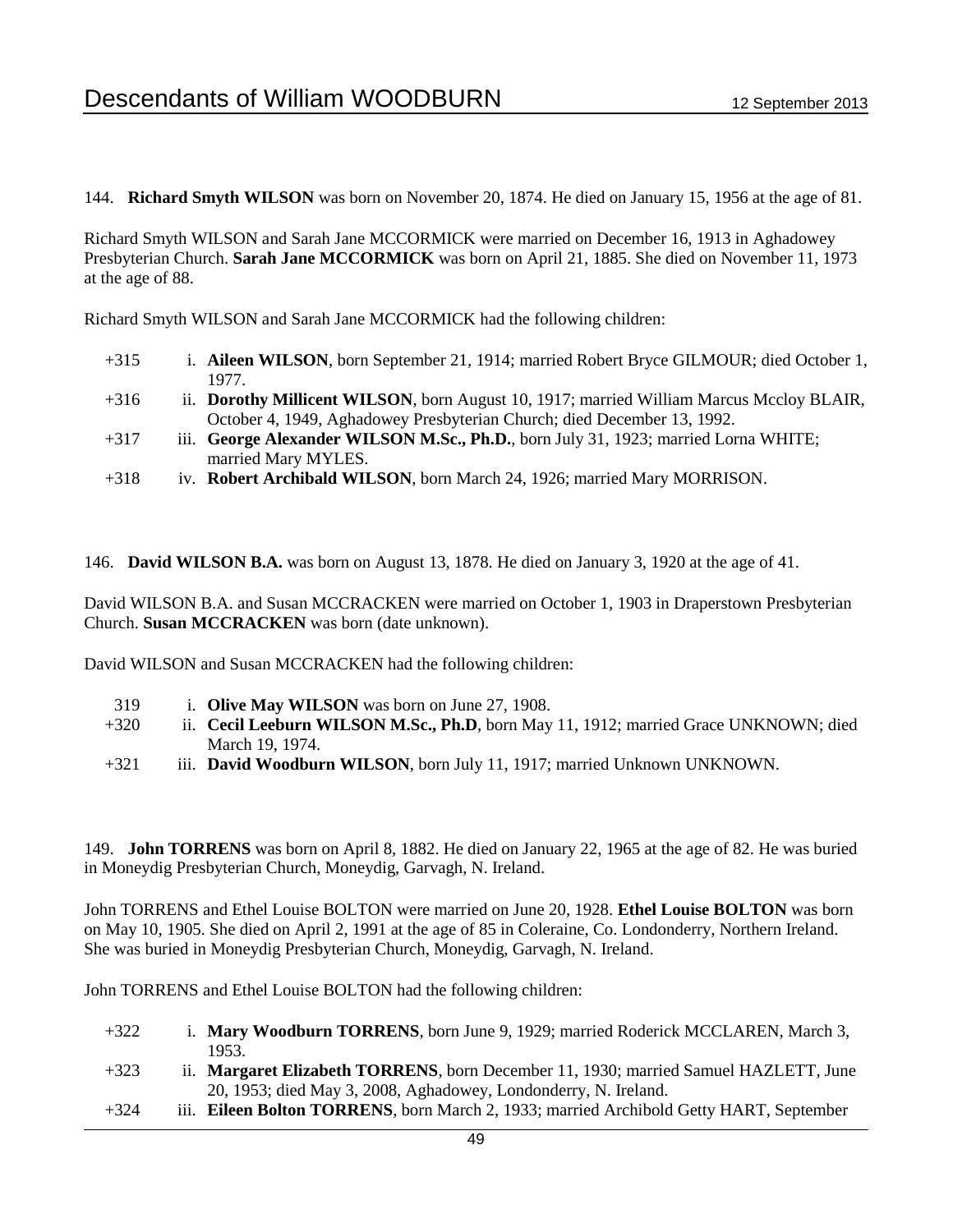23, 1954; died November 28, 1972.

- +325 iv. **Jean Kathleen TORRENS**, born November 25, 1935, Four Bushes, Kilrea, N.Ireland; married Robert William Ivan WILSON, March 2, 1957; died April 9, 1992, Coleraine, N.Ireland.
- +326 v. **Joyce Anne TORRENS**, born November 25, 1935, Four Bushes, Kilrea, N.Ireland; married Kjell BERTELSEN, September 26, 1959; died April 4, 1995, Raufoss, Norway.

155. **George WOODBURN** was born on March 1, 1884 in Thurles, Co. Tipperary, Ireland. He died on March 11, 1951 at the age of 67 in Dayton, Campbell Co., Kentucky.

George WOODBURN and Ruth ERVIN were married. **Ruth ERVIN** was born (date unknown). Ruth apparently died before 1930, because George's wife is shown as Lena (or Lora) in the 1930 census.

George WOODBURN and Ruth ERVIN had the following children:

- +327 i. **Grace WOODBURN**, born about 1915, Kentucky; married John W. PINKERTON.
- 328 ii. **Virginia Ruth WOODBURN** was born about 1916 in Kentucky. She died on March 30, 2008 at the age of 92 in Ft Thomas, Kentucky. The following obituary appeared in the The Enquirer (Cincinnati, Ohio) (Cincinnati.com) on April 1, 2008:

Virginia Ruth Woodburn

FORT THOMAS

Virginia Ruth Woodburn, 92, died Sunday March 30 at Carmel Manor Nursing Home, Fort Thomas.

She was an executive secretary for 23 years with the Physical and Plant Department of the University of Cincinnati, member of First Presbyterian Church of Dayton, Dora Chapter 2 of the Order of the Eastern Star, Grand Guardian International Order of Job's Daughters, Guardian of Bethel 2 of Dayton Job'?s Daughter, president of Holly Hill Children's Home Lady Board, and member Fort Thomas Women's Club and Civic Garden Center of Greater Cincinnati.

Her sister, Grace Pinkerton, two nieces and one nephew survive. Visitation will be 1:30-2:30 p.m. Friday April 4 with service following at A.C. Dobbling Funeral Home, Bellevue. The body has been donated to the University of Cincinnati College of Medicine.

Memorials: First Presbyterian Church of Dayton, 800 Ervin Terrace, Dayton, KY 41074. +329 iii. **Blanche E. WOODBURN**, born January 15, 1921, Campbell Co, Kentucky; married Unknown WATSON; died September 24, 1966.

158. **Jane WOODBURN** was born on September 19, 1887 in Thurles, Co. Tipperary, Ireland. She died on February 20, 1973 at the age of 85 in Dayton, Campbell Co., Kentucky.

Jane WOODBURN and Albert Dutton HEWETSON were married on June 26, 1918 in Dayton, Campbell Co., Kentucky. **Albert Dutton HEWETSON** was born on August 24, 1882. He died on January 7, 1948 at the age of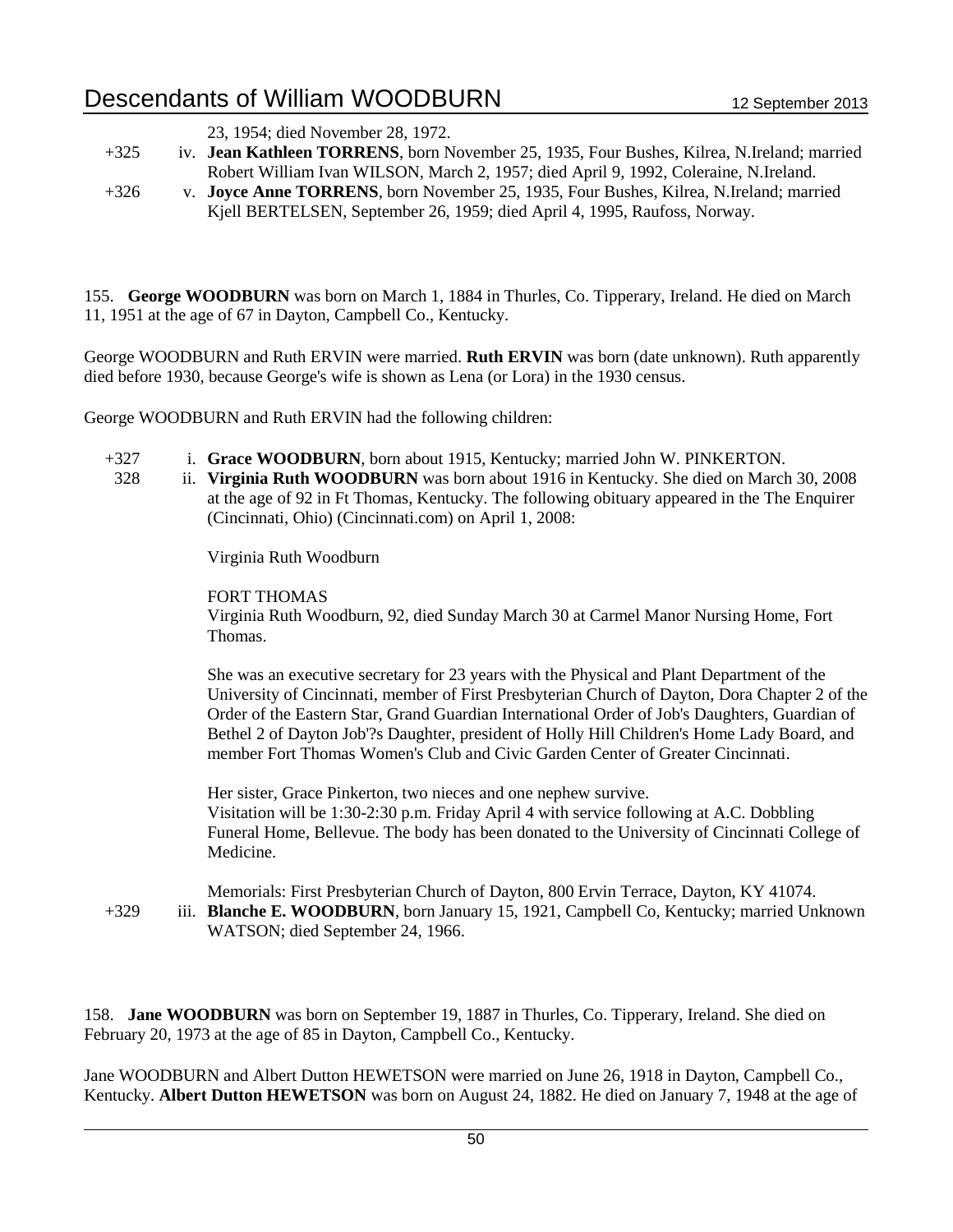65 in Dayton, Campbell Co., Kentucky. He was buried on January 10, 1948 in Evergreen Cemetery, Cambell Co., Kentucky.

162. **Hannah WOODBURN** was born in January, 1895 in Kentucky. She died on July 1, 1970 at the age of 75 in Campbell Co., Kentucky.

Hannah WOODBURN and Edwin Carl LANDBERG were married. **Edwin Carl LANDBERG** was born on August 22, 1894. He died on April 25, 1962 at the age of 67 in Ft, Thomas, Kentucky. He celebrated her bas mitzvah. The following obituary appeared in the Press Gazette (Hillsboro, Ohio) on May 1, 1962:

### E. C. Landberg

Edwin C. Landberg, who as the architect for the Hillsboro High School building and later for the vocational agriculture and music room addition, died last Wednesday, April 25, at his home in Ft. Thomas, Ky.

He is survivied by his wife, Hannah Woodburn Landberg; three daughers, Mrs. Clara Mae Leake, Mrs. Joyce Steinman and Mary Lou Garrison; 10 grandchildren, and one brother, Oscar F. Landberg.

Services were held Saturday, April 28, at the Dobbling Funeral Home in Ft. Thomas.

Edwin Carl LANDBERG and Hannah WOODBURN had the following children:

- +330 i. **Clara Mae LANDBERG**, born February 22, 1924, Campbell Co., Kentucky; married Robert S. LEAKE.
- +331 ii. **Mary Lou LANDBERG**, born November 28, 1926, Campbell Co., Kentucky; married Unknown GARRISON.
- +332 iii. **Joyce Quinn LANDBERG**, born September 16, 1932, Campbell Co., Kentucky; married John W. STEINMAN.

163. **Mary WOODBURN** was born on November 24, 1895 in Kentucky. She died on February 16, 1979 at the age of 83 in Campbell Co, Kentucky.

Mary WOODBURN and Charles Fred SPARKA were married on May 29, 1917 in Dayton, Campbell Co., Kentucky. **Charles Fred SPARKA** was born on December 7, 1892. He died on November 8, 1977 at the age of 84 in Ft. Thomas, Campbell Co., Kentucky. Charles' name is spelled "Sparka"in both the 1920 and 1930 censuses.

According to his WW I Draft Registration Card (June 5, 1917), Charles was born in Dayton, Campbell Co., Kentucky; and he was born in 1893 rather than in 1892.

Charles Fred SPARKA and Mary WOODBURN had the following children:

- 333 i. **Marion SPARKA** was born about 1919 in Kentucky.
- +334 ii. **Margaret SPARKA**, born ab 1921, Kentucky; married Robert KUBASTA; died June 6, 2011, North Carolina.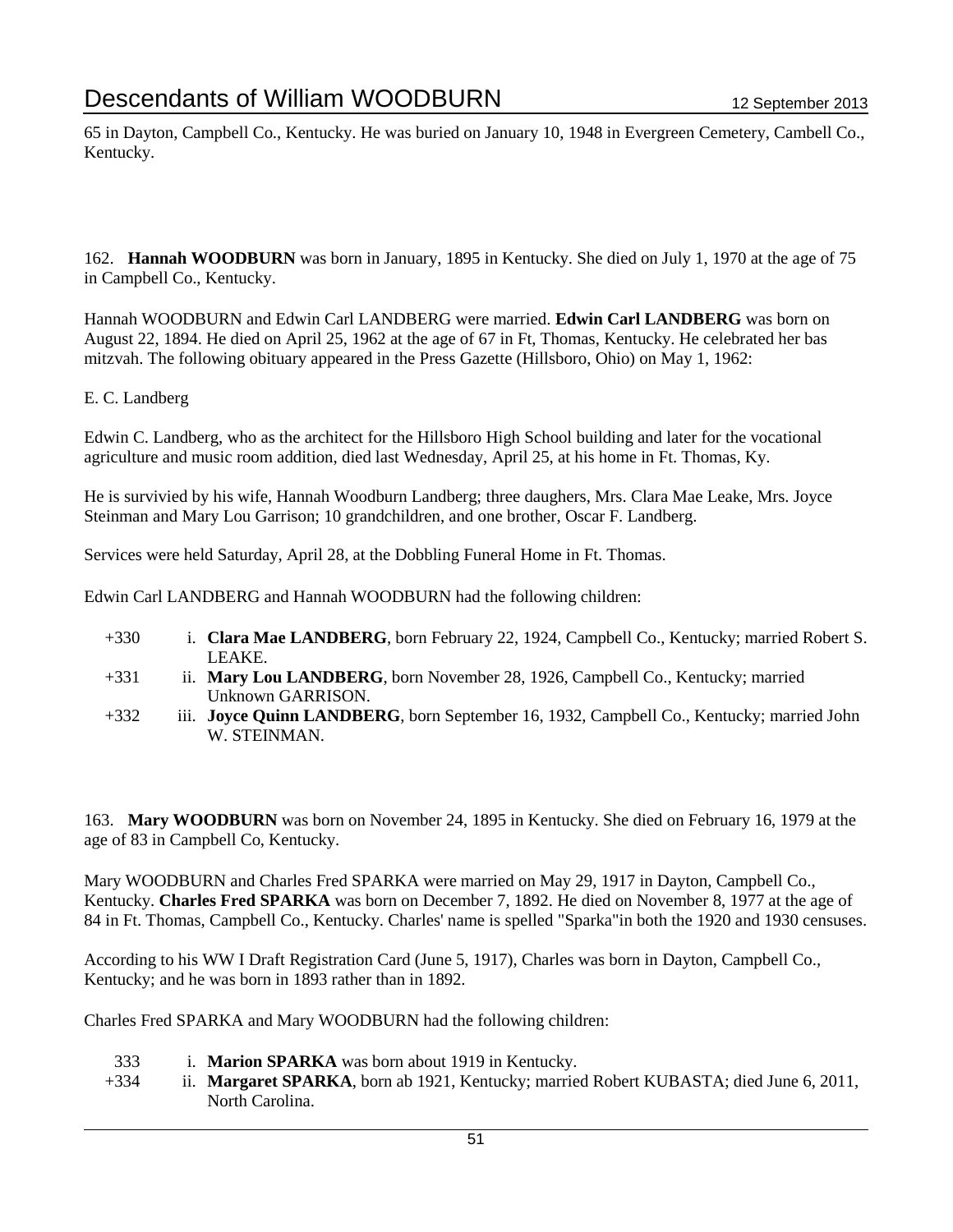164. **Annie Barkley WOODBURN** was born on August 8, 1865 in Bushmills, Co.Antrim, Ireland. She died in 1948 at the age of 83. Annie married a Mr. Johnson and emigrated to South Africa. All information regarding this person was obtained from David Woodburn (CIS: 100554,526) and needs to be confirmed.

Annie Barkley WOODBURN and William Smith JOHNSON were married on July 28, 1897 in St. John's Presbyterian Church, Newtonbreda, Ireland. **William Smith JOHNSON** was born in Belfast, Co. Antrim, Ulster, Northern. W.S. was a professor in Bloemfontein. All information regarding this person was obtained from David Woodburn (CIS: 100554,526) and needs to be confirmed.

William Smith JOHNSON and Annie Barkley WOODBURN had the following children:

- +335 i. **Dorothy JOHNSON**, married Robert BORCHERDS.
- 336 ii. **Mary JOHNSON** was born (date unknown).
- 337 iii. **Howard JOHNSON** was born (date unknown).

165. **Rev. George WOODBURN** was born on September 9, 1867 in Ballwillan, Co. Antrim, Ireland. He died on June 24, 1947 at the age of 79. He was buried in Derry City Cemetery, Northern Ireland. George was a philosopher and was Minister of Kells Presbyterian Church, County Meath and was later a Professor (for 52 years) and President of Magee University College in Londonderry, N. Ireland. Magee College is now part of the University of Ulster.

Rev. George WOODBURN and Elizabeth ("Lizzie") KERR were married on September 5, 1893 in Carnmoney Presbyterian Church. **Elizabeth ("Lizzie") KERR** was born (date unknown). Lizzie was from Grillagh. All information regarding this person was

obtained from David Woodburn (CIS: 100554,526) and needs to be confirmed.

George WOODBURN and Elizabeth ("Lizzie") KERR had the following children:

| 338  | i. Sara Mary ("May") WOODBURN was born (date unknown). All information regarding this |
|------|---------------------------------------------------------------------------------------|
|      | person was obtained from David Woodburn                                               |
|      | $(CIS: 100554, 526)$ and needs to be confirmed.                                       |
| 339  | ii. Elizabeth ("Betty") WOODBURN was born (date unknown).                             |
| +340 | iii. David Barclay WOODBURN, born 1895; died 1952.                                    |

168. **Rev. James Barkley WOODBURN M.A. D.D.** was born on March 12, 1872 in Portrush, Ballwillan, Co. Antrim, Ireland. He died on September 26, 1957 at the age of 85 in Belfast, Co. Antrim, Ulster, Northern Ireland. James was the Minister in Belfast. According to L.G., he was: Licensed Magherafelt 1897, Minister Rostrevor (1901-1908), Castlerock (1908-1916), First Holywood (1916-1921), Fitzroy Avenue, Belfast (1922-1942). Author of THE ULSTER SCOT (1914), D.D. (1920), Moderator of General Assembly (1940), retired 1942.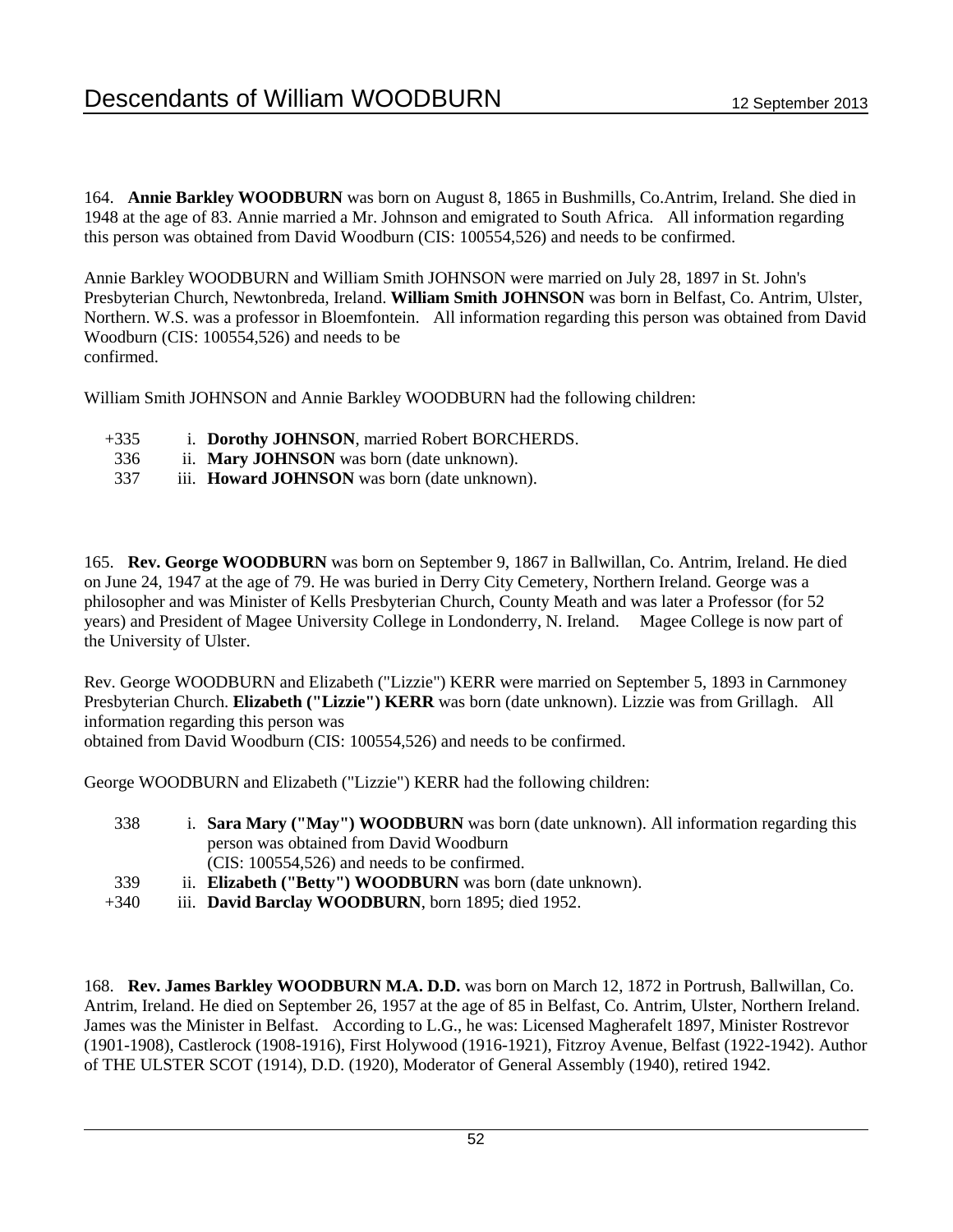**Ada Elisabet PURVIS** was born (date unknown).

James Barkley WOODBURN and Ada Elisabet PURVIS had the following child:

+341 i. **Ada Frances "Joy" WOODBURN**, born about 1910; married Douglas PAYNE; died 1980.

## **Seventh Generation**

170. **William L. WOODBURN** was born in January, 1888 in Bloomfield, N.J.. All information regarding this person was obtained from David Woodburn (CIS: 100554,526) and needs to be confirmed.

William L. WOODBURN had the following children:

- 342 i. **Robert WOODBURN** was born in 1914.
- 343 ii. **William WOODBURN** was born in 1918.

172. **Matthew MCNEARY** was born on January 3, 1880. He died in 1960 at the age of 80 in Philadelphia, Pennsylvania.

Matthew MCNEARY and Mary Wright "Minnie" STEWART were married on January 24, 1907 in Portrush Presbyterian Church. **Mary Wright "Minnie" STEWART** was born on December 24, 1878 in Kewrin, Co. Londonderry, Northern Ireland. She died in 1961 at the age of 83.

Matthew MCNEARY and Mary Wright STEWART had the following children:

- +344 i. **Eileen Margaret MCNEARY**, born August 22, 1908; married Samuel Alexander GOULD, 1933.
- +345 ii. **Matthew MCNEARY**, born September 10, 1910; married Esther Louisa LEWIS, January 1, 1938; died April 1, 1990.
- +346 iii. **Samuel Stewart MCNEARY**, born September 16, 1913; married Sarah Ann FULTZ; died June 25, 1996.

173. **Jeannie Wilson MCNEARY** was born on May 7, 1881. She died on January 10, 1965 at the age of 83.

Jeannie Wilson MCNEARY and Sam MITCHELL were married. **Sam MITCHELL** was born (date unknown).

175. **William Wilson MCNEARY** was born on September 15, 1884. He died on August 17, 1971 at the age of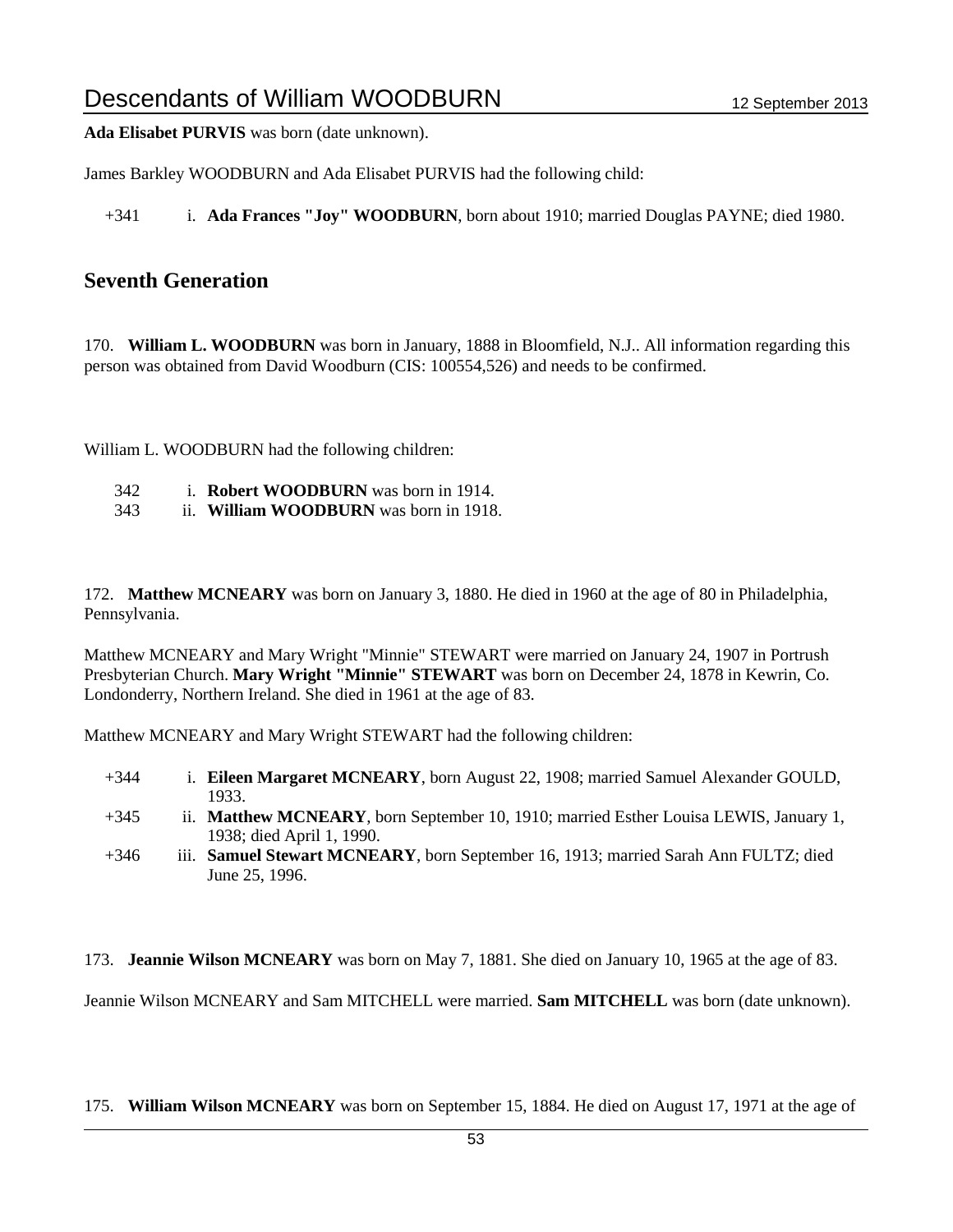86 in Charlotte, North Carolina.

William Wilson MCNEARY and Anna Courtney "Nancy" LENNOX were married on January 21, 1910. **Anna Courtney "Nancy" LENNOX** was born on June 12, 1880. She died on February 6, 1948 at the age of 67.

William Wilson MCNEARY and Anna Courtney LENNOX had the following child:

+347 i. **William James Lippincott MCNEARY**, born March 19, 1912; married Jane Elizabeth GREEN; died March, 1991.

176. **Thomas MCNEARY** was born on January 29, 1885. He died in 1970 at the age of 85.

Thomas MCNEARY and Frances STIMPSON were married in 1920. **Frances STIMPSON** was born (date unknown).

178. **Margaret Marshall MCNEARY** was born on September 4, 1888. She died in 1962 at the age of 74.

Margaret Marshall MCNEARY and Aubrey Wilford WILLIAMS were married. **Aubrey Wilford WILLIAMS** was born (date unknown).

Aubrey Wilford WILLIAMS and Margaret Marshall MCNEARY had the following children:

- +348 i. **Aubrey "Bud" WILLIAMS**, married Millicent ROTHWELL.
- +349 ii. **Elaine WILLIAMS**.

179. **Alexander MCNEARY** was born on January 23, 1893. He died in 1952 at the age of 59.

Alexander MCNEARY and Ellen ARMSTRONG were married. **Ellen ARMSTRONG** was born (date unknown).

180. **Anna Elizabeth MCNEARY** was born on May 30, 1897. She died on November 9, 1949 at the age of 52.

Anna Elizabeth MCNEARY and Thomas GLENN were married in 1926. **Thomas GLENN** was born in 1895. He died in 1948 at the age of 53.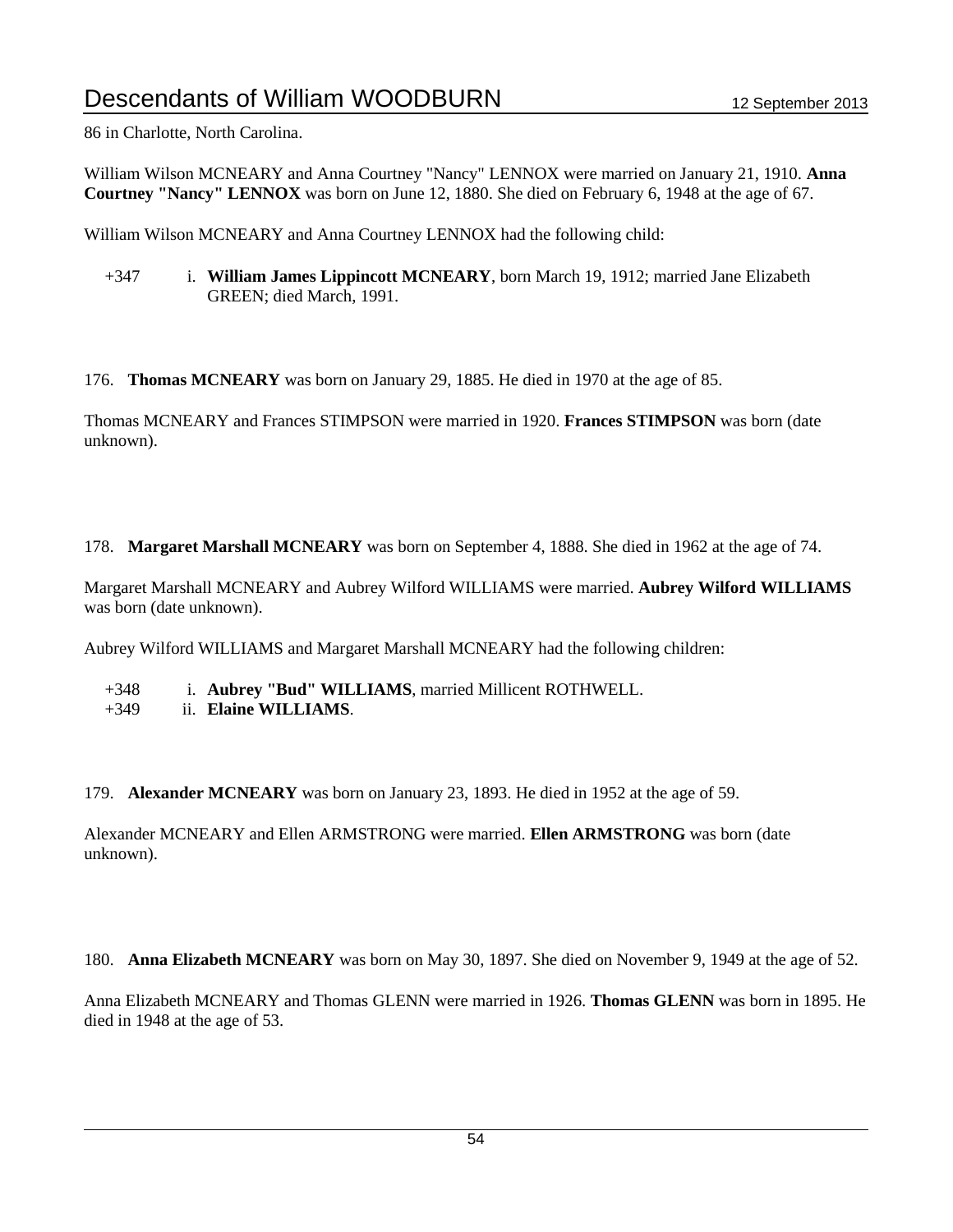181. **Mary "Molly" MCNEARY** was born on October 31, 1890. She died in 1967 at the age of 77.

Mary "Molly" MCNEARY and Daniel MCGRATH were married in 1912. **Daniel MCGRATH** was born on March 5, 1877. He died in 1954 at the age of 77.

Daniel MCGRATH and Mary MCNEARY had the following children:

- +350 i. **William Wilson MCGRATH**, born 1913; married Sylvia Betty WRIGHT; died 1954.
- +351 ii. **Margaret "Greta" MCGRATH**, born 1915; married Richard EDWARDS, 1938.
- +352 iii. **Dorothea "Dora" MCGRATH**, born 1918; married Alexander MCILHERENE, 1946.
- +353 iv. **Daniel Desmond "Desi" MCGRATH**, born 1921; married Aileen ALEXANDER; married Judith MCCLURE.

184. **Ernest McKinney "Ernie" WILSON** was born on October 2, 1903 in Portstewart, Londonderry, Northern Ireland. He died on October 28, 1991 at the age of 88. He was the town's rate collector. He retired about April 1968

Ernest McKinney "Ernie" WILSON and Frances Rowlette DENNISON were married on April 30, 1935 in Methodist Church, Sligo. **Frances Rowlette DENNISON** was born in Kilsellagh House, Sligo.

Ernest McKinney WILSON and Frances Rowlette DENNISON had the following children:

354 i. **Yvonne Elizabeth WILSON** was born in 1936 in Portstewart, Londonderry, Northern Ireland.

355 ii. **William George WILSON** was born in 1937.

### 185. **William James WILSON** was born (date unknown).

William James WILSON and Margaret FRIEL were married. **Margaret FRIEL** was born (date unknown).

William James WILSON and Margaret FRIEL had the following children:

- +356 i. **Elizabeth WILSON**, married Alfred GULLIAM.
- +357 ii. **Jeannie WILSON**, married John MCGAVAN.
- 358 iii. **William John WILSON** was born (date unknown).
- 359 iv. **Anthony WILSON** was born (date unknown).

187. **John Duff HOUSTON (HUSTON)** was born on July 21, 1876 in Pittsburgh, Allegheny Co.,

Pennsylvania. He died on February 17, 1947 at the age of 70 in Pittsburgh, Allegheny Co., Pennsylvania. He was buried in Homewood Cemetery, Pittsburgh, Allegheny Co., Pennsylvania. John was a graduate of the University of Pittsburgh. He was a wholesale grocer in Pittsburgh, Pa.

**Rosetta MOORE** was born on August 6, 1879. She died in October, 1940 at the age of 61 in Pittsburgh,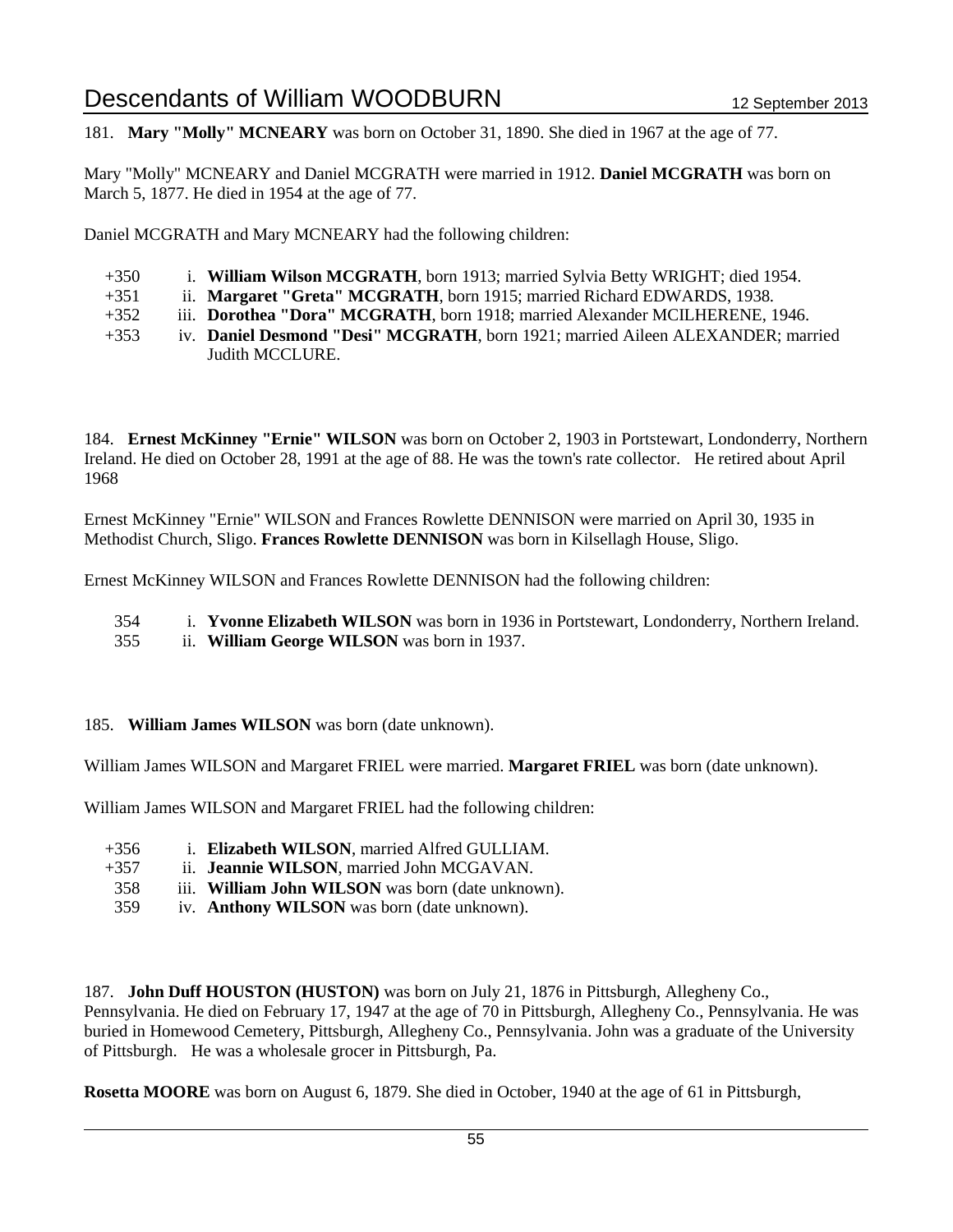Allegheny Co., Pennsylvania. She was buried in Homewood Cemetery, Pittsburgh, Allegheny Co., Pennsylvania.

John Duff HOUSTON (HUSTON) and Rosetta MOORE had the following children:

- +360 i. **James Moore HOUSTON**, born February 23, 1910, Pittsburgh, Allegheny Co., Pennsylvania; married Helen WILSON, September 18, 1937, Pittsburgh, Allegheny Co., Pennsylvania; died September 18, 2000, Pittsburgh, Allegheny Co., Pennsylvania.
- 361 ii. **Sara Louise HOUSTON** was born on February 28, 1913 in Pittsburgh, Allegheny Co., Pennsylvania. She died on June 9, 1973 at the age of 60 in Oberlin, Ohio. She was buried in Homewood Cemetery, Pittsburgh, Allegheny Co., Pennsylvania. Sara was a graduate of Wellesley College. She was a professor at Denison University and later at Oberlin College.

The following biography appeared on the website of Oberlin College at http://www.oberlin.edu/archive/holdings/finding/RG30/SG174/adminhist.html and was available in 2013:

Sarah Louise Houston (1913-1973) was born in Pittsburgh, Pennsylvania. In 1930 she matriculated to Wellesley College, where she earned the Bachelor of Arts degree in 1934, and the Master of Science degree in 1935. In 1935 she was appointed to the faculty of Dennison University, where she taught physical education until her appointment to the Oberlin College faculty in 1950. During several summers and two leaves of absence she continued graduate work, studying at the University of Wisconsin (1937), Adelphi College (1946), University of Minnesota (1948), and at Ohio State University (1964-67). Her work led to a dissertation on the relationships between body movement styles and personality based on the study of college women. In 1967, upon completing her Ph.D thesis she was awarded the degree Doctor of Philosophy by the Ohio State University.

Houston was a member of several professional associations including, the Ohio College Association, American Association of Physical Education, Health and Recreation, and the Midwest Association for Physical Education of College Women. She was an active participant at meetings and workshops, and presented several conference papers based on her phenomenological studies of movement behavior.

Increasing stress and tension led her to choose early retirement, planning to retire at age 60. Houston died of heart failure in 1973, before beginning retirement.

+362 iii. **John Duff "Zeke" HOUSTON Jr.**, born May 5, 1917, Pittsburgh, Allegheny Co., Pennsylvania; married Marie King MINNEMEYER, 1952; died July 25, 2008, Manassas, Prince William Co., Virginia.

188. **Anne McCutcheon HOUSTON** was born on December 20, 1878 in Pittsburgh, Allegheny Co., Pennsylvania. She died on June 18, 1982 at the age of 103 in Westmoreland Co., Pennsylvania. Anne graduated in 1902 from the Pennsylvania College for Women, Pittsburgh, Allegheny Co., Pennsylvania.

According to a wedding announcment in The Pittsburgh Press on July 18, 1920, Paul and Anne were married at the home of Anne's parents on Jly 13, 1920.

Anne McCutcheon HOUSTON and Paul Moore DYSART were married on July 13, 1920 in Pittsburgh, Allegheny Co., Pennsylvania. **Paul Moore DYSART** was born on September 11, 1873 in Pittsburgh,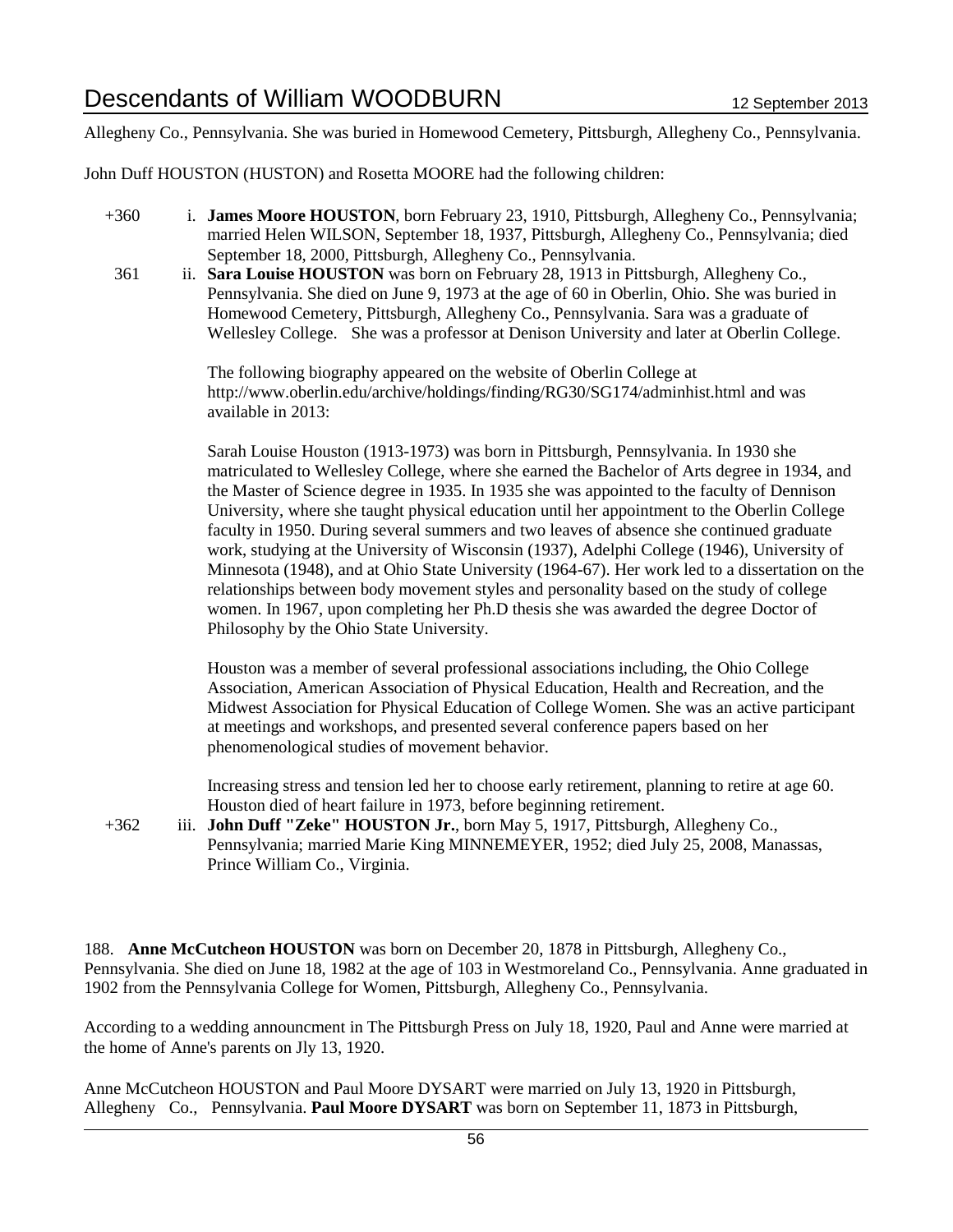Allegheny Co., Pennsylvania. He died on July 11, 1957 at the age of 83 in Pittsburgh, Allegheny Co., Pennsylvania. Paul was a graduate of Washington and Jefferson College, Washington, Washington Co., Pennsylvania. He earned a PhD in physics. He was teacher at Schenley High School in Pittsburgh, Allegheny Co., Pennsylvania.

Clifford G. Shull won the Nobel Prize in Physics in 1994. According to a brief autobiography published at http://www.nobelprize.org/nobel\_prizes/physics/laureates/1994/shull-autobio.html, Mr. Shull had this to say about Paul Dysart: "My first interest in physics as a career speciality came during my senior year at Schenley when I took the physics course taught by Paul Dysart. Somewhat older than the usual high school teacher and with a PhD degree in his background, he was a very impressive teacher who delighted in demonstrations from his laboratory and in explaining the principles behind them. Thereafter my original interest in aeronautical engineering was in heavy competition with physical science."

189. **James Garfield HOUSTON (HUSTON)** was born on September 22, 1881. He died on October 24, 1972 at the age of 91 in Pittsburgh, Allegheny Co., Pennsylvania. He was buried in Homewood Cemetery, Pittsburgh, Allegheny Co., Pennsylvania. James was a graduate of the University of Pittsburgh (1905) and the University of Pittsburgh School of Law. In 1957, he was awarded an honorary doctor of laws degree by University of Pittsburgh. He served as a Captain in the U.S. Army, American Expeditionary Forces. After the war, he was an attorney, practicing as a partner in the firm of Blaxter, O'Neill and Houston. In 1950, he was President of the Allegheny County Bar Association. He taught at the University of Pittsburgh School of Law for over 30 years. He was also President of the Pittsburgh Board of Education (1954-59).

James Garfield HOUSTON (HUSTON) and Edna MCKEE were married about 1911. **Edna MCKEE** was born (date unknown).

James Garfield HOUSTON (HUSTON) and Grace PRESTON were married about 1922. **Grace PRESTON** was born on September 1, 1886. She died on February 5, 1972 at the age of 85 in Pittsburgh, Allegheny Co., Pennsylvania. She was buried in Homewood Cemetery, Pittsburgh, Allegheny Co., Pennsylvania.

190. **William Seward HOUSTON (HUSTON)** was born on May 15, 1884 in Pittsburgh, Allegheny Co., Pennsylvania. He died on September 16, 1967 at the age of 83 in Pittsburgh, Allegheny Co., Pennsylvania. He was buried in Homewood Cemetery, Pittsburgh, Allegheny Co., Pennsylvania. William graduated from Princeton University in 1907. He became a wholesale grocer in Pittsburgh.

According to his WW I Draft Registration Card, signed in 1918, his nearest living relative was his mother, so William was not married at age 34.

**Rachel MCCORMICK** was born on May 20, 1898 in Cedar Rapids, Linn Co., Iowa. She died on November 1, 1967 at the age of 69 in Pittsburgh, Allegheny Co., Pennsylvania. She was buried in Homewood Cemetery, Pittsburgh, Allegheny Co., Pennsylvania. Rachel graduated from Wellesley College. She was headmistress of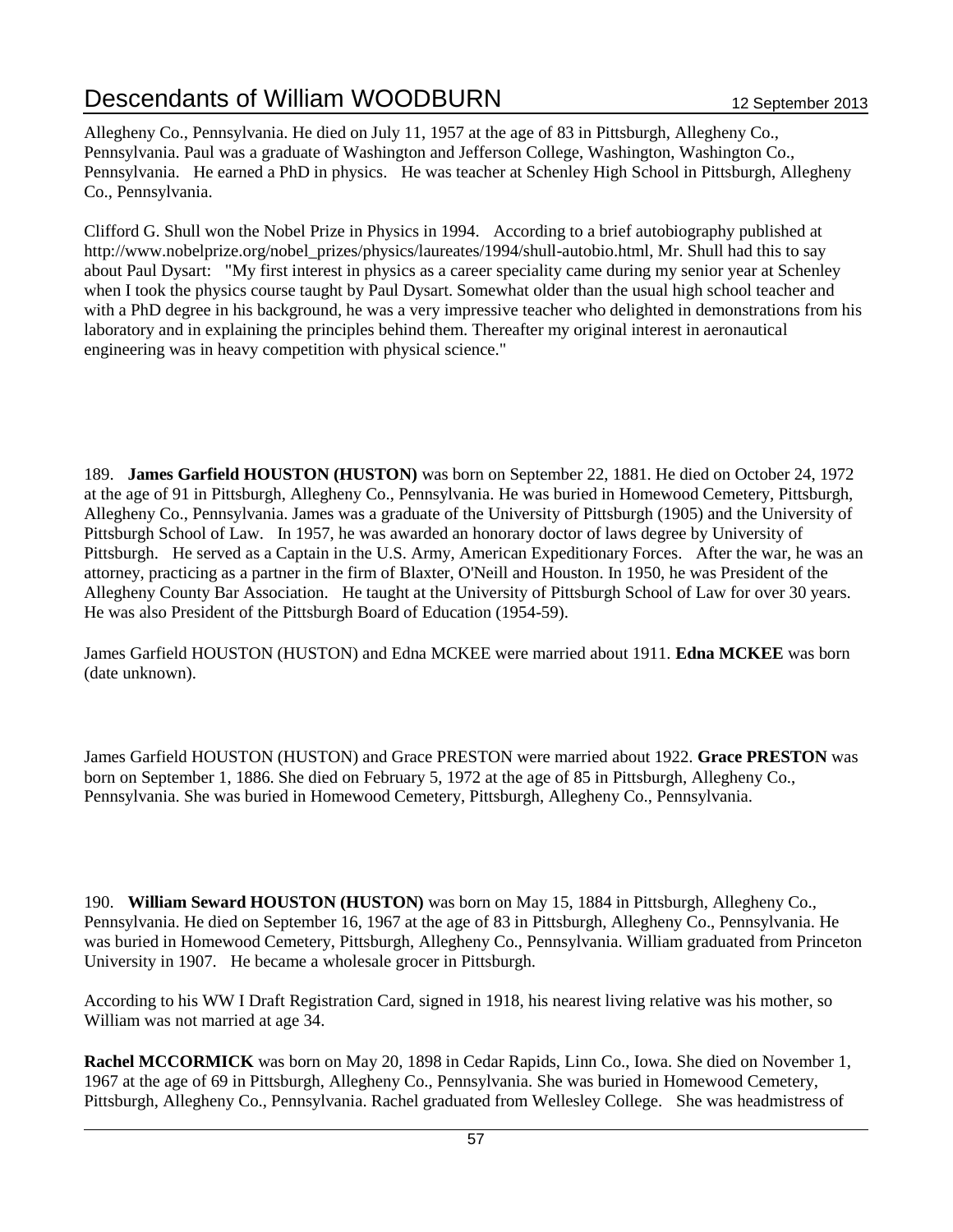the Lower School, Winchester Thurston Academy in Pittsburgh, Pennsylvania.

192. **Alfred Everett "Alf" HOUSTON (HUSTON)** was born on March 19, 1892 in Pittsburgh, Allegheny Co., Pennsylvania. He died on January 22, 1980 at the age of 87 in Pittsburgh, Allegheny Co., Pennsylvania. He was buried on January 24, 1980 in Homewood Cemetery, Pittsburgh, Allegheny Co., Pennsylvania. Alfred graduated from Shady Side Academy, Pittsburgh, Pennsylvania in 1911. He graduated from Princeton University in 1915 and obtained a Master's Degree in mathematics from Cornell University. He served in France in WW I with the American Expeditionary Forces participating in six major campaigns: Champagne, Champagne Marne, Aisne-Marne, Oise-Marne, Lorraine and Meuse Argonne. His 28th Division suffered over 14,000 battle casualties. He later was a teacher in the Pittsburgh Public School System.

The following memorial was published in the Princeton Alumni Weekly on July 21, 1980:

"ALF HOUSTON gained relief on Jan. 20 after an eight-month battle with cancer. He was born in Pittsburgh on May 19, 1892, and came to Princeton front Shadyside Academy. In Princeton he was a warm, friendly undergraduate who did not participate in many extracurricular activities, stuck to his knitting and to his small group of close friends.

Upon graduation, Alf joined the family business of wholesale grocers. In World War I, he served several years in the Army, much of the time with the AEF in France, and returned to the grocery business on discharge. In 1927, at age 35, he made a difficult decision to give up his job and be a teacher. He taught English in various schools in Pittsburgh until his retirement.

His daughter writes, "Although my father confessed to be angered and upset by some of the more recent decisions made by the university, he never lost his devotion to and interest in Princeton. Some of his most happy memories were of his Princeton days." It is sad to the class that he was unable to set aside prejudice against present University policies and join with the class in happy days of Reunions.

In 1928 Alf married Gertrude Grubbs, and had one daughter, Janet, who today is Mrs. Joseph P. Rhein of Wynnewood, Pennsylvania. There are three grandchildren. The class feels that it such a great loss in Alf's withdrawal from reunion days, with its members, and it is certain that Alf would have added much to the life of the class and would have greatly enjoyed the renewal of association. The thought saddens all of us even more when we learn of Alf's love of and devotion to Princeton.

Our deep sympathy goes out to Alf's Gertrude, daughter, Janet, the three grandchildren and his 101-year-old sister, Anne Dysart."

Alfred Everett "Alf" HOUSTON (HUSTON) and Gertrude Christine GRUBBS were married on August 17, 1926 in St. Joseph R.C. Ch., Pittsburgh, Allegheny Co., Pennsylvania. **Gertrude Christine GRUBBS**, daughter of Andrew GRUBBS and Bertha HENNINGER, was born on January 24, 1902 in Pittsburgh, Allegheny Co., Pennsylvania. She died on September 7, 1986 at the age of 84 in Philadelphia, Philadelphia Co., Pennsylvania. She was buried in September, 1986 in Homewood Cemetery, Pittsburgh, Allegheny Co., Pennsylvania.

Alfred Everett HOUSTON (HUSTON) and Gertrude Christine GRUBBS had the following child:

+363 i. **Janet Anne HOUSTON (HUSTON)**, born September 22, 1930, Pittsburgh, Allegheny Co., Pennsylvania; married Joseph Philip RHEIN, June 21, 1952, St. Paul's Cathedral, Pittsburgh,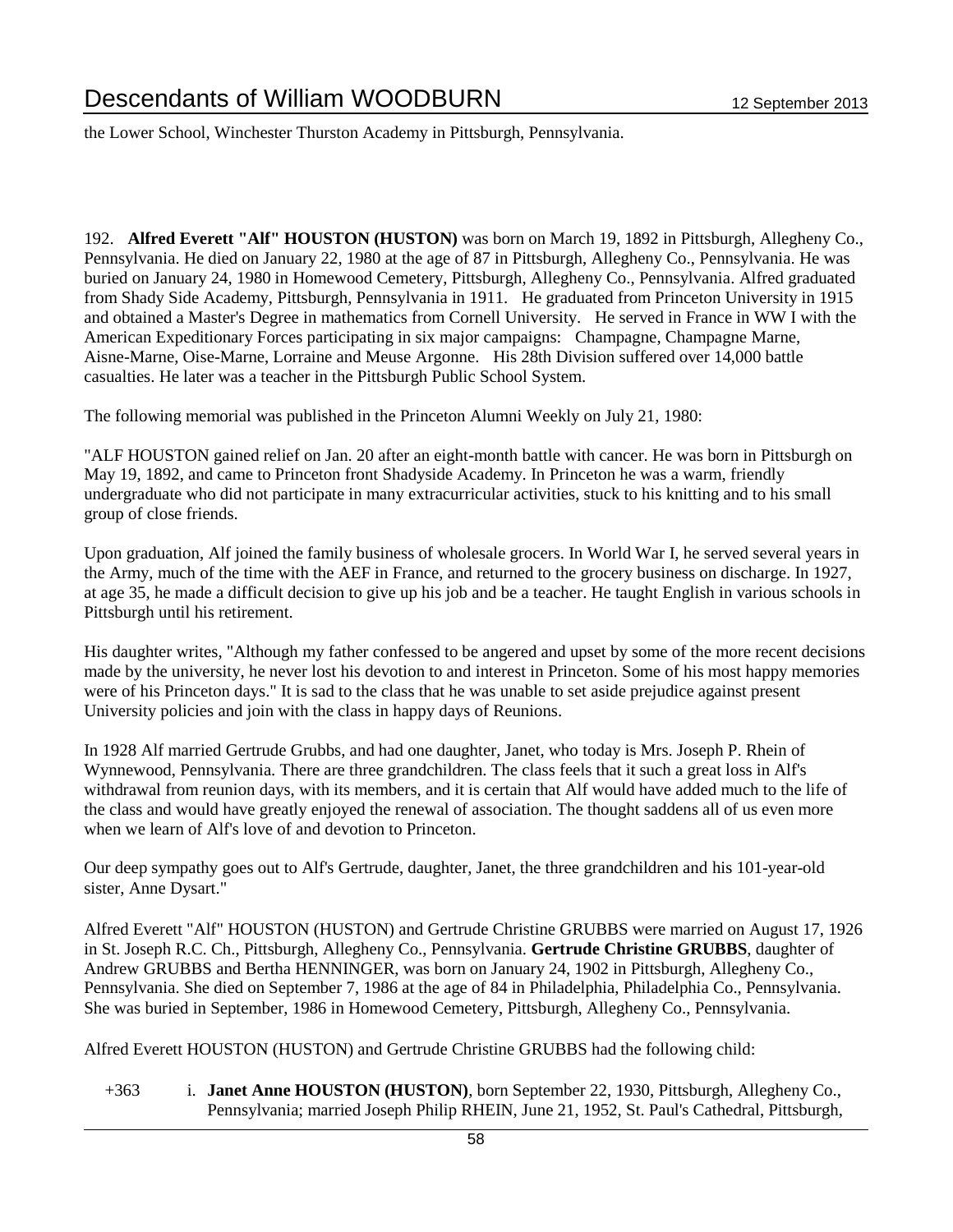Allegheny Co., Pennsylvania.

193. **Hugh Wilson YOUNG** was born on January 5, 1889 in 21 Logan St., Pittsburgh, Pennsylvania. He died on December 16, 1975 at the age of 86 in VA Hospital, Pittsburgh, Pennsylvania. He was buried on December 18, 1975 in Union Dale Cemetery in Pittsburgh, Pennsylvania. Hugh was born at 21 Logan Street, 8th Ward, Pittsburgh, PA by Dr. W. C. Shaw.

According to his army discharge papers, Hugh had blue eyes, dark brown hair, and was 5' 6-1/2". He enlisted in teh U.S. Army on December 17, 1917 at American University in Washington, D.C. He served as a private in France from Jan 4, 1918 to Feb 1, 1919 with Co. "C" 10th Engs. and then the 34th Co. 20th Engrs., but he did not see any action. He was honorably discharged from Camp Meade, Md. on Feb 18, 1919. His service was noted as being "honest and faithful." At that time he indicated his vocation as motor mechanic. Hugh lived at Chicora, Pa; 818 Florence Ave., Avalon, PA; and 302 Fisk Ave., Avalon, PA. He attended Orchard Presbyterian Church in Avalon , PA.

Hugh Wilson YOUNG and Margaret E. STEVEN were married on August 17, 1921 in Pittsburgh Presbyterian Church, Pittsburgh, PA. **Margaret E. STEVEN** was born in 1895. She died on April 25, 1995 at the age of 100 in Mars, PA. She was buried in Union Dale Cemetery, Northside (Pittsburgh), Pennsylvania. Margeret formerly lived in Avalon. Later, she lived at the St. Johns Lutheran Home. Her funeral was from the McDonald-Linn Funeral Home, 529

California Ave., Avalon, PA.

Hugh Wilson YOUNG and Margaret E. STEVEN had the following children:

- +364 i. **Margaret Steven YOUNG**, born June 20, 1922; married Gordon Lawrence HAYS, December 14, 1946; died March 28, 2004, Wexford House, McCandless, Pennsylvania.
- +365 ii. **Robert Wilson YOUNG**, born April 10, 1926, Pittsburgh, Pennsylvania; married Claire HUSS, May 29, 1949, Bellevue, PA; died March 21, 1996, Jacksonville, FL.
- +366 iii. **Richard McClay YOUNG**, born January 4, 1930, Pittsburgh, Pennsylvania; married Nancy L. PRENTICE, July 9, 1955, Avalon, Pennsylvania; died January 12, 2011, Glenshaw, Allegheny Co., Pennsylvania.
- +367 iv. **Hugh David YOUNG**, born December 26, 1931, Pittsburgh, Pennsylvania; married Dolores FERGUSON, May 14, 1955, Avalon, Pennsylvania.

194. **William McClay YOUNG** was born on October 14, 1890. He died on August 2, 1952 at the age of 61. He was buried on August 5, 1952 in Union Dale Cemetery in Pittsburgh, Pennsylvania.

**Jeanette KELSO** was born on August 8, 1898. She died on May 12, 1960 at the age of 61. She was buried on May 17, 1960 in Union Dale Cemetery in Pittsburgh, Pennsylvania.

William McClay YOUNG and Jeanette KELSO had the following children:

+368 i. **Joan YOUNG**, born October 30, 1925. 369 ii. **Alan YOUNG** was born on August 8, 1927. currently (1994) lives at 1828 Broadway, #208, San Fancisco, CA 94109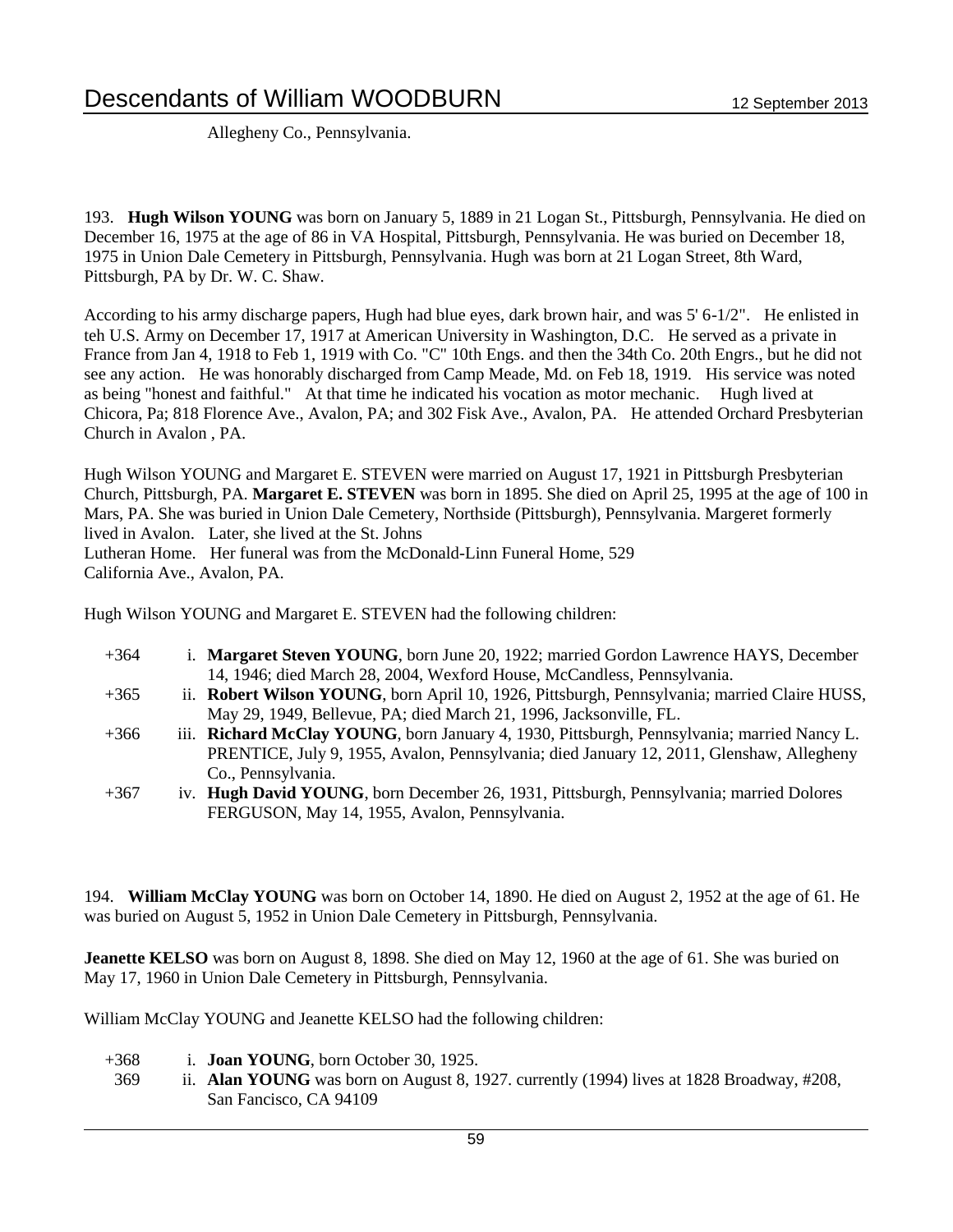**Jean SCHMIDT** was born (date unknown).

196. **Eleanor Byers YOUNG** was born on December 10, 1894 in Pittsburgh, Pennsylvania. She died on November 20, 1989 at the age of 94 in Highwood Cemetery in Pittsburgh, Pennsylvania.

**Elmer ZIMMERMAN** was born on July 19, 1895. He died on March 3, 1990 at the age of 94. He was buried in Highwood Cemetery in Pittsburgh, Pennsylvania. According to an article in the August 10, 1988 edition of The Pittsburgh Press, Elmer was named Emsworth Borough's Man of the Year because of his lifelong commitment to the borough. According to the article, Elmer was born in Kilbuck in an area that later became Emsworth. He attended Allegheny High School and Duff's Business Institute and took courses in banking at the University of Pittsburgh. He held accounting and banking positions with several firms, including the Pennsylvania Railroad and Pittsburgh National Bank. He served in the Army during World War I and later in the Army Reserve. He was a lifelong member of American Legion Post 866 in Emsworth and Veterans of Foreign Wars Post 2454 in Bellevue. He was active in the Masons and is a lifelong member of Trinity Evangelical Lutheran Church in Avalon. He was also a lifelong member of the Emsworth Volunteer Fire Company.

Elmer ZIMMERMAN and Eleanor Byers YOUNG had the following children:

- +370 i. **Ruth ZIMMERMAN**, born May 2, 1925.
- 371 ii. Walter ZIMMERMAN was born on May 12, 1929. Currently (1994) lives at 43 Courtney St., Emsworth, PA.

197. **Henry Davidson YOUNG** was born on January 22, 1896. He died on June 24, 1982 at the age of 86. He was buried in Lakewood Memorial Cemetery in Indian Twp., PA.

**Violet HASTINGS** was born on January 10, 1899. She died on February 1, 1947 at the age of 48.

Henry Davidson YOUNG and Violet HASTINGS had the following children:

- +372 i. **Henry D. "Harry" YOUNG**, born July 4, 1922.
- +373 ii. **Janet YOUNG**, born October 29, 1928.
- +374 iii. **Patricia YOUNG**, born March 3, 1936.

200. **Agnes E. WEBB** was born on October 9, 1888 in Pittsburgh, Allegheny Co., Pennsylvania. She died on April 6, 1984 at the age of 95 in McDonald, Washington Co., Pennsylvania. The obituary below creates a confusing problem. We know that Alice S. Madden, mentioned in the obituary, was born in Ilinois in about 1930. We know that her maiden name was Shorey. We know that Alice Shorey, married to a Ralph Shorey, died December 21, 1929 in Chicago, Illinois. We know that Alice Webb and Agnes Webb were sisters. The only solution to the problem is that Ralph Shorey married Agnes after Alices's death. If this is true, it is not clear why Agnes and Ralph did not raise Alice, except perhaps that they did not want to disrupt Alice's life any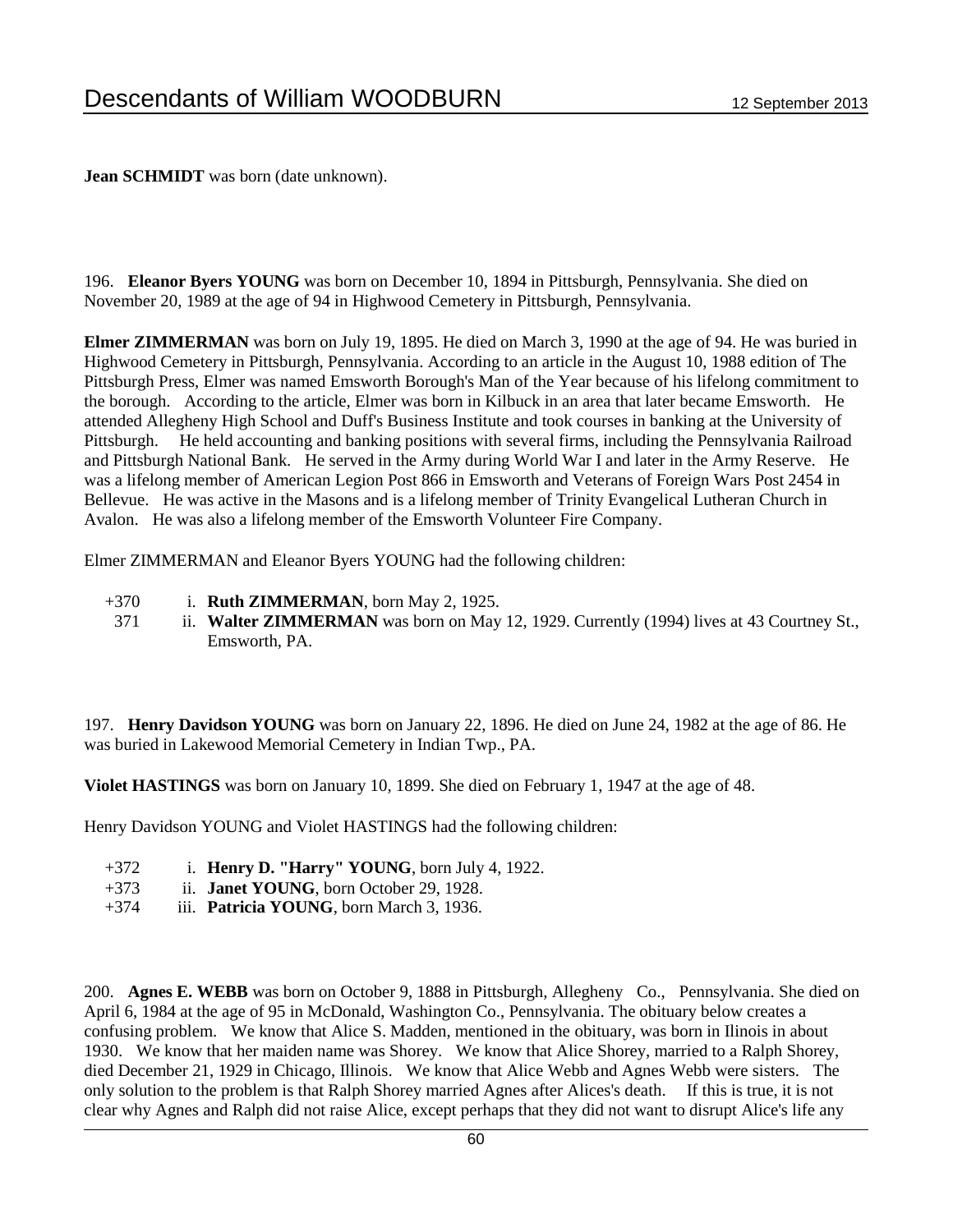further.

The following obituary was published in the McDonald (Washington Co., Pennsylvania) Record-Outlook on April 12, 1984 and was transcribed and made available on the Rootsweb.com message boards in 2013:

Mrs. Agnes Shorey, 95, of Rennerdale, died Friday, April 6, 1984, in the Charles Rest Haven.

A daughter of the late Milton and Mary Ellen Young Webb, she was born October 9, 1888, in Pittsburgh.

Surviving are a brother, Newton Webb of Florida; a niece, Alice S. Madden of Oakdale; three grandchildren, and three great-grandchildren. Her husband, Ralph O. Shorey, is deceased.

Funeral services were held Monday morning in the Thomas and Little funeral home, Oakdale, in charge of the Rev. Donald MCNAIR, pastor of the Oakdale U. P. Church. Burial was in Jefferson Memorial Park.

Agnes E. WEBB and Ralph O. SHOREY were married. **Ralph O. SHOREY** died before 1984.

201. **Martha WEBB** was born on April 1, 1891 in Pennsylvania. She died on October 25, 1977 at the age of 86 in San Antonio, Bexor Co., Texas. She was buried in Ft. Sam Houston National Cemetery, San Antonio, Texas.

Martha WEBB and Charles Walter GOODNOUGH Jr. were married. **Charles Walter GOODNOUGH Jr.** was born on August 31, 1890. He died on April 1, 1951 at the age of 60 in San Antonio, Bexor Co., Texas. He was born in Ft. Sam Houston National Cemetery, San Antonio, Texas. Charles was a Lt. Col. in the Army in WW I.

Charles Walter GOODNOUGH and Martha WEBB had the following child:

+375 i. **Charles Walter GOODNOUGH III**, married Betsy May Belle LOGUE.

202. **Florence Early WEBB** was born on November 18, 1897. She died on November 9, 1982 at the age of 84 in Carnegie, Allegheny Co., Pennsylvania. She was buried on November 12, 1982 in Union Dale Cemetery in Pittsburgh, Pennsylvania.

Florence Early WEBB and William McConnell WALKER were married on June 16, 1928 in Long Island, New York. **William McConnell WALKER** was born on March 31, 1897 in Walker's Mill, Collier Twp., Allegheny Co, Pennsylvania. He died on March 29, 1966 at the age of 68 in Bermuda. He was buried on April 4, 1966 in Union Dale Cemetery in Pittsburgh, Pennsylvania. William was a 1st Lt. in the 5th Med. Det. USAAF. He enlisted on June 29, 1917, and was discharged on December 6, 1953.

The following wedding announcement appeared in the McDonald (Washington Co., Pennsylvania) Outlook newspaper of June 21, 1928:

Webb-Walker

Mr. and Mrs. C. M. Webb of North Jackson street, Bellevue, announce the marriage of their daughter, Miss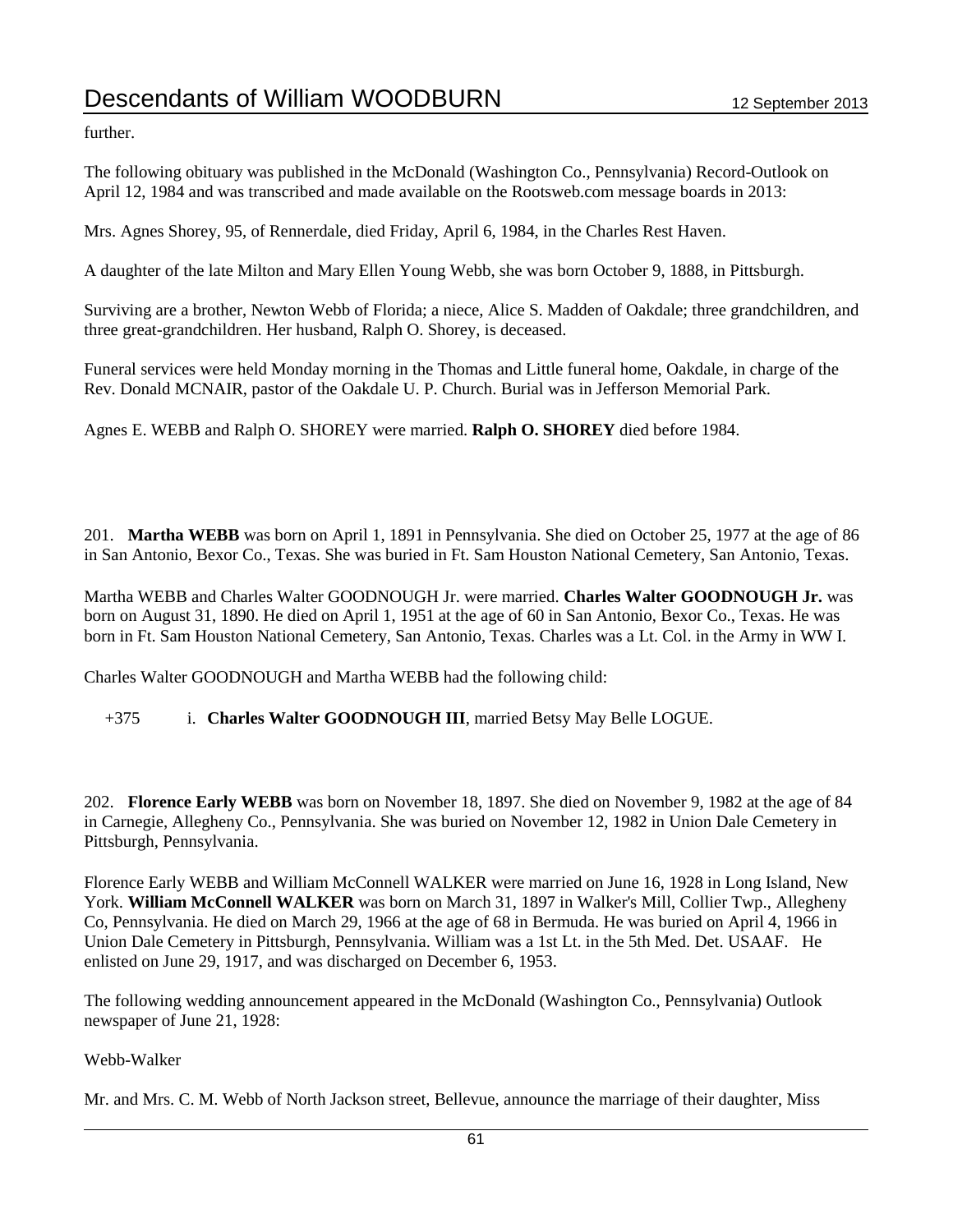Florence Early Webb, and William McConnell Walker of Kittanning, son of J. Scott Walker of Walker's Mill.

The ceremony took place Saturday morning in the home of Rev. and Mrs. James E. Walker of Long Island City, N. Y. Rev. Walker is pastor of the Astoria Presbyterian church of Long Island City and is an uncle of the bridegroom.

Immediately following the wedding, the couple left for Bermuda. On their return, they will stop at Atlantic City and Philadelphia.

Mrs. Walker is a graduate of Slippery Rock State college and Mr. Walker of the chemical engineering department of the University of Pittsburgh. They will be at home in Kittanning after September 1.

Mr. Walker was formerly a teacher in the McDonald High school.

In the 1930 and 1940 censuses, William is shown to be a public school teacher.

William and Florence had no children together, but they raised their niece, Alice Shorey.

William died of a heart attack in Bermuda.

203. **Alice WEBB** was born on September 16, 1900 in Pittsburgh, Allegheny Co., Pennsylvania. She died on December 18, 1929 at the age of 29 in Chicago, Cook Co., Illinois. She was buried on December 21, 1929 in Downer's Grove, Cook Co., Illinois. Alice was buried on January 20, 1930 in Union Dale Cemetery in Pittsburgh, Pennsylvania. The descrepancy in burial places needs to be researched.

**Ralph SHOREY** was born (date unknown).

Ralph SHOREY and Alice WEBB had the following child:

+376 i. **Alice SHOREY**, born about January, 1930, Illinois; married Charles W. MADDEN, August 18, 1952, Rennerdale, Allegheny Co., Pennsylvania.

204. **Mary E. WEBB** was born about 1904. She died on August 29, 1973 at the age of 69 in Rennerdale, Allegheny Co., Pennsylvania. The following obituary appeared in the Pittsburgh Post-Gazette on August 19, 1973:

### Gibson

On Wednesday, Aug. 29, 1973, Mary Webb Gibson, wife of the late James Glover Gibson, of Rennerdale, Pa; mother of Mrs. John D. Drinko of Lynhurst O., William G of By Village, O., and James G. Gibson, Jr., of Greentree; sister of Agnes Shory and Florence Walker, both of Rennerdale and Martha Goodnough of San Antonio, Texas and Newton Webb of Bradenton, Florida. Friends received at the RICHARD THOMAS FUNDERAL HOME, Oakdale, Pa., with private funeral service Saturday morning. If friends so desire, contributions may be made to the Mary Webb Gibson Memorial Fund of the Rennerdale U. P. Church. Family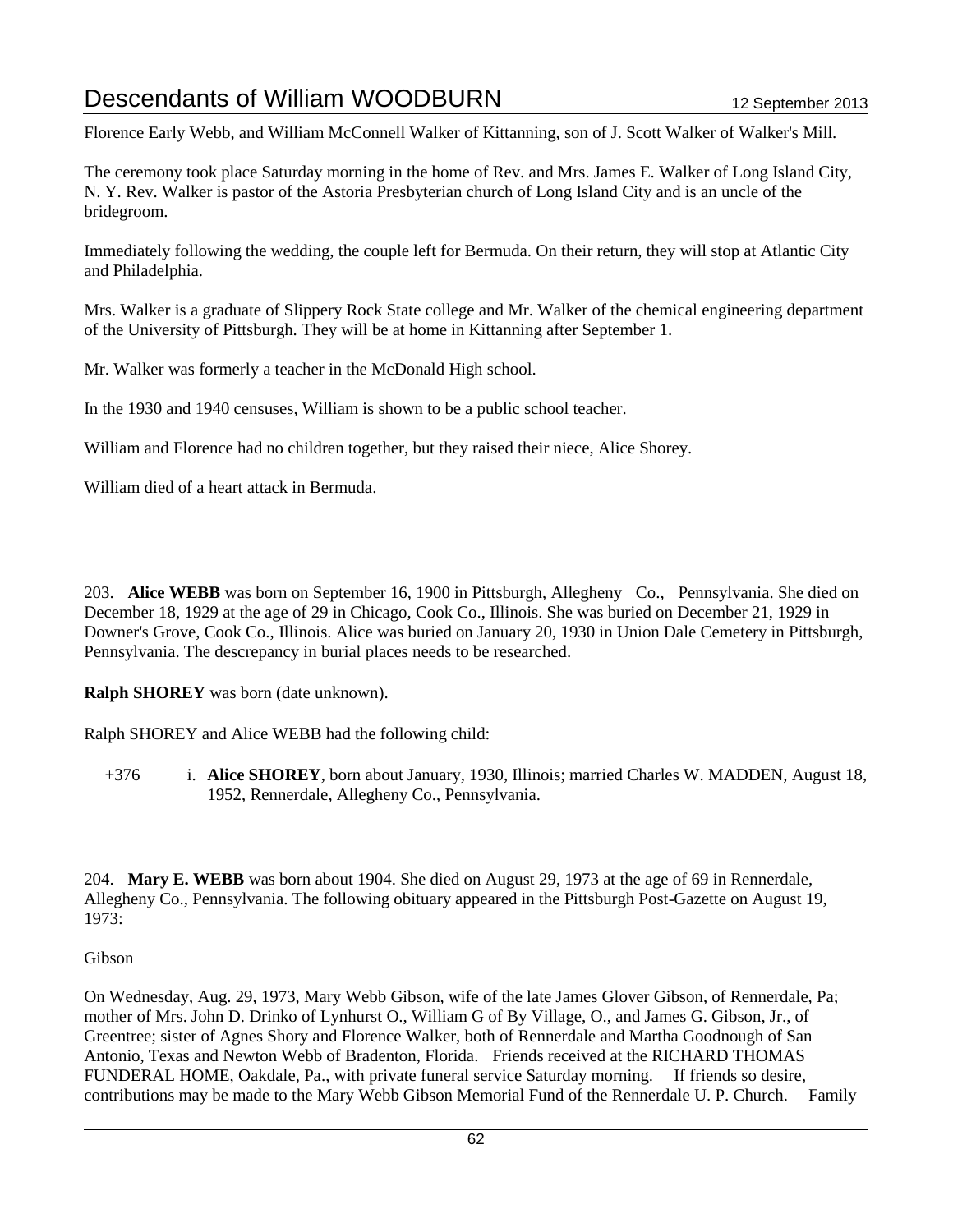requests visitations Thursday 7-9 p.m. and Friday 2-4 and 7-9 p.m.

Mary E. WEBB and James Glover GIBSON were married. **James Glover GIBSON** died before 1973.

James Glover GIBSON and Mary E. WEBB had the following children:

- +377 i. **Elizabeth "Libby" GIBSON**, married John Deaver DRINKO, May 14, 1946; died August 22, 2010.
- 378 ii. **William G. GIBSON** was born (date unknown).
- 379 iii. **James G. GIBSON** was born (date unknown).

205. **Newton George WEBB** was born on October 16, 1905 in Pennsylvania. He died on April 10, 1998 at the age of 92 in Bradenton, Florida.

Newton George WEBB and Helen UNKNOWN were married. **Helen UNKNOWN** was born (date unknown).

Newton George WEBB and Helen UNKNOWN had the following child:

380 i. **Anthony WEBB** was born (date unknown).

206. **Martha W. "Mattie" WOODBURN** was born on June 28, 1890. She died on December 9, 1973 at the age of 83. She was buried on December 12, 1973 in Allegheny Co. Memorial , Allison Park, Pennsylvania. Martha's funeral was from the Kanai Funeral Home on Greenfield Ave. in Pittsburgh, PA, the Rev. John McCall presiding.

**Thomas Wilson "Tony" FERRIS** was born on April 21, 1886. He died on June 20, 1960 at the age of 74.

Thomas Wilson FERRIS and Martha W. WOODBURN had the following children:

- +381 i. **Martha Jean FERRIS**, born December 4, 1923; died March 29, 1986.
- +382 ii. **Thomas "Wilson" FERRIS III**, born about 1918; married Ruth CLEELAND; died July 27, 1957, Fayette Co., Pennsylvania.

207. **Isabel Browne WOODBURN** was born on June 25, 1892. She died on June 15, 1948 at the age of 55. She was buried in Union Dale Cemetery, Pittsburgh, Pennsylvania. Isabel attended the Universtiy of Pittsburgh and was a teacher.

**Harold GOSSER**, son of Homer GOSSER and Mary Alberta LINDSEY, was born on August 14, 1892. He died in December, 1956 at the age of 64. He was buried in Union Dale Cemetery, Pittsburgh, Pennsylvania. Harold attended Penn State University. He was a stern man. He was President of Bard's Dairy in Pittsburgh, PA for many years.

Harold GOSSER and Isabel Browne WOODBURN had the following children: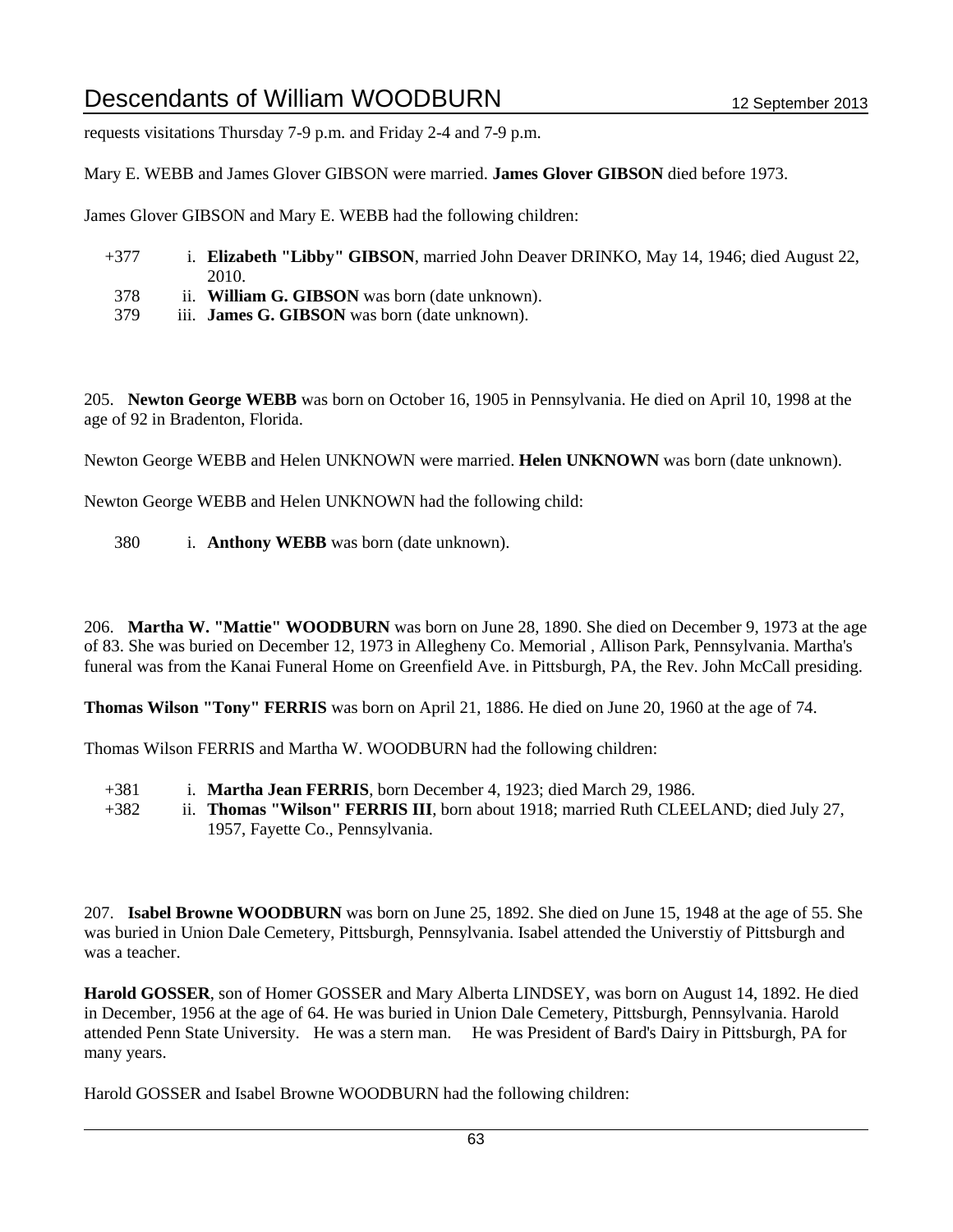- +383 i. **Nancy Ellen GOSSER**, born December 31, 1920, Avalon, Pennsylvania; married William ROSENBLATT, October 12, 1945, Brentwood, Pennsylvania; died January 26, 2000.
- +384 ii. **Mary Martha "Mike" GOSSER**, born April 16, 1924, Avalon, Pennsylvania; married Alfred James DUFF, December 21, 1946; died September 11, 2003.

208. **Mary W. WOODBURN** was born on May 19, 1894. She died on December 13, 1949 at the age of 55. She was buried in Allegheny Co. Memorial Park, Allison Park, Pennsylvania. According to the 1930 Census, Mary lived with her father at 822 Florence Ave., Avalon, Allegheny County, Pennsylvania with her two sons, Jack and Robert. She worked as a stenographer at a steel company.

Mary lived most of her life at 822 Florence Ave., Avalon, Allegheny County, Pennsylvania.

Mary W. WOODBURN and John Franklin JOHNSON were married on December 8, 1921. **John Franklin JOHNSON**, son of Franklin JOHNSON and Mary Elisabeth ASHCOM, was born on August 1, 1897. He died on April 22, 1927 at the age of 29 in Bellevue, Allegheny Co., Pennsylvania. He was buried on April 25, 1927 in Union Dale Cemetery, Pittsburgh, Allegheny Co., Pennsylvania. According to Frank Johnson, John attended Washington and Jefferson College. He was a Corporal in the 26th Engrs., enlisting on September 3, 1918 and being discharged on January 29, 1919.

According to John's death certificate, John died at 10:00 a.m. on April 22, 1927 at the Suburban General Hospital in Bellevue, Allegheny County, Pennsylvania. The cause of death is shown to be "(Suicide) due to taking Bichromide of mercury tablets". His birthday is listed as August 1, 1897. He was a clerk at the Standard Seamless Tube Co. at the time of his death. He is shown to be married to Mary Woodburn Johnson; his father was Franklin Johnson and his mother was Mary Ashcom. The death certificate appears to have been signed by R.B. Johnson, his brother, whose address is shown to be 221 S. Starr Avenue, Avalon, Pa. He is shown to have been buried in Union Dale Cemetery by Cray Bros., Bellevue, Pa.

John's obituary, published in the Pittsburgh Press on Saturday, April 23, 1927 reads as follows:

JOHNSON--On Friday, April 22, 1927, at 10:00 a.m., at the Suburban General hospital, Bellevue, Pa., John F. Johnson, beloved husband of Mary Woodburn Johnson, aged 29 years. Funeral from the residence of his father-in-law, Robert R. Woodburn, 822 Florence ave., Avalon, Pa. Services Sunday afternoon, April 24 at 3 o'clock. Members of Avonworth Post American Legion and friends of family are respectfully invited to attend. Interment private Monday morning.

The Standard Seamless Tube Company (founded in 1913) was located at the north end of Ambridge, Pennsylvania. The offices were located at 23rd Street off Duss Avenue, Ambridge, Pennsylvania. Standard Seamless Tube later became Spang-Chalfant (1928), and Armco Steel Corporation (1958).

John Franklin JOHNSON and Mary W. WOODBURN had the following children:

+385 i. **John Franklin JOHNSON**, born March 16, 1924, Avalon, Pennsylvania; married Audrey Dorathea FOGARTY, June 14, 1947, Concordia Lutheran Church, Brentwood, Allegheny County, Pennsylvania; died January 28, 2011, Mt. Lebanon, Allegheny Co., Pennsylvania.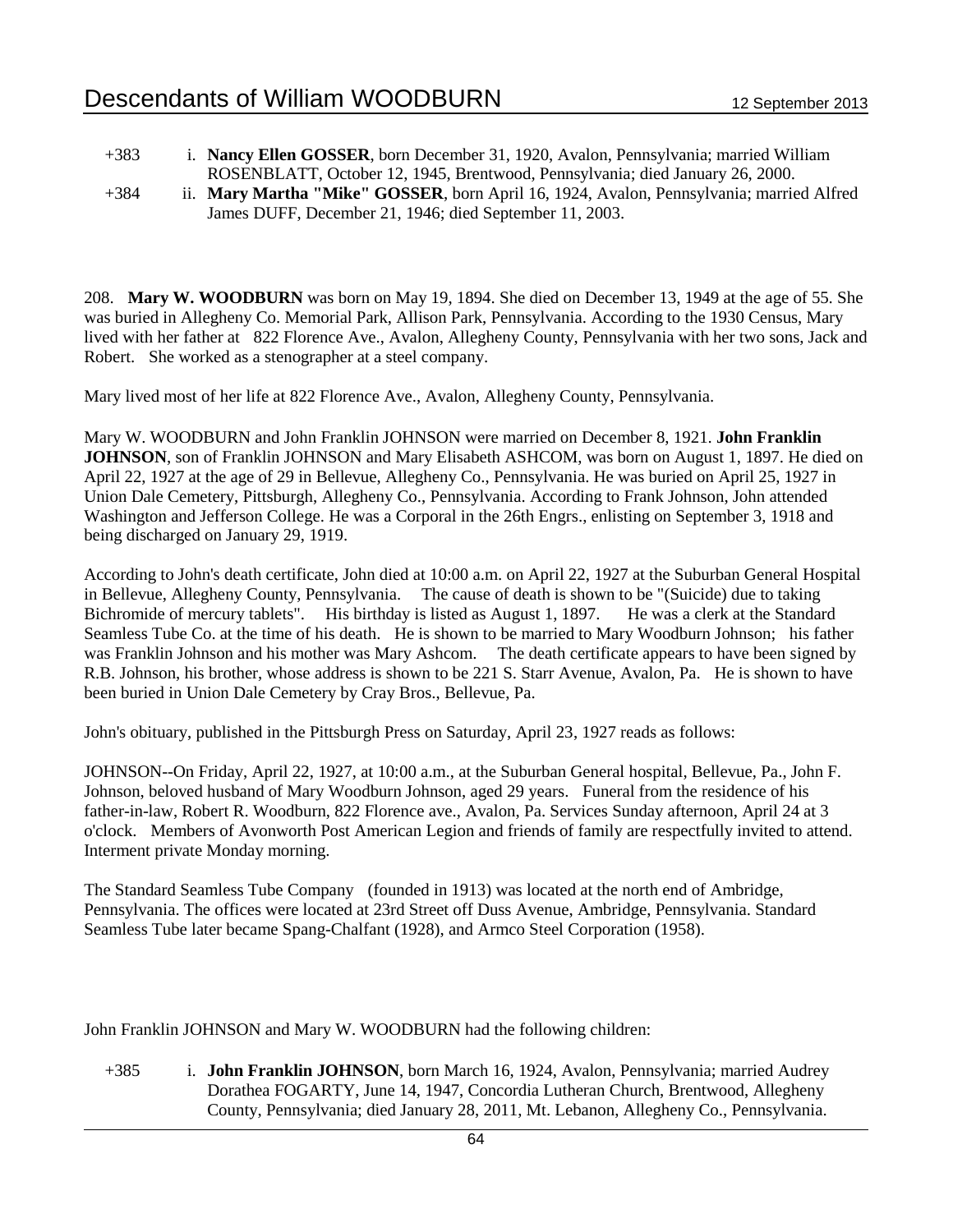+386 ii. **Robert Woodburn JOHNSON**, born September 21, 1925; married Mildred Irene PECK, June 4, 1949, Old Sixth Pres. Church, Northside (Pittsburgh), PA; died July, 1983.

209. **Ruth WOODBURN** was born on April 4, 1896 in Pittsburgh, Pennsylvania. She died on December 6, 1976 at the age of 80 in McHenry, IL. She was buried on December 8, 1976 in Woodland Cemetery, McHenry, IL: Reint. 6/89 Heaton's Point Cem.. Ruth had a slight stroke several years before she died and she was not herself after that. Her husband, Theron, cared for her at home even after she was bedridden. She died of pneumonia.

Ruth WOODBURN and Theron Lucian YOUNG were married on October 22, 1920 in Avalon, Pennsylvania. **Theron Lucian YOUNG** was born on September 2, 1894 in Galva, IL. He died on July 12, 1990 at the age of 95 in Veterans Home, Manteno, IL. He was buried on July 21, 1990 in Heaton's Point Cemetery, Princeton, IL. Theron met his wife, Ruth, in the Pennsylvania Railroad office in Pittsburgh where they both worked, Ruth as a secretary. After their marriage, they moved to Chicago, IL. As an employee of the railroad, Theron was transferred often. They lived in Crown Point, IN, Terre Haute, IN, Richmond, IN, Xenia, OH, and Chicago (Washington Heights), during the Depression. They also lived in four different places in Chicago before retiring to McHenry, IL. Late in his life, Theron lived for a while with his son before moving to a nursing home. His heart gave out at age 95, although he had not known any of the family for quite a long time before that.

Theron Lucian YOUNG and Ruth WOODBURN had the following children:

| $+387$ | i. Mary Patricia "Pat" YOUNG, born December 7, 1921, Englewood Hospital, Chicago, II;                |
|--------|------------------------------------------------------------------------------------------------------|
|        | married Charles ("Chuck") Lewis ALEXANDER, November 25, 1952, Chicago, IL.                           |
| $+388$ | ii. <b>Ruth Mathilde YOUNG</b> , born August 7, 1925, Englewood Hospital, Chicago, II; died April 1, |
|        | 1989.                                                                                                |
| $+389$ | iii. Theron Lucian "Cy" YOUNG, born April 4, 1927, Englewood Hospital, Chicago, II; married          |
|        | Mary Lou JOHNSON, November 25, 1949; married Jean Helen Widmer SMITH, July 30                        |

OHNSON, November 25, 1949; married Jean Helen Widmer SMITH, July 30, 1966, Methodist Church, Mendota, IL; died November 7, 2010, Mendotal, Ilinois.

210. **Robert Y. WOODBURN** was born on September 25, 1900 in Pittsburgh, Allegheny Co., Pennsylvania. He died in October, 1984 at the age of 84 in Bluefield, Mercer Co., West Virginia. He was buried in Monte Vista Park Cemetery, Bluefield, Mercer Co., West Virginia. Robert and Elizabeth were married on January 17, 1927 in McDowell Co., West Virginia, according to their marriage license.

According to the 1940 census, Robert and his wife (whose maiden name is shown in the census), were living in Bluefield, Mercer Co., West Virginia in 1940.

Robert and Elizabeth apparently did not have any children.

Robert Y. WOODBURN and Elizabeth "Billy" UMBERGER were married on January 17, 1927 in Mcdowell Co., West Virginia. **Elizabeth "Billy" UMBERGER** was born on March 18, 1903 in Wythe Co., Virginia. She died on June 5, 1989 at the age of 86 in Bluefield, Mercer Co., West Virginia. She was buried in Monte Vista Park Cemetery, Bluefield, Mercer Co., West Virginia.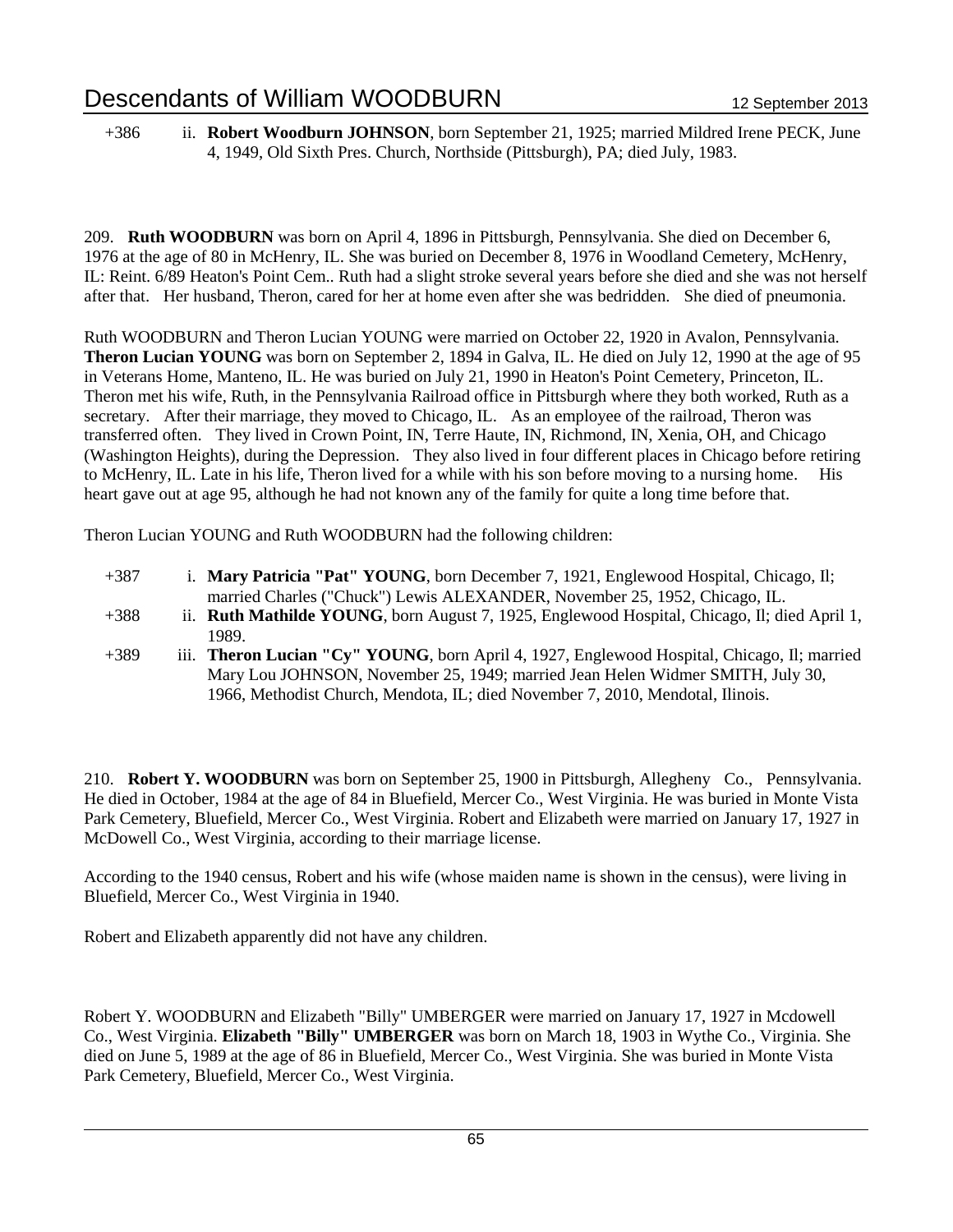211. **John Houston WOODBURN** was born on March 24, 1902. He died on November 27, 1978 at the age of 76 in Bellevue, Allegheny Co., Pennsylvania. He was buried on November 30, 1978 in Allegheny Co. Mem. Park, Allison Park, Allegheny Co., Pennsylvia. According to the 1930 Census, Houston (age 27), lived with his wife Helen (age 24) and their daughter Marion (age 10/12) in the same house as his parents at 822 Florence Ave., Avalon, Allegheny Co., Pennsylvania. He worked as a gardener at a landscape company.

John graduated from Avalon High School. He attended Avalon Presbyterian Church. He was the Chief Engineer at Dixmont State Hospital. He lived at 614 Semple Ave., Pittsburgh, PA 15202.

**Helen V. BROWN** was born on May 11, 1905 in Perryopolis, Pennsylvania. She died on October 7, 1989 at the age of 84. She was buried in Allegheny Co. Memorial Park, Allison Park, Pennsylvania. Helen attended Perryopolis High School and then Secretarial School. She was a Quaker. She worked as a secretary.

John Houston WOODBURN and Helen V. BROWN had the following children:

- +390 i. **Marion Ruth WOODBURN**, born June 10, 1929; died June 28, 1998.
- +391 ii. **Houston John WOODBURN**, born June 12, 1934; died March 21, 2007, Avalon, Allegheny County, Pennsylvania.
- +392 iii. **John Houston "Jack" WOODBURN**, born June 12, 1934, Bellevue, Allegheny Co., Pennsylvania; married Sarah STOUT, November 24, 1955, Ben Avon Hts. Presbyterian Church.

212. **Morrow M. WOODBURN** was born on December 9, 1905. He died in November, 1967 at the age of 61. He was buried on November 16, 1967 in Allegheny Co. Memorial , Allison Park, Pennsylvania.

**Virginia KRUSE** was born on July 28, 1905. She died in July, 1976 at the age of 71 in Sewickley, Allegheny Co., Pennsylvania. She was buried on August 2, 1976 in Allegheny Co. Memorial , Allison Park, Pennsylvania. Virginia lived at (1967) at 938 Clive Street, Pittsburgh, PA 15202.

The following obituary appeared in the News Record (North Hills, Pittsburgh, Pennsylvania) on July 31, 1976:

### Mrs. Woodburn

Virginia Kruse Woodburn of 214 Nicholson Road, Ohio Township died in Shadyside Hospital Thursday, July 29, 1976.

Mrs. Woodburn, formerly of Avalon, was the widow of Morrow M. Woodburn.

She was a member of the Joppa Chapter, Order of Eastern Star, and the Syria Ladies Social Club.

She is survived by one son, Morrow Woodburn, and eight brothers and sisters, Esther White, North HIlls, Cordie Frame, New Jersey, Margaret Gray, of Fort Lauderdale, Fla., Ella Kruse, Jeanne Carpenter and Clarence Kruse, all of North Hills, Albert, of West Mifflin, and Frederick Kruse, of Sewickley.

She was the sister of the late John Kruse.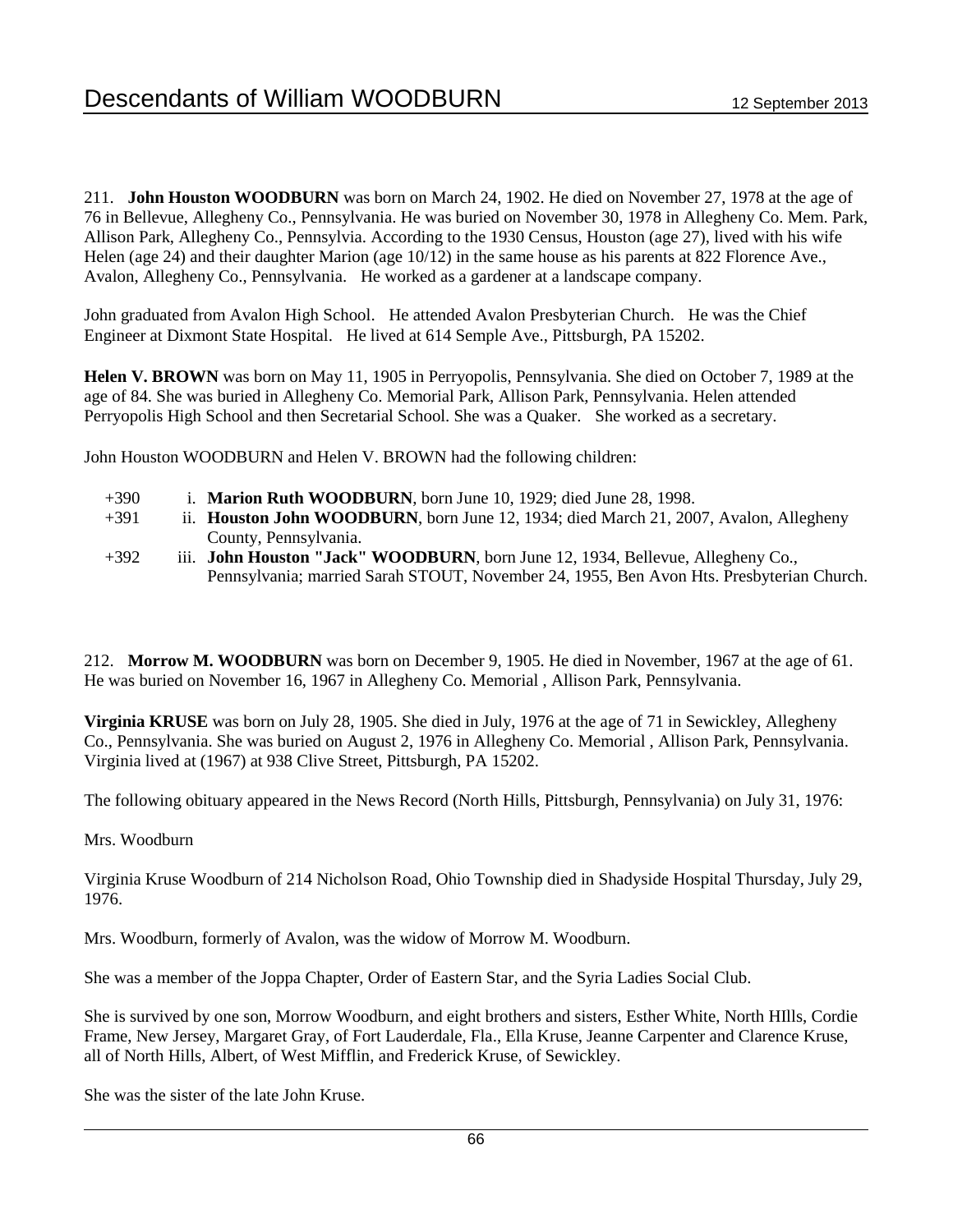Friends are being received at the Lester C. McDonald Funeral Home, 529 California Ave., Avalon, where services will be held Monday at 1 p.m. Burial will be in Allegheny County Memorial Park.

Morrow M. WOODBURN and Virginia KRUSE had the following child:

393 i. **Morrow M. WOODBURN** was born on March 22, 1945.

218. **Hilda WOODBURN** was born about 1894 in County Antrim, Northern Ireland. In the 1901 Census she is listed as a 7-year-old living in House #75, Ballyfinaghy, Malone, Belfast, with her grandparents, George and Mary Woodburn. In the 1911 Census she is listed as a 17-year-old millinery apprentice living with a family member in Lonsdale Broad Road, Sale, Cheshire, England.

According to Betty Woodburn Hagn, Hilda immigrated to America, lived in Pasadena, California and had several children.

**Gene KEENER** was born (date unknown).

220. **George Buchanan WOODBURN** was born on July 21, 1903 in Strabane, Co. Tyrone, Northern Ireland. He died on February 19, 1985 at the age of 81 in Pompano Beach, Florida. George is listed in the 1911 Census as a 7-year-old living with his parents in Londonderry. George married Mary (Molly) McDaid in Belfast in 1928 and they immediately emigrated to the Chicago area in 1928. They lived in Chicago for many years and had three children there. In the 1930 US Census he is listed as living in Chicago where he probably worked in the automobile industry. George and Molly retired to Florida and both are buried there.

After they were married in Belfast, Northern Ireland, George and his wife Molly immigrated to America. They appear to have arrived in New York aboard the liner "Transylvania" on April 17th 1928. They lived for a time in Chicago, Illinois.

According to Michael Higgins, who lives in Belfast, Northern Ireland, this was the classic situation of a Catholic marrying a Presbyterian in the middle 1920's and they both would have been under dreadful pressure to leave, which they did. They married in a registry office in Belfast. When they arrived in Chicago, they apparently went through a religious ceremony, probably Catholic, and it is possible that a Father McDaid (a relative of Mary's), possibly based the Omaha Nebraska, performed the religious marriage.

George Buchanan WOODBURN and Mary Patricia (Molly) MCDAID were married on March 8, 1928. **Mary Patricia (Molly) MCDAID**, daughter of John MCDAID and Mary MCKAY, was born on November 16, 1905 in Londonderry, Northern Ireland. According to Betty Woodburn Hagn, Molly was born on November 23, 1905. This could be the date of her christening rather than the date of her birth. She died on September 13, 1970 at the age of 64 in Pompano Beach, Florida.

George Buchanan WOODBURN and Mary Patricia (Molly) MCDAID had the following children:

+394 i. **Elizabeth Anne "Betty" WOODBURN**, born June 29, 1931, Chicago, Illinois; married Robert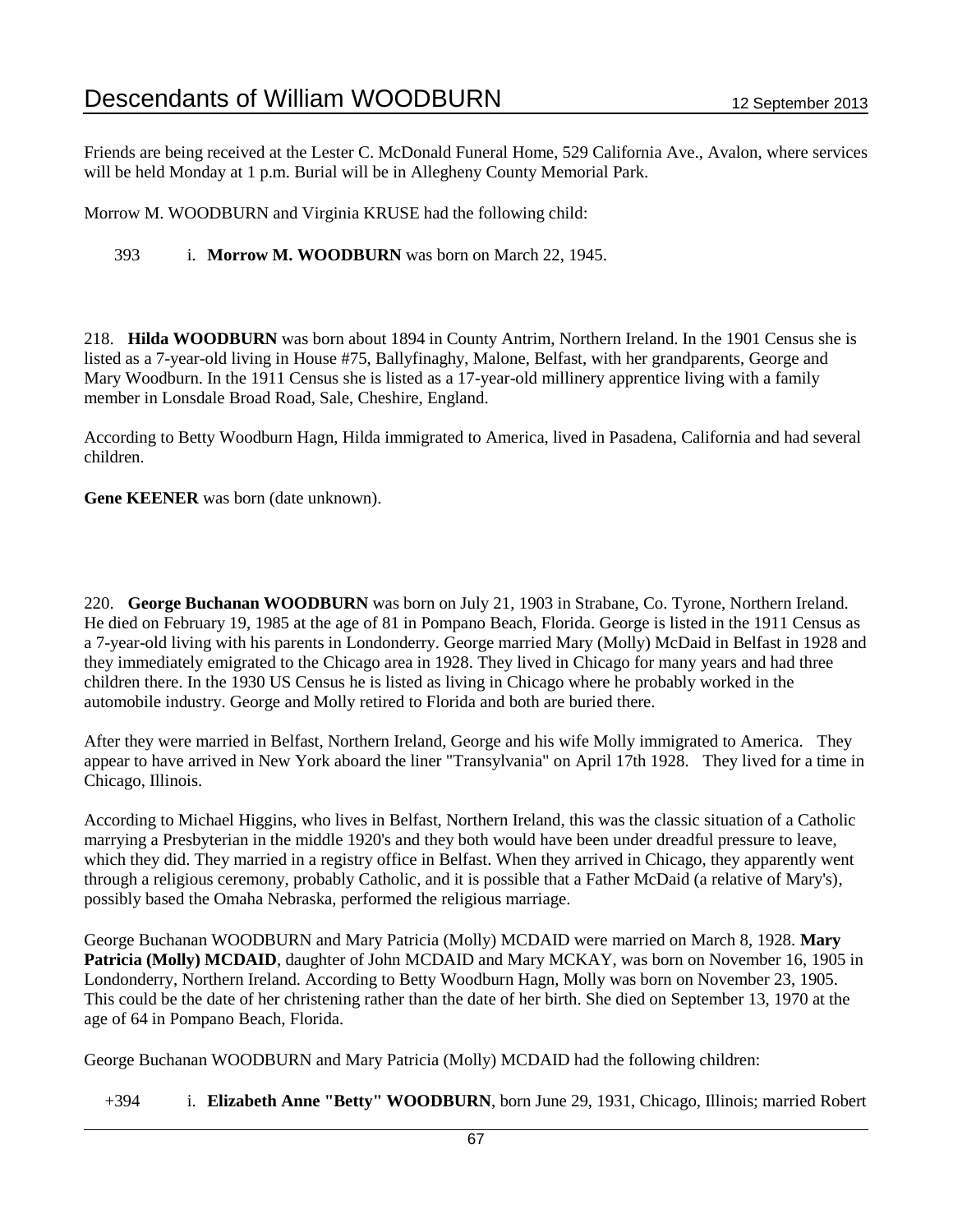Willard HAGN, January 13, 1951; died December 18, 2011, Florida.

- +395 ii. **Mary Brigid WOODBURN**, born February 3, 1939; died April 3, 1983.
- 396 iii. **Sean Joseph WOODBURN** was born on July 4, 1944. He died on December 8, 1991 at the age of 47. Sean apparently never married.

223. **Woodburn BREWSTER** was born in 1904 in Coleraine, Co. Londonderry, N. Ireland. Woodburn is listed in the 1911 Irish Census as a 7-year-old living with his parents at #13 Railway Place, Coleraine.

On Mar.24, 1928, Woodburn sailed from Londonderry aboard the "Cameronia" arriving in New York on April 3, 1928. In 1930, 1932, 1933 and 1937, he was living in Stamford or Norwalk, Connecticut.

Woodburn married a woman named Sarah (born in 1903 in Holywood, County Down) who had emigrated to USA, leaving Belfast on November.27, 1937, aboard the "Scythia" and arriving in New York on December 6, 1937.

Woodburn and Sarah Brewster had two daughters and a son.

Woodburn BREWSTER and Sarah UNIKNOWN were married. **Sarah UNIKNOWN** was born (date unknown).

Woodburn BREWSTER and Sarah UNIKNOWN had the following children:

- 397 i. **Audrey BREWSTER** was born in 1929 in Ireland.
- 398 ii. **Woodburn BREWSTER** was born in 1930 in Connecticut.
- 399 iii. **Ann BREWSTER** was born in 1931 in Connecticut.

226. **Barbara Jean WOODBURN** was born on March 8, 1899 in Chicago, Cook, IL. She died on October 4, 1940 at the age of 41 in St. Charles, Kane, IL. She was buried on October 7, 1940 in Forest Park, Cook, IL. Information regarding Barbara's birth and death was obtained from Ilinois Death Records available on Ancestry.com. Information regarding her marriage was obtained from Cook Co., Illinois Marriage Records, also available on Ancestry.com.

The following death notice was published in the October 6, 1940 edition of the Chicago Daily Tribune:

McCullough--Barbara Woodburn McCullough, beloved wife of Floyd E. McCullough, daughter of Catherine Woodburn Brittain. Funeral at St. Mark's Episcopla church, Geneva, Ill., at 2 p.m. Monday, October 7.

Barbara Jean WOODBURN and Floyd Edgar MCCULLOUGH were married on December 31, 1922 in Chicago, Cook, IL. **Floyd Edgar MCCULLOUGH** was born on December 29, 1898 in Belle Prairie, Livingst, IL. He died on July 16, 1992 at the age of 93 in Fullerton, Orange Co., California. According to the Social Security Death Index, Floyd was born on December 9, 1898.

Floyd Edgar MCCULLOUGH and Barbara Jean WOODBURN had the following child:

+400 i. **Jean Catherine MCCULLOUGH**, born October 6, 1923, St Charles, Kane Co., Illinois; married Unknown WOODS; died July 20, 1982.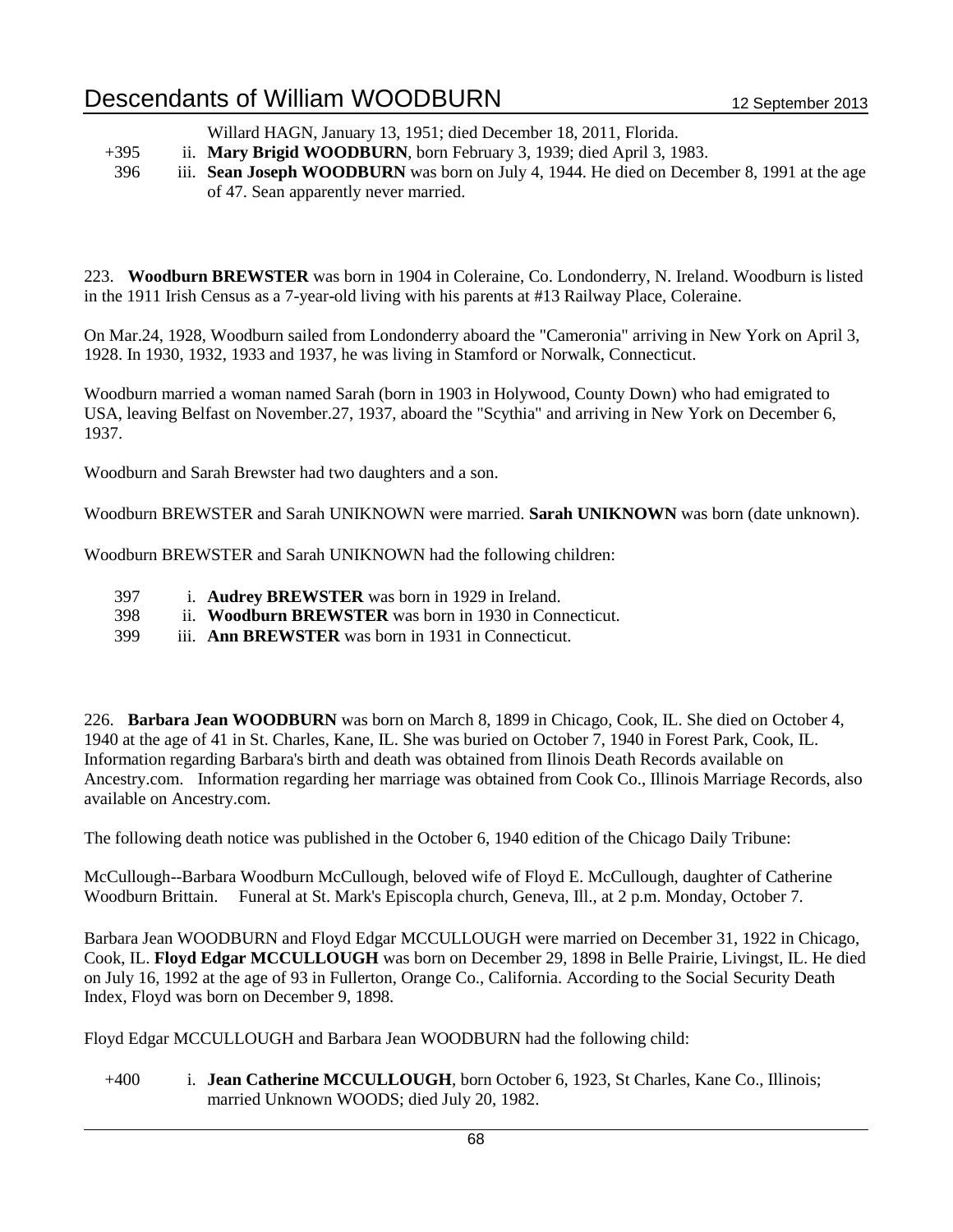227. **William Donald WOODBURN** was born on July 13, 1900 in Illinois. He died on September 20, 1975 at the age of 75 in Florida. According to the 1920 census, William and his sister Barbara were living as "roomers" with Charles H. Brown in Chicago, Illinois.

According to the 1930 census, a William Woodburn was living with his wife Marguerite and their daughter Marcia in St. Charles, Illinois. It is assumed that this is Barbara's brother because she was living in the same town, but this needs to be confirmed.

According to the Social Security Death Index, William was born on July 31, 1900.

William Donald WOODBURN and Marguerite Theresa UNKNOWN were married about 1925. **Marguerite Theresa UNKNOWN** was born on June 9, 1900 in Wisconsin. She died on May 12, 1991 at the age of 90 in Manatee, Florida.

William Donald WOODBURN and Marguerite Theresa UNKNOWN had the following child:

401 i. **Marcia A. WOODBURN** was born about 1927 in Illinois. According to an article in the September 15, 1950 edition of the Norwich Sun (New York,), Marcia was a graduate student studying Bacteriology at the University of Pennsylvania. According to a New York passenger arrival list, in 1951, Marcia was living in Bronxville, New York.

236. **Gladys MILLER** was born on January 6, 1910 in New Yok, New York. She died on March 10, 1993 at the age of 83 in Whiting, Ocean Co., New Jersey.

Gladys MILLER and George BARILE were married. **George BARILE** was born on December 4, 1907. He died on August 23, 1993 at the age of 85.

237. **John Reginald "Jack" MILLER** was born on June 3, 1904 in Belfast, Co. Antrim, Ulster, Northern. [NEED TO DEFINE SENTENCE:Babtized] Jack became a surgeon, graduating from Edinburgh University. Jack and Jean lived in Edinburgh.

John Reginald "Jack" MILLER and Jean SANDERSON were married on December 26, 1934 in Ormeau Road Methodist Church, Belfast, Northern Ireland. **Jean SANDERSON** was born (date unknown).

John Reginald MILLER and Jean SANDERSON had the following children:

 i. **Elizabeth MILLER** was born (date unknown). ii. **John "Jonas" MILLER** was born (date unknown). Jonas graduated in medicine from Queens University in Belfast and went to live in England. iii. **Frances MILLER** was born (date unknown). iv. **Terence MILLER** was born (date unknown).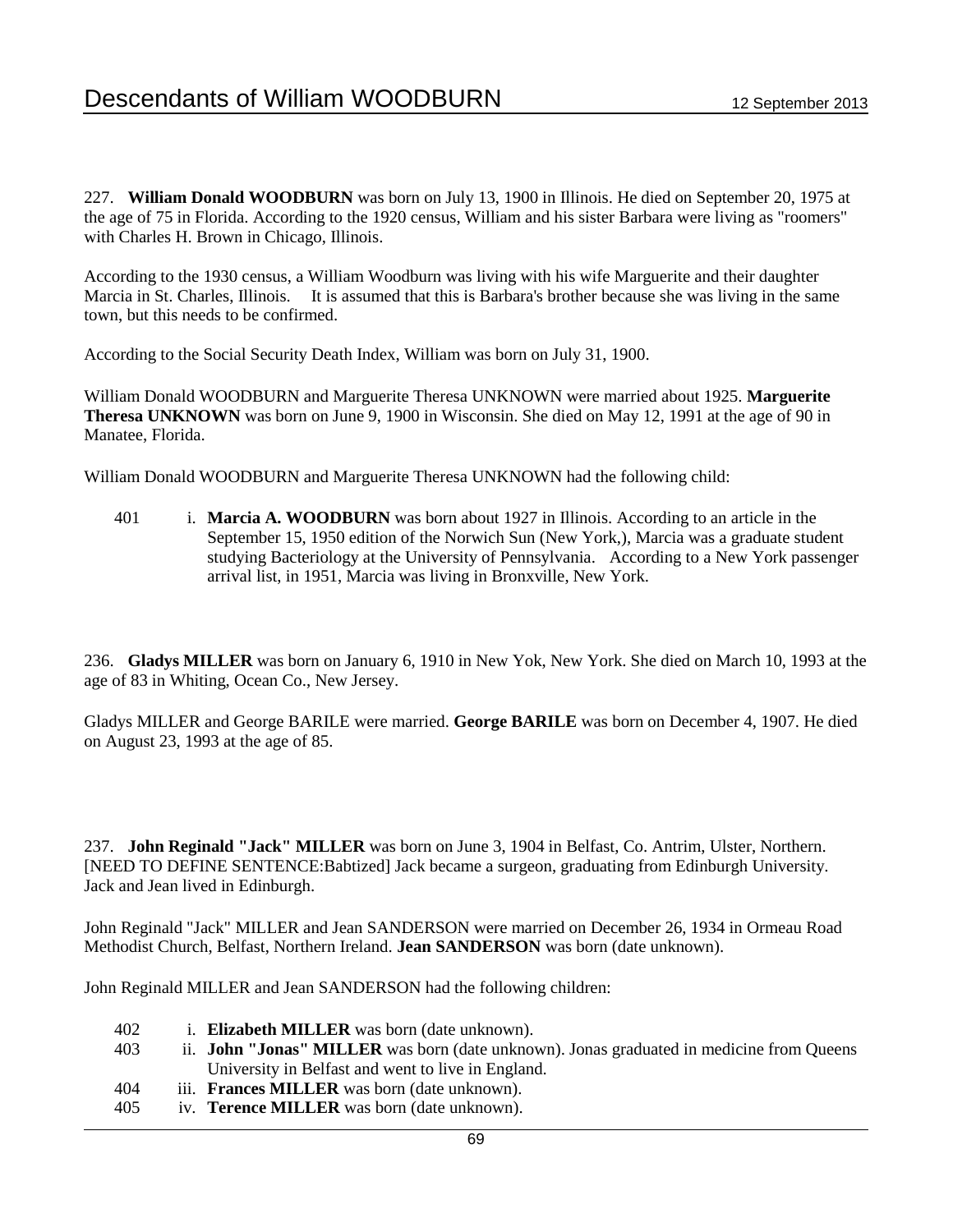238. **William Fyffe MILLER** was born on August 22, 1905 in Strabane, Co. Tyrone, Northern Ireland.

William Fyffe MILLER and Martha Elizabeth WARNOCK were married on February 22, 1939 in Third Presbyternian Church, Coleraine, Northern Ireland. **Martha Elizabeth WARNOCK** was born on March 21, 1909.

William Fyffe MILLER and Martha Elizabeth WARNOCK had the following children:

- 406 i. **Jane Fyffe MILLER** was born on February 15, 1940 in Strabane, Co. Tyrone, Northern Ireland.
- 407 ii. **Dorothy Elizabeth MILLER** was born on February 8, 1941 in Strabane, Co. Tyrone, Northern Ireland.
- 408 iii. **Margaret Boyd MILLER** was born on February 8, 1941 in Strabane, Co. Tyrone, Northern Ireland.
- 409 iv. **William Warnock MILLER** was born on December 16, 1942 in Strabane, Co. Tyrone, Northern Ireland.
- 410 v. **John Frederick MILLER** was born on April 5, 1945 in Newtonstewart, Co.Tyrone, Northern Ireland.

239. **Frances Jean MILLER** was born on August 16, 1908 in Strabane, Co. Tyrone, Northern Ireland. Frances attended Londonderry High School as a boarder and then went to Edinburgh (where he brother Jack was studying to be a doctor) and attended the Athal Crescent College where she studied Domestic Science.

Frances Jean MILLER and George Dermot Storey BADGER were married on July 12, 1933. **George Dermot Storey BADGER** was born (date unknown).

240. **Raymond MILLER** was born on August 23, 1917 in Strabane, Co. Tyrone, Northern Ireland. Raymond became a doctor. He and his wife emigrated to Winnipeg in Canada.

Raymond MILLER and Maggie Love Arneil "Norah" MACAULEY were married on September 5, 1933 in Jennymount Methodist Church, Belfast, Northern Ireland. **Maggie Love Arneil "Norah" MACAULEY** was born (date unknown).

Raymond MILLER and Maggie Love Arneil MACAULEY had the following children:

- 411 i. **Pamela MILLER** was born (date unknown).
- 412 ii. **Eileen Simpson MILLER** was born on January 21, 1935 in Belfast, Co. Antrim, Ulster, Northern.
- 413 iii. **James Raymond MILLER** was born on July 30, 1936 in Belfast, Co. Antrim, Ulster, Northern.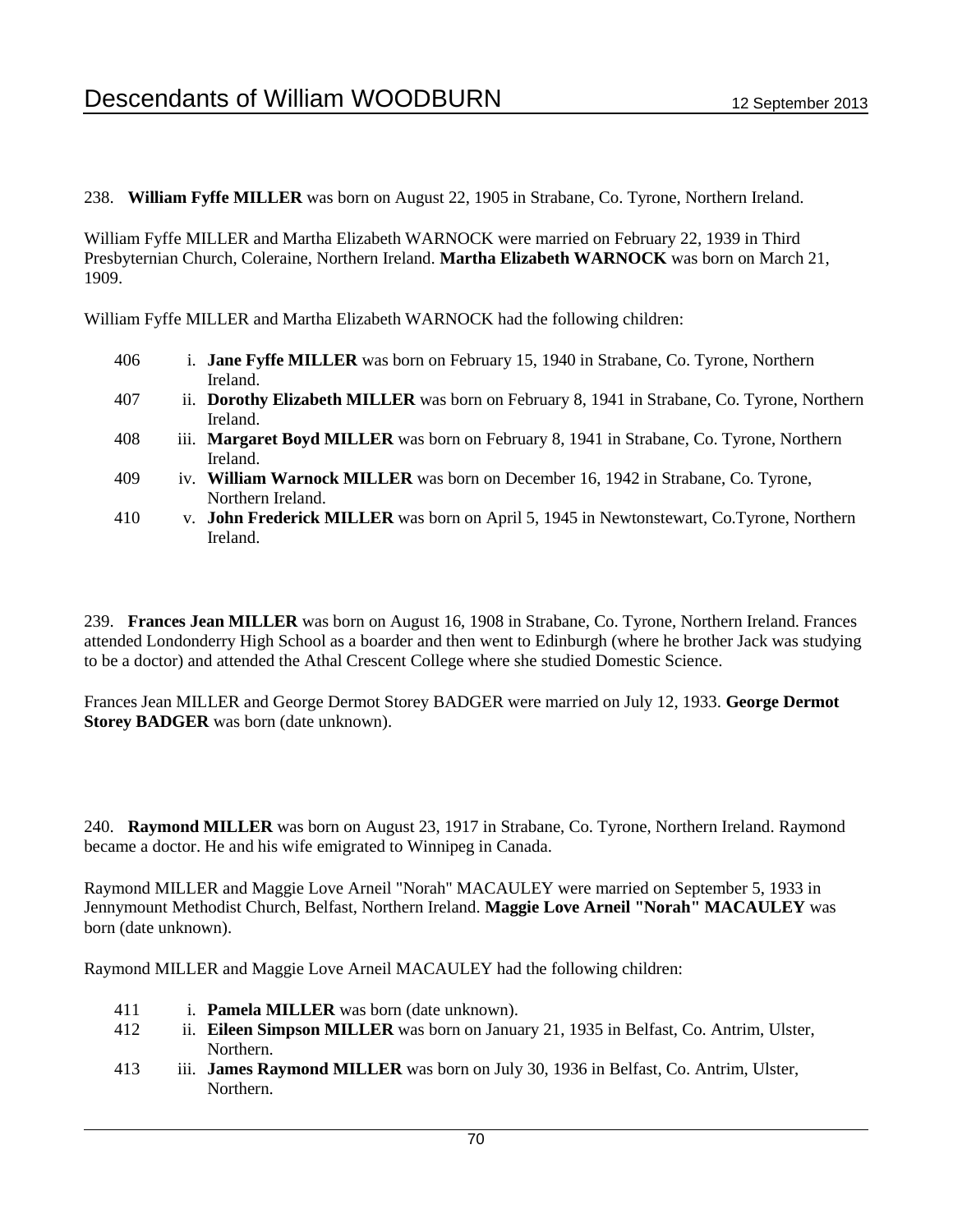241. **Frederick Norman MILLER** was born on June 2, 1920 in Strabane, Co. Tyrone, Northern Ireland. Frederick was an accountant. He and his wife lived in Banbridge.

Frederick Norman MILLER and Isabel MCCAY were married. **Isabel MCCAY** was born (date unknown).

Frederick Norman MILLER and Isabel MCCAY had the following children:

- 414 i. **David MILLER** was born (date unknown).
- 415 ii. **Ian Frederick MILLER** was born on August 6, 1951 in Banbridge.

244. **James Harold MILLER** was born on March 14, 1907 in Balmoral, Shankhill Parish, Belfast, Northern Ireland. He died on May 25, 1939 at the age of 32 in Belfast, Co. Antrim, Ulster, Northern. He was buried in Dundonald Cemetery, Belfast, Northern Ireland.

James Harold MILLER and Mary Christina "Maisie" DICKSON were married on May 15, 1935 in Malone Presbyterian Church, Belfast, Northern Ireland. **Mary Christina "Maisie" DICKSON** was born (date unknown).

James Harold MILLER and Mary Christina DICKSON had the following children:

- 416 i. **Unknown MILLER** died on May 25, 1939 in Knock Hill, Belfast, Northern Ireland. This child died as an infant.
- 417 ii. **Daphne Lorena MILLER** was born in 1935.
- 418 iii. **Ivan Harold MILLER** was born on September 24, 1937.

245. **David Charles Gordon MILLER** was born on May 16, 1909 in Belfast, Co. Antrim, Ulster, Northern. He died on February 7, 1967 at the age of 57 in Belfast, Co. Antrim, Ulster, Northern. David went to live with his Miller grandparents after his mother died in 1909.

David Charles Gordon MILLER and Catherine Fryers HILDERSLEY were married in August, 1946 in Fisherwick Presbyterian Church, Shankhill Parish, Belfast, Northern Ireland. **Catherine Fryers HILDERSLEY** died on March 29, 1994 in Wiltshire, England.

246. **Austin William W. MILLER** was born (date unknown). Austin and Edith had two children.

Austin William W. MILLER and Edith Marion SHANKS were married on December 26, 1938 in Crescent Presbyterian Church, Northern Ireland. **Edith Marion SHANKS** died in 1986.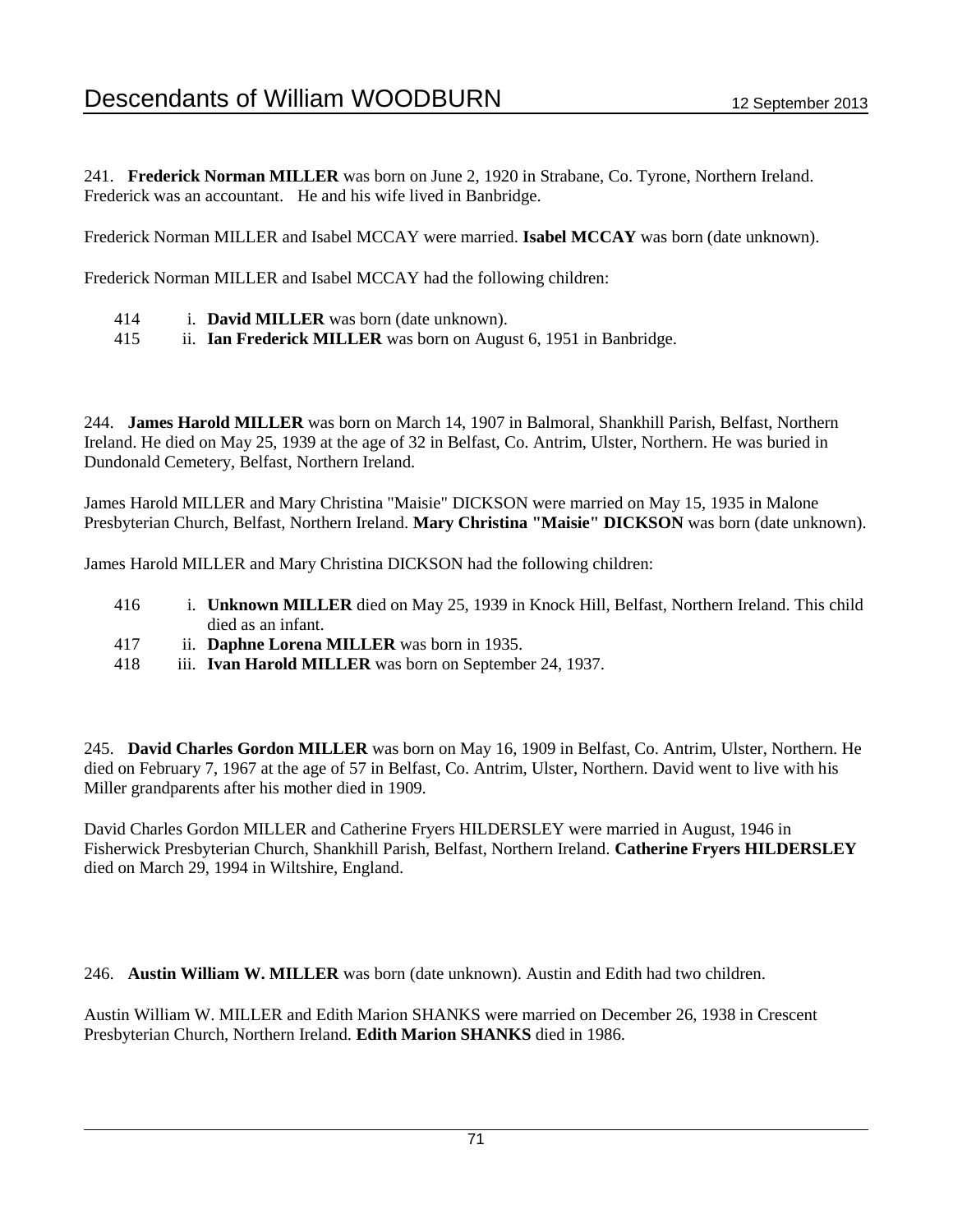247. **Unknown MILLER** was born (date unknown).

Unknown MILLER and Fred MARSHALL were married. **Fred MARSHALL** was born (date unknown).

251. **David Andrew William NOBLE** was born on September 22, 1906 in Lack, Co. Fermanagh, Northern Ireland.

David Andrew William NOBLE and Margaret "Peggy" UNKNOWN were married. **Margaret "Peggy" UNKNOWN** was born (date unknown).

253. **Ronald Matthew NOBLE** was born on March 17, 1920 in Lack, Co. Fermanagh, Northern Ireland. He died in 1998 at the age of 78 in Belfast, Co. Antrim, Ulster, Northern.

Ronald Matthew NOBLE and Susan UNKNOWN were married. **Susan UNKNOWN** was born (date unknown).

256. **Isabella Woodburn MCNEARY** was born on August 27, 1885. She died on September 1, 1947 at the age of 62.

Isabella Woodburn MCNEARY and William LAMONT were married. **William LAMONT** emigrated.

William LAMONT and Isabella Woodburn MCNEARY had the following children:

- +419 i. **Florence LAMONT**, married Arthur BUTLER.
- +420 ii. **Mabel LAMONT**, married Unknown WRIGHT.
- +421 iii. **Eva LAMONT**, married Unknown DRAKE.
- +422 iv. **Alexander LAMONT**, married Unknown UNKNOWN.
- 423 v. **William John LAMONT** was born (date unknown).

258. **Matthew MCNEARY** was born on March 20, 1889. He died on September 26, 1959 at the age of 70.

Matthew MCNEARY and Anna May CONNOLLY were married on September 22, 1925 in Armoy Presbyterian Church. **Anna May CONNOLLY** died on November 29, 1990.

Matthew MCNEARY and Anna May CONNOLLY had the following child:

### +424 i. **Florence Agnes MCNEARY**, married Norman DOUGHERTY.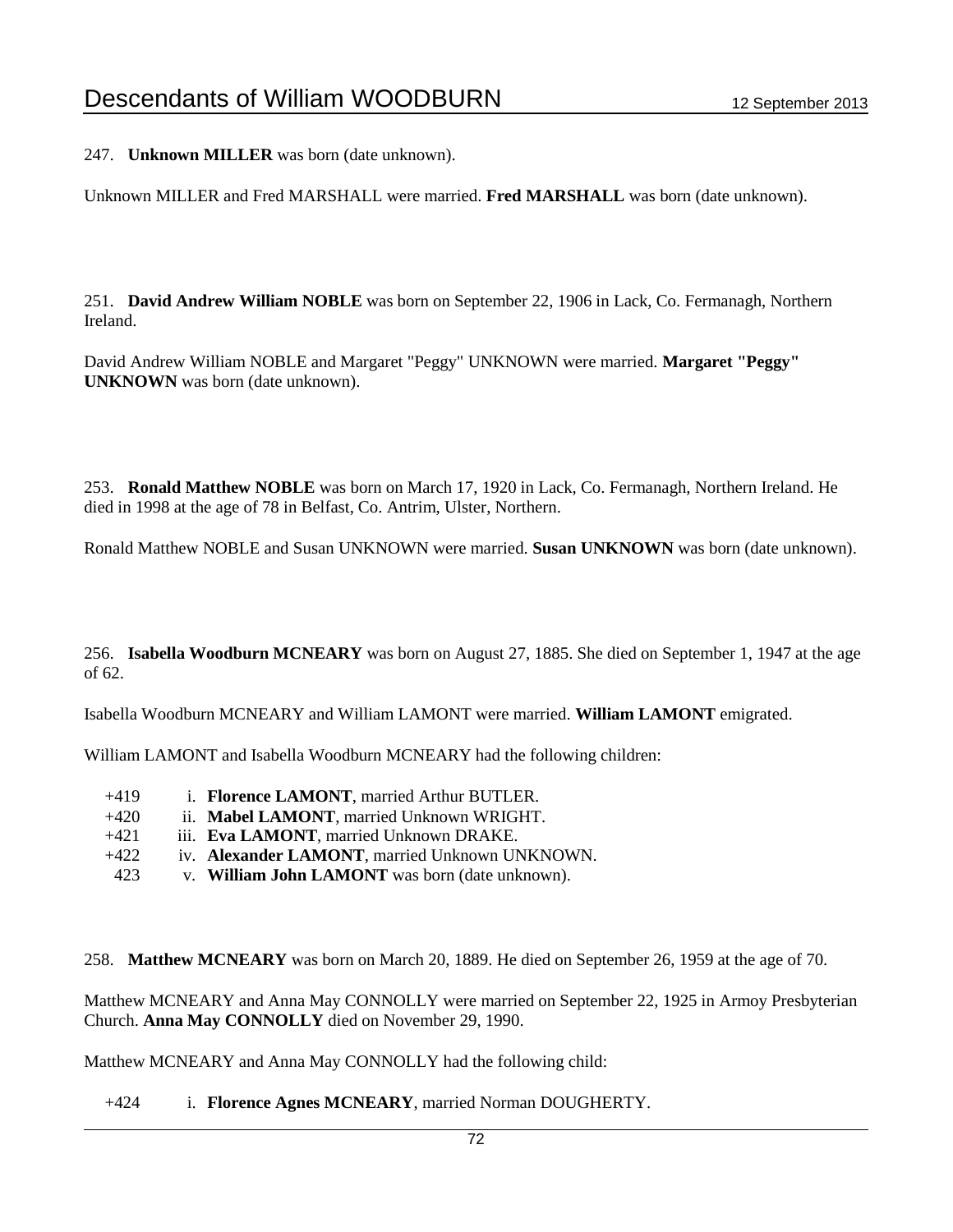259. **Florence MCNEARY** was born on April 15, 1891. She died on November 3, 1949 at the age of 58.

Florence MCNEARY and John Dalziel WILSON were married. **John Dalziel WILSON** was born (date unknown).

265. **Eva MCNEARY** was born on May 25, 1902. She died on January 9, 1980 at the age of 77.

Eva MCNEARY and Robert King GIBSON were married. **Robert King GIBSON** emigrated.

Robert King GIBSON and Eva MCNEARY had the following children:

+425 i. **Brian GIBSON**, married Diane BIRD. +426 ii. **Elizabeth GIBSON**, married Unknown DECENT. +427 iii. **Florence Maureen GIBSON**, married David DAVIS.

#### 266. **Robert WILSON** was born on February 21, 1892.

Robert WILSON and Lucinda BEATTIE were married. **Lucinda BEATTIE** was born (date unknown).

Robert WILSON and Lucinda BEATTIE had the following child:

428 i. **Margaret Patricia WILSON** was born on November 16, 1922.

269. **George Woodburn WILSON** was born on April 25, 1897. He died on December 20, 1966 at the age of 69.

George Woodburn WILSON and Alice A. B. ALEXANDER were married on July 12, 1932 in Fortwilliam Park Presbyterian Church, Belfast. **Alice A. B. ALEXANDER** died on April 4, 1982.

George Woodburn WILSON and Alice A. B. ALEXANDER had the following children:

- +429 i. **Olive WILSON**, married Brian MCGARVEY.
- +430 ii. **Audrey Elizabeth Alexander WILSON**, married William Ronald HUNTER.
- 270. **Hannah WILSON** was born on December 4, 1898.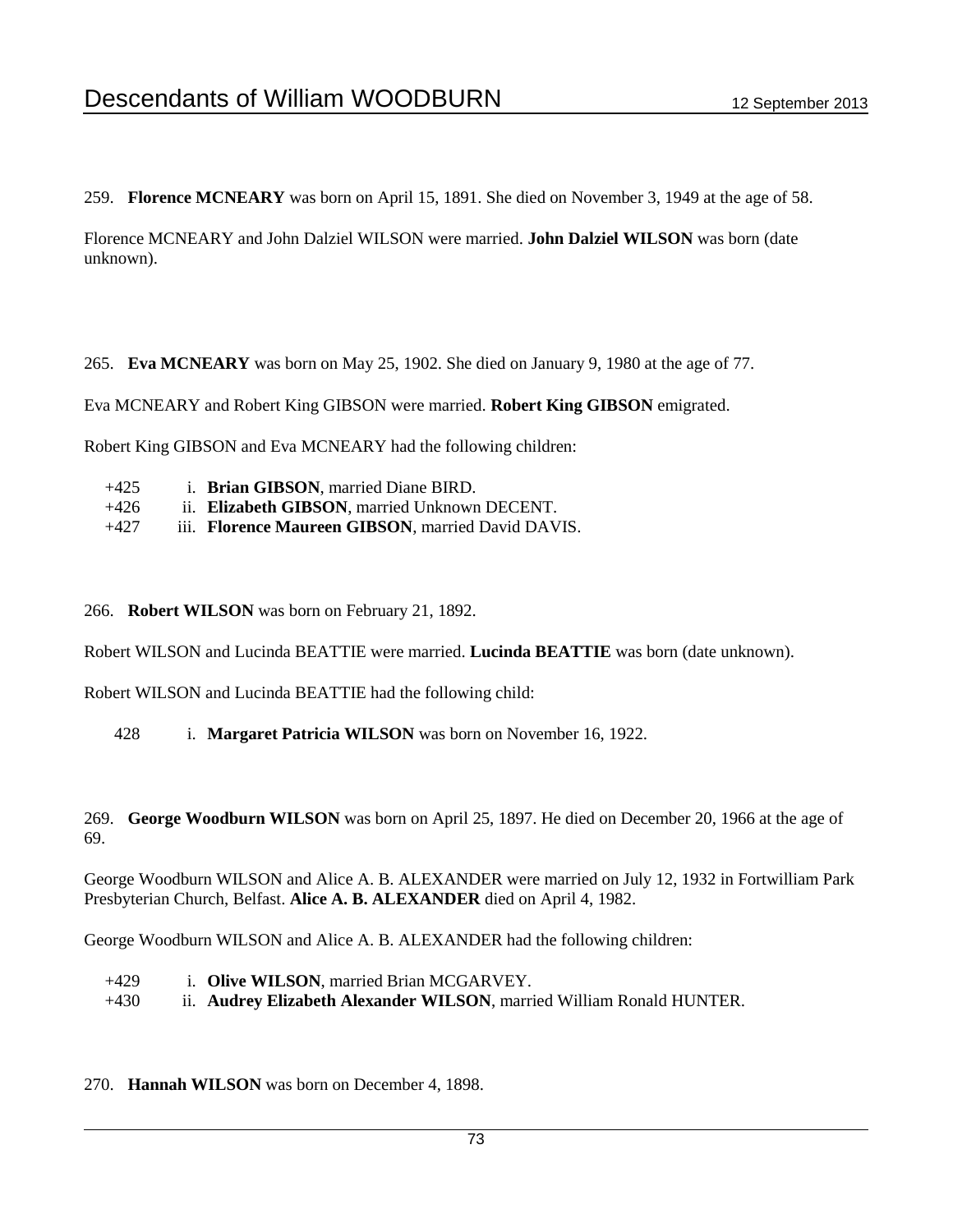Hannah WILSON and Unknown HAIRE were married. **Unknown HAIRE** was born (date unknown).

273. **Martha Ann Woodburn WILSON** was born on October 28, 1889. She died on February 27, 1950 at the age of 60.

Martha Ann Woodburn WILSON and William REID were married on February 28, 1918 in Crossgar Presbyterian Church. **William REID** was born on March 26, 1884. He died on February 22, 1968 at the age of 83.

William REID and Martha Ann Woodburn WILSON had the following child:

- +431 i. **Robert John REID**, born March 27, 1926; married Elizabeth Jane Perry MOORE, October 17, 1953, Crossgar Presbyterian Church.
- 275. **Mary WILSON** was born on April 17, 1892. She died on February 2, 1978 at the age of 85.

Mary WILSON and William HANSON were married. **William HANSON** was born (date unknown).

William HANSON and Mary WILSON had the following children:

- 432 i. **Peggy HANSON** was born before 1817.
- +433 ii. **Mary HANSON**, born before 1817; married Daniel ELLIS.
- +434 iii. **George HANSON**, born 1817; married ? STEEN; died 1867.
- +435 iv. **Martha Ranken HANSON**, born after 1817; married John MCCANDLESS.
- 436 v. **William Marcus HANSON** was born after 1817.

Mary WILSON and James KENNEDY were married on April 3, 1919 in Crossgar Presbyterian Church. **James KENNEDY** was born (date unknown).

James KENNEDY and Mary WILSON had the following children:

- +437 i. **Jean KENNEDY**, born February 19, 1920; married Robert John CRAIG, December 16, 1942, Aghadowey Presbyterian Church.
- +438 ii. **Robert John KENNEDY**, married Lily COCHRANE.
- +439 iii. **James KENNEDY**, born December 6, 1926; married Jane Douglas COCHRANE; died March 26, 1988.

276. **Robert WILSON** was born on December 24, 1894. He died on April 26, 1962 at the age of 67.

Robert WILSON and Annie ARTHUR were married. **Annie ARTHUR** was born in 1893. She died on November 14, 1967 at the age of 74.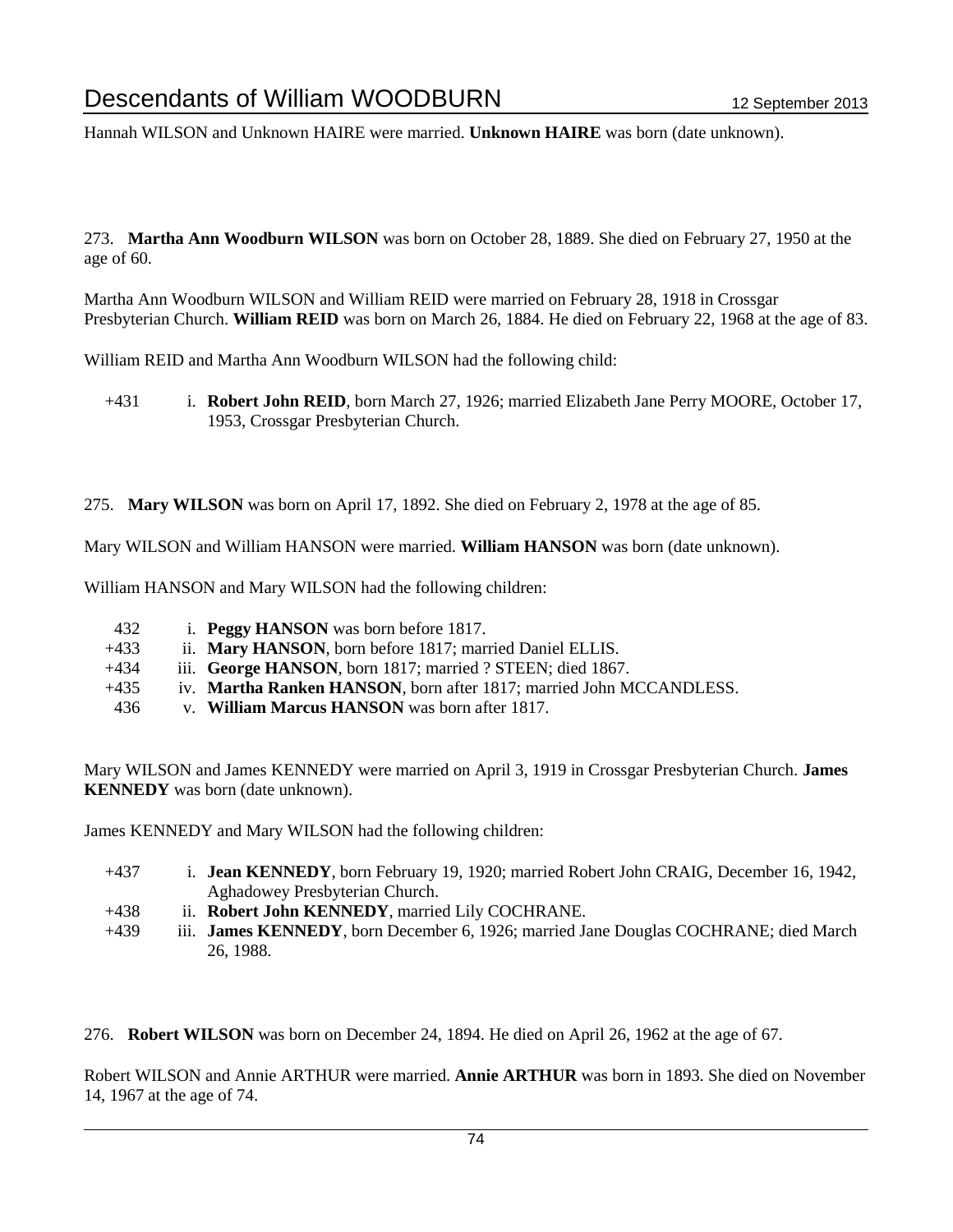Robert WILSON and Annie ARTHUR had the following children:

| 440    | i. Margaret Anderson WILSON died in September, 1927.                                          |
|--------|-----------------------------------------------------------------------------------------------|
| $+441$ | ii. Matilda Campbell WILSON, born August 3, 1911; married David MCMILLAN; married             |
|        | Samuel LINTON; died August 12, 1965.                                                          |
| $+442$ | iii. Annie WILSON, born 1917; married James MCMILLAN; died September 3, 1985.                 |
| 443    | iv. Elizabeth Jane WILSON was born in October, 1924. She died in April, 1925 at the age of 0. |
| $+444$ | v. Robert John WILSON, married Ellen CAMPBELL, July 11, 1954.                                 |
| $+445$ | vi. George Alexander WILSON, born December 3, 1927; married Nessie SMYTH, June 24,            |
|        | 1954.                                                                                         |
| $+446$ | vii. Margaret Anderson WILSON, married Robert W. CALDERWOOD.                                  |
| $+447$ | viii. Elizabeth Jane WILSON, married William MOORE, October 16, 1954, Drumreagh               |
|        | Presbyterian Church.                                                                          |
| $+448$ | ix. William Woodburn WILSON, married Sarah Adams HARBINSON, March 30, 1963, 1st               |
|        | Coleraine Presbyterian Church; married Margaret CONNOR.                                       |

277. **Margaret WILSON** was born on May 19, 1897. She died on February 7, 1980 at the age of 82.

Margaret WILSON and Thomas Torrens CLARKE were married on June 21, 1934 in Aghadowey Presbyterian Church. **Thomas Torrens CLARKE** was born in 1897. He died on December 31, 1951 at the age of 54.

Thomas Torrens CLARKE and Margaret WILSON had the following child:

449 i. **Robert John Alexander CLARKE** was born on September 24, 1935.

278. **James WILSON** was born on October 6, 1899. He died on August 21, 1981 at the age of 81.

James WILSON and Wilhemina CARSON were married. **Wilhemina CARSON** was born on January 8, 1909. She died on February 15, 1973 at the age of 64.

James WILSON and Wilhemina CARSON had the following children:

- 450 i. **Robert William Carson WILSON** was born on October 22, 1931. He died on September 21, 1953 at the age of 21.
- +451 ii. **Wilma Rosaleen WILSON**, born September 26, 1942; married William J. KIRK, April 15, 1963, New Row Presbyterian Church, Coleraine.
- +452 iii. **Fiona WILSON**, born September 4, 1951; married Alfred Mervyn MCFARLANE, October 6, 1972, 2nd Dunboe Presbyterian Church.

279. **George Alexander WILSON** was born on November 29, 1901. He died on March 2, 1968 at the age of 66.

George Alexander WILSON and May WARNOCK were married. **May WARNOCK** was born on June 25, 1901.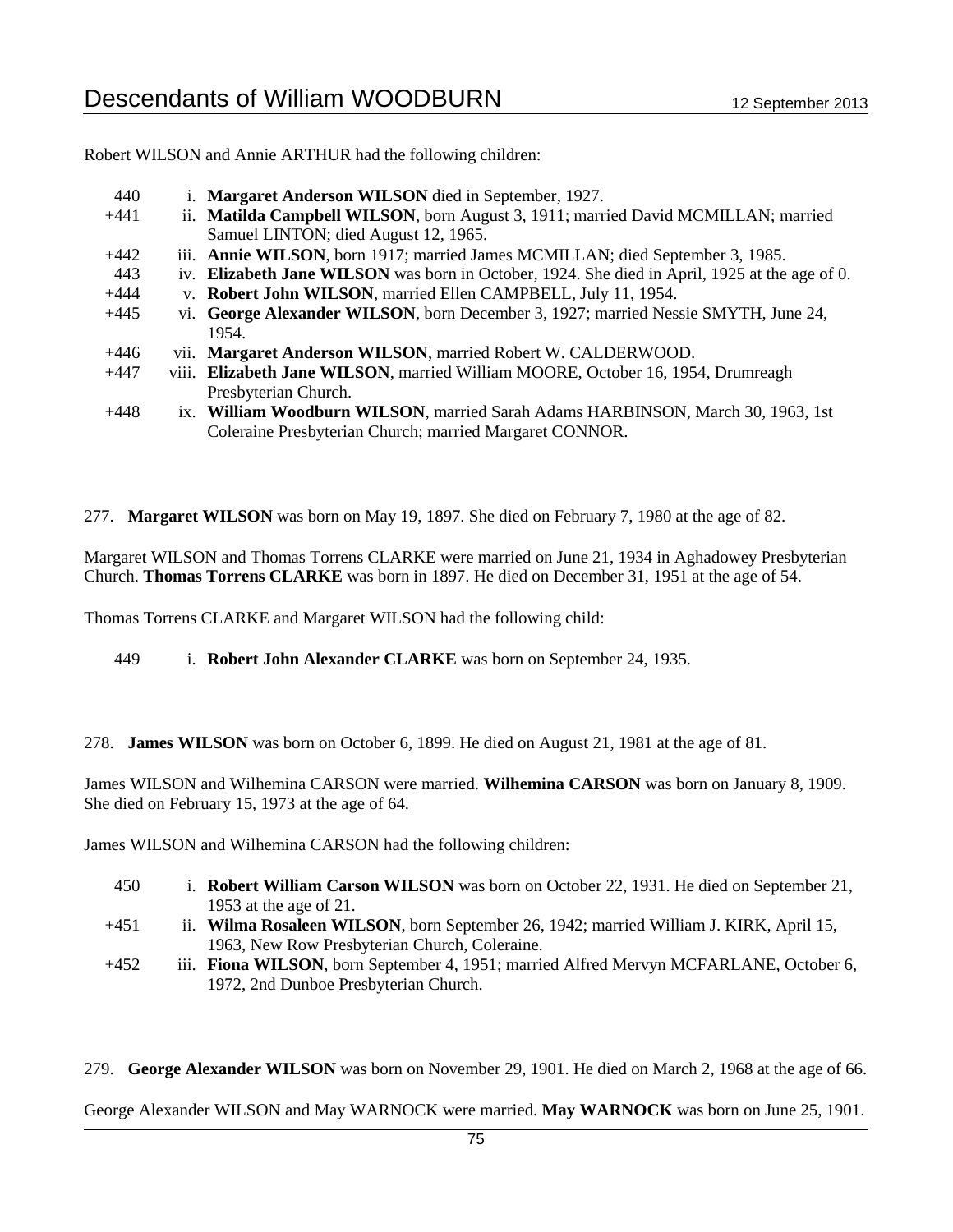She died on June 24, 1990 at the age of 88.

George Alexander WILSON and May WARNOCK had the following children:

- 453 i. **Robert John WILSON** was born on November 13, 1937.
- +454 ii. **Elizabeth Jane WILSON**, born March 6, 1940; married William MCCLELLAND, September 8, 1965, Saintfield Road Presbyterian Church, Belfast.
- 455 iii. **George Alexander WILSON** was born on June 16, 1942.

#### 280. **John Ferguson Henry Torrens WILSON** was born on April 27, 1904.

John Ferguson Henry Torrens WILSON and Annie Martha WARNOCK were married. **Annie Martha WARNOCK** was born on January 16, 1908. She died on May 23, 1981 at the age of 73.

John Ferguson Henry Torrens WILSON and Annie Martha WARNOCK had the following children:

| 456    |            | i. Mary Jane WILSON M.B.E., S.R.N., S.C.M. was born on April 13, 1935.                      |
|--------|------------|---------------------------------------------------------------------------------------------|
| $+457$ |            | ii. Margaret Anderson WILSON, born May 10, 1936; married Thomas J. MCALEESE,                |
|        |            | November 14, 1962, Aghadowey Presbyterian Church.                                           |
| $+458$ |            | iii. John Ferguson WILSON, born April 28, 1939; married Evelyn Isobel MCALEESE, July 27,    |
|        |            | 1966, Moneydig Presbyterian Church, Moneydig, Garvagh, N. Ireland.                          |
| 459    |            | iv. George Kennedy WILSON was born on October 28, 1940. He died on January 27, 1986 at the  |
|        |            | age of 45.                                                                                  |
| 460    |            | v. Elizabeth Jean WILSON was born on February 15, 1943. She died on May 25, 1967 at the age |
|        |            | of $24$ .                                                                                   |
| 1/61   | <b>T71</b> | $\bullet$ Olive Angela WII SON R S C N $\bullet$ R D N born December 4, 1948; married John  |

+461 vi. **Olive Angela WILSON R.S.C.N., S.R.N.**, born December 4, 1948; married John WILKINSON, August 13, 1971, Aghadowey Presbyterian Church.

### 282. **James Ferguson GLENN** was born on January 4, 1893.

James Ferguson GLENN and Marjorie ? (JAMES GLENN) were married on October 11, 1928. **Marjorie ? (JAMES GLENN)** was born (date unknown).

James Ferguson GLENN and Marjorie ? (JAMES GLENN) had the following child:

+462 i. **Sheila GLENN**, married David Wilson RENWICK.

283. **Annie Woodburn GLENN** was born on September 19, 1896. She died on August 25, 1980 at the age of 83.

Annie Woodburn GLENN and James DEAN were married. **James DEAN** was born (date unknown).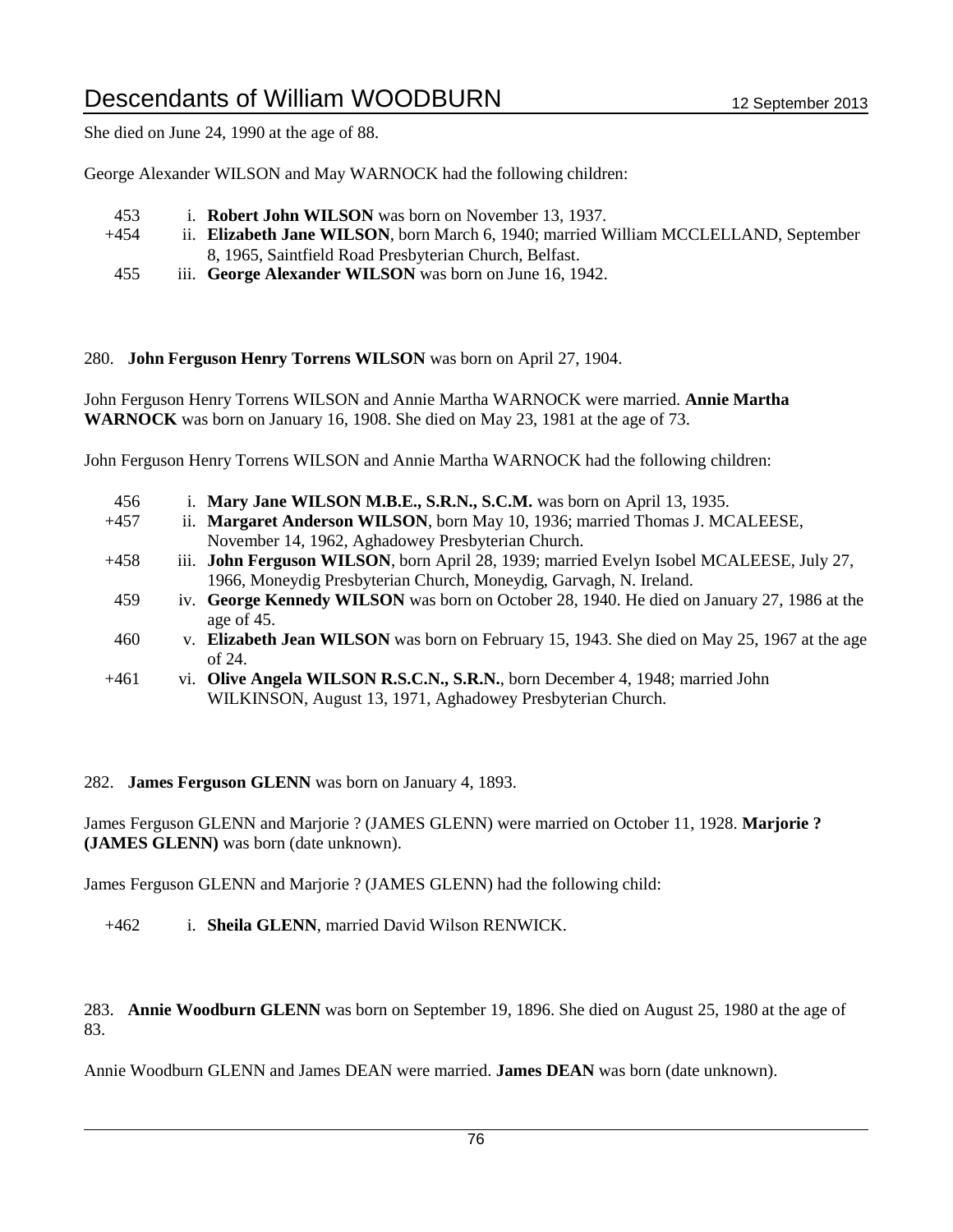James DEAN and Annie Woodburn GLENN had the following children:

+463 i. **Mary Eleanor DEAN**, born June 21, 1931; married Joseph DEGRAZIO, December 6, 1963. +464 ii. **Kathleen DEAN**, married Sydney ANDERSON.

Annie Woodburn GLENN and Earl HITCHCOCK were married. **Earl HITCHCOCK** died on August 26, 1984.

Earl HITCHCOCK and Annie Woodburn GLENN had the following child:

+465 i. **William HITCHCOCK**, married Gladys ? (WILLIAM HITCHCOCK).

287. **Ethel Mary GLENN** was born on October 11, 1901.

Ethel Mary GLENN and Gerald LATIMER were married. **Gerald LATIMER** was born (date unknown).

Gerald LATIMER and Ethel Mary GLENN had the following children:

+466 i. **Norman LATIMER**, married ? ? (NORMAN LATIMER).

467 ii. **Moira LATIMER** was born (date unknown).

288. **Ida Caroline GLENN** was born on October 1, 1903.

Ida Caroline GLENN and John DIEMER were married. **John DIEMER** was born (date unknown).

John DIEMER and Ida Caroline GLENN had the following child:

468 i. **Mary DIEMER** was born (date unknown).

289. **Hugh WALLACE** was born on June 24, 1895. He died on May 11, 1980 at the age of 84.

Hugh WALLACE and Mary Ramsey MILLER were married. **Mary Ramsey MILLER** died on July 4, 1982.

Hugh WALLACE and Jane Olivia FULLERTON were married. **Jane Olivia FULLERTON** died on May 11, 1935.

290. **Robert Wilson WALLACE O.B.E.** was born on May 9, 1897. She died on April 16, 1973 at the age of 75.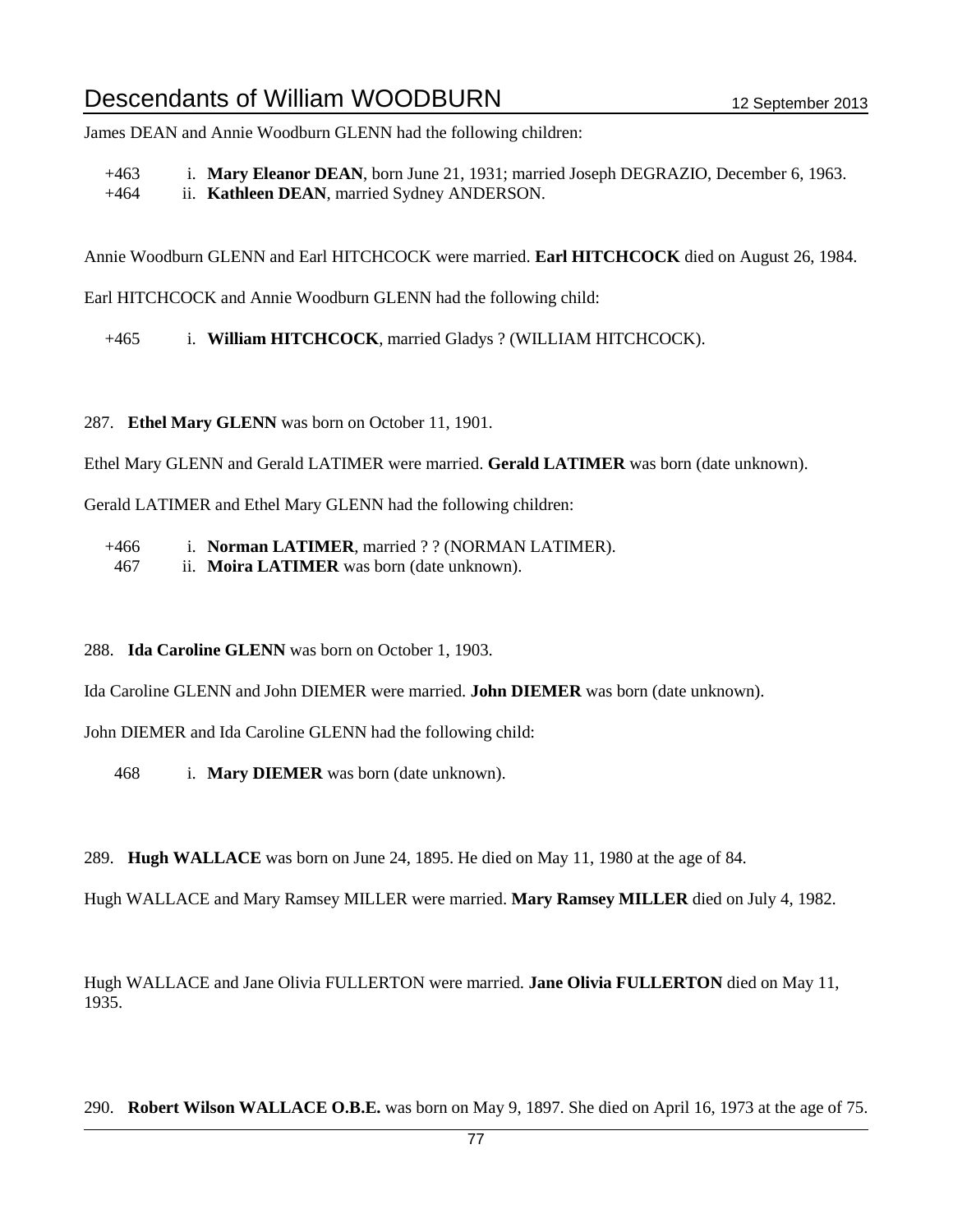Robert Wilson WALLACE O.B.E. and Jeannie ORR were married. **Jeannie ORR** was born (date unknown).

Jeannie ORR and Robert Wilson WALLACE had the following child:

+469 i. **Ann ORR B.Sc.**, married Leslie James MORRELL B.Agr.,J.P..

293. **Richard Smyth WALLACE** was born on July 17, 1903. He died on August 7, 1993 at the age of 90.

Richard Smyth WALLACE and May MICHAEL were married. **May MICHAEL** was born (date unknown).

294. **Hamilton Brown WALLACE** was born on March 18, 1906. He died in 1980 at the age of 74.

Hamilton Brown WALLACE and Unknown UNKNOWN were married. **Unknown UNKNOWN** was born (date unknown).

Hamilton Brown WALLACE and Unknown UNKNOWN had the following children:

- 470 i. **Robert WALLACE** was born (date unknown).
- 471 ii. **Patricia WALLACE** was born (date unknown).
- 472 iii. **Richard WALLACE** was born (date unknown).
- 473 iv. **Barbara WALLACE** was born (date unknown).
- 474 v. **Annabell WALLACE** was born (date unknown).

296. **John Wilson WALLACE B. Agr.** was born (date unknown).

John Wilson WALLACE B. Agr. and Margaret MOORE were married. **Margaret MOORE** was born (date unknown).

John Wilson WALLACE and Margaret MOORE had the following children:

- +475 i. **Ian WALLACE**, married Hilda MCWHIRTER.
- +476 ii. **Victor WALLACE**, married Heather CROMIE, September, 1971.
- +477 iii. **Jennifer WALLACE**, married Maurice MAGOWAN, September 9, 1972, Trinity Presbyterian Church, Omagh.

### 297. **Elizabeth Tate Burnside WALLACE** was born on October 4, 1913.

Elizabeth Tate Burnside WALLACE and William Taylor MOORE were married on March 9, 1949 in Portstewart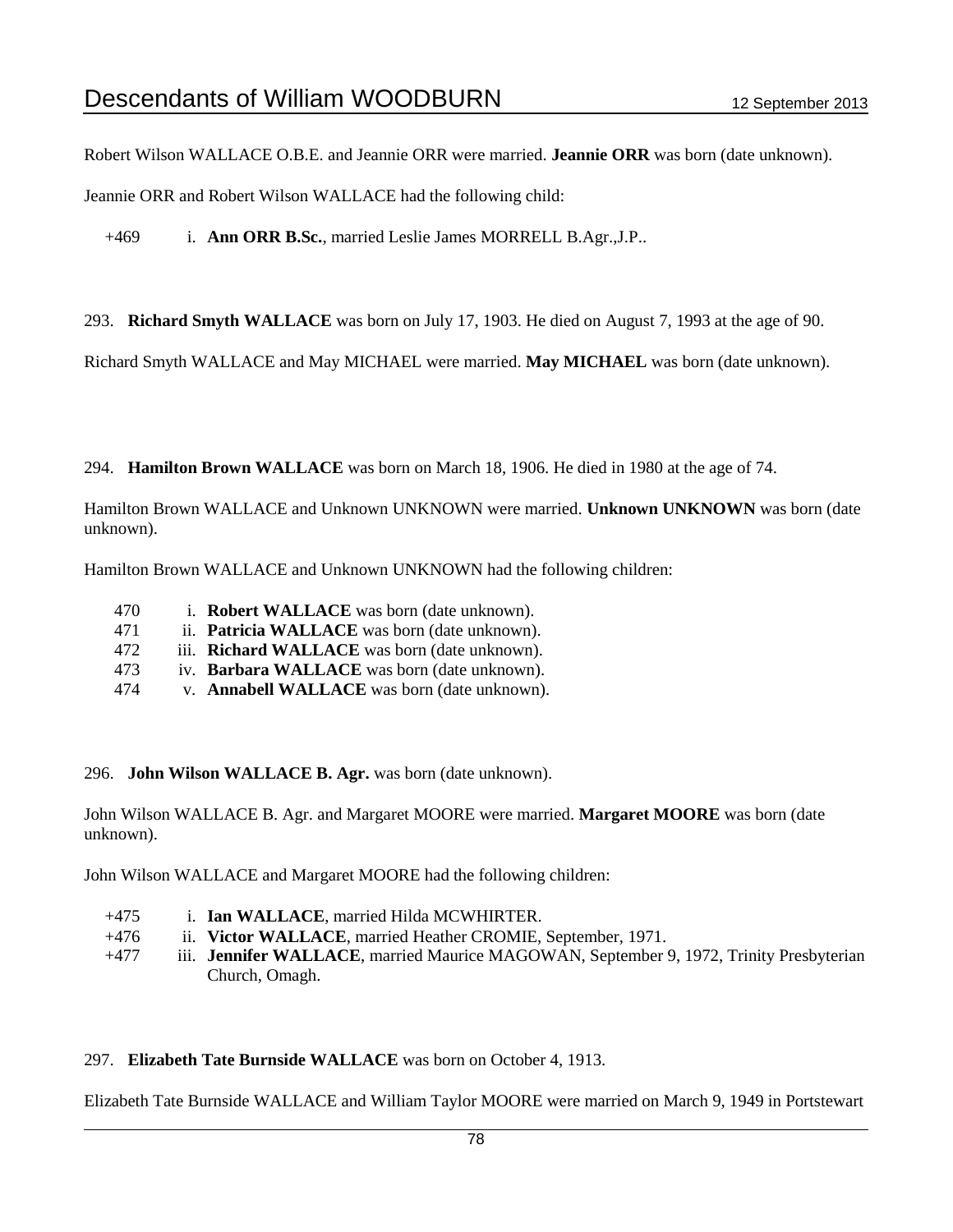Presbyterian Church. **William Taylor MOORE** was born on September 10, 1907.

William Taylor MOORE and Elizabeth Tate Burnside WALLACE had the following child:

+478 i. **William Wallace MOORE**, born October 25, 1951; married Fiona JAMIESON, August 18, 1978, Bushmills Presbyterian Church.

298. **Thomas James MCKEE** was born on September 1, 1898. He died on October 5, 1950 at the age of 52.

Thomas James MCKEE and Karen CARLSON were married. **Karen CARLSON** was born (date unknown).

Thomas James MCKEE and Karen CARLSON had the following children:

| +479   | i. Bruce MCKEE, born September 13, 1932; married Brenda AYRES.              |
|--------|-----------------------------------------------------------------------------|
| $+480$ | ii. <b>Derrick MCKEE</b> , born October 12, 1937; married Freda MCCULLOUGH. |

+481 iii. **Jillian MCKEE**, born September 7, 1941; married John PEZARO.

299. **William Gray MCKEE** was born on February 10, 1900. He died on December 6, 1974 at the age of 74.

William Gray MCKEE and Claudia SPURDLE were married. **Claudia SPURDLE** was born in 1903.

William Gray MCKEE and Claudia SPURDLE had the following children:

| +482 |  | <i>i.</i> <b>Kerry MCKEE</b> , born November 27, 1934; married Sylvia SCULL; died 1964. |  |  |  |  |  |
|------|--|-----------------------------------------------------------------------------------------|--|--|--|--|--|
|      |  |                                                                                         |  |  |  |  |  |

- +483 ii. **Janie MCKEE**, born 1937; married William WILLIAMS.
- +484 iii. **Mary MCKEE**, born 1941; married David MACKESON.
- +485 iv. **William MCKEE**, born 1942; married Christine ANDERSON; married Gayle LAURIE.

300. **David Clarke MCKEE** was born on June 7, 1901. He died on July 2, 1977 at the age of 76.

David Clarke MCKEE and Muriel KNOWLES were married. **Muriel KNOWLES** was born on July 19, 1913.

David Clarke MCKEE and Muriel KNOWLES had the following children:

| $+486$ |  | i. Colleen MCKEE, born March 7, 1935; married Robert Andrew WALLACE. |
|--------|--|----------------------------------------------------------------------|
|--------|--|----------------------------------------------------------------------|

+487 ii. **Janice Clarke MCKEE**, born July 11, 1936; married David TRUSCOTT.

301. **Sara Elizabeth MCKEE** was born on March 18, 1903. She died on July 7, 1967 at the age of 64.

Sara Elizabeth MCKEE and Alexander S. B. TATE were married. **Alexander S. B. TATE** was born on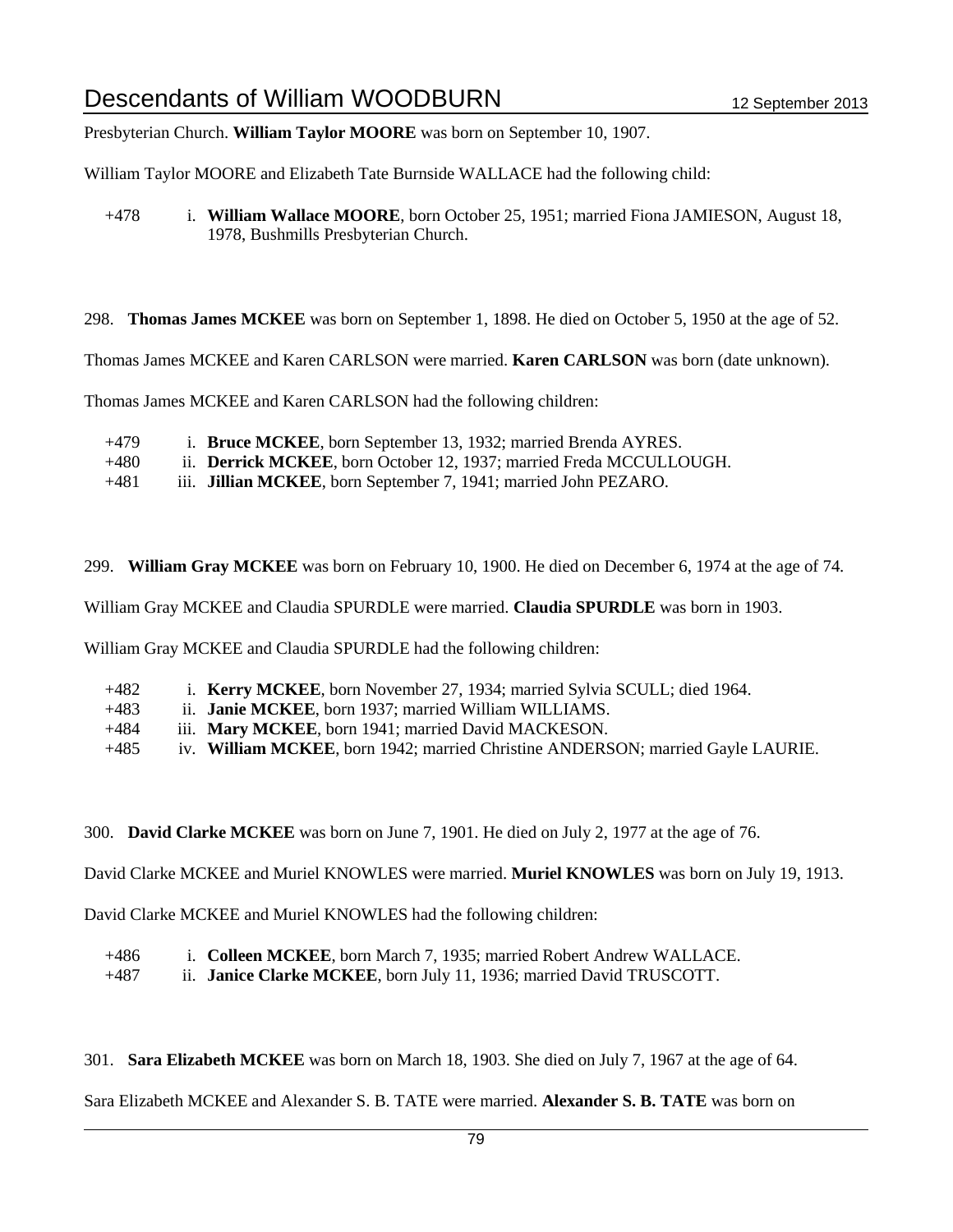December 1, 1899. He died on August 13, 1957 at the age of 57.

Alexander S. B. TATE and Sara Elizabeth MCKEE had the following children:

- +488 i. **Marguerite TATE**, born March 20, 1926; married Ewart Charles BROUGH.
- +489 ii. **David Martin TATE**, born August 15, 1930; married Helen Dawn WILSON.

Sara Elizabeth MCKEE and Lawrence Charles LITTLE were married. **Lawrence Charles LITTLE** was born (date unknown).

302. **Mary Emily MCKEE** was born on May 5, 1904. She died on March 8, 1972 at the age of 67.

Mary Emily MCKEE and Jack JAMIESON were married. **Jack JAMIESON** was born on August 19, 1899. He died in 1946 at the age of 47.

Jack JAMIESON and Mary Emily MCKEE had the following children:

- +490 i. **John JAMIESON**, born October 9, 1899; married Elizabeth SIMPSON; married Elizabeth MERRITT; died 1979.
- +491 ii. **William JAMIESON**, born November 20, 1932; married Jill NYBERG.

Mary Emily MCKEE and Kenneth Wilfred KENDALL were married. **Kenneth Wilfred KENDALL** was born (date unknown).

303. **Robert Wilson MCKEE** was born on September 23, 1905. He died on September 11, 1976 at the age of 70.

Robert Wilson MCKEE and Elizabeth SPURDLE were married. **Elizabeth SPURDLE** was born on May 30, 1905. She died in 1969 at the age of 64. She was also known as Bess Spurdle.

Robert Wilson MCKEE and Elizabeth SPURDLE had the following children:

- +492 i. **Wilson MCKEE**, born July 17, 1936; married Pamela BOSTON; died 1976.
- +493 ii. **Tyrone MCKEE**, born May 9, 1938; married Angela GILL; married Doreen MCGRATH.
- +494 iii. **Claudia MCKEE**, born May 21, 1942; married Russell HANNAN; married Thomas Edward WILSON.
- +495 iv. **Ross MCKEE**, born November 15, 1948; married Vivienne CHURTON.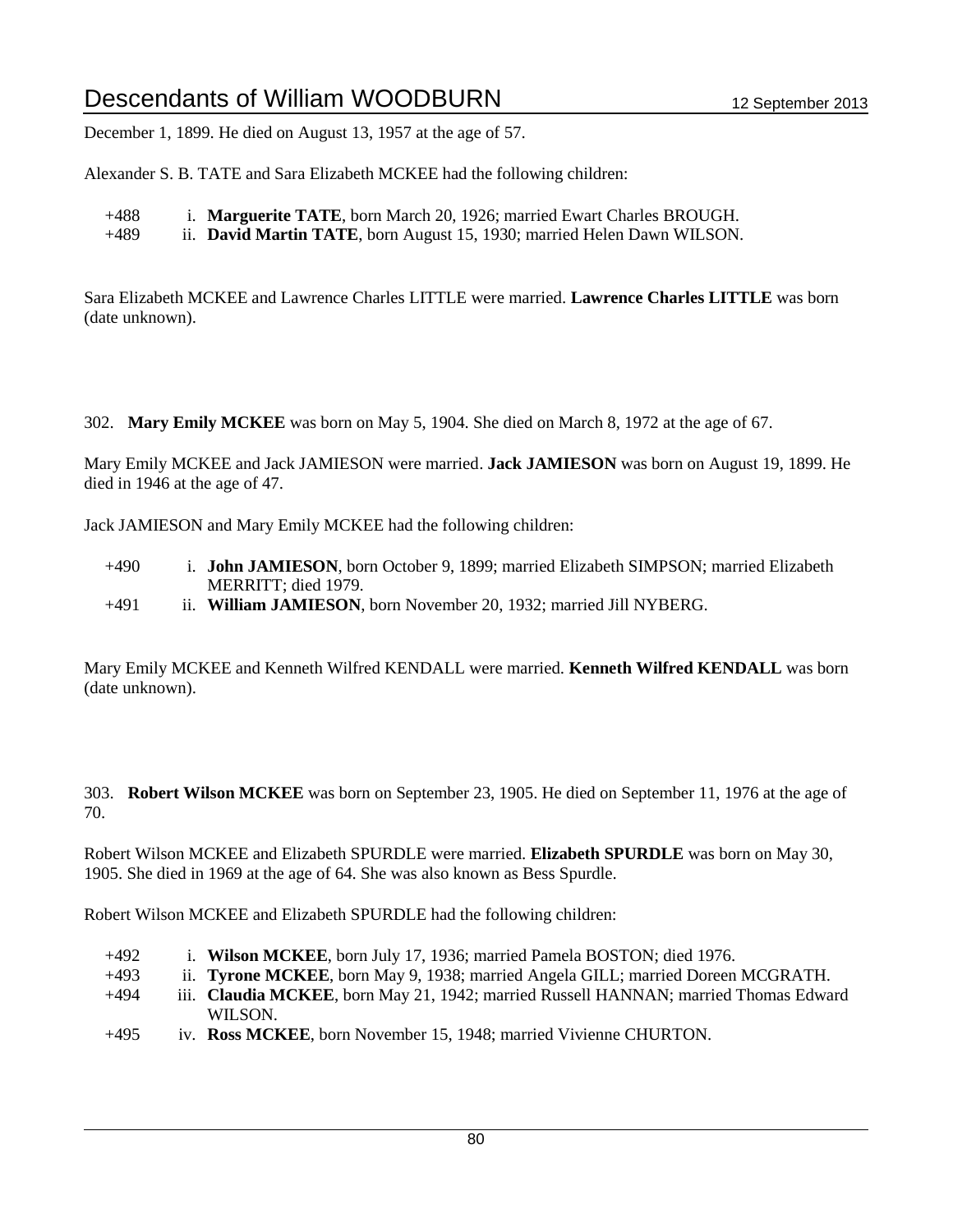304. **George Woodburn MCKEE** was born on September 4, 1907. He died on July 21, 1984 at the age of 76.

George Woodburn MCKEE and Lorna Margaret WINDLE were married. **Lorna Margaret WINDLE** was also known as Mockie Windle.

George Woodburn MCKEE and Lorna Margaret WINDLE had the following children:

- +496 i. **Bryan George MCKEE**, born 1939; married Peggy ANDREWS. +497 ii. **Kathleen Margaret MCKEE**, born January 7, 1942; married Edward Daniel TURLEY. +498 iii. **Patricia Mary MCKEE**, born March 23, 1943; married Mort BRODERICK. +499 iv. **John David MCKEE**, born 1944; married Judith Mary SHEELY. +500 v. **Trevor Francis MCKEE**, born May 29, 1948; married Colleen Robyn BEST. +501 vi. **Ian MCKEE**, born 1953; married Brenda Mary ANDERSON. 502 vii. **Georgh Kevin MCKEE** was born in 1957.
- 

306. **John MCKEE** was born on June 30, 1911. He died on April 14, 1964 at the age of 52.

John MCKEE and Conicar Jean NEILSON were married. **Conicar Jean NEILSON** was born on May 15, 1910.

John MCKEE and Conicar Jean NEILSON had the following children:

| $+503$ | i. Michael John MCKEE, born November 1, 1942; married Margaret June SMITHSON. |
|--------|-------------------------------------------------------------------------------|
| $+504$ | ii. Christine Jean MCKEE, born February 25, 1945; married Clive OLSON.        |
| $+505$ | iii. Daryl Nielson MCKEE, born April 10, 1948; married Dianne Robyn FRANKS.   |

307. **Annie Woodburn MCKEE** was born on July 5, 1912. She died on November 14, 1965 at the age of 53.

Annie Woodburn MCKEE and Thomas ALLEN were married. **Thomas ALLEN** was born on August 20, 1910. He died on March 16, 1984 at the age of 73.

Thomas ALLEN and Annie Woodburn MCKEE had the following children:

- +506 i. **Elizabeth Anne ALLEN**, born November 20, 1936; married John Arthur BROWN.
- +507 ii. **Margaret Isobel ALLEN**, born October 21, 1939; married James Morris SADGROVE.
- +508 iii. **Judith Gail ALLEN**, born October 3, 1943; married Graeme PRICE.

309. **Annie Woodburn WILSON** was born on April 13, 1902. She died on September 1, 1964 at the age of 62.

Annie Woodburn WILSON and James Clarke GRAHAME were married on May 21, 1933 in Maghera Presbyterian Church. **James Clarke GRAHAME** was born in 1891. He died on October 5, 1952 at the age of 61.

James Clarke GRAHAME and Annie Woodburn WILSON had the following children: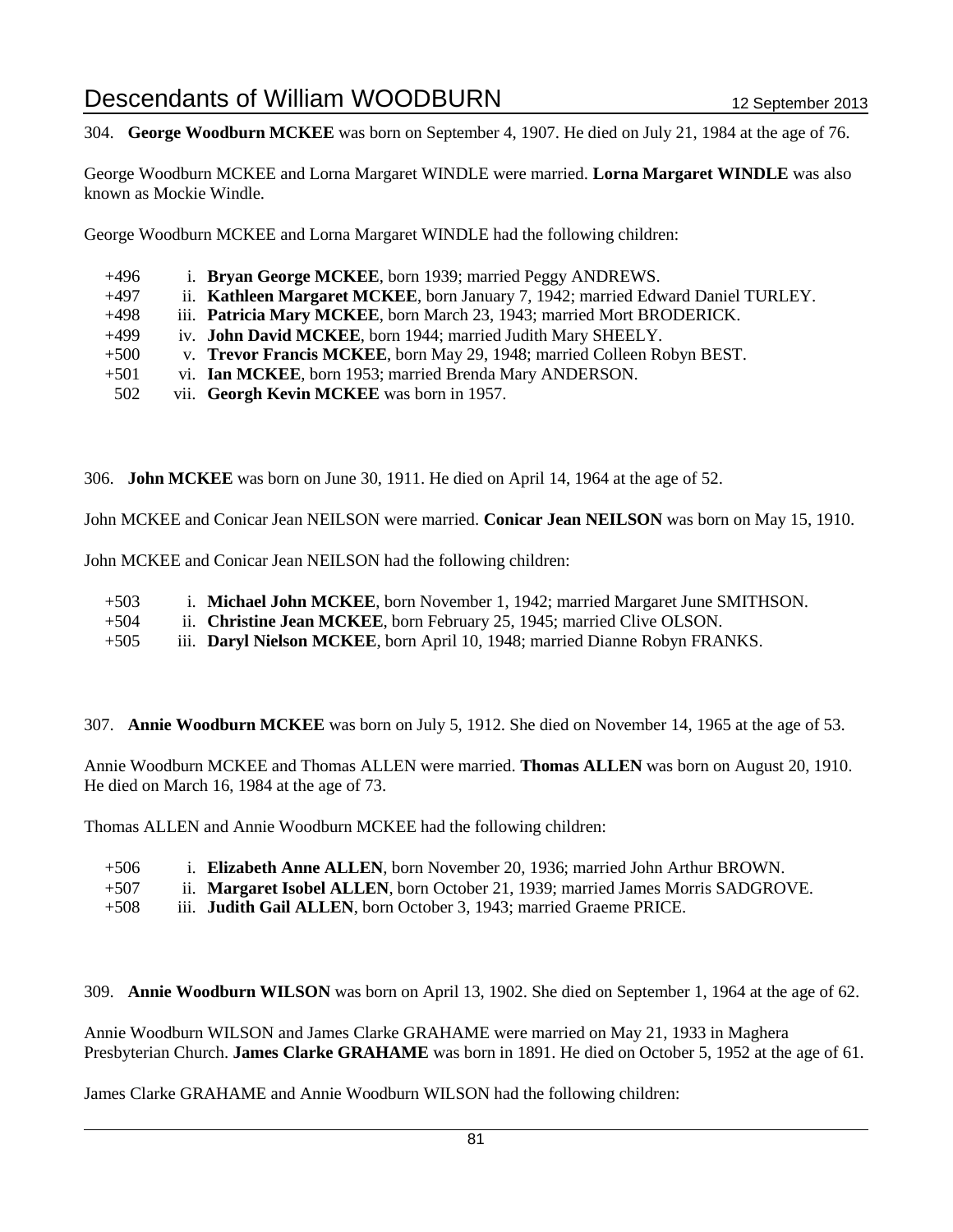| $+509$ | i. Thomas Archibald GRAHAME, born April 29, 1934; married Margaret MCALLISTER;     |
|--------|------------------------------------------------------------------------------------|
|        | married Lynn? (THOMAS GRAHAME).                                                    |
| $+510$ | ii. James Wilson GRAHAME, born February 13, 1939; married Carrie ANDERSON; married |
|        | Jane? (JAMES GRAHAME).                                                             |

311. **William WILSON** was born on November 6, 1906. He died on January 21, 1971 at the age of 64.

William WILSON and Sadie BEGLEY were married. **Sadie BEGLEY** died on December 11, 1986.

William WILSON and Sadie BEGLEY had the following children:

+511 i. **Mary WILSON**, born March 1, 1935; married Samuel Wilson HUSTON.

+512 ii. **Joseph William Graham WILSON**, born June 22, 1937; married Florence Isobel HUSTON.

312. **Joseph WILSON** was born in 1909. He died on November 15, 1965 at the age of 56.

Joseph WILSON and Catherine Barkley KENNY were married on June 5, 1940 in St. Enoch's Presbyterian Church, Belfast. **Catherine Barkley KENNY** died on July 20, 1992.

Joseph WILSON and Catherine Barkley KENNY had the following child:

513 i. **Barkley WILSON** was born (date unknown).

### 313. **Mary Isobel WILSON** died on May 22, 1988.

Mary Isobel WILSON and Moore Jackson GRAHAME were married. **Moore Jackson GRAHAME** was born in 1898. He died on January 28, 1970 at the age of 72.

Moore Jackson GRAHAME and Mary Isobel WILSON had the following children:

- +514 i. **Thomas Jackson Haire GRAHAME**, born March 15, 1940; married Nora CROWE.
- +515 ii. **George Moore GRAHAME**, born July 11, 1953; married Margaret Iris MONTGOMERY, September, 1975.

314. **Jeannie Elizabeth WILSON** was born on February 26, 1913. She died on December 6, 1984 at the age of 71.

Jeannie Elizabeth WILSON and John H. WATSON were married on July 3, 1940 in Maghera Presbyterian Church. **John H. WATSON** died on October 12, 1989.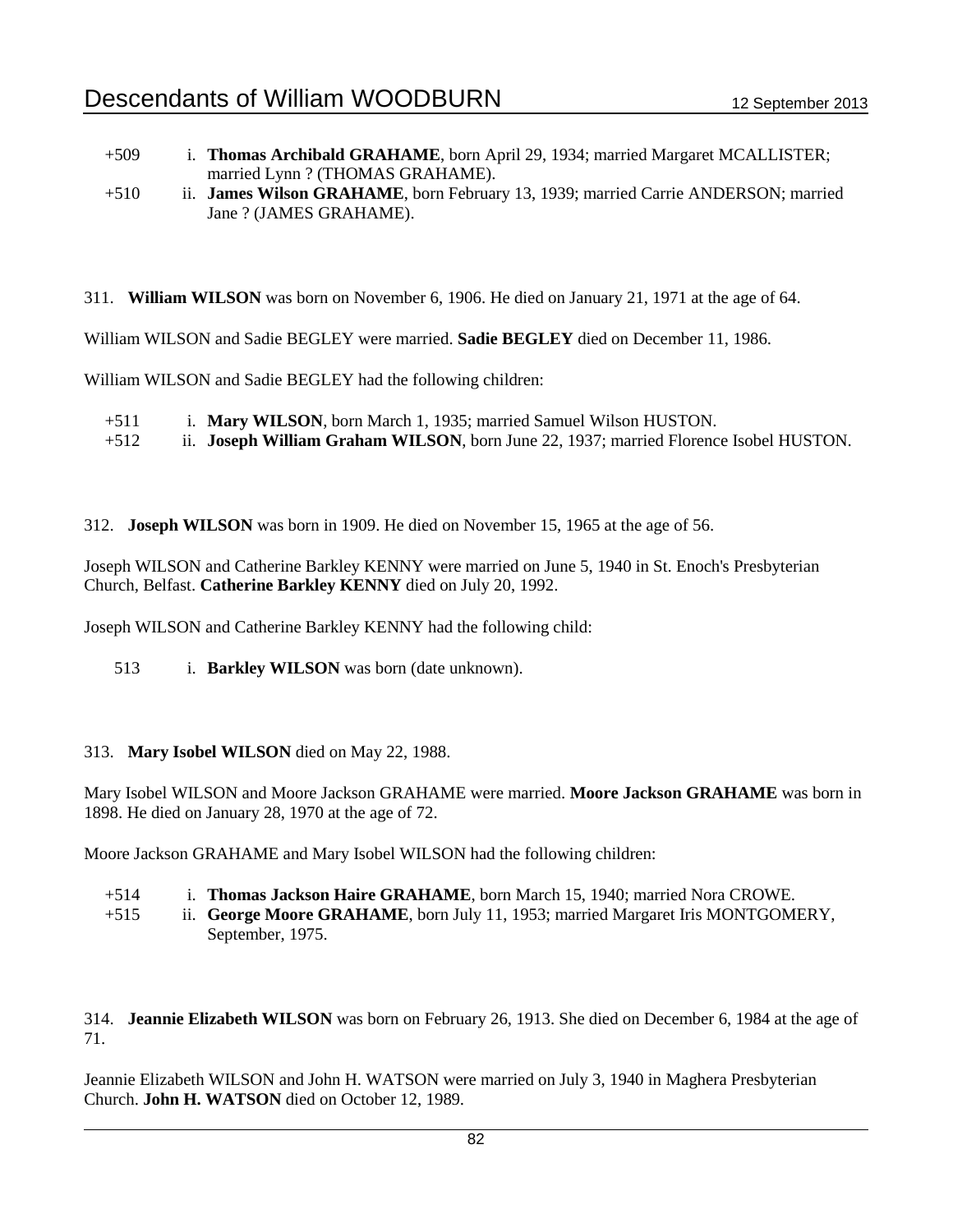John H. WATSON and Jeannie Elizabeth WILSON had the following children:

| i. Margaret Isobel WATSON, married Allister HUNT.     |
|-------------------------------------------------------|
| ii. Anne Florence WATSON, married Sydney MULLAN.      |
| iii. Robert John WATSON, married Mabel GRAHAM.        |
| iv. Jeannie Elizabeth WATSON, married Leslie MESSAGE. |
| v. George Hutchinson WATSON, married Hazel MCREA.     |
|                                                       |

+521 vi. **Mary Olive WATSON**, married Geoffrey CHESTER.

315. **Aileen WILSON** was born on September 21, 1914. She died on October 1, 1977 at the age of 63.

Aileen WILSON and Robert Bryce GILMOUR were married. **Robert Bryce GILMOUR** was born on April 2, 1904. He died on September 4, 1985 at the age of 81. Robert's name is spelled Gilmore on his headstone.

Robert Bryce GILMOUR and Aileen WILSON had the following children:

- +522 i. **John Thomas GILMOUR**, born November 11, 1938; married Hester Elizabeth MCMILLAN, October 9, 1968, Ballywatt Presbyterian Church; died October 7, 1997.
- +523 ii. **Dorothy Eleanor GILMOUR**, born January 4, 1945; married Derek Wilfred ALEXANDER B.Agr., September 8, 1967, Aghadowey Presbyterian Church.

316. **Dorothy Millicent WILSON** was born on August 10, 1917. She died on December 13, 1992 at the age of 75.

Dorothy Millicent WILSON and William Marcus Mccloy BLAIR were married on October 4, 1949 in Aghadowey Presbyterian Church. **William Marcus Mccloy BLAIR** was born (date unknown).

William Marcus Mccloy BLAIR and Dorothy Millicent WILSON had the following children:

- +524 i. **Winifred BLAIR**, married Neill BALMER.
- +525 ii. **Richard BLAIR**, married Lorna KEYS.
- 526 iii. **Sandra BLAIR** was born (date unknown).

317. **George Alexander WILSON M.Sc., Ph.D.** was born on July 31, 1923.

George Alexander WILSON M.Sc., Ph.D. and Lorna WHITE were married. **Lorna WHITE** died on July 5, 1961.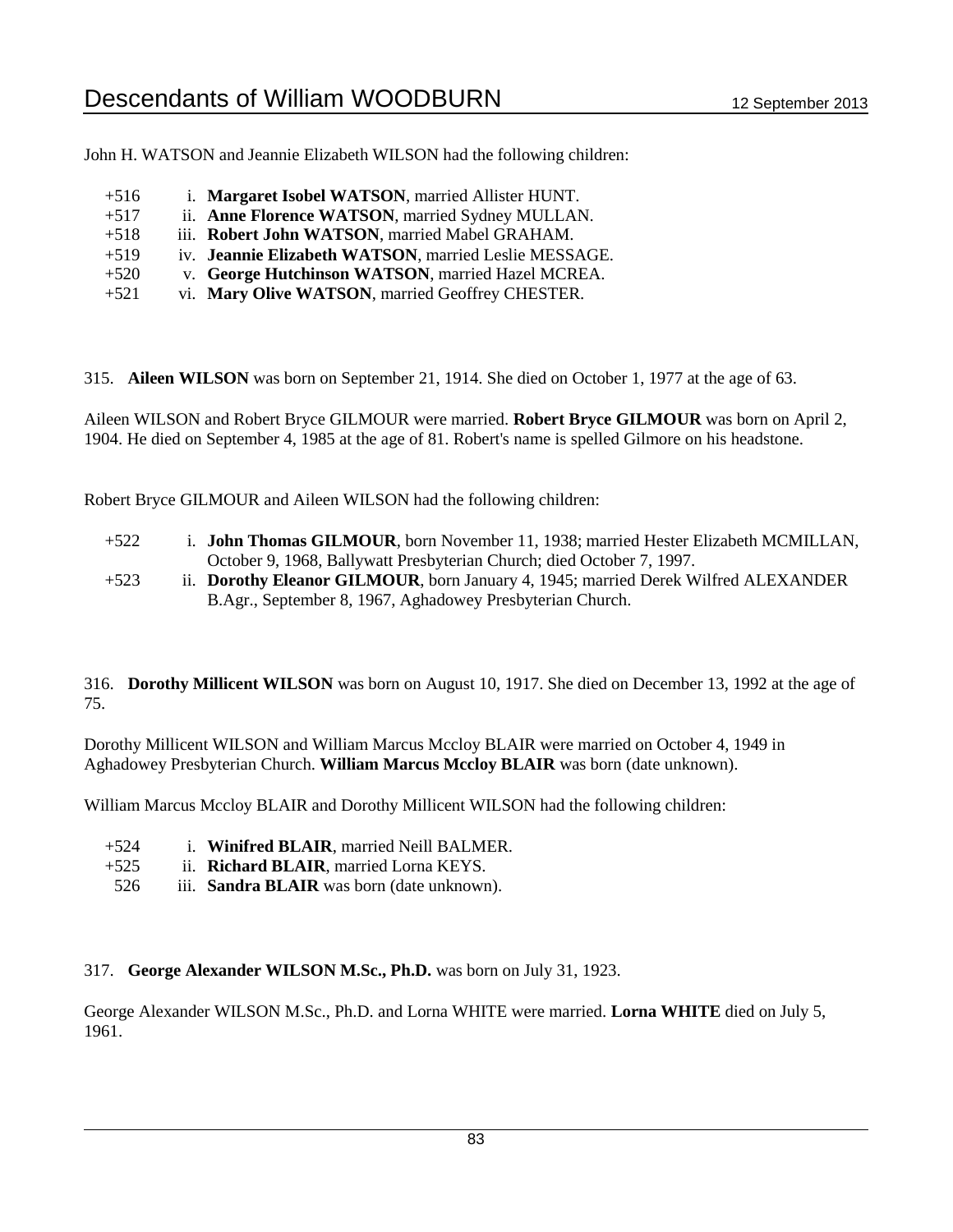George Alexander WILSON M.Sc., Ph.D. and Mary MYLES were married. **Mary MYLES** was also known as Mary Watson.

### 318. **Robert Archibald WILSON** was born on March 24, 1926.

Robert Archibald WILSON and Mary MORRISON were married. **Mary MORRISON** was born (date unknown).

320. **Cecil Leeburn WILSON M.Sc., Ph.D** was born on May 11, 1912. He died on March 19, 1974 at the age of 61. Professor of Analytical Chemistry at Queens University, Belfast.

The following obituary was published in the Proceedings of the Society for Analytical Chemistry (1974), v. 11, pp. 185-186:

### CECIL LEEBURN WILSON

Cecil Wilson, Professor of Analytical Chemistry in The Queen's University of Belfast, died on Tuesday, March 19th, 1974, of a cerebral haemorrhage following some years of failing health.

He was born in Maghera, Co. Londonderry, in 1912 and received his early education at Rainey Endowed School, Magherafelt. In 1929 he entered Queen's University to study chemistry, achieving a First Class Honours B.Sc. in 1932 and an M.Sc. in 1933. A Musgrave Research Scholarship allowed him to study for a Ph.D. at Glasgow University and on attaining this goal he returned to Queen's in 1936 as an Assistant Lecturer. Here he was able to pursue what proved to be his lifelong interest in microchemistry. ln 1939 he was appointed to an assistant lectureship at the Sir John Cass College in London, from which he was released for war service from 1940 to 1944 with the Armaments Research Department of the Ministry of Supply. He would recall, with characteristic humour, how much he valued his micro-chemical skill in the exercise of his task of analysing enemy detonators. After a brief retum to the Cass, he was appointed to a Lectureship in Chemistry at Queen's in 1946 and became a Reader in 1950. In 1953 he obtained his D.Sc. and in 1958 was appointed to a personal Chair in Analytical Chemistry, the first of these ever created in the UK. This was converted into an established Chair of Inorganic and Analytical Chemistry in 1963, which, in 1968, was split into separate Chairs, Cecil Wilson retaining the Chair of Analytical Chemistry until his death.

Cecil Wilson's main interest lay in the field of inorganic microanalysis. He was a skilled microscopist and was largely responsible for the development of the torsion-fibre sub-micro balance. His first book, "An Introduction to Microchemical Methods," was published in 1938 and, following the war, he published two editions, in co-authorship with Professor Belcher, of a book on inorganic microanalysis. Similar co-operation produced various editions of the well known "New Methods of Analytical Chemistry." He was a chemist of wide interests and, although these were principally concerned with analytical chemistry, he found time and energy to keep up with inorganic and physical chemistry. With Professor Stewart at Queen's he published the seventh edition of "Recent Advances in Inorganic and Physical Chemistry" and with Bamett at the Cass he produced the well established inorganic chemistry text. In his undergraduate lectures, he took pleasure in teaching fundamental inorganic chemistry to first-year students.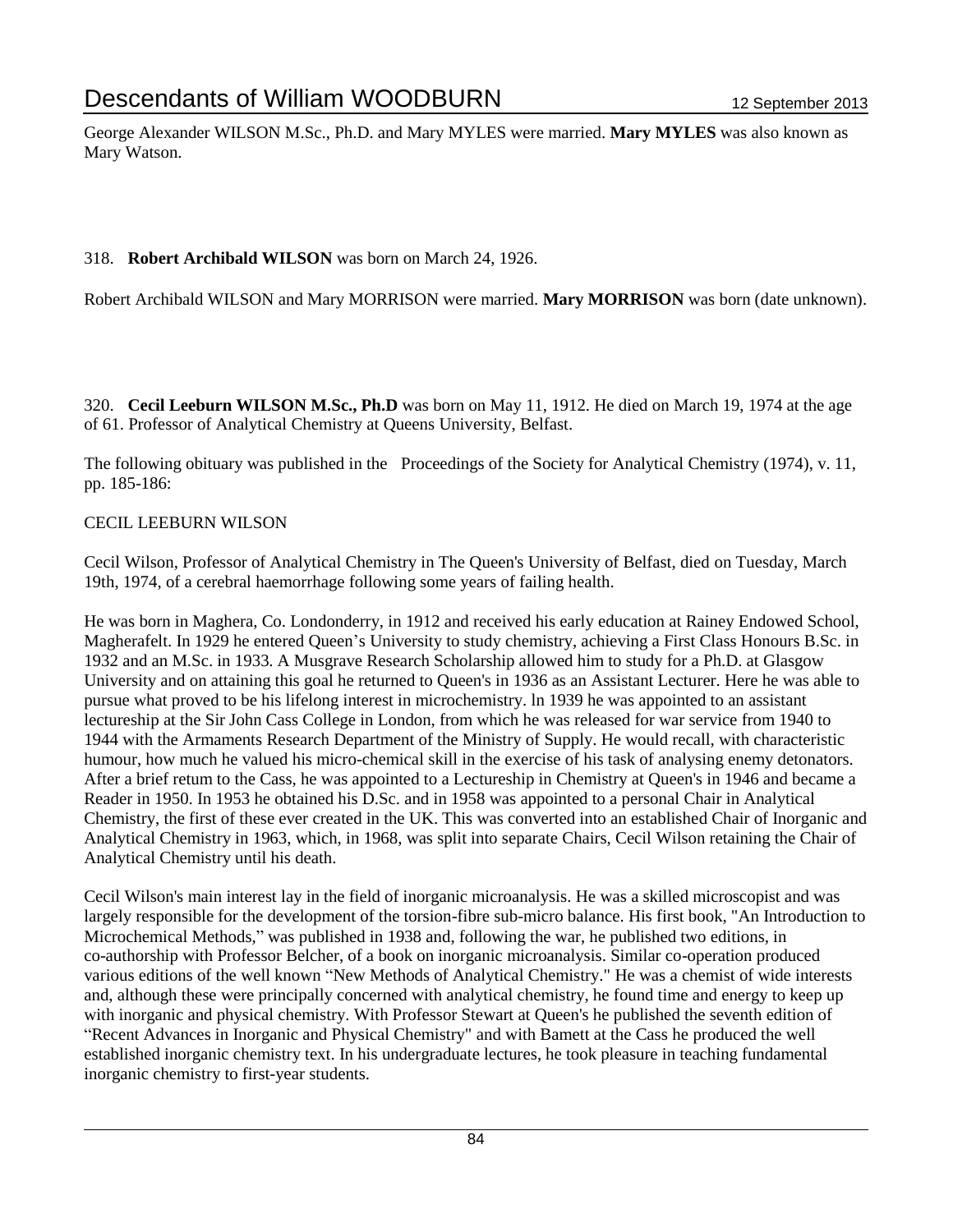During his Professorship, he developed a research school of diverse interests which offered postgraduate experience to students from an equally varied range of countries. Sorne thirty students passed under his care with the production of one hundred or so papers.

Professor Wilson's taste for the English language led him into many analytical literary endeavours. He was elected to the Editorial Board of Microchimica Acta in 1949 and served on it to the time of his death; between 1955 and 1962 he also acted as regional editor for papers written in English. When Talanta was established in 1958, he became its first Editor in Chief, acting as such up to 1964 and since then acting as consulting editor. In 1959, in conjunction with his brother David, he became Editor of the series "Comprehensive Analytical Chemistry" and, since its foundation in 1967, he served on the editorial board of Analytical Letters.

Cecil Wilson gave generously of his time and energy to the activities of scientific bodies and the administration of his university. He served on the Council of the SAC three times since 1951. He was a founder member of the Microchemical Group and acted as Chairman in 1951-52. He was a Fellow of the Royal Institute of Chemistry and acted for many years as chairman of the Northern Ireland Section. His growing intemational reputation led to honorary membership of the Austrian Microchemical Society in 1955 and he was elected to membership of the Royal Irish Academy in 1966. He served for three years as Dean in the Faculty of Science; he was a member of the University Senate, of Boards of Curators and of committees innumerable.

His work in microanalytical chemistry and his rare spirit of enquiry led him to an active interest the authenticity of written and printed documents. He became an acknowledged expert and from 1953 was Document Examiner to the Ministry of Home Affairs of Northern Ireland. He frequently appeared as an expert witness in court proceedings and, as many of us will know from experience, was in great demand to instruct and entertain audiences of all descriptions in this field.

Let us remember how Cecil Wilson's liveliness of mind, sagacity, integrity and warm humanity brought pleasure to gatherings of analytical chemists, not only in the UK but throughout the world. His great charm, sincerity and humour turned many colleagues rapidly into personal friends. Nor were these superficial impressions, for he applied with consistency the same courtesy and kindness to porters, secretaries, raw young lecturers and senior university staff alike. As a superior he was ever helpful yet never interfering or unjustly critical. Cecil Wilson was a true gentleman. The loss which we as a Chemistry Department here at Queen's now feel will he repeated in the larger rentext of the Society for Analytical Chemistry.

He is survived by his wife Grace, a daughter and a son. M. A. LEONARD.

Cecil Leeburn WILSON M.Sc., Ph.D and Grace UNKNOWN were married. **Grace UNKNOWN** was born (date unknown).

Cecil Leeburn WILSON and Grace UNKNOWN had the following children:

- 527 i. **Unknown WILSON** was born (date unknown).
- 528 ii. **Unknown WILSON** was born (date unknown).

321. **David Woodburn WILSON** was born on July 11, 1917. David was the author and editor of numerous chemistry books, including several with his brother Cecil.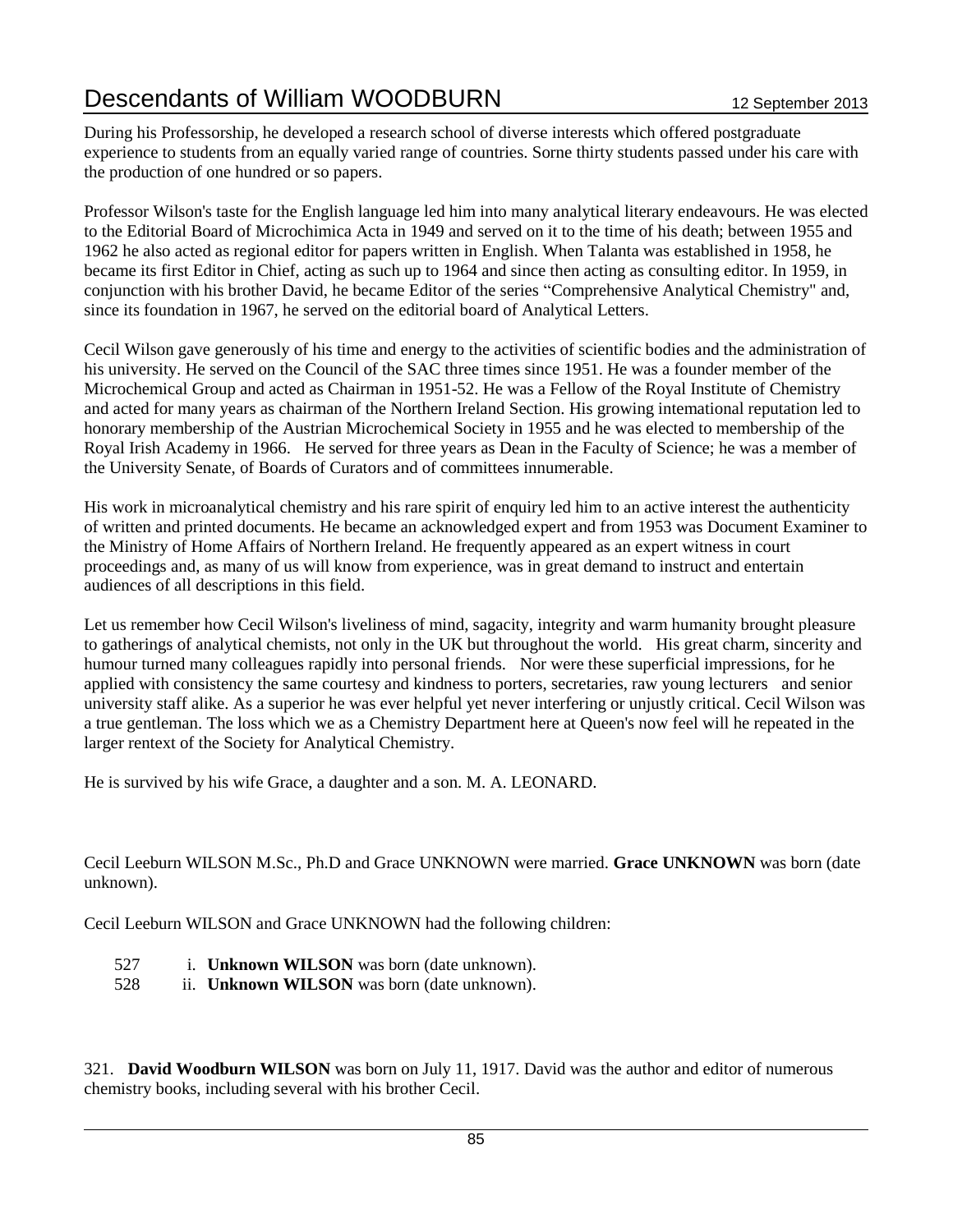David Woodburn WILSON and Unknown UNKNOWN were married. **Unknown UNKNOWN** was born (date unknown).

### 322. **Mary Woodburn TORRENS** was born on June 9, 1929.

Mary Woodburn TORRENS and Roderick MCCLAREN were married on March 3, 1953. **Roderick MCCLAREN** was born on September 6, 1926.

Roderick MCCLAREN and Mary Woodburn TORRENS had the following child:

+529 i. **Fiona MCCLAREN**, born August 4, 1961; married Christopher DUPRES, March 29, 1986, South Africa.

323. **Margaret Elizabeth TORRENS** was born on December 11, 1930. She died on May 3, 2008 at the age of 77 in Aghadowey, Londonderry, N. Ireland. She was buried on May 6, 2008 in Moneydig Presbyterian Church, Moneydig, Garvagh, N. Ireland.

Margaret Elizabeth TORRENS and Samuel HAZLETT were married on June 20, 1953. **Samuel HAZLETT** was born on February 11, 1923.

Samuel HAZLETT and Margaret Elizabeth TORRENS had the following children:

- +530 i. **David Samuel HAZLETT**, born May 18, 1954; married Elizabeth LEIGHTON, October 9, 1975.
- 531 ii. **John Torrens HAZLETT** was born on April 15, 1958 in Moneydig, Kilrea, N, Ireland. He died on May 3, 1958 at the age of 0 in Moneydig, Kilrea, N, Ireland.
- +532 iii. **Alison Louise HAZLETT**, born September 10, 1959; married Richard BOYD, June 29, 1979; married Carl Woodward MONTEITH, April 11, 1987.
- 533 iv. **Barbara Jane HAZLETT** was born on April 11, 1961.

324. **Eileen Bolton TORRENS** was born on March 2, 1933. She died on November 28, 1972 at the age of 39.

Eileen Bolton TORRENS and Archibold Getty "Archie" HART were married on September 23, 1954. **Archibold Getty "Archie" HART** was born (date unknown).

Archibold Getty HART and Eileen Bolton TORRENS had the following children:

- +534 i. **John Derek HART**, married Anna Pattricia STRATTON, June 20, 1980.
- +535 ii. **Sandra Elizabeth HART**, born November 10, 1958; married Desmond TAYLOR, August 3, 1979, Ballymoney, Northern Ireland.
- 536 iii. **Brian James HART** was born on May 6, 1960.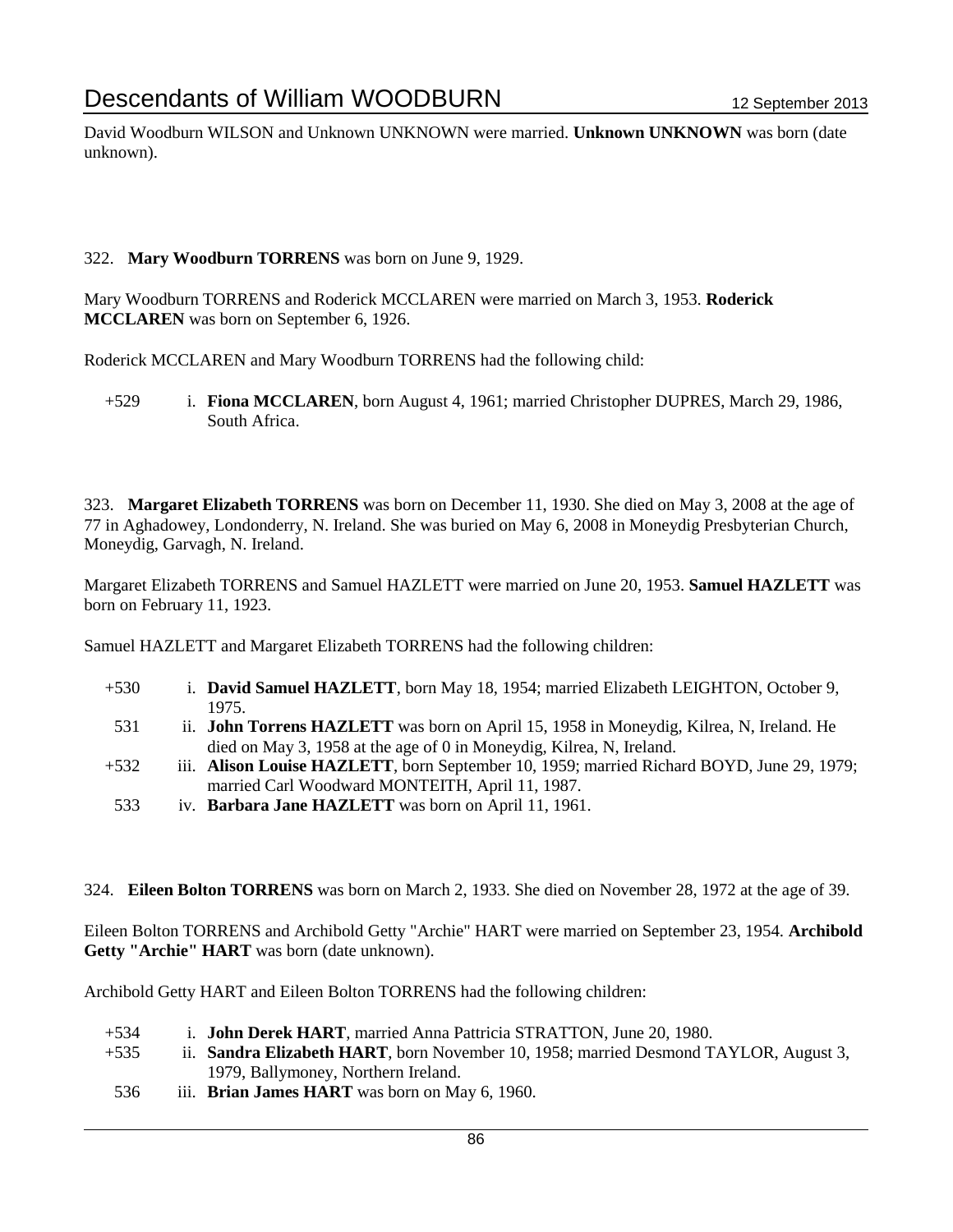325. **Jean Kathleen TORRENS** was born on November 25, 1935 in Four Bushes, Kilrea, N.Ireland. She died on April 9, 1992 at the age of 56 in Coleraine, N.Ireland.

Jean Kathleen TORRENS and Robert William Ivan WILSON were married on March 2, 1957. **Robert William Ivan WILSON** was born on February 12, 1931 in Londonderry, Coleraine, N. Ireland. He died on April 9, 2005 at the age of 74.

Robert William Ivan WILSON and Jean Kathleen TORRENS had the following children:

- +537 i. **Christopher Samuel "Chris" WILSON**, born June 9, 1958, Mary Rankin Maternity Home, Coleraine, Northern Ireland; married Catherine Rosamund RINGLAND, April 6, 1988, Hamilton Rd Presbyterian Church, Bangor, Northern Ireland.
- +538 ii. **Steven Torrens WILSON**, born June 19, 1960, Robinson Hospital, Ballymoney, Northern Ireland; married Amanda Jane UNKNOWN, July 14, 1989, Portrush, Northern Ireland.
- +539 iii. **Michael Ivan WILSON**, born August 29, 1962, Robinson Hospital, Ballymoney, Northern Ireland; married Gillian Sarah DORAN, March 23, 1996, Coleraine, Co. Londonderry, Northern Ireland.
- +540 iv. **Elaine Joyce WILSON**, born November 6, 1964, Robinson Hospital, Ballymoney, Northern Ireland; married David Cambell Aubry GILLESPIE, August 12, 1988, Coleraine, Co. Londonderry, Northern Ireland.
- 541 v. **Philip Bolton WILSON** was born on May 15, 1973 in Mary Rankin Maternity Home, Coleraine, Northern Ireland.

326. **Joyce Anne TORRENS** was born on November 25, 1935 in Four Bushes, Kilrea, N.Ireland. She died on April 4, 1995 at the age of 59 in Raufoss, Norway.

Joyce Anne TORRENS and Kjell BERTELSEN were married on September 26, 1959. **Kjell BERTELSEN** was born on September 15, 1932.

Kjell BERTELSEN and Joyce Anne TORRENS had the following children:

- +542 i. **Karen Maria BERTELSEN**, born June 6, 1960; married Steiner ØYSTAD, October 9, 1987.
- +543 ii. **Erlind William BERTELSEN**, born February 12, 1966; married Karianne UNKNOWN.
- +544 iii. **Kirsten Louise BERTELSEN**, born August 6, 1961; married Jens-Sarne LARSON, May 13, 1989.

327. **Grace WOODBURN** was born about 1915 in Kentucky.

Grace WOODBURN and John W. PINKERTON were married. **John W. PINKERTON** was born (date unknown).

John W. PINKERTON and Grace WOODBURN had the following child: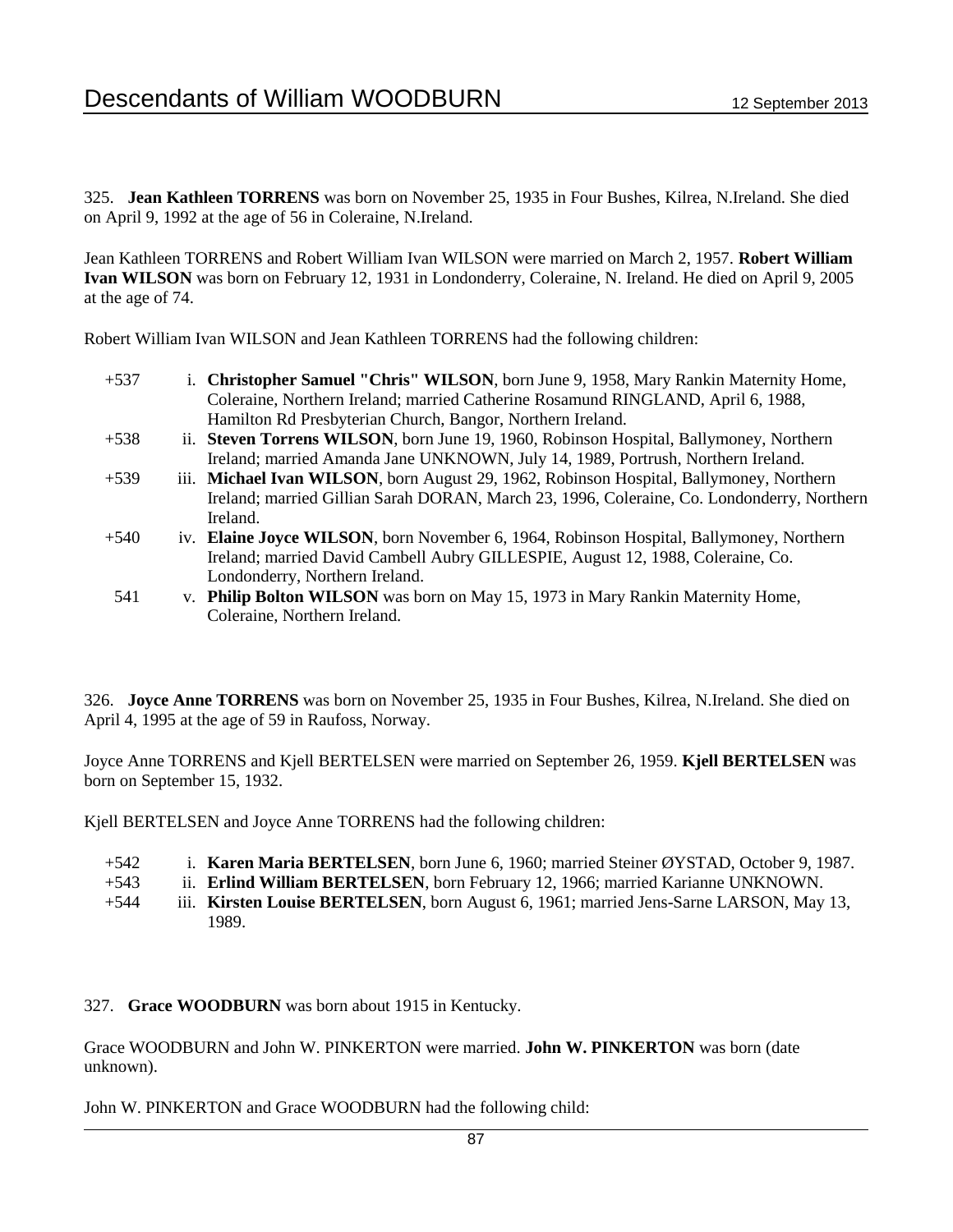545 i. **Wesley PINKERTON** was born (date unknown).

329. **Blanche E. WOODBURN** was born on January 15, 1921 in Campbell Co, Kentucky. She died on September 24, 1966 at the age of 45.

Blanche E. WOODBURN and Unknown WATSON were married. **Unknown WATSON** was born (date unknown).

Unknown WATSON and Blanche E. WOODBURN had the following children:

| 546 | i. <b>Barbara L. WATSON</b> was born on November 11, 1945 in Campbell Co, Kentucky. |
|-----|-------------------------------------------------------------------------------------|
| 547 | ii. Carol A. WATSON was born on April 20, 1947 in Campbell Co, Kentucky.            |
| 548 | iii. <b>James A. WATSON</b> was born on September 8, 1951 in Campbell Co, Kentucky. |

330. **Clara Mae LANDBERG** was born on February 22, 1924 in Campbell Co., Kentucky.

Clara Mae LANDBERG and Robert S. LEAKE were married. **Robert S. LEAKE** was born (date unknown).

331. **Mary Lou LANDBERG** was born on November 28, 1926 in Campbell Co., Kentucky.

Mary Lou LANDBERG and Unknown GARRISON were married. **Unknown GARRISON** was born (date unknown).

332. **Joyce Quinn LANDBERG** was born on September 16, 1932 in Campbell Co., Kentucky.

Joyce Quinn LANDBERG and John W. STEINMAN were married. **John W. STEINMAN** was born (date unknown).

John W. STEINMAN and Joyce Quinn LANDBERG had the following children:

549 i. **John W. STEINMAN** was born on October 8, 1955 in Kenton Co., Ohio. +550 ii. **Steven C. STEINMAN**, born March 18, 1957, Kenton Co., Ohio; married Sarah OGOZALEK.

334. **Margaret SPARKA** died on June 6, 2011 in North Carolina. She was born ab 1921 in Kentucky. The following obituary was published on the website of the Moody Connolly Funeral Home, Brevard, North Carolina,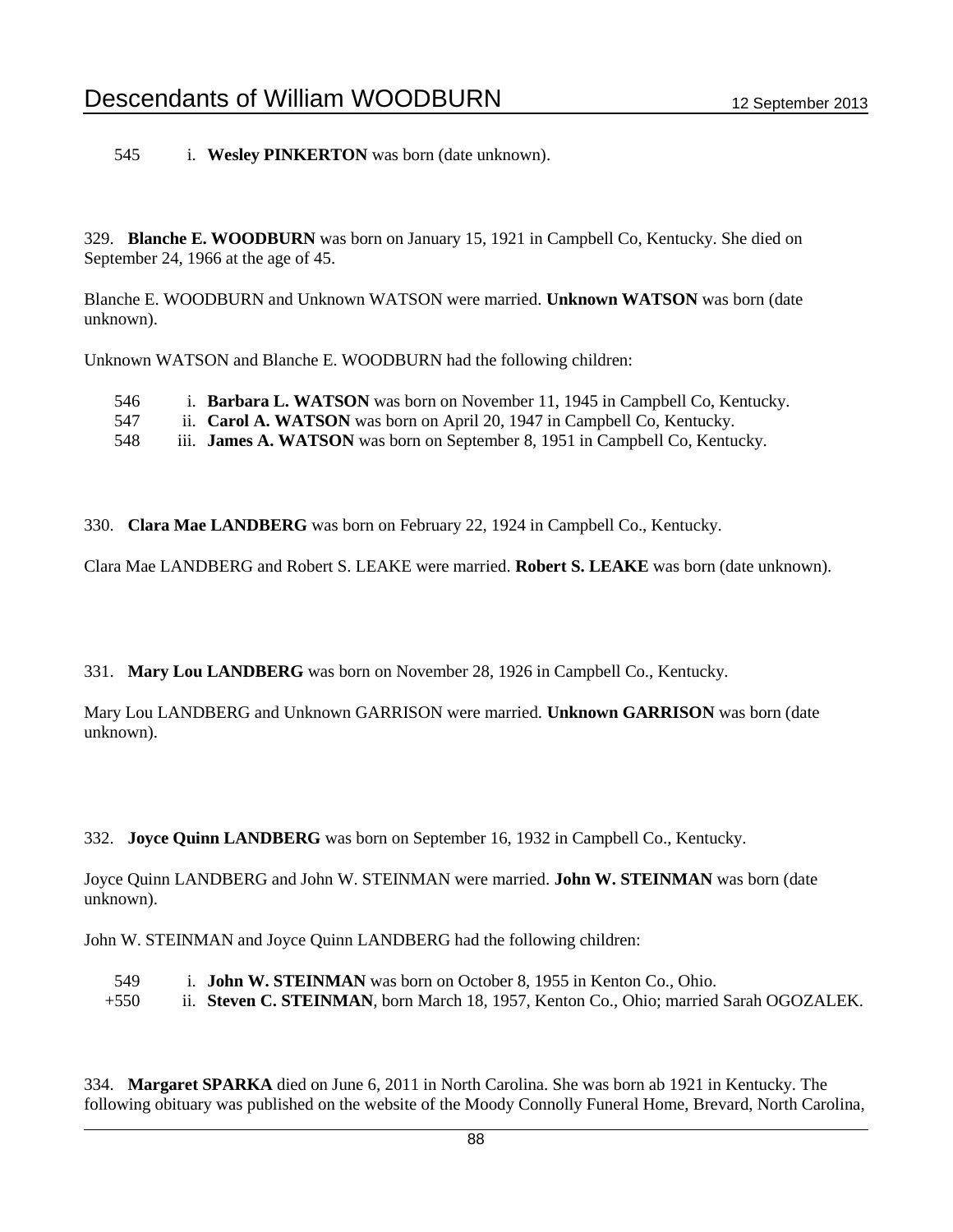and was available in 2012:

In Memory of Margaret Kubasta 1921 - 2011

Margaret Sparka Kubasta, age 90 of Brevard died Monday June 6, 2011. She was born in Campbell Kentucky to the late Charles Sparka and Mary Woodburn Sparka. In addition to her parents she was preceded in death by her husband Robert Kubasta.

Mrs. Kubasta was a member of Davidson River Presbyterian Church, she volunteered for numerous organizations through out her life including the Camp Fire Girls, Meals on Wheels, Habitat Store and Friends of Connestee.

Margaret was loved for her ready smile and friendly personality.

Survivors include two daughters: Barbara Roberts of Chevy Chase MD. and Lynne Galluzzo of Haymarket VA., five grandchildren and two great grandchildren.

Margaret SPARKA and Robert KUBASTA were married. **Robert KUBASTA** was born (date unknown).

Robert KUBASTA and Margaret SPARKA had the following children:

- +551 i. **Barbara KUBASTA**, married Unknown ROBERTS.
- +552 ii. **Lynne KUBASTA**, married Gary GALLUZZO.

#### 335. **Dorothy JOHNSON** was born (date unknown).

Dorothy JOHNSON and Robert BORCHERDS were married. **Robert BORCHERDS** was born (date unknown). Robert was from Capetown, South Africa. All information regarding this person was obtained from David Woodburn (CIS: 100554,526) and needs to be confirmed.

Robert BORCHERDS and Dorothy JOHNSON had the following children:

- +553 i. **Peter BORCHERDS**.
- +554 ii. **Robin BORCHERDS**.

340. **David Barclay WOODBURN** was born in 1895. He died in 1952 at the age of 57. All information regarding this person was obtained from David Woodburn (CIS: 100554,526) and needs to be confirmed.

**Agnes Callendar CAMPBELL** was born (date unknown). Agnes was from Ballynatrua, N. Ireland. All information regarding this person was obtained from David Woodburn (CIS: 100554,526) and needs to be confirmed.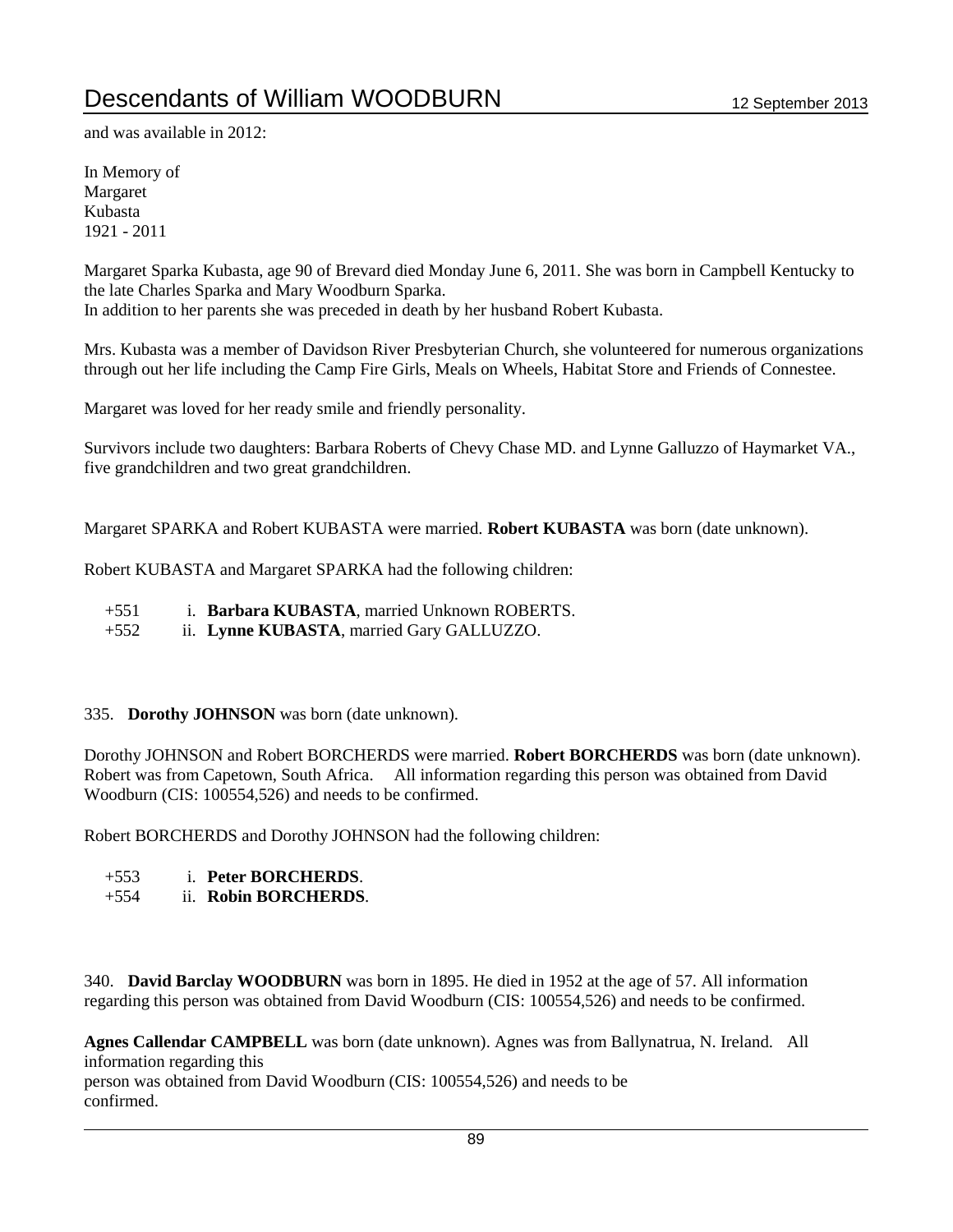David Barclay WOODBURN and Agnes Callendar CAMPBELL had the following children:

| 555    | i. Alice WOODBURN was born in 1929. Agnes died at age three months. All information |
|--------|-------------------------------------------------------------------------------------|
|        | regarding this person was                                                           |
|        | obtained from David Woodburn (CIS: 100554,526) and needs to be confirmed.           |
| $+556$ | ii. Thomas WOODBURN, born 1930; died 1992.                                          |
| $+557$ | iii. <b>James WOODBURN</b> , born 1934.                                             |
| $+558$ | iv. David K. WOODBURN, born 1935.                                                   |
| $+559$ | v. Sara "Sally" WOODBURN, born 1937.                                                |
| 560    | vi. Alice WOODBURN was born in 1929. She died in 1929 at the age of 0.              |

341. **Ada Frances "Joy" WOODBURN** was born about 1910. She died in 1980 at the age of 70.

Ada Frances "Joy" WOODBURN and Douglas PAYNE were married. **Douglas PAYNE** was born (date unknown).

### **Eighth Generation**

344. **Eileen Margaret MCNEARY** was born on August 22, 1908.

Eileen Margaret MCNEARY and Samuel Alexander GOULD were married in 1933. **Samuel Alexander GOULD** was born on July 18, 1906. He died on April 4, 1986 at the age of 79.

Samuel Alexander GOULD and Eileen Margaret MCNEARY had the following children:

- 561 i. **William Donald GOULD** was born on August 16, 1937.
- +562 ii. **John Stewart GOULD**, born June 2, 1943; married Harriet Ann METZGER, 1969.

345. **Matthew MCNEARY** was born on September 10, 1910. He died on April 1, 1990 at the age of 79.

Matthew MCNEARY and Esther Louisa LEWIS were married on January 1, 1938. **Esther Louisa LEWIS** was born on December 5, 1912 in Philadelphia, Pennsylvania. She died on April 28, 2002 at the age of 89 in Falmouth, Maine. The following obituary appeared on ellsworthamerican.com (Falmouth, Maine) on May 2, 2002:

**Esther Lewis McNeary,** 89, of Ocean View in Falmouth, where she resided for the past four years, died April 28, 2002. She was born in Philadelphia, Pa., on Dec. 5, 1912, the daughter of Thomas and Anna Louisa (Shoudt) Lewis.

Esther graduated from Strayer Business School in Philadelphia. Matthew McNeary, her husband of 52 years,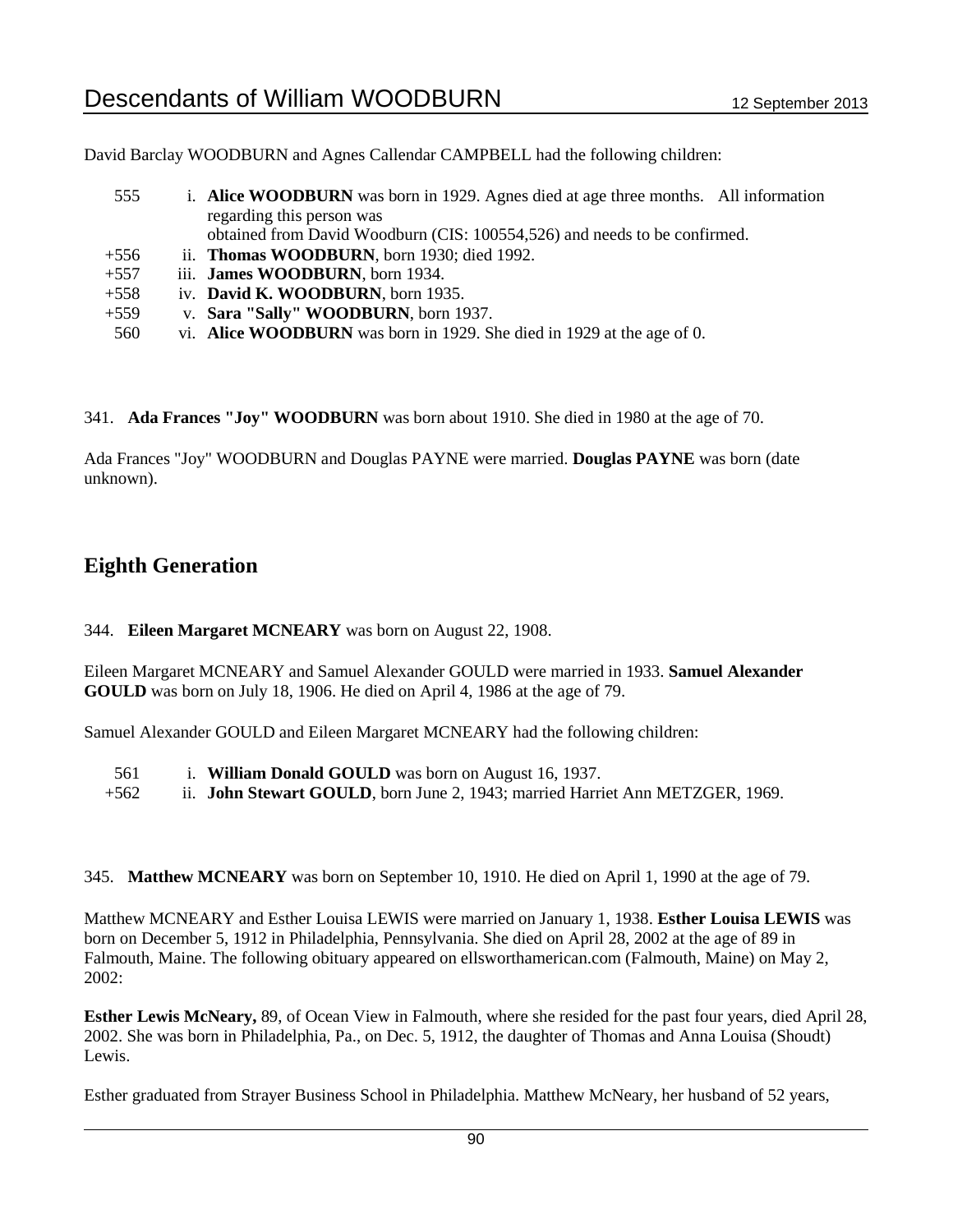predeceased her. Professor Matthew McNeary taught at the University of Maine in Orono for 35 years. Esther was a talented homemaker and was involved in many activities in Orono including those at the Orono United Methodist Church. She also worked at the UMO Fogler Library. After retirement, they moved to East Blue Hill where they were active in the Blue Hill Congregational Church.

Surviving are four children, Jean Woodard and her husband, Frank, of Falmouth, Susan Billings and her husband, Linwood, of Brunswick, Matthew and his wife, Linda, of Simpsonville, S.C., Richard and his wife, Tina, of Webster, N.Y.; 11 grandchildren: Craig Woodard, Steven Woodard, Peter Skillin, Timothy Skillin, Wendy Skillin, Paul McNeary, Karen (McNeary) Walker, James McNeary, Richard McNeary, Alexander McNeary, and Janet McNeary; seven great- grandchildren; and a sister, Ruth Lewis of Philadelphia.

Memorials may be made to Community Health Services, Hospice Program, 901 Washington Ave, Suite 104, Portland, ME. 04103-2797.

Hall Funeral Home, Inc. in Casco is handling arrangements.

A remembrance service is planned for this summer in East Blue Hill.

Matthew MCNEARY and Esther Louisa LEWIS had the following children:

- +563 i. **Jean Louisa MCNEARY**, born December 12, 1938; married Franklin Earl WOODWARD.
- +564 ii. **Elizabeth Susan MCNEARY**, born November 5, 1939; married Douglas Leland SKILLIN; married Linwood BILLINGS.
- +565 iii. **Matthew Wilson MCNEARY**, born January 22, 1942; married Linda Lee WELLES.
- +566 iv. **Richard Lewis MCNEARY**, born July 23, 1943; married Forrestine Webb ABBOTT.

346. **Samuel Stewart MCNEARY** was born on September 16, 1913. He died on June 25, 1996 at the age of 82.

Samuel Stewart MCNEARY and Sarah Ann FULTZ were married. **Sarah Ann FULTZ** was born on February 3, 1915. She died on March 12, 1998 at the age of 83.

Samuel Stewart MCNEARY and Sarah Ann FULTZ had the following children:

- +567 i. **Mark Stuart MCNEARY**, born May 12, 1943; married Mary Ann HICKMAN.
- +568 ii. **Stephen Adams MCNEARY**, born July 4, 1947; married Amy NEFF, 1969.
- 569 iii. **Ellen Warwick MCNEARY** was born on February 17, 1953.

347. **William James Lippincott MCNEARY** was born on March 19, 1912. He died in March, 1991 at the age of 79.

William James Lippincott MCNEARY and Jane Elizabeth GREEN were married. **Jane Elizabeth GREEN** was born (date unknown).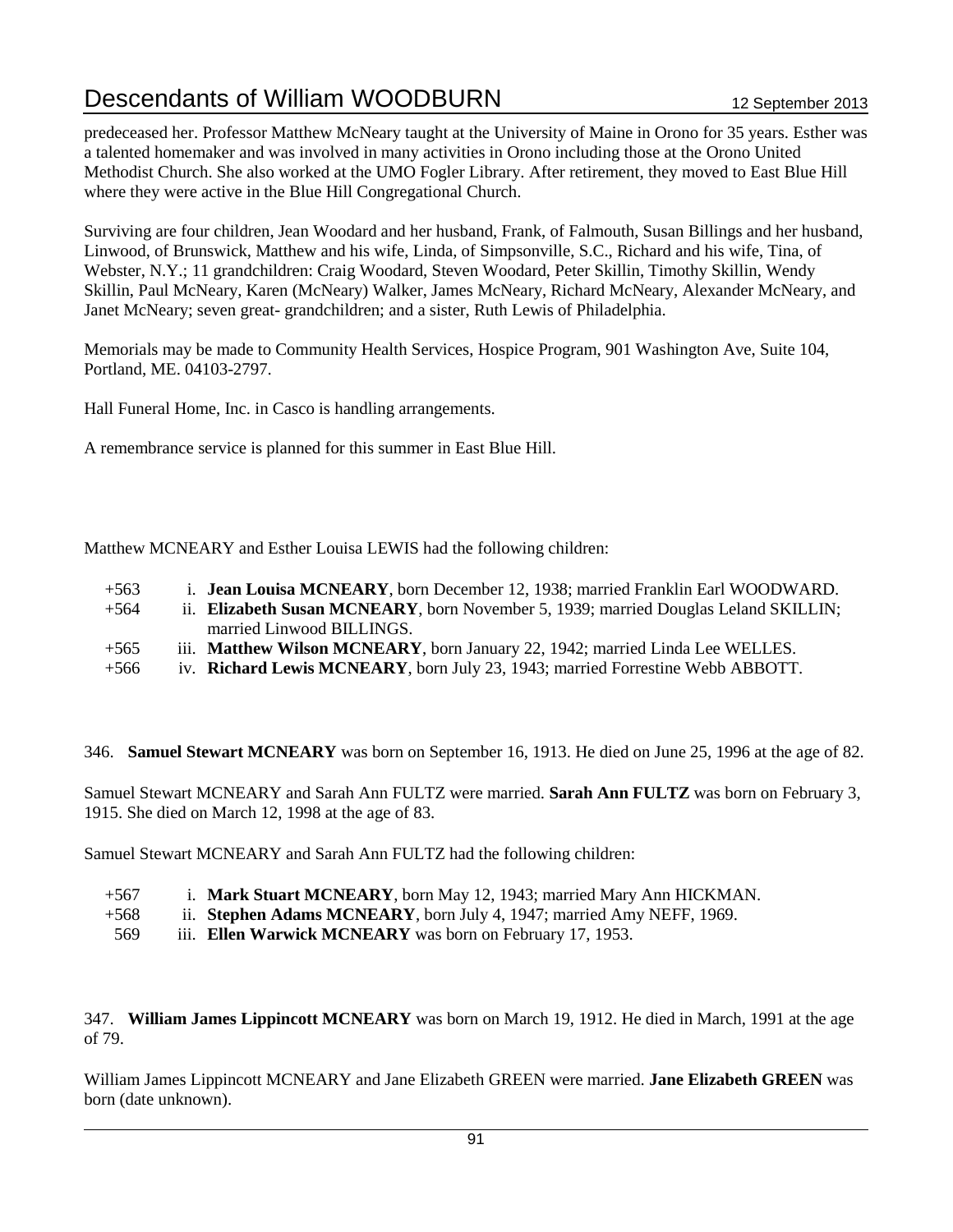William James Lippincott MCNEARY and Jane Elizabeth GREEN had the following children:

- +570 i. **William Wilson MCNEARY II**, born September 28, 1936; married Margaret Bruton DRAKE, May 16, 1959.
- +571 ii. **John Maxwell MCNEARY**, born September 20, 1938; married Lydia Ann ALEXANDER.
- 572 iii. **Jane Green MCNEARY** was born (date unknown).

348. **Aubrey "Bud" WILLIAMS** was born (date unknown).

Aubrey "Bud" WILLIAMS and Millicent ROTHWELL were married. **Millicent ROTHWELL** was born (date unknown).

Aubrey WILLIAMS and Millicent ROTHWELL had the following children:

| 573 | i. Glen WILLIAMS was born (date unknown). |  |
|-----|-------------------------------------------|--|
|     | ____ _____ _ _ _ . _ _                    |  |

- +574 ii. **Jill WILLIAMS**, married Lee STRANBERG.
- 349. **Elaine WILLIAMS** was born (date unknown).

**Malcom HUNT** was born (date unknown).

### 350. **William Wilson MCGRATH** was born in 1913. He died in 1954 at the age of 41.

William Wilson MCGRATH and Sylvia Betty WRIGHT were married. **Sylvia Betty WRIGHT** was born in 1912.

William Wilson MCGRATH and Sylvia Betty WRIGHT had the following children:

- 575 i. **Elizabeth Ann MCGRATH** was born in 1943.
- 576 ii. **Judith Wright MCGRATH** was born in 1945.

### 351. **Margaret "Greta" MCGRATH** was born in 1915.

Margaret "Greta" MCGRATH and Richard EDWARDS were married in 1938. **Richard EDWARDS** was born in 1902. He died in 1962 at the age of 60.

Richard EDWARDS and Margaret MCGRATH had the following children: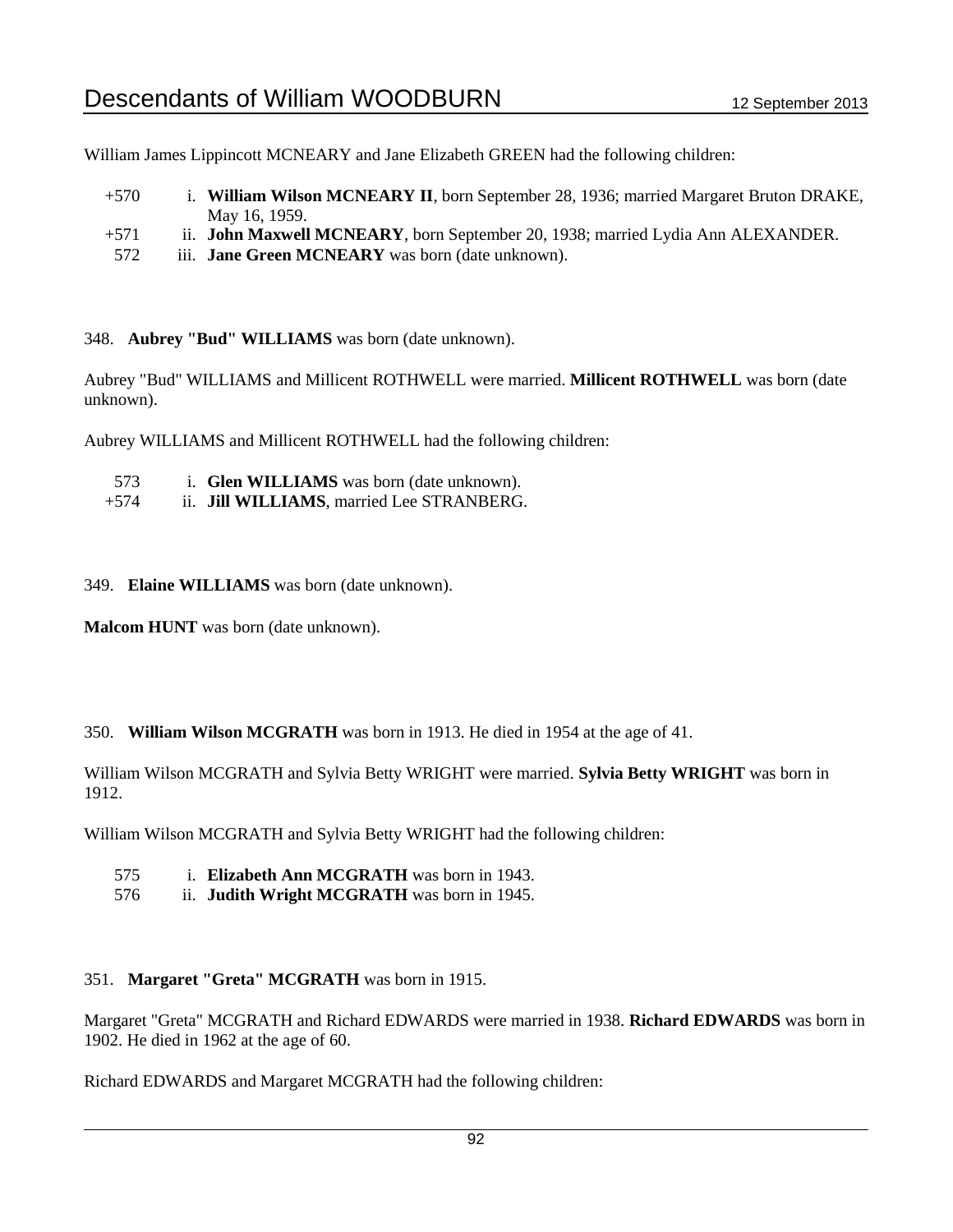| $+577$ | i. Richard Noble Marshall EDWARDS, born 1939; married Yvonne Maureen ORME; died |
|--------|---------------------------------------------------------------------------------|
|        | 1973.                                                                           |
| $+578$ | ii. <b>Ann Marie EDWARDS</b> , born 1942; married Malcolm SINGERMAN, 1967.      |
| $+579$ | iii. Daniel Desmond Mcgrath EDWARDS, born 1946; married Judith MCCLURE, 1969.   |

#### 352. **Dorothea "Dora" MCGRATH** was born in 1918.

Dorothea "Dora" MCGRATH and Alexander MCILHERENE were married in 1946. **Alexander MCILHERENE** died in 1955.

Alexander MCILHERENE and Dorothea MCGRATH had the following children:

- 580 i. **Margaret Patricia MCILHERENE** was born in 1950.
- +581 ii. **Andrea Daniel MCILHERENE**, born 1952; married Clive SPARKS; married John Edward JOHNSON.
- 582 iii. **Rosemary Dorothea Little MCILHERENE** was born in 1953.

#### 353. **Daniel Desmond "Desi" MCGRATH** was born in 1921.

Daniel Desmond "Desi" MCGRATH and Aileen ALEXANDER were married. **Aileen ALEXANDER** was born (date unknown).

Daniel Desmond MCGRATH and Aileen ALEXANDER had the following children:

- 583 i. **Daniel MCGRATH** was born (date unknown).
- 584 ii. **Ailain MCGRATH** was born (date unknown).

Daniel Desmond "Desi" MCGRATH and Judith MCCLURE were married. **Judith MCCLURE** was born (date unknown).

Daniel Desmond MCGRATH and Judith MCCLURE had the following children:

- 585 i. **Stephen MCGRATH** was born (date unknown).
- 586 ii. **Suzanne Louise MCGRATH** was born (date unknown).

### 356. **Elizabeth WILSON** was born (date unknown).

Elizabeth WILSON and Alfred GULLIAM were married. **Alfred GULLIAM** was born (date unknown).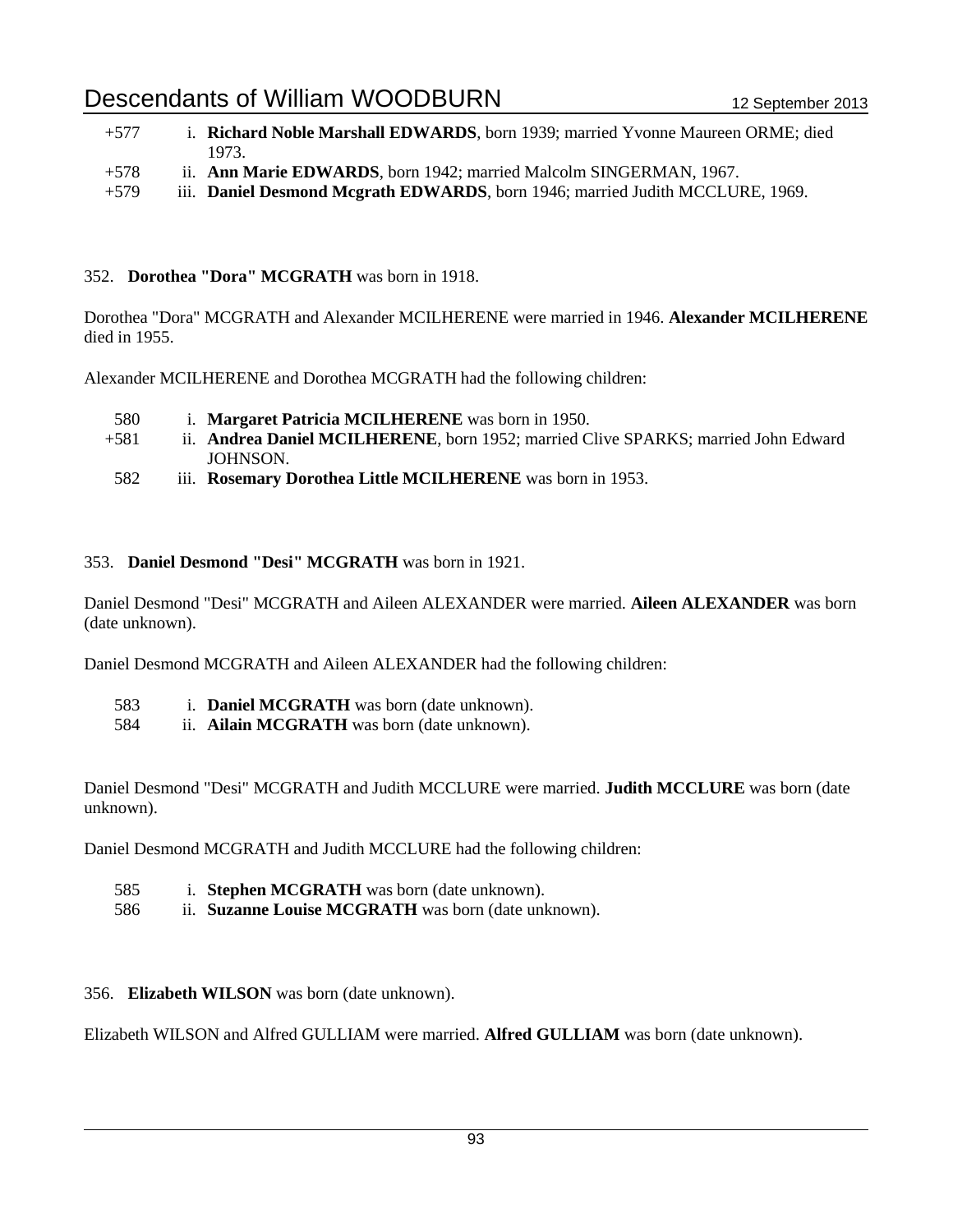357. **Jeannie WILSON** was born (date unknown).

Jeannie WILSON and John MCGAVAN were married. **John MCGAVAN** was born (date unknown).

360. **James Moore HOUSTON** was born on February 23, 1910 in Pittsburgh, Allegheny Co., Pennsylvania. He died on September 18, 2000 at the age of 90 in Pittsburgh, Allegheny Co., Pennsylvania. He was buried in Homewood Cemetery, Pittsburgh, Allegheny Co., Pennsylvania. James graduated from Haverford College, in Haverford, Pennsylvania and from the University of Pittsburgh School of Law. He was an attorney at the firm of Houston Harbaugh in Pittsburgh, Allegheny Co., Pennsylvania.

The following obituary was published in the Pittsburgh Post-Gazette (no date given) and transcribed and available on FindAGrave.com in 2013:

#### **HOUSTON** JAMES MOORE

On Monday, September 18, 2000, on his 63rd wedding anniversary, James Moore Houston, age 90. Beloved husband of Helen Wilson Houston; father of William A. Houston, John D. Houston, II, Jean H. Encinosa of Seffner, FL and Roberta H. Houston; brother of John D. Houston, Jr. and the late Sara L. Houston; also survived by six grandchildren and five great-grandchildren. Friends will be received JOHN A. FREYVOGEL SONS, INC. 4900 Centre Ave. At Devonshire Street Wednesday 2-4 and 6:30-8:30 pm. Funeral service and interment will be private. Remembrances may be made to the James Moore Houston Memorial Fund, Allegheny Co. Bar Foundation, 400 Coppers Bldg., Pgh., PA 15219.

The following memorial was published in the Winter 2001 edition of the Haverford, the Alumni Magazine of Haverford College:

31 James Houston died in September at the age of 90. A longtime Pittsburg lawyer, Mr. Houston was a founder of the firm Houston Harbaugh. Houston's areas of expertise were the canons of legal law and tax law. Family and friends described Houston as a quiet, private man with a passion for playing piano, painting, and writing poetry. He also enjoyed traveling in Europe, particularly to Paris. A graduate of the University of Pittsburg Law School, Houston served as president of the Allegheny County Mental Health Society, director of the Carnegie Mellon University Art Gallery and director of the Pittsburg Chamber Music Society. He is survived by his wife, Helen; his sons, Bill Houston '61 and John Houston '63; his daughters, Roberta Houston and Jean Encinosa; six grandchildren; and five great-grandchildren.

James Moore HOUSTON and Helen WILSON were married on September 18, 1937 in Pittsburgh, Allegheny Co., Pennsylvania. **Helen WILSON** was born on October 11, 1913 in Pittsburgh, Allegheny Co., Pennsylvania. She died on January 11, 2004 at the age of 90 in Pittsburgh, Allegheny Co., Pennsylvania. She was buried in Homewood Cemetery, Pittsburgh, Allegheny Co., Pennsylvania. Helen was a graduate of the Pennsylvania College for Women.

The following obituary was published in the Pittsburgh Post-Gazette on January 12, 2004:

**HOUSTON** HELEN WILSON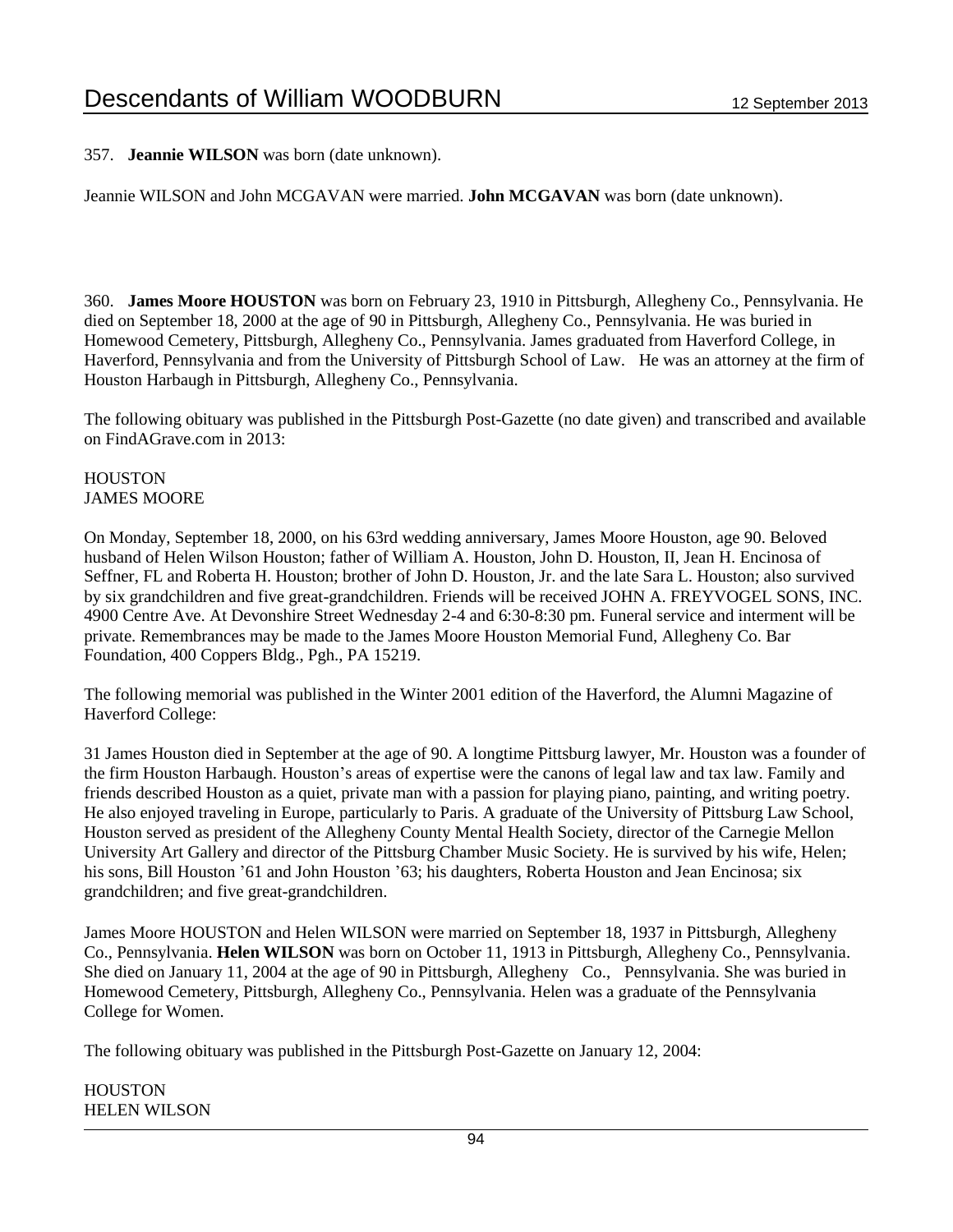On Sunday, January 11, 2004 Helen Wilson Houston, Beloved wife of the late James Moore Houston; mother of William A. Houston, John D. Houston, II, Jean H. Encinosa of Brandon, FL and Roberta H. Houston; sister of Mary Perkins Brown; also survived by six grandchildren and seven great-grandchildren. A life-long resident of Pittsburgh, Mrs. Houston was a past President and long-time member of the Board of the Children's Institute of Pittsburgh (formerly the Home for Crippled Children). In 1968 Mrs. Houston was appointed to the State Board of Vocational Rehabilitation by Governor Raymond Schafer and served on the Board for a number of years. Prior to moving to Sherwood Oaks, Mrs. Houston had been a long-time member of the Twentieth Century Club of Pgh. Friends will be received JOHN A. FREYVOGEL SONS, INC. 4900 Centre Ave. At Devonshire Street, Fri. 3-6 pm. Funeral and Interment private. Remembrances may be made to the Children's Institute of Pittsburgh, 6301 Northumberland St, Pgh, PA 15217 or Sherwood Oaks Residents Assoc, 100 Norman Dr., Cranberry, 16066.

James Moore HOUSTON and Helen WILSON had the following children:

- 587 i. **William A. HOUSTON** was born (date unknown).
- +588 ii. **John D. HOUSTON II**, married Margaret FERRY.
- +589 iii. **Jean H. HOUSTON**, born January 11, 1945; married Unknown ENCINOSA.
- 590 iv. **Roberta H. HOUSTON** was born on December 22, 1948.

362. **John Duff "Zeke" HOUSTON Jr.** was born on May 5, 1917 in Pittsburgh, Allegheny Co., Pennsylvania. He died on July 25, 2008 at the age of 91 in Manassas, Prince William Co., Virginia. He was buried in Allegheny Cemetery, Lawrenceville, Allegheny Co., Pennsylvania. Lt.Col. U.S. Army, WW II.

The following obituary appeared on the website of Pierce Funeral Homes of Manassas, Virginia at http://pierce.funeralplan2.com/obituaries.aspx?turl=http://hosting-25440.tributes.com/show/john-duff-houston-83 925835 and was available in 2013:

John Duff Houston, Jr.

 BORN: May 5, 1917 DIED: July 25, 2008 LOCATION: Manassas, Virginia

John Duff Houston, Jr. (AKA "Zeke") age 91 of Manassas, Virginia, died Friday, July 25, 2008 at Prince William Hospital.

Born in Pittsburgh, Pennsylvania, May 5, 1917 to John Duff Houston, Sr. and Rosetta Moore Houston, John and his siblings (James and Sally) grew up in the Murrayhill section of Pittsburgh, where he attended Taylor Allderdice High School. John later graduated from the University of Pittsburgh with a degree in History.

Upon completing his studies, John first went to work for the "Railroads". Soon thereafter, his entrepreneurial spirits kicked in and he became owner/operator of his first Exxon gas station in Squirrel Hill, later adding Jeep Dealerships and Discount Merchandise Houses to his portfolio. Moreover, John served two years in the U.S. Army as Lt. Col., Director of Logistics, in Churchill, Manitoba, Canada, and Naples, Italy, during World War II.

John married Marie King Minnemeyer in 1952, having 3 sons, John, Henry and Timothy. In 1964, he moved his family to Manassas, VA, when he became President of Woodbridge Clay Products (Brick Company) in Manassas, VA. In 1991, John retired from B. M. Smith and Associates in Arlington, Virginia where he served as President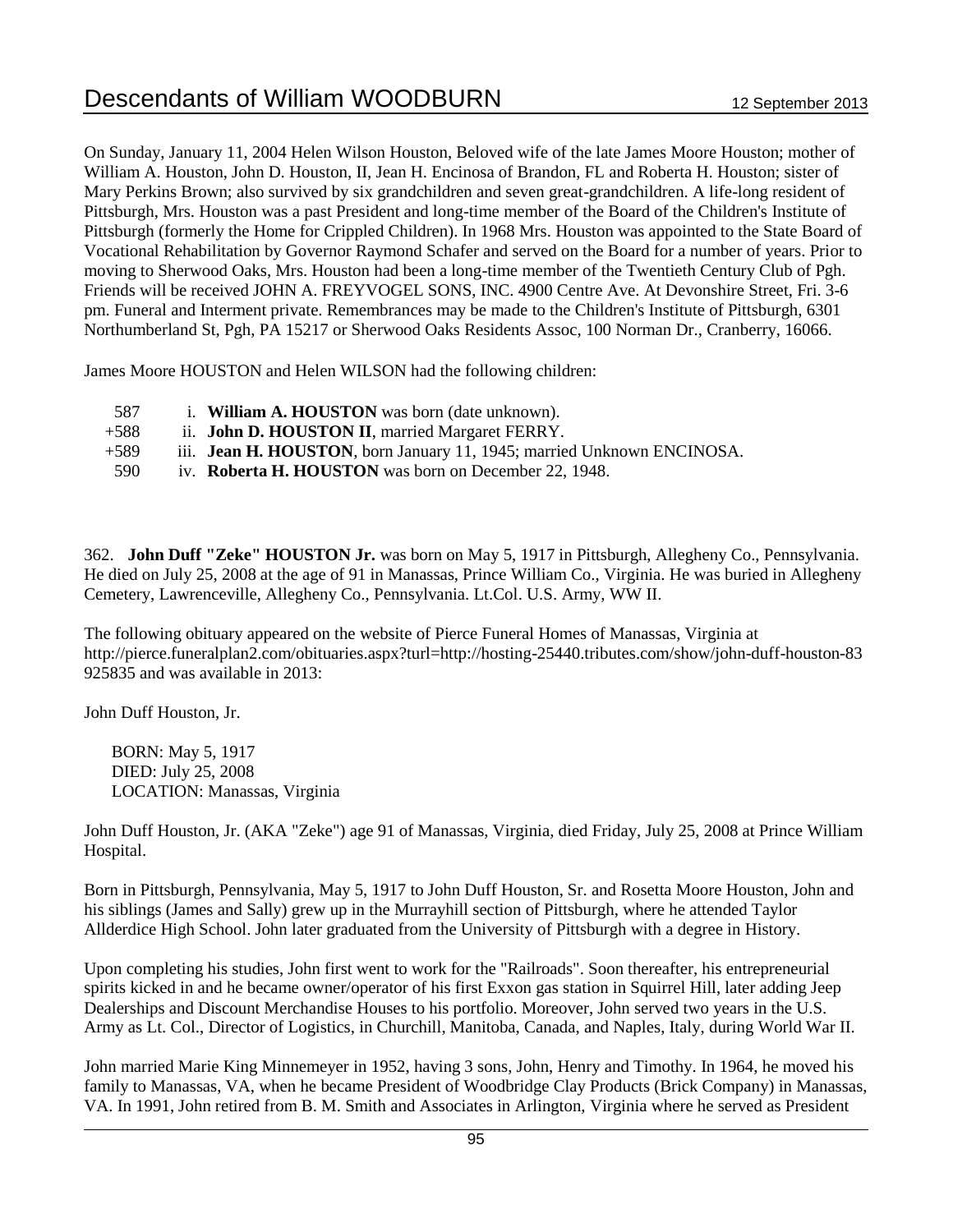and Principal Broker for approximately 20 years.

John enjoyed spending the summers of his youth in Chatauqua Lake, New York, where he raced his Lightning Sailboat every Sunday and occasionally got in a round of golf.

John was a dedicated family man and long-term member of the Manassas Rotary Club. In his later years, his favorite thing to do was to eat dinner at the City Tavern in Old Towne Manassas. A highly talented musician, John could often be found playing the accordion or piano with his "fourth son", Alfred (a 140 pound American Foxhound), standing by his side attempting to sing along with the music. John was also proud of his ability to summon Alfred using the pager on the cordless telephone!

John is survived by his 3 sons John, Henry and Tim of Gainesville, Casaonova and Alexandria, Virginia, respectively, in addition to 2 grandsons Johnny and Michael, and 2 daughters in law, Jane and Doreen. He is also survived by John D. II, William A., Roberta and Jeannie Houston, all of Pittsburgh, Pennsylvania.

The family will receive friends from 5:00 to 8:00 pm on Wednesday, July 30, 2008 at Pierce Funeral Home, 9609 Center Street in Manassas. Interment will be public at Allegheny Cemetery in Pittsburgh, Pennsylvania at a later date.

Expressions of sympathy may take the form of flowers or donations to the City of Manassas Animal Adoption Center, 10039 Dean Drive, Manassas, VA 20110 in Memory of John Houston, Jr. Condolences may be sent to www.piercefh.com.

John Duff "Zeke" HOUSTON Jr. and Marie King MINNEMEYER were married in 1952. **Marie King MINNEMEYER** was born on September 27, 1923 in Pittsburgh, Allegheny Co., Pennsylvania. She died on January 8, 2008 at the age of 84 in Manassas, Prince William Co., Virginia. The following obituary appeared on the website of Pierce Funeral Homes of Manassas, Virginia at

http://pierce.funeralplan2.com/obituaries.aspx?turl=http://hosting-25440.tributes.com/show/marie-king-minnemey er-houston-82499788 and was available in 2013:

Marie King Minnemeyer Houston

 BORN: September 27, 1923 DIED: January 8, 2008 LOCATION: Manassas, Virginia

MARIE KING MINNEMEYER HOUSTON, age 84 of Manassas, Virginia died Tuesday, January 8, 2008 at Prince William Hospital, Manassas..

Born in Pittsburgh, Pennsylvania, September 27, 1923 to Henry W. Minnemeyer III and Gladys King Minnemeyer. Marie and her family soon moved to Washington, PA where she attended East Washington High School. In 1947, Marie graduated from Carnegie Tech, now Carnegie Mellon University in Pittsburgh where she studied Drama and Psychology.

After graduating from college, Marie went on to New York City to pursue her acting dreams. In just a short amount of time, she was selected to be the understudy for Barbara Bel Geddes in the lead role of the original Broadway production of "Blue Moon". Marie's acting career took a sharp turn in 1952, however, when she married John D. Houston, Jr. and returned to Pittsburgh to begin raising a family. Marie had three sons, John D.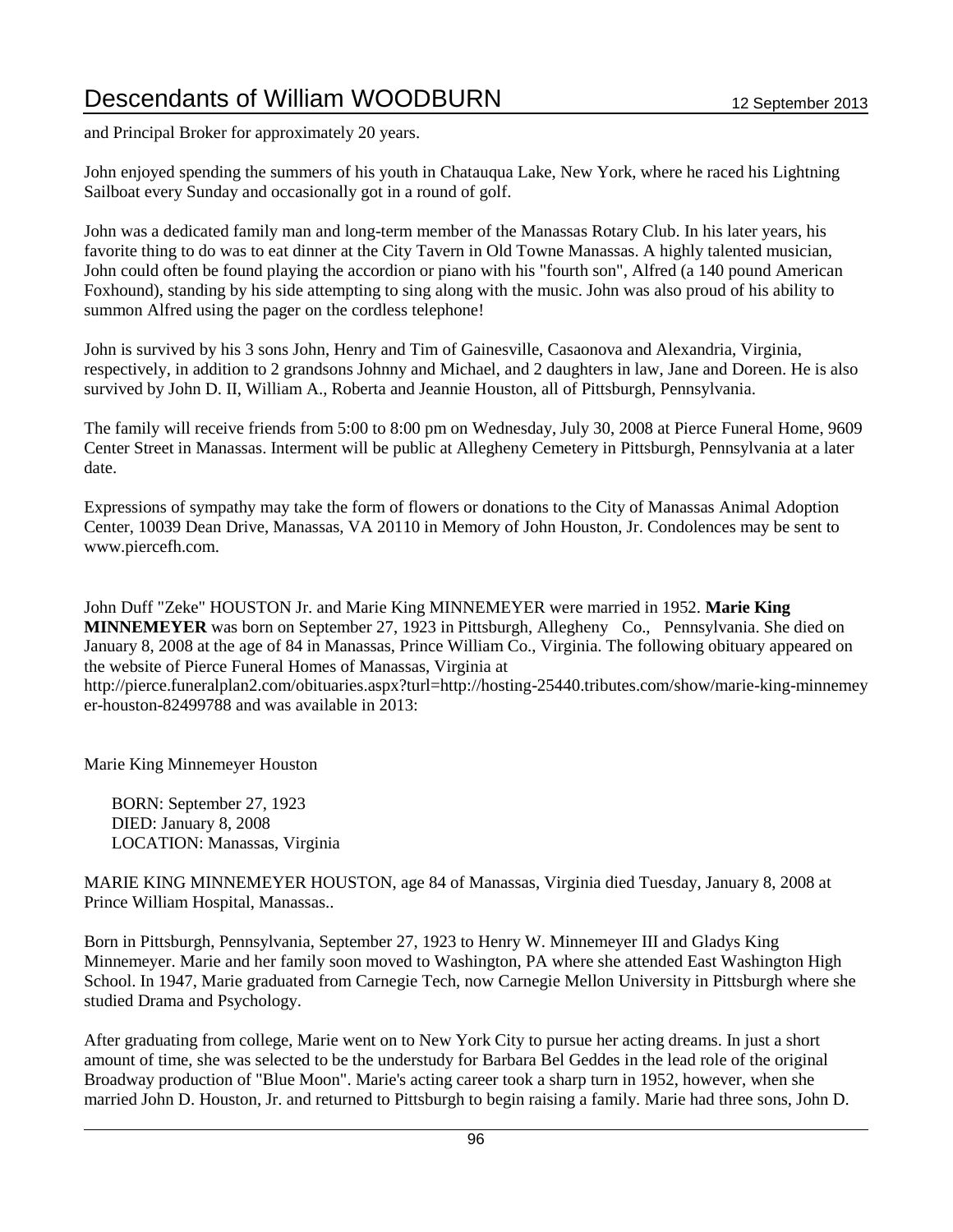III, Henry and Timothy, before moving to Manassas, Virginia in 1964 with her husband and children.

Marie held on to her love for the theatre and soon became a founder and co-owner of the Hayloft Dinner Theatre in Manassas. As usual, Marie wanted the best and made sure that her theatre was the only "Actor's Equity" playhouse in the area, entertaining talent from Ray Walston to Maureen O'Hara. Her well known Christmas parties also made front page news in the Manassas Journal Messenger.

Marie enjoyed spending summers all of her life at Chatauqua Lake, New York, swimming, sailing and having cocktails on the porch at sunset. Marie tried to convey her style of living to others and founded Evergreen Farm Development with her partners in 1971. This later became Evergreen Country Club, the first upscale 18 hole full service private country club in the area. Marie also very much enjoyed being a member of the Sudley Swim and Tennis Club in Manassas, VA, sticking to mostly sunbathing and entertaining the children.

Marie loved life and was kind and helpful to everyone, rich and poor. She was active in the Multiple Sclerosis Foundation and local politics. She loved animals. Marie had one cat as child (Smokey), but that was not enough. During her married life, she had 1 more cat (Helmut), 4 dogs (Alfie, Woofer, Samantha and Tony) and treated them all like little kings, including regular weekend trips to her beach house in Virginia Beach. Marie's love of animals also included horses. Marie took great pride in ownership and exhibition of some of the nation's finest show hunters. Marie will always be remembered at those events for her short skirts and counter-culture Schlitz Beer sun hat.

Marie is survived by her loving husband of 56 years, John D. Houston, Jr. of Manassas, three sons, John Houston III and wife Jane and their children, John D. Houston and Michael Houston of Gainesville, VA, Henry Houston and wife Doreen of Casanova, VA and Tim Houston of Alexandria, VA. Also survived by John D. II, William A., Roberta and Jeannie Houston, all of Pittsburgh and two cousins, Betty King Unger, of Pittsburgh and Marilyn King Jessen of Virginia Beach, VA.

The family will receive friends from 3:00-6:00 P.M. Sunday, January 13, 2008 at Pierce Funeral Home, 9609 Center Street, Manassas. Interment will be private at Allegheny Cemetery in Pittsburgh, PA at a later date.

Expressions of sympathy may take the form of flowers, or contributions to City of Manassas Animal Adoption Center, 10039 Dean Drive, Manassas, VA 20110 in memory of Marie Houston.

John Duff HOUSTON and Marie King MINNEMEYER had the following children:

- +591 i. **John D. HOUSTON III**, married Jane UNKNOWN.
- +592 ii. **Henry HOUSTON**, married Doreen UNKNOWN.
- 593 iii. **Timothy "Tim" HOUSTON** was born (date unknown).
- 594 iv. **Alfred HOUSTON** died before 2008.

363. **Janet Anne HOUSTON (HUSTON)** was born on September 22, 1930 in Pittsburgh, Allegheny Co., Pennsylvania. Janet graduated in June 1952 from the Pennsylvania College for Women in Pittsburgh, Pa. She was a teacher in the Pittsburgh Public School System.

Janet Anne HOUSTON (HUSTON) and Joseph Philip RHEIN were married on June 21, 1952 in St. Paul's Cathedral, Pittsburgh, Allegheny Co., Pennsylvania. **Joseph Philip RHEIN** was born on October 1, 1926 in Pittsburgh, Allegheny Co., Pennsylvania. Joseph graduated in June 1948 from the University of Pittsburgh with a B.S. degree. He became a Certified Public Accountant in 1951. From 1946 to 1947 he served in the U.S. Army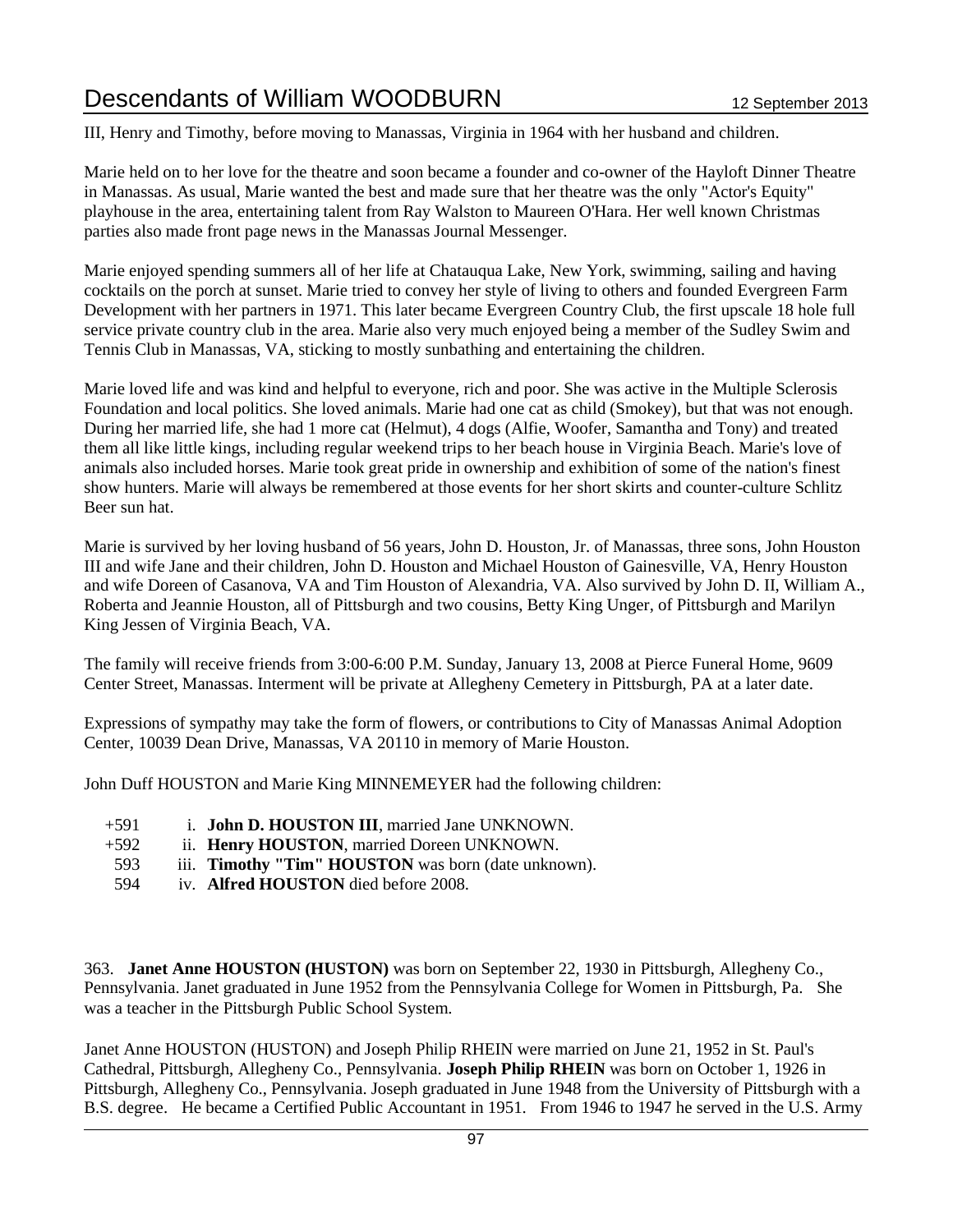Air Corps and from 1950 to 1953 he served as a Second Lieutenant in the U.S. Air Force Reserve. In 2001, Joseph and his wife Janet lived at 3010 Dick Wilson Drive, Sarasota, FL 34240; email: janrhein@worldnet.att.net.

364. **Margaret Steven YOUNG** was born on June 20, 1922. In 1994, resided at Kane Care Center, 110 McIntyre Rd., Pittsburgh, PA 15237 She died on March 28, 2004 at the age of 81 in Wexford House, McCandless, Pennsylvania. In 1994, lived in Ross Township, PA.

The following obituary was published in the Pittsburgh Post-Gazette on Tuesday, March 30, 2004:

**HAYS** MARGARET S.

On Sunday, March 28, 2004, Margaret S. (Young) Hays, formerly of Avalon; wife of the late Gordon Lawrence Hays; mother of Lawrence Paul Hays of Nashville, Mark David Hays of Pittsburgh, and Mary Margaret Haas of Hampton; sister of David Young of Kilbuck Twp and Richard Young of Shaler Twp; also nine grandchildren. Friends received Tuesday 2-4 & 7-9 pm MCDONALD-LINN FUNERAL HOME, INC., 529 California Avenue, Avalon where services will be held Wednesday at 11am.

Margaret Steven YOUNG and Gordon Lawrence HAYS were married on December 14, 1946. **Gordon Lawrence HAYS** was born (date unknown).

Gordon Lawrence HAYS and Margaret Steven YOUNG had the following children:

- +595 i. **Lawrence Paul HAYS**, born September 13, 1951; married Denise BEAM, September 24, 1977.
- +596 ii. **Mark David HAYS**, born August 17, 1953; married Margaret WEYANDT, December 12, 1977.
- +597 iii. **Mary Margaret HAYS**, born December 29, 1955, Maryland; married Gregory HAAS, August 20, 1977.

365. **Robert Wilson YOUNG** was born on April 10, 1926 in Pittsburgh, Pennsylvania. He died on March 21, 1996 at the age of 69 in Jacksonville, FL. He was baptized. In 1994, resided at 7915 Colee Cove Rd., St. Augustine, FL 32092 In 1995, Robert resided in St. Augustine, FL. Robert died of a heart attack.

Robert Wilson YOUNG and Claire HUSS were married on May 29, 1949 in Bellevue, PA. **Claire HUSS** was born (date unknown).

Robert Wilson YOUNG and Claire HUSS had the following children:

- +598 i. **Aimee Claire YOUNG**, born June 16, 1950, Pittsburgh, Pennsylvania; married Gordon Campbell JACKSON, June 10, 1975, California.
- 599 ii. **Robert Metzger YOUNG** was born on November 21, 1953 in Tachikawa, Japan. He died on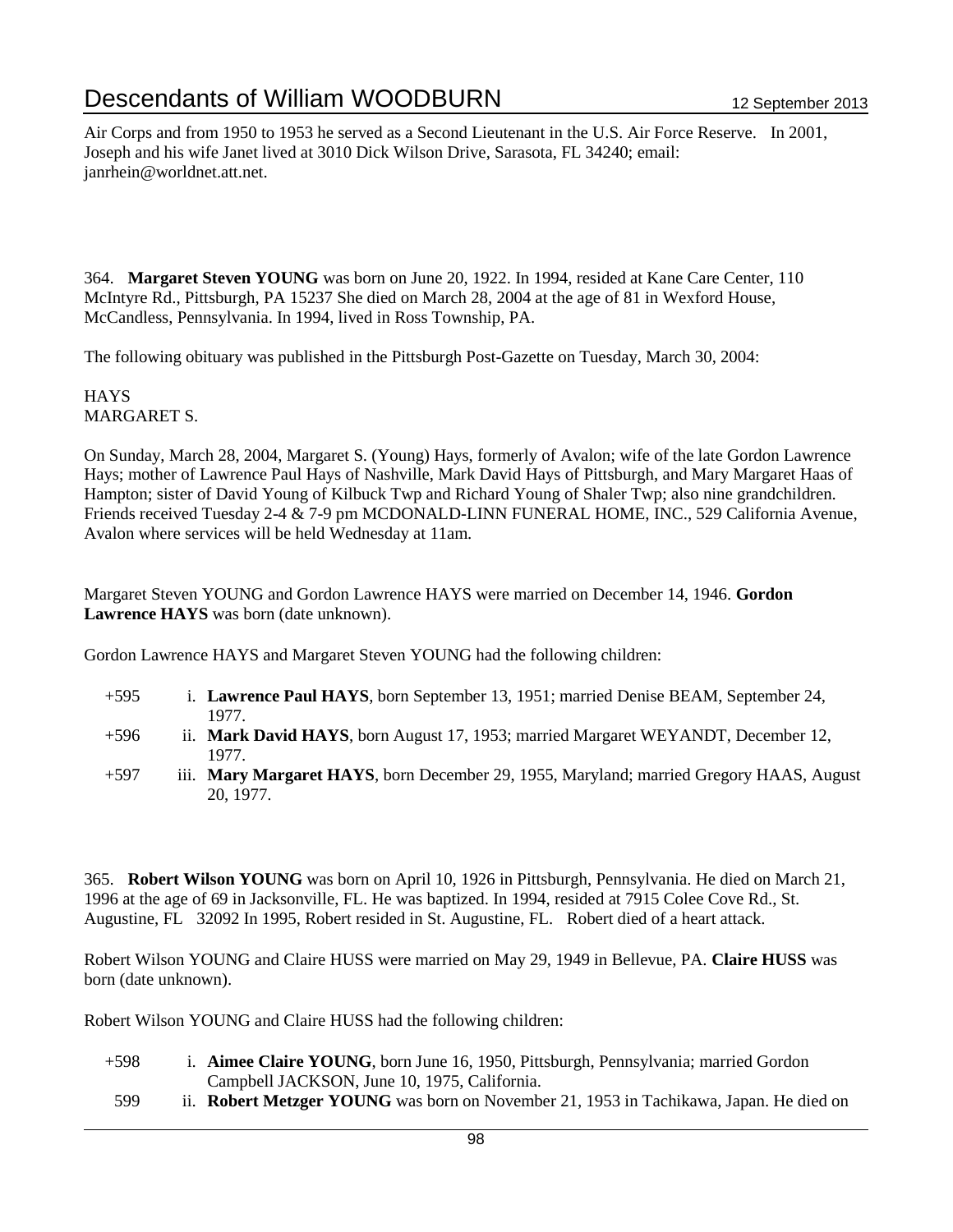|        | January 9, 1992 at the age of 38 in Ft. Lauderdale, FL.                                   |
|--------|-------------------------------------------------------------------------------------------|
| $+600$ | iii. Susan Margaret YOUNG, born May 14, 1956, Loring Airforce Base, Maine.                |
| 601    | iv. Steven Hugh YOUNG was born on March 6, 1959 in Charleston, SC.                        |
| $+602$ | v. Carol Lynn YOUNG, born December 17, 1960, Charleston, SC; married Douglas Paul         |
|        | SMITH, July 6, 1985, St. Augustine, FL.                                                   |
| $+603$ | vi. Alison Joy YOUNG, born May 6, 1967, Ft. Dix, NJ; married Oscar MARIN, April 18, 1992. |

366. **Richard McClay YOUNG** was born on January 4, 1930 in Pittsburgh, Pennsylvania. He died on January 12, 2011 at the age of 81 in Glenshaw, Allegheny Co., Pennsylvania. In 1995, Richard lived in Shaler Twp., Pennsylvania.

The following obituary was published on January 14-15, 2011 in the Pittsburgh Post-Gazette:

### YOUNG RICHARD MCCLAY

Of Glenshaw, unexpectedly, on January 12, 2011. Richard McClay Young, age 81, husband of the late Nancy L. Young; father of Beth Favand of Clinton and Steven M. Young of Glenshaw; brother of David Young of Kilbuck Twp.; also survived by three grandchildren; Daniel and Kelly Favand and T. C. Young. Friends received Saturday from 2-4 p.m. and Sunday from 2-4 and 7-9 p.m. at the MCDONALD -LINN FUNERAL HOME, INC. 529 California Ave. Avalon where services will be held Monday at 11 a.m. Memorial contributions are suggested to Elfinwild Presbyterian Church, 3200 Mt. Royal Blvd. Glenshaw, PA 15116.

Richard McClay YOUNG and Nancy L. PRENTICE were married on July 9, 1955 in Avalon, Pennsylvania. **Nancy L. PRENTICE** died on October 13, 2002 in Nags Head, North Carolina. The following obituary was published in the Pittsburgh Post-Gazette from October 15, 2002 to October 16, 2002:

YOUNG NANCY L. At Nags Head, Outer Banks, NC, on Sunday, October 13, 2002, Nancy (Prentice) Young, of Glenshaw, beloved wife of Richard M. Young; mother of Beth Favand of Clinton, PA and Steven M. Young of Shaler Twp.; sister of George G. Prentice Jr. of Englewood, FL; also three grandchildren, Daniel and Kelly Favand and T. C. Young. Friends received Wednesday, 7-9 and Thursday, 2-4 and 7-9pm at the MCDONALD-LINN FUNERAL HOME, INC., 529 California Avenue, Avalon, where services will be held Friday at 10:30am. Memorial contributions are suggested to the Central Blood Bank.

Richard McClay YOUNG and Nancy L. PRENTICE had the following children:

- +604 i. **Beth Ann YOUNG**, born June 18, 1958, Bellevue, PA; married Kenneth A. FAVAND, April 22, 1988, Franklin Park, PA.
- +605 ii. **Steven McClay YOUNG**, born May 21, 1961, Pittsburgh, Pennsylvania; married Cynthia MILLER, June 13, 1992, Glenshaw, PA.

367. **Hugh David YOUNG** was born on December 26, 1931 in Pittsburgh, Pennsylvania. In 1994, resided at 1005 Norwood Ave., Kilbuck Twp., Pittsburgh, PA 15202

Hugh David YOUNG and Dolores "Dee" FERGUSON were married on May 14, 1955 in Avalon, Pennsylvania. **Dolores "Dee" FERGUSON** was born (date unknown).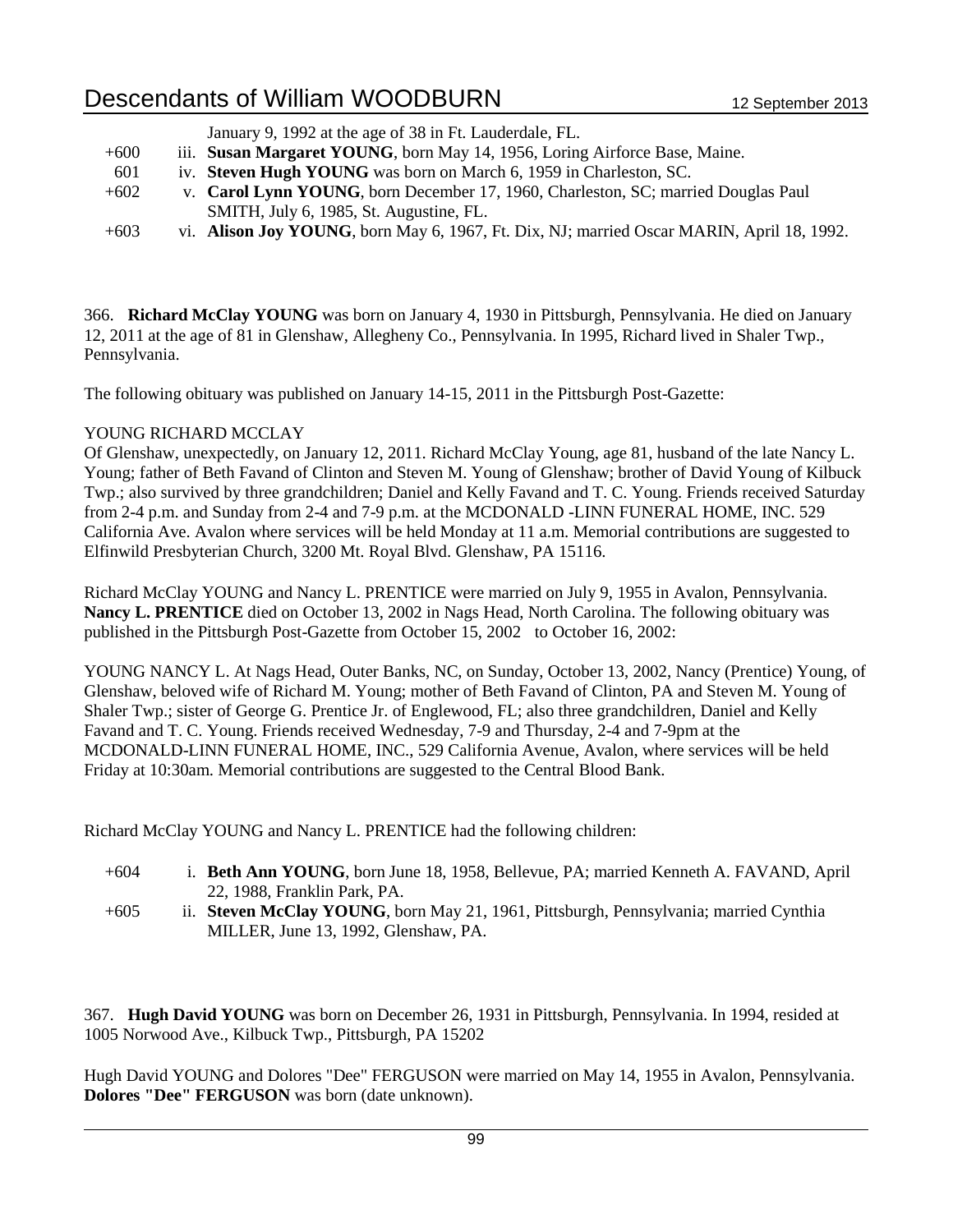Hugh David YOUNG and Dolores FERGUSON had the following child:

+606 i. **Barbara Ann YOUNG**, born October 25, 1956, Bellevue, PA; married Craig Mark CANNELLA, August 22, 1992, Allegheny Ev. Church (Old Orchard Pres. Church), Avalon, PA.

368. **Joan YOUNG** was born on October 30, 1925. Lived at P.O. Box 6291, Incline Village, NV 89450 in 1994.

**Robert Wilson LEECH Jr.** was born (date unknown).

Robert Wilson LEECH and Joan YOUNG had the following children:

+607 i. **Karen LEECH**, born May 10, 1950. +608 ii. **Robert Wilson LEECH**, born April 7, 1952. 609 iii. **Ellen Ann LEECH** was born on March 9, 1955. +610 iv. **William McClay LEECH**, born May 16, 1959. +611 v. **Thomas Andrew LEECH**, born November 2, 1965.

370. **Ruth ZIMMERMAN** was born on May 2, 1925. Currently (1994) lives at 949 Ponder Road, Knoxville, TN 37923.

**Phllip R. EWALD** was born (date unknown).

Phllip R. EWALD and Ruth ZIMMERMAN had the following children:

| 1. Linda EWALD was born on December 17, 1956.<br>612 |  |
|------------------------------------------------------|--|
|------------------------------------------------------|--|

613 ii. **Steven EWALD** was born on November 25, 1959.

372. **Henry D. "Harry" YOUNG** was born on July 4, 1922. In 1994, resided at 2665 Weinman Rd., Wexford, PA 15090

**Susan LAMBERT** died on August 11, 2002. The following obituary was published in the Pittsburgh Post-Gazette on Wednesday, August 14, 2002:

YOUNG SUE A.

On Sunday, August 11, 2002, Sue A. Young of Wexford; beloved wife of Harry D. Young; mother of Steve M. Young of Wexford and Christine L. Young of Mars; grandmother of Western M. and William H. Young both of Wexford. Friends will be received on Wednesday from 2-4 and 7-9pm at the MCDONALD-LINN FUNERAL HOME, INC., 529 California Avenue, Avalon where funeral service will be held Thurs., 10 am. Please sign the guest book at post-gazette.com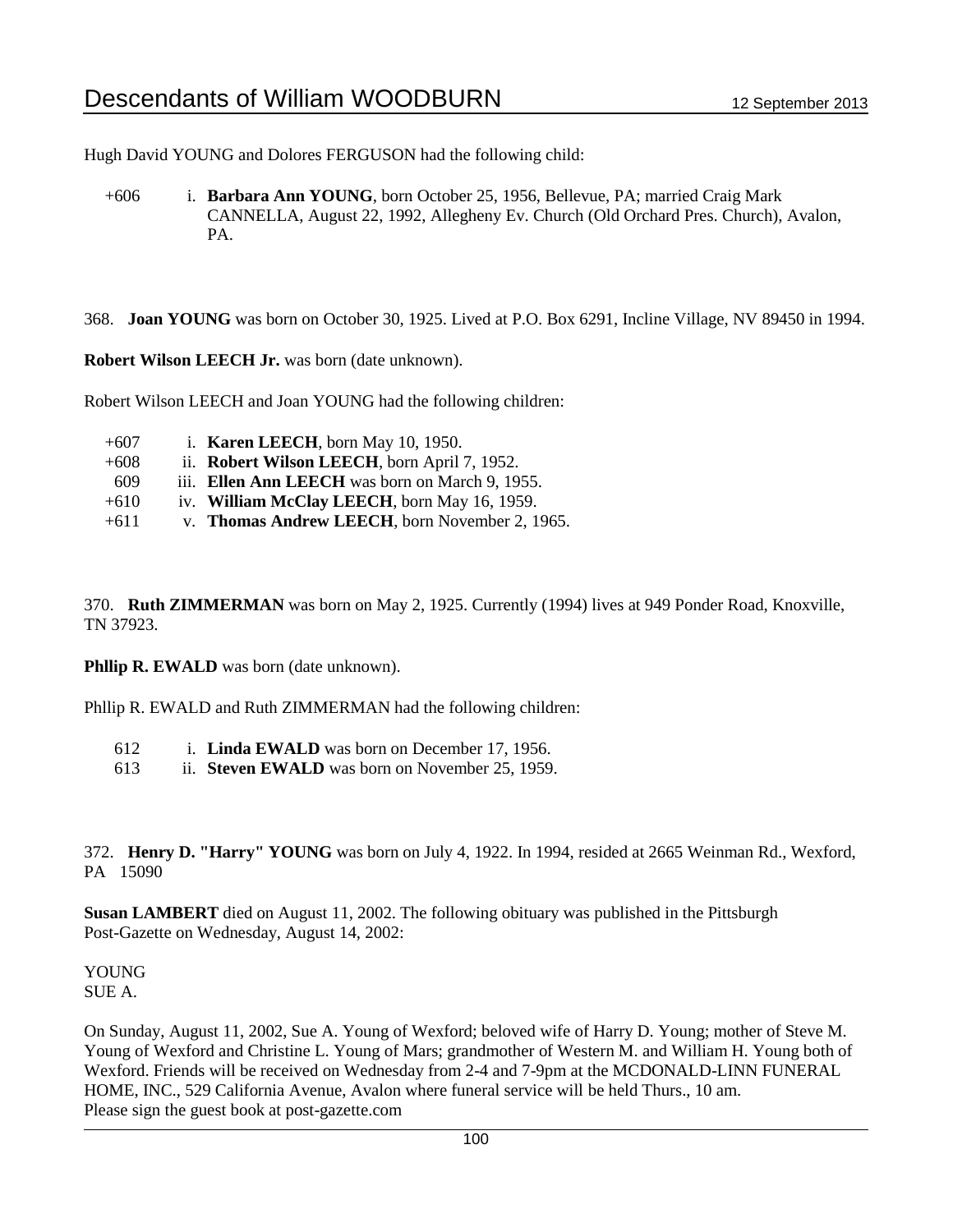Henry D. YOUNG and Susan LAMBERT had the following children:

- +614 i. **Stephen "Sky" YOUNG**, born December 24, 1949; died March 12, 2009, Marshall Township, Allegheny Co., Pennsylvania.
- +615 ii. **Christine YOUNG**, born September 22, 1967; married David EHRHART.

373. **Janet YOUNG** was born on October 29, 1928. In 1994, resided at 2625 Big Sewickley Cr. Rd. Sewickley, PA 15143

**Roy PARKER** was born (date unknown).

Roy PARKER and Janet YOUNG had the following child:

+616 i. **Nancy Jean PARKER**, born October 12, 1951.

374. **Patricia YOUNG** was born on March 3, 1936. In 1994, resided at 241 Hilands Ave., Ben Avon, PA 15202

**Paul PUGLIESE** was born on July 6, 1932.

Paul PUGLIESE and Patricia YOUNG had the following children:

| $+617$ | i. Theresa PUGLIESE, born June 18, 1961.                           |
|--------|--------------------------------------------------------------------|
| -618   | ii. <b>Paula PUGLIESE</b> was born on December 4, 1964.            |
| $+619$ | iii. Lisa PUGLIESE, born December 22, 1967.                        |
| $+620$ | iv. Patricia PUGLIESE, born July 11, 1972; married Brian SCHMIGEL. |

#### 375. **Charles Walter GOODNOUGH III** was born (date unknown).

Charles Walter GOODNOUGH III and Betsy May Belle LOGUE were married. **Betsy May Belle LOGUE** was born on October 20, 1927 in San Antonio, Bexor Co., Texas. She died on September 30, 2005 at the age of 77 in San Antonio, Bexor Co., Texas. The following obituary appeared on the website of Porter Loring Mortuary of San Antonio, Texas (http://www.porterloring.com/sitemaker/sites/Porter1/obit.cgi?user=1368\_BCatchings2352) and was available in 2013:

Betsy Logue Catchings, age 77, of San Antonio, Texas, died Friday, September 30, 2005.

Mrs. Catchings was a very talented seamstress and a loving mother and grandmother.

She was preceded in death by her husbands, Charles Walter Goodnough and J. B. Catchings.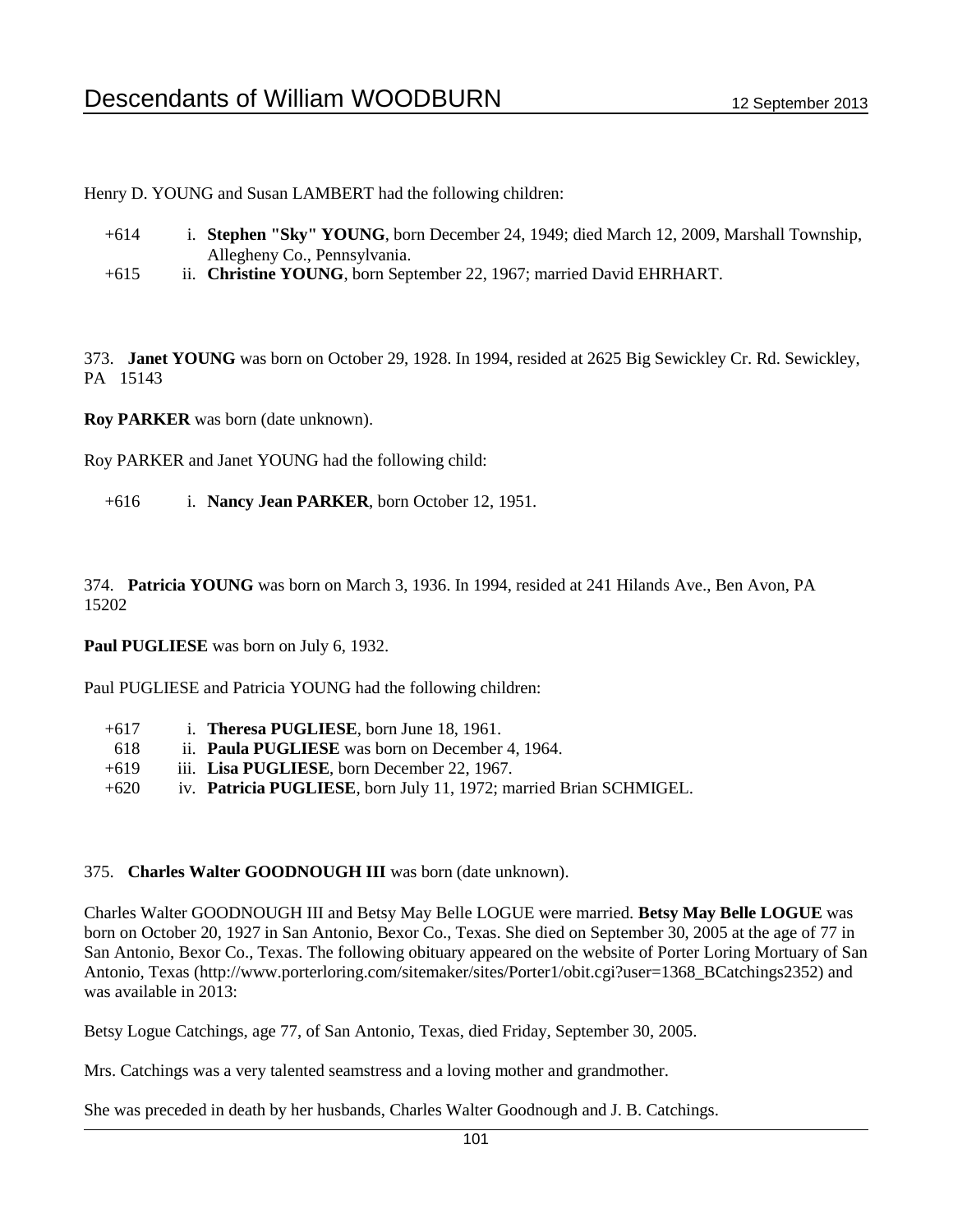Betsy is survived by her daughter, Betsy Villasana and husband, Rick of San Antonio; sons, Charles W. Goodnough and wife, Jade of Clarksville, Tennessee, Clyde Goodnough and wife, Julie of Austin; daughter, Adrianne Cathcings of San Antonio; three grandchildren, two step-grandchildren; and numerous nieces and nephews.

Charles Walter GOODNOUGH and Betsy May Belle LOGUE had the following children:

- +622 ii. **Charles Walter GOODNOUGH IV**, married Jade UNKNOWN.
- +623 iii. **Clyde GOODNOUGH**, married Julie UNKNOWN.

376. **Alice SHOREY** was born about January, 1930 in Illinois. According to the 1930 and 1940 censuses, Alice (age 4 months in 1930 and age 10 years in 1940), and born in Illinois, was living with her uncle and aunt--William and Florence (nee Webb) Walker--in Collier Township, Pennsylvania. Her mother, Alice Webb Shorey (Florence Webb Walker's sister), died in December 1929. The 1930 census was dated as of April 15, 1930, meaning that Alice's mother apparently died giving birth.

The following wedding announcement appeared in the August 28,m 1952 edition of the Pittsburgh Post-Gazette:

#### Shorey-Madden

The home of the bride's aunt and uncle, Mr. and Mrs. William M. Walker of Rennerdale, was the scene of the marriage August 18 of Alice Shorey of Rennerdale and Charles Madden of Oakdale. The Reverend John Stuart of Carnegie officiated.

The bride, daughter of Mr. and Mrs. Ralph Shorey of Downers Grove, Ill., wore white embroidered voile and carried a white semi-colonial bouquet. Janet Ripper served as maide of honor. Harry Madden acted as best man for his brother.

After an eastern trip, the couple will reside in Oakdale.

Alice SHOREY and Charles W. MADDEN were married on August 18, 1952 in Rennerdale, Allegheny Co., Pennsylvania. **Charles W. MADDEN** died on December 28, 2012 in Oakdale, Allegheny Co., Pennsylvania. The following obituary appeared in the Pittsburgh Post-Gazette on December 29, 2012:

MADDEN CHARLES W., Sr.

83, of Oakdale, passed away peacefully at home on Friday, December 28, 2012. He is survived by his loving wife of 60 years, Alice S. Madden; his children, William Madden, Suzanne (Edward) Hutton; and daughter-in-law, Barbara C. Madden. He was the proud grandfather of Andrew (Christina) Madden, Matthew Madden, Sara Madden, Nathaniel (Martha) Madden, Claire Madden, Michael Hutton, Katie Hutton; and great- granddaughter, Sierra Madden. He is preceded in death by his parents, Harry and Isabelle Madden; many siblings; and his oldest son, Charles Madden, Jr. Charles worked at Universal Cyclops in Bridgeville for 42 years until his retirement in 1985. He was a U.S. Army veteran and served in Tokyo, Japan. He was a lifelong member of the Oakdale Volunteer Fire Department and a 52 year member of the Oakdale Free and Accepted Masons #669. No public visitation or service will be held. All arrangements are entrusted to THOMAS - LITTLE FUNERAL SERVICE,

<sup>+621</sup> i. **Betsy GOODNOUGH**, married Rick VILLASANA.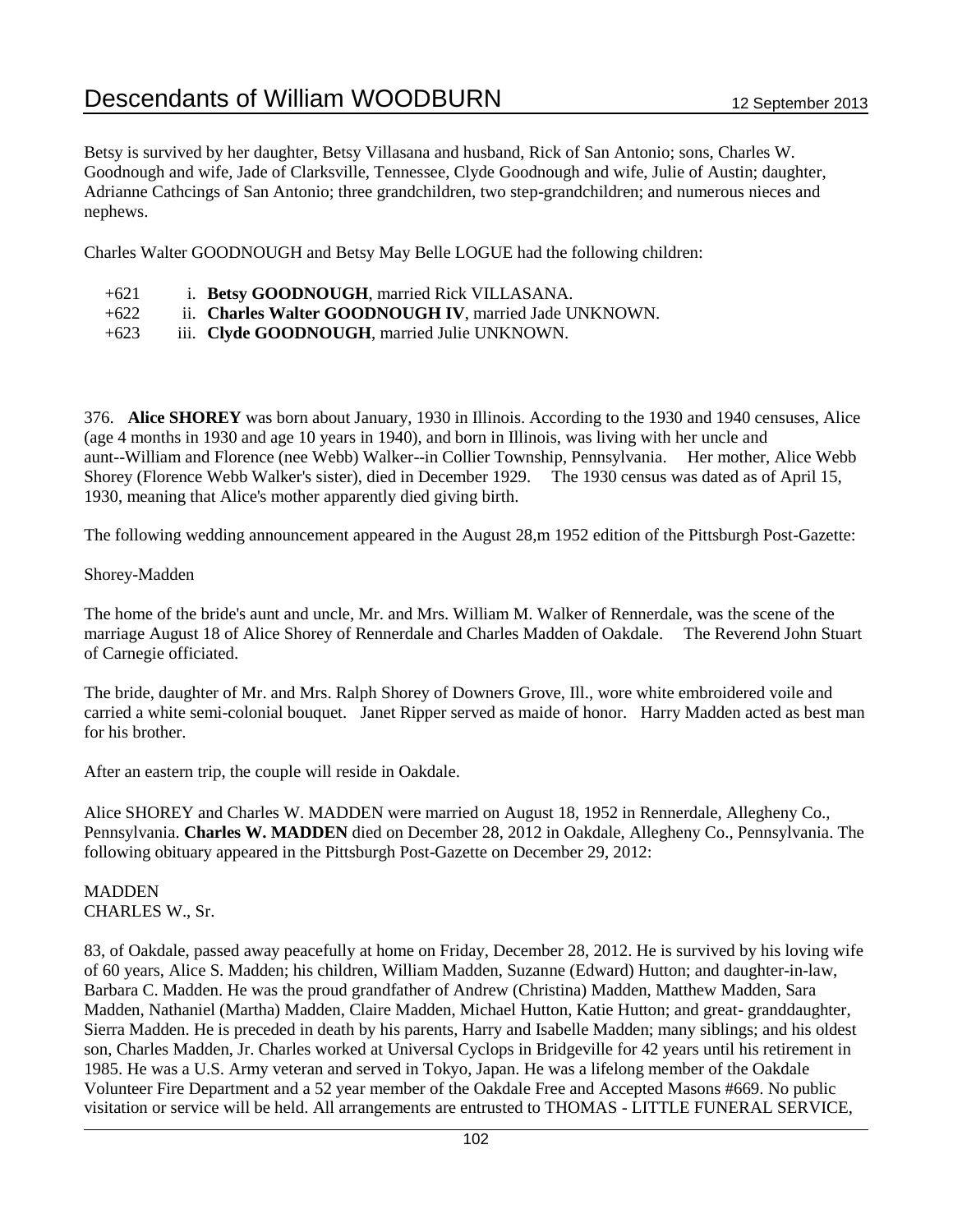INC., 5000 Noblestown Road, Oakdale (724-693-2800). Please sign the guestbook at: thomas-littlefuneralservice.com

Charles W. MADDEN and Alice SHOREY had the following children:

- +624 i. **Charles W. MADDEN Jr.**, born December 9, 1954, Pittsburgh, Allegheny Co., Pennsylvania; married Barbara CHAUVET; died March 26, 2010, Pittsburgh, Allegheny Co., Pennsylvania. +625 ii. **Suzanne MADDEN**, married Edward HUTTON.
- +626 iii. **William MADDEN**, married Denise UNKNOWN.

377. **Elizabeth "Libby" GIBSON** died on August 22, 2010. The following obituary was published in The Desert Sun (Palm Springs, California) from August 31 to September 5, 2010:

Elizabeth Gibson Drinko **Obituary** 

Elizabeth Gibson Drinko, beloved wife of the late John D. Drinko. Elizabeth has long been an outstanding supporter of academic programs at Marshall University including the activities of the Drinko Academy and the Elizabeth Gibson Drinko Honors Convocation. A native of Pittsburgh, Pa., she graduated in 1940 from Crafton High School where she was a member of the YWCA Leader Corps, National Honor Society, French, Latin and Spanish Clubs, Girl Reserves, and class officer in her junior and senior years. She earned her B.A. degree in 1944 from Westminster College in New Wilmington, Pa., majoring in psychology. She was a member of national Beta Sigma Omicron, which became Zeta Tau Alpha in 1965, Panhellenic Council, Mermaids acrobatic swimming team, YWCA, and a May Court. She served an internship at the Neuropsychiatric Institute of Living in Hartford, Conn. She married John Deaver Drinko on May 14, 1946. She is the mother of four children: Elizabeth Lee Sullivan, Dr. Diana Lynn Drinko, John Randall Drinko and the late Jay Deaver Drinko; grandmother of eleven, and great-grandmother of five. A member of the Heights United Presbyterian Church, she held offices and was active in the United Presbyterian Women's Group. She is past president of the Cleveland Council of Panhellenic. For two years, she was chairwoman of the Lyndhurst, Ohio, Combined Health Drive, she was also active in the United Presbyterian Missionary conference, Boy Scouts, and Cub Scouts. Mrs. Drinko is an officer and director of Cleveland Institute of Electronics, Inc., World College Inc. and Double D Ranch. She is an officer and trustee of the John D. and Elizabeth G. Drinko Charitable Foundation and The Mellen Foundation. Mrs. Drinko is a member of the College Club of Cleveland, Mayfield Country Club, the Union Club of Cleveland and O'Donnell Golf Club of Palm Springs, California. She holds three honorary doctoral degrees from Marshall University, Westminster College, and Keystone College. She was also a member of Church of the Covenant. We sincerely regret Mrs. Drinko is unable to be with us for this year's convocation. The family prefers that those who wish may make contributions in her name to Keystone College Advancement Office, 1 College Green, LaPlume, PA 18440 or The Drinko Academy, Old Main No. 211, Marshall University, Huntington, WV 25755. Memorial services were held at Church of the Covenant, 11205 Euclid Ave., on Saturday, August 28, 2010. Visitation was held at Brown-Forward, 17022 Chagrin Blvd., on Friday, August 27, 2010. For further information, direction and a guest book to sign please log online at: www.Brown-Forward.com BROWN-FORWARD SERVICE 216-752-1200

Elizabeth "Libby" GIBSON and John Deaver DRINKO were married on May 14, 1946. **John Deaver DRINKO** died on January 30, 2008 in Palm Springs, Riverside Co., California. He was born in St. Mary's, West Virginia. The following obituary appeared in The Plain Dealer (Cleavland, Ohio) on January 31, 2008: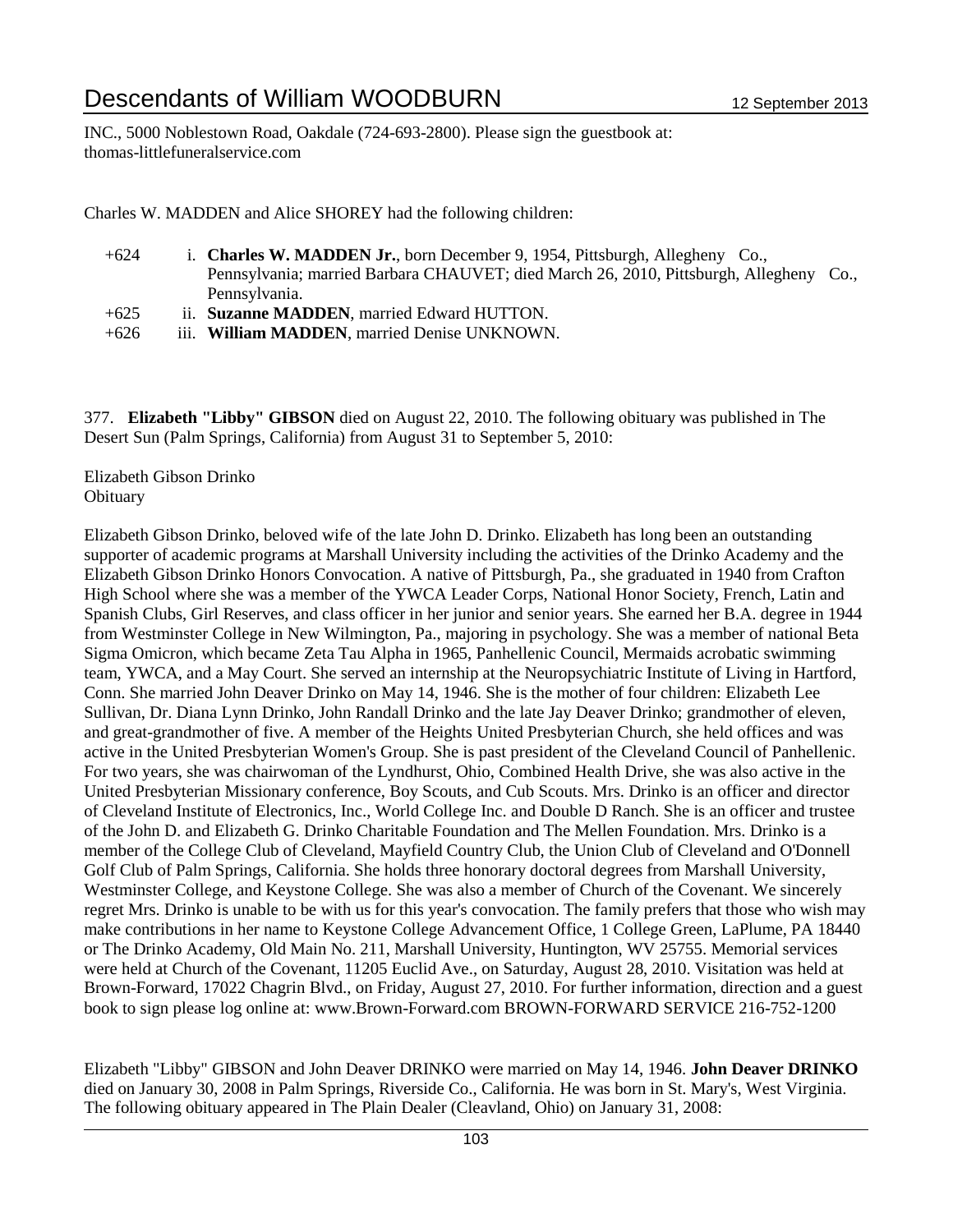John Deaver Drinko dies; guided growth of Baker Hostetler law firm

He referred to himself as a poor boy from the hills of West Virginia, who as a youth during the Depression wrestled bears and sold women's hosiery door to door to earn money to support his mother and sister.

But most people knew John Deaver Drinko either as the brilliant lawyer who guided the growth of the Cleveland law firm Baker Hostetler for 16 years or as the man whose support helped build college, law school and medical facilities throughout the region.

Drinko, 86, died Wednesday night in a hospital in Palm Springs, Calif., where he and his wife, Elizabeth, spent winter months. A cause of death was not immediately reported, although a family spokeswoman said Drinko had been suffering from pneumonia.

From spring through fall, Drinko could be found at his downtown law office on the 33rd floor of the National City Center building. He often worked five days a week, dividing his time between his law practice and extensive charitable work.

He gave away millions of dollars of his own money to various institutions, particularly higher education.

Because of his philanthropy, Drinko's name appears on several college buildings, among them a \$29 million library at Marshall College, now known as Marshall University, in Huntington, W.Va., where he received his bachelor's degree in 1942; the Ohio State University Michael E. Moritz College of Law, where he received his law degree in 1944; and a recital hall at Cleveland State University.

He funded other educational endeavors, endowing a total of 15 faculty chairs at various schools. Two were at Ohio State, with others at Case Western Reserve University School of Law, Case Western's nursing program, John Carroll University, Cleveland State University Cleveland-Marshall College of Law, Capital University Law School and the Dwyer Learning Center at Notre Dame College of Ohio, which in May 1997 awarded him an honorary degree -- his 10th.

Among the institutions benefiting from his generosity were Baldwin-Wallace, Capital, Hiram, Lake Erie, Mount Union and Ohio University.

He also spent years in education-related board work. He was a trustee of the Ohio State University Foundation, the Marshall University Foundation and the Sage Cleveland Foundation.

He credited education for his success

Drinko said that education helped him escape a hard-scrabble beginning and that without it, "I would still be back shooting squirrels in West Virginia.

"I was a poor boy, and someone had to build those dang places before I got there, so I always wanted to pay that back," he said.

"Education opens the world," he said. "It helps to improve you as a person. That's why reading is a great thing. Education became a great economic force in our society. The economic impact of all the Cleveland colleges is tremendous."

Drinko's board work extended beyond education. He was a trustee and president of the Mellen Foundation,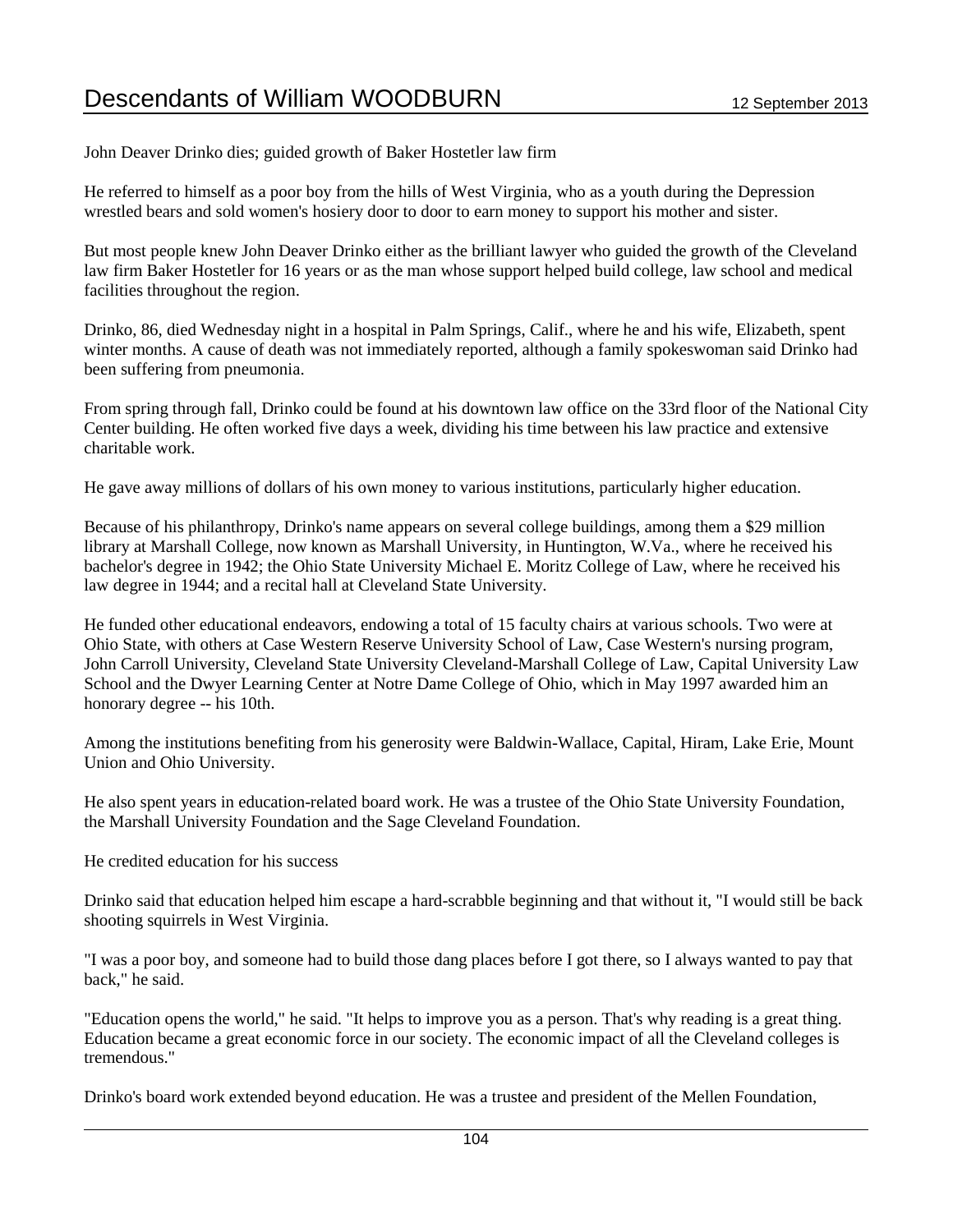created by former Cleveland investment banker Edward J. Mellen, who amassed a fortune by buying, selling and financing about 20 small industrial companies.

He was a trustee of the Hostetler Foundation, created by Joseph C. Hostetler, who together with Newton D. Baker, founded Baker & Hostetler. He also was a trustee of the Baker Hostetler Founders' Trust, the firm's charitable arm.

He was board chairman of the Cleveland Institute of Electronics Inc. and of Double D Ranch Inc., which he established in 1971 in Coshocton County. It started as a hobby farm and grew into a 1,700-acre crop-and-cattle enterprise.

Drinko also was a past director of Cloyes Gear and Products Inc. and the Standard Products Co. and was still on the boards of the Orvis Co. and Preformed Line Products Co. when he died.

He inspired those around him

Drinko's vast intellect -- his IQ in college was 185 -- inspired awe among the firm's young lawyers and others who dealt with him. The high school he attended in St. Marys, W.Va., hired a professor from Marietta College to tutor him in Greek and Latin after he completed all of his required high school courses.

Remembering information came so easily to him, he said, that even in law school he never took notes, instantly recalling anything he had read or heard. Even while running Baker & Hostetler, he rarely took notes. And though law school was tough, he completed it while working full-time as a rate scheduler for a trucking company.

"Intellect alone will not get you anywhere," he said. "Hard work is what leads to a good living." During his career, he said he routinely worked seven days a week, often late into the evening.

He had moved to Cleveland in 1945, accepting Joe Hostetler's offer of \$125 a month -- a sum he would later earn in less than 30 minutes -- becoming the 23rd lawyer hired by the firm. He quickly rose through the ranks, serving as the law firm's managing partner from 1969 to 1975 and from 1978 to 1985.

During his leadership, the firm expanded from one office with about 70 attorneys to five offices with over 200 attorneys. Baker Hostetler now has operations in 10 cities and more than 600 attorneys.

Drinko practiced corporate and business law and as senior adviser to the firm's policy committee continued to provide counsel to a number of major clients.

"John really had the vision to see the firm as not just a local Cleveland firm but a firm that could become national," said R. Steven Kestner, Baker Hostetler's executive partner.

Kestner said he lunched monthly with Drinko and found him always willing to listen and help in any way he could.

"He was a mentor to all of us," Kestner said.

Memorial service planned

In addition to his wife of 61 years, Drinko is survived by sons John Randall, president of the family-owned Cleveland Institute of Electronics, and J. "Deaver," who operates the family's Double D. Ranch; two daughters, Dr. Diana Lynn Drinko, a pediatrician in Farmington, N.M., and Elizabeth Lee Sullivan, a museum docent in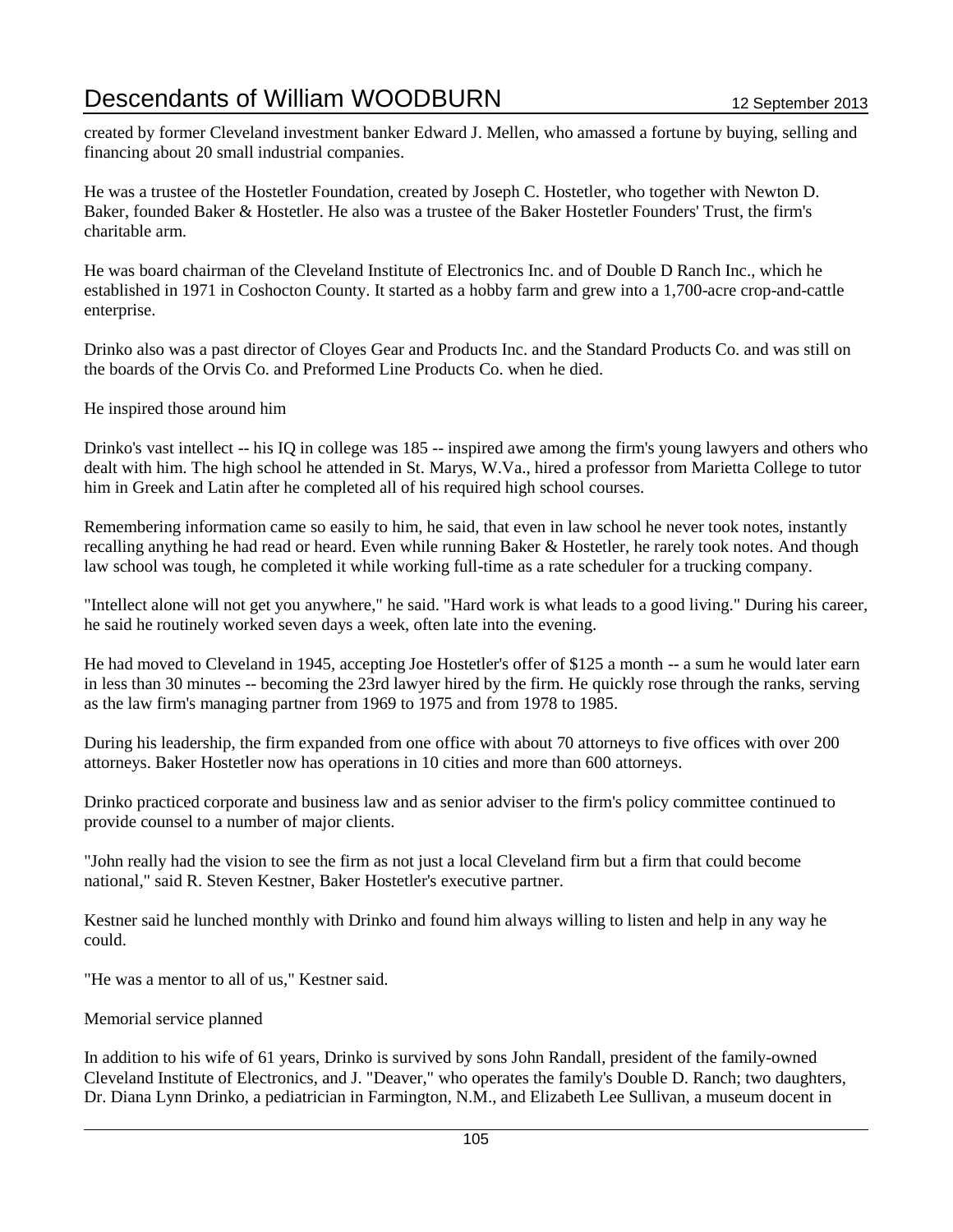Tucson, Ariz; 11 grandchildren; and two great-grandchildren.

Kestner said a memorial service for Drinko probably will be held in Cleveland, but plans were not finalized.

The family said that contributions in Drinko's memory could be made to Marshall University Foundation Inc., 1 John Marshall Drive, Huntington, WV 25755, or The Ohio State University Moritz College of Law, 220 Drinko Hall, 55 West Twelfth Avenue, Columbus 43210.

\*\*\*\*\*\*\*\*\*\*\*\*

The following press release was issued by the law firm of Baker Hostetler on February 1, 2008:

Firm Mourns Passing of Former Executive Partner John D. Drinko Guided Growth of Baker Hostetler from 1969-1985

CLEVELAND, OH – February 1, 2008 – John D. Drinko, who guided Baker Hostetler as its Executive Partner from 1969-1985, and who transformed it with his vision from a Cleveland law firm with 69 lawyers to a national law firm with multiple offices and over 200 lawyers during his tenure, died January 30 in Palm Springs, California. He was 86.

Mr. Drinko was a corporate lawyer whose legal knowledge, business acumen and vision were the keys to a long and successful career. He counseled many clients, as both attorney and business advisor, through periods of substantial growth and success. Included among his major clients were The Orvis Company, The Standard Products Company, Preformed Line Products Company, and McGean-Rohco, Inc. Mr. Drinko served as a director on their boards, and the boards of several other corporations. He was also a trustee of six foundations, including The Ohio State University Foundation and the Marshall University Foundation. Even in his 80's, Mr. Drinko remained active at the firm. "John and I would have lunch together once a month when he was in town. We would talk about firm issues, business issues, client issues—and John always had a helpful insight or comment," said Steven Kestner, current Executive Partner of the firm.

In addition to leading Baker Hostetler into the era of the national law firm, Mr. Drinko was also instrumental in breaking down barriers to opportunity that historically had existed at large corporate law firms. Under his leadership, Baker Hostetler hired the first Jewish partner and the first African American partner at a major Cleveland law firm.

Mr. Drinko compiled an enviable record of civic commitment. He and foundations that he funded or controlled endowed 15 faculty chairs at various colleges and universities, including one at Marshall University, from which he graduated in 1942, and two at the Ohio State Law School, from which he graduated in 1944. He also was awarded ten honorary degrees from various colleges and universities. The law school classroom building at Ohio State is named in honor of him, as is the library at Marshall University. Mr. Drinko was also a major contributor to the Cleveland Museum of Art, the United Way, the Cleveland Orchestra, and the Cleveland Institute of Music. Drinko Recital Hall at Cleveland State University was named in his honor in recognition of his support of the musical arts.

For all his professional success, Mr. Drinko never forgot his roots, and the difficult time he had growing up in depression-era West Virginia. His efforts to encourage and fund education were the outgrowth of his life-long commitment to helping others with ambition to have an opportunity to succeed.

Mr. Drinko is survived by his wife, Elizabeth, to whom he was married for over 60 years; four children, John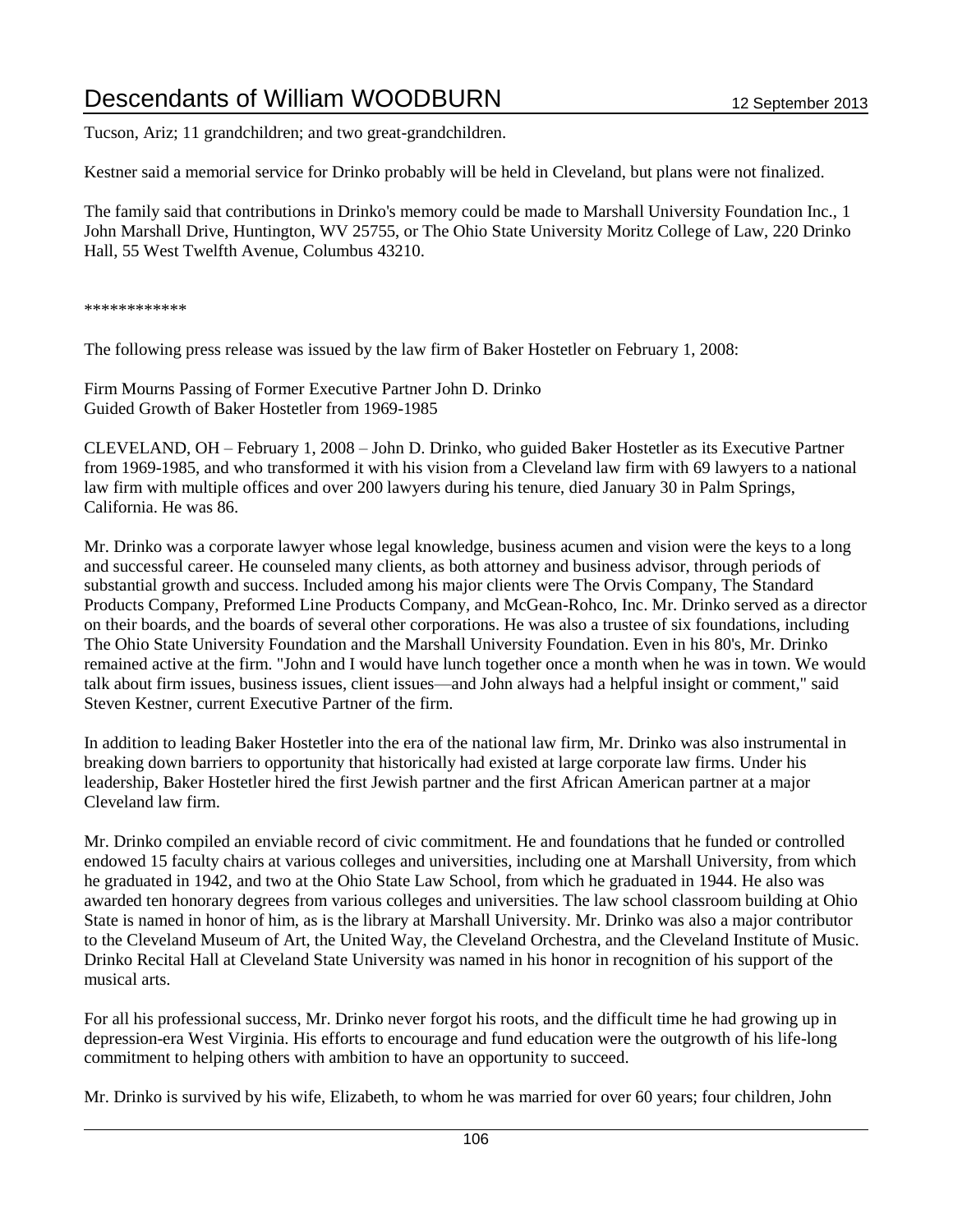Randall, president of the family-owned Cleveland Institute of Electronics, J. Deaver, who operates the family's Double D Ranch in Coshocton, Ohio, Diana Lynn Drinko, a pediatrician in Farmington, N.M., and Mrs. Elizabeth Lee Sullivan, a museum docent in Tucson, Ariz.; eleven grandchildren; and two great grandchildren.

Mr. Drinko was a member of the American, Ohio and Cleveland Bar Associations, The Union Club, The Mayfield Country Club, and a long-standing member of Heights Presbyterian Church. He was also very proud of his service as a 33rd Degree Scottish Rite Mason. Mr. Drinko was a long-time resident of Lyndhurst, Ohio, but typically spent the winter in Palm Springs, California.

Funeral services will be private. A memorial service will be held on Saturday, March 29, 2008, at 2:00 p.m. at The Church of the Covenant located on the campus of Case Western Reserve University in Cleveland. The family suggest contributions for those who wish to the Marshall University Foundation, Inc., 1 John Marshall Dr., Huntington, W. Va. 25755, or The Ohio State University Michael E. Moritz College of Law, 220 Drinko Hall, 55 West Twelfth Ave., Columbus, Ohio 43210.

\*\*\*

The following obituary appeared in the Herald-Dispatch (Huntington, West Virginia) on February 1, 2008:

John Drinko, great Marshall University patron, dead at 86

February 01, 2008 @ 03:36 PM

Herald-Dispatch.com

HUNTINGTON — John D. Drinko, one of Marshall University's greatest benefactors and most well-known graduates, died Jan. 30 in Palm Springs, Calif., according to a press release from the Baker Hostetler law firm. He was 86.

The Marshall library is named for Drinko.

"The hearts of the entire Marshall University community are filled with sadness as we mourn the passing of Dr. John Deaver Drinko," said Marshall University President Stephen J. Kopp in a statement released by the university. "He was a man of extraordinary intellect, generosity and distinction. A fascinating story-teller, his humble beginnings in rural West Virginia amid impoverished circumstances taught him lessons that forever shaped and inspired his life and career. Dr. Drinko was truly a giant among men renowned for his brilliance, principle and resolve. His life accomplishments rank him among the greatest alumni of Marshall University.

"Dr. Drinko and his lovely wife, Libby (Elizabeth Gibson Drinko), shared a love of Marshall University. They also shared a mutual belief in the power of higher education to change lives and reveal unseen futures for young people. Their generosity involving virtually all areas of the University have touched countless lives and provided untold opportunities for many members of the Marshall University family. Dr. John Deaver Drinko will be forever remembered as a 'Son of Marshall.'"

Drinko and his wife, Elizabeth Gibson Drinko, were among the leading supporters of Marshall University.

"His presence is felt all over the institution," Alan Gould, the executive director of the Drinko Academy for American Political Institutions and Civic Culture at Marshall, said in 2005. "If John is going to be around it, it's going to be good."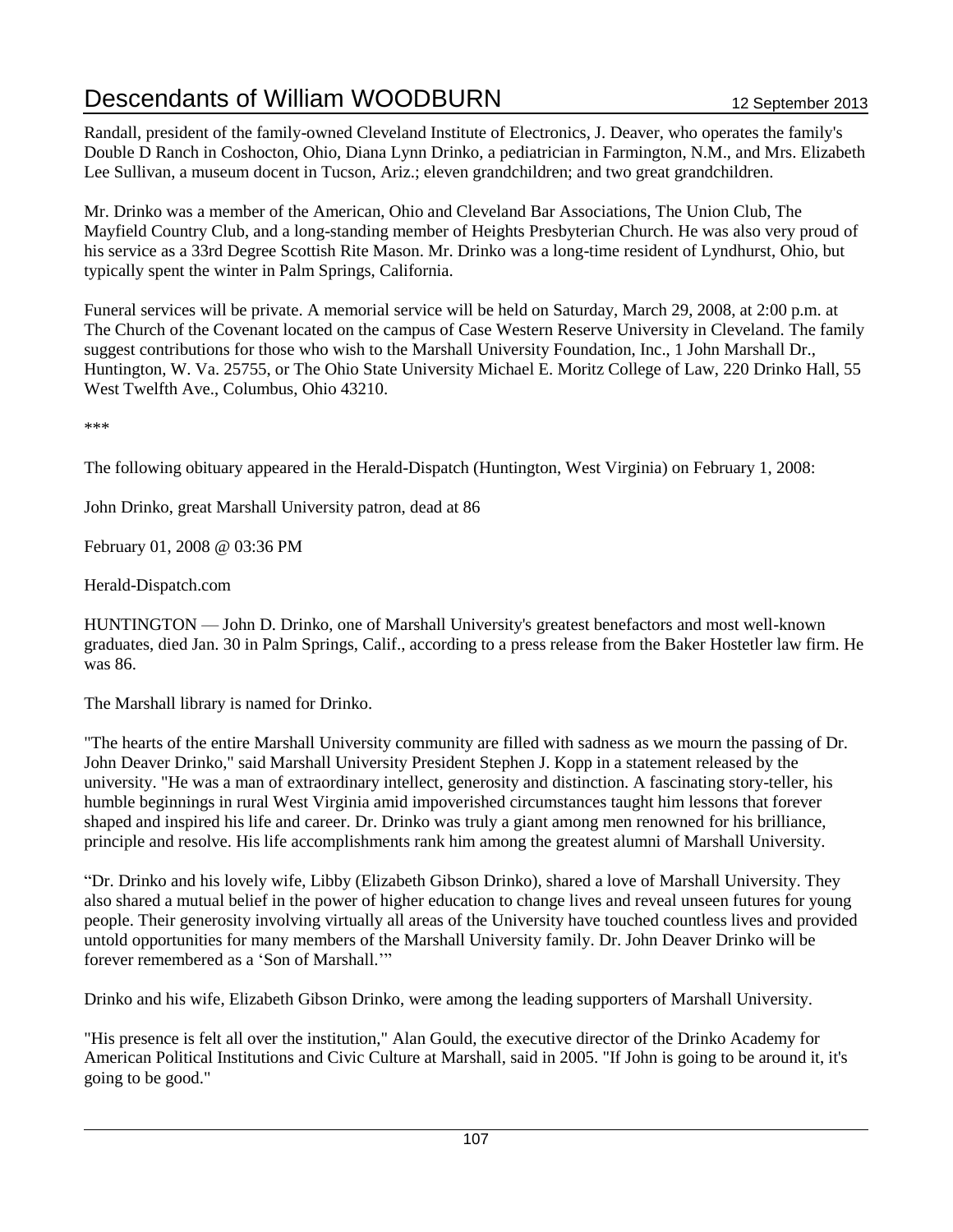Drinko, a native of St. Marys, W.Va., was forced by the Great Depression to start working at a young age. According to "John Deaver Drinko: A Man of Many Parts," Drinko supplied the main source of income for his family when he was nine years old.

By the time he was 12, he was driving trucks, mining coal, and had even wrestled bears at fairs.

"The most wonderful part of your life is when you don't have a thing," Drinko said in the book. "What do you have to lose?"

Drinko not only worked to support his family, but was also mainly self-educated. He taught himself how to speed-read and learned both Latin and Greek. This education would carry him through years of higher education, and laid the foundation for much of his charity work.

However, it was not his grades, but his athletic ability that landed him on scholarship at Marshall College, playing football and basketball for Cam Henderson. While active in sports, he remained supportive of his family, working at a local grocery store and sending the money back to his mother.

He graduated with highest honors from Marshall in 1942, and earned scholarships to Harvard and Duke, but turned them down, instead choosing a school closer to home, as he still supported his family. He enrolled in The Ohio State University College of Law, which has since been named in his honor.

After some postgraduate work at the University of Texas School of Law, Drinko moved to Cleveland, Ohio, and was hired by Baker, Hostetler and Patterson, one of the first lawyers in the firm to have a law degree from a public institution. He earned \$125 a month.

"Intellect alone will not get you anywhere," Drinko is quoted as saying in "John Deaver Drinko: A Man of Many Parts." "Hard work is what leads to a good living."

The law firm began to grow, and at the firm's 75th anniversary in 1991, Drinko was called the driving force behind the firm's growth, which had become one of the largest firms in the nation.

Drinko was what many people called "a people person." According to Gould, Drinko typically walks up to a complete stranger, extends his hand and says, "Hi, I'm John Drinko. Who are you and what do you do?"

His personality is greatly remembered, but more importantly, he remembered those he met.

After the 1970 plane crash, Drinko chartered a plane, flew to Huntington, and raised more than \$450,000 in contributions. Upon returning to Cleveland, he wrote a personal check for an undisclosed amount, and many people believe he is behind several anonymous contributions the school received in the months following the crash.

One of the most significant contributions was in 1985, when the Drinkos established the university's first \$1 million chair in the College of Liberal Arts. That donation grew into one of Marshall's most significant academic programs, The Drinko Academy for American Political Institution and Civic Culture, which was established in 1994.

As part of the Drinko Academy, there is an annual Drinko Symposium, which provides an opportunity for Drinko Fellows, members of Marshall's faculty who are selected to perform specific research, to present the results of their research to Marshall faculty and students.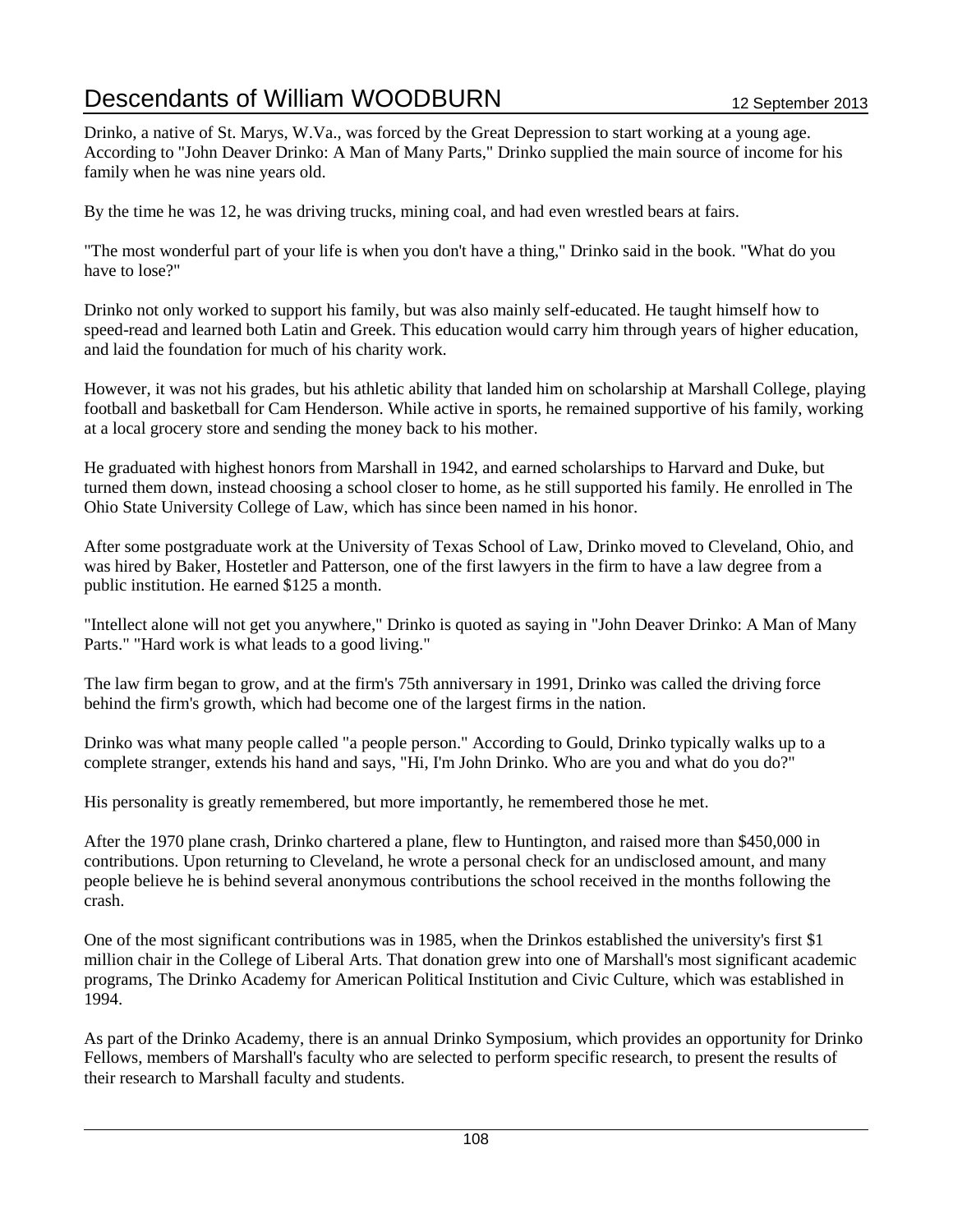Also a part of the symposium is The Elizabeth Gibson Drinko Honors Convocation. Drinko was a trustee of six foundations, including The Ohio State University Foundation and the Marshall University Foundation.

In addition to his university support, Drinko was a nationally known lawyer who helped the firm Baker Hostetler rise to prominence. Under his leadership, Baker Hostetler hired the first Jewish partner and the first African American partner at a major Cleveland law firm, according to a release from the firm.

Drinko is survived by his wife, Elizabeth, to whom he was married for over 60 years; four children, John Randall, president of the family-owned Cleveland Institute of Electronics, J. Deaver, who operates the family's Double D Ranch in Coshocton, Diana Lynn Drinko, a pediatrician in Farmington, N. M., and Mrs. Elizabeth Lee Sullivan, a museum docent in Tucson, Az.; eleven grandchildren; and two great grandchildren.

Funeral services will be private. There will be a memorial service in Cleveland later in the year. The family suggest contributions for those who wish to the Marshall University Foundation, Inc., 1 John Marshall Dr., Huntington, WV 25755, or The Ohio State University Michael E. Moritz College of Law, 220 Drinko Hall, 55 West Twelfth Ave., Columbus, OH 43210.

John Deaver DRINKO and Elizabeth GIBSON had the following children:

- +627 i. **John Randall DRINKO**, married Christina UNKNOWN.
- +628 ii. **J. Deaver DRINKO**, born July 3, 1956, Cleveland, Cuyahoga Co., Ohio; married Nina Lynn SOUTHERS; died April 7, 2010, Coshocton, Ohio.
- 629 iii. **Diana Lynn DRINKO** was born (date unknown). According to her father's obituary, Diana is a pediatrician in Farmington, New Mexico.
- +630 iv. **Elizabeth Lee DRINKO**, married Renden SULLIVAN.

381. **Martha Jean FERRIS** was born on December 4, 1923. She died on March 29, 1986 at the age of 62. She was buried in Allegheny Memorial Park, Allison Park, Pennsylvania.

**James Paul CARCIA** was born (date unknown).

James Paul CARCIA and Martha Jean FERRIS had the following children:

- 631 i. **James Paul CARCIA III** was born on August 23, 1956. In 1997, Jim and his wife Nancy were living at 3856 N. 800 E., Greenfield, IN 46140.
- 632 ii. **Clifford Thomas CARCIA** was born on July 13, 1951. He died on March 3, 1995 at the age of 43.
- 633 iii. **Nancy Jean CARCIA** was born on March 6, 1953.

382. **Thomas "Wilson" FERRIS III** was born about 1918. He died on July 27, 1957 at the age of 39 in Fayette Co., Pennsylvania. He was buried in Allegheny Memorial Park, Allison Park, Pennsylvania. According to James Carcia (letter dated May 5, 1997), Wilson was killed in an auto accident in 1957, at about age 40. According to an article in the September 6, 1957 edition of the Evening Standard (Uniontown, Pennsylvania), Wilson, from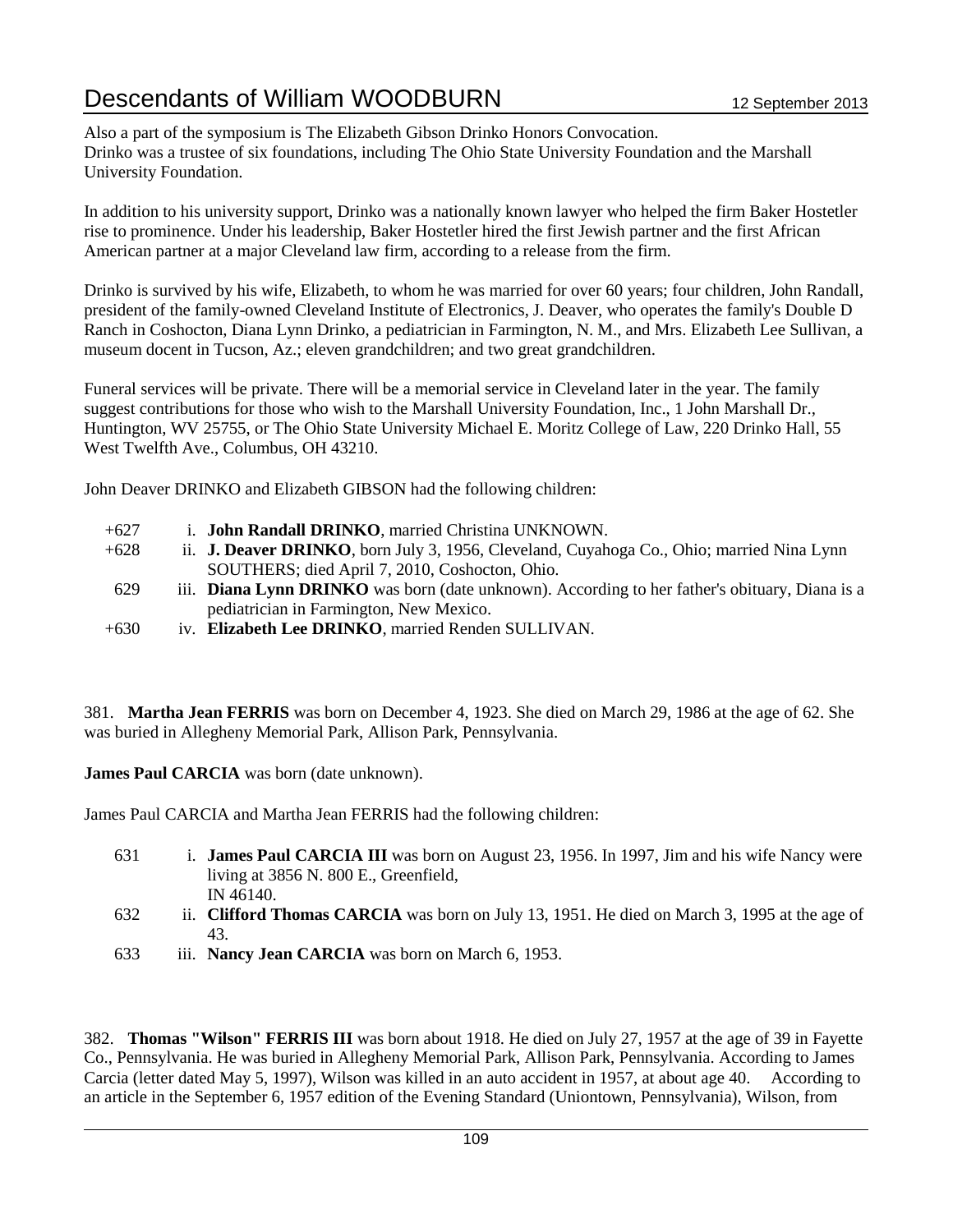Monroeville, died in an auto accident. According to a family tree published on Ancestry.com (2012), he had been at his summer cottage in Farmington and was returning after a drive when his Volkswagen failed to make a curve on Rt. 381, rolled over and landed on its roof.

Thomas "Wilson" FERRIS III and Ruth CLEELAND were married. **Ruth CLEELAND** was born (date unknown).

Thomas FERRIS and Ruth CLEELAND had the following child:

+634 i. **Thomas Wilson FERRIS IV**, born November 22, 1952, Pittsburgh, Allegheny Co., Pennsylvania; married Martha K. CHILDRESS, August 17, 1990, Miami, Dade Co., Florida; died September 21, 1992, Hollywood, Florida.

383. **Nancy Ellen GOSSER** was born on December 31, 1920 in Avalon, Pennsylvania. She died on January 26, 2000 at the age of 79. Nancy attended Elroy Elementary School and Brentwood High School in Brentwood, PA. She attended Penn State University. Since 1946, Nancy lived at 18245 Highway 24W, Woodville, MS 39669.

The following obituary appeared in the January 27, 2000 edition of the Natchez (Mississippi) Democrat:

Nancy Gosser Rosenblatt

Dec. 31, 1920 -- Jan. 26, 2000

WOODVILLE -- Services for Nancy Gosser Rosenblatt, 79, of Woodville, who died Wednesday, Jan. 26, 2000, at Field Memorial Community Hospital in Centreville, will be at 2 p.m. today at Woodville Presbyterian Church with the Revs. Eugene Case and Warren Whitaker officiating.

Burial will be at Evergreen Cemetery under the direction of Berryhill Funeral Home. Visitation is from 11 a.m. to 1:30 p.m. today at the funeral home.

Mrs. Rosenblatt was born Dec. 31, 1920, in Pittsburgh, the daughter of Harold Gosser and Isabelle Brown Woodburn Gosser.

She was a graduate of Penn State University where she was a member of Chi Omega Sorority. She was also a member of the Wilkinson County Library Board, the Irwin Russell Club and the Fort Adams Women's Club.

Mrs. Rosenblatt was preceded in death by her parents and her husband, William F. Rosenblatt.

Survivors include four sons and their wives, Col. James H. Rosenblatt and Lauren Van Buskirk Rosenblatt of Yorktown, Va., Stephen W. Rosenblatt and Betsy Gernert Rosenblatt of Jackson, Thomas L. Rosenblatt and Polly A. Rosenblatt of Fort Adams and Neal M. Rosenblatt of Ft. Adams; one daughter, Mary Ellen Rosenblatt of Fort Adams; one sister, Mary Martha Duff of Sewickly, Penn.; and 10 grandchildren.

Pallbearers will be L.B. Stockett Jr., George H. Nichols, David N. Wilkinson, Enlae Ree III, Shep Crawford and Charlie Canova.

The family request memorials be made to a favorite church, school or other charity.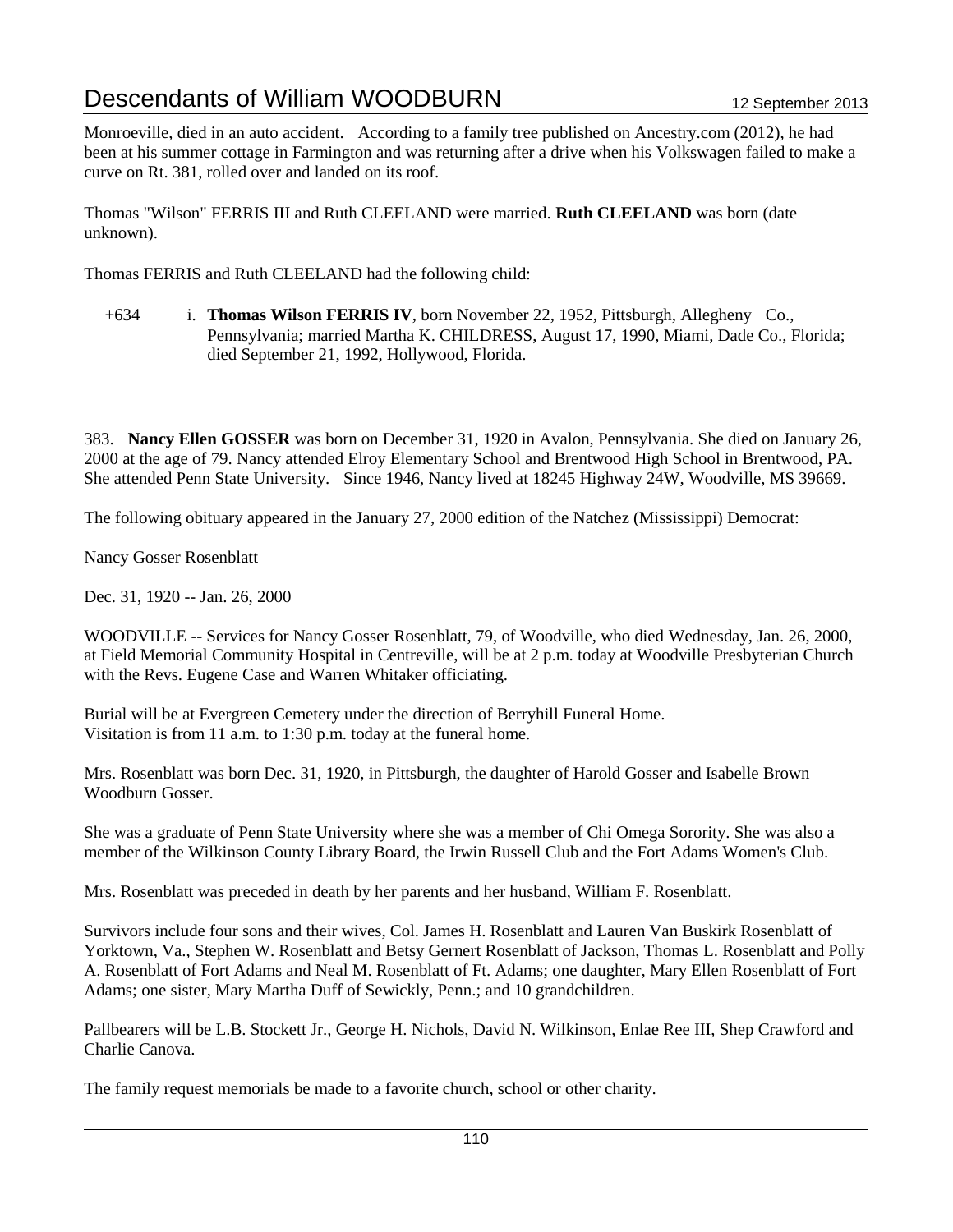Nancy Ellen GOSSER and William ROSENBLATT were married on October 12, 1945 in Brentwood, Pennsylvania. **William ROSENBLATT** was born on September 30, 1907 in Greeneville, TN. He died on November 10, 1982 at the age of 75 in Evergreen Cemetery, Woodville, MS. Bill was a Methodist and his wife Nancy is a Presbyterian.

William ROSENBLATT and Nancy Ellen GOSSER had the following children:

| $+635$ | i. <b>James Huff ROSENBLATT</b> , born July 8, 1947, Natchez, Mississippi.                |
|--------|-------------------------------------------------------------------------------------------|
| $+636$ | ii. Stephen Woodburn ROSENBLATT, born December 20, 1948, Atlanta, GA.                     |
| 637    | iii. Mary Ellen ROSENBLATT was born on April 10, 1951 in Natchez, Mississippi. Mary Ellen |
|        | graduated from Bellhaven College in Jackson MS and received her masters degree form the   |
|        | University of Memphis.                                                                    |
| $+638$ | iv. Thomas Lindsay ROSENBLATT, born October 17, 1952, Natchez, Mississippi.               |
| 639    | v. Neal Maloney ROSENBLATT was born on June 10, 1954 in Natchez, Mississippi.             |

384. **Mary Martha "Mike" GOSSER** was born on April 16, 1924 in Avalon, Pennsylvania. She died on September 11, 2003 at the age of 79. Mike attended Elroy Elementary School and Brentwood High School in Brentwood, PA. She also attended Allegheny college. She worked for Kaufman's Department Store, Mellon Bank, B & O Railroad and TWA Airlines. She and her husband Jim are Presbyterians.

The following obituary appeared in the September 14, 2003 edition of the Pittsburgh Post-Gazette:

DUFF MARY MARTHA "MIKE" GOSSER. On September 11, 2003 of Shamrock Hall, Franklin Park Borough, formerly of Brentwood Borough. Devoted wife of the late Alfred James Duff; loving mother of Katie Duff Simonson (Fred), Nancy Duff, Alfred J. Duff, II (Barbara), Mary Duff Hagopian (Lt. Col. David),; seven grandchildren, two devoted companions Andy and Amos. Member of Fairmount Presbyterian Church, former member of the Edgeworth Club. Attended Allegheny College and was a member of Kappa Kappa Gamma Sorority. She was an avid crafter and a multiple blue ribbon winner at the Mt. Nebo Grange Fair. A Memorial Service will be held at the Fairmount Presbyterian Church in Franklin Park at 4 pm on Sunday, September 14, 2003. In lieu of flowers, memorial donations may be made to the charity of choice or your local library for large print books. Arrangements by JOHN F. SLATER FUNERAL HOME, INC., Brentwood.

Mary Martha "Mike" GOSSER and Alfred James DUFF were married on December 21, 1946. **Alfred James DUFF** was born on May 28, 1923 in Magee Hospital, Pittsburgh, Pennsylvania. He died on March 30, 1999 at the age of 75 in Wexford, Pennsylvania. Jim attended Moore Elementary School and graduated from Brentwood High School in Brentwood, PA. He graduated from Penn State University and from George Washington Law School. He practiced law in Pittsburgh.

The following death notice appeared in the April 3, 1999 edition of the Pittsburgh Post-Gazette:

DUFF, Alfred James "Jim"--On Tuesday, March 30, 1999, of Franklin Park Boro, husband of Mike Duff; father of Katie Duff Simonson, Nancy Duff, Al Duff, Mary Duff Hagopian and Shamrock Sam; brother of Robert Elder "Mike" Duff; six grandchildren. U.S. Navy Veteran, graduate of Penn State University & George Washington Law School. Practice Law as a General Practioner from 1950 until his death, former councilman and solicitor of Brentwood Boro, member of Pennsylvania Bar Association, Masonic Lodge #45 F&AM and Edgeworth Clum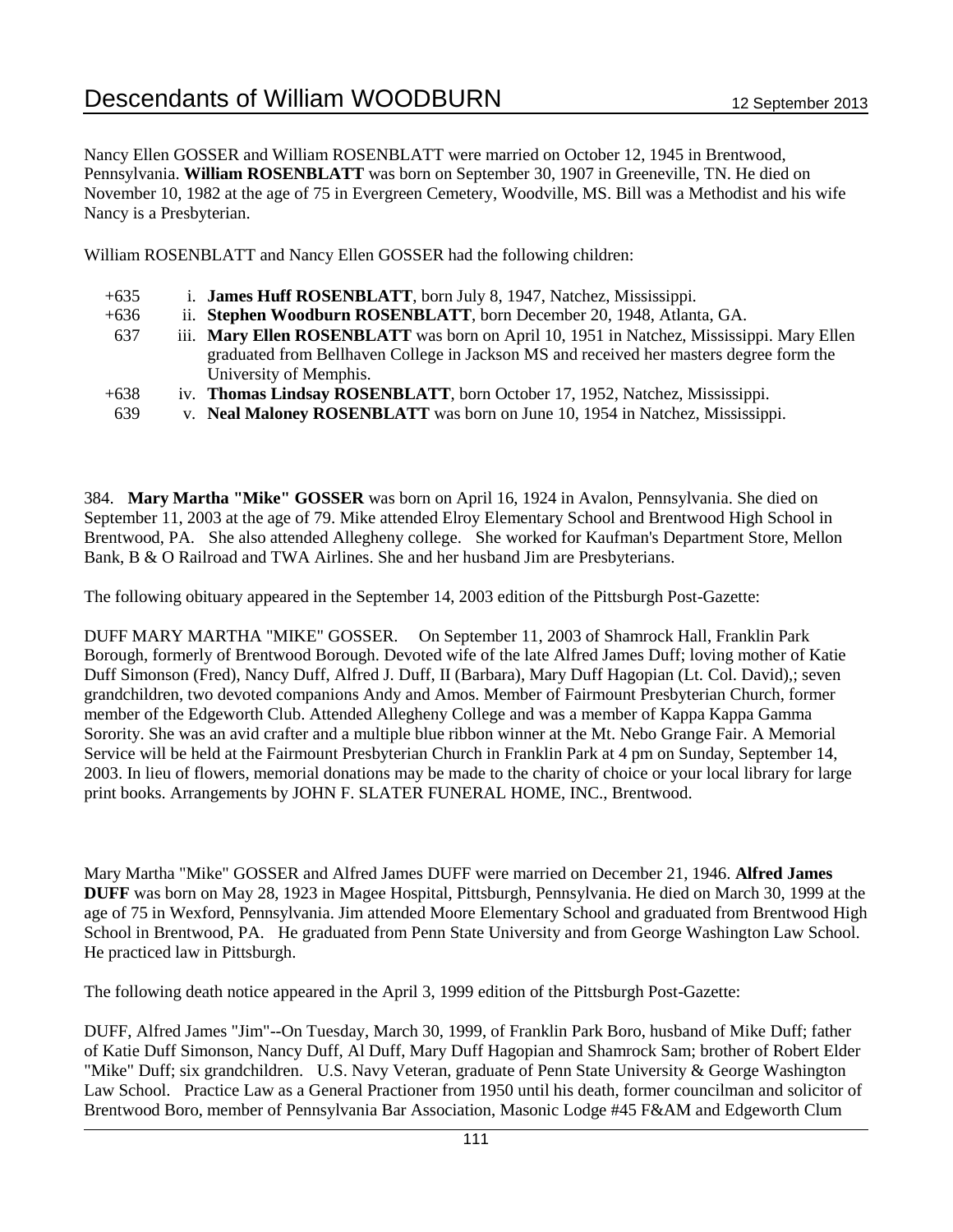Mens Travelling Tennis Team and Fairmont Presbyterian Church. Private burial. Memorial service to be held at Fairmount Presbyterian Church on Saturday at 2 p.m. In lieu of flowers please make contributions to your favorite charity. Directions to Church: I79 North to Wexford Exit, west on Route 910 to stop sign (1.8 miles), hard right on Fairmount Church Rd. to top of hill. Arrangements by JOHN F. SLATER, INC., BRENTWOOD.

Alfred James DUFF and Mary Martha GOSSER had the following children:

- +640 i. **Ella Kathleen "Katie" DUFF**, born October 6, 1947, George Washington Hospital, Washington, D.C..
- +641 ii. **Mary Henderson DUFF**, born June 5, 1948, Magee Hospital, Pittsburgh, Pennsylvania; married David Malcolm HAGOPIAN, May 18, 1988, Victoria, British Columbia, Canada.
- 642 iii. **Nancy Isabel DUFF** was born on June 15, 1951 in Magee Hospital, Pittsburgh, Pennsylvania. Nancy attended Elroy Elementary School and Brentwood High School in Brentwood, PA. She attended Ohio State Universtiy and works as a legal assistant.
- +643 iv. **Alfred James DUFF**, born October 6, 1954, Magee Hospital, Pittsburgh, Pennsylvania.

385. **John Franklin JOHNSON** was born on March 16, 1924 in Avalon, Pennsylvania. He died on January 28, 2011 at the age of 86 in Mt. Lebanon, Allegheny Co., Pennsylvania. John ("Jack") Franklin Johnson was born on March 16, 1924 in Avalon, Pennsylvania, the son of John Franklin and Mary (nee Woodburn) Johnson. He was called to Christ in the sacrament of Holy Baptism on January 28, 1925 in the Avalon Presbyterian Church. His father died by suicide when Jack was only three years old, and he was raised by his hard working and loving mother.

Jack's first job was at Bard's Dairy Mart, on Lincoln Avenue in Bellvue, Pennsylvania. Jack graduated from Avalon High School in June 1941, where he was President of the Hi-Y Club, a cheerleader and on the track team, placing first in the WPIAL and second in the State in cross country in 1941. After graduating from high school, Jack enrolled in Penn State University on a \$100 cross country scholarship to study hotel and restaurant management.

In September 1943, however, he was drafted into the U.S. Army, where he learned for the first time that his given name was "John". He did his basic training at Camp Lee, Virginia. He entered the Army Specialized Training Program and was assigned to Georgetown University and Randolph Macon College. The program was soon disbanded and he was assigned to the 95th Infantry Division at Indiantown Gap, Pennsylvania. On August 9, 1944, the 95th was shipped overseas, arriving in France 100 days after D-day. The Division was active in campaigns in Northern France, the Rhineland and Central Europe, becoming known as the "Iron Men of Metz." He was in the Quartermasters Corp, serving as a cook. He returned to the United States in July 1945 and was honorably discharged from the Army on December 7, 1945 at Camp Shelby, Mississippi.

In September 1946, John enrolled in the University of Denver's first class in the School of Hotel and Restaurant Management. After his first year there, he married Audrey Dorathea Fogarty from Brentwood, Pennsylvania on June 14, 1947. He graduated from the University of Denver in March 1949 with a Bachelor of Science degree. He then enrolled in the University of Chicago, from which he received a Masters degree in Business in 1950. Jack and Audrey returned to Pittsburgh in 1950, where they lived in Prospect Park, Whitehall.

He started his professional career as the Assistant Manager of South Hills Country Club. In 1952, he became the Wine Steward and Director of Sales at the William Penn Hotel in Pittsburgh. He and Audrey and their son John moved to East Bruceton Road in Pleasant Hills, Pennsylvania in 1952. Son Donald was born in 1953. John left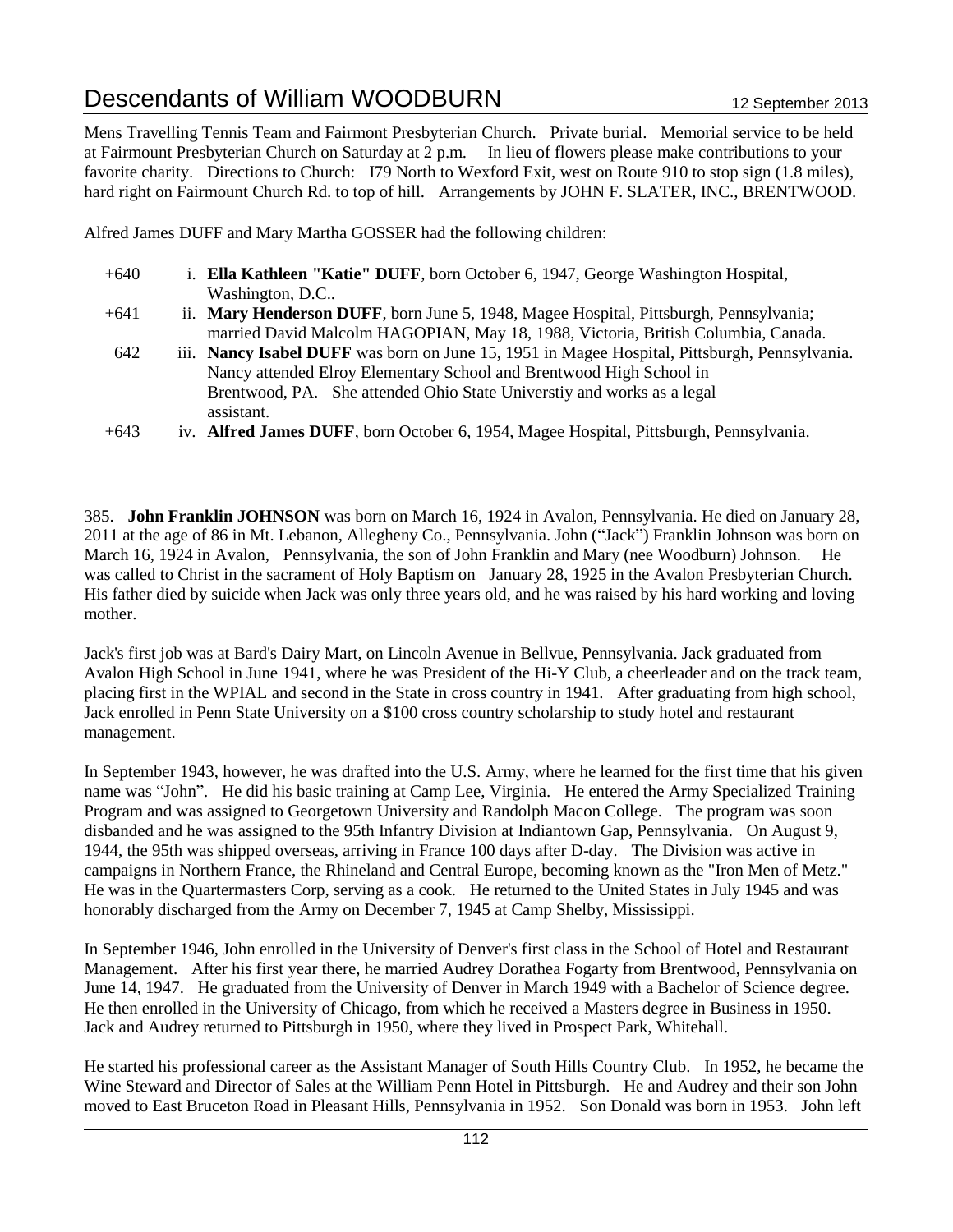the William Penn in 1961 when it became clear that he would be required to leave Pittsburgh in order to advance in the organization. He was Director of Convention Sales for the Pittsburgh Convention Bureau from 1961 to 1964. He and his family, which now included son Stephen and nephew Michael Thomas, moved to 308 Tangelo Drive in Gill Hall, Jefferson Borough, Pennsylvania in 1963, where he lived for the next 44 years.

From 1964 to 1992 he was Project Supervisor in the Meetings and Conferences Group for the United States Steel Corporation. He was also the Convention Manager for the International Iron and Steel Institute from about 1975 to 1994. In these jobs, he traveled all over the United States and the world. John (or J2, as he was known throughout U.S. Steel) was hard-working and known for his enthusiam, organization and creativity. At home, John was friends with all the kids in the neighborhood, including several mentally handicapped children to whom he gave considerable time and loving and patient attention.

Throughout his life, John was intellectually curious, with particular interests in the Civil War and Lutheran theology. Even at age 85, he was always active, saying "I was never bored a day in my life", and he is enthusiastic in everything he did, believing that "Attitude is more important than skills." When asked how he is doing, his standard reply was "Outstanding!" After his retirement, he ran in numerous 5-K races, winning numerous trophies in his age group. John was a semi-talented wood-worker, turning out and giving away thousands of wood crafts over the years, before retiring from this hobby in 2009.

John was a faithful Christian who, especially after his retirement, devoted much time to Good Shepherd Lutheran Church, Whitehall, Pennsylvania (where he was a member (charter) for over 40 years), serving in numerous capacities, from Sunday School lecturer to fill-in janitor.

His addresses after he married were: 1031 Marion St., Denver, CO; 1328 Sherman St., Denver, CO; 6052 Lawnwood Ave., Chicago, IL; Beven Rd, Prospect Park (Whitehall), PA (1949-52); 327 E. Bruceton Rd., Pleasant Hills, PA (1952-62); 308 Tangelo Dr., Gill Hall (Jefferson Hills), PA (1962-2010); Concordia of the South Hills, Apt. 1124, Bower Hill Road, Mt. Lebanon, PA (2010-).

The following obituary appeared in the Pittsburgh Post-Gazette and Pittsburgh Tribune Review on January 30-31, 2011:

# JOHNSON JOHN FRANKLIN "JACK"

John F. "Jack" Johnson, of Mt. Lebanon, formerly of Jefferson Borough, died peacefully at 10:20 p.m. on Friday, January 28, 2011, at the age of 86, following a brief illness, with his loving wife of 63 years, Audrey, at his side. John was born on March 16, 1924 in Avalon, Pennsylvania, the son of John Franklin and Mary Woodburn Johnson. He was the loving husband of Audrey (Fogarty) Johnson; the brother of the late Robert W. Johnson; the father of sons John, Jr. (Patti Litman), of a sailboat called the Anhinga, Stephen (Tracey), of Pittsburgh, and Michael (Carolyn) Thomas, of Lost Creek, WV. He was preceded in death by son Donald (surviving wife Ruth). John was the grandfather of John III (Alejandra), Douglas (Audrey), Benjamin (Anne), Samuel, Jacob and Adam Johnson, and Christopher Thomas. He was the great-grandfather of Sarah, Tristan, Madison and Abigail Johnson. John graduated from Avalon High School in 1941, served in the Quartermasters Corp of the 95th Infantry Division in WWII, graduated in 1949 from the University of Denver's first class in the School of Hotel and Restaurant Management, and graduated from the University of Chicago in 1950 with a Masters degree in Business. He worked as the Assistant Manager of South Hills Country Club (1950-52), Sales Director at the William Penn Hotel in Pittsburgh (1952-61), Director of Convention Sales for the Pittsburgh Convention Bureau (1961-64), Project Supervisor in the Meetings and Conferences Group of the United States Steel Corporation (1964-92), and Convention Manager for the International Iron and Steel Institute (1975-94). He was Chairman of the International Fugu Club. John was a faithful Christian who devoted much time to Good Shepherd Lutheran Church, Whitehall, Pennsylvania, where he was a charter member and active for over 45 years. His favorite Bible verse was: " I trust in you, LORD; I say, 'You are my God.' My times are in your hands...." Psalm 31:14-15a.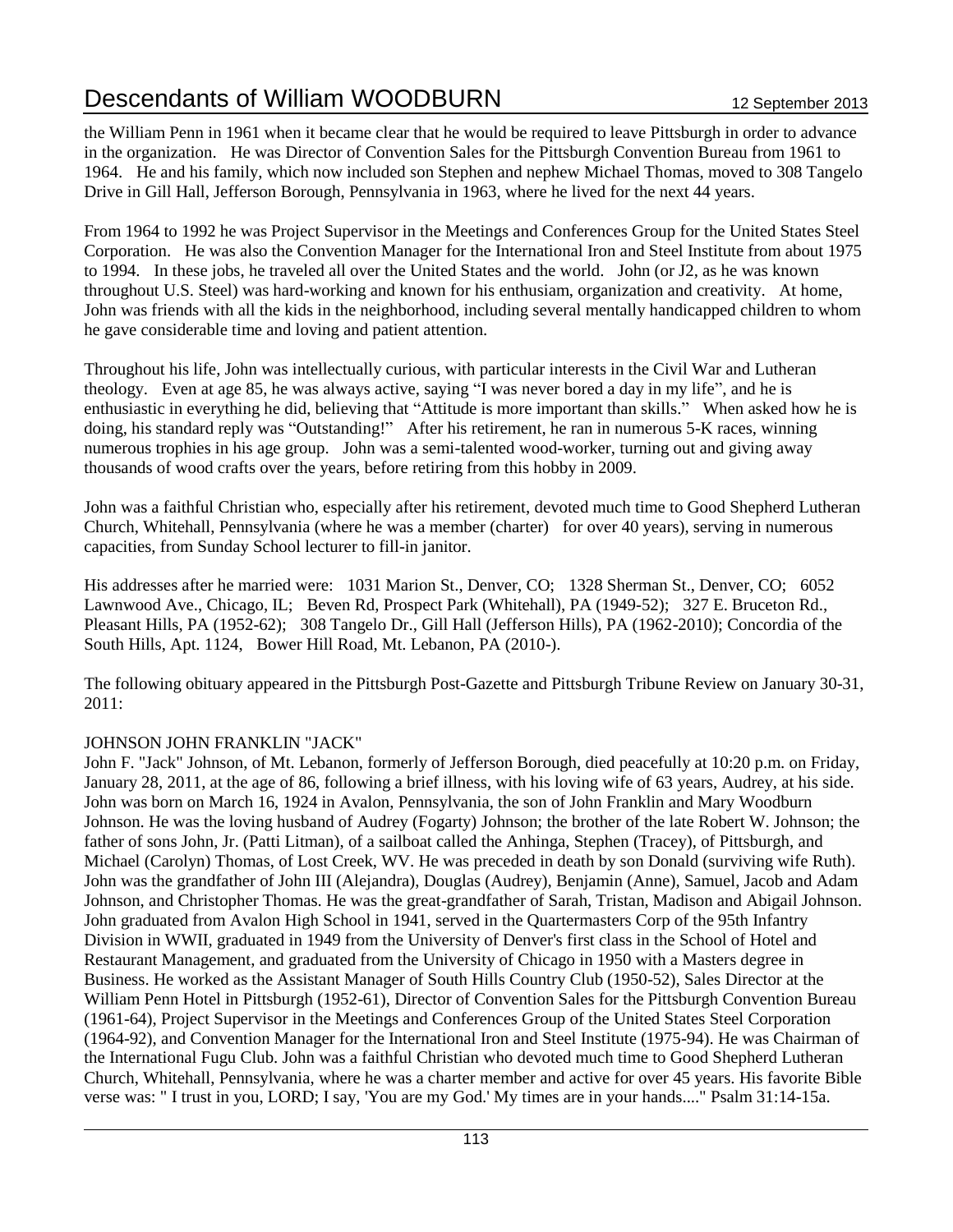Visitation will be at the JOHN F. SLATER FUNERAL HOME, INC. 412-881-4100, 4201 Brownsville Road, Brentwood, PA 15227 on Sunday and Monday from 2-4 and 7-9 p.m. A service of Christian Burial will be held on Tuesday at 11:30 a.m. at Good Shepherd Lutheran Church of South Hills, 418 Maxwell Dr., Pittsburgh, PA 15236. In lieu of flowers, the family requests that contributions be made to Good Shepherd Lutheran Church of South Hills Pre-School, 418 Maxwell Dr., Pittsburgh, PA 15236, where John loved to play the guitar for the children. If you have a memory of John that you would be willing to share with his family, please email it to his son, Stephen, at: swjohnson98@yahoo.com.

John Franklin JOHNSON and Audrey Dorathea FOGARTY were married on June 14, 1947 in Concordia Lutheran Church, Brentwood, Allegheny County, Pennsylvania. **Audrey Dorathea FOGARTY**, daughter of Michael Francis FOGARTY and Dorothea Louise GREEN, was born in Brentwood, Pennsylvania. She was baptized in Concordia Lutheran Church (GBU Hall), Carrick, Pennsylvania. Audrey grew up at 3234 Brentwood Ave., Brentwood, PA, which was known to the family as "Valleydale" (named such by Sis Rollins at age 16 +/-). She attended Elroy Elementary School and she graduated first in her class from Brentwood High School in 1941.

John Franklin JOHNSON and Audrey Dorathea FOGARTY had the following children:

- +644 i. **John Franklin JOHNSON Jr.**, born Pittsburgh, Pennsylvania; married Alyce Lenore VERVILLE, July 22, 1972, West Point, NY.
- +645 ii. **Donald Paul JOHNSON**, born March 20, 1953, Pittsburgh, Pennsylvania; married Ruth Ann SPROWLS, Bellwood, PA; died October 7, 1995, Jefferson Boro, Allegheny Co., Pennsylvania.
- +646 iii. **Stephen Woodburn JOHNSON**, born Pittsburgh, Allegheny Co., Pennsylvania; married Tracey Anne HINDIN, Pittsburgh, Pennsylvania.

386. **Robert Woodburn JOHNSON** was born on September 21, 1925. He died in July, 1983 at the age of 57. He was buried on July 22, 1983 in Mt. Royal Cemetery, Allison Park, Pennsylvania.

Robert Woodburn JOHNSON and Mildred Irene PECK were married on June 4, 1949 in Old Sixth Pres. Church, Northside (Pittsburgh), PA. **Mildred Irene PECK** was born on June 6, 1928.

Robert Woodburn JOHNSON and Mildred Irene PECK had the following children:

| $+647$ | i. Dr. Robert Riley JOHNSON, born March 9, 1951, Pittsburgh; married Gail OLITZKY, April   |
|--------|--------------------------------------------------------------------------------------------|
|        | 20, 1974, 822 Florence Ave., Avalon, PA.                                                   |
| $+648$ | ii. Susan Lynn JOHNSON, born May 8, 1953, St. John's Hospital, Pittsburgh, Pennsylvania;   |
|        | married Richard Stephen KNIGHT, November 27, 1976.                                         |
| $+649$ | iii. Sally Ann JOHNSON, born March 1, 1956, St. John's Hospital, Pittsburgh, Pennsylvania; |
|        | married Shawn HEAGERTY, June, 1984, 822 Florence Ave., Avalon, PA.                         |
| $+650$ | iv. Sandra Joy JOHNSON, born May 1, 1958, Bellevue Suburban, Hosp., Pittsburgh,            |
|        | Pennsylvania; married Mark Stephen PATERSON, April 17, 1977.                               |
| $+651$ | v. Stacey Lee JOHNSON, born February 7, 1960, Bellevue Suburban Hosp., Bellevue,           |
|        | Pennsylvania; married Christopher MCLAUGHLIN, September 20, 1986.                          |
| $+652$ | vi. Shelly Rae JOHNSON, born April 13, 1962, Suburban General Hospital, Pittsburgh,        |
|        | Pennsylvania; married Norbert JOHNSTON, January 8, 1983, 822 Florence Ave., Avalon, PA.    |
| $+653$ | vii. Ray William JOHNSON, born September 15, 1963, Suburban General Hospital, Pittsburgh,  |
|        | Pennsylvania; married Arlyn KEMP, August, 1984.                                            |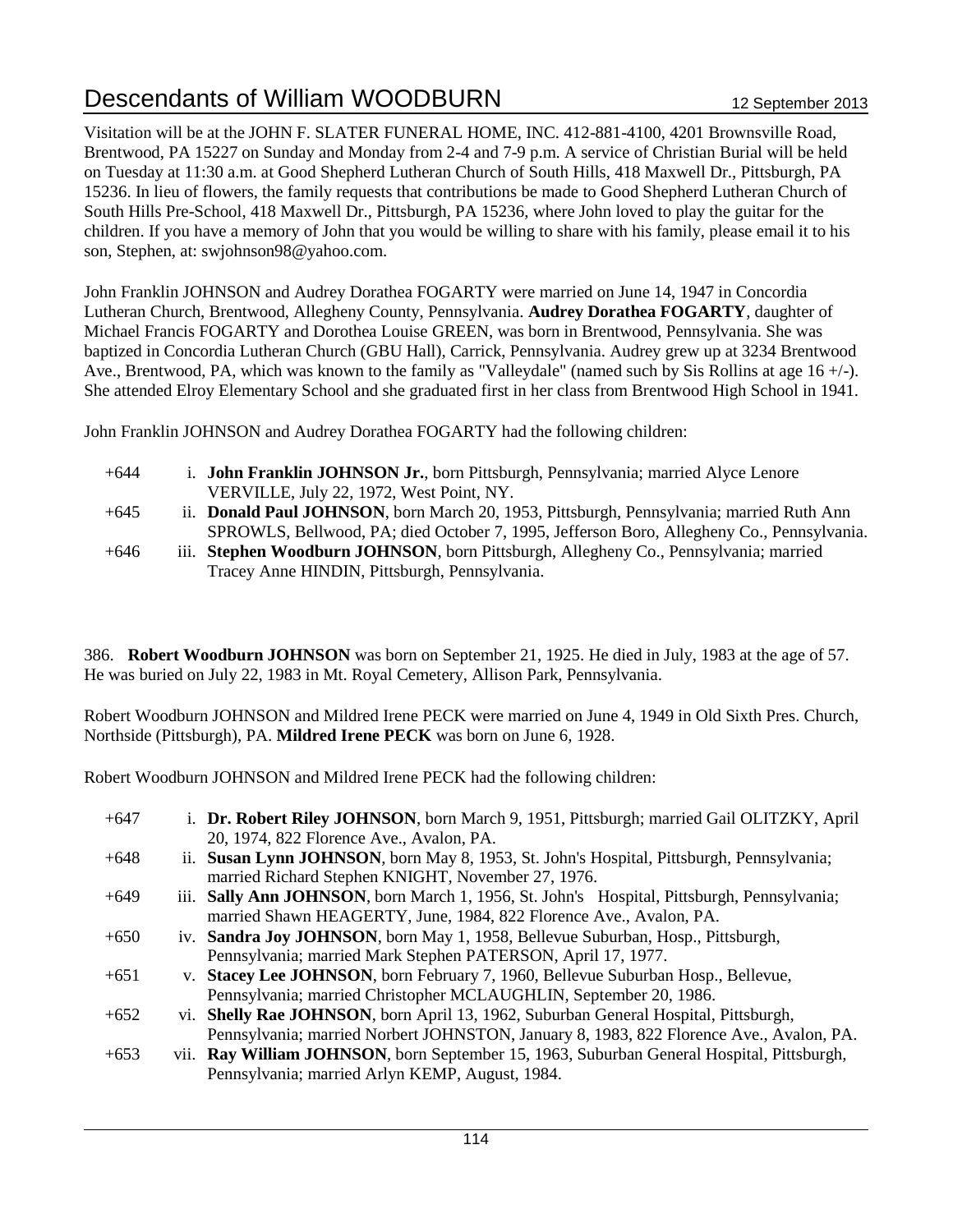**Mildred Irene PECK** was born on June 6, 1928.

387. **Mary Patricia "Pat" YOUNG** was born on December 7, 1921 in Englewood Hospital, Chicago, Il. When she was 90 in 2011, Pat traveled to Alaska with her daughter Joyce. With that trip, Pat visited all 50 states during her lifetime.

Mary Patricia "Pat" YOUNG and Charles ("Chuck") Lewis ALEXANDER were married on November 25, 1952 in Chicago, IL. **Charles ("Chuck") Lewis ALEXANDER** was born on October 18, 1918 in Chicago, Illinois. He died on September 17, 2008 at the age of 89 in Bettendorf, Iowa. Chuck worked at the Chicago Works of U.S. Steel in Chicago, retiring in 1980. He was in management, writing "How to" training books later in his career. Patty was a schoolteacher, retiring in 1969.

Chuck and Patty lived in Chicago for 40 years, before moving to Dixon, Illinois after his retirement.

The following obituary was published in the online edition of the Quad Cities (Illinois) Dispatch-Argus Leader on September 18, 2008:

Charles L. Alexander, 89, of Bettendorf, died Wednesday, Sept. 17, 2008, at Iowa Masonic Home, Bettendorf.

Services are 11 a.m. Saturday at First Evangelical Free Church, Moline. Visitation is 10 a.m. to services at the church. Cremation rites will be accorded.

He was born Oct. 18, 1918, in Chicago, to Robert and Agnes O'Halloran Alexander. He married Patricia Young on Nov. 27, 1951.

Prior to his retirement, he was a foreman for US Steel Company.

He was an avid golfer, enjoyed the outdoors, camping and traveling.

Surviving are his wife; daughter, Joyce Hesse, Bettendorf; three grandchildren; one great-grandchild; sisters, William and George Alexander.

Charles ("Chuck") Lewis ALEXANDER and Mary Patricia YOUNG had the following child:

+654 i. **Joyce Ellen ALEXANDER**, born September 26, 1956, Chicago, IL; married George Arno HESSE, April 14, 1979, Chicago, IL.

388. **Ruth Mathilde YOUNG** was born on August 7, 1925 in Englewood Hospital, Chicago, Il. She died on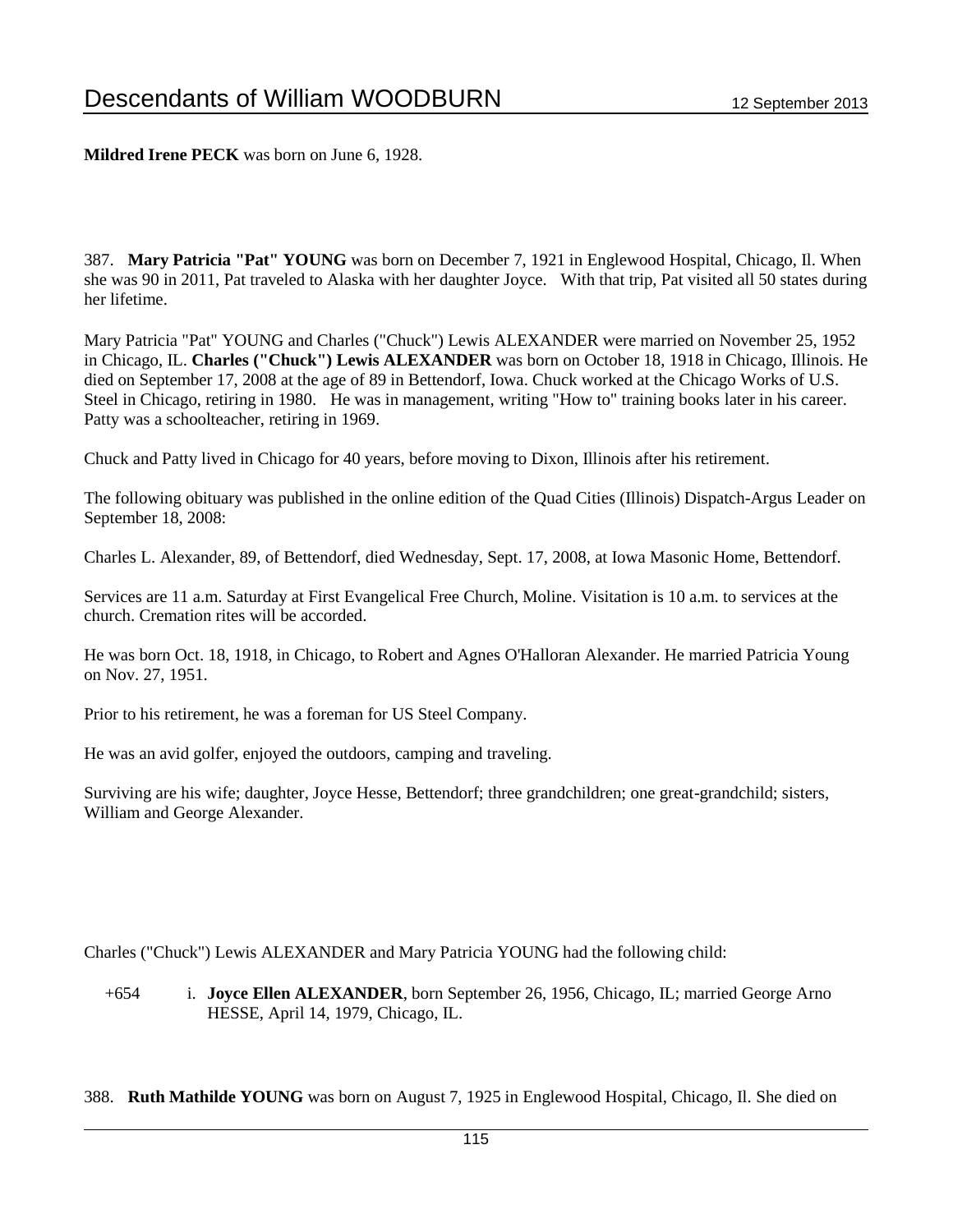April 1, 1989 at the age of 63. She was buried on April 5, 1989 in Evergreen Cemetery, Evergreen Park, IL. Ruth was nurse and worked until a year before her death. She died of cirrhosis of the liver.

**Kenneth Edward FERGUSON** was born on July 24, 1925 in Chicago, IL. He died on October 4, 1979 at the age of 54 in Chicago, IL. He was buried in Evergreen Cemetery, Evergreen Park, IL. Ken worked in a steel mill and died of cancer.

Kenneth Edward FERGUSON and Ruth Mathilde YOUNG had the following children:

| $+655$ | i. Sandra Jean FERGUSON, born October 6, 1949, Chicago, IL.                    |
|--------|--------------------------------------------------------------------------------|
| $+656$ | ii. Susan Ann FERGUSON, born July 14, 1953, Chicago, IL; married Jerome Thomas |
|        | PACOCHA, August 21, 1981, Chicago, IL.                                         |
| 657    | iii. Scott Andrew FERGUSON was born on November 17, 1956 in Chicago, IL.       |

389. **Theron Lucian "Cy" YOUNG** was born on April 4, 1927 in Englewood Hospital, Chicago, Il. He died on November 7, 2010 at the age of 83 in Mendotal, Ilinois. In 1995, Theron and his wife Jean H. lived at 1206 Pennsylvania, Ave., Mendota, IL, 61342.

The following obituary was published in the Mendota Reporter on November 10, 2010:

Theron Young Posted: Wednesday, Nov 10th, 2010 BY: Staff

Theron "Cy" Young, 83, of Mendota died Nov. 7, 2010 at the Mendota Lutheran Home.

Funeral services will be held at 11 a.m. on Wednesday, Nov. 10 at First United Methodist Church with Rev. Michael Morrell officiating. Burial will be at Heaton Point Cemetery, Princeton. Visitation was from 5-8 p.m. on Nov. 9 at the church. Arrangements were handled by the Merritt Funeral Home, Mendota.

Mr. Young was born April 4, 1927 in Chicago to Theron and Ruth (Woodburn) Young. He married Mary Lou Johnson on Nov. 25, 1949. She preceded him in death on Aug. 1, 1962. He then married Jean Widmer Smith on July 30, 1966 in Mendota.

Survivors include his wife, Jean of Mendota; five daughters, Beverly (Glenn) Dobias of Pearland, Texas, Marilyn (Shaun) Harpley of Vadnais Heights, Minn., Barbara (Merv) Salter of Monticello, Colleen (Jim) Moravek of Columbia Heights, Minn. and Lois (Rick) Ledesma of Friendswood, Texas; two sons, Martin (Eleanor) Smith of Davis, Calif. and Henson (Pati) Smith of Puyallup, Wash.; 20 grandchildren; six great grandchildren; and one sister, Pat Alexander of Bettendorf, Iowa.

He was preceded in death by his parents and one sister.

Mr. Young served with the U.S. Army during WWII with the occupation forces in Germany. He was a member of First United Methodist Church where he was active in various church committees. He was also a member of the Mendota Lions Club.

Memorials may be directed to First United Methodist Church or the Alzheimer's Association.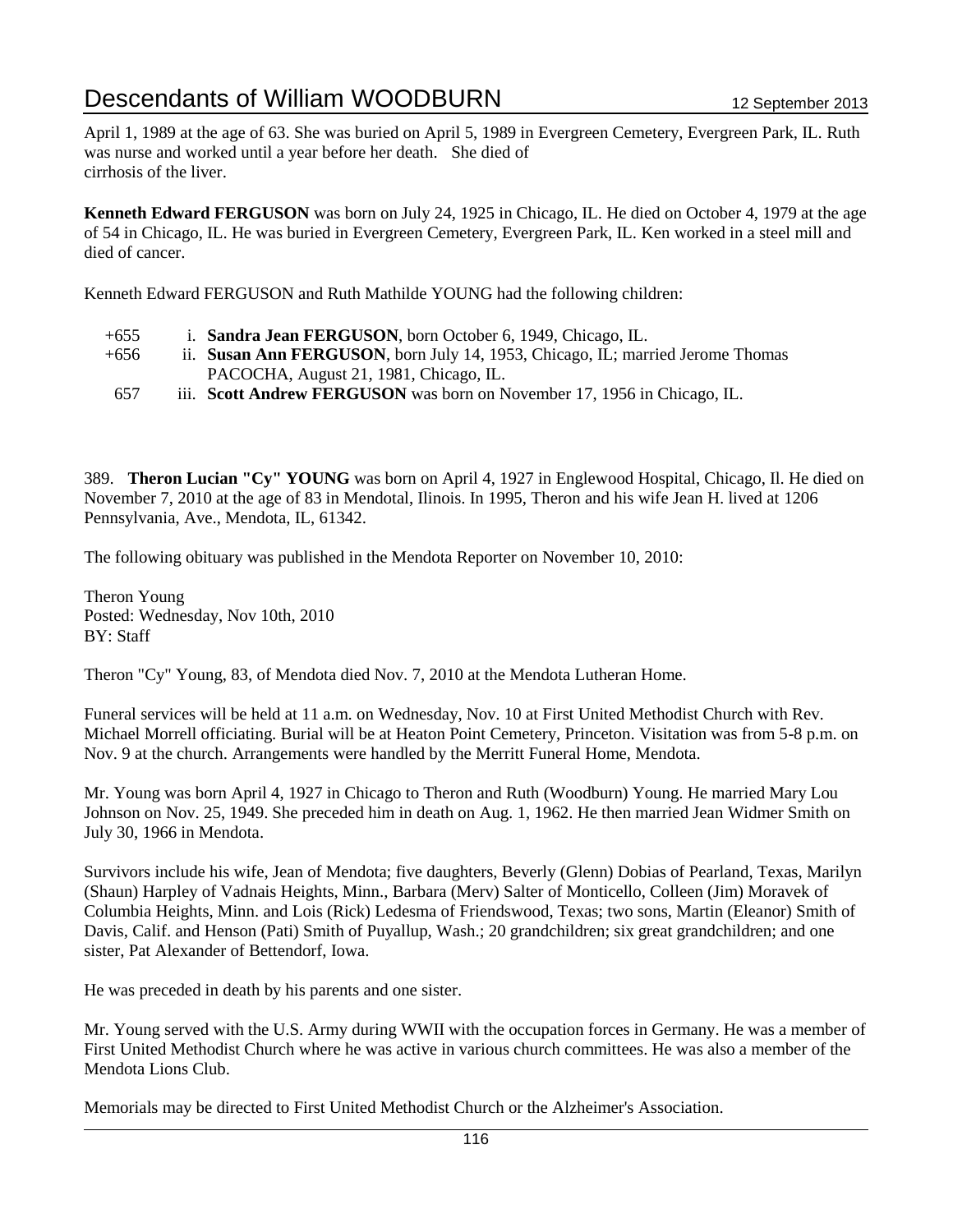Theron Lucian "Cy" YOUNG and Mary Lou JOHNSON were married on November 25, 1949. **Mary Lou JOHNSON** was born on May 22, 1929 in Chicago, IL. She died on August 1, 1962 at the age of 33 in Mendota, IL. She was buried on August 4, 1962 in Restland Cemetery, Mendota, IL.

Theron Lucian YOUNG and Mary Lou JOHNSON had the following children:

- +658 i. **Beverly Jean YOUNG**, born September 24, 1951, Lying In Hospital, Chicago, IL; married Glenn G. DOBIAS, June 10, 1972, United Methodist Church, Plano, IL.
- +659 ii. **Marilyn Sue YOUNG**, born May 25, 1953, Lying In Hospital, Chicago, IL; married Timothy Allen MURPHY, October 14, 1972, St. mary's Church, Plano, IL; married Ike DOUELL, July 16, 1978, Lutheran Church, Aurora, IL; married Shaun HARPLEY, June 3, 1994, Commune de La Hulpe, Brussells, Begium.
- +660 iii. **Barbara Lynn YOUNG**, born May 25, 1953, Lying In Hospital, Chicago, IL; married Donald Dean MYRICK, September 1, 1973, Methodist Church, Plano, IL; married Mervin Jay STALTER, January 23, 1988, Bible Church, Gibson City, IL.
- +661 iv. **Lois Anne YOUNG**, born July 24, 1957, Mendota, IL; married Ricardo LEDESMA, April 21, 1979, Methodist Church, Plano, IL.

Theron Lucian "Cy" YOUNG and Jean Helen Widmer SMITH were married on July 30, 1966 in Methodist Church, Mendota, IL. **Jean Helen Widmer SMITH** was born on September 10, 1930 in Harris Hospital, Mendota, IL. Jean's children by her ex-husband Henson J. Smith were lived with and were raised by Jean and Theron after Jean and Theron married.

390. **Marion Ruth WOODBURN** was born on June 10, 1929. She died on June 28, 1998 at the age of 69.

**Richard Henry "Dick" ROHAUS** was born on September 29, 1923. He died on July 21, 2009 at the age of 85 in Bridgewater, New Jersey. The following obituary was published in the Somerset Reporter (http://www.nj.com) on July 24, 2009:

### **RICHARD ROHAUS By Frank Mustac July 24, 2009, 3:43PM**

BRIDGEWATER -- Richard "Dick" H. Rohaus died Tuesday, July 21, 2009. He was 85. Dick was born and raised in Pittsburgh before moving to Bridgewater in 1964. He was an accountant for American Standard Inc. in Piscataway for more than 38 years, retiring in 1988.

He was a 1950 graduate of Duquesne University in Pittsburgh with a degree in accounting.

Dick served with the Navy in the Pacific during World War II. He was a member of VFW Post 2754 in Pittsburgh and American Legion Post 12 in Somerville.

He was an avid golfer who also loved the N.Y. Yankees and Pittsburgh Steelers. He will be sadly missed by his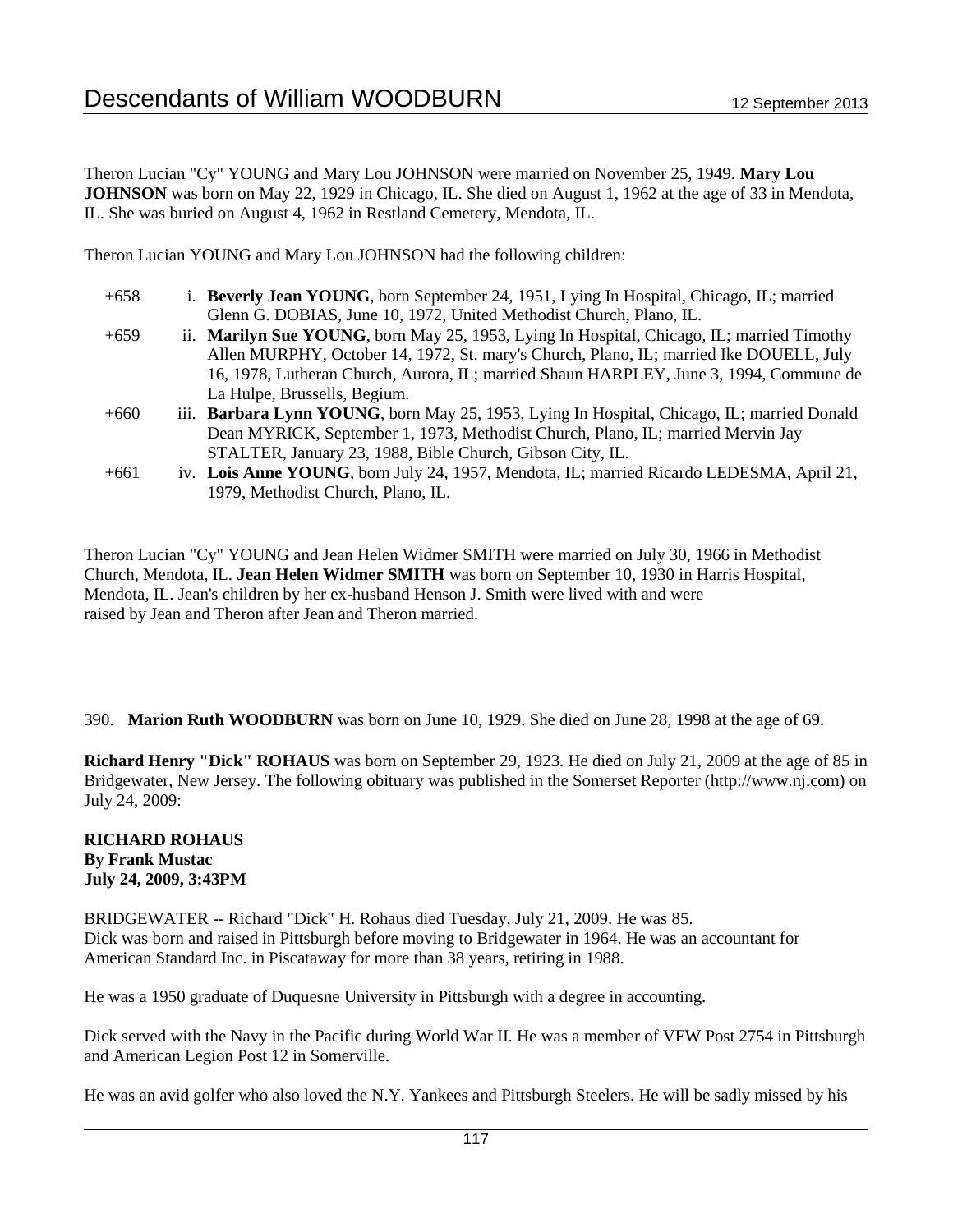family and friends.His wife Marion died in 1998.

Surviving are his sons, Michael, Gregory and Robert; a brother, Robert who resides in Florida; and one granddaughter, Samantha.

Funeral services: 9:30 a.m., Saturday, July 25 at Bruce C. VanArsdale Funeral Home, 111 N. Gaston Ave., Somerville. Entombment: at Woodbridge Memorial Gardens. Visitation: 6-9 p.m. Friday at the funeral home.

Memorial contributions can be made to the American Cancer Society, 669 Littleton Road, Parsippany 07054. To send condolences to the family, visit brucecvanarsdalefuneralhome.com.

Richard Henry ROHAUS and Marion Ruth WOODBURN had the following children:

662 i. **Gregory Paul ROHAUS** was born on December 25, 1957. According to Greg's linkedin profile in 2011:

> Greg is a Senior Applications Engineer at Konica Minolta Sensing Americas in the Greater New York City Area. In the past, he has worked as Senior Applications Specialist at Datacolor; Quality Control Manager at Norton and Son's, Bayonne, New Jersey (Muralo E&J); Quality Control Supervisor at Whittaker Corporation, North Brunswick, NJ; and Operator/Lab Technician at Reliance Universal. He attended Raritan Valley Community College. Greg has vast experience in the chemical coatings industry, which includes formulation of new products as well as the color control of many of those products. He has worked extensively the last 30 years with color control measurement and science with an emphasis on customer training, troubleshooring and supporting our sales departments. He lives in Bridgewater, New Jersey (2011).

- 663 ii. **Robert Alan ROHAUS** was born on February 28, 1960.
- 664 iii. **Michael Richard ROHAUS** was born on March 19, 1954.

391. **Houston John WOODBURN** was born on June 12, 1934. He died on March 21, 2007 at the age of 72 in Avalon, Allegheny County, Pennsylvania. The following obituary was published in the March 22, 2007 edition of the Pittsburgh Post-Gazette:

WOODBURN, HOUSTON J. On Wednesday, March 21, 2007, Houston J. "Bud/Woody" Woodburn, formerly of Avalon. Husband of the late Faye Kramer Woodburn; father of Mark A. Woodburn M.D.; brother of John H. "Jack" Woodburn (Sally) and the late Marion Rohaus; also two nieces and three nephews. He was employed as a Dental Technician with Hartman-Simon Dental Labs for many years. A Memorial Service will be held Saturday, March 24, at the McDONALD-LINN FUNERAL HOME, 529 California Ave., Avalon. Friends invited from 11am until time of service at 11:30am. In lieu of flowers memorial gifts are suggested to the American Heart and Lung Association.

**Faye KRAMER** was born (date unknown).

Houston John WOODBURN and Faye KRAMER had the following child: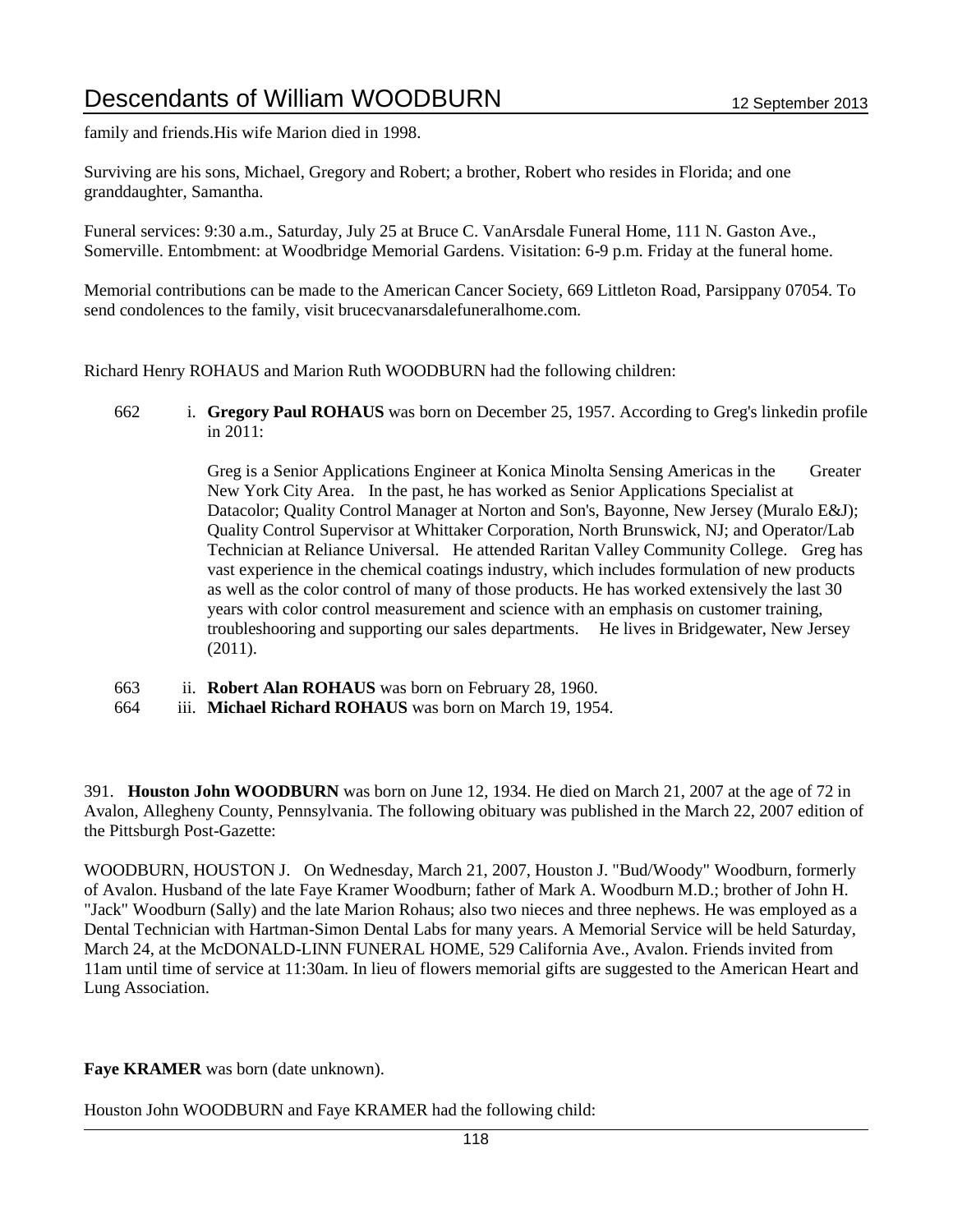### +665 i. **Dr. Mark Abraham WOODBURN**, born October 24, 1979; married Kiley NEUROHR, July 14, 2012.

392. **John Houston "Jack" WOODBURN** was born on June 12, 1934 in Bellevue, Allegheny Co., Pennsylvania. According to his wife, Sally, John's parents did not know they were going to have twins and when they were born, they simply reversed the names--John Houston and Houston John. John attended Avalon High School, Duff's Business School and the University of Pittsburgh. He worked at USX, the Pittsburgh Science Center and the Pittsburgh Visitors Bureau. He attended Ben Avon Presbyterian Church and Trinity Lutheran Church. John lived at 614 Semple Ave., Pittsburgh, PA and 994 Norwood Ave., Pittsburgh, PA.

John Houston "Jack" WOODBURN and Sarah "Sally" STOUT were married on November 24, 1955 in Ben Avon Hts. Presbyterian Church. **Sarah "Sally" STOUT** was born on January 12, 1936 in Greenville, Pennsylvania. Sarah worked for Federated Investors in Pittsburgh, Pennsylvania.

John Houston WOODBURN and Sarah STOUT had the following children:

- +666 i. **Linda Louise WOODBURN**, born March 28, 1959, Bellvue, Pennsylvania.
- +667 ii. **Mary Ann WOODBURN**, born March 15, 1962, Bellvue, Pennsylvania; married Unknown MACIOCE, August, 1985, Ben Avon Hts. Presbyterian Church.

394. **Elizabeth Anne "Betty" WOODBURN** was born on June 29, 1931 in Chicago, Illinois. She died on December 18, 2011 at the age of 80 in Florida. The following obituary was publised on the website of the Kraeer Funeral Home and Cremation Center, Margate, Florida, and was available n 2012

In Memory of

Elizabeth Hagn June 29, 1931 - December 18, 2011

Elizabeth Hagn, 80, of Coconut Creek, FL passed away on December 18, 2011. She was born on June 29, 1931 in Chicago, IL to proud parents George amd Molly Woodburn. She will be missed but never forgotten.

Arrangements under the direction of Kraeer/Margate Funeral Home and Cremation Center, Margate, FL.

Elizabeth Anne "Betty" WOODBURN and Robert Willard HAGN were married on January 13, 1951. **Robert Willard HAGN** was born on October 25, 1929 in Rodgers Park, Illinois. He died on October 28, 1997 at the age of 68.

Robert Willard HAGN and Elizabeth Anne WOODBURN had the following children:

- +668 i. **Linda Anne HAGN**, born July 30, 1952, Columbia, Ft. Jackson, Illinois; married Timothy OWINGS, November 26, 1996.
- +669 ii. **William Robert HAGN**, born July 2, 1953, Columbia, Ft. Jackson, Illinois; married Debra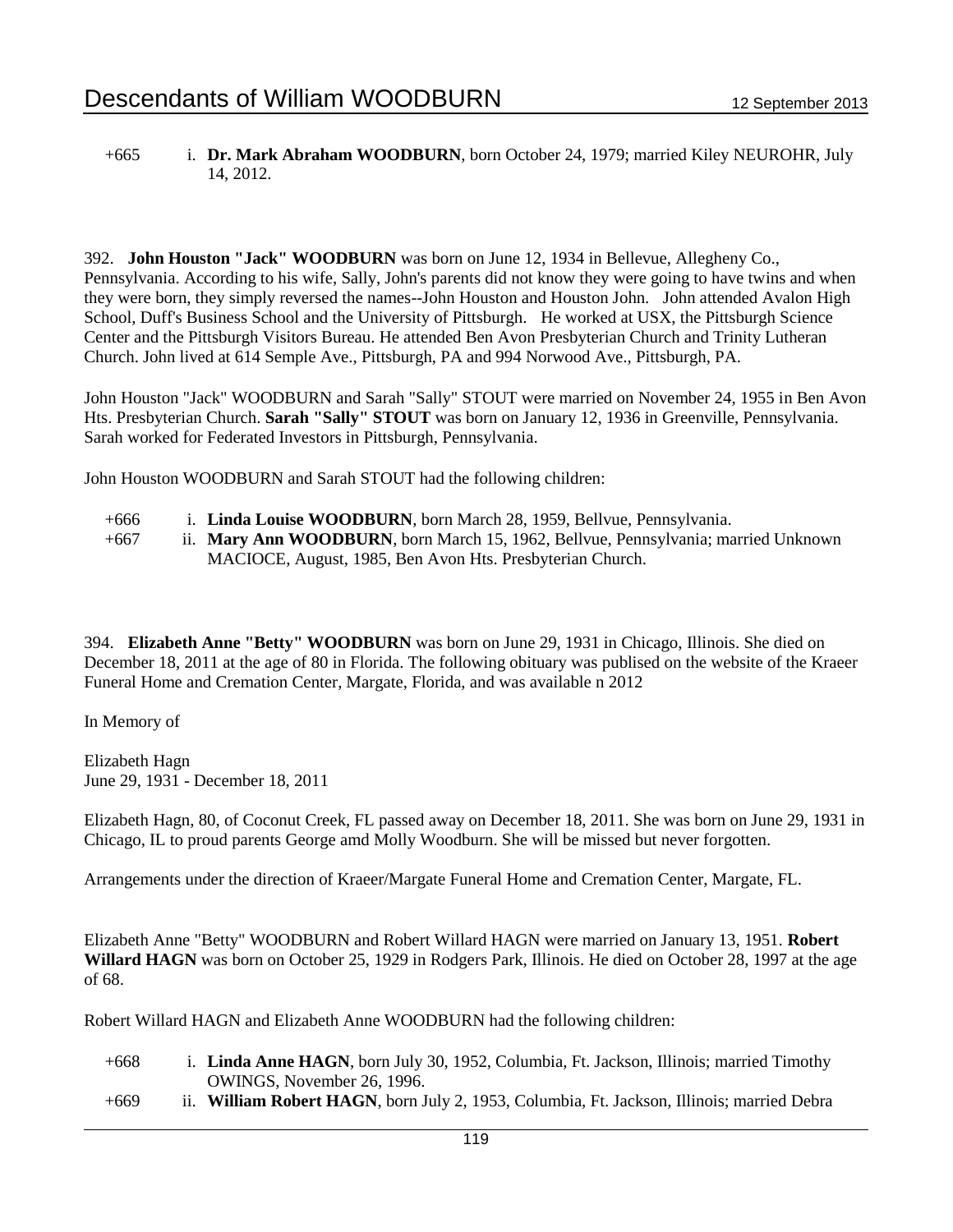BRADBURY, June 7, 1997.

- +670 iii. **Jerome Joseph HAGN**, born May 18, 1960, Evanston, Illinois; married Joanne SHELLY, July 8, 1989.
- +671 iv. **Susan Marie HAGN**, born May 18, 1960, Evanston, Illinois; married Mark W. BERLIN, October 12, 1991.

395. **Mary Brigid WOODBURN** was born on February 3, 1939. She died on April 3, 1983 at the age of 44.

**James RYAN** was born on October 15, 1936.

James RYAN and Mary Brigid WOODBURN had the following children:

- 672 i. **Cynthia RYAN** was born on November 25, 1961 in Pisa, Italy.
- 673 ii. **Deirdre RYAN** was born on September 15, 1964 in Evanston, Illinois.
- +674 iii. **Sean RYAN**, born October 5, 1965, Evanston, Illinois; married Deborahi GROMEK, 1989.

400. **Jean Catherine MCCULLOUGH** was born on October 6, 1923 in St Charles, Kane Co., Illinois. She died on July 20, 1982 at the age of 58.

Jean Catherine MCCULLOUGH and Unknown WOODS were married. **Unknown WOODS** was born (date unknown).

### 419. **Florence LAMONT** was born (date unknown).

Florence LAMONT and Arthur BUTLER were married. **Arthur BUTLER** was born (date unknown).

420. **Mabel LAMONT** was born (date unknown).

Mabel LAMONT and Unknown WRIGHT were married. **Unknown WRIGHT** was born (date unknown).

421. **Eva LAMONT** was born (date unknown).

Eva LAMONT and Unknown DRAKE were married. **Unknown DRAKE** was born (date unknown).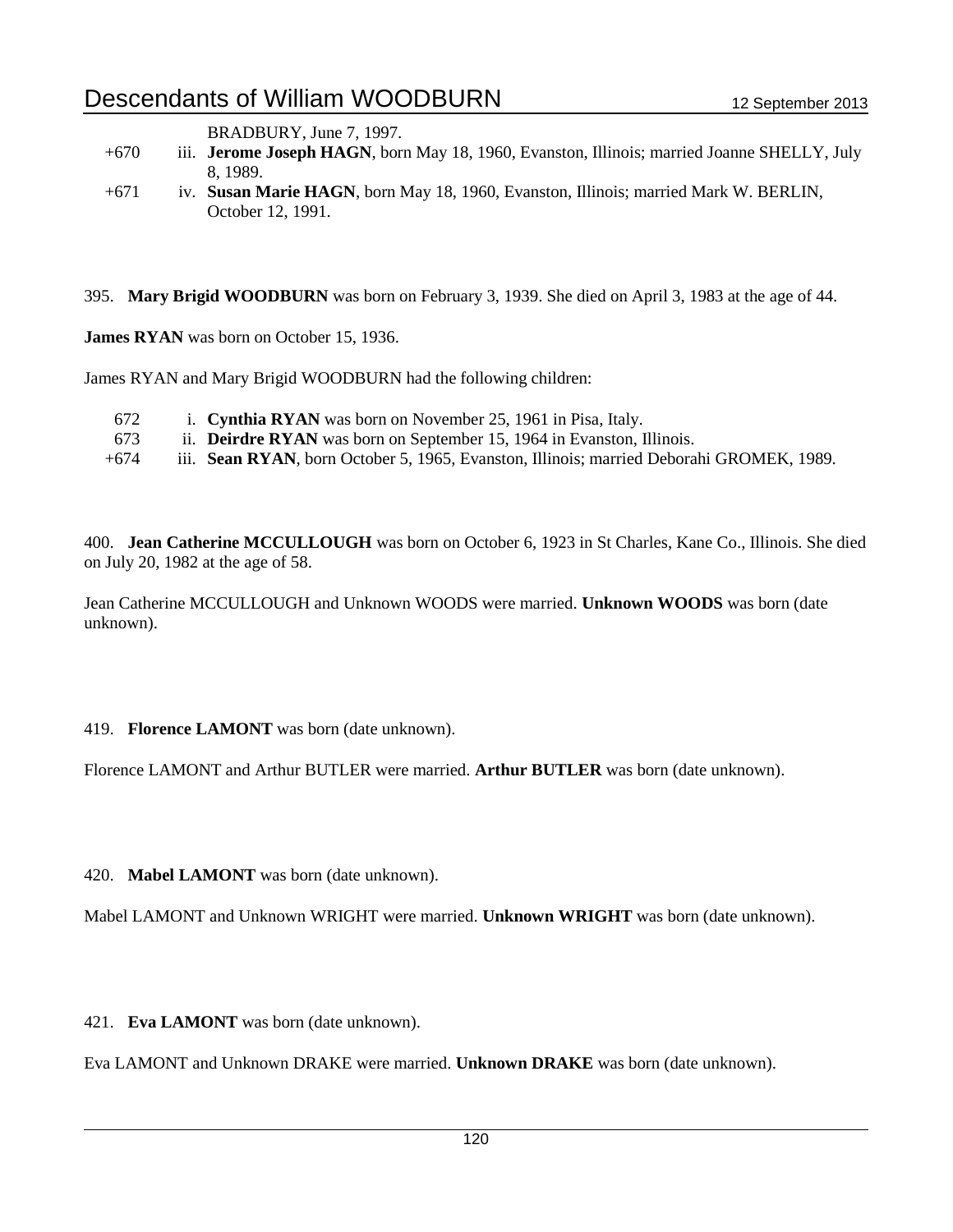422. **Alexander LAMONT** was born (date unknown).

Alexander LAMONT and Unknown UNKNOWN were married. **Unknown UNKNOWN** was born (date unknown).

### 424. **Florence Agnes MCNEARY** was born (date unknown).

Florence Agnes MCNEARY and Norman DOUGHERTY were married. **Norman DOUGHERTY** was born (date unknown).

Norman DOUGHERTY and Florence Agnes MCNEARY had the following children:

- +675 i. **Anna Margaret DOUGHERTY**, married Terence GAULT.
- 676 ii. **Norma Florence DOUGHERTY** was born (date unknown).
- 425. **Brian GIBSON** was born (date unknown).

Brian GIBSON and Diane BIRD were married. **Diane BIRD** was born (date unknown).

### 426. **Elizabeth GIBSON** was born (date unknown).

Elizabeth GIBSON and Unknown DECENT were married. **Unknown DECENT** was born (date unknown).

427. **Florence Maureen GIBSON** was born (date unknown).

Florence Maureen GIBSON and David DAVIS were married. **David DAVIS** was born (date unknown).

429. **Olive WILSON** was born (date unknown).

Olive WILSON and Brian MCGARVEY were married. **Brian MCGARVEY** was born (date unknown).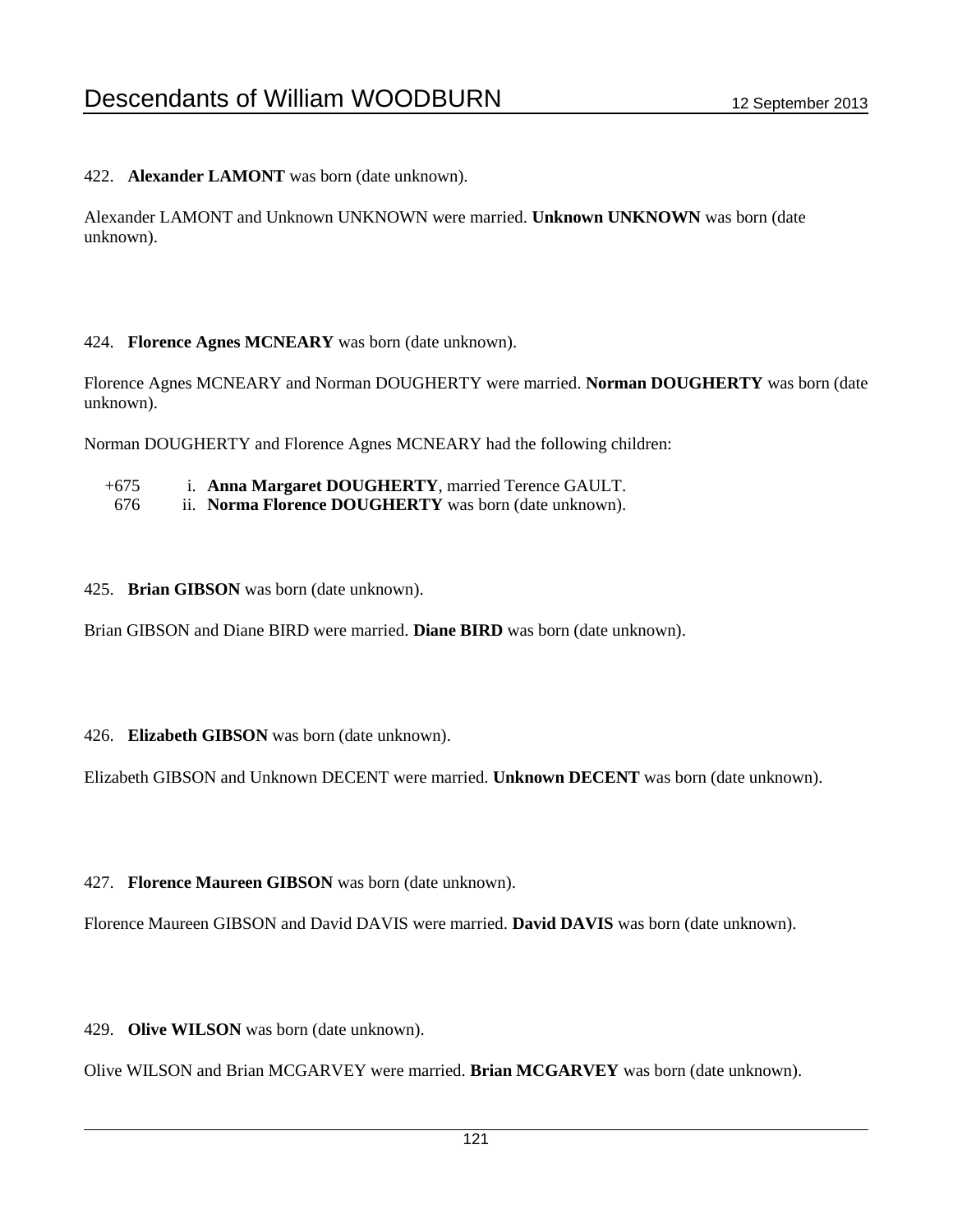Brian MCGARVEY and Olive WILSON had the following child:

677 i. **Brain Patrick MCGARVEY** was born on October 8, 1975.

# 430. **Audrey Elizabeth Alexander WILSON** was born (date unknown).

Audrey Elizabeth Alexander WILSON and William Ronald HUNTER were married. **William Ronald HUNTER** was born (date unknown).

# 431. **Robert John REID** was born on March 27, 1926.

Robert John REID and Elizabeth Jane Perry MOORE were married on October 17, 1953 in Crossgar Presbyterian Church. **Elizabeth Jane Perry MOORE** was born (date unknown).

Robert John REID and Elizabeth Jane Perry MOORE had the following children:

- 678 i. **William Wilson REID** was born on July 4, 1954.
- +679 ii. **Elizabeth Mccurdy REID**, born September 7, 1955; married William Joseph Ivor CAMERON, October 21, 1977, Crossgar Presbyterian Church.
- +680 iii. **Martha Ann Woodburn REID**, born May 8, 1958; married Ivan Moore KENNEDY, May 2, 1981, Crossgar Presbyterian Church.

# 433. **Mary HANSON** was born before 1817.

Mary HANSON and Daniel ELLIS were married. **Daniel ELLIS** was born (date unknown).

434. **George HANSON** was born in 1817. He died in 1867 at the age of 50.

George HANSON and ? STEEN were married. **? STEEN** was born (date unknown).

# 435. **Martha Ranken HANSON** was born after 1817.

Martha Ranken HANSON and John MCCANDLESS were married. **John MCCANDLESS** was born (date unknown).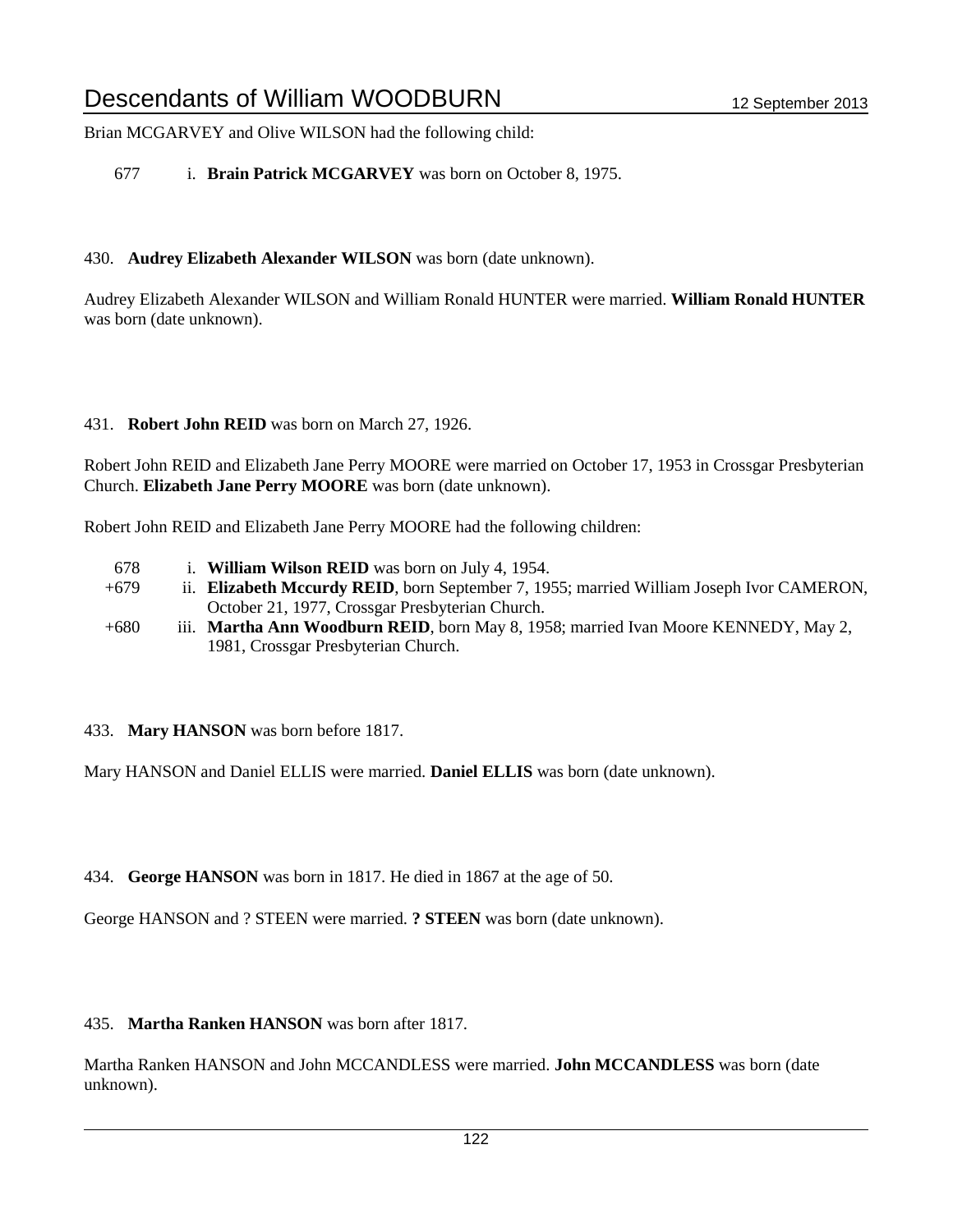### 437. **Jean KENNEDY** was born on February 19, 1920.

Jean KENNEDY and Robert John CRAIG were married on December 16, 1942 in Aghadowey Presbyterian Church. **Robert John CRAIG** was born (date unknown).

Robert John CRAIG and Jean KENNEDY had the following child:

+681 i. **Marie CRAIG**, born January 2, 1952; married Samuel WILSON, June 3, 1978, Killaig Presbyterian Church.

### 438. **Robert John KENNEDY** was born (date unknown).

Robert John KENNEDY and Lily COCHRANE were married. **Lily COCHRANE** was born (date unknown).

439. **James KENNEDY** was born on December 6, 1926. He died on March 26, 1988 at the age of 61.

James KENNEDY and Jane Douglas COCHRANE were married. **Jane Douglas COCHRANE** was born (date unknown).

James KENNEDY and Jane Douglas COCHRANE had the following children:

- +682 i. **Joyce Alexander KENNEDY**, born August 23, 1949; married John Alexander HUMPHREY, April 22, 1972, Aghadowey Presbyterian Church.
- +683 ii. **James Wilson KENNEDY**, born April 18, 1952; married Margaret COBURN, September 30, 1976, Newtownbreda Presbyterian Church.
- +684 iii. **Robert KENNEDY**, born August 22, 1955; married Anita HEDLEY, September 8, 1978, St. Paul's Church, Lurgan.
- +685 iv. **Linda Mary KENNEDY**, born March 24, 1961; married Joseph BOLTON, May 12, 1983, Aghadowey Presbyterian Church.

441. **Matilda Campbell WILSON** was born on August 3, 1911. She died on August 12, 1965 at the age of 54. She was also known as Hilda Wilson.

Matilda Campbell WILSON and David MCMILLAN were married. **David MCMILLAN** was born (date unknown).

David MCMILLAN and Matilda Campbell WILSON had the following children: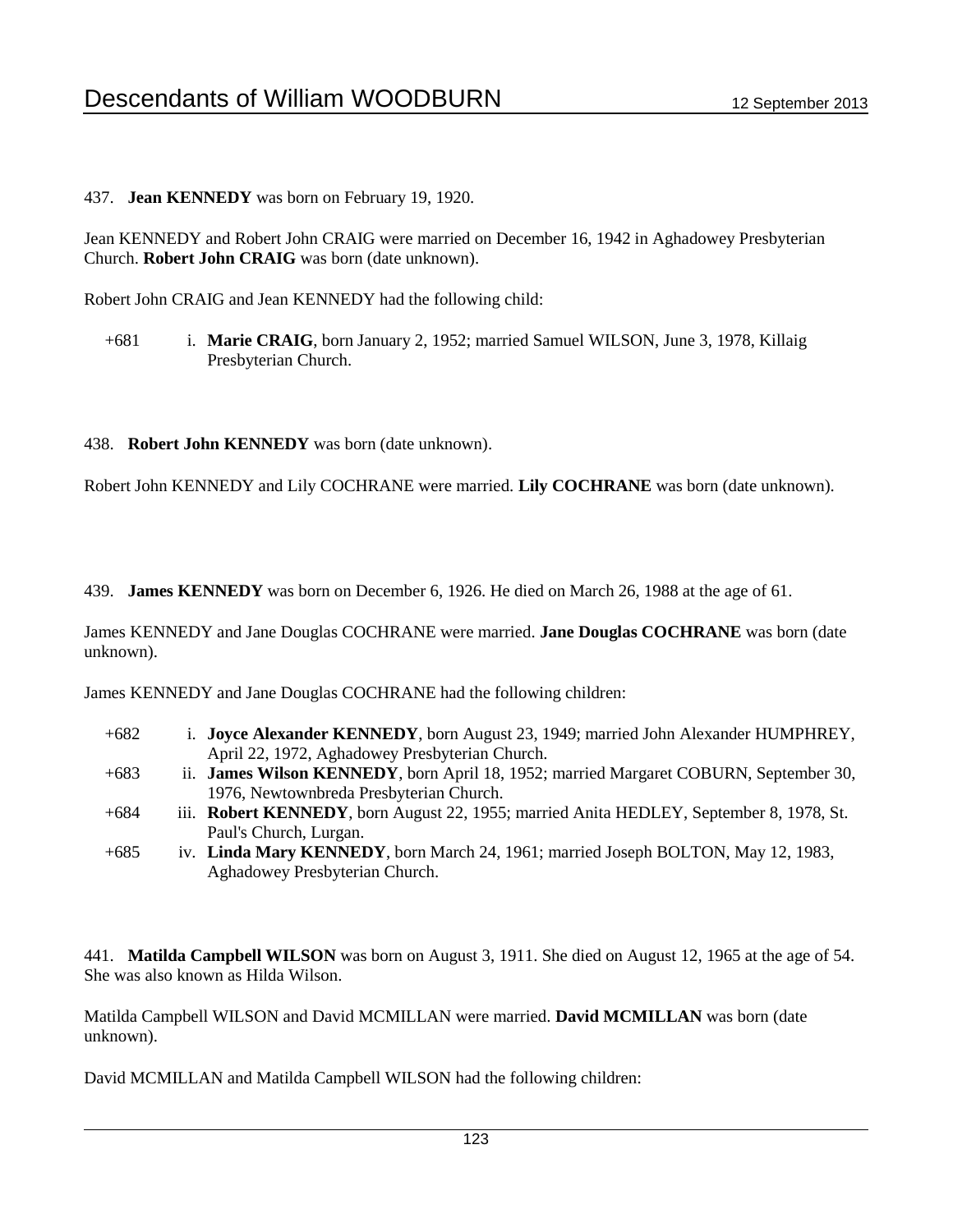| $+686$ | i. Hester Elizabeth MCMILLAN, born June 26, 1942; married John Thomas GILMOUR, |
|--------|--------------------------------------------------------------------------------|
|        | October 9, 1968, Ballywatt Presbyterian Church.                                |
| $+687$ | ii. John Alexander MCMILLAN, born 1943; married Brenda MEEKE.                  |
| $+688$ | iii. Margaret Anne MCMILLAN, born May 18, 1944; married Kenneth WILSON.        |
| $+689$ | iv. Robert Wilson MCMILLAN, born 1945; married Rosaleen O'NEILL.               |

Matilda Campbell WILSON and Samuel LINTON were married. **Samuel LINTON** was born (date unknown).

442. **Annie WILSON** was born in 1917. She died on September 3, 1985 at the age of 68. She was also known as Nan Wilson.

Annie WILSON and James MCMILLAN were married. **James MCMILLAN** was born (date unknown).

James MCMILLAN and Annie WILSON had the following children:

- +690 i. **Annie MCMILLAN**, married Joseph KIRK.
- +691 ii. **Marion MCMILLAN**, married William MCILHATTON.
- +692 iii. **David MCMILLAN**, married Elizabeth HAMILL.

### 444. **Robert John WILSON** was born (date unknown).

Robert John WILSON and Ellen CAMPBELL were married on July 11, 1954. **Ellen CAMPBELL** was born (date unknown).

### 445. **George Alexander WILSON** was born on December 3, 1927.

George Alexander WILSON and Nessie SMYTH were married on June 24, 1954. **Nessie SMYTH** was born (date unknown).

George Alexander WILSON and Nessie SMYTH had the following children:

- +693 i. **Sandra WILSON**, married John SLEATH, June 1, 1985.
- +694 ii. **Gavin WILSON**, born February, 1958; married ? ? (GAVIN WILSON).
- +695 iii. **Julie WILSON**, married ? ? (JULIE WILSON).
- +696 iv. **Jennifer WILSON**, married James Alexander REID, December, 1992.

### 446. **Margaret Anderson WILSON** was born (date unknown).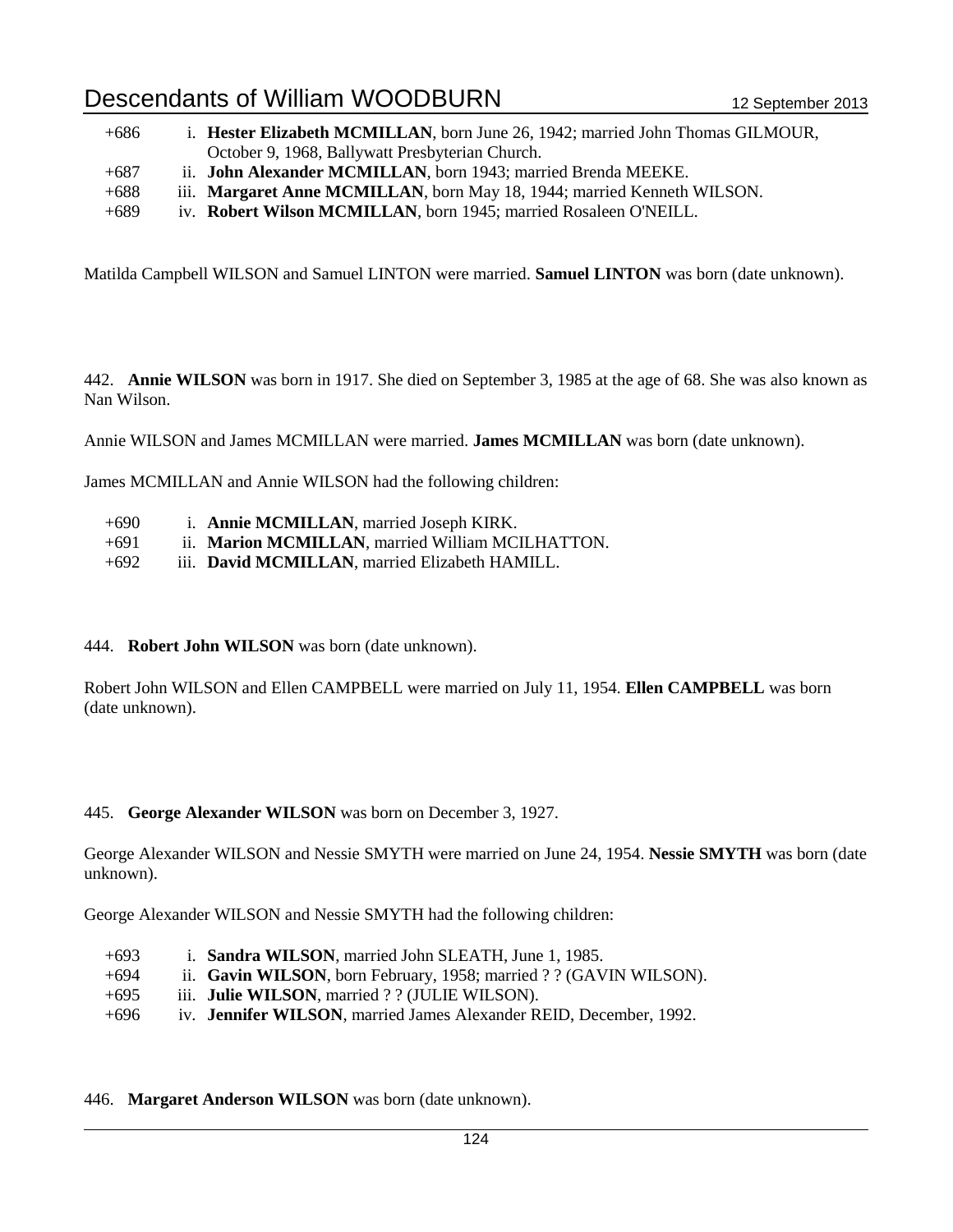Margaret Anderson WILSON and Robert W. CALDERWOOD were married. **Robert W. CALDERWOOD** emigrated in January, 1974 from Tamworth, New South Wales, Australia.

Robert W. CALDERWOOD and Margaret Anderson WILSON had the following children:

| $+697$ |  | 1. Eleanor Anne CALDERWOOD, married John MACFARLANE, August, 1976. |  |
|--------|--|--------------------------------------------------------------------|--|
|        |  |                                                                    |  |

- +698 ii. **Robert John CALDERWOOD**, married Jeanette DUNLOP, February, 1980.
- +699 iii. **David Arthur CALDERWOOD B.A.**, married Alison HAYWARD B.A., December, 1979.
- +700 iv. **James Glenn CALDERWOOD**, married Elizabeth P. PARSONS, November 14, 1981.
- +701 v. **William Wilson CALDERWOOD**, married Wendy CANE, October 8, 1983.

### 447. **Elizabeth Jane WILSON** was born (date unknown).

Elizabeth Jane WILSON and William MOORE were married on October 16, 1954 in Drumreagh Presbyterian Church. **William MOORE** emigrated in 1962 from Cooma, New South Wales, Australia.

William MOORE and Elizabeth Jane WILSON had the following children:

- +702 i. **William Gordon MOORE**, married Margaret Rhonda BAKER Dip.T.(Primary), June 25, 1983.
- +703 ii. **Joseph Wilson MOORE**, married Susan FROST.
- +704 iii. **Hilary Jane MOORE**, married Ashley Cameron WAKELING, April 9, 1983.

### 448. **William Woodburn WILSON** was born (date unknown).

William Woodburn WILSON and Sarah Adams HARBINSON were married on March 30, 1963 in 1st Coleraine Presbyterian Church. **Sarah Adams HARBINSON** was also known as Sally Harbinson.

William Woodburn WILSON and Sarah Adams HARBINSON had the following children:

- 705 i. **Robert John WILSON** was born (date unknown).
- 706 ii. **Nigel Albert WILSON** was born (date unknown).

William Woodburn WILSON and Margaret CONNOR were married. **Margaret CONNOR** was born (date unknown).

### 451. **Wilma Rosaleen WILSON** was born on September 26, 1942.

Wilma Rosaleen WILSON and William J. KIRK were married on April 15, 1963 in New Row Presbyterian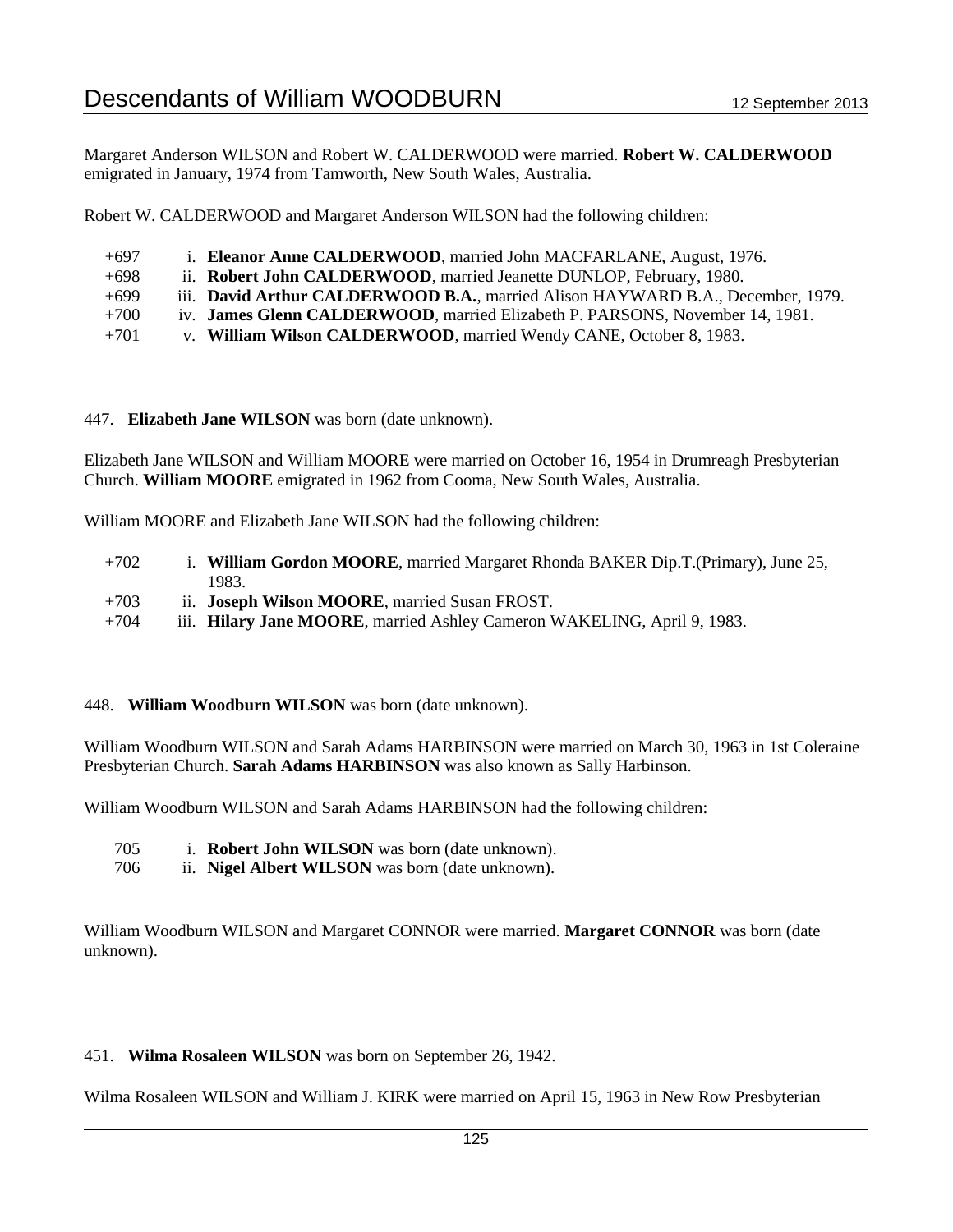Church, Coleraine. **William J. KIRK** was born on April 20, 1939.

William J. KIRK and Wilma Rosaleen WILSON had the following children:

- +707 i. **Liam KIRK**, born October 1, 1967; married ? TAYLOR.
- +708 ii. **Audrey KIRK**, born November 18, 1970; married Michael KENNEDY.

452. **Fiona WILSON** was born on September 4, 1951.

Fiona WILSON and Alfred Mervyn MCFARLANE were married on October 6, 1972 in 2nd Dunboe Presbyterian Church. **Alfred Mervyn MCFARLANE** was born (date unknown).

Alfred Mervyn MCFARLANE and Fiona WILSON had the following children:

- 709 i. **Wilhemina Mary MCFARLANE** was born on January 2, 1974.
- 710 ii. **Karen Fiona MCFARLANE** was born on December 2, 1975.
- 711 iii. **Alfred James MCFARLANE** was born on April 5, 1977.
- 712 iv. **Alwyn Mervyn MCFARLANE** was born (date unknown).

### 454. **Elizabeth Jane WILSON** was born on March 6, 1940.

Elizabeth Jane WILSON and William MCCLELLAND were married on September 8, 1965 in Saintfield Road Presbyterian Church, Belfast. **William MCCLELLAND** was born (date unknown).

William MCCLELLAND and Elizabeth Jane WILSON had the following children:

- 713 i. **David George MCCLELLAND** was born on March 25, 1968.
- 714 ii. **Elaine Sarah May MCCLELLAND** was born on June 14, 1971.

# 457. **Margaret Anderson WILSON** was born on May 10, 1936.

Margaret Anderson WILSON and Thomas J. MCALEESE were married on November 14, 1962 in Aghadowey Presbyterian Church. **Thomas J. MCALEESE** was born on October 14, 1929.

# 458. **John Ferguson WILSON** was born on April 28, 1939.

John Ferguson WILSON and Evelyn Isobel MCALEESE were married on July 27, 1966 in Moneydig Presbyterian Church, Moneydig, Garvagh, N. Ireland. **Evelyn Isobel MCALEESE** was born on May 28, 1939.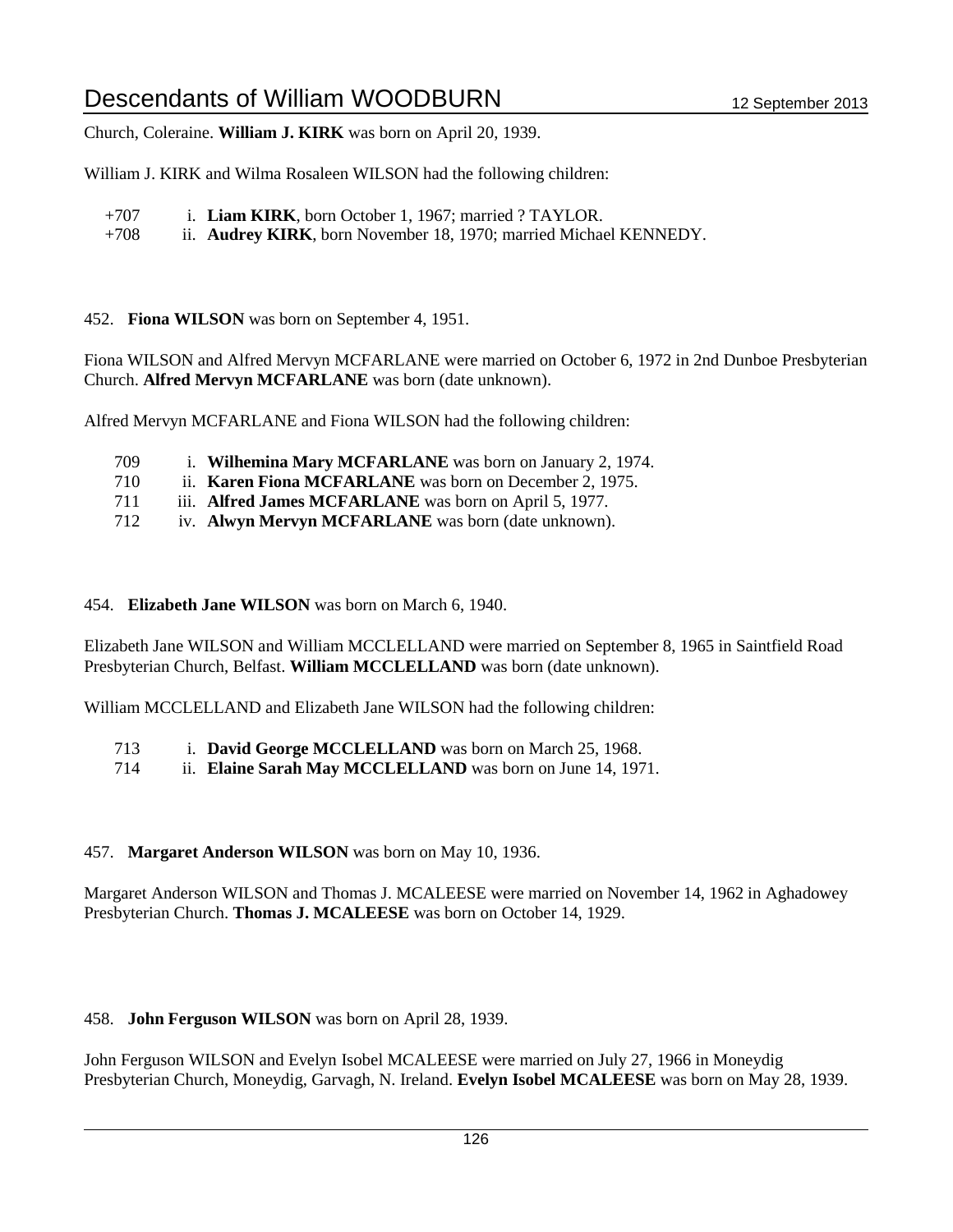John Ferguson WILSON and Evelyn Isobel MCALEESE had the following children:

- +715 i. **John Alexander Torrens WILSON B.Sc.**, born July 2, 1967; married Adele BOYS, February 27, Stockport, Gtr. Manchester.
- 716 ii. **David Samuel WILSON** was born on June 3, 1968. He died on January 21, 1990 at the age of 21.
- 717 iii. **Stephen Andrew WILSON** was born on May 25, 1976.
- 718 iv. **Gareth James WILSON** was born on February 10, 1980.

461. **Olive Angela WILSON R.S.C.N., S.R.N.** was born on December 4, 1948.

Olive Angela WILSON R.S.C.N., S.R.N. and John WILKINSON were married on August 13, 1971 in Aghadowey Presbyterian Church. **John WILKINSON** was born on January 10, 1947.

John WILKINSON and Olive Angela WILSON had the following children:

- 719 i. **Angela Jean WILKINSON** was born on August 14, 1972.
- 720 ii. **Stephen John WILKINSON** was born on February 8, 1975.
- 721 iii. **Richard William WILKINSON** was born on February 8, 1975.
- 462. **Sheila GLENN** was born (date unknown).

Sheila GLENN and David Wilson RENWICK were married. **David Wilson RENWICK** was born (date unknown).

David Wilson RENWICK and Sheila GLENN had the following children:

- +722 i. **Elizabeth Cathleen RENWICK**, born 1960; married Michael MCCLURE.
	- 723 ii. **Gregory David RENWICK** was born in 1962.
- 724 iii. **Christopher Glenn RENWICK** was born in 1963.

463. **Mary Eleanor DEAN** was born on June 21, 1931. She was also known as Molly Dean.

Mary Eleanor DEAN and Joseph DEGRAZIO were married on December 6, 1963. **Joseph DEGRAZIO** was born (date unknown).

464. **Kathleen DEAN** was born (date unknown).

Kathleen DEAN and Sydney ANDERSON were married. **Sydney ANDERSON** was born (date unknown).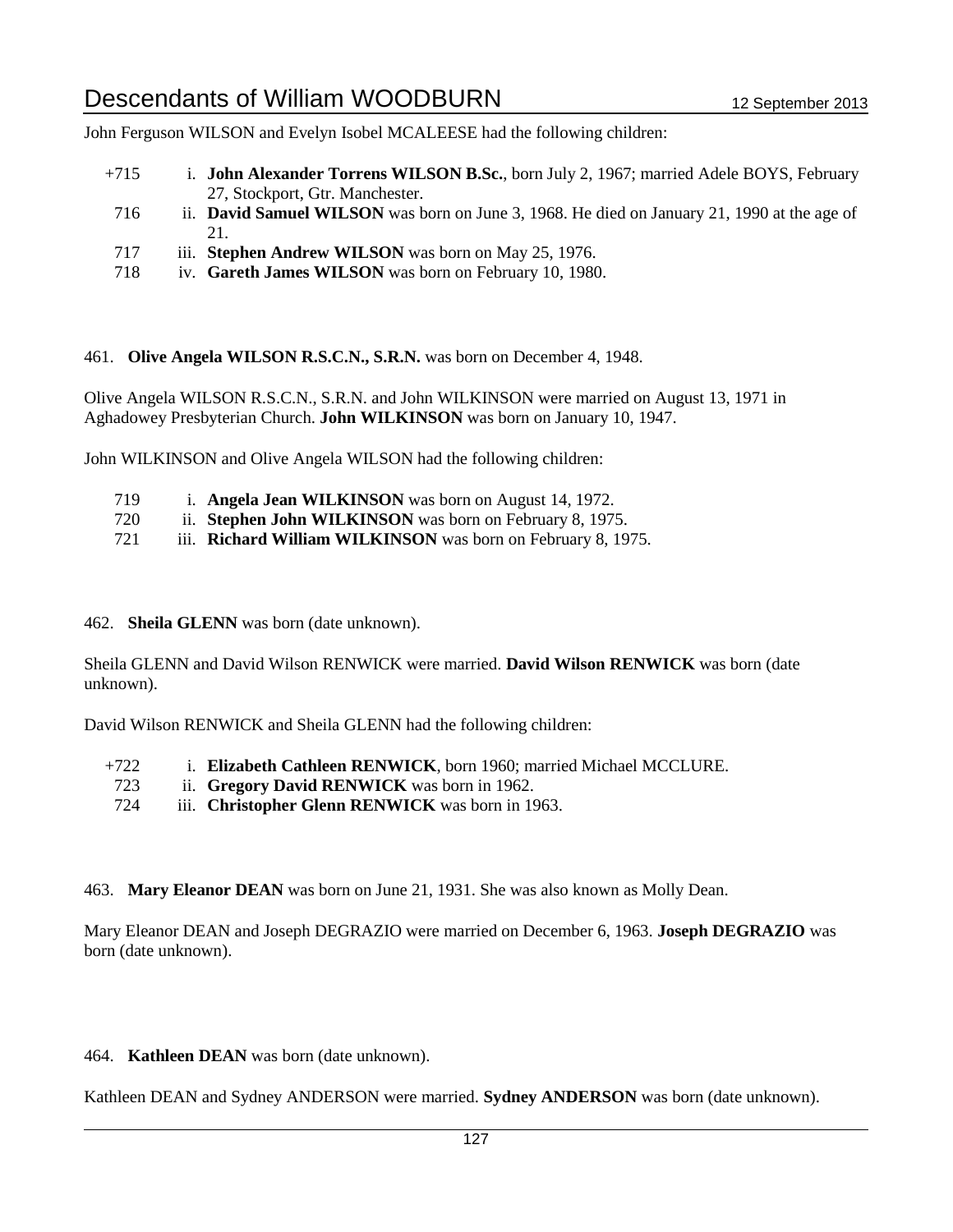# 465. **William HITCHCOCK** was born (date unknown).

William HITCHCOCK and Gladys ? (WILLIAM HITCHCOCK) were married. **Gladys ? (WILLIAM HITCHCOCK)** was born (date unknown).

William HITCHCOCK and Gladys ? (WILLIAM HITCHCOCK) had the following children:

- 725 i. **Christopher HITCHCOCK** was born (date unknown).
- 726 ii. **Carla HITCHCOCK** was born (date unknown).

# 466. **Norman LATIMER** was born (date unknown). 3 of a family

Norman LATIMER and ? ? (NORMAN LATIMER) were married. **? ? (NORMAN LATIMER)** was born (date unknown).

469. **Ann ORR B.Sc.** was born (date unknown).

Ann ORR B.Sc. and Leslie James MORRELL B.Agr.,J.P. were married. **Leslie James MORRELL B.Agr.,J.P.** was born (date unknown).

Leslie James MORRELL and Ann ORR had the following children:

- 727 i. **Claire MORRELL** was born (date unknown).
- 728 ii. **Richard MORRELL** was born (date unknown).
- 729 iii. **Jonathan MORRELL** was born (date unknown).
- 475. **Ian WALLACE** was born (date unknown).

Ian WALLACE and Hilda MCWHIRTER were married. **Hilda MCWHIRTER** was born (date unknown).

Ian WALLACE and Hilda MCWHIRTER had the following children:

- 730 i. **Diane WALLACE** was born (date unknown).
- 731 ii. **Unknown WALLACE** was born on September 30, 1973.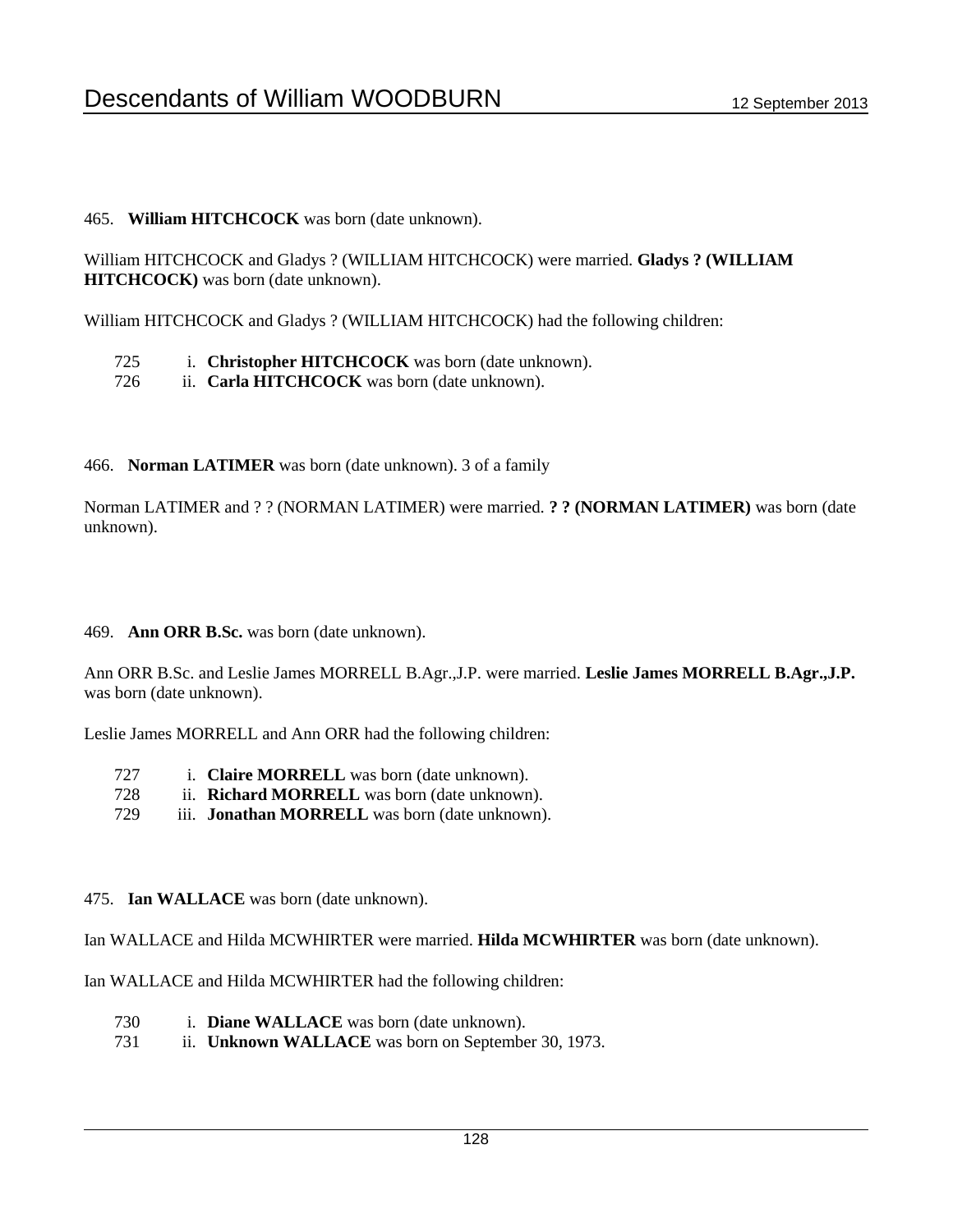476. **Victor WALLACE** was born (date unknown).

Victor WALLACE and Heather CROMIE were married in September, 1971. **Heather CROMIE** was born (date unknown).

Victor WALLACE and Heather CROMIE had the following children:

- 732 i. **Joanne WALLACE** was born on October 1, 1973.
- 733 ii. **Stephen John WALLACE** was born on February 22, 1976.

477. **Jennifer WALLACE** was born (date unknown).

Jennifer WALLACE and Maurice MAGOWAN were married on September 9, 1972 in Trinity Presbyterian Church, Omagh. **Maurice MAGOWAN** was born (date unknown).

### 478. **William Wallace MOORE** was born on October 25, 1951.

William Wallace MOORE and Fiona JAMIESON were married on August 18, 1978 in Bushmills Presbyterian Church. **Fiona JAMIESON** was born (date unknown).

William Wallace MOORE and Fiona JAMIESON had the following children:

- 734 i. **Andrew Wallace MOORE** was born on February 26, 1980.
- 735 ii. **Iain William MOORE** was born on September 10, 1982.
- 736 iii. **Helen Katrina May MOORE** was born on September 10, 1982.
- 737 iv. **David Russell MOORE** was born in June, 1989.

### 479. **Bruce MCKEE** was born on September 13, 1932.

Bruce MCKEE and Brenda AYRES were married. **Brenda AYRES** was born (date unknown).

Bruce MCKEE and Brenda AYRES had the following children:

- 738 i. **Steven MCKEE** was born on June 12, 1959.
- 739 ii. **Ahlene MCKEE** was born on May 25, 1960.

### 480. **Derrick MCKEE** was born on October 12, 1937.

Derrick MCKEE and Freda MCCULLOUGH were married. **Freda MCCULLOUGH** was born in 1939.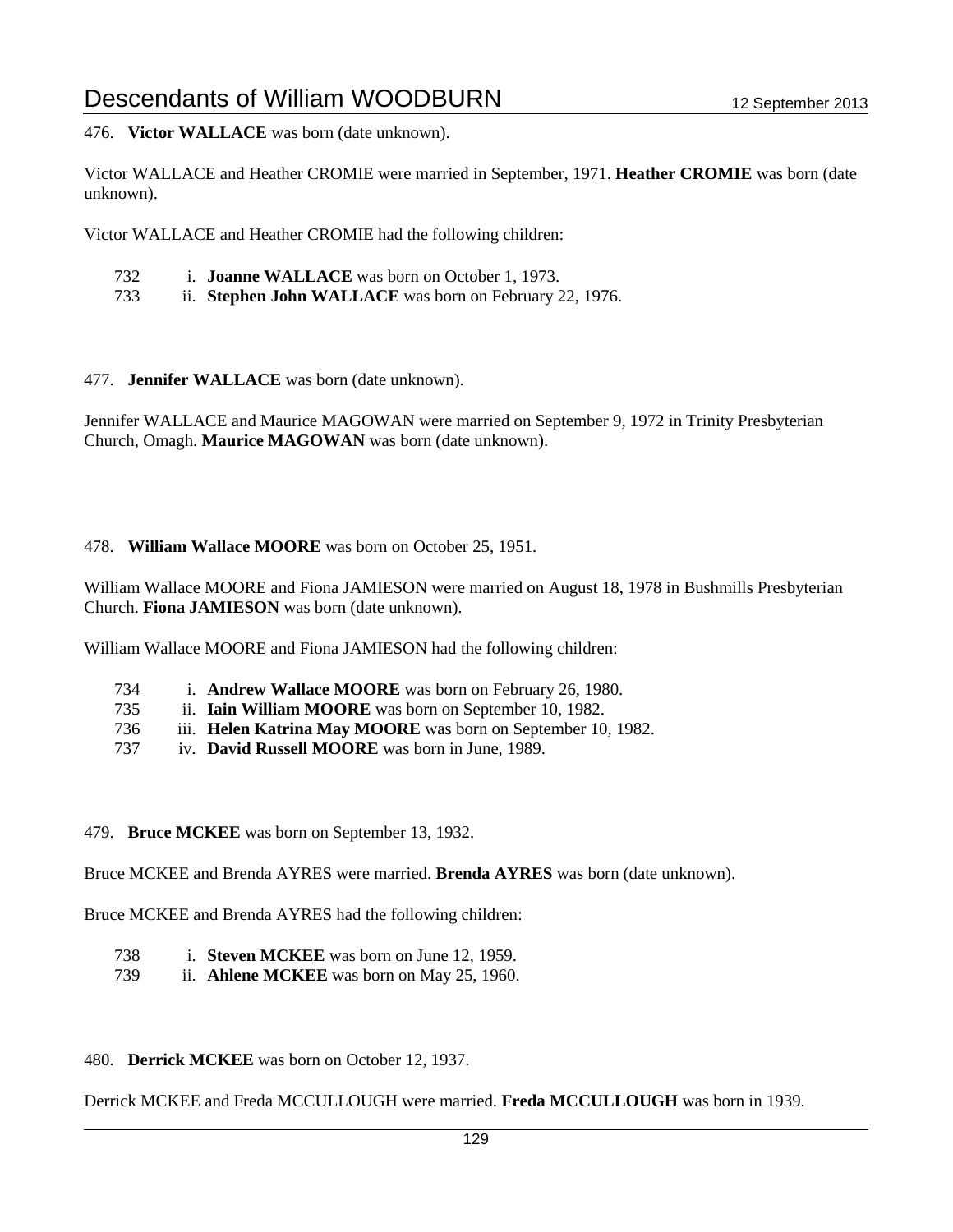Derrick MCKEE and Freda MCCULLOUGH had the following children:

- 740 i. **Andrew MCKEE** was born on April 7, 1965.
- 741 ii. **Paul MCKEE** was born on December 10, 1967.
- 742 iii. **Richard MCKEE** was born on January 21, 1968.
- 743 iv. **Christopher MCKEE** was born on June 2, 1969.
- 744 v. **Benjamin MCKEE** was born on November 10, 1974.
- 481. **Jillian MCKEE** was born on September 7, 1941.

Jillian MCKEE and John PEZARO were married. **John PEZARO** was born (date unknown).

John PEZARO and Jillian MCKEE had the following children:

- 745 i. **Jacob PEZARO** was born on October 27, 1972.
- 746 ii. **Sophie PEZARO** was born on May 14, 1974.
- 747 iii. **Benjamin PEZARO** was born (date unknown).
- 748 iv. **Gabrielle PEZARO** was born (date unknown).
- 482. **Kerry MCKEE** was born on November 27, 1934. He died in 1964 at the age of 30.

Kerry MCKEE and Sylvia SCULL were married. **Sylvia SCULL** was born on April 18, 1937.

Kerry MCKEE and Sylvia SCULL had the following children:

- +749 i. **David MCKEE**, born 1959; married Alison WEIR.
- +750 ii. **Julie MCKEE**, born 1962; married Paul HURRELL.
- 483. **Janie MCKEE** was born in 1937.

Janie MCKEE and William WILLIAMS were married. **William WILLIAMS** was also known as Bill Williams.

William WILLIAMS and Janie MCKEE had the following children:

- 751 i. **Roseanne WILLIAMS** was born in 1969.
- 752 ii. **Kerry WILLIAMS** was born in 1970.
- 484. **Mary MCKEE** was born in 1941.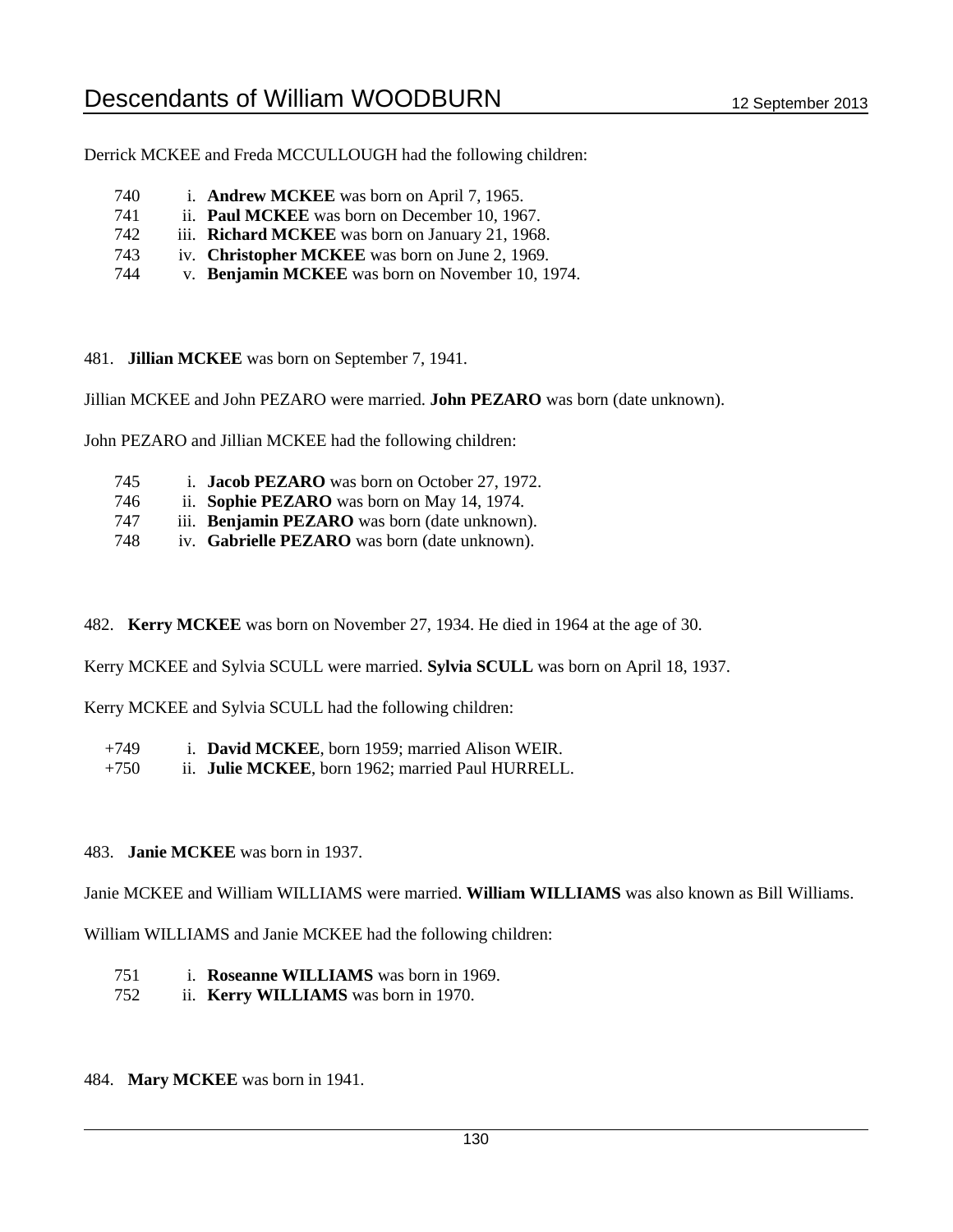Mary MCKEE and David MACKESON were married. **David MACKESON** was born (date unknown).

David MACKESON and Mary MCKEE had the following children:

- 753 i. **Helen MACKESON** was born in 1978.
- 754 ii. **Caludia MACKESON** was born in 1982.

### 485. **William MCKEE** was born in 1942.

William MCKEE and Christine ANDERSON were married. **Christine ANDERSON** was born (date unknown).

William MCKEE and Christine ANDERSON had the following children:

- 755 i. **Paul MCKEE** was born in 1966.
- 756 ii. **Mark MCKEE** was born in 1967.
- 757 iii. **Andrew MCKEE** was born in 1969.
- 758 iv. **Brennan MCKEE** was born in 1970.

William MCKEE and Gayle LAURIE were married. **Gayle LAURIE** was born (date unknown).

William MCKEE and Gayle LAURIE had the following children:

- 759 i. **Lara MCKEE** was born in 1974.
- 760 ii. **Michael MCKEE** was born in 1981.
- 761 iii. **Patricia MCKEE** was born in 1985.
- 762 iv. **Christopher MCKEE** was born in 1985.

### 486. **Colleen MCKEE** was born on March 7, 1935.

Colleen MCKEE and Robert Andrew WALLACE were married. **Robert Andrew WALLACE** was born on June 7, 1935.

Robert Andrew WALLACE and Colleen MCKEE had the following children:

- +763 i. **Douglas Robert WALLACE**, born August 5, 1959; married Kathleen JAMES.
- +764 ii. **Victoria Knowles WALLACE**, born August 17, 1964; married Ian KAY.
- 765 iii. **Samuel Clarke WALLACE** was born on October 29, 1961.
- 766 iv. **Hugh Langley WALLACE** was born on August 11, 1967.

### 487. **Janice Clarke MCKEE** was born on July 11, 1936.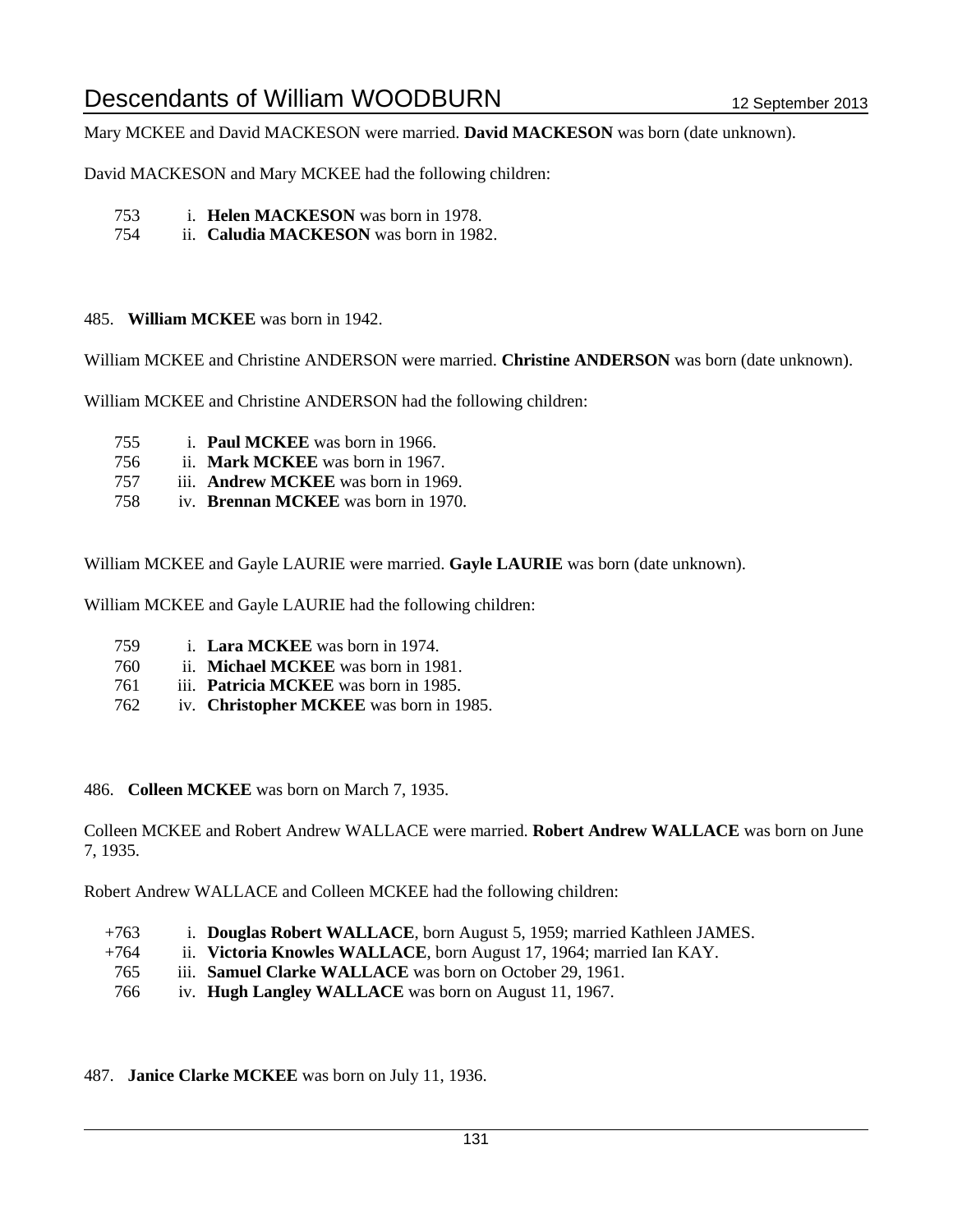Janice Clarke MCKEE and David TRUSCOTT were married. **David TRUSCOTT** was born on September 25, 1934.

David TRUSCOTT and Janice Clarke MCKEE had the following children:

- +767 i. **John TRUSCOTT**, born March 18, 1959; married Jamie DEMPSEY.
- 768 ii. **Geoffrey TRUSCOTT** was born on August 22, 1961.
- +769 iii. **Andrew TRUSCOTT**, born September 1, 1966; married Rebecca MCGILL.

488. **Marguerite TATE** was born on March 20, 1926. She was also known as Paddy Tate.

Marguerite TATE and Ewart Charles BROUGH were married. **Ewart Charles BROUGH** was born on March 27, 1925. He died on August 31, 1972 at the age of 47.

Ewart Charles BROUGH and Marguerite TATE had the following children:

- +770 i. **Marguerite Eulalie BROUGH**, born December 25, 1950; married Graham Robert TIMBS.
- +771 ii. **Ewart Murray BROUGH**, born December 12, 1952; married Julie ROWLANDSON.
- 772 iii. **Grant Alexander BROUGH** was born on July 17, 1957. He died on August 31, 1972 at the age of 15.

# 489. **David Martin TATE** was born on August 15, 1930.

David Martin TATE and Helen Dawn WILSON were married. **Helen Dawn WILSON** was born in 1934.

David Martin TATE and Helen Dawn WILSON had the following children:

+773 i. **Marion Barbara TATE**, born June 22, 1954; married Geoffrey William DRUCE.

- +774 ii. **Kathleen Mary TATE**, born June 23, 1955; married Rex ROWLEY.
- +775 iii. **Alexander TATE**, born February 12, 1943; married Morva Lorraine WILSON.
- 490. **John JAMIESON** was born on October 9, 1899. He died in 1979 at the age of 80.

John JAMIESON and Elizabeth SIMPSON were married. **Elizabeth SIMPSON** was born in 1930. She was also known as Betty Simpson.

John JAMIESON and Elizabeth SIMPSON had the following children:

- +776 i. **Mary Elizabeth JAMIESON**, born July 30, 1956; married Charles Bentley CATO.
- +777 ii. **Catherine JAMIESON**, born March 12, 1959; married Kenneth Edward O'ROURKE.
- 778 iii. **Caroline JAMIESON** was born on September 15, 1963.
- 779 iv. **Andrea JAMIESON** was born on April 30, 1965.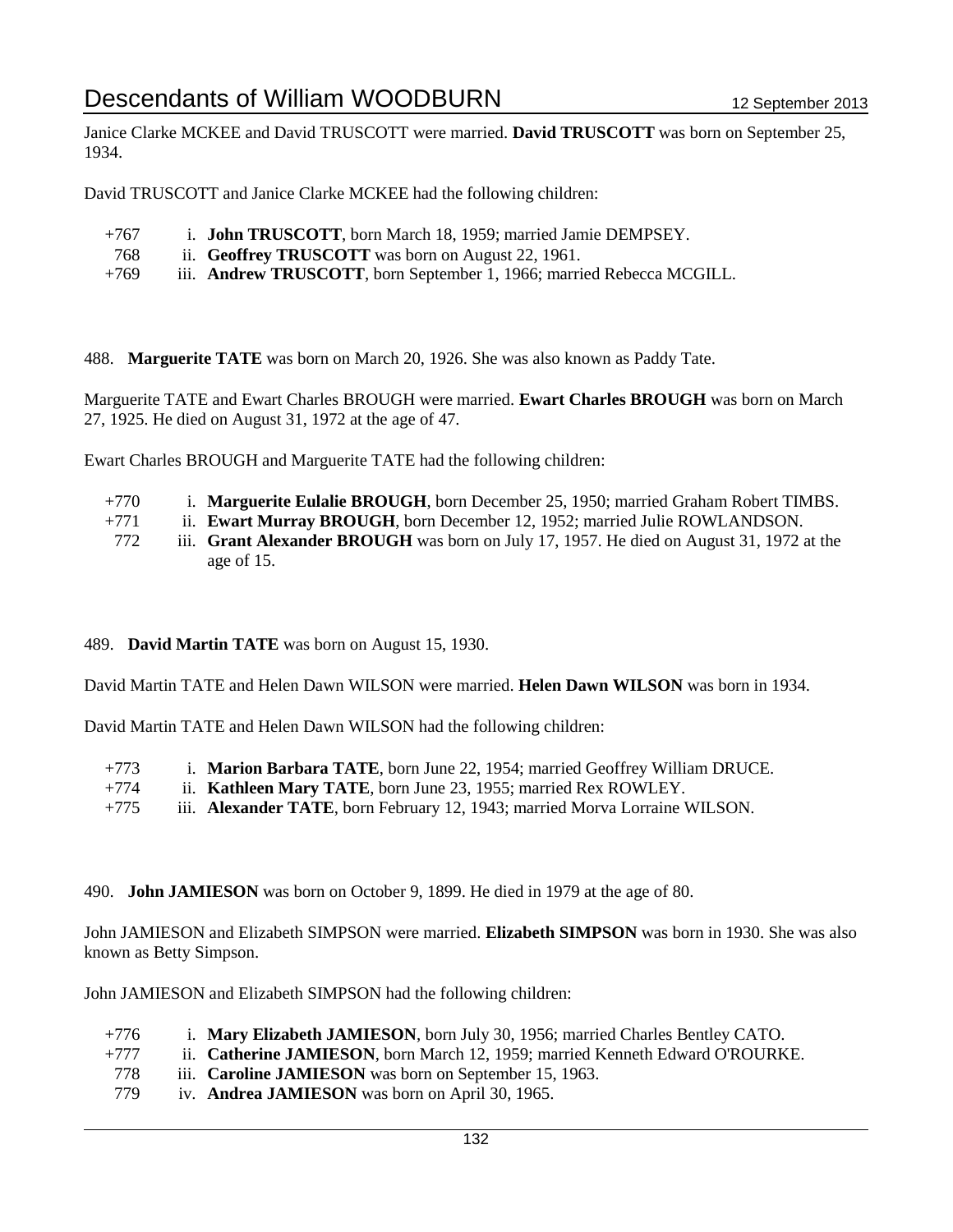780 v. **Ross JAMIESON** was born on October 20, 1966.

781 vi. **Richard JAMIESON** was born on April 16, 1968.

John JAMIESON and Elizabeth MERRITT were married. **Elizabeth MERRITT** was born (date unknown).

491. **William JAMIESON** was born on November 20, 1932. He was also known as Bill Jamieson.

William JAMIESON and Jill NYBERG were married. **Jill NYBERG** was born on September 8, 1933.

William JAMIESON and Jill NYBERG had the following children:

- 782 i. **David Clarke JAMIESON** was born on September 16, 1958.
- 783 ii. **Mark JAMIESON** was born on September 30, 1960.
- 784 iii. **Fiona JAMIESON** was born on October 8, 1967.

492. **Wilson MCKEE** was born on July 17, 1936. He died in 1976 at the age of 40.

Wilson MCKEE and Pamela BOSTON were married. **Pamela BOSTON** was born in 1936.

Wilson MCKEE and Pamela BOSTON had the following children:

- 785 i. **Tracy MCKEE** was born on December 27, 1962.
- 786 ii. **Leanne MCKEE** was born on February 22, 1965.
- 787 iii. **Amanda MCKEE** was born on June 3, 1968.

### 493. **Tyrone MCKEE** was born on May 9, 1938.

Tyrone MCKEE and Angela GILL were married. **Angela GILL** was born (date unknown).

Tyrone MCKEE and Angela GILL had the following children:

- 788 i. **Gail MCKEE** was born on June 16, 1957. 789 ii. **Sheryl MCKEE** was born on March 17, 1958.
- 790 iii. **Adam MCKEE** was born on November 19, 1964.

Tyrone MCKEE and Doreen MCGRATH were married. **Doreen MCGRATH** was born (date unknown).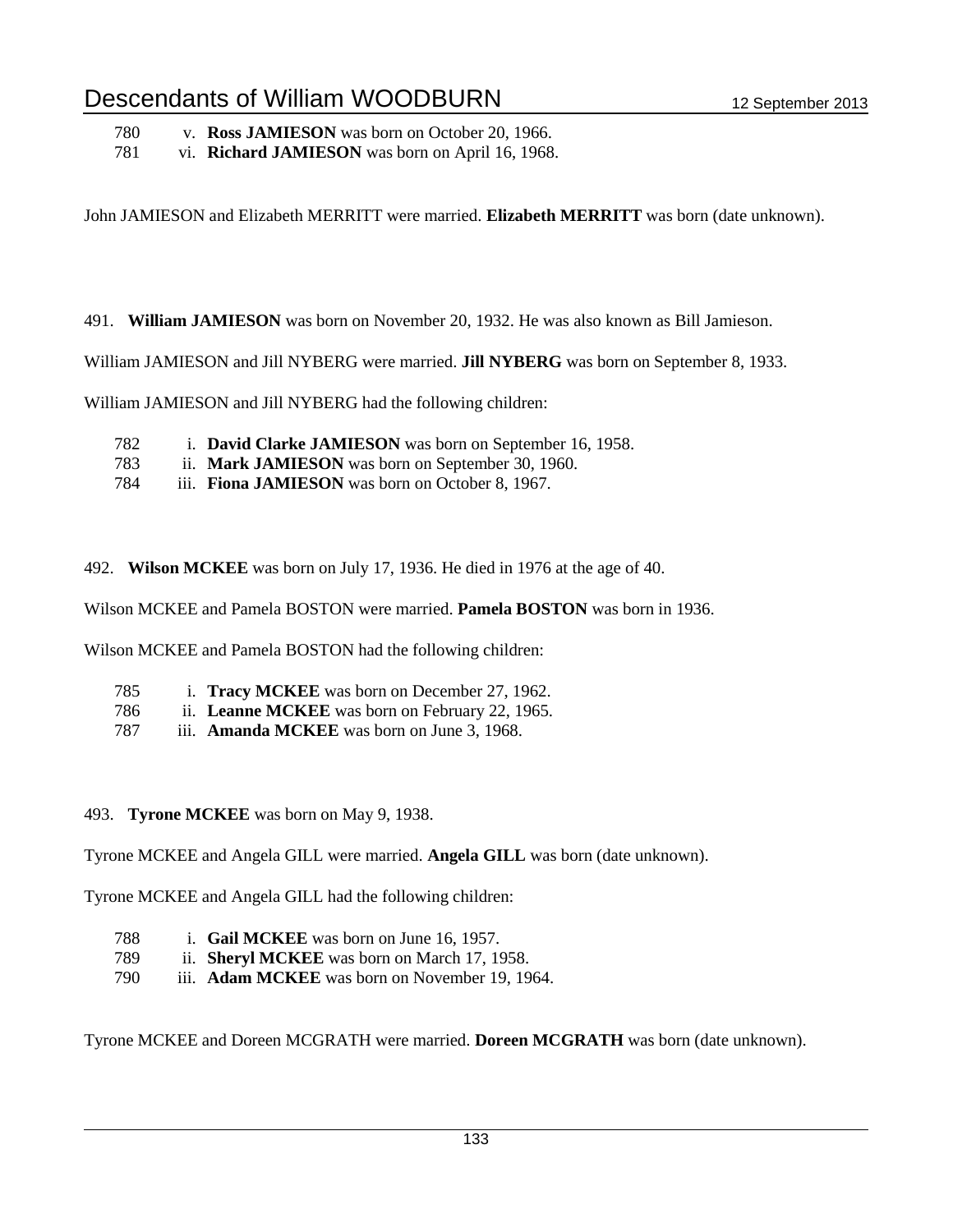494. **Claudia MCKEE** was born on May 21, 1942.

Claudia MCKEE and Russell HANNAN were married. **Russell HANNAN** was born on March 3, 1940.

Russell HANNAN and Claudia MCKEE had the following children:

- 791 i. **Fletcher HANNAN** was born on September 20, 1967.
- 792 ii. **Tyrone HANNAN** was born on May 8, 1970.
- 793 iii. **Louise HANNAN** was born on August 23, 1973.
- 794 iv. **Fraser HANNAN** was born on August 23, 1973.

Claudia MCKEE and Thomas Edward WILSON were married. **Thomas Edward WILSON** was born (date unknown).

#### 495. **Ross MCKEE** was born on November 15, 1948.

Ross MCKEE and Vivienne CHURTON were married. **Vivienne CHURTON** was born on October 9, 1950.

Ross MCKEE and Vivienne CHURTON had the following children:

- 795 i. **Olivia MCKEE** was born on January 19, 1976.
- 796 ii. **James MCKEE** was born on January 22, 1979.
- 797 iii. **Julia MCKEE** was born on October 29, 1983.

### 496. **Bryan George MCKEE** was born in 1939.

Bryan George MCKEE and Peggy ANDREWS were married. **Peggy ANDREWS** was born on January 17, 1942.

Bryan George MCKEE and Peggy ANDREWS had the following children:

- +798 i. **Sandra Lyn MCKEE**, born July 31, 1963; married William SMIT.
- 799 ii. **Karen Gayle MCKEE** was born on August 12, 1964.
- 800 iii. **Andrew Wayne MCKEE** was born on August 31, 1966.

### 497. **Kathleen Margaret MCKEE** was born on January 7, 1942.

Kathleen Margaret MCKEE and Edward Daniel TURLEY were married. **Edward Daniel TURLEY** was born on October 17, 1936.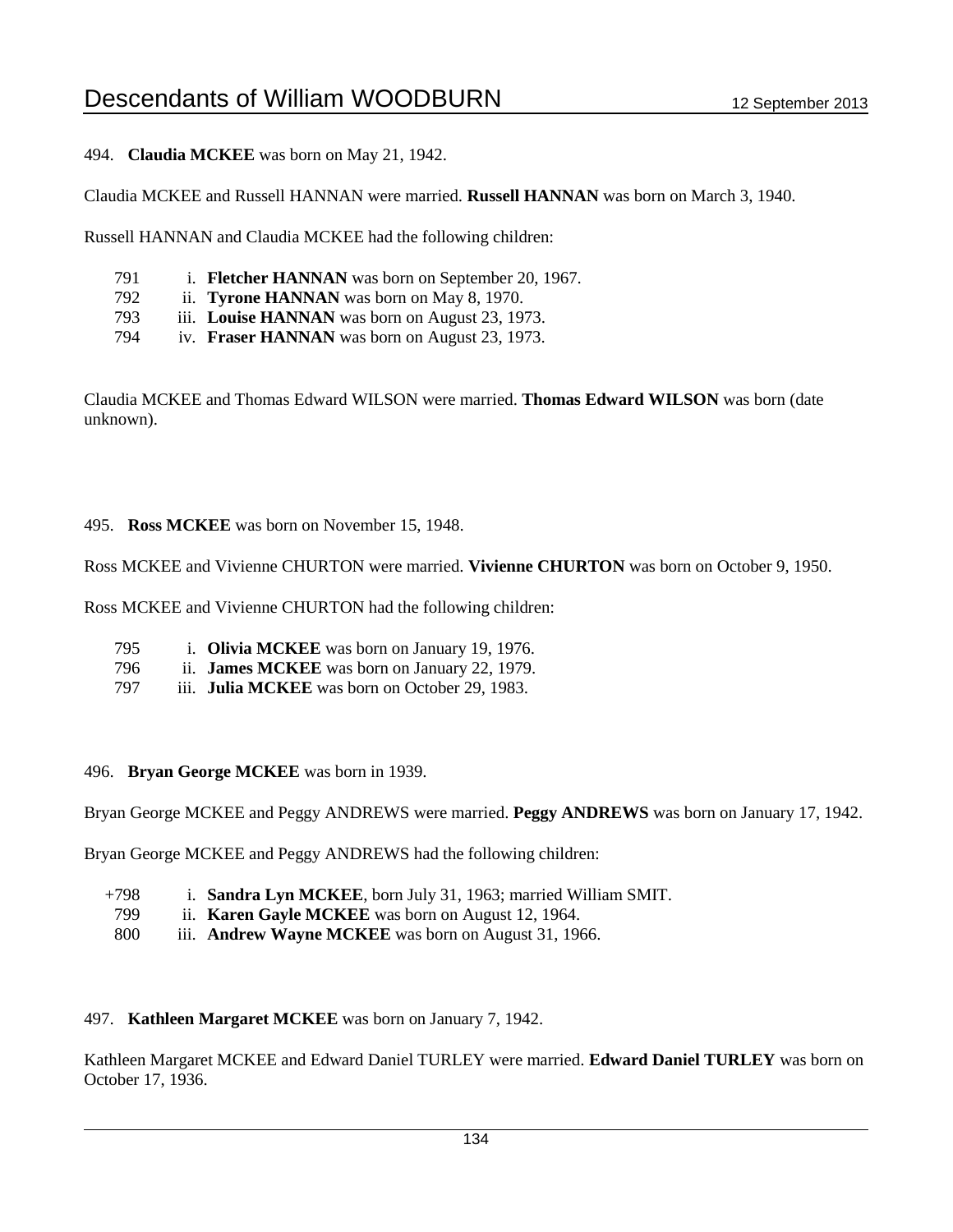Edward Daniel TURLEY and Kathleen Margaret MCKEE had the following children:

- 801 i. **Patrick Dean TURLEY** was born on June 28, 1964.
- 802 ii. **Maria Letitia TURLEY** was born on October 7, 1965.
- 803 iii. **Denise Michelle TURLEY** was born on March 10, 1967.
- 804 iv. **Sean Roderick TURLEY** was born on November 19, 1970.

498. **Patricia Mary MCKEE** was born on March 23, 1943.

Patricia Mary MCKEE and Mort BRODERICK were married. **Mort BRODERICK** was born (date unknown).

### 499. **John David MCKEE** was born in 1944.

John David MCKEE and Judith Mary SHEELY were married. **Judith Mary SHEELY** was born on May 11, 1948.

John David MCKEE and Judith Mary SHEELY had the following children:

- 805 i. **David John MCKEE** was born on March 3, 1969.
- 806 ii. **Tracy Michelle MCKEE** was born on September 23, 1970.
- 807 iii. **Deborah Joelene MCKEE** was born on December 4, 1974.

### 500. **Trevor Francis MCKEE** was born on May 29, 1948.

Trevor Francis MCKEE and Colleen Robyn BEST were married. **Colleen Robyn BEST** was born on May 11, 1948.

Trevor Francis MCKEE and Colleen Robyn BEST had the following children:

- 808 i. **Julie Lauren MCKEE** was born on July 1, 1973.
- 809 ii. **Toni Michelle MCKEE** was born on July 31, 1976.
- 810 iii. **Vanessa Anne MCKEE** was born on May 15, 1977.
- 501. **Ian MCKEE** was born in 1953.

Ian MCKEE and Brenda Mary ANDERSON were married. **Brenda Mary ANDERSON** was born in 1954.

Ian MCKEE and Brenda Mary ANDERSON had the following children: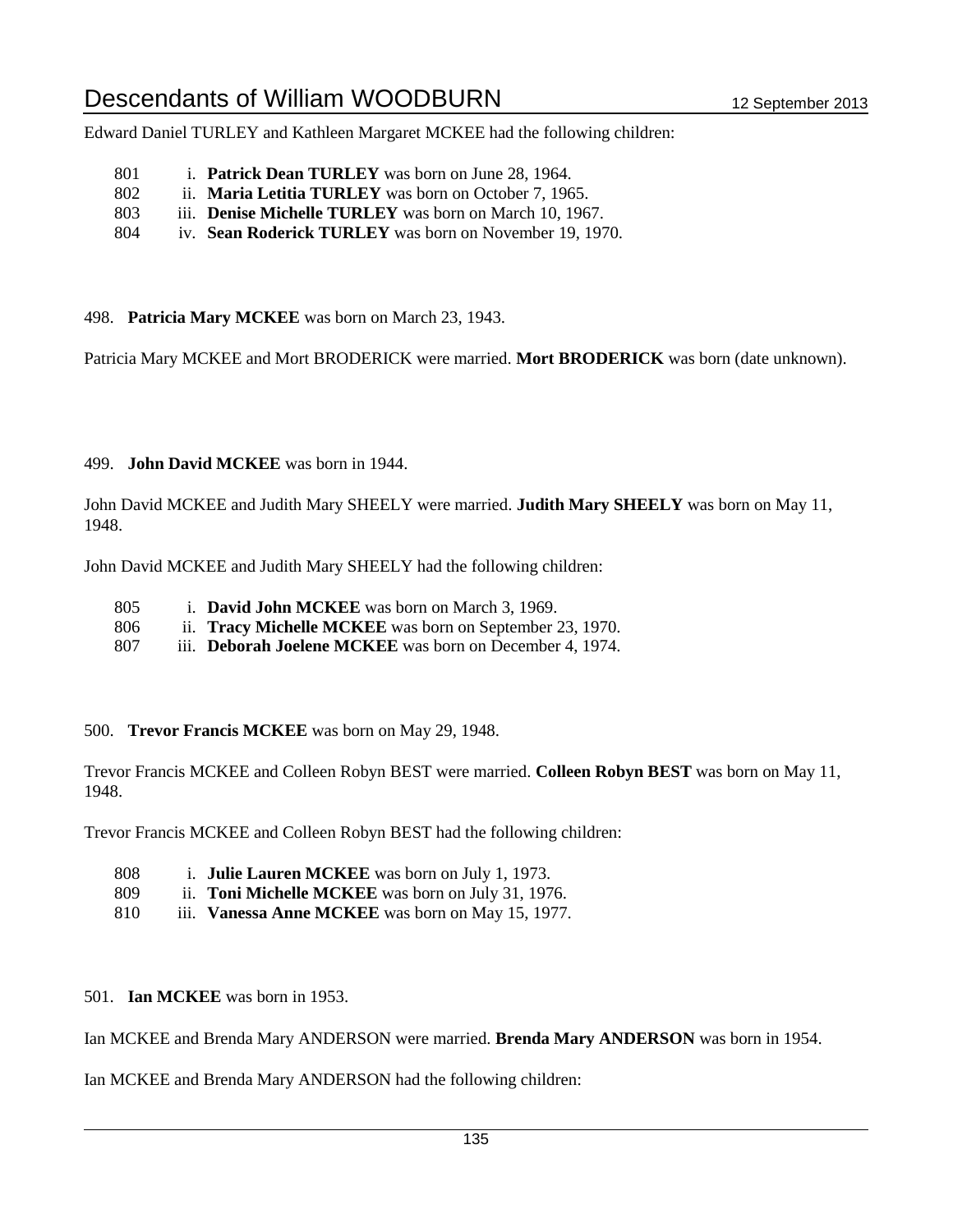- 811 i. **Anthony Robert MCKEE** was born on June 7, 1973.
- 812 ii. **Michael Peter MCKEE** was born (date unknown).
- 813 iii. **Shane Allan MCKEE** was born on April 12, 1984.

### 503. **Michael John MCKEE** was born on November 1, 1942.

Michael John MCKEE and Margaret June SMITHSON were married. **Margaret June SMITHSON** was born on October 30, 1944.

Michael John MCKEE and Margaret June SMITHSON had the following children:

- 814 i. **Andrew David MCKEE** was born in 1967.
- 815 ii. **Nicole Maree MCKEE** was born in 1969.

### 504. **Christine Jean MCKEE** was born on February 25, 1945.

Christine Jean MCKEE and Clive OLSON were married. **Clive OLSON** was born on October 8, 1940.

Clive OLSON and Christine Jean MCKEE had the following children:

- 816 i. **Kim Christine OLSON** was born on November 27, 1967.
- 817 ii. **David John OLSON** was born on April 21, 1969.
- 818 iii. **Mark Clive OLSON** was born on November 26, 1971.

### 505. **Daryl Nielson MCKEE** was born on April 10, 1948.

Daryl Nielson MCKEE and Dianne Robyn FRANKS were married. **Dianne Robyn FRANKS** was born on January 16, 1950.

Daryl Nielson MCKEE and Dianne Robyn FRANKS had the following children:

- 819 i. **Matthew Sean MCKEE** was born on February 16, 1982.
- 820 ii. **Kieran James MCKEE** was born on June 15, 1985.

### 506. **Elizabeth Anne ALLEN** was born on November 20, 1936.

Elizabeth Anne ALLEN and John Arthur BROWN were married. **John Arthur BROWN** was born on February 24, 1934.

John Arthur BROWN and Elizabeth Anne ALLEN had the following children: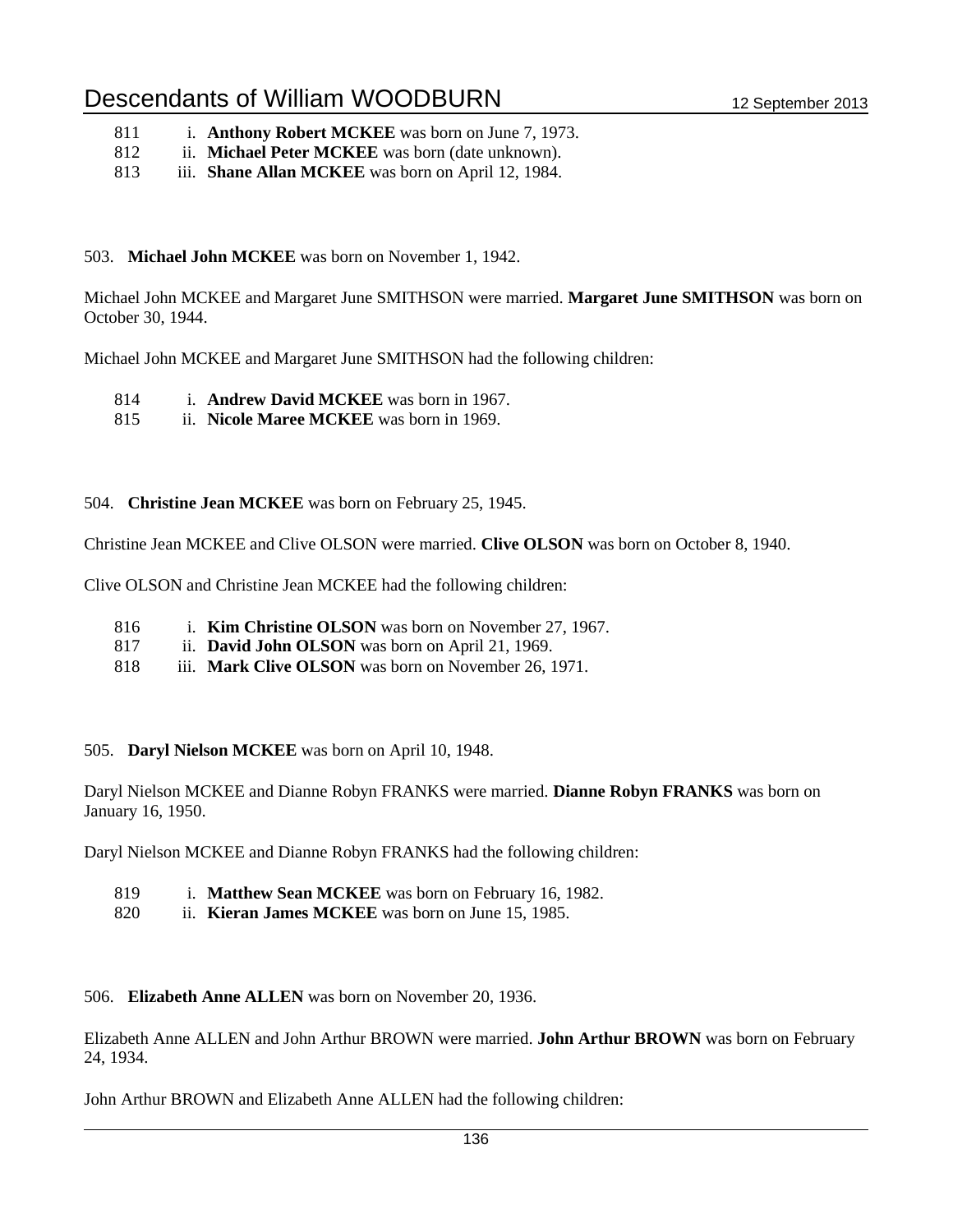- 821 i. **Dianne Elizabeth BROWN** was born on July 10, 1959.
- 822 ii. **Allan Thomas BROWN** was born on August 17, 1961.

# 507. **Margaret Isobel ALLEN** was born on October 21, 1939.

Margaret Isobel ALLEN and James Morris SADGROVE were married. **James Morris SADGROVE** was born on February 20, 1938.

James Morris SADGROVE and Margaret Isobel ALLEN had the following children:

- +823 i. **Gregory Peter SADGROVE**, born July 27, 1960; married Kathleen HARTLEY.
- 824 ii. **Vikki Margaret SADGROVE** was born on February 28, 1962.
- +825 iii. **Ann Marie SADGROVE**, born June 21, 1966; married Unknown NORTHEY; married Donald Hugh GREEN.
- 508. **Judith Gail ALLEN** was born on October 3, 1943.

Judith Gail ALLEN and Graeme PRICE were married. **Graeme PRICE** was born on July 21, 1944.

Graeme PRICE and Judith Gail ALLEN had the following child:

826 i. **Kathryn Mary PRICE** was born on October 7, 1972.

# 509. **Thomas Archibald GRAHAME** was born on April 29, 1934.

Thomas Archibald GRAHAME and Margaret MCALLISTER were married. **Margaret MCALLISTER** was born (date unknown).

Thomas Archibald GRAHAME and Lynn ? (THOMAS GRAHAME) were married. **Lynn ? (THOMAS GRAHAME)** was born (date unknown).

# 510. **James Wilson GRAHAME** was born on February 13, 1939.

James Wilson GRAHAME and Carrie ANDERSON were married. **Carrie ANDERSON** was born (date unknown).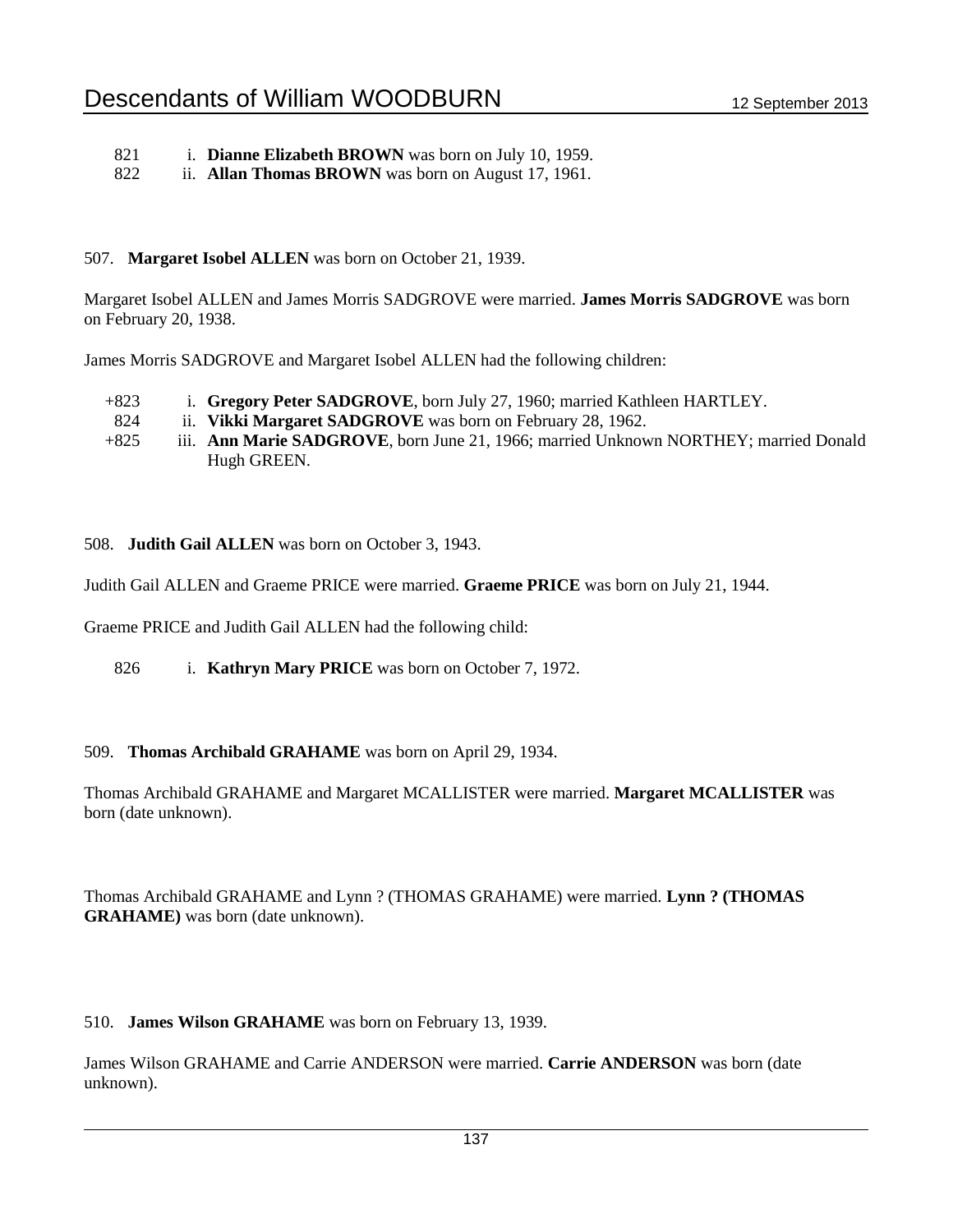James Wilson GRAHAME and Carrie ANDERSON had the following child:

# 827 i. **Jennifer GRAHAME** was born (date unknown).

James Wilson GRAHAME and Jane ? (JAMES GRAHAME) were married. **Jane ? (JAMES GRAHAME)** was born (date unknown).

### 511. **Mary WILSON** was born on March 1, 1935.

Mary WILSON and Samuel Wilson HUSTON were married. **Samuel Wilson HUSTON** was born (date unknown).

Samuel Wilson HUSTON and Mary WILSON had the following children:

| $+828$        |  |                |  |  | i. Doreen Mary HUSTON, born December 31, 1965; married George MCGARRIGLE. |  |
|---------------|--|----------------|--|--|---------------------------------------------------------------------------|--|
| $\sim$ $\sim$ |  | $\overline{1}$ |  |  | $\cdots$                                                                  |  |

### +829 ii. **Lynne Margaret HUSTON**, born February 4, 1970; married Hylands GLENDINNING.

### 512. **Joseph William Graham WILSON** was born on June 22, 1937.

Joseph William Graham WILSON and Florence Isobel HUSTON were married. **Florence Isobel HUSTON** was born (date unknown).

Joseph William Graham WILSON and Florence Isobel HUSTON had the following children:

- 830 i. **Stephen William WILSON** was born in August, 1962.
- 831 ii. **Keith Robert WILSON** was born in September, 1965.

# 514. **Thomas Jackson Haire GRAHAME** was born on March 15, 1940.

Thomas Jackson Haire GRAHAME and Nora CROWE were married. **Nora CROWE** was born (date unknown).

Thomas Jackson Haire GRAHAME and Nora CROWE had the following children:

- +832 i. **Anne GRAHAME**, married Edwin HOLMES.
- 833 ii. **Alexandra Diane GRAHAME** was born on November 15, 1973.

# 515. **George Moore GRAHAME** was born on July 11, 1953.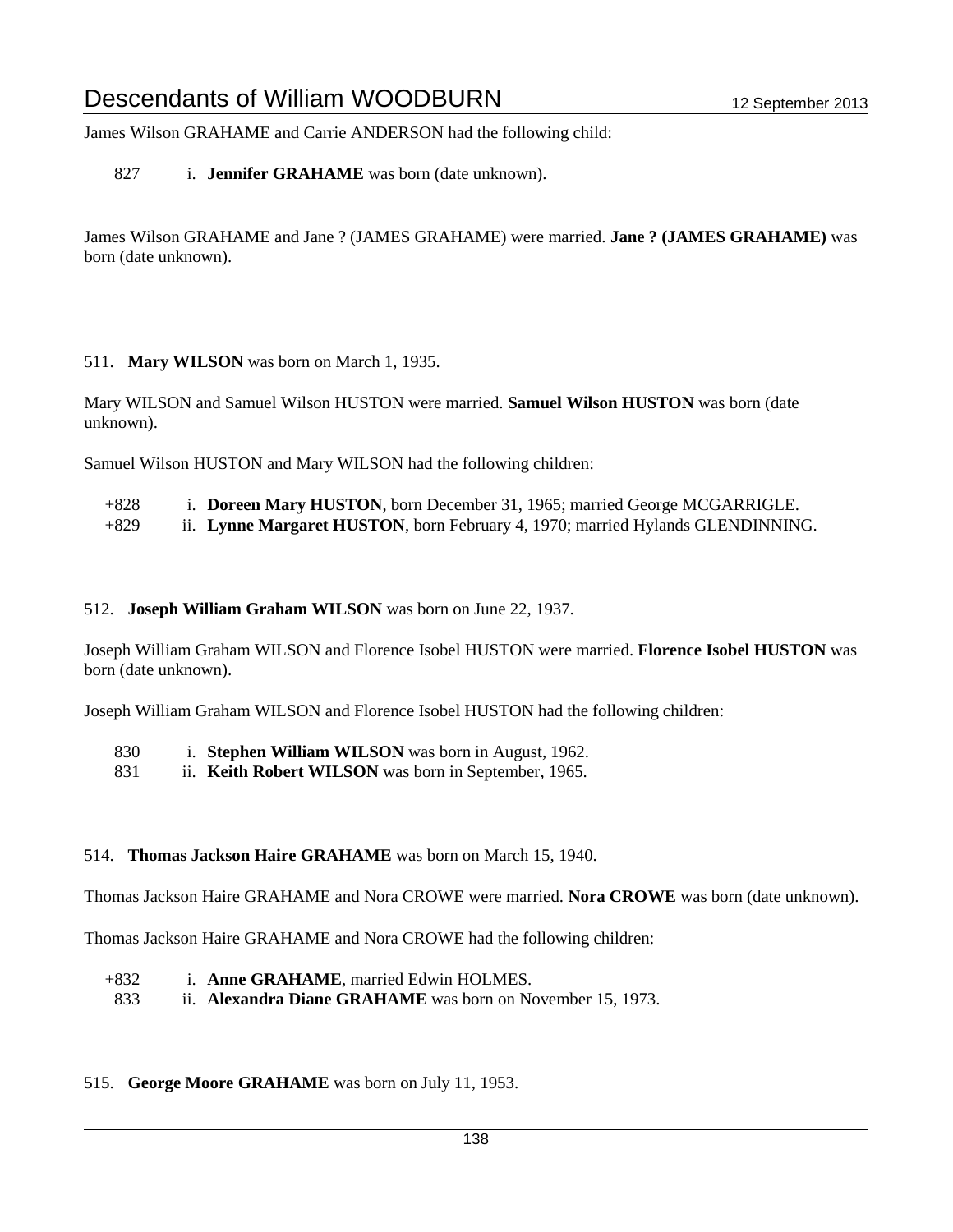George Moore GRAHAME and Margaret Iris MONTGOMERY were married in September, 1975. **Margaret Iris MONTGOMERY** was born (date unknown).

George Moore GRAHAME and Margaret Iris MONTGOMERY had the following children:

- 834 i. **Noel GRAHAME** was born (date unknown).
- 835 ii. **Philip GRAHAME** was born (date unknown).
- 836 iii. **Karen GRAHAME** was born (date unknown).

### 516. **Margaret Isobel WATSON** was born (date unknown).

Margaret Isobel WATSON and Allister HUNT were married. **Allister HUNT** was born (date unknown).

Allister HUNT and Margaret Isobel WATSON had the following children:

- 837 i. **Allister HUNT** was born (date unknown).
- 838 ii. **John HUNT** was born (date unknown).
- 839 iii. **Olive HUNT** was born (date unknown).
- 840 iv. **Stephen HUNT** was born (date unknown).

### 517. **Anne Florence WATSON** was born (date unknown).

Anne Florence WATSON and Sydney MULLAN were married. **Sydney MULLAN** was born (date unknown).

Sydney MULLAN and Anne Florence WATSON had the following children:

- 841 i. **Edward MULLAN** was born (date unknown).
- 842 ii. **Andrew MULLAN** was born (date unknown).
- 843 iii. **Elizabeth MULLAN** was born (date unknown).

# 518. **Robert John WATSON** was born (date unknown).

Robert John WATSON and Mabel GRAHAM were married. **Mabel GRAHAM** was born (date unknown).

Robert John WATSON and Mabel GRAHAM had the following child:

844 i. **Ruth WATSON** was born (date unknown).

# 519. **Jeannie Elizabeth WATSON** was born (date unknown).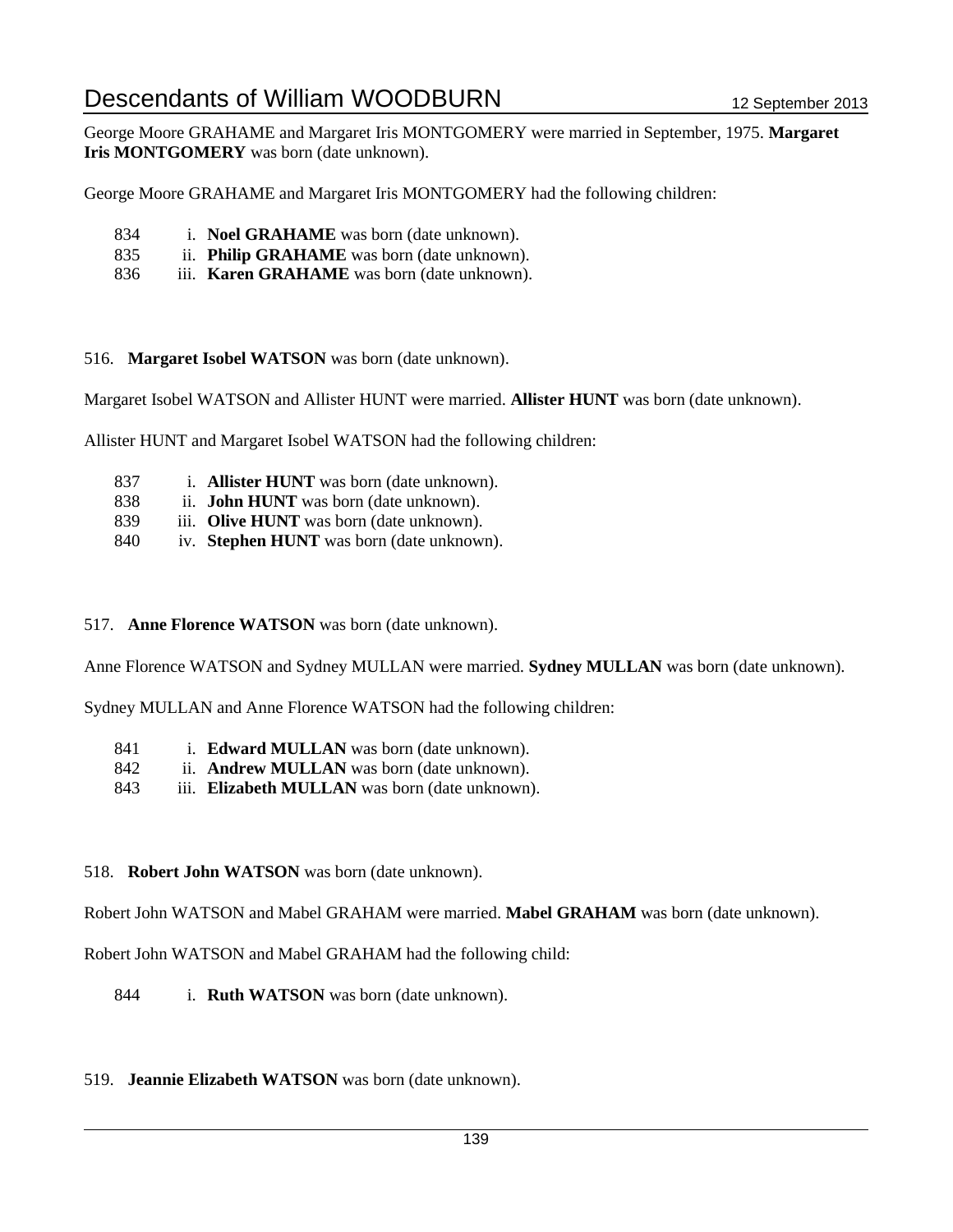Jeannie Elizabeth WATSON and Leslie MESSAGE were married. **Leslie MESSAGE** was born (date unknown).

Leslie MESSAGE and Jeannie Elizabeth WATSON had the following children:

- 845 i. **Anita MESSAGE** was born (date unknown).
- 846 ii. **Isobel MESSAGE** was born (date unknown).
- 847 iii. **Alison MESSAGE** was born (date unknown).
- 848 iv. **Eloise MESSAGE** was born (date unknown).

520. **George Hutchinson WATSON** was born (date unknown).

George Hutchinson WATSON and Hazel MCREA were married. **Hazel MCREA** was born (date unknown).

George Hutchinson WATSON and Hazel MCREA had the following children:

- 849 i. **Gillian WATSON** was born (date unknown).
- 850 ii. **John WATSON** was born (date unknown).

521. **Mary Olive WATSON** was born (date unknown).

Mary Olive WATSON and Geoffrey CHESTER were married. **Geoffrey CHESTER** was born (date unknown).

Geoffrey CHESTER and Mary Olive WATSON had the following children:

- 851 i. **Clive CHESTER** was born (date unknown).
- 852 ii. **Helen CHESTER** was born (date unknown).

522. **John Thomas GILMOUR** was born on November 11, 1938. He died on October 7, 1997 at the age of 58. He was buried in Agahdowdey Presbyterian Church Graveyard, Agahdowdey, Northern Ireland.

John Thomas GILMOUR and Hester Elizabeth MCMILLAN were married on October 9, 1968 in Ballywatt Presbyterian Church. **Hester Elizabeth MCMILLAN**, daughter of David MCMILLAN and Matilda Campbell WILSON, was born on June 26, 1942. She was also known as Elsie McMillan.

John Thomas GILMOUR and Hester Elizabeth MCMILLAN had the following children:

- 853 i. **Pamela Hazel GILMOUR** was born on August 7, 1969.
- 854 ii. **Robert David GILMOUR** was born on September 26, 1976.

# 523. **Dorothy Eleanor GILMOUR** was born on January 4, 1945.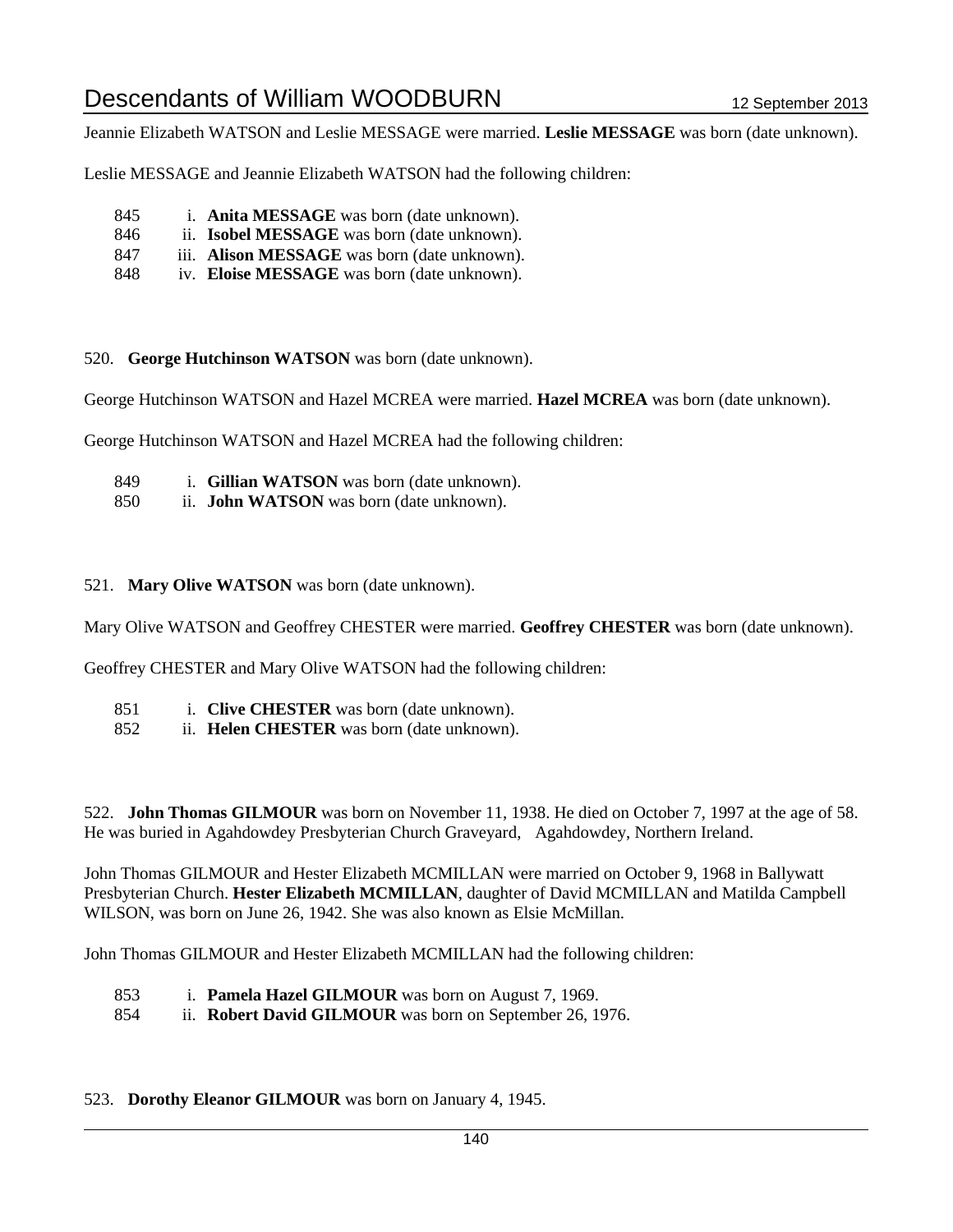Dorothy Eleanor GILMOUR and Derek Wilfred ALEXANDER B.Agr. were married on September 8, 1967 in Aghadowey Presbyterian Church. **Derek Wilfred ALEXANDER B.Agr.** was born (date unknown).

Derek Wilfred ALEXANDER and Dorothy Eleanor GILMOUR had the following children:

- 855 i. **Claire ALEXANDER** was born on July 11, 1968.
- 856 ii. **Colin ALEXANDER** was born on August 30, 1970.

524. **Winifred BLAIR** was born (date unknown).

Winifred BLAIR and Neill BALMER were married. **Neill BALMER** was born (date unknown).

Neill BALMER and Winifred BLAIR had the following child:

857 i. **Sarah Louise BALMER** was born on February 22, 1982.

525. **Richard BLAIR** was born (date unknown).

Richard BLAIR and Lorna KEYS were married. **Lorna KEYS** was born (date unknown).

### 529. **Fiona MCCLAREN** was born on August 4, 1961.

Fiona MCCLAREN and Christopher DUPRES were married on March 29, 1986 in South Africa. **Christopher DUPRES** was born (date unknown).

# 530. **David Samuel HAZLETT** was born on May 18, 1954.

David Samuel HAZLETT and Elizabeth LEIGHTON were married on October 9, 1975. **Elizabeth LEIGHTON** was born on October 2, 1954.

David Samuel HAZLETT and Elizabeth LEIGHTON had the following children:

| 858 | i. Heather Sarah HAZLETT was born (date unknown).                 |
|-----|-------------------------------------------------------------------|
| 859 | ii. <b>Janet Kathleen HAZLETT</b> was born on September 30, 1976. |
| 860 | iii. Louise Margaret HAZLETT was born on August 15, 1978.         |
| 861 | iv. Kathryn Elizabeth HAZLETT was born on April 11, 1980.         |
| 862 | v. William Samuel Thomas HAZLETT was born on August 19, 1982.     |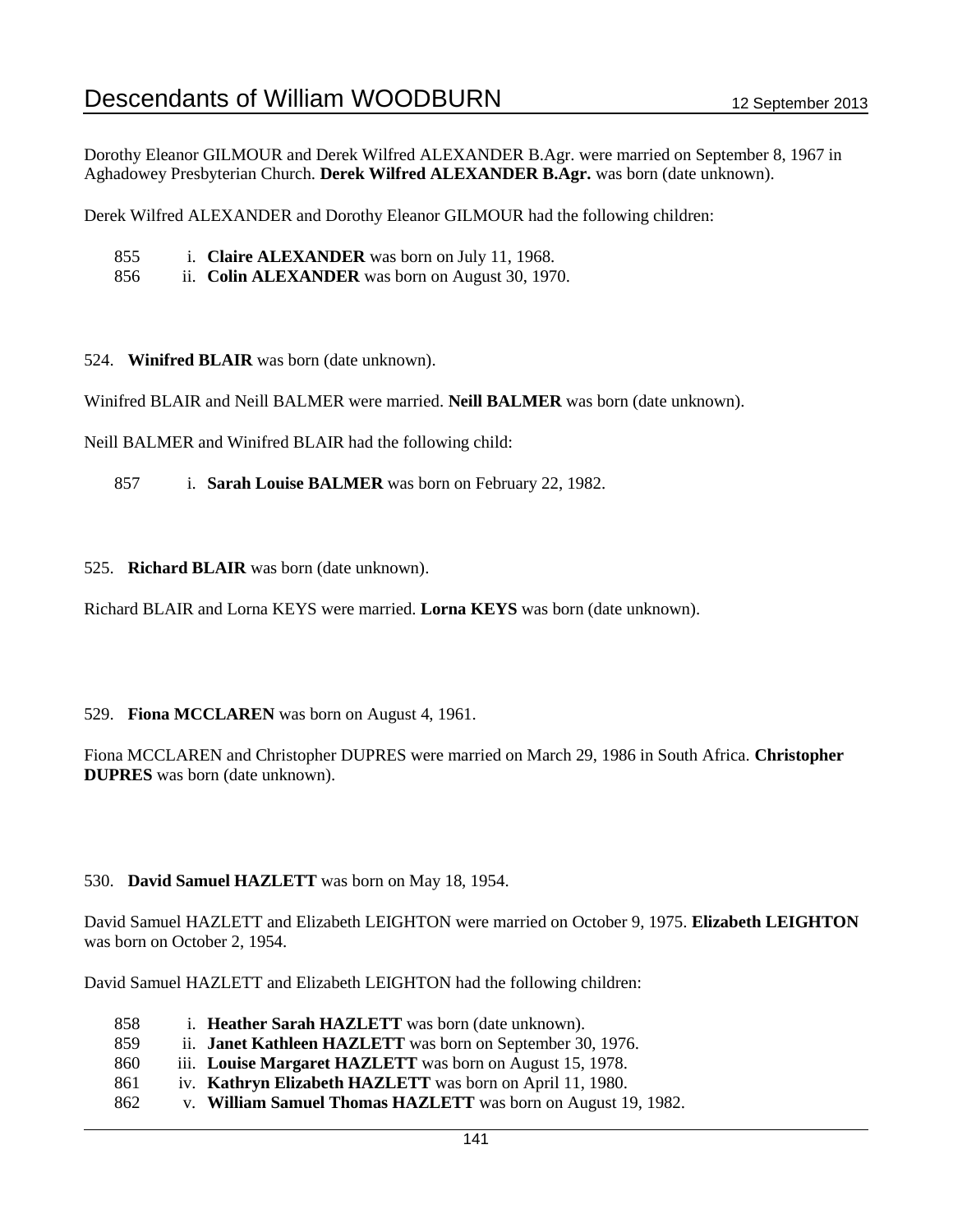# 532. **Alison Louise HAZLETT** was born on September 10, 1959.

Alison Louise HAZLETT and Richard BOYD were married on June 29, 1979. **Richard BOYD** was born on April 25, 1949. He died on April 27, 1982 at the age of 33 in Coleraine, Co. Londonderry, Northern Ireland.

Richard BOYD and Alison Louise HAZLETT had the following child:

863 i. **Jilian Louise BOYD** was born on April 24, 1981.

Alison Louise HAZLETT and Carl Woodward MONTEITH were married on April 11, 1987. **Carl Woodward MONTEITH** was born on July 4, 1953.

Carl Woodward MONTEITH and Alison Louise HAZLETT had the following children:

- 864 i. **Michael Hazlett MONTEITH** was born on March 19, 1988.
- 865 ii. **Ellen Rachel MONTEITH** was born in July, 1996.

### 534. **John Derek HART** was born (date unknown).

John Derek HART and Anna Pattricia STRATTON were married on June 20, 1980. **Anna Pattricia STRATTON** was born on August 10, 1959.

John Derek HART and Anna Pattricia STRATTON had the following children:

- 866 i. **Simon Alan HART** was born on March 6, 1986.
- 867 ii. **Jonathon Andrew HART** was born on October 27, 1983.

# 535. **Sandra Elizabeth HART** was born on November 10, 1958.

Sandra Elizabeth HART and Desmond TAYLOR were married on August 3, 1979 in Ballymoney, Northern Ireland. **Desmond TAYLOR** was born on July 4, 1950 in Ballymoney, Northern Ireland.

Desmond TAYLOR and Sandra Elizabeth HART had the following children:

- 868 i. **Helen TAYLOR** was born (date unknown).
- 869 ii. **Eileen Mary TAYLOR** was born on August 7, 1985.
- 870 iii. **Alister James TAYLOR** was born on April 1, 1986.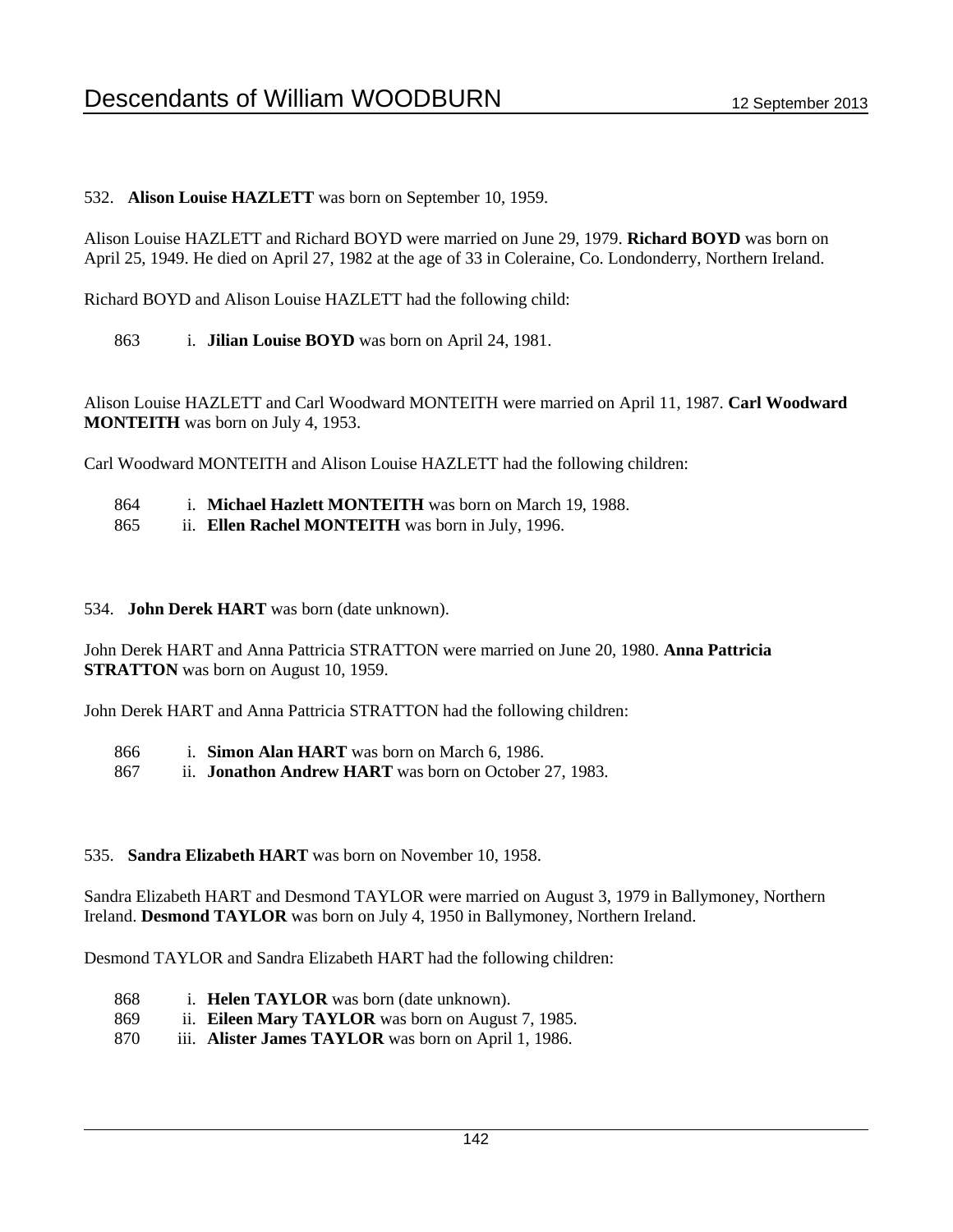537. **Christopher Samuel "Chris" WILSON** was born on June 9, 1958 in Mary Rankin Maternity Home, Coleraine, Northern Ireland.

Christopher Samuel "Chris" WILSON and Catherine Rosamund "Ros or Rosie" RINGLAND were married on April 6, 1988 in Hamilton Rd Presbyterian Church, Bangor, Northern Ireland. **Catherine Rosamund "Ros or Rosie" RINGLAND** was born on June 20, 1958 in Bangor, Northern Ireland.

Christopher Samuel WILSON and Catherine Rosamund RINGLAND had the following children:

- 871 i. **Katrina Alison WILSON** was born on June 28, 1989 in Wythenshawe Hospital, Manchester.
- 872 ii. **Connor Andrew WILSON** was born on February 19, 1992 in Wythenshawe Hospital, Manchester.

538. **Steven Torrens WILSON** was born on June 19, 1960 in Robinson Hospital, Ballymoney, Northern Ireland.

Steven Torrens WILSON and Amanda Jane UNKNOWN were married on July 14, 1989 in Portrush, Northern Ireland. **Amanda Jane UNKNOWN** was born on December 27, 1964.

Steven Torrens WILSON and Amanda Jane UNKNOWN had the following child:

873 i. **Victoria Amanda Jean WILSON** was born on January 19, 1994 in Coleraine, Co. Londonderry, Northern Ireland.

539. **Michael Ivan WILSON** was born on August 29, 1962 in Robinson Hospital, Ballymoney, Northern Ireland.

Michael Ivan WILSON and Gillian Sarah DORAN were married on March 23, 1996 in Coleraine, Co. Londonderry, Northern Ireland. **Gillian Sarah DORAN** was born on December 6, 1964 in Lisburn, Northern Ireland.

Michael Ivan WILSON and Gillian Sarah DORAN had the following children:

- 874 i. **Gina Eleanor WILSON** was born on March 25, 1997.
- 875 ii. **Imogen Louisa WILSON** was born on May 25, 1999.

540. **Elaine Joyce WILSON** was born on November 6, 1964 in Robinson Hospital, Ballymoney, Northern Ireland.

Elaine Joyce WILSON and David Cambell Aubry GILLESPIE were married on August 12, 1988 in Coleraine, Co. Londonderry, Northern Ireland. **David Cambell Aubry GILLESPIE** was born on March 2, 1961.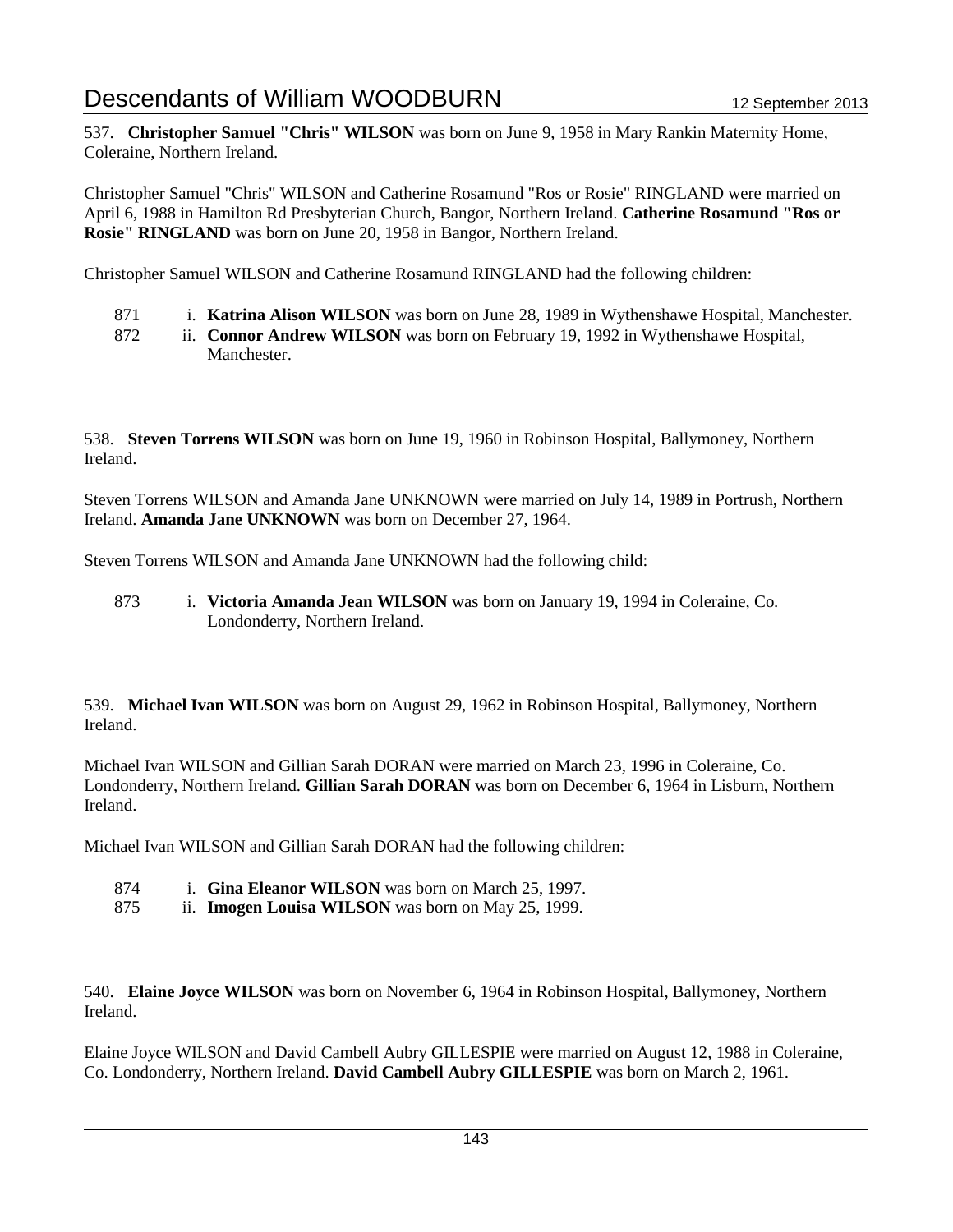David Cambell Aubry GILLESPIE and Elaine Joyce WILSON had the following children:

- 876 i. **Claire Elaine GILLESPIE** was born on July 5, 1989 in Belfast, Ireland.
- 877 ii. **Lauren Hannah GILLESPIE** was born on January 31, 1992 in Belfast, Ireland.

### 542. **Karen Maria BERTELSEN** was born on June 6, 1960.

Karen Maria BERTELSEN and Steiner ØYSTAD were married on October 9, 1987. **Steiner ØYSTAD** was born in 1952.

Steiner ØYSTAD and Karen Maria BERTELSEN had the following child:

878 i. **Sigurd ØYSTAD** was born on January 29, 1992.

### 543. **Erlind William BERTELSEN** was born on February 12, 1966.

Erlind William BERTELSEN and Karianne UNKNOWN were married. **Karianne UNKNOWN** was born (date unknown).

Erlind William BERTELSEN and Karianne UNKNOWN had the following children:

879 i. **Thea BERTELSEN** was born (date unknown).

880 ii. **Tuva BERTELSEN** was born (date unknown).

### 544. **Kirsten Louise BERTELSEN** was born on August 6, 1961.

Kirsten Louise BERTELSEN and Jens-Sarne LARSON were married on May 13, 1989. **Jens-Sarne LARSON** was born in 1959.

Jens-Sarne LARSON and Kirsten Louise BERTELSEN had the following children:

- 881 i. **Eira Maria LARSON** was born on October 3, 1990.
- 882 ii. **Emma Louise LARSON** was born on August 18, 1992.

550. **Steven C. STEINMAN** was born on March 18, 1957 in Kenton Co., Ohio. According to an article on bnet.com (2000), Steven was president and CEO of Building Materials Industries, which included, Erlanger Lumber in Erlanger, Ky.; Centerville Builders Supply in Centerville, Ohio; Kaper's Building Materials in DeMotte, Ind.; and component manufacturer Preferred Building Concepts in Winchester, Ohio, with revenues of about \$65 million at the time. BMI was acquired by Builders FirstSource (BFS) in 2000. BMI retained control of Moellinger Industries, a plant that manufactures laminated countertops.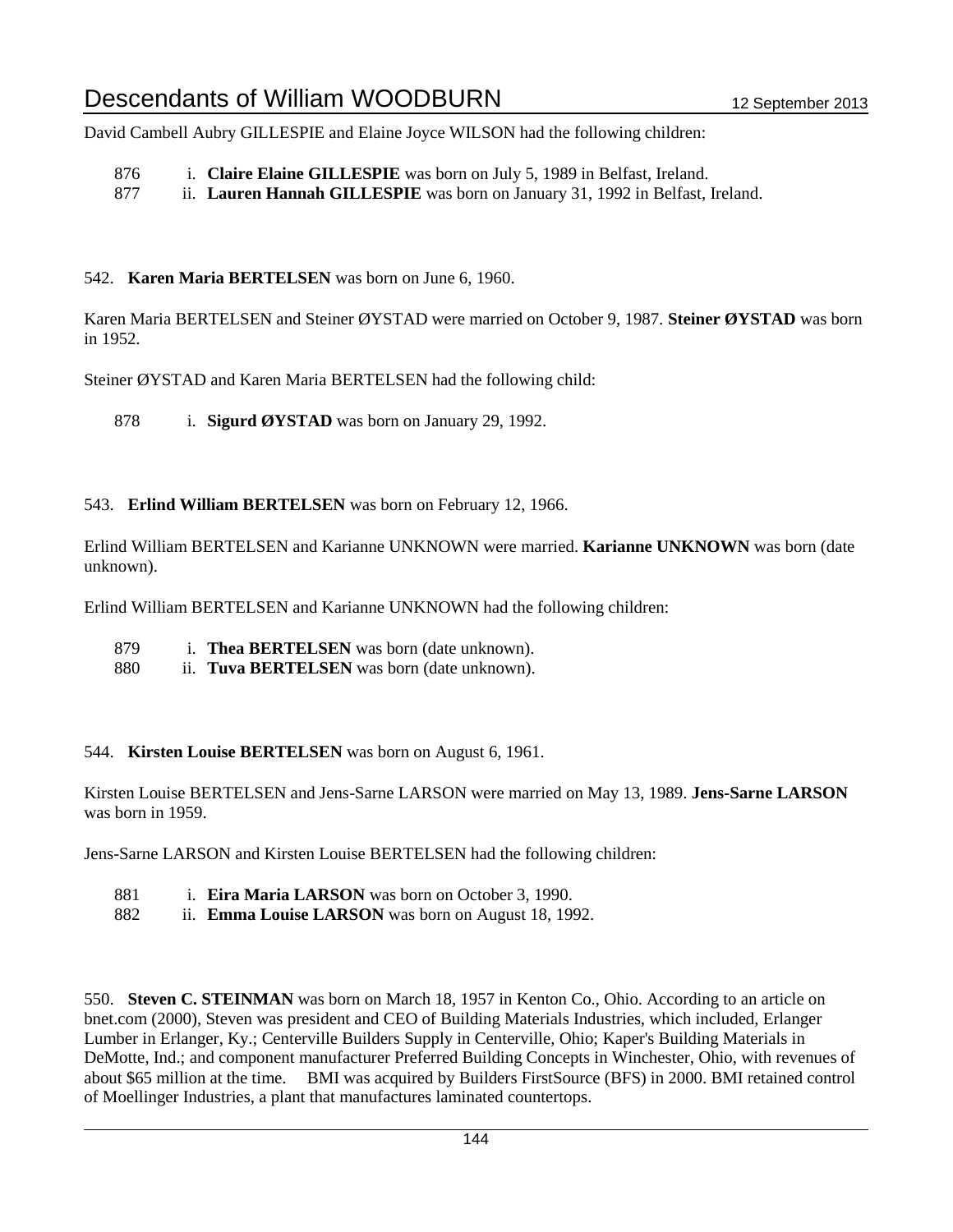In 2010, Steven and his family control a private foundation called the Rhineland Foundation, in Cincinnatti, Ohio.

Steven C. STEINMAN and Sarah OGOZALEK were married. **Sarah OGOZALEK** was born (date unknown).

551. **Barbara KUBASTA** was born (date unknown).

Barbara KUBASTA and Unknown ROBERTS were married. **Unknown ROBERTS** was born (date unknown).

552. **Lynne KUBASTA** was born (date unknown). Lynne is a professional gardener. On her website, TheGardenLady.biz, in 2012 she says: "As an artist, gardener, teacher and mother, I have been a creator all of my life."

Lynne KUBASTA and Gary GALLUZZO were married. **Gary GALLUZZO** was born (date unknown). The following profile was obtained from the website of George Mason University in 2012:

Gary R. Galluzzo (Ph.D., Syracuse University) is a Professor in the College of Education and Human Development, as well as the Director of the Ph.D. in Education program.

Dr. Galluzzo served as Dean of Mason's then-Graduate School of Education and as the Executive Vice-President of the National Board for Professional Teaching Standards. He has been at George Mason University since 1997.

Dr. Galluzzo came to Mason from the University of Northern Colorado, where he was Professor and Dean of the College of Education. He also served as the director of the Laboratory School at the University of Northern Colorado. He has been on the faculty at Western Kentucky University and Rowan University (NJ). He began his career as a high school History-Social Studies teacher in upstate New York.

He served as a member of the Board of Directors of the National Board for Professional Teaching Standards from 1994 through 2000, and on the Board of Directors of the American Association of Colleges for Teacher Education (AACTE) from 1995-1998. He also served as the Co-Chair of the Colorado Teachers and Special Services Professional Standards Board from 1992-1997.

His research interests include investigations into how students become teachers, curriculum reform in teacher education, program evaluation in teacher education, education reform, and preparing teachers to be the agents of school change. He was a member of the AACTE Research and Information Committee which conducted eight annual national studies of teacher education and published the monograph series, Teaching Teachers: Facts and Figures known as the Research About Teacher Education (RATE) Project. He is co-author of The Rise and Stall of Teacher Education Reform. He is published in professional journals and has chapters in the Handbook of Research on Teacher Education, the International Encyclopedia of Education, and the Advances in Teacher Education, among others.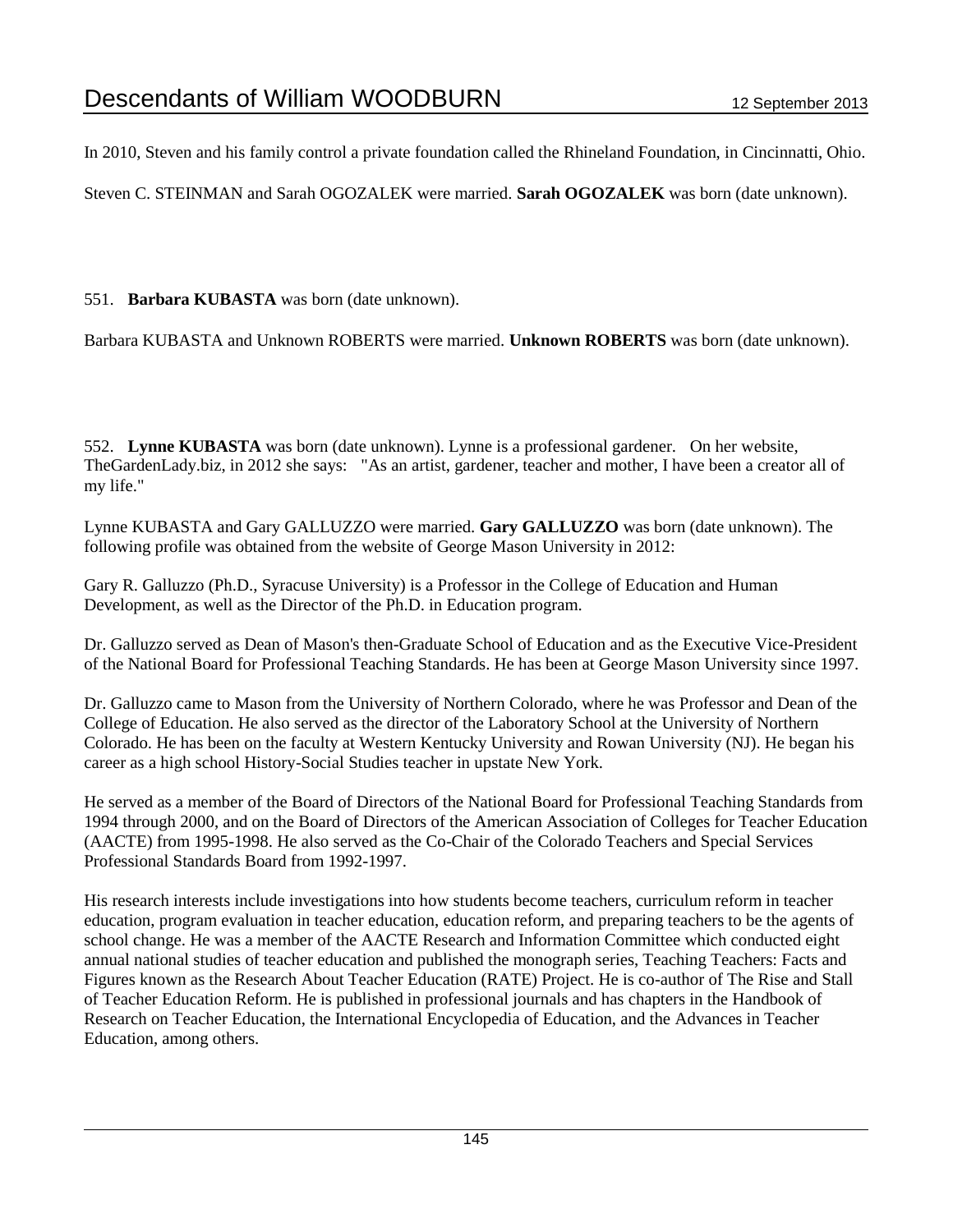553. **Peter BORCHERDS** was born (date unknown).

Peter BORCHERDS had the following children:

| 883 |  | 1. Richard BORCHERDS was born (date unknown). |
|-----|--|-----------------------------------------------|
|-----|--|-----------------------------------------------|

- 884 ii. **James BORCHERDS** was born (date unknown).
- 885 iii. **William BORCHERDS** was born (date unknown).
- 886 iv. **Michael BORCHERDS** was born (date unknown).

554. **Robin BORCHERDS** was born (date unknown).

Robin BORCHERDS had the following children:

- 887 i. **Linda BORCHERDS** was born (date unknown).
- 888 ii. **Gerhard BORCHERDS** was born (date unknown).

556. **Thomas WOODBURN** was born in 1930. He died in 1992 at the age of 62. All information regarding this person was obtained from David Woodburn (CIS: 100554,526) and needs to be confirmed.

**April PICKSLEY** was born (date unknown).

Thomas WOODBURN and April PICKSLEY had the following children:

- +889 i. **Ellen WOODBURN**, born 1960.
- +890 ii. **David WOODBURN**, born 1962; married Ruth TAYLOR, 1997.
- 891 iii. **Lucy WOODBURN** was born in 1965.

**Rosemary WOODS** was born (date unknown).

Thomas WOODBURN and Rosemary WOODS had the following children:

- 892 i. **Ursula WOODBURN** was born in 1979.
- 893 ii. **Patrick WOODBURN** was born in 1981.
- 557. **James WOODBURN** was born in 1934.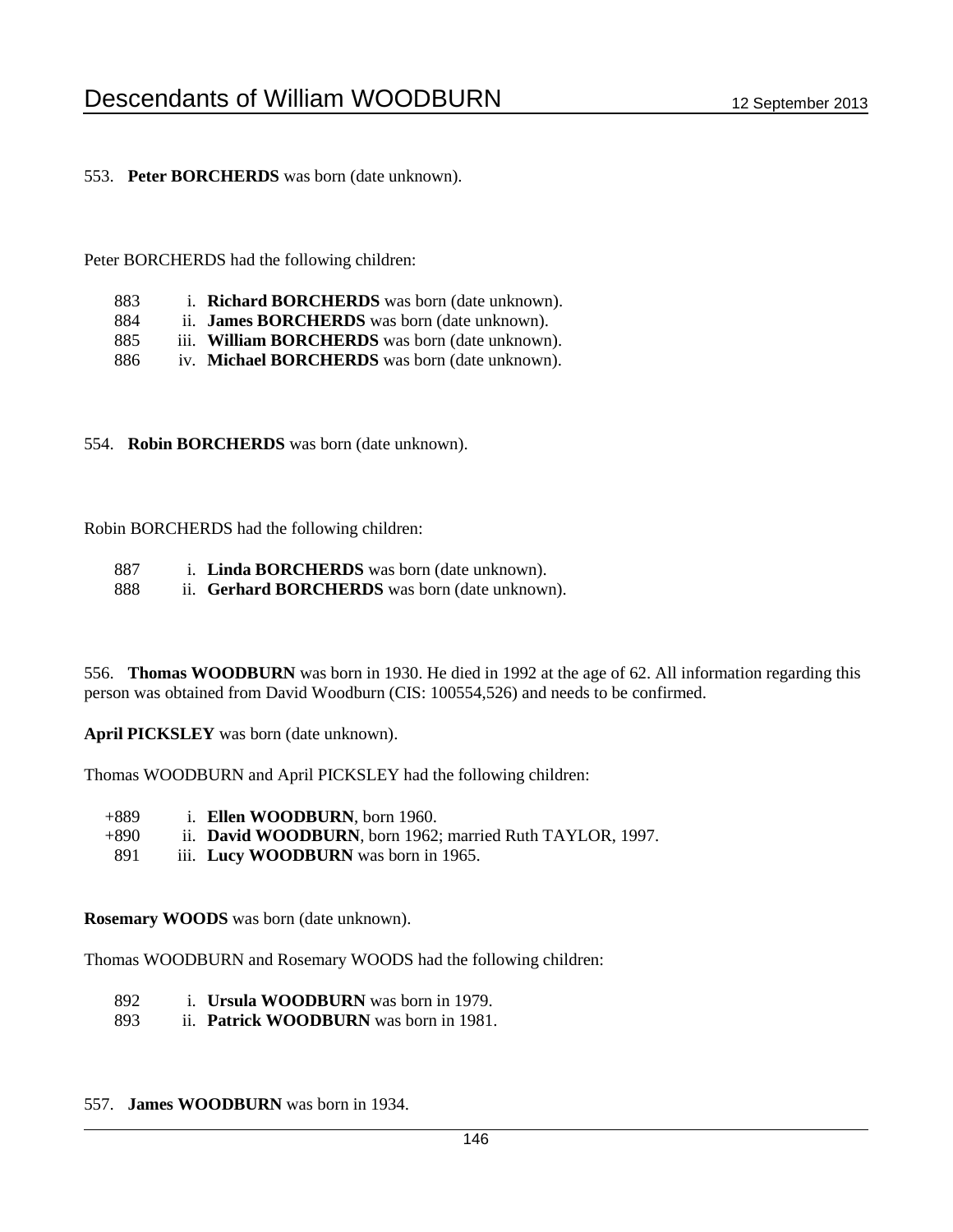**Lisa SAMBROOK** was born (date unknown).

James WOODBURN and Lisa SAMBROOK had the following children:

- +894 i. **Rebecca WOODBURN**, born 1962.
- +895 ii. **Naomi WOODBURN**, born 1964.
- 896 iii. **Francesca WOODBURN** was born in 1966.
- 897 iv. **Emma WOODBURN** was born in 1977.

558. **David K. WOODBURN** was born in 1935. David is an electrical engineer specializing in high voltage. He sold his capacitor manufacturing plant in 1991 and now works as a consultant. David (CIS: 100554,526) provided virtually all of the information regarding the Woodburn family in the U.K. This information appears to be reliable, but it needs to be confirmed, especially the information that connects his line to the Robert Riley Woodburn line. David's address is Freshfield, 106 Stanstead Road, Caterham, Surrey CR3 6AE, England.

**Sally ALDRICH** was born (date unknown).

David K. WOODBURN and Sally ALDRICH had the following children:

- 898 i. **Matthew WOODBURN** was born in 1965. Matthew is an electrical engineer who lives and works in Sydney, Australia.
- 899 ii. **Jane WOODBURN** was born in 1967.
- 900 iii. **Clare WOODBURN** was born in 1971.

559. **Sara "Sally" WOODBURN** was born in 1937. All information regarding this person was obtained from David Woodburn (CIS: 100554,526) and needs to be confirmed.

**Paul DALLOSSO** was born (date unknown).

Paul DALLOSSO and Sara WOODBURN had the following children:

- +901 i. **Alice DALLOSSO**, born 1962.
- 902 ii. **Julia DALLOSSO** was born in 1965.
- +903 iii. **Timothy DALLOSSO**, born December 31, 1969.

## **Ninth Generation**

## 562. **John Stewart GOULD** was born on June 2, 1943.

John Stewart GOULD and Harriet Ann METZGER were married in 1969. **Harriet Ann METZGER** was born on November 25, 1946.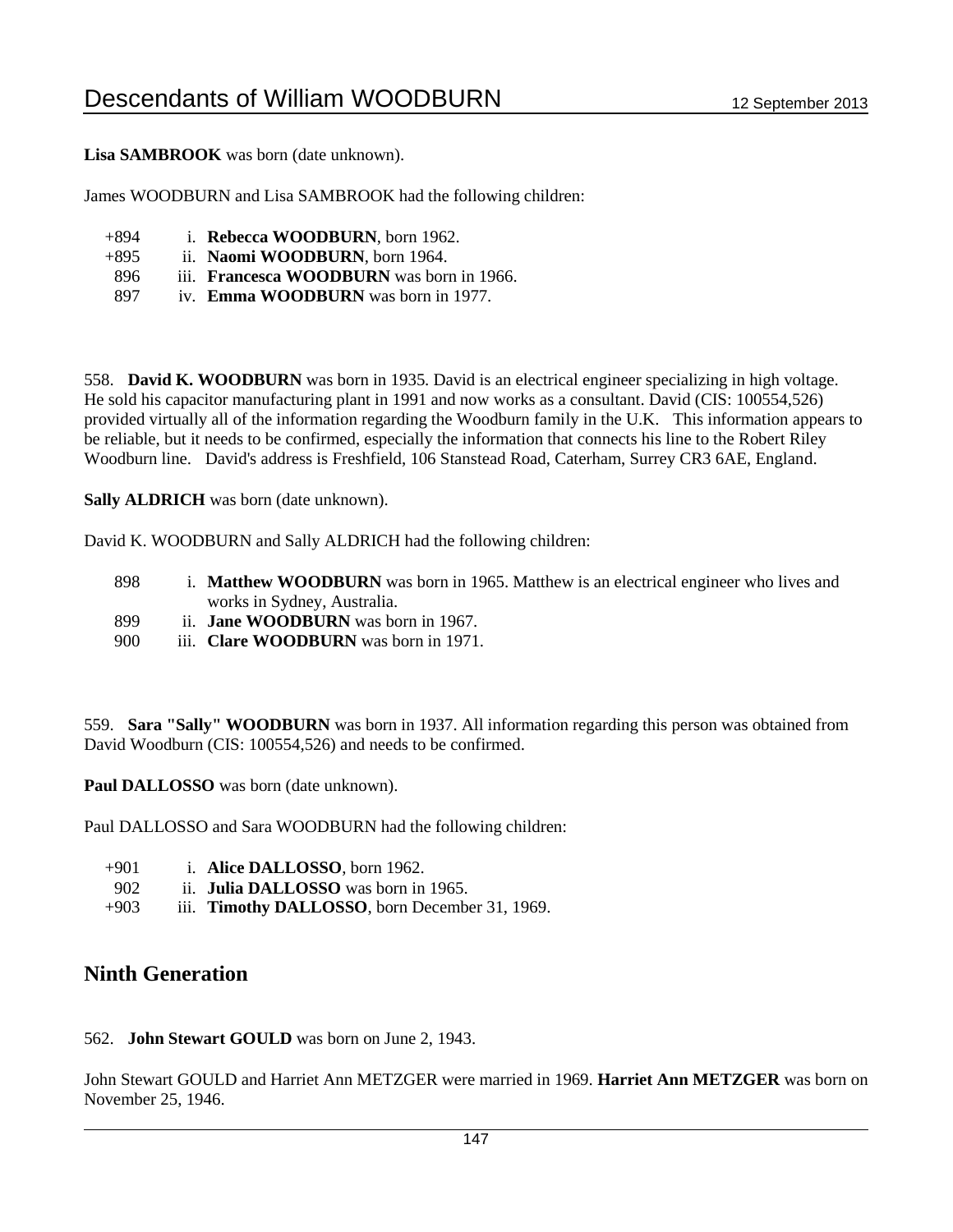John Stewart GOULD and Harriet Ann METZGER had the following children:

+904 i. **Donna Lee GOULD**, born September 1, 1973; married Matthew Allen WEGENER. +905 ii. **Rebecca Lynn GOULD**.

### 563. **Jean Louisa MCNEARY** was born on December 12, 1938.

Jean Louisa MCNEARY and Franklin Earl WOODWARD were married. **Franklin Earl WOODWARD** was born on July 1, 1939.

Franklin Earl WOODWARD and Jean Louisa MCNEARY had the following children:

- +906 i. **Craig Thomas WOODWARD**, born December 9, 1963; married Martha GELBEIN.
- +907 ii. **Steven Earl WOODWARD**, born October 1, 1965; married Donna WAMPLER.

#### 564. **Elizabeth Susan MCNEARY** was born on November 5, 1939.

Elizabeth Susan MCNEARY and Douglas Leland SKILLIN were married. **Douglas Leland SKILLIN** was born (date unknown).

Douglas Leland SKILLIN and Elizabeth Susan MCNEARY had the following children:

- 908 i. **Peter Douglas SKILLIN** was born on January 16, 1964.
- 909 ii. **Timothy Gordon SKILLIN** was born on June 8, 1965.
- 910 iii. **Wendy Elizabeth SKILLIN** was born on June 20, 1970. According to the website of the Standish Veteranary Hospital in Portand, Maine, (http://www.standishvet.com) in 2009, Wendy is a Licensed Veterinary Technician. Wendy has been a skilled member of the Standish Veterinary Hospital team since April 2005 and a licensed veterinary technician since 2000. She enjoys doing volunteer work in her spare time, including reading to the blind on a regular basis and lending her time to her local library. She also loves spending time with friends, movies, and the great outdoors. Wendy holds a soft spot for cats, and shares her home with CeeCee, Bear and Joey.

Elizabeth Susan MCNEARY and Linwood BILLINGS were married. **Linwood BILLINGS** was born (date unknown).

#### 565. **Matthew Wilson MCNEARY** was born on January 22, 1942.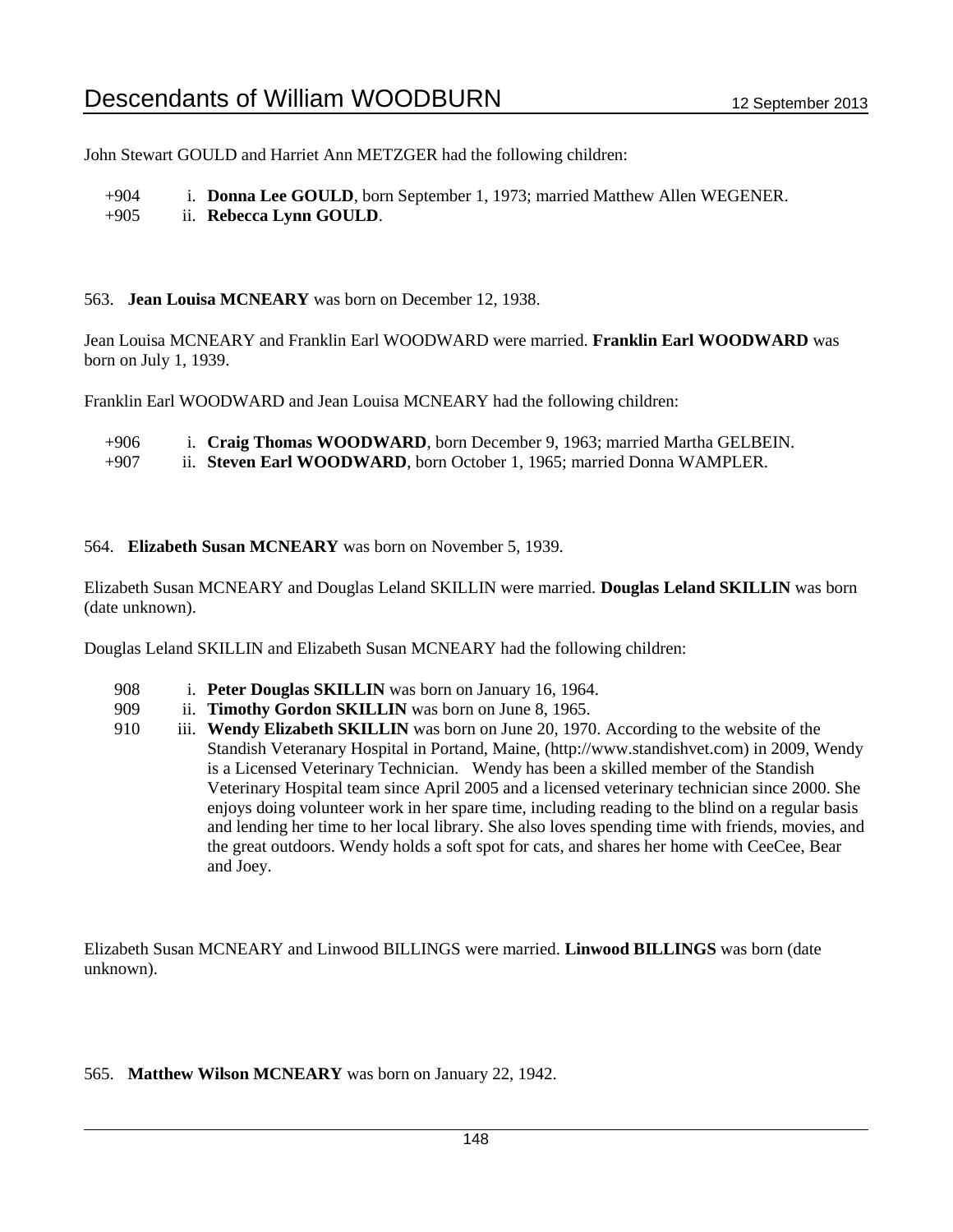Matthew Wilson MCNEARY and Linda Lee WELLES were married. **Linda Lee WELLES** was born on December 26, 1943.

Matthew Wilson MCNEARY and Linda Lee WELLES had the following children:

- +911 i. **Paul Matthew MCNEARY**, born September 15, 1968; married Shawn Renee CARPENTER.
- +912 ii. **Karen Ellen MCNEARY**, born March 9, 1970; married Samuel Todd WALKER.
- +913 iii. **James Welles MCNEARY**, born November 7, 1972; married Sonja Dawn ATCHLEY.

566. **Richard Lewis MCNEARY** was born on July 23, 1943.

Richard Lewis MCNEARY and Forrestine Webb "Tina" ABBOTT were married. **Forrestine Webb "Tina" ABBOTT** was born on December 21, 1943.

Richard Lewis MCNEARY and Forrestine Webb ABBOTT had the following children:

- +914 i. **Richard Lewis MCNEARY II**, born July 6, 1970; married Sarah Ann WHITE.
- 915 ii. **Alexander Abbott MCNEARY** was born on May 13, 1972.
- 916 iii. **Janet Louisa-Ann MCNEARY** was born (date unknown).

#### 567. **Mark Stuart MCNEARY** was born on May 12, 1943.

Mark Stuart MCNEARY and Mary Ann HICKMAN were married. **Mary Ann HICKMAN** was born on October 19, 1945.

Mark Stuart MCNEARY and Mary Ann HICKMAN had the following children:

- +917 i. **Margot Kristina MCNEARY**, born March 26, 1964; married Jeffrey MOISSINAC.
- +918 ii. **Michael Stevenson MCNEARY**, born April 8, 1965; married Teresa Renee RICHARDSON.
- +919 iii. **Mark Jonathan MCNEARY**, born October 18, 1966; married Lisa ULLERY; married Bridget MUHOLLAND.
- +920 iv. **Matthew Jason MCNEARY**, born April 7, 1968; married Amanda BATTLE.
- 921 v. **Ryan MCNEARY** was born on April 9, 1969.
- +922 vi. **Steven Keir MCNEARY**, born December 17, 1970; married Michelle MEYERS.

568. **Stephen Adams MCNEARY** was born on July 4, 1947.

Stephen Adams MCNEARY and Amy NEFF were married in 1969. **Amy NEFF** was born on December 17, 1947.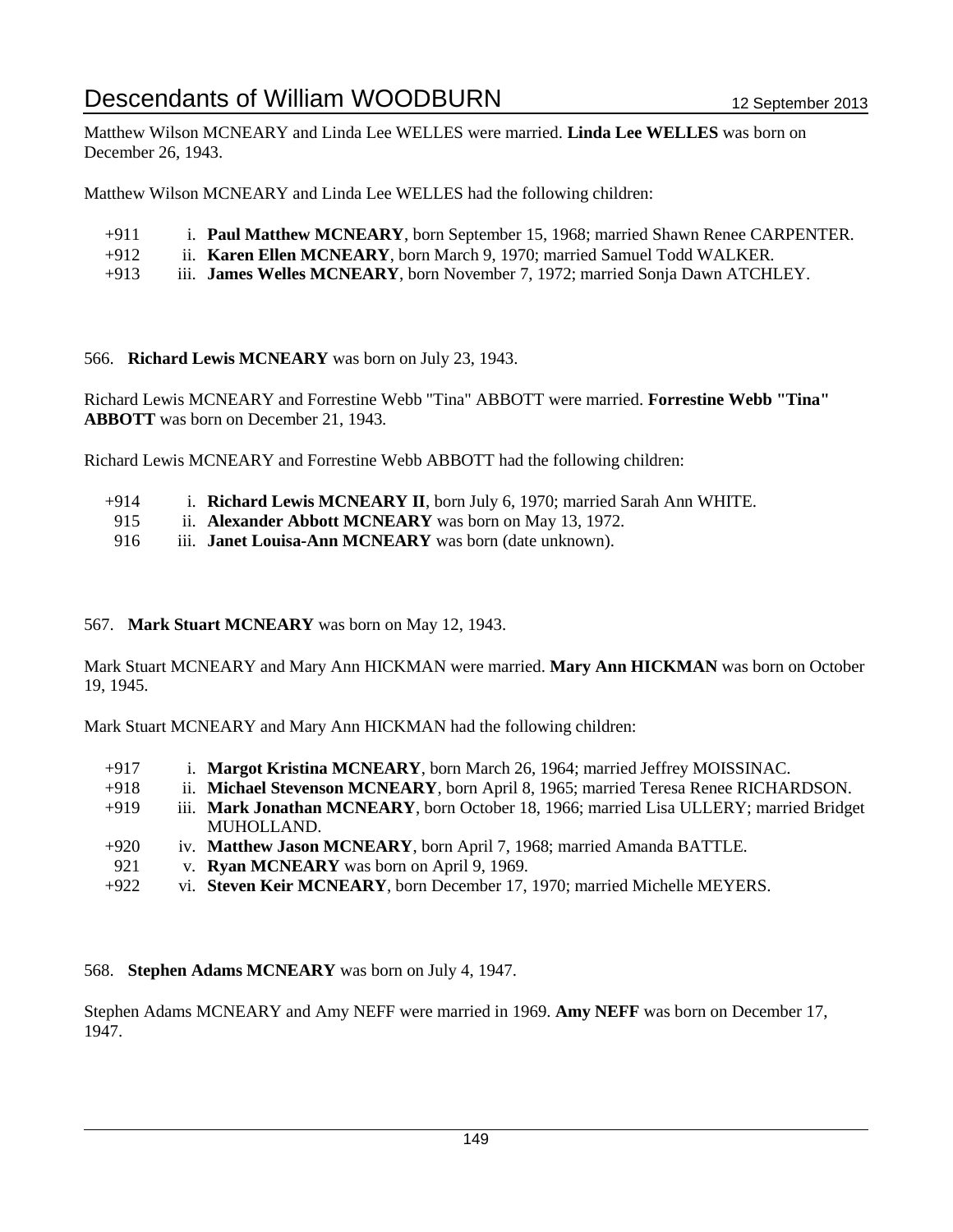570. **William Wilson MCNEARY II** was born on September 28, 1936.

William Wilson MCNEARY II and Margaret Bruton DRAKE were married on May 16, 1959. **Margaret Bruton DRAKE** was born on October 6, 1937.

William Wilson MCNEARY and Margaret Bruton DRAKE had the following children:

| $+923$ |  |  |  |  |  | i. Mary Ella MCNEARY, born December 28, 1960; married Tsunemi YAMASHITA. |  |
|--------|--|--|--|--|--|--------------------------------------------------------------------------|--|
|        |  |  |  |  |  |                                                                          |  |

- +924 ii. **William Wilson MCNEARY III**, born September 25, 1962; married Charlotte Ann SLATEN.
- 925 iii. **Harvey Drake MCNEARY** was born on October 14, 1965.

#### 571. **John Maxwell MCNEARY** was born on September 20, 1938.

John Maxwell MCNEARY and Lydia Ann ALEXANDER were married. **Lydia Ann ALEXANDER** was born (date unknown).

John Maxwell MCNEARY and Lydia Ann ALEXANDER had the following child:

+926 i. **Dr. Lydia Lennox MCNEARY**, married David KEYES, February 1, 2005.

574. **Jill WILLIAMS** was born (date unknown).

Jill WILLIAMS and Lee STRANBERG were married. **Lee STRANBERG** was born (date unknown).

#### 577. **Richard Noble Marshall EDWARDS** was born in 1939. He died in 1973 at the age of 34.

Richard Noble Marshall EDWARDS and Yvonne Maureen ORME were married. **Yvonne Maureen ORME** was born in 1942.

Richard Noble Marshall EDWARDS and Yvonne Maureen ORME had the following children:

- 927 i. **Rachael EDWARDS** was born on June 18, 1975.
- 928 ii. **Karen EDWARDS** was born on January 9, 1977.
- 929 iii. **Johnathan EDWARDS** was born on June 25, 1979.

#### 578. **Ann Marie EDWARDS** was born in 1942.

Ann Marie EDWARDS and Malcolm SINGERMAN were married in 1967. **Malcolm SINGERMAN** was born in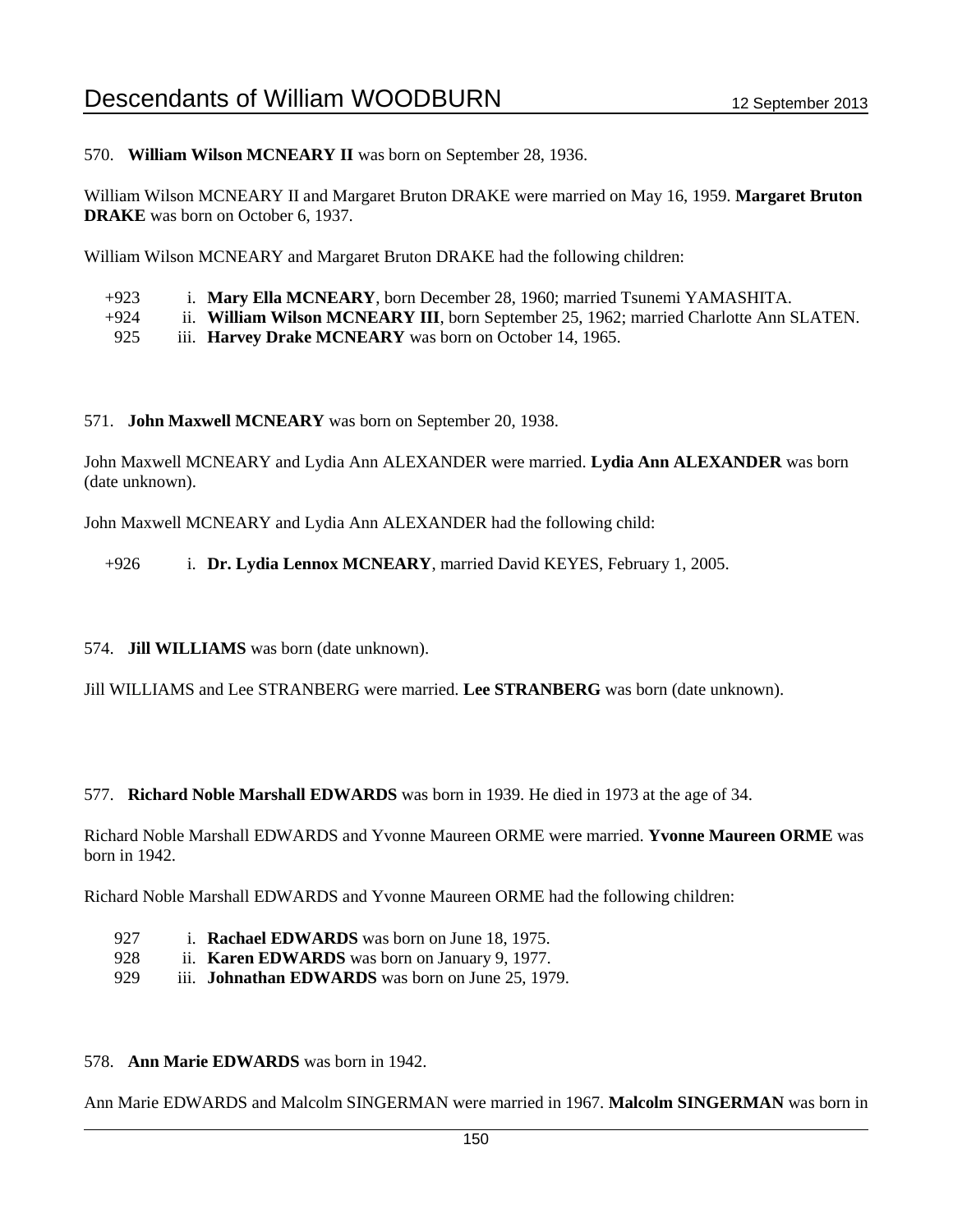1936.

Malcolm SINGERMAN and Ann Marie EDWARDS had the following children:

- 930 i. **Alexandrea Margaret SINGERMAN** was born on November 9, 1968.
- 931 ii. **Jennifer Ann SINGERMAN** was born on May 27, 1970.

#### 579. **Daniel Desmond Mcgrath EDWARDS** was born in 1946.

Daniel Desmond Mcgrath EDWARDS and Judith MCCLURE were married in 1969. **Judith MCCLURE** was born in 1947.

Daniel Desmond Mcgrath EDWARDS and Judith MCCLURE had the following children:

- 932 i. **Stephen EDWARDS** was born in 1971.
- 933 ii. **Suzanne Louise EDWARDS** was born in 1974.

#### 581. **Andrea Daniel MCILHERENE** was born in 1952.

Andrea Daniel MCILHERENE and Clive SPARKS were married. **Clive SPARKS** was born (date unknown).

Clive SPARKS and Andrea Daniel MCILHERENE had the following children:

- 934 i. **Robert SPARKS** was born (date unknown).
- 935 ii. **Clive SPARKS** was born (date unknown).

Andrea Daniel MCILHERENE and John Edward JOHNSON were married. **John Edward JOHNSON** was born (date unknown).

588. **John D. HOUSTON II** was born (date unknown). The following profile appeared on the website of the Pittsburgh law firm of Houston Harbaugh:

John D. Houston II is a founding member of Houston Harbaugh and has been practicing law since 1966. John's practice is concentrated in the areas of healthcare, general corporate matters, and estate planning and wealth preservation.

John has an AV rating, signifying the "highest level of professional excellence" through the Martindale-Hubbell Peer Review Rating System. John has been listed in the 2009-2012 editions of The Best Lawyers in America®.

Bar Admissions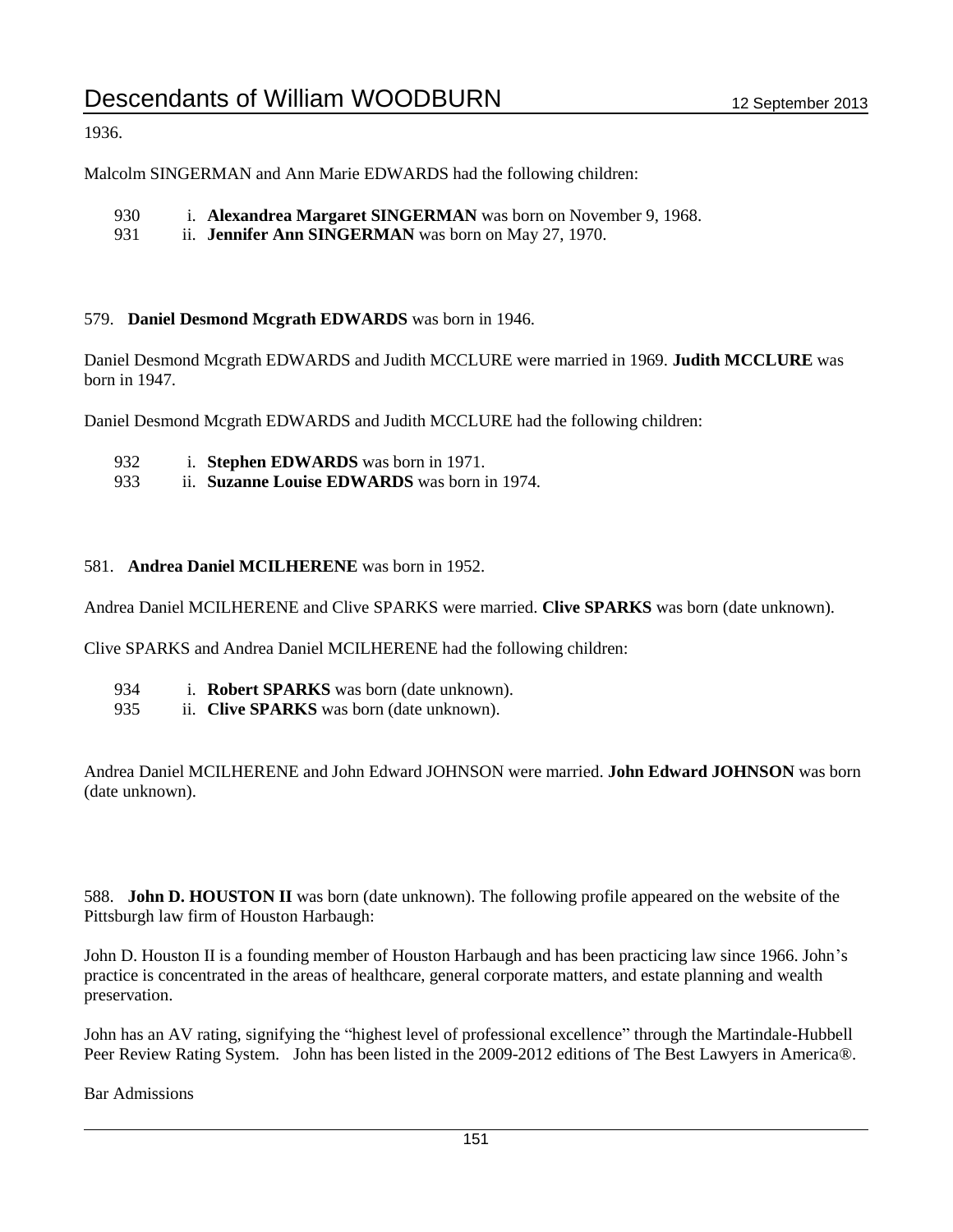Commonwealth of Pennsylvania U.S. Tax Court

Education

 Haverford College, B.A., 1963 George Washington University, LLB, 1966

#### Professional Affiliations

Member, Allegheny County Bar Association

### Community Involvement

 Fellow, American College of Probate Counsel Board Secretary, Passavant Foundation Past Trustee, Pennsylvania Bar Insurance Trust Former Member, Pittsburgh Child Guidance Foundation Board of Trustees (past President) Board Member, Pittsburgh Lifetime Care Community (Chairman of the Board) Former Member, Pittsburgh Public Theater Board of Trustees (past Treasurer) Board Member, UPMC Passavant Hospital Fellow, Allegheny County Bar Foundation Fellow, Pennsylvania Bar Foundation Member and Secretary, Passavant Foundation Board Member and Secretary, UPMC Senior Living Board Board Member and Secretary, Sherwood Oaks Board Member, Sherwood Oaks Fund

John D. HOUSTON II and Margaret "Peggy" FERRY were married. **Margaret "Peggy" FERRY** died on July 4, 2012 in Pittsburgh, Allegheny Co., Pennsylvania. The following obituary was published in Pittsburgh Post-Gazette from July 7 to July 9, 2012:

## HOUSTON, MARGARET FERRY

On Wednesday, July 4, 2012, Margaret Ferry "Peggy" Houston died from complications related to metastatic breast cancer. She was 70 years old.

Beloved wife of John D. Houston, II; mother of John D. Houston, III (Jennifer A. Houston) and Sally Houston McCrady (William D. McCrady, Jr.); sister of Gardner Ferry (Nancy Ferry); grandmother of Abby and Emma Houston, Liam and Henry McCrady.

Peggy was born in White Plains, NY, and attended Mount Holyoke College. She met John Houston at a wedding of a mutual friend in June of 1963, and they married within the year. They moved to Pittsburgh in 1966.

After having two children, Peggy decided that she would like to become a lawyer and start a second career, which in 1978 was a novel idea for a mother with young children. She entered law school at the University of Pittsburgh at the age of 37. Peggy graduated Cum Laude and had a successful 25-year career as a civil litigation attorney at the law firm of Houston, Harbaugh.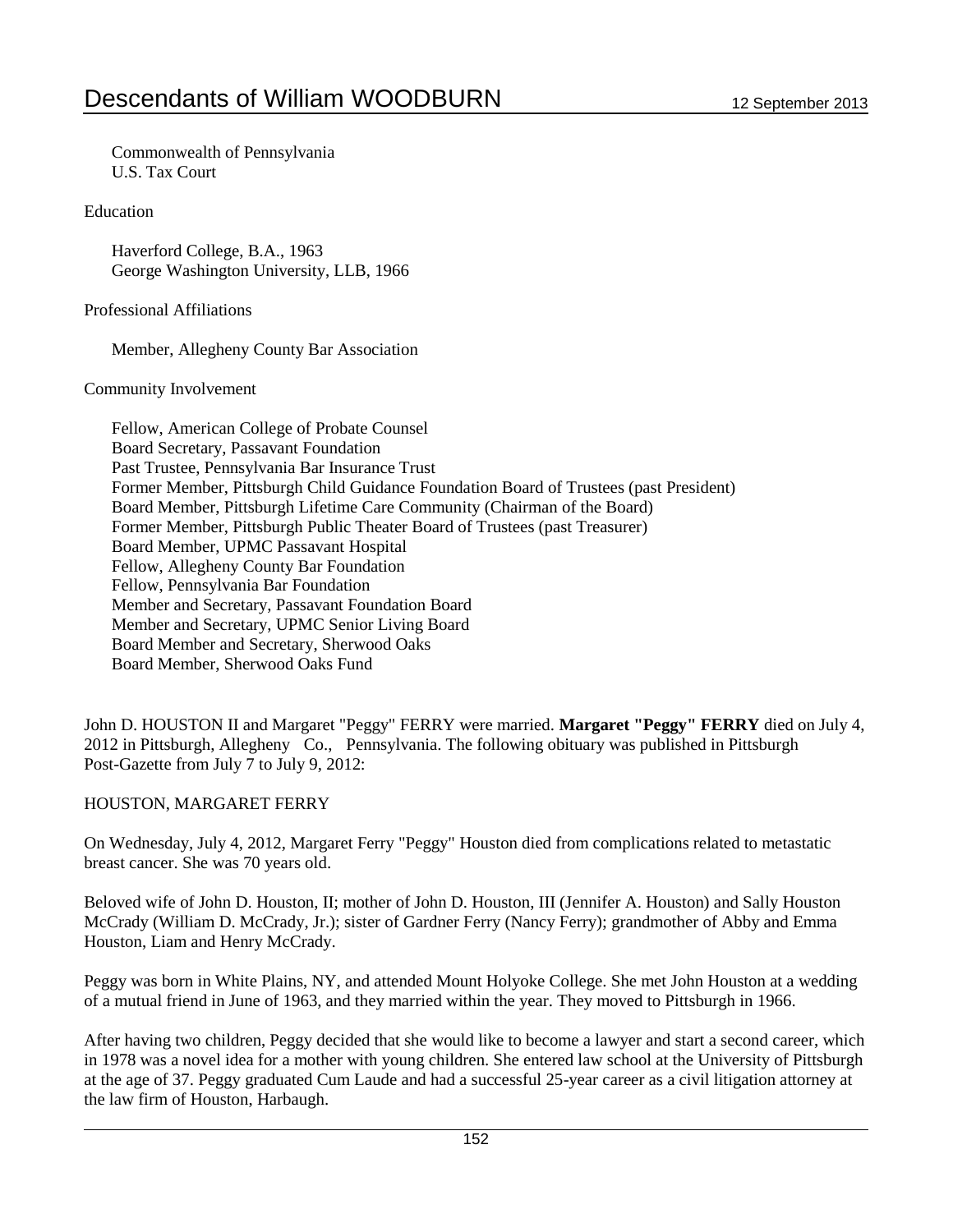Peggy fought an epic 15-year battle with breast cancer. What her family will remember most is her overwhelming desire to continue fighting so that she could do the things she most enjoyed, which included traveling, cooking, gardening and spending time with family and great friends. She was also a voracious reader, often reading a book a day. In recent years, her greatest joy has been her four young grandchildren, with whom she tried to spend as much time as possible.

Friends will be received on Monday from 2-4 and 5:30-7:30 p.m. at JOHN A. FREYVOGEL SONS, INC. , (www.freyvogelfuneralhome.com) 4900 Centre Avenue at Devonshire Street. In lieu of flowers, remembrances may be made to Neighborhood Academy, 409 North Aiken Avenue, Pgh., PA 15206 or Mount Holyoke College, 50 College Street, South Hadley, MA 01075

John D. HOUSTON and Margaret FERRY had the following children:

+936 i. **John D. HOUSTON III**, married Jennifer UNKNOWN.

+937 ii. **Sally HOUSTON**, married William D. MCGRADY.

### 589. **Jean H. HOUSTON** was born on January 11, 1945.

Jean H. HOUSTON and Unknown ENCINOSA were married. **Unknown ENCINOSA** was born (date unknown).

## 591. **John D. HOUSTON III** was born (date unknown).

John D. HOUSTON III and Jane UNKNOWN were married. **Jane UNKNOWN** was born (date unknown).

John D. HOUSTON and Jane UNKNOWN had the following children:

938 i. **John D. HOUSTON IV** was born (date unknown).

939 ii. **Michael HOUSTON** was born (date unknown).

## 592. **Henry HOUSTON** was born (date unknown).

Henry HOUSTON and Doreen UNKNOWN were married. **Doreen UNKNOWN** was born (date unknown).

595. **Lawrence Paul HAYS** was born on September 13, 1951. In 1994, resided at 818 Knightsboro Ct., Brentwood, TN 37027

Lawrence Paul HAYS and Denise BEAM were married on September 24, 1977. **Denise BEAM** was born (date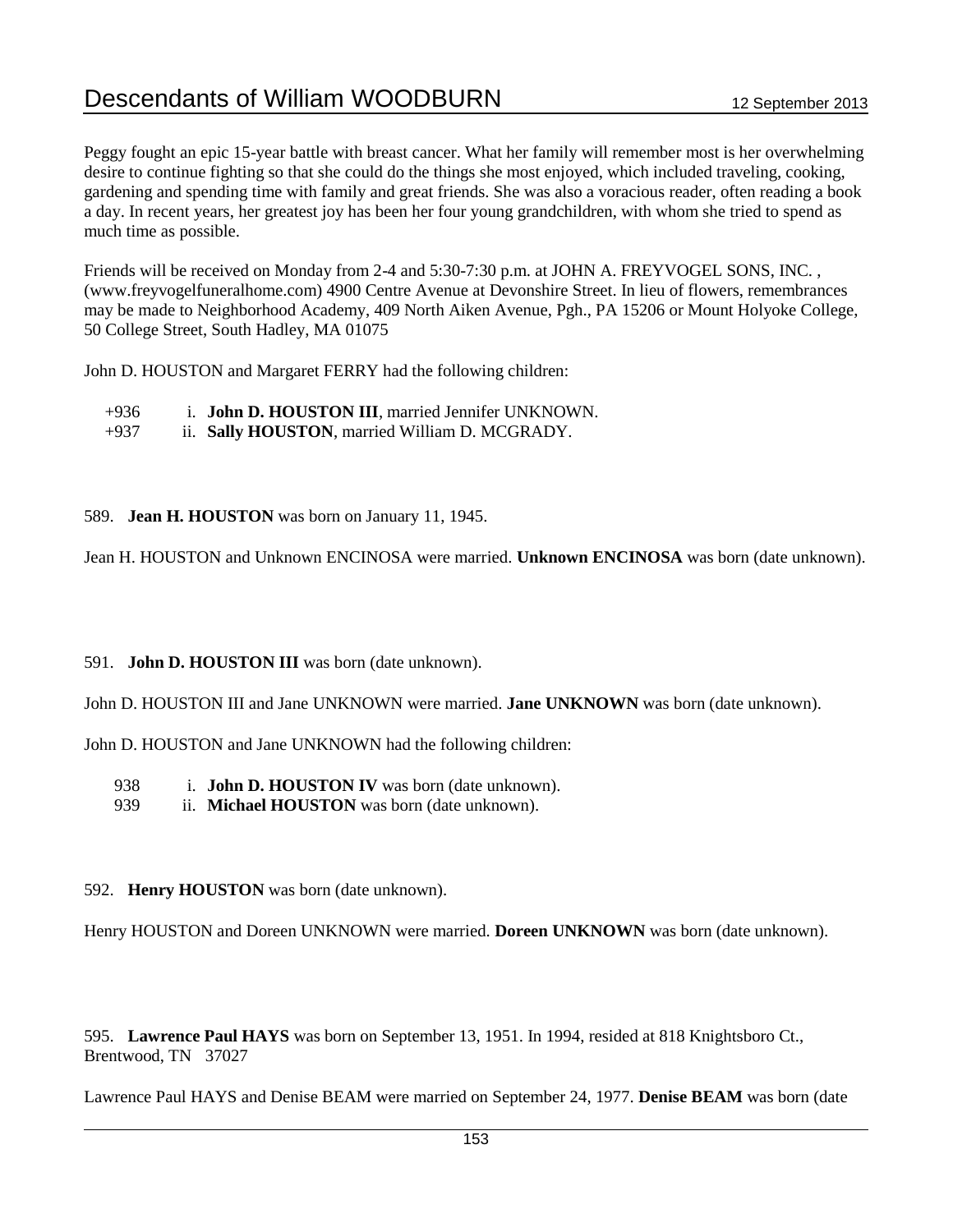unknown).

Lawrence Paul HAYS and Denise BEAM had the following children:

- 940 i. **Sarah Katherine HAYS** was born on August 8, 1981.
- 941 ii. **Benjamin Lawrence HAYS** was born on March 23, 1983.
- 942 iii. **Nathan Peter HAYS** was born on September 10, 1987.

596. **Mark David HAYS** was born on August 17, 1953. In 1994, resided at 913 Lodgepole Dr., Imperial, PA 15126

Mark David HAYS and Margaret WEYANDT were married on December 12, 1977. **Margaret WEYANDT** was born (date unknown).

Mark David HAYS and Margaret WEYANDT had the following children:

- +943 i. **Megan Theresa HAYS**, born December 30, 1983.
- +944 ii. **Mary Elizabeth HAYS**, born August 23, 1986; married Amir El Sayed EBRAHIM, January 12, 8.
- 945 iii. **Mark David Jr. HAYS** was born on December 2, 1989.

597. **Mary Margaret HAYS** was born on December 29, 1955 in Maryland. In 1994, resided at 5018 Lakeview Dr., Gibsonia, PA 15044

Mary Margaret HAYS and Gregory HAAS were married on August 20, 1977. **Gregory HAAS** was born (date unknown).

Gregory HAAS and Mary Margaret HAYS had the following children:

| $+946$ | i. Hayley Margaret HAAS, born December 11, 1979; married Carlos TREVINO-TAVIS.         |  |
|--------|----------------------------------------------------------------------------------------|--|
| $+947$ | ii. <b>Tiffany Joy HAAS</b> , born August 17, 1982; married Christopher DUNN, June 23. |  |
| 040    | $\ddot{m}$ Dandall Crossory $H \wedge A\mathcal{C}$ wee hom on Eshmery 2, 1000         |  |

- 948 iii. **Randall Gregory HAAS** was born on February 2, 1990.
- 598. **Aimee Claire YOUNG** was born on June 16, 1950 in Pittsburgh, Pennsylvania.

Aimee Claire YOUNG and Gordon Campbell JACKSON were married on June 10, 1975 in California. **Gordon Campbell JACKSON** was born (date unknown).

Gordon Campbell JACKSON and Aimee Claire YOUNG had the following child:

949 i. **Trevor Gordon Campbell JACKSON** was born on October 17, 1985.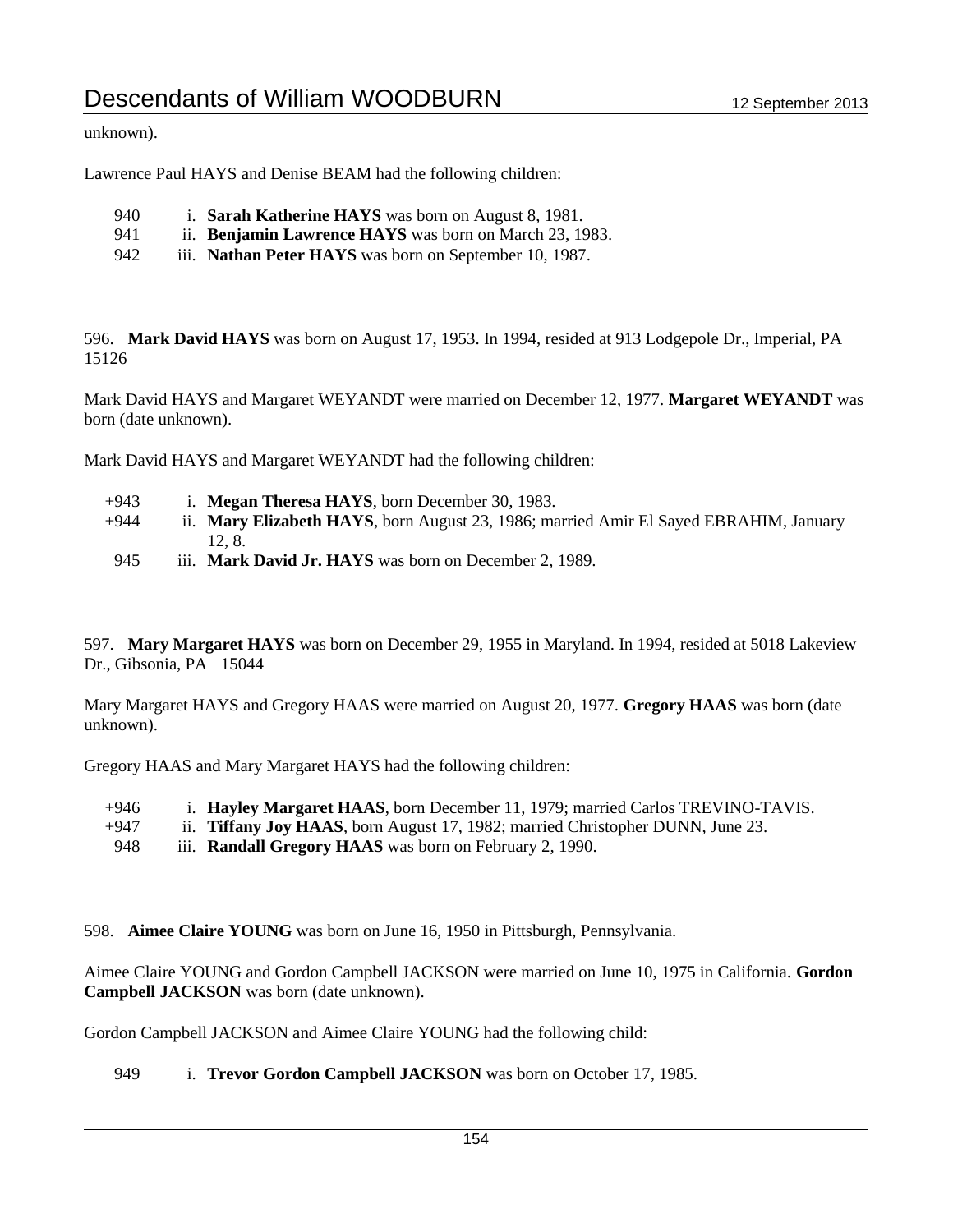600. **Susan Margaret YOUNG** was born on May 14, 1956 in Loring Airforce Base, Maine.

**James GORDON** was born (date unknown).

James GORDON and Susan Margaret YOUNG had the following children:

| i. Garret James GORDON was born on March 23, 1984 in Jacksonville, FL. | 950 |  |  |  |  |
|------------------------------------------------------------------------|-----|--|--|--|--|
|------------------------------------------------------------------------|-----|--|--|--|--|

951 ii. **Erin GORDON** was born on May 1, 1987 in Jacksonville, FL.

602. **Carol Lynn YOUNG** was born on December 17, 1960 in Charleston, SC.

Carol Lynn YOUNG and Douglas Paul SMITH were married on July 6, 1985 in St. Augustine, FL. They were divorced. **Douglas Paul SMITH** was born (date unknown).

**LAFLEUR** was born (date unknown).

LAFLEUR and Carol Lynn YOUNG had the following child:

952 i. **Samantha Joy LAFLEUR** was born on September 21, 1996.

603. **Alison Joy YOUNG** was born on May 6, 1967 in Ft. Dix, NJ.

Alison Joy YOUNG and Oscar MARIN were married on April 18, 1992. **Oscar MARIN** was born (date unknown).

Oscar MARIN and Alison Joy YOUNG had the following children:

- 953 i. **Mallory Joy MARIN** was born on November 6, 1992.
- 954 ii. **Alyssa Emilia MARIN** was born on July 1, 1996.

604. **Beth Ann YOUNG** was born on June 18, 1958 in Bellevue, PA. In 1994, resided at P.O. Box 34 Clinton, PA 15026

Beth Ann YOUNG and Kenneth A. FAVAND were married on April 22, 1988 in Franklin Park, PA. **Kenneth A. FAVAND** was born (date unknown).

Kenneth A. FAVAND and Beth Ann YOUNG had the following children: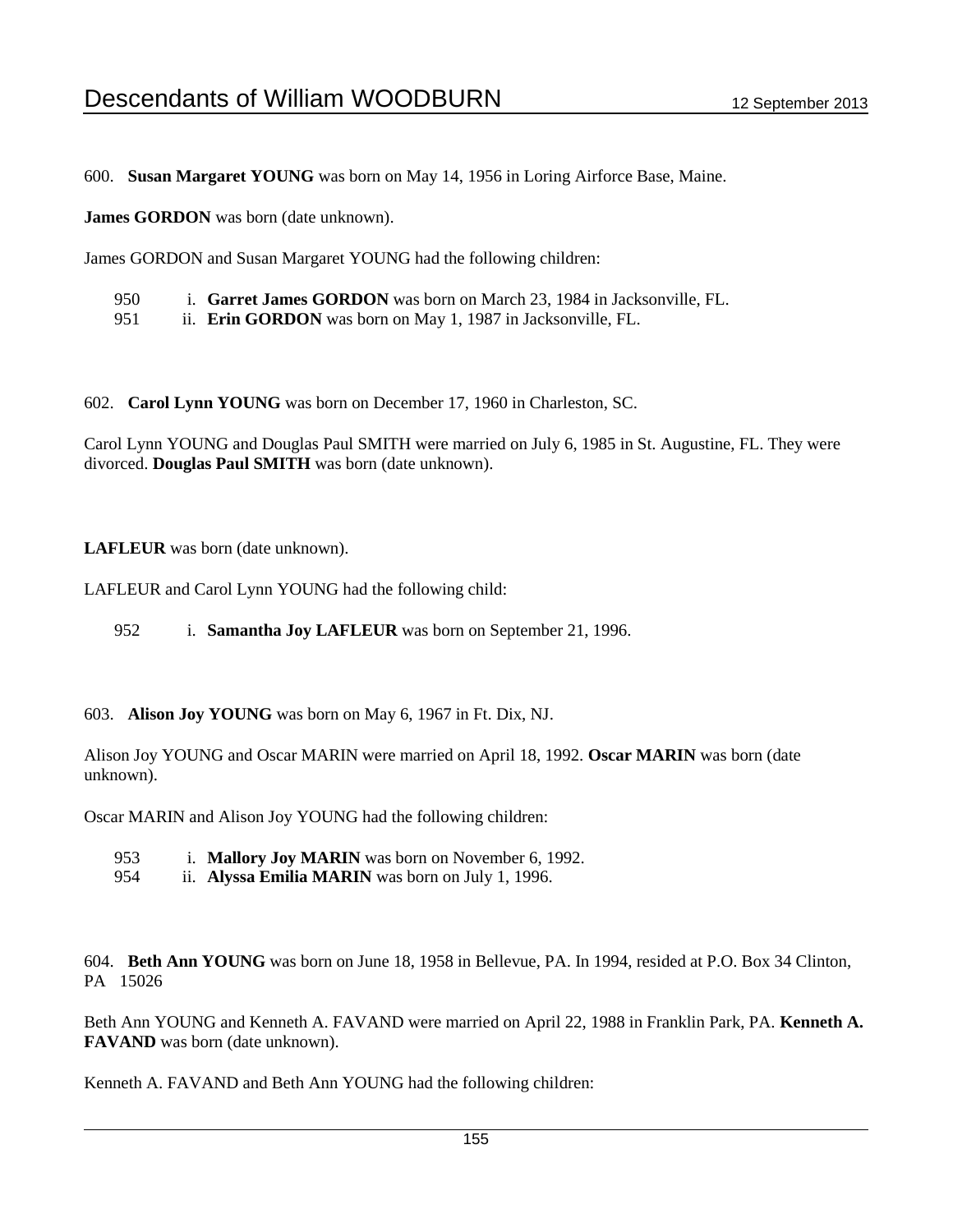955 i. **Daniel Prentice FAVAND** was born on May 17, 1990 in Pittsburgh, Pennsylvania.

956 ii. **Kelly Michelle FAVAND** was born on January 6, 1993 in Pittsburgh, Pennsylvania.

605. **Steven McClay YOUNG** was born on May 21, 1961 in Pittsburgh, Pennsylvania. In 1994, resided at 3814 Belladonna Dr., Glenshaw, PA 15116

Steven McClay YOUNG and Cynthia MILLER were married on June 13, 1992 in Glenshaw, PA. They were divorced. **Cynthia MILLER** was born (date unknown).

Steven McClay YOUNG and Cynthia MILLER had the following child:

957 i. **Tucker Cody YOUNG** was born on June 11, 1993 in Pittsburgh, Pennsylvania.

606. **Barbara Ann YOUNG** was born on October 25, 1956 in Bellevue, PA. In 1994, resided at 103 Phillips Ln., Robinson Twp., Mckees Rocks, PA 15136

Barbara Ann YOUNG and Craig Mark CANNELLA were married on August 22, 1992 in Allegheny Ev. Church (Old Orchard Pres. Church), Avalon, PA. **Craig Mark CANNELLA** was born (date unknown). Craig is a patrolman with the Avalon Police Department, Avalon, Pennsylvania (2011).

Craig Mark CANNELLA and Barbara Ann YOUNG had the following children:

- 958 i. **Craig Mark CANNELLA Jr.** was born on March 28, 1993.
- 959 ii. **Christine Elizabeth CANNELLA** was born on December 27, 1999 in Allegheny General Hospital, Pittsburgh, PA.

## 607. **Karen LEECH** was born on May 10, 1950.

**David Edward HATTON** was born (date unknown).

David Edward HATTON and Karen LEECH had the following children:

- +960 i. **Karen HATTON**, married Unknown MUELLER.
- 961 ii. **David HATTON** was born on January 14, 1978.
- 962 iii. **Jennifer J. HATTON** was born on January 24, 1981.

## 608. **Robert Wilson LEECH** was born on April 7, 1952.

**Diane ROSS** was born (date unknown).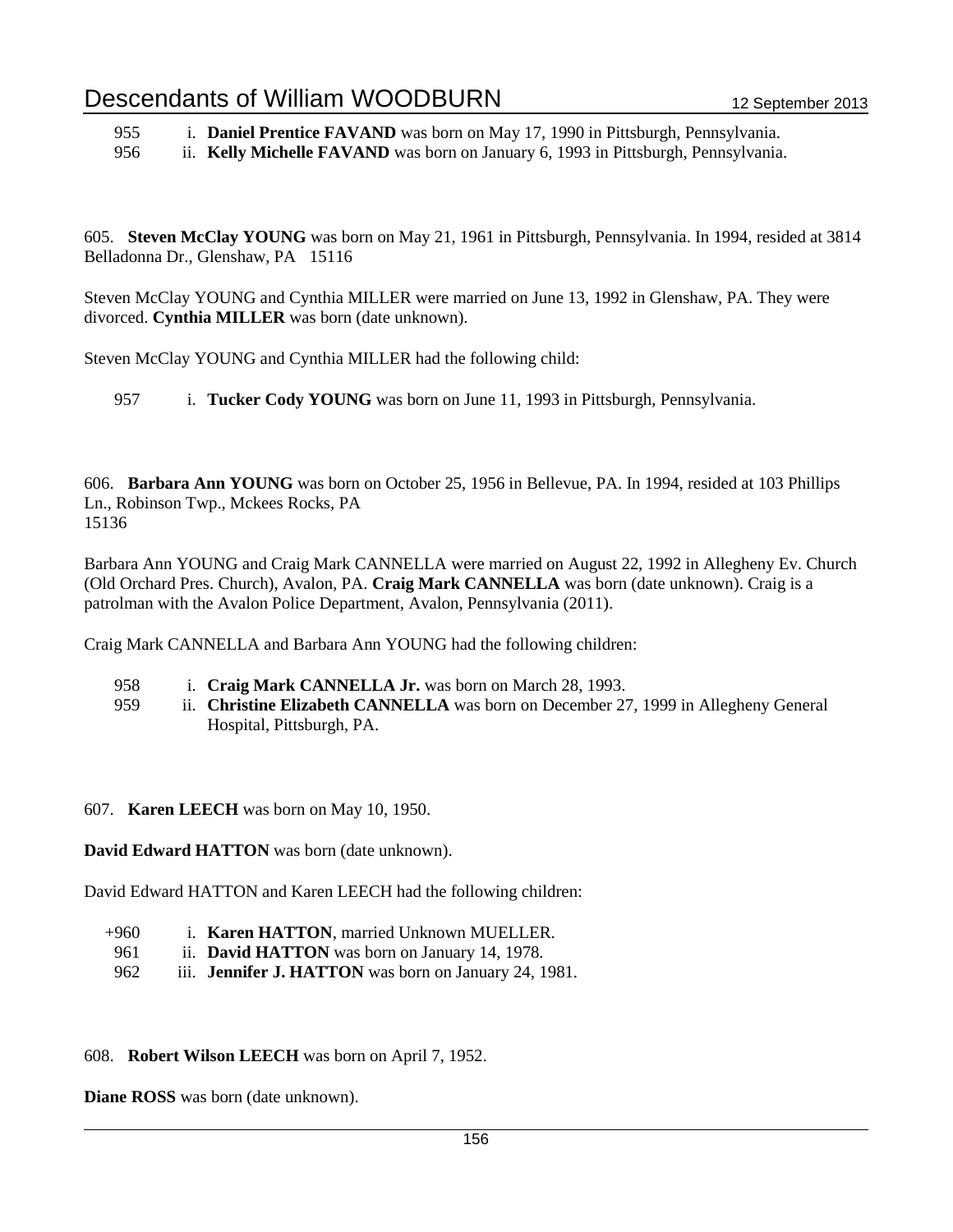Robert Wilson LEECH and Diane ROSS had the following children:

- 963 i. **Ross LEECH** was born on November 18, 1993. He celebrated his bar mitzvah. Currently (1994) lives in Berkley, CA.
- 964 ii. **Jeanette Sarah LEECH** was born on August 24, 1998.
- 610. **William McClay LEECH** was born on May 16, 1959.

Amy **OVERLAND** was born (date unknown).

William McClay LEECH and Amy OVERLAND had the following children:

- 965 i. **Colin McClay LEECH** was born on October 29, 1997.
- 966 ii. **Aiden Toivari LEECH** was born on November 28, 2001.

### 611. **Thomas Andrew LEECH** was born on November 2, 1965.

**Kimberly LEWIS** was born about 1966.

Thomas Andrew LEECH and Kimberly LEWIS had the following children:

- 967 i. **Jenna Marie LEECH** was born on August 31, 1994.
- 968 ii. **Conner Thomas LEECH** was born on February 24, 1996.

614. **Stephen "Sky" YOUNG** was born on December 24, 1949. He died on March 12, 2009 at the age of 59 in Marshall Township, Allegheny Co., Pennsylvania. The following obituary appeared in the March 15, 2009 edition of the Pittsburgh Post-Gazette:

Stephen M. "Sky" Young YOUNG STEPHEN M. "SKY"

Age 59, of Marshall Twp. on March 12, 2009. Stephen M. "Sky" Young; husband of Cristie Young; father of Western (Jasmin) and William Young; son of Harry and the late Sue Young; brother of Christine Young (David Ehrhart); also 2 grandchildren; Summer and Jada Young. Services and interment private. A Memorial Ride in Stephens honor to be announced. Arrangements by McDONALD- LINN FUNERAL HOME, INC. Avalon.

Stephen died of cancer at North Hills Passavant Hospital.

**Cristie UNKNOWN** was born (date unknown).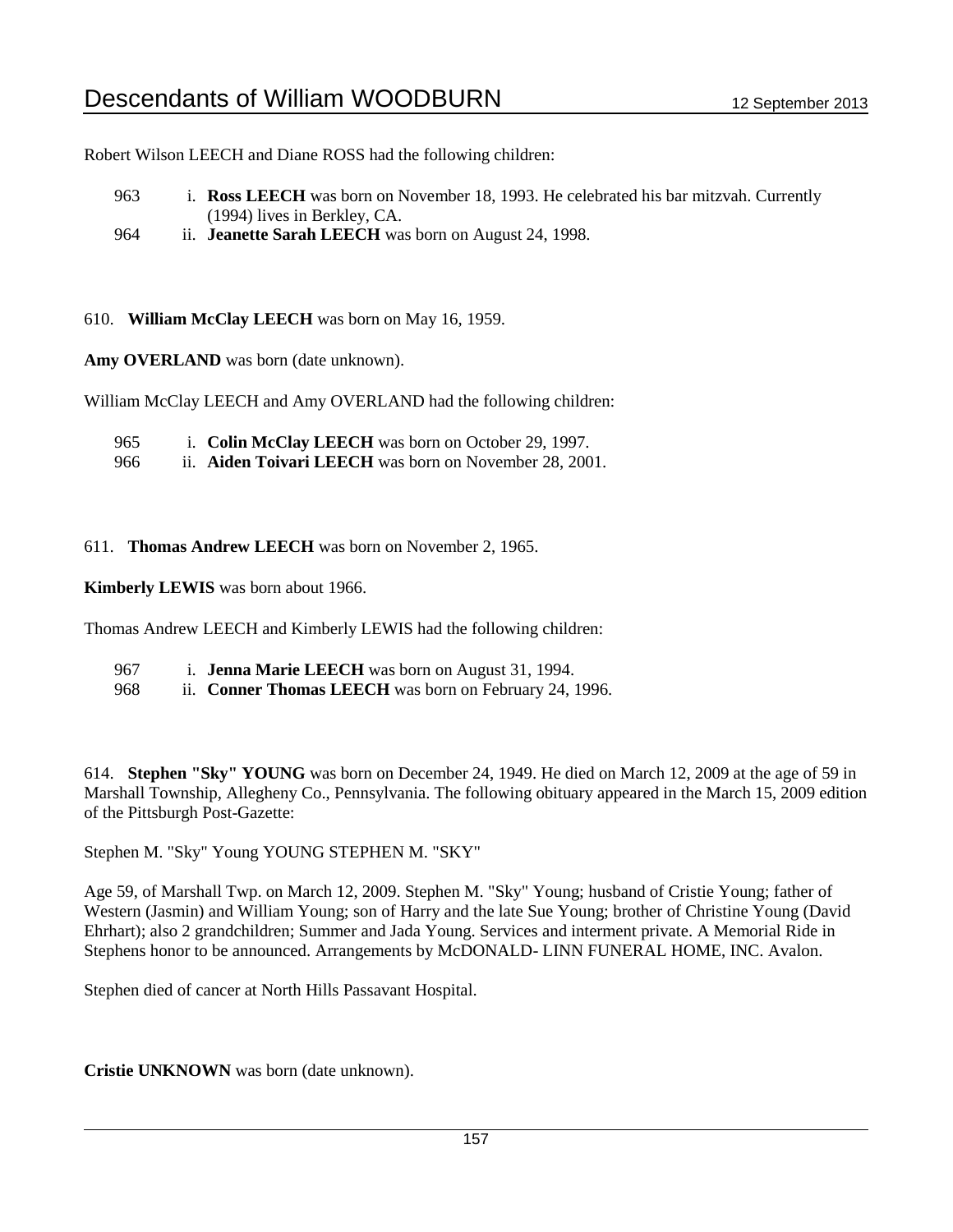Stephen YOUNG and Cristie UNKNOWN had the following children:

+969 i. **Western McClay YOUNG**, born March 10, 1979; married Jasmin UNKNOWN.

970 ii. **William YOUNG** was born on December 31, 1985.

615. **Christine YOUNG** was born on September 22, 1967.

Christine YOUNG and David EHRHART were married. **David EHRHART** was born (date unknown).

616. **Nancy Jean PARKER** was born on October 12, 1951.

**John Edward PACEY** was born (date unknown).

John Edward PACEY and Nancy Jean PARKER had the following children:

- +971 i. **Jennifer Lee "Jennie" PACEY**, born December 20, 1971; married Unknown MCDONALD; married Unknown GODDARD.
- +972 ii. **Stephanie PACEY**, born October 16, 1974; married Matthew B. DART.
- 617. **Theresa PUGLIESE** was born on June 18, 1961.

**Mark MAYBERRY** was born (date unknown).

Mark MAYBERRY and Theresa PUGLIESE had the following child:

973 i. **Sarah MAYBERRY** was born on August 17, 1991. Sarah graduated from North Hills High School in 2009 and attends Clarion University.

Theresa PUGLIESE and Neal BENNETTER were divorced. **Neal BENNETTER** was born (date unknown).

Neal BENNETTER and Theresa PUGLIESE had the following child:

974 i. **Ean BENNETTER** was born on August 22, 1985.

619. **Lisa PUGLIESE** was born on December 22, 1967.

**Stephen FALAVOLITO** was born (date unknown).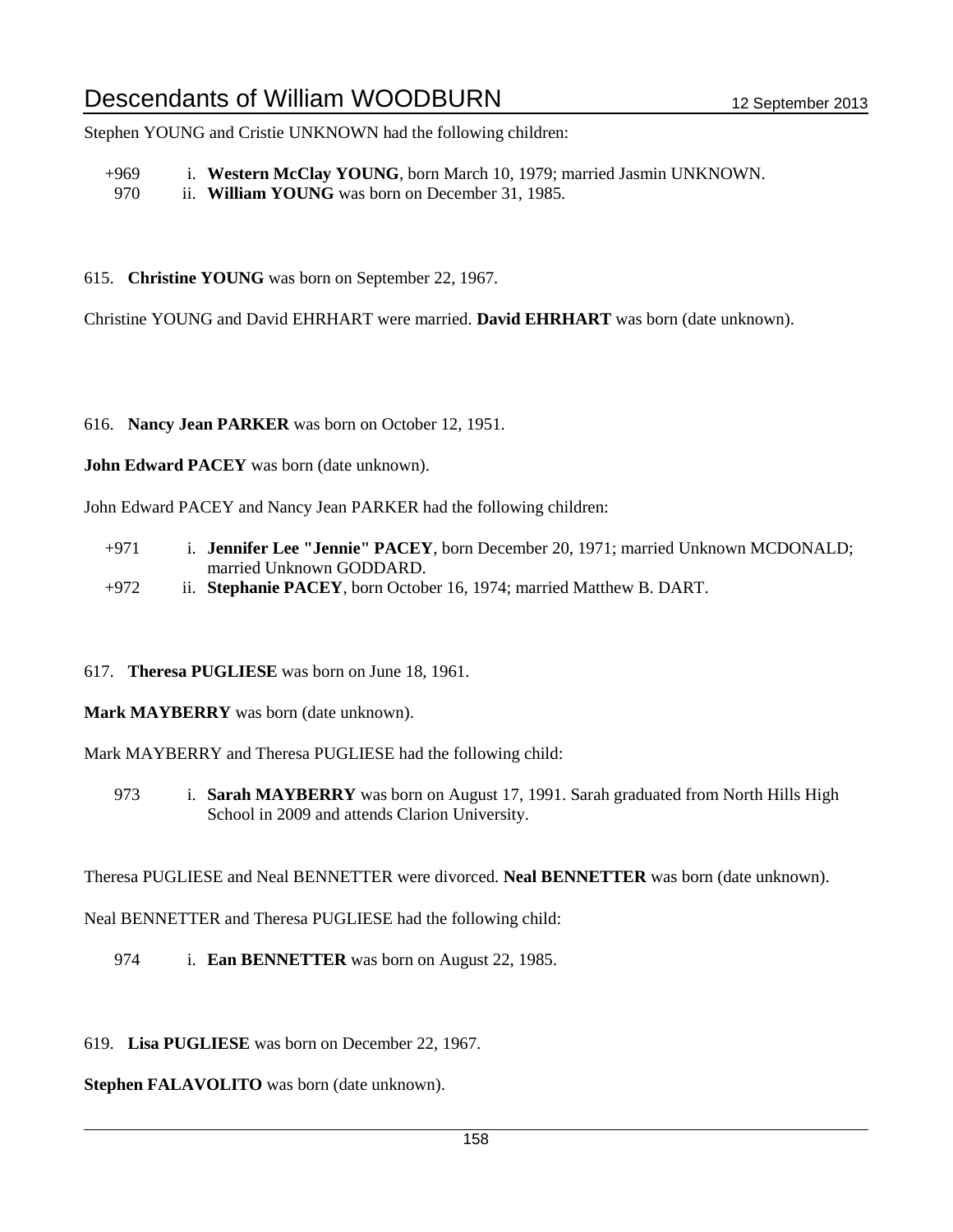620. **Patricia PUGLIESE** was born on July 11, 1972.

Patricia PUGLIESE and Brian SCHMIGEL were married. **Brian SCHMIGEL** was born (date unknown).

Brian SCHMIGEL and Patricia PUGLIESE had the following child:

975 i. **Grace Marie SCHMIGEL** was born on October 17, 2006.

621. **Betsy GOODNOUGH** was born (date unknown).

Betsy GOODNOUGH and Rick VILLASANA were married. **Rick VILLASANA** was born (date unknown).

### 622. **Charles Walter GOODNOUGH IV** was born (date unknown).

Charles Walter GOODNOUGH IV and Jade UNKNOWN were married. **Jade UNKNOWN** was born (date unknown).

## 623. **Clyde GOODNOUGH** was born (date unknown).

Clyde GOODNOUGH and Julie UNKNOWN were married. **Julie UNKNOWN** was born (date unknown).

624. **Charles W. MADDEN Jr.** was born on December 9, 1954 in Pittsburgh, Allegheny Co., Pennsylvania. He died on March 26, 2010 at the age of 55 in Pittsburgh, Allegheny Co., Pennsylvania. The following obituary was published in the Pittsburgh Post-Gazette on April 3, 2010:

#### MADDEN CHARLES W., JR.

Age 55, of North Fayette Twp., Imperial, PA, on Friday afternoon, March 26, 2010, in Allegheny General Hospital. Born December 9, 1954 in Pittsburgh and raised in Oakdale, PA. Charlie retired after 33 years of service with the Allegheny County Airport Authority as an Airfield Operations Supervisor at Greater Pittsburgh Airport. He was a funeral director serving the communities of Oakdale, McDonald, Imperial and Midway. He attended the Pittsburgh Institute of Mortuary Science, graduated from Robert Morris College, Thiel College and West Allegheny High School. Charlie is survived by his loving and devoted wife of 32 years, Barbara (Chauvet) Madden; beloved and adored father of Andrew Madden, Sara Madden and Claire Madden; loving son of Charles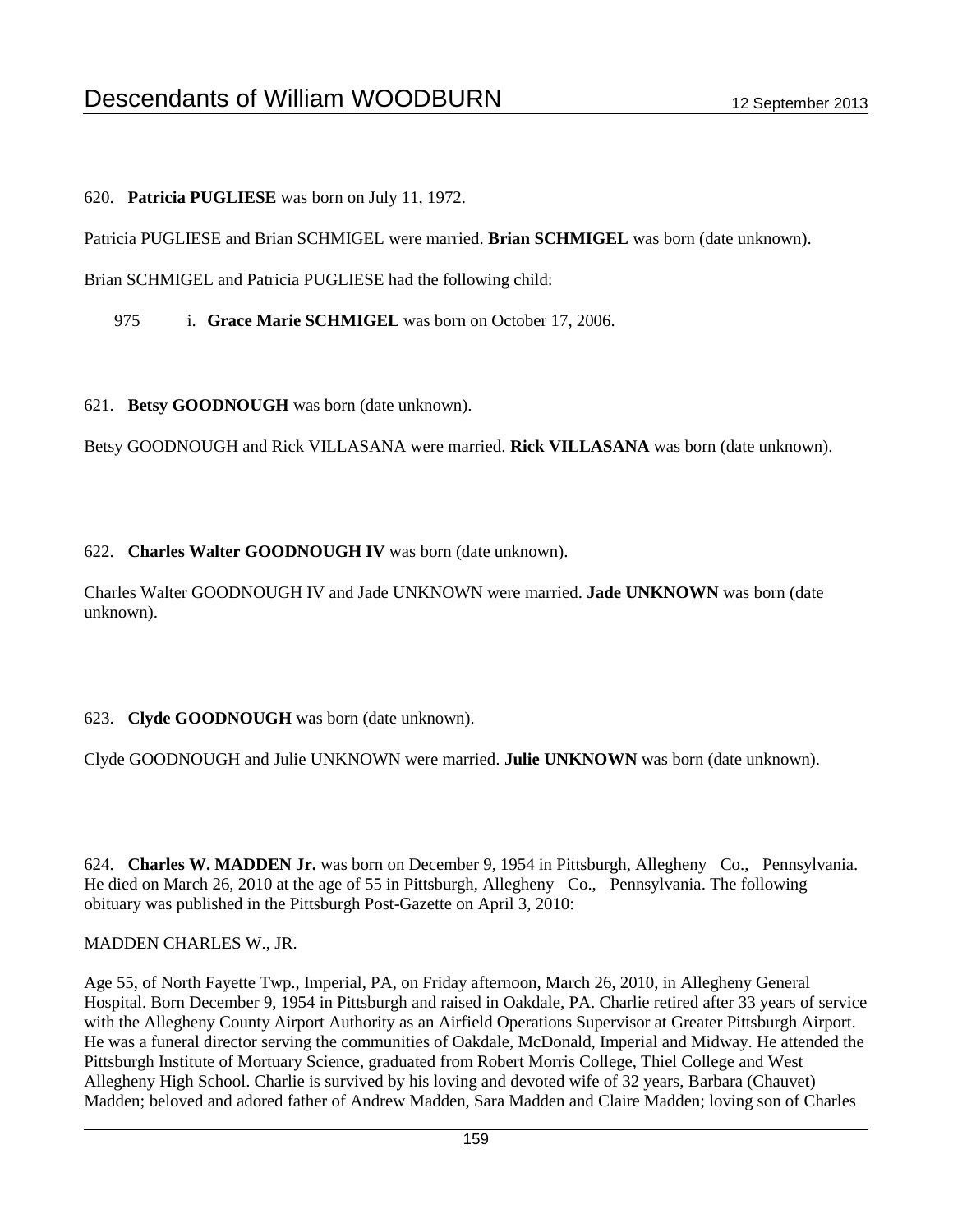and Alice (Shorey) Madden, Sr.; brother of William Madden and wife Denise, Suzanne Hutton and husband Edward; son-in-law of the late Louis "Pie" and Rosemary Chauvet; also survived by 11 nieces and nephews and numerous relatives and friends. A memorial gathering to celebrate Charlie's life will take place on Sunday, April 18, 2010 beginning at 2pm until time of Memorial Service at 4pm at the WHARTON - HERRICK FUNERAL HOME, Edward M. Herrick Funeral Director/Owner, 951 Cliff Mine Road, North Fayette Twp., Imperial, PA 724-695-7332. It is respectfully requested memorial donations in Charlie's name be sent to Light of Life Mission, PO Box 6823, Pgh, PA 15212 or online at www.lightoflife.org

Charles W. MADDEN Jr. and Barbara CHAUVET were married. **Barbara CHAUVET** was born (date unknown).

Charles W. MADDEN and Barbara CHAUVET had the following children:

- +976 i. **Andrew MADDEN**, married Christina UNKNOWN.
- 977 ii. **Sara MADDEN** was born (date unknown).
- 978 iii. **Claire MADDEN** was born (date unknown).
- 625. **Suzanne MADDEN** was born (date unknown).

Suzanne MADDEN and Edward HUTTON were married. **Edward HUTTON** was born (date unknown).

Edward HUTTON and Suzanne MADDEN had the following children:

- 979 i. **Michael HUTTON** was born (date unknown).
- 980 ii. **Katie HUTTON** was born (date unknown).
- 626. **William MADDEN** was born (date unknown).

William MADDEN and Denise UNKNOWN were married. **Denise UNKNOWN** was born (date unknown).

William MADDEN and Denise UNKNOWN had the following children:

- 981 i. **Matthew MADDEN** was born (date unknown).
- +982 ii. **Nathaniel MADDEN**, married Martujitha DGUEZ.

627. **John Randall DRINKO** was born (date unknown). According to his father's obituary, John is president of the family-owned Cleveland Institute of Electronics.

John Randall DRINKO and Christina UNKNOWN were married. **Christina UNKNOWN** was born (date unknown).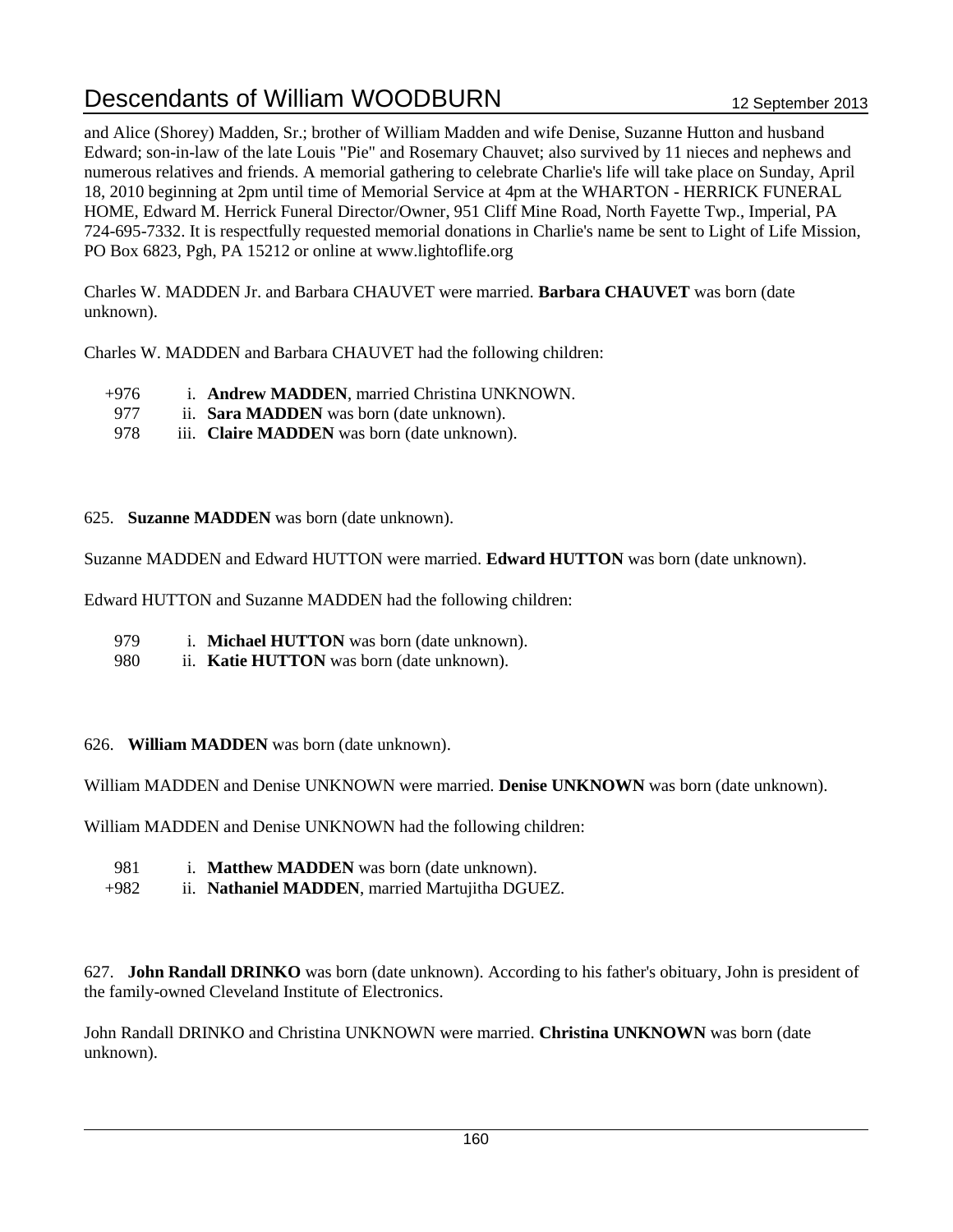628. **J. Deaver DRINKO** was born on July 3, 1956 in Cleveland, Cuyahoga Co., Ohio. He died on April 7, 2010 at the age of 53 in Coshocton, Ohio. According to his father's obituary, Deaver operated the family's Double D Ranch in Coshocton, Ohio.

The following obituary appeared online at

http://www.memorialsolutions.com/sitemaker/sites/GivenD1/obit.cgi?user=193204Drinko# and was available in 2013:

Deaver Drinko

July 3, 1956 - April 7, 2010

COSHOCTON, OH J. Deaver Drinko, age 53, passed away at his home on Wednesday, April 7th, 2010. He was born in Cleveland on July 3rd, 1956 to Elizabeth G. Drinko and the late John D. Drinko.He is survived by his wife and friend Nina Lynn (Southers) Drinko; his mother Elizabeth G. Drinko; his daughter Kimberly Dawne Drinko (Chadwic Walters); his son Clayton Deaver Drinko (Joshua Diaz); his daughter Bonnie Layne Skaggs (husband Kenny); his grandchildren Kennedy, Nathan, and Emma Jay Skaggs; his step-son Morgan A. Landis; and his very special canine Meiko Drinko. He is also survived by his sister Elizabeth D. Sullivan (husband Renden); his sister Dr. Diana Lynn Drinko; and his brother John Randall Drinko (wife Christina).

Deaver operated Double D Ranch for 30 years and was a board member of Jones Metal Products for 23 years.Deaver donated to numerous charities over the course of his life. Contributions can be made in his memory, in lieu of flowers, to Friends of the Park (PO Box 104, Coshocton, OH 43812) or Friends of the Animal Shelter (PO Box 841, Coshocton, OH 43812).

Calling hours will be Friday, April 16th from 5-8pm at Given Dawson Funeral Home, 186 Park Ave., Coshocton, Ohio, 43812.

Private family services will be held Saturday, April 17th.

## J. Deaver DRINKO and Nina Lynn SOUTHERS were married. **Nina Lynn SOUTHERS** was born (date unknown).

J. Deaver DRINKO and Nina Lynn SOUTHERS had the following children:

- 983 i. **Kimberly Dawne DRINKO** was born (date unknown). According to her father's obituary, Kimberly apparently lives with someone named Chadwic Walters.
- 984 ii. **Clayton Deaver DRINKO** was born (date unknown). Clayton's father's obituary suggests that Clayton lives with Joshua Diaz.

According to Clayton's Facebook.com profile (2013): Clayton D. Drinko, Ph.D., author of "Theatrical Improvisation, Consciousness, and Cognition," (Palgrave Pivot; 2013) earned his Ph.D. in Drama and Theater Studies from Tufts University and his MA in Performance Studies from New York University.

He goes on to say this on his Facebook page: "In college, I was part of a very close-knit improv team. We practiced, performed, and partied together. During a few performances, I seemed to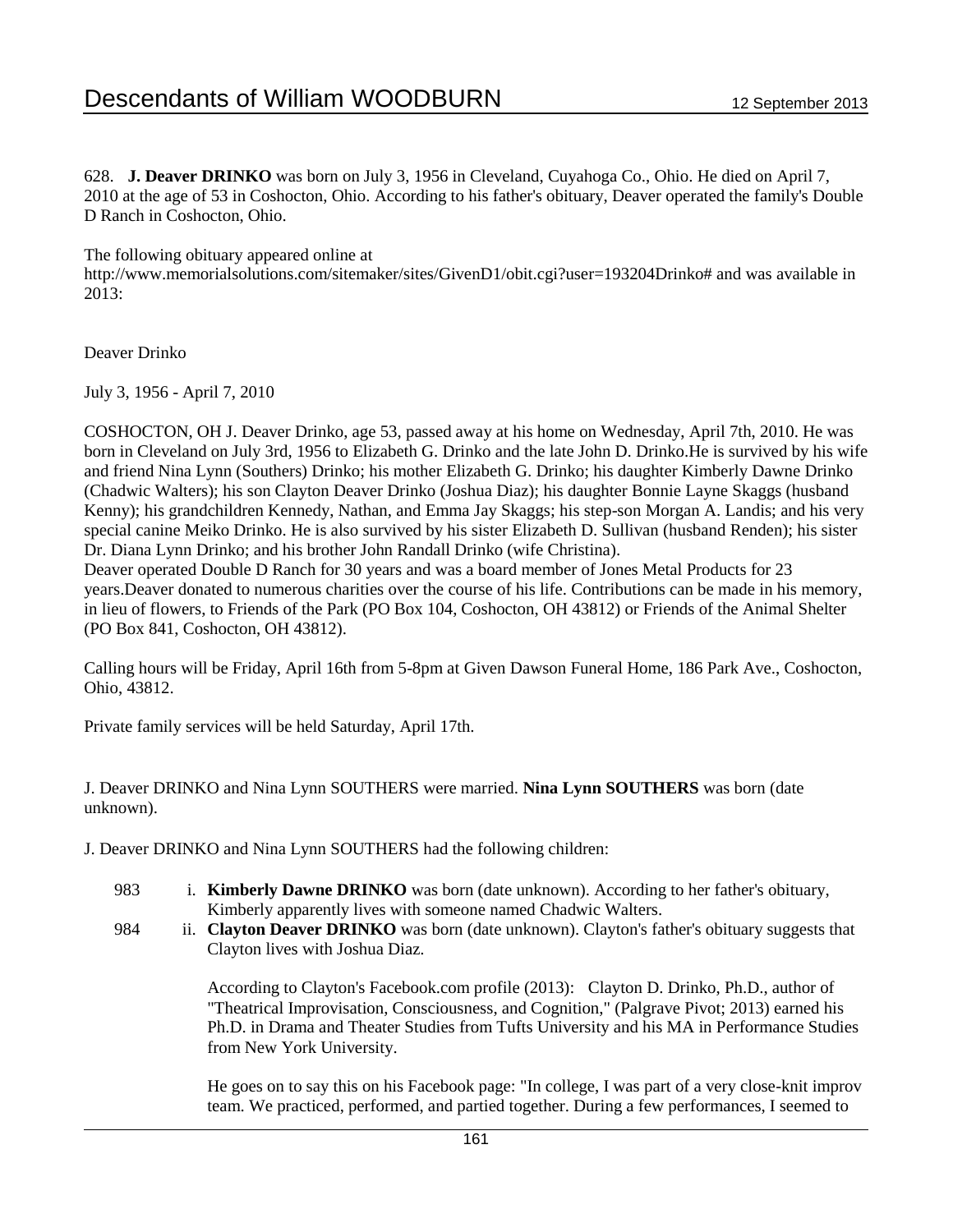get so "into the show" that I did not remember performing. I had, and still have, no recollection of being onstage. The shows were all videotaped, and when we watched the tapes I was amazed at how good I was at improvising. Yet, I still had no memory of being that guy on the video. The unique rules, structure, and skill-set required for improv affected my mind differently than when I performed in plays or when I was experiencing my everyday college life. "

+985 iii. **Bonnie Layne DRINKO**, married Kenny SKAGGS.

630. **Elizabeth Lee DRINKO** was born (date unknown). According to her father's obituary, Elizabeth is a museum docent in Tucson, Arizona.

Elizabeth Lee DRINKO and Renden SULLIVAN were married. **Renden SULLIVAN** was born (date unknown).

634. **Thomas Wilson FERRIS IV** was born on November 22, 1952 in Pittsburgh, Allegheny Co., Pennsylvania. He died on September 21, 1992 at the age of 39 in Hollywood, Florida.

Thomas Wilson FERRIS IV and Martha K. CHILDRESS were married on August 17, 1990 in Miami, Dade Co., Florida. **Martha K. CHILDRESS** was born on February 22, 1940 in McCracken Co., Kentucky.

635. **James Huff ROSENBLATT** was born on July 8, 1947 in Natchez, Mississippi. Jim graduated from Vanderbilt University, B.A. (cum laude) and Cornell University, J.D. He was a lawyer in the U.S. Army for many years and, as a result, has lived in many places around the country. In 2007, Jim is a Dean of the Mississippi College School of Law. He and his wife are Presbyterians.

**Lauren VAN BUSKIRK** was born (date unknown).

James Huff ROSENBLATT and Lauren VAN BUSKIRK had the following children:

986 i. **Franklin Davis ROSENBLATT** was born on July 29, 1976 in Newport News, VA. The following biography was included in a conference program in 2012:

> **Franklin D. Rosenblatt** is a Major in the U.S. Army Judge Advocate General's Corps. His previous overseas assignments include Korea, Bosnia and Herzegovina, and two tours in Iraq. He is currently a student at the Army's Command and General Staff College at Fort Leavenworth, Kansas. He holds a BA in Philosophy and Religion from James Madison University, a JD from the University of Virginia School of Law, and an LL.M. from the Judge Advocate General's Legal Center and School.

- 987 ii. **John Daniel ROSENBLATT** was born on April 26, 1978 in Charlottesville, Virginia.
- 988 iii. **Andrew Hayes ROSENBLATT** was born on June 5, 1981 in Charlottesville, Virginia.
- 989 iv. **Paul Stokley R. ROSENBLATT** was born on April 2, 1983 in Ft. Leavenworth, KS.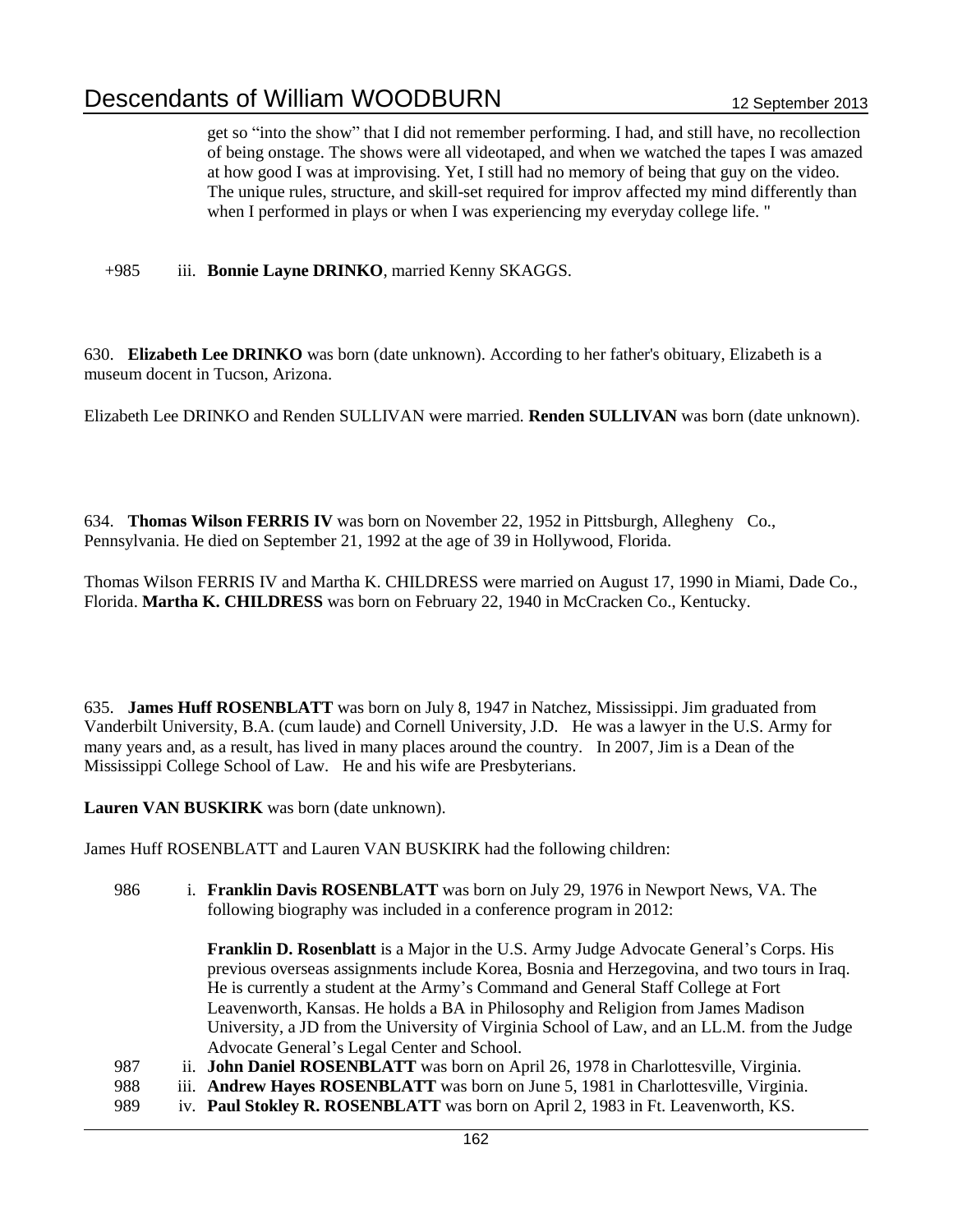636. **Stephen Woodburn ROSENBLATT** was born on December 20, 1948 in Atlanta, GA. Steve graduated from Vanderbuilt (B.A. Philosphy, 1970) and the University of Mississippi (J.D., 1970), where he was Editor-in-Chief of the Mississippi Journal of Law.

He practices bankruptcy and creditor's rights law with the firm of Butler Snow in Jackson, Mississippi.

**Elisabeth GERNERT** was born (date unknown).

Stephen Woodburn ROSENBLATT and Elisabeth GERNERT had the following children:

- +990 i. **Katherine Brooks ROSENBLATT**, born April 17, 1978, Jackson, MS; married William WEAVER.
- 991 ii. **Emily Mowry ROSENBLATT** was born on August 8, 1980 in Jackson, MS. From a post on the Jackson Prepatory School reunion website, http://www.prep98.com/class\_profile.cfm?member\_id=100615, on March 31, 2008: "after graduating from vanderbilt, i moved out to los angeles where I worked for a film company doing location managing and scouting. such a fun gig, but in the end, entertainment was not for me. for the last four years, i've been in recruitment and absolutely love it!"
- 992 iii. **Nancy Wilson ROSENBLATT** was born on May 20, 1983 in Jackson, MS.

638. **Thomas Lindsay ROSENBLATT** was born on October 17, 1952 in Natchez, Mississippi. Tom is a lawyer. He served for six years as the Assistant District Attorney in the Sixth Circuit District Attorney's office in Mississippi. In 2004, he joined United Mississippi Bank, as a Senior Vice President.

**Polly ASHER** was born (date unknown).

Thomas Lindsay ROSENBLATT and Polly ASHER had the following children:

- 993 i. **Lindsay Morgan ROSENBLATT** was born on October 10, 1982 in Baton Rouge, LA.
- 994 ii. **Mary Pace ROSENBLATT** was born on March 2, 1984 in Baton Rouge, LA.
- 995 iii. **William Thomas ROSENBLATT** was born on August 31, 1985 in Baton Rouge, LA.

640. **Ella Kathleen "Katie" DUFF** was born on October 6, 1947 in George Washington Hospital, Washington, D.C.. Ella attended Elroy Elementary School in Brentwood, PA and Brentwood High School. She attended the Universtiy of Pittsburgh and Temple University. She is a teacher.

**Fred Craig SIMONSON** was born about 1945. Fred and his wife Mary, togther with their family lived in 1994 at 40 Olcott St., Somerset, N.J. Fred and his wife are alumni of Rutgers University.

Fred Craig SIMONSON and Ella Kathleen DUFF had the following children: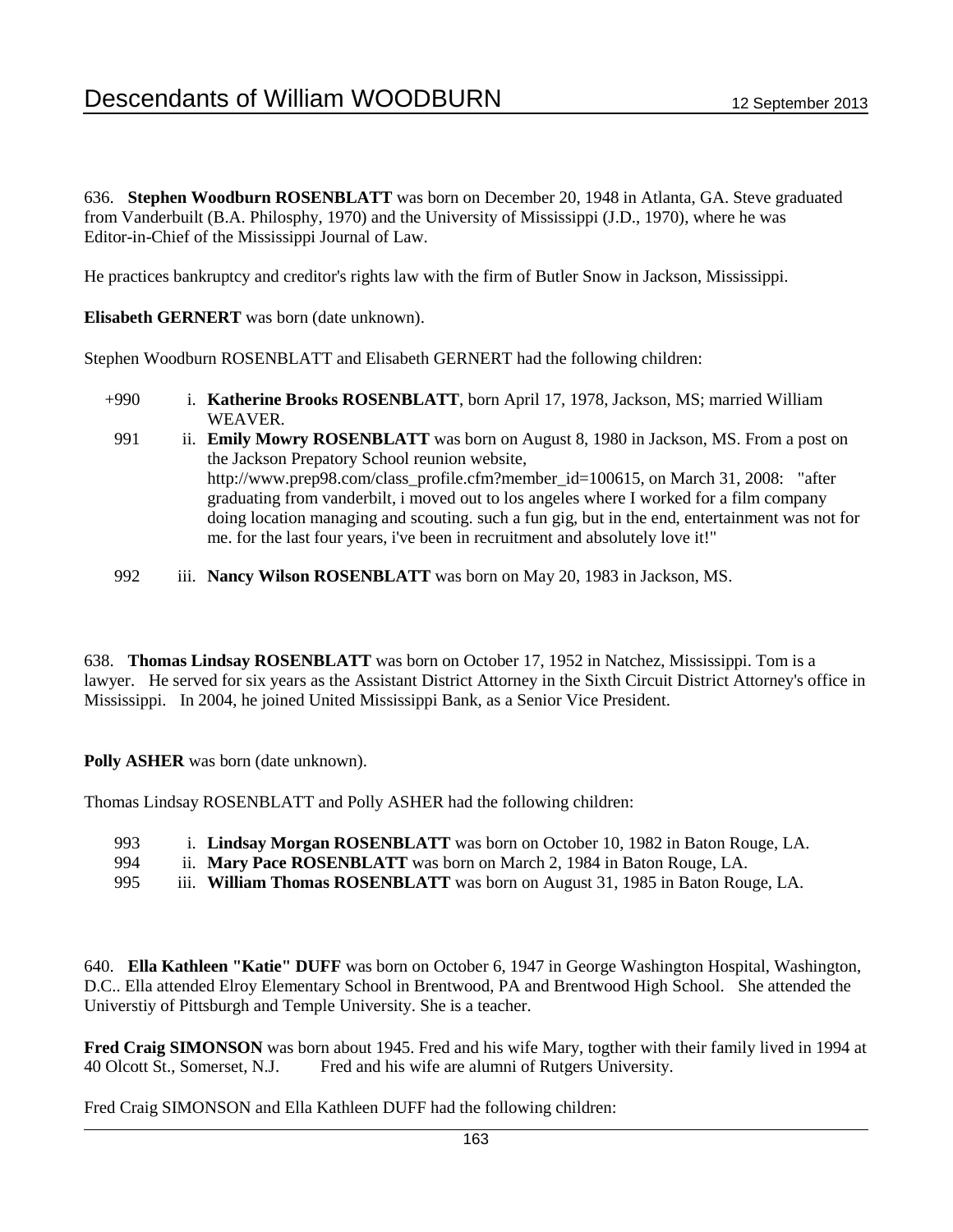- 996 i. **Mary Elizabeth SIMONSON** was born about 1983. Mary is a graduate of Rutgers University. She was a Presidential Fellow in the University of Virginia's PhD program in Critical and Comparative Studies in Music and in 2007 was the first recipient of a Ph.D. in music from the University.
- 997 ii. **Calvin James SIMONSON** was born about 1980.

641. **Mary Henderson DUFF** was born on June 5, 1948 in Magee Hospital, Pittsburgh, Pennsylvania. Mary attended Elroy Elementary School in Brentwood, PA and North Allegheny High School in the North Hills of Pittsburgh. She attended Allegheny College. She served in the U.S. Navy as a Lieutenant. She eloped with her husband, who is a U.S Marine.

Mary Henderson DUFF and David Malcolm HAGOPIAN were married on May 18, 1988 in Victoria, British Columbia, Canada. **David Malcolm HAGOPIAN** was born in Beirut, Lebanon. The following biography was taken from http://www.engr.udayton.edu/faculty/wsmari/cts03/panel2.htm, in connection with a conference where Lt. Col. Hagopian was a speaker in 2003:

Lieutenant Colonel David Hagopian, United States Marine Corps, is the Chairman, Joint Chiefs of Staff resident expert in Knowledge Management and Collaboration. He brings a measure of operational reality to this effort based on Fleet Marine Force service, including naval deployments to the Persian Gulf and field work in Kosovo. Lieutenant Colonel Hagopian combined the knowledge gained from his operational tours with technology during his completion of the Master of Science in Civil and Environmental Engineering course of instruction from Carnegie Mellon University. After completing the course work for his advanced degree, he served as the US Marine Corps Environmental Outreach, Training, and Education officer. Subsequently, he commanded a Communication Company at II Marine Expeditionary Force, Camp Lejeune, North Carolina, from which he deployed to South East Europe providing strategic communications in support of Maritime Prepositioning Forces. Lieutenant Colonel Hagopian brings a unique perspective to the questions that will need to addressed to transform our military into an agile, knowledge enabled and decision superior force.

David was promoted to Colonel in 2006.

David Malcolm HAGOPIAN and Mary Henderson DUFF had the following children:

- 998 i. **Samuel David HAGOPIAN** was born on December 12, 1990 in Portsmouth Naval Hospital, Norfolk, VA..
- 999 ii. **Nancy Kathleen HAGOPIAN** was born on July 8, 1994 in Sewickley Hospital, Sewickley, PA. She died on July 29, 1994 at the age of 0 in Ben Avon, Pennsylvania. She was buried in Fairmont Cemetery, Franklin Park, PA.

643. **Alfred James DUFF** was born on October 6, 1954 in Magee Hospital, Pittsburgh, Pennsylvania. Alfred attended Elroy Elementary School and Brentwood High School in Brentwood, Pennsylvania. He attended Ohio State University. He lives (1994) at 354 Maxwell Drive, Whitehall, Pennsylvania.

**Barbara James STAVROS** was born (date unknown). Graduated from Clarion College. Certified Teacher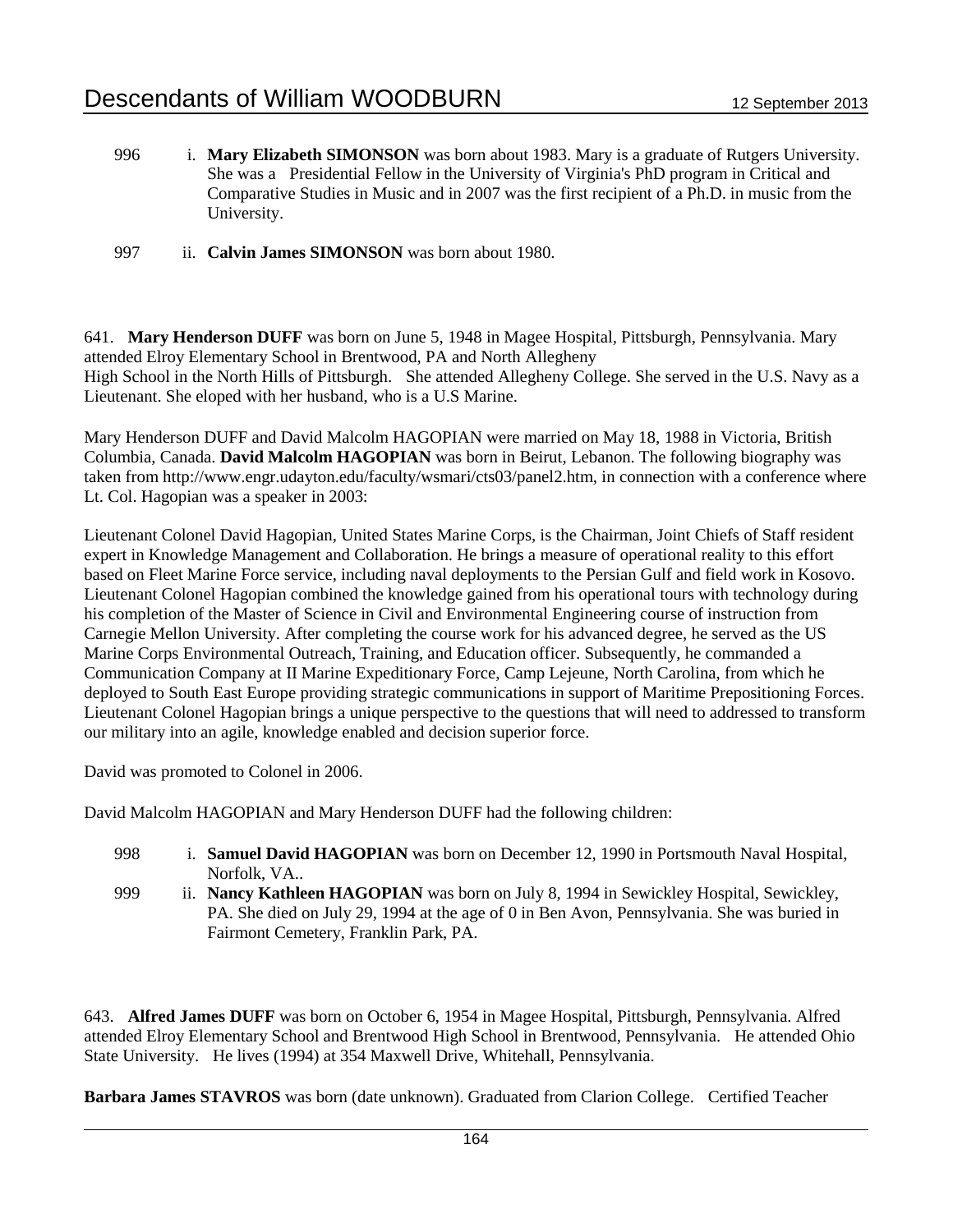Alfred James DUFF and Barbara James STAVROS had the following child:

1000 i. **Emily Cairns DUFF** was born on November 23, 1983 in Magee Hospital, Pittsburgh, Pennsylvania. Emily gradutated in 2006 from Carnegie Mellon University in Pittsburgh with a Bachelor of Science Degree in Information Systems (concentration in Communication Design) and a minor in Film and Digital Imaging.

644. **John Franklin JOHNSON Jr.** was born in Pittsburgh, Pennsylvania. John attended Thomas Jefferson High School in Jefferson Borough, Pennsylvania, graduating in 1968. There, he played football under coach Bap Manzini.

John received an appointment from Congressman James G. Fulton (R.-Pa.) to the U.S. Military Academy at West Point, NY. He graduated in 1972 and was commissioned as a Second Lieutenant in the U.S. Army on June 7, 1972. His first assignment was to Fort Bragg, North Carolina, where he was a platoon leader, operations officer, electonic warfare officer and team leader in the 82nd Airborne Division. His primary military occupational specialty was military intelligence. From 1977 to 1979, he attended the U.S. Air Force Institute of Technology in Dayton, Ohio and received a Masters of Science Degree in Systems Engineering He spent the next three years at Ft. Devens, Massachussetts before moving to Turkey for 10 months in 1983 and then to Heidelberg, Germany, where he spent two and one-half years to 1987. He then lived in Washington, DC for three and one-half years, from June 1987 to August of 1990. In his last year there, he served as a Congressional Fellow in the office of a Congressman. He then moved to Ft. Devens, Massachussetts where he became a Battalion Commander until July 1993. After a one-year assignment to the National Security Administration in Maryland, John was assigned to the Pentagon where he was the Deputy Director of Unified Command Support. John retired from the military as a Colonel.

During his military career, he received the follwing medals and awards: Joint Meritorious Unit Award, Joint Service Commendation Medal, Defense Meritorious Service Medal, Army Commendation Medal, the Legion of Merit, National Defense Service Medal, Armed Forces Expetionary Medal, Army Service Ribbon, Overseas Service Ribbon, Army Superior Unit Award and an Expert Infantryman Badge

Of note, the Legion of Merit is awarded to a member of the Armed Forces of the United States who has distinguished himself by exceptionally meritorious conduct in the performance of outstanding services and achievements. The performance must have been such as to merit recognition for service rendered in a clearly exceptional manner. Performance of duties normal to the grade, branch, specialty, or assignment, and experience of an individual is not an adequate basis for this award.

After his retirement from the military, John worked for Boeing and now (in 2008) for a defense mapping company in Washington, D.C.

John Franklin JOHNSON Jr. and Alyce Lenore VERVILLE were married on July 22, 1972 in West Point, NY. They were divorced. **Alyce Lenore VERVILLE**, daughter of Joseph Leonard VERVILLE and Janie Drucilla SCOTT, was born in Suffern, NY, Good Samaritan Hospital.

John Franklin JOHNSON and Alyce Lenore VERVILLE had the following children: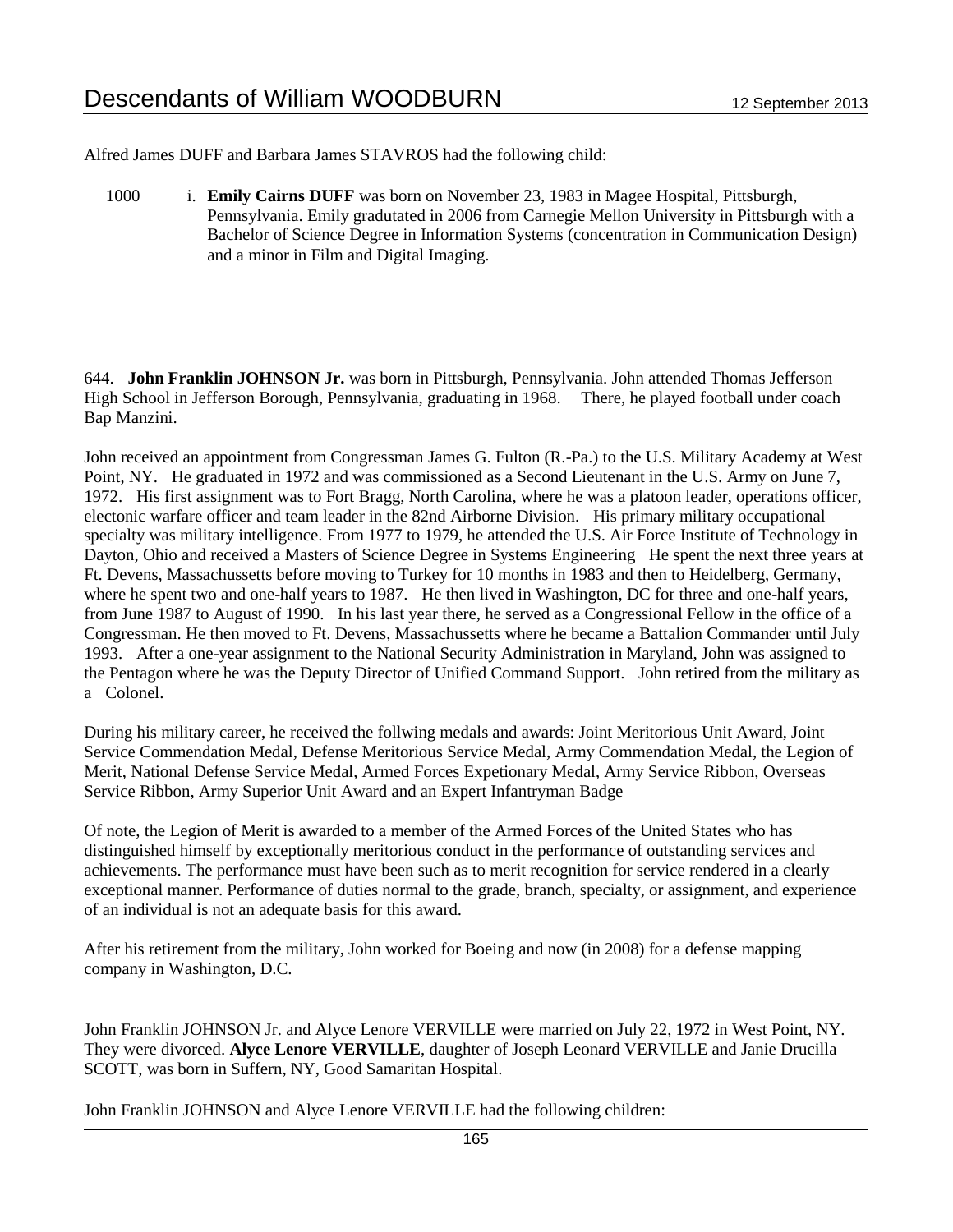- +1001 i. **John Franklin JOHNSON III**, born Fort Bragg, NC; married Irene Alejandra PALOMINO RIVADENEYRA.
- +1002 ii. **Douglas Verville JOHNSON**, born Dayton, Ohio; married Audrey Marie LATHRAM; married Melissa DARNELL.

645. **Donald Paul JOHNSON** was born on March 20, 1953 in Pittsburgh, Pennsylvania. He died on October 7, 1995 at the age of 42 in Jefferson Boro, Allegheny Co., Pennsylvania. He was buried on October 11, 1995 in Jefferson Memorial Cemetery, Pleasant Hills, Pennsylvania.

Donald Paul JOHNSON and Ruth Ann SPROWLS were married in Bellwood, PA. **Ruth Ann SPROWLS**, daughter of Louis Alum SPROWLS and Sara Margaret BURNS, was born in Butler, Pennsylvania.

Donald Paul JOHNSON and Ruth Ann SPROWLS had the following children:

+1003 i. **Benjamin Woodburn JOHNSON**, born Rochester, Michigan; married Anne MAMULA.

1004 ii. **Jacob Franklin JOHNSON** was born in Rochester, Michigan.

646. **Stephen Woodburn JOHNSON** was born in Pittsburgh, Allegheny Co., Pennsylvania. He was baptized in Concordia Lutheran Church, Brentwood, Pennsylvania.

Stephen Woodburn JOHNSON and Tracey Anne HINDIN were married in Pittsburgh, Pennsylvania. **Tracey Anne HINDIN**, daughter of Harvey Jerome HINDIN and Anna Mae SCHNAUBELT, was born in St. Francis Hospital, Pittsburgh, Pennsylvania. She was baptized in St. Bartholomew Church, Pittsburgh, Pennsylvania. *By Adam:* My momy is a nice person. she takes care of me when I'm sick. She always looks after me.

Stephen Woodburn JOHNSON and Tracey Anne HINDIN had the following children:

- 1005 i. **Samuel Peter JOHNSON** was born in Magee Women's Hospital, Pittsburgh, Pennsylvania. He was baptized in First Trinity Lutheran Church, Pittsburgh, Pennsylvania. Sam graduated from Central Catholic High School, in Pittsburgh, Pennsylvania in 2003 and from New York University in 2007 with a degree in Music Composition.
- 1006 ii. **Adam Donald JOHNSON** was born at Mercy Hospital in Pittsburgh, Pennsylvania. He was baptized in First Trinity Lutheran Church, Pittsburgh, Pennsylvania.

647. **Dr. Robert Riley JOHNSON** was born on March 9, 1951 in Pittsburgh. Robert is a graduate of the University of Pittsburgh School of Medicine in Pittsburgh, Pennsylvania (1977). He did his residency in internal medicine at the Naval Medical Center in San Diego, California and at Allegheny General Hospital in Pittsburgh, Pennsylvania. He specializes in Rheumatology.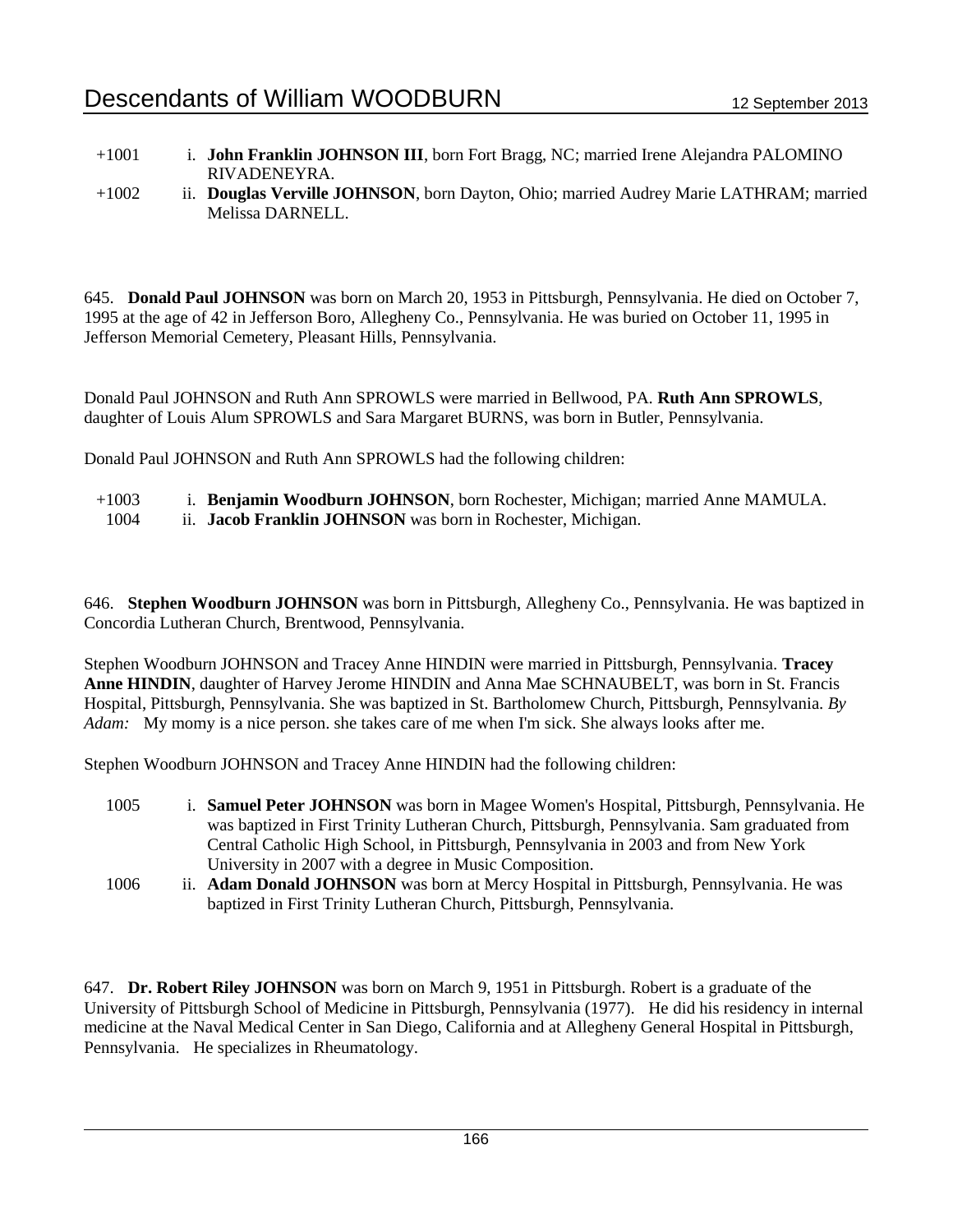Dr. Robert Riley JOHNSON and Gail OLITZKY were married on April 20, 1974 in 822 Florence Ave., Avalon, PA. **Gail OLITZKY** was born on June 8, 1950. The following profile was taken from http://www.mrspecter.com/tahs69/Profiles/OlitskyGail.htm in 2009 (although it apparently was completed by Gail in 2006) in connection with aTaylor Allderdice High School Class of 1969 Reunion:

Gail Olitzky Johnson Roanoke, VA 24018

Current occupation: Homemaker/Volunteer Spouse or significant other's name: Robert Johnson How long have you been married/together? Married 33 years in April Children's names and ages: Beth Johnson (27), Terry Wickstrum (22) Share your pride in your children with us: Beth is living in Florida, working on her PhD in Health and Human Behavior. She hopes to be finished this coming fall and move back to VA with a position at Lynchburg College. Terry graduated last May from Longwood University with honors and married Jesse Wickstrum in June. They live in Roanoke, near us and Terry is hoping to attend graduate school in the near future in Museum Studies. What would you like to do when you retire? Take classes for fun and travel with my hubby What is your most memorable TAHS moment/experience? My entire senior year with Mr. Valenti for Algebra If you knew THEN what you know NOW, what would you have done differently? Not been so quiet People would be surprised to know that I……have a brown belt in Karate (earned several years ago). Was there a teacher who you feel had a great influence on you, either while in high school or since? If so, who and how? Mr. Valenti respected me for who I was and helped me learn to have confidence in myself. With 38 years of experience since high school, what words of wisdom would you pass along to current TAHS students? If you want something badly enough you can find a way to achieve it.

Robert Riley JOHNSON and Gail OLITZKY had the following children:

1007 i. **Beth Ann JOHNSON** was born on January 19, 1980 in Okinawa, Japan. The followin c.v. was taken from the Lynchburg College website in 2009):

> **Beth Johnson, Ph.D., MPH, CHES Assistant Professor of Health Promotion Faculty Advisor for Methodist Student Fellowship**

## **Degrees and Certifications**

*Ph.D. from the University of Florida, 2007* Doctor of Philosophy in health and human performance Concentration in health education and behavior Minor in spiritual health counseling and college student development *MPH from the University of North Carolina at Greensboro (UNCG), 2004* Master of public health Concentration in community health education *B.S. from Longwood College (now Longwood University), 2002* Major in exercise science Minor in health education *Certified Health Education Specialist (CHES)*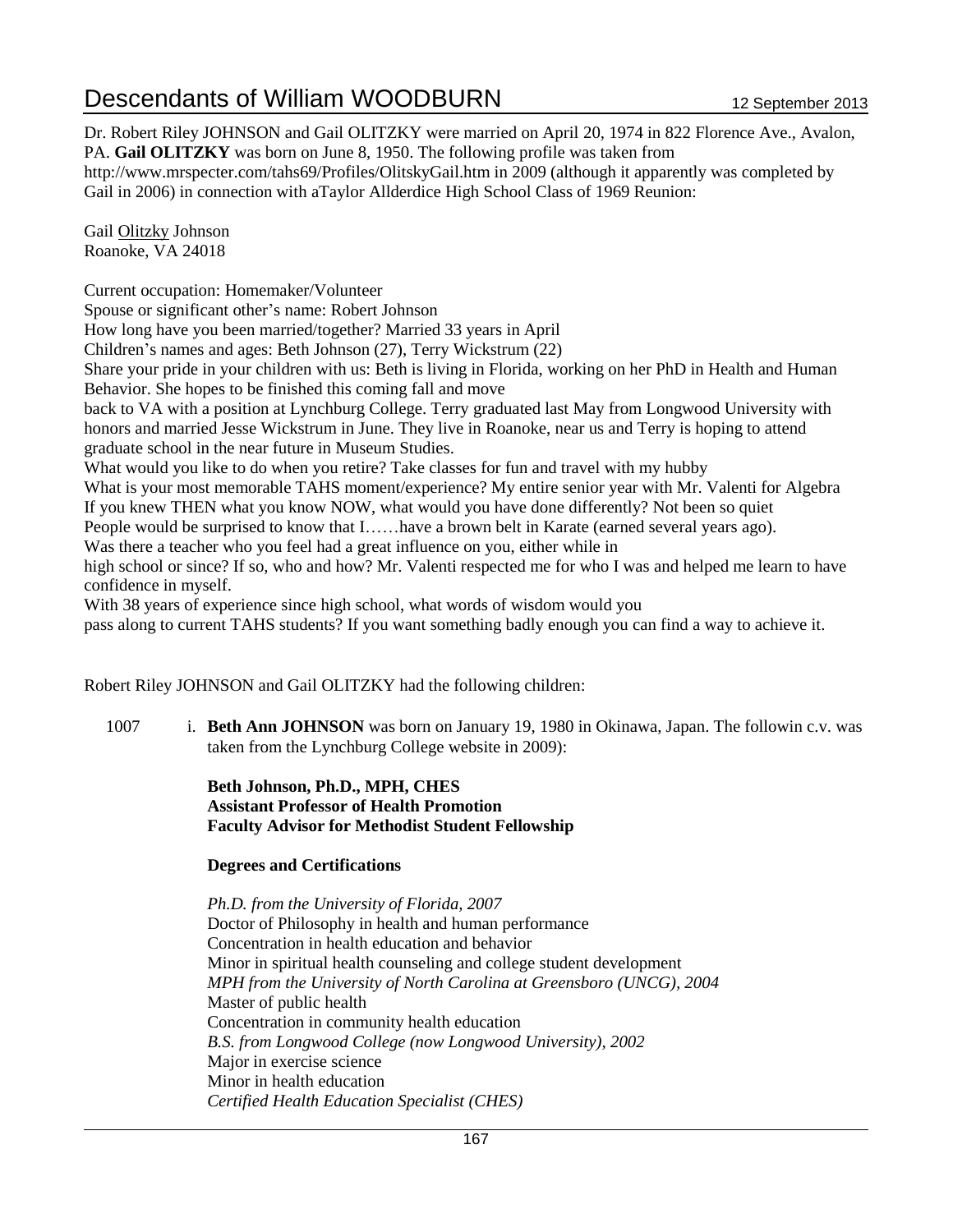From the National Commission for Health Education Credentialing (NCHEC) *Certificate in Spirituality and Health Studies* From the University of Florida Center for Spirituality and Health

## **Experience/Background**

Assistant Professor of health promotion at Lynchburg College--Fall 2007 - present Graduate Teaching/Research Assistant at the University of Florida--Fall 2005 - Spring 2007 Graduate Research Assistant at the University of North Carolina at Greensboro--Summer 2002 - Spring 2004

### **Professional Interests/Research**

Wellness (balance among the dimensions of wellness) Social Health (social support) Spiritual Health (calling, vocation, meaning and purpose in life) Emotional Health (personal development, stress) Young Adult / College Population

### **Personal Information/Interests**

Spending time with family and friends Taking my dogs to the park Participating in faith-based activities Going to the theatre Watching movies

Email: johnson.b@lynchburg.edu

+1008 ii. **Teresa Lyn JOHNSON**, born October 30, 1984, Jacksonville, FL; married Alexander Jesse WICKSTRUM, June 10, 2006, Glade Hill, Virginia.

648. **Susan Lynn JOHNSON** was born on May 8, 1953 in St. John's Hospital, Pittsburgh, Pennsylvania.

Susan Lynn JOHNSON and Richard Stephen KNIGHT were married on November 27, 1976. **Richard Stephen KNIGHT** was born on August 31, 1948.

Richard Stephen KNIGHT and Susan Lynn JOHNSON had the following children:

- 1009 i. **Andrea Marie KNIGHT** was born on September 8, 1981.
- 1010 ii. **Jonathan Michael KNIGHT** was born on April 13, 1984.

649. **Sally Ann JOHNSON** was born on March 1, 1956 in St. John's Hospital, Pittsburgh, Pennsylvania. Sally's email address in 2011 was: heagerty825@comcast.net.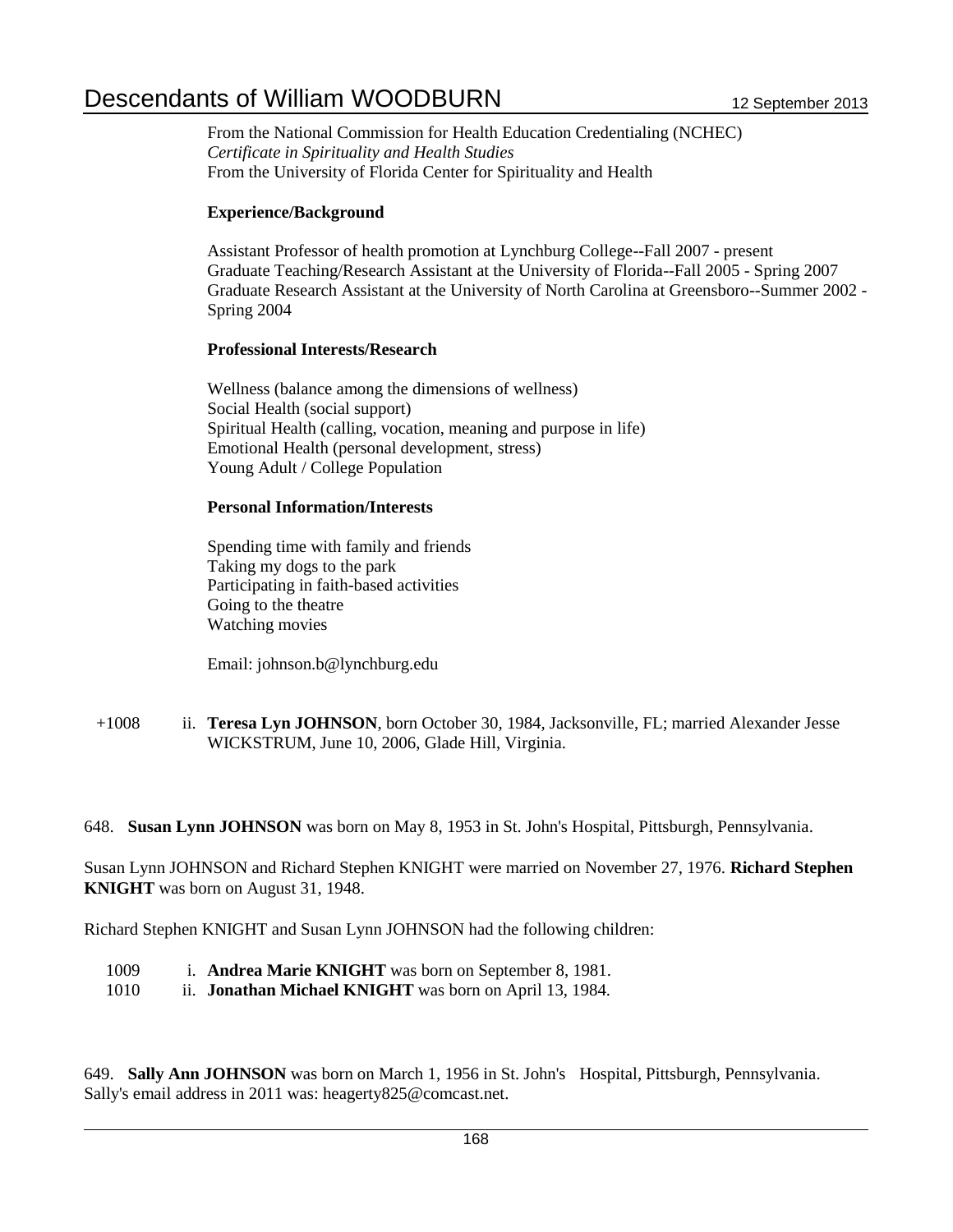Sally Ann JOHNSON and Shawn HEAGERTY were married in June, 1984 in 822 Florence Ave., Avalon, PA. **Shawn HEAGERTY** was born on November 23, 1955.

650. **Sandra Joy JOHNSON** was born on May 1, 1958 in Bellevue Suburban, Hosp., Pittsburgh, Pennsylvania.

Sandra Joy JOHNSON and Mark Stephen PATERSON were married on April 17, 1977. **Mark Stephen PATERSON** was born on October 12, 1957 in Hollywood, PA.

651. **Stacey Lee JOHNSON** was born on February 7, 1960 in Bellevue Suburban Hosp., Bellevue, Pennsylvania.

Stacey Lee JOHNSON and Christopher MCLAUGHLIN were married on September 20, 1986. **Christopher MCLAUGHLIN** was born (date unknown).

Christopher MCLAUGHLIN and Stacey Lee JOHNSON had the following children:

- 1011 i. **Mackenzie Marie MCLAUGHLIN** was born on June 6, 1991 in Magee Hospital, Pittsburgh, Pennsylvania.
- 1012 ii. **Hailey Anne MCLAUGHLIN** was born on December 3, 1994 in Magee Hospital, Pittsburgh, Pennsylvania.

652. **Shelly Rae JOHNSON** was born on April 13, 1962 in Suburban General Hospital, Pittsburgh, Pennsylvania.

Shelly Rae JOHNSON and Norbert JOHNSTON were married on January 8, 1983 in 822 Florence Ave., Avalon, PA. **Norbert JOHNSTON** was born on July 3, 1963.

Norbert JOHNSTON and Shelly Rae JOHNSON had the following children:

- 1013 i. **Bryan Paul JOHNSTON** was born on March 5, 1983.
- 1014 ii. **Jeremy Ryan JOHNSTON** was born on July 15, 1985.

653. **Ray William JOHNSON** was born on September 15, 1963 in Suburban General Hospital, Pittsburgh, Pennsylvania.

Ray William JOHNSON and Arlyn KEMP were married in August, 1984. They were divorced. **Arlyn KEMP** was born on June 8, 1963.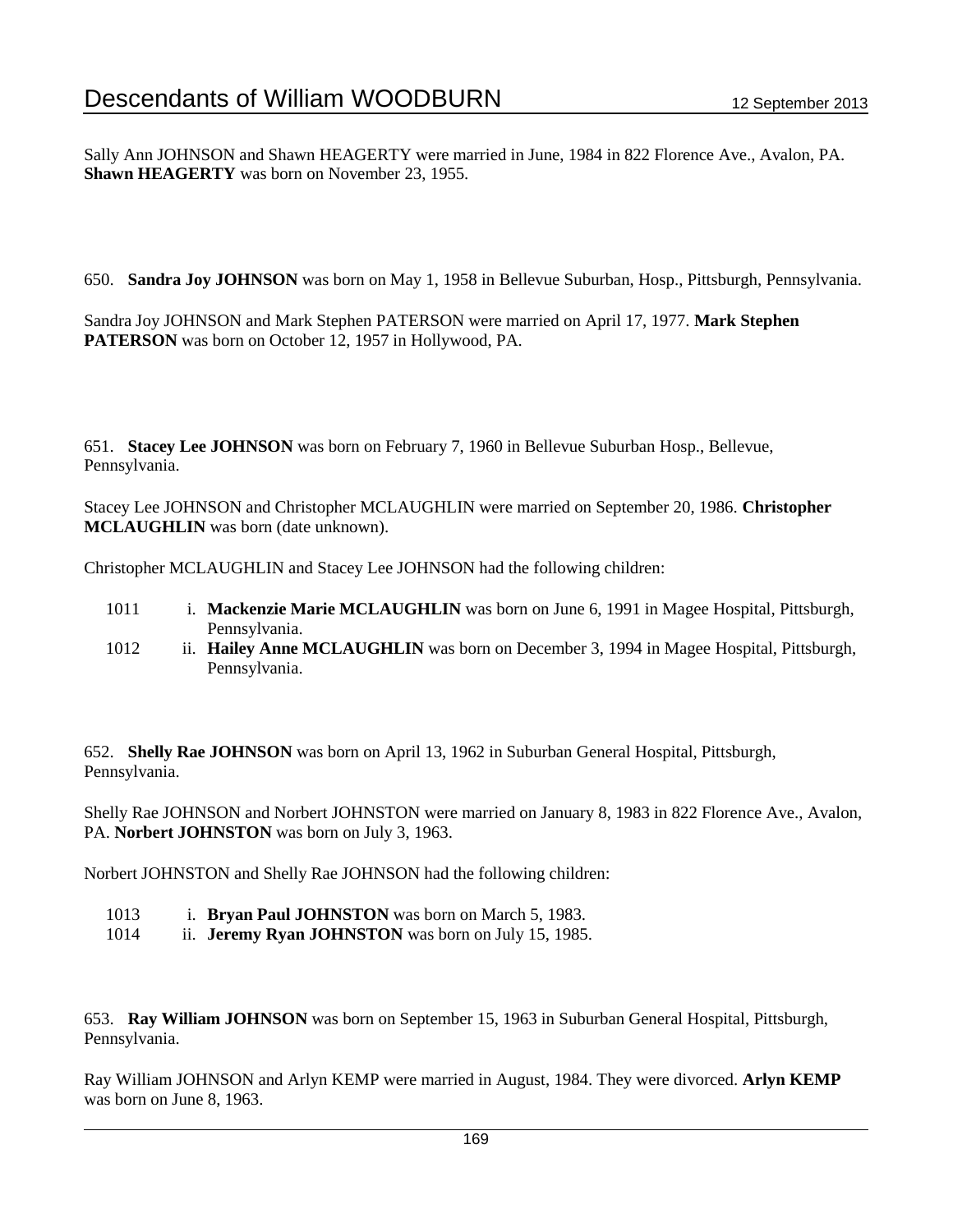Ray William JOHNSON and Arlyn KEMP had the following child:

1015 i. **Robert Celestino JOHNSON** was born on January 31, 1985.

**Julie LWANUG** was born (date unknown).

Ray William JOHNSON and Julie LWANUG had the following child:

1016 i. **Jessica JOHNSON** was born on July 16, 1992.

654. **Joyce Ellen ALEXANDER** was born on September 26, 1956 in Chicago, IL.

Joyce Ellen ALEXANDER and George Arno HESSE were married on April 14, 1979 in Chicago, IL. **George Arno HESSE** was born on September 15, 1957. In 2003, George and Joyce lived in Bettendorf, Iowa.

On Facebook (2010), George described himself as follows: Hometown: Chicago, Illinois; Political Views:Conservative; Religious Views: Christian. Education and Work: Employer--GE Healthcare, Manager of Clinical Education; Grad School--University of Chicago '88; High School--Bogan High School '75.

George Arno HESSE and Joyce Ellen ALEXANDER had the following children:

- +1017 i. **Laura Christine HESSE**, born March 26, 1981, Southfield, Michigan; married Grant MCCAULLEY, December 23, 2006, Moline, Rock Island Co., Illinois.
	- 1018 ii. **Eric Alexander HESSE** was born on July 9, 1983 in Southfield, Michigan. According to his profile on LinkedIn.com (2011), Eric is an Investment Executive Fifth Third Securities in the Chicago area, where he has worked since 2009. Previously, he was was a Consumer Banker with JP Morgan Chase (2007-2008). Eric receibved a Bachelors Degree in Business Administration from Trinity International University in 2005.
	- 1019 iii. **Elizabeth HESSE** was born on April 9, 1987 in Southfield, Michigan.

655. **Sandra Jean FERGUSON** was born on October 6, 1949 in Chicago, IL.

**David PACKARD** was born on February 2, 1947.

David PACKARD and Sandra Jean FERGUSON had the following children:

- +1020 i. **Gawain David PACKARD**, born March 15, 1971, Chicago, IL; married Marie JOHNSON, June 10, 1994, York, WI.
	- 1021 ii. **Garrick Kenneth PACKARD** was born on July 24, 1974 in Osseo, WI.
	- 1022 iii. **Sarah Ruth PACKARD** was born on April 30, 1979 in Osseo, WI.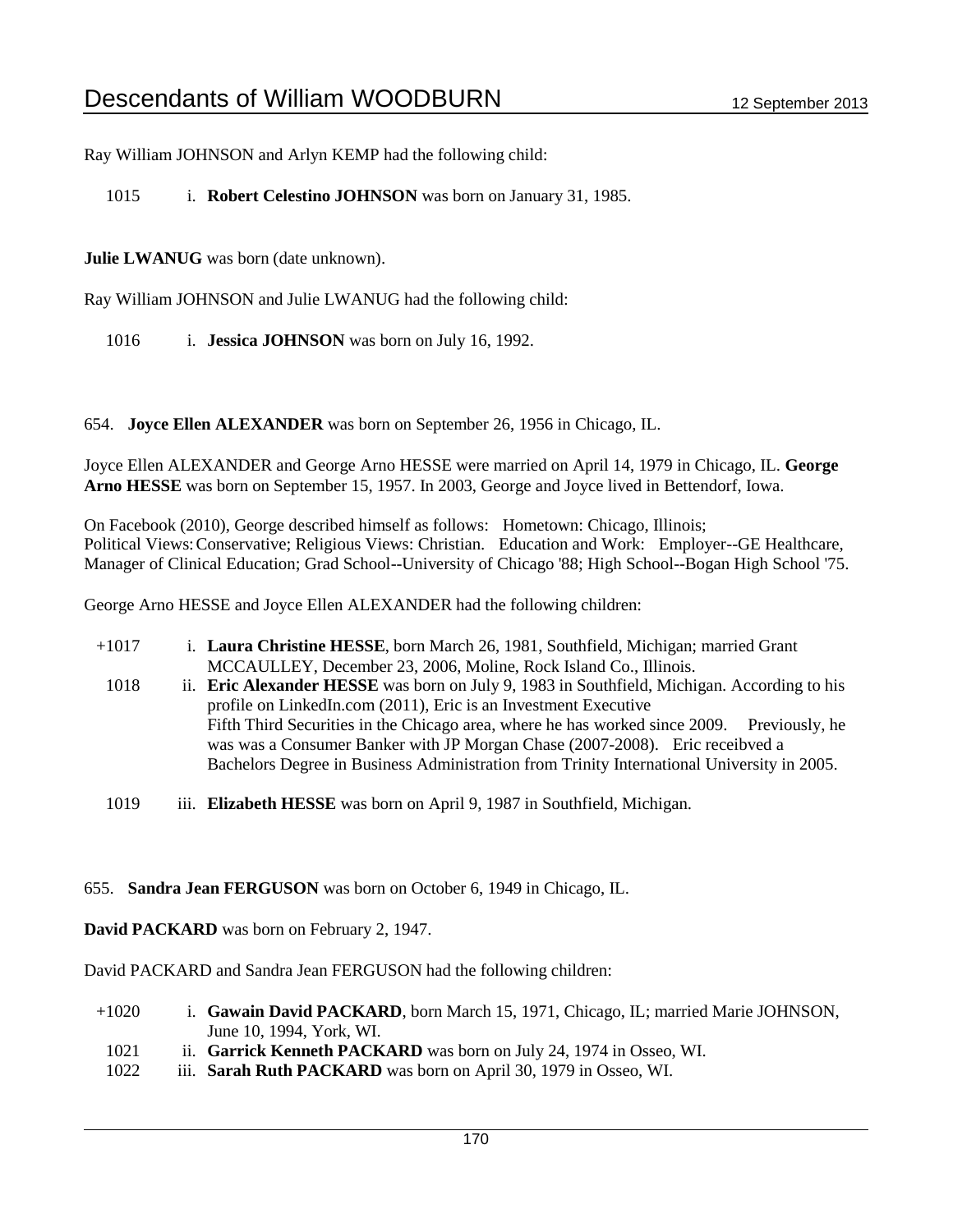656. **Susan Ann FERGUSON** was born on July 14, 1953 in Chicago, IL.

Susan Ann FERGUSON and Jerome Thomas PACOCHA were married on August 21, 1981 in Chicago, IL. **Jerome Thomas PACOCHA** was born on August 26, 1954 in Hammond, IN. The following information was obtained in 2013 from Jerome's LinkedIn.com profile

Owner ET3, Inc.

June 1986 – Present (26 years 11 months) Technical Sales Manager Mr. Frank, Inc.

February 1981 – June 1986 (5 years 5 months) South Holland, IL

Pursued new customers as well as managing existing accounts for a large, independent Midwestern Hazardous Waste Transportation Company. Chemist - Sales Representative - Laboratory Manager Chemical Waste Management, Inc.

May 1976 – January 1981 (4 years 9 months) Calumet City, IL - Riverdale, IL - Aurora, CO

Chemist - Analytical testing, evaluation and permitting of chemical wastes for treatment/disposal. 3 1/2 yrs.

Sales Representative - Developed and maintained customer's in the Chemical Waste Transportation and Disposal industry. 1 yr.

Laboratory Manager - Coordinated and maintained an on-site quality control laboratory at a newly-permitted Chemical Waste Disposal Facility near Denver, CO. 6 mo.

Jerry Pacocha's Skills & Expertise

 Hazardous Waste Management **HAZWOPER**  Laboratory Chemical (LABPACK) Disposal Projects Hazardous Materials Training

Jerry Pacocha's Education University of Illinois at Urbana-Champaign 1973 - 1976 Bachelor of Science (BS), Biology, General Kansas State University--1972 - 1973

Susan Ann FERGUSON and Donald CHAPELLE were divorced. **Donald CHAPELLE** was born (date unknown).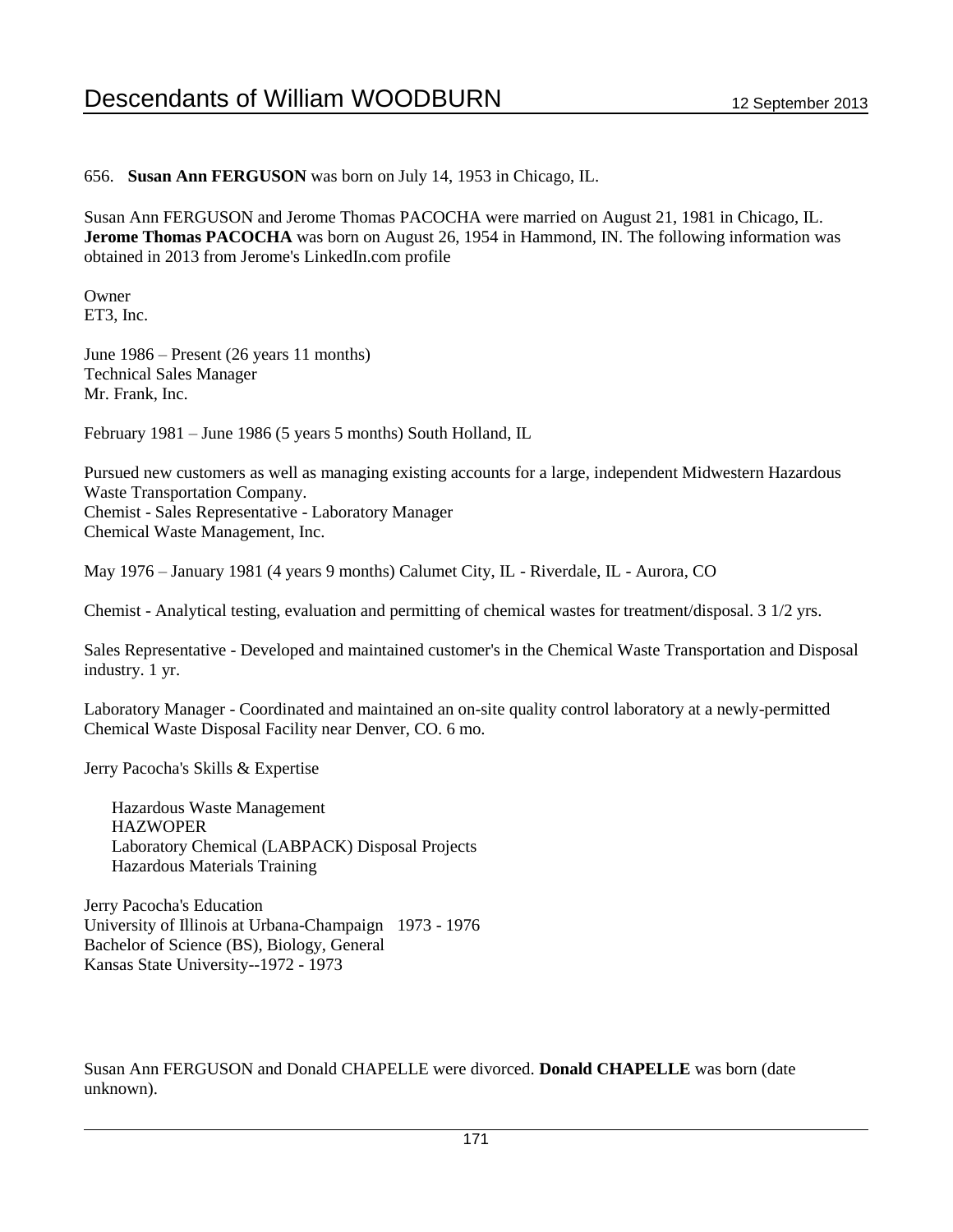658. **Beverly Jean YOUNG** was born on September 24, 1951 in Lying In Hospital, Chicago, IL. According to the website of Fellowship Bible Church in Pearland, Texas in 2009, http://www.fellowshipbible.org/index.html: Beverly serves as the Children's Director of the Church. Beverly received a Bachelor's degree in Education with her major in music from Eastern Illinois University. Beverly uses her 18 years teaching experience in both public and private schools to lead Fellowship's Children's Ministry. She has a passion for the Christian education of our children. She and her husband, Glenn, have six children. She also is the person who records weekly sermon c.d's for people interested in obtaining them for public or private study. Beverly and Glenn live in Pearland.

Beverly Jean YOUNG and Glenn G. DOBIAS were married on June 10, 1972 in United Methodist Church, Plano, IL. **Glenn G. DOBIAS** was born on September 26, 1950.

Glenn G. DOBIAS and Beverly Jean YOUNG had the following children:

| 1023 | i. <b>Jennifer Jean DOBIAS</b> was born on April 12, 1978 in Eagle River, AK. |
|------|-------------------------------------------------------------------------------|
| 1024 | ii. <b>Jesica Ruth DOBIAS</b> was born on January 1, 1980 in Eagle River, AK. |
| 1025 | iii. Janina Lynn DOBIAS was born on July 22, 1981 in Winnepeg, Canada.        |
| 1026 | iv Iulie Iev $DQBAS$ wee been on March 20, 1082 in Kinberley, B.C.            |

1026 iv. **Julia Joy DOBIAS** was born on March 30, 1983 in Kinberley, B.C.. 1027 v. **Jacqulyn Sue DOBIAS** was born on May 28, 1985 in Kimberley, B.C..

1028 vi. **Jonathan Glenn DOBIAS** was born on June 7, 1987 in Kimberley, B.C..

659. **Marilyn Sue YOUNG** was born on May 25, 1953 in Lying In Hospital, Chicago, IL.

Marilyn Sue YOUNG and Timothy Allen MURPHY were married on October 14, 1972 in St. mary's Church, Plano, IL. They were divorced. **Timothy Allen MURPHY** was born on July 4, 1952.

Timothy Allen MURPHY and Marilyn Sue YOUNG had the following child:

1029 i. **Kimberly Sue MURPHY** was born on April 28, 1973 in Coplley Hospital, Aurora, IL.

Marilyn Sue YOUNG and Ike DOUELL were married on July 16, 1978 in Lutheran Church, Aurora, IL. They were divorced. **Ike DOUELL** was born on October 26, 1950.

Marilyn Sue YOUNG and Shaun HARPLEY were married on June 3, 1994 in Commune de La Hulpe, Brussells, Begium. **Shaun HARPLEY** was born on February 7, 1943 in Norich, England.

660. **Barbara Lynn YOUNG** was born on May 25, 1953 in Lying In Hospital, Chicago, IL.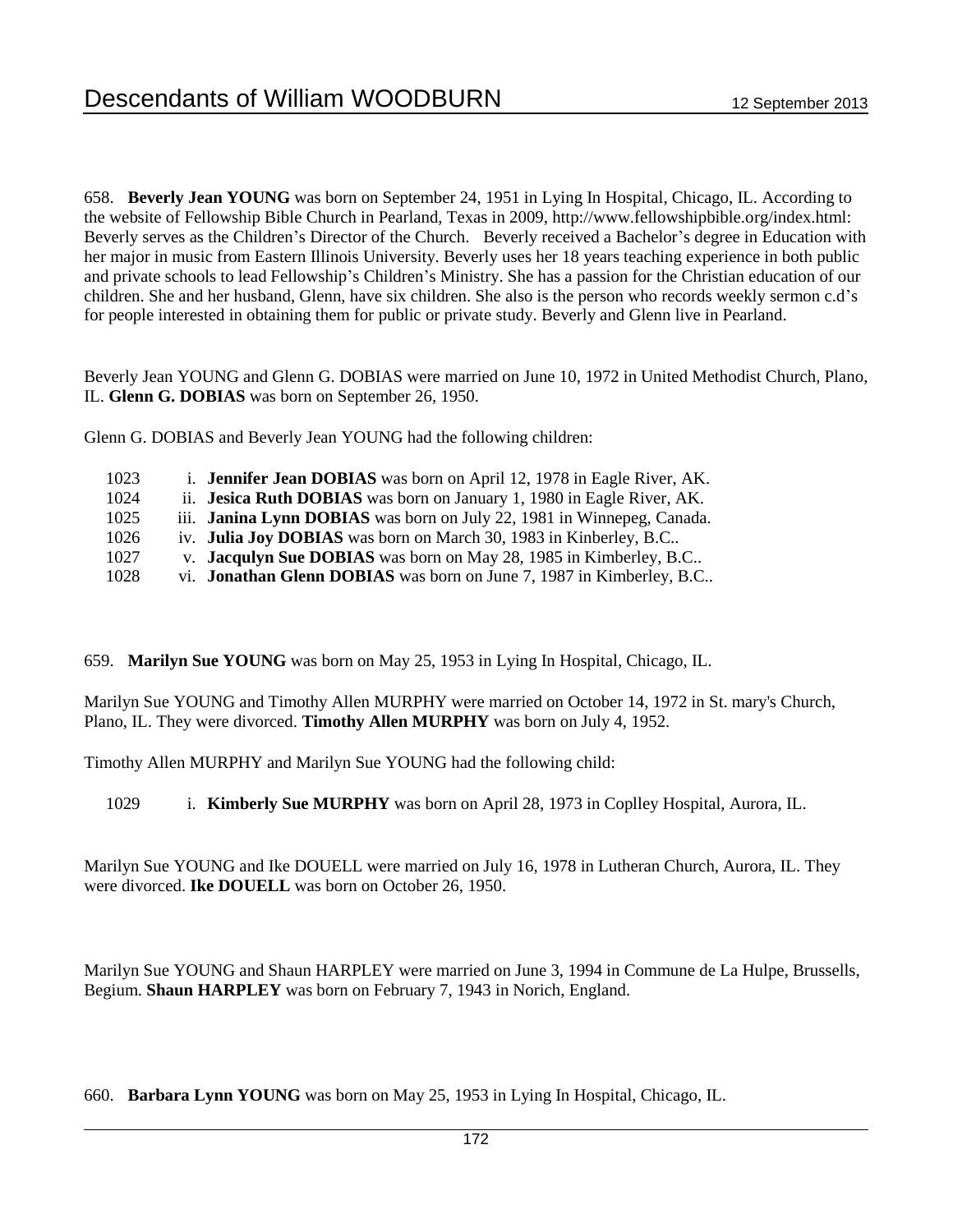Barbara Lynn YOUNG and Donald Dean MYRICK were married on September 1, 1973 in Methodist Church, Plano, IL. They were divorced. **Donald Dean MYRICK** was born on October 27, 1951 in Carl clinic, Urbana, IL. He died on July 22, 2001 at the age of 49 in Ludlow, Illinois. He was buried on July 26, 2001 in Ludlow Cemetery, Ludlow, Illinois. According to the website of the Illinois Fire Service Institute, on July 22, 2001, Firefighter Donald Dean Myrick of the Ludlow Fire Protection District in Illinois died in the line of duty while responding to a traffic accident. Myrick died from traumatic injuries after his personal vehicle overturned while he was leaving his home in response to the traffic accident.

Donald Dean MYRICK and Barbara Lynn YOUNG had the following children:

- 1030 i. **Jeremy David MYRICK** was born on January 31, 1975 in Charleston, IL.
- 1031 ii. **Megan Rae MYRICK** was born on May 26, 1980 in Mercy Hospital, Champaign, Illinois.

Barbara Lynn YOUNG and Mervin Jay STALTER were married on January 23, 1988 in Bible Church, Gibson City, IL. **Mervin Jay STALTER** was born on April 7, 1955.

661. **Lois Anne YOUNG** was born on July 24, 1957 in Mendota, IL.

Lois Anne YOUNG and Ricardo LEDESMA were married on April 21, 1979 in Methodist Church, Plano, IL. **Ricardo LEDESMA** was born on September 23, 1959 in Aurora, IL.

Ricardo LEDESMA and Lois Anne YOUNG had the following children:

- 1032 i. **Marc Allen LEDESMA** was born on September 2, 1981 in Aurora, IL.
- 1033 ii. **Alison Christine LEDESMA** was born on December 25, 1983 in Lake Charles, LA.

665. **Dr. Mark Abraham WOODBURN** was born on October 24, 1979. In 2001, Mark was attending Denison University, where he maintained a 4.0 average.

According to the Bentz & Grob Family Practice website, Mark joined the group, which is located in the North Hills of Pittsburgh in July 2009. He practices family medicine. He attended Drexel University College of Medicine and Denison University. He interned at the University of Pittsburgh Medical Centers and he did he residency at St. Margaret's Hospital.

Dr. Mark Abraham WOODBURN and Kiley NEUROHR were married on July 14, 2012. **Kiley NEUROHR** was born (date unknown).

666. **Linda Louise WOODBURN** was born on March 28, 1959 in Bellvue, Pennsylvania.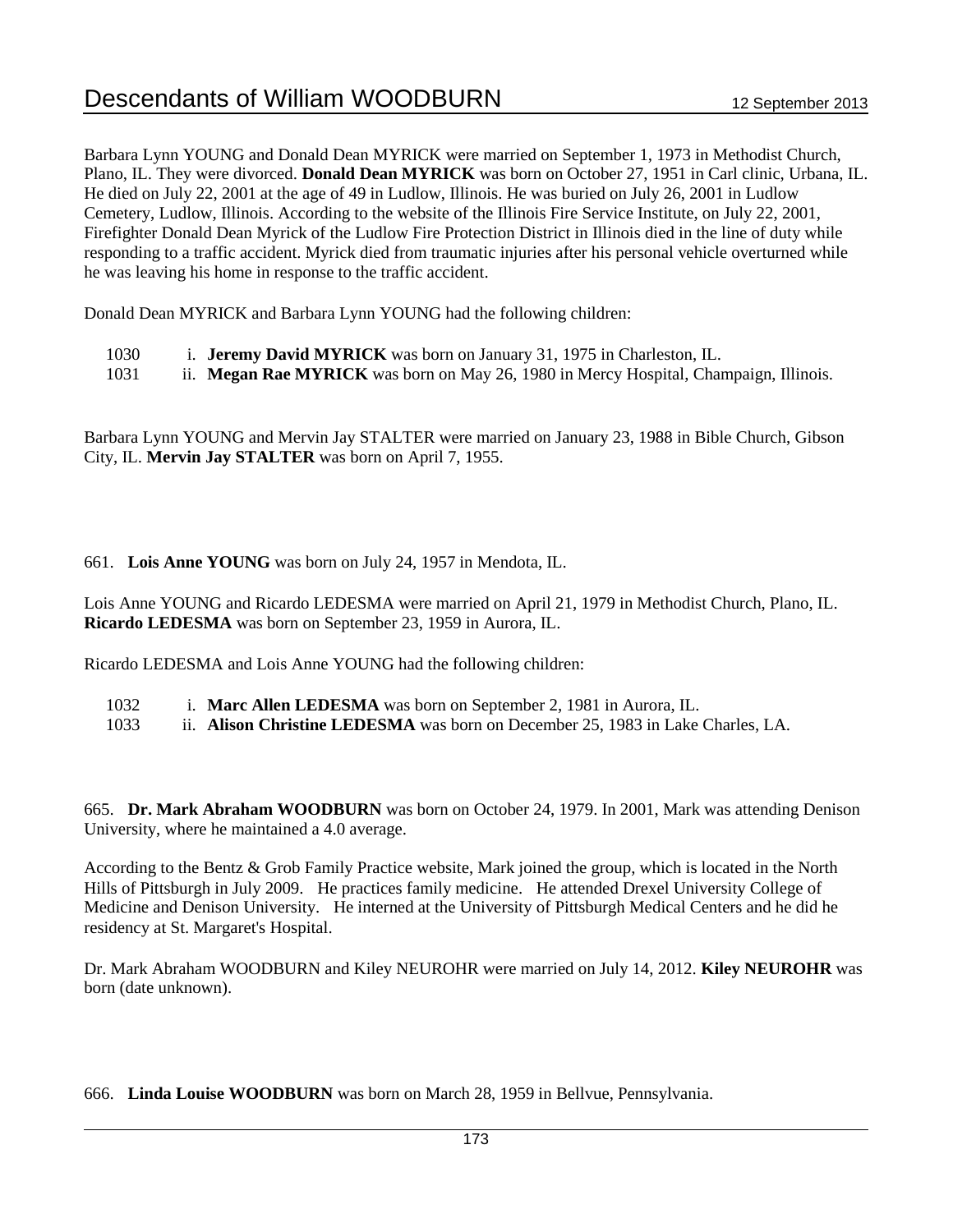**Randy REYNOLDS** was born (date unknown).

Randy REYNOLDS and Linda Louise WOODBURN had the following children:

- 1034 i. **Lauren Jean REYNOLDS** was born on November 11, 1987 in Pittsburgh, Pennsylvania.
- 1035 ii. **Christine REYNOLDS** was born on July 28, 1989.
- 1036 iii. **Matthew REYNOLDS** was born on November 12, 1991.

667. **Mary Ann WOODBURN** was born on March 15, 1962 in Bellvue, Pennsylvania.

Mary Ann WOODBURN and Unknown MACIOCE were married in August, 1985 in Ben Avon Hts. Presbyterian Church. **Unknown MACIOCE** was born (date unknown).

Unknown MACIOCE and Mary Ann WOODBURN had the following children:

1037 i. **Michael Joseph MACIOCE** was born on November 14, 1987 in Pittsburgh, Pennsylvania.

1038 ii. **Nicholas David MACIOCE** was born on September 2, 1991.

668. **Linda Anne HAGN** was born on July 30, 1952 in Columbia, Ft. Jackson, Illinois.

Linda Anne HAGN and Timothy OWINGS were married on November 26, 1996. **Timothy OWINGS** was born (date unknown).

669. **William Robert HAGN** was born on July 2, 1953 in Columbia, Ft. Jackson, Illinois.

William Robert HAGN and Debra BRADBURY were married on June 7, 1997. **Debra BRADBURY** was born (date unknown).

William Robert HAGN and Debra BRADBURY had the following child:

1039 i. **William Robert HAGN (Jr.)** was born on December 16, 1997 in Lee County, Florida.

670. **Jerome Joseph HAGN** was born on May 18, 1960 in Evanston, Illinois.

Jerome Joseph HAGN and Joanne SHELLY were married on July 8, 1989. **Joanne SHELLY** was born (date unknown).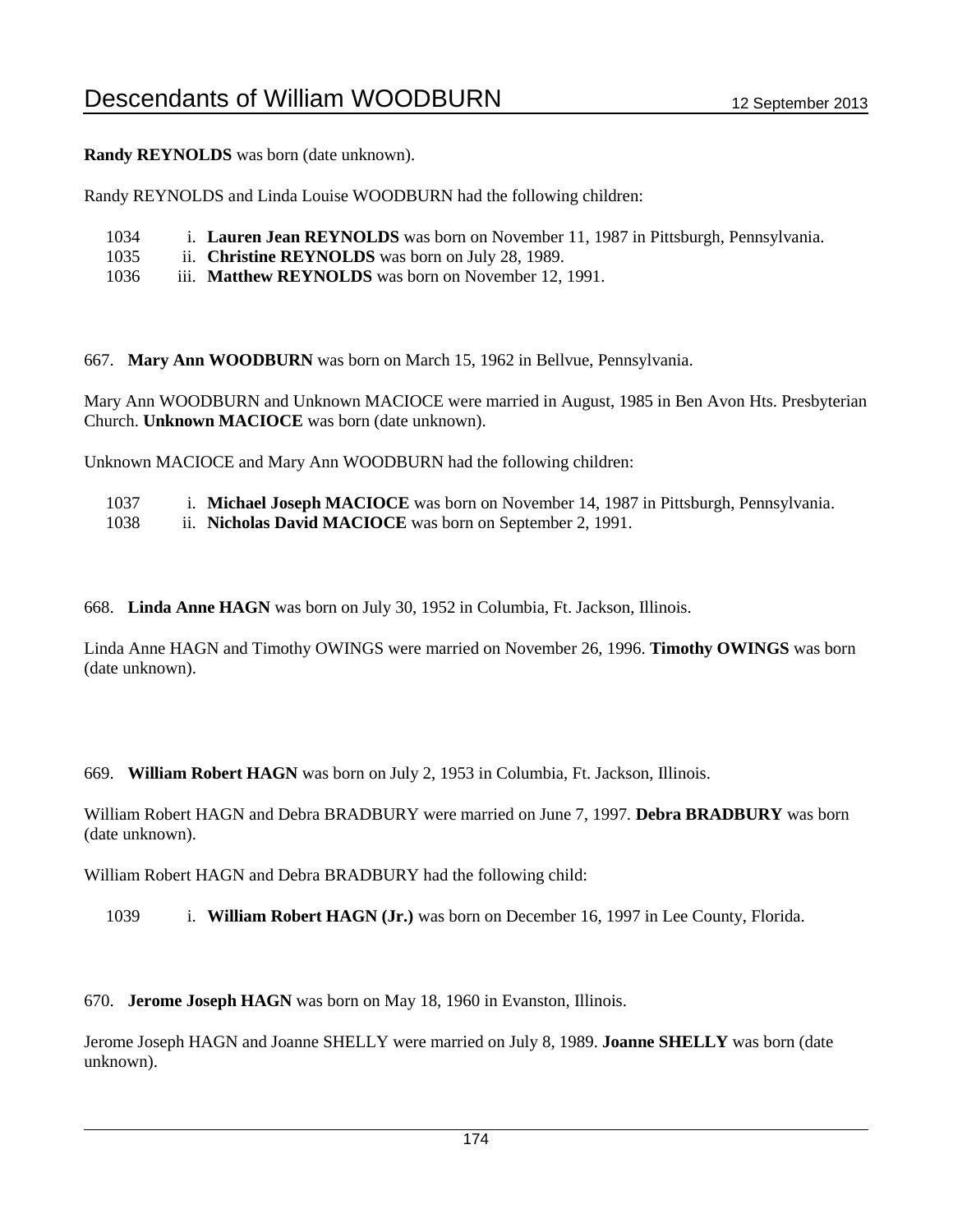671. **Susan Marie HAGN** was born on May 18, 1960 in Evanston, Illinois.

Susan Marie HAGN and Mark W. BERLIN were married on October 12, 1991. **Mark W. BERLIN** was born (date unknown).

Mark W. BERLIN and Susan Marie HAGN had the following child:

1040 i. **Nicole Elizabeth BERLIN** was born on May 4, 1994 in Boca Raton, Florida.

674. **Sean RYAN** was born on October 5, 1965 in Evanston, Illinois.

Sean RYAN and Deborahi "Debbie" GROMEK were married in 1989. **Deborahi "Debbie" GROMEK** was born (date unknown).

Sean RYAN and Deborahi GROMEK had the following children:

- 1041 i. **Livia Brigid RYAN** was born on June 26, 1998.
- 1042 ii. **Brynn Ann RYAN** was born on October 20, 1999.

## 675. **Anna Margaret DOUGHERTY** was born (date unknown).

Anna Margaret DOUGHERTY and Terence GAULT were married. **Terence GAULT** was born (date unknown).

#### 679. **Elizabeth Mccurdy REID** was born on September 7, 1955.

Elizabeth Mccurdy REID and William Joseph Ivor CAMERON were married on October 21, 1977 in Crossgar Presbyterian Church. **William Joseph Ivor CAMERON** was born (date unknown).

William Joseph Ivor CAMERON and Elizabeth Mccurdy REID had the following children:

- 1043 i. **Colin Ivor CAMERON** was born on January 19, 1981.
- 1044 ii. **Sharon Elizabeth CAMERON** was born on June 7, 1983.
- 1045 iii. **Jane Deborah Maude CAMERON** was born on August 27, 1984.
- 1046 iv. **Alison Claire CAMERON** was born on December 8, 1987.

#### 680. **Martha Ann Woodburn REID** was born on May 8, 1958.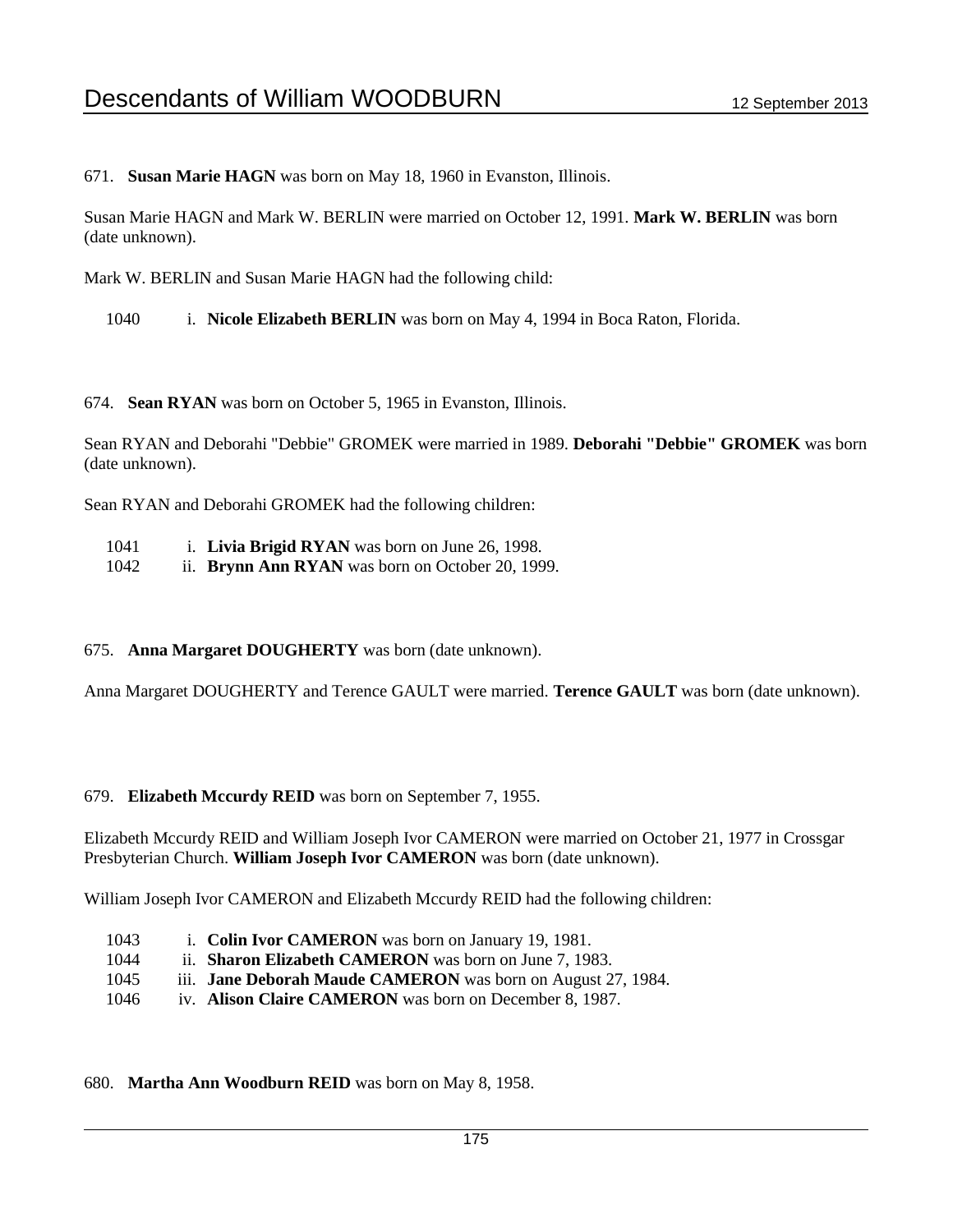Martha Ann Woodburn REID and Ivan Moore KENNEDY were married on May 2, 1981 in Crossgar Presbyterian Church. **Ivan Moore KENNEDY** was born (date unknown).

Ivan Moore KENNEDY and Martha Ann Woodburn REID had the following children:

- 1047 i. **Anna Ruth KENNEDY** was born on March 30, 1982.
- 1048 ii. **Shaun Moore KENNEDY** was born on June 16, 1984.
- 1049 iii. **Sandra Elizabeth KENNEDY** was born on January 23, 1987.

#### 681. **Marie CRAIG** was born on January 2, 1952.

Marie CRAIG and Samuel WILSON were married on June 3, 1978 in Killaig Presbyterian Church. **Samuel WILSON** was born (date unknown).

Samuel WILSON and Marie CRAIG had the following children:

- 1050 i. **Deborah WILSON** was born on December 6, 1982.
- 1051 ii. **Samuel WILSON** was born on January 3, 1986.

#### 682. **Joyce Alexander KENNEDY** was born on August 23, 1949.

Joyce Alexander KENNEDY and John Alexander HUMPHREY were married on April 22, 1972 in Aghadowey Presbyterian Church. **John Alexander HUMPHREY** was also known as Rex Humphrey.

John Alexander HUMPHREY and Joyce Alexander KENNEDY had the following children:

- 1052 i. **Samuel Alexander HUMPHREY** was born on August 16, 1985.
- 1053 ii. **James Kennedy HUMPHREY** was born in May, 1987.

## 683. **James Wilson KENNEDY** was born on April 18, 1952.

James Wilson KENNEDY and Margaret COBURN were married on September 30, 1976 in Newtownbreda Presbyterian Church. **Margaret COBURN** was born (date unknown).

James Wilson KENNEDY and Margaret COBURN had the following children:

- 1054 i. **James Martin KENNEDY** was born (date unknown).
- 1055 ii. **Robert Neill KENNEDY** was born (date unknown).
- 1056 iii. **Brian Wilson KENNEDY** was born (date unknown).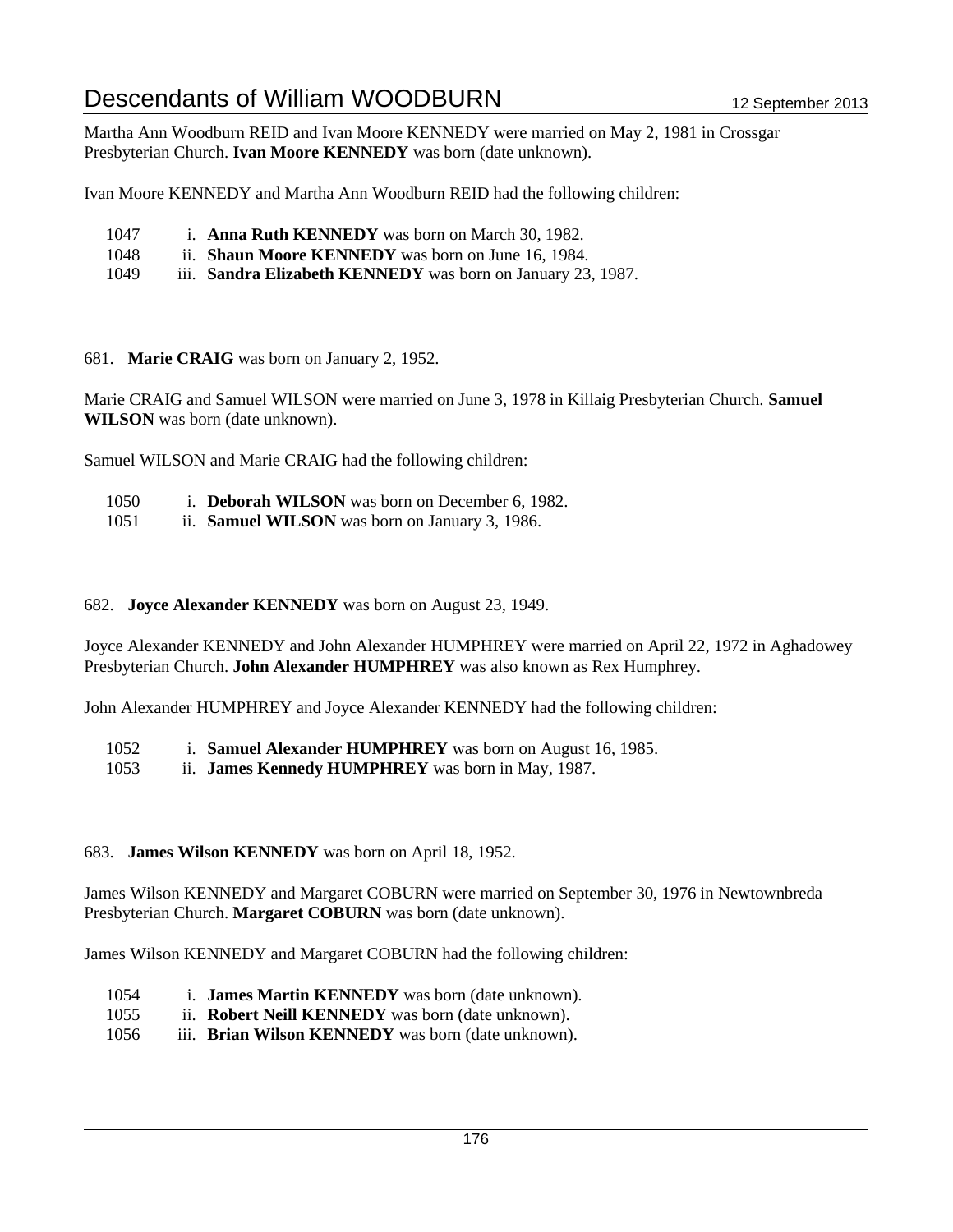684. **Robert KENNEDY** was born on August 22, 1955.

Robert KENNEDY and Anita HEDLEY were married on September 8, 1978 in St. Paul's Church, Lurgan. **Anita HEDLEY** was born (date unknown).

Robert KENNEDY and Anita HEDLEY had the following children:

- 1057 i. **Adam KENNEDY** was born (date unknown).
- 1058 ii. **Paul KENNEDY** was born (date unknown).

685. **Linda Mary KENNEDY** was born on March 24, 1961.

Linda Mary KENNEDY and Joseph BOLTON were married on May 12, 1983 in Aghadowey Presbyterian Church. **Joseph BOLTON** was born (date unknown).

686. **Hester Elizabeth MCMILLAN** was born on June 26, 1942. She was also known as Elsie McMillan.

Hester Elizabeth MCMILLAN and John Thomas GILMOUR were married on October 9, 1968 in Ballywatt Presbyterian Church. **John Thomas GILMOUR**, son of Robert Bryce GILMOUR and Aileen WILSON, was born on November 11, 1938. He died on October 7, 1997 at the age of 58. He was buried in Agahdowdey Presbyterian Church Graveyard, Agahdowdey, Northern Ireland.

John Thomas GILMOUR and Hester Elizabeth MCMILLAN had the following children:

- 853 i. **Pamela Hazel GILMOUR**, born August 7, 1969.
- 854 ii. **Robert David GILMOUR**, born September 26, 1976.

## 687. **John Alexander MCMILLAN** was born in 1943.

John Alexander MCMILLAN and Brenda MEEKE were married. **Brenda MEEKE** was born (date unknown).

John Alexander MCMILLAN and Brenda MEEKE had the following children:

- 1059 i. **Laura Ann MCMILLAN** was born on December 8, 1970.
- 1060 ii. **Gillian Elizabeth MCMILLAN** was born on December 8, 1970.

#### 688. **Margaret Anne MCMILLAN** was born on May 18, 1944.

Margaret Anne MCMILLAN and Kenneth WILSON were married. **Kenneth WILSON** emigrated in June, 1981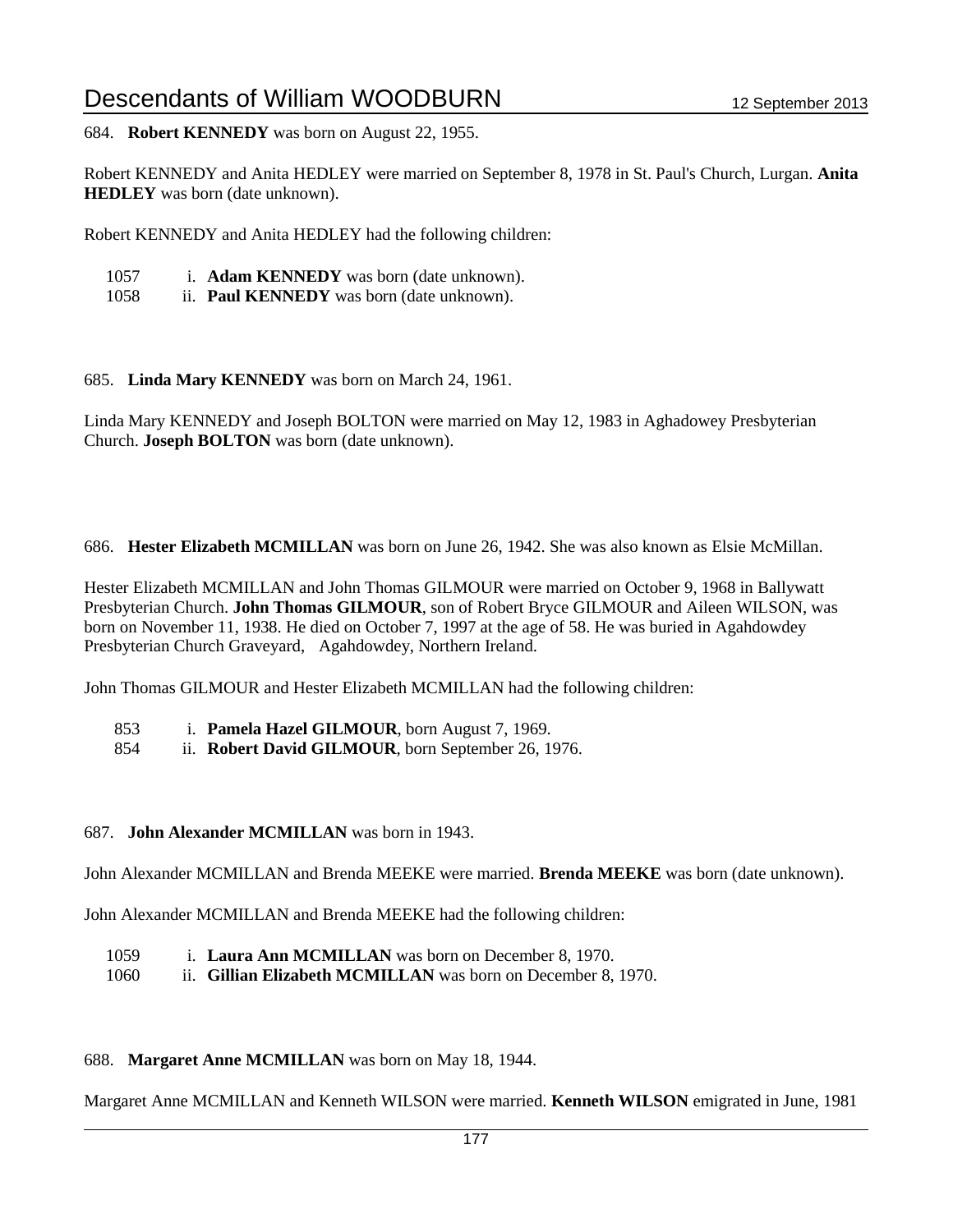from Beenleigh, Queensland, Australia. He was also known as Ken Wilson.

Kenneth WILSON and Margaret Anne MCMILLAN had the following children:

- +1061 i. **Alan Christopher WILSON**, born September 5, 1966; married Michelle UNKNOWN, June 10, 1991.
- +1062 ii. **Roger WILSON**, born October 7, 1967; married Donna ? (WILSON), November 2, 1991.
- 1063 iii. **Keith WILSON** was born on March 16, 1970.
- 1064 iv. **Carol WILSON** was born on July 2, 1971.
- 689. **Robert Wilson MCMILLAN** was born in 1945.

Robert Wilson MCMILLAN and Rosaleen O'NEILL were married. **Rosaleen O'NEILL** was born (date unknown).

Robert Wilson MCMILLAN and Rosaleen O'NEILL had the following children:

1065 i. **Brian David MCMILLAN** was born on August 7, 1983. 1066 ii. **Paul Edward MCMILLAN** was born on June 12, 1986.

#### 690. **Annie MCMILLAN** was born (date unknown).

Annie MCMILLAN and Joseph KIRK were married. **Joseph KIRK** was also known as Joey Kirk.

Joseph KIRK and Annie MCMILLAN had the following children:

1067 i. **Alan Geoffrey KIRK** was born on March 24, 1972.

1068 ii. **Sandra Joan KIRK** was born on July 19, 1976.

#### 691. **Marion MCMILLAN** was born (date unknown).

Marion MCMILLAN and William MCILHATTON were married. **William MCILHATTON** was born (date unknown).

William MCILHATTON and Marion MCMILLAN had the following children:

- 1069 i. **Claire MCILHATTON** was born (date unknown).
- 1070 ii. **Richard MCILHATTON** was born (date unknown).

## 692. **David MCMILLAN** was born (date unknown).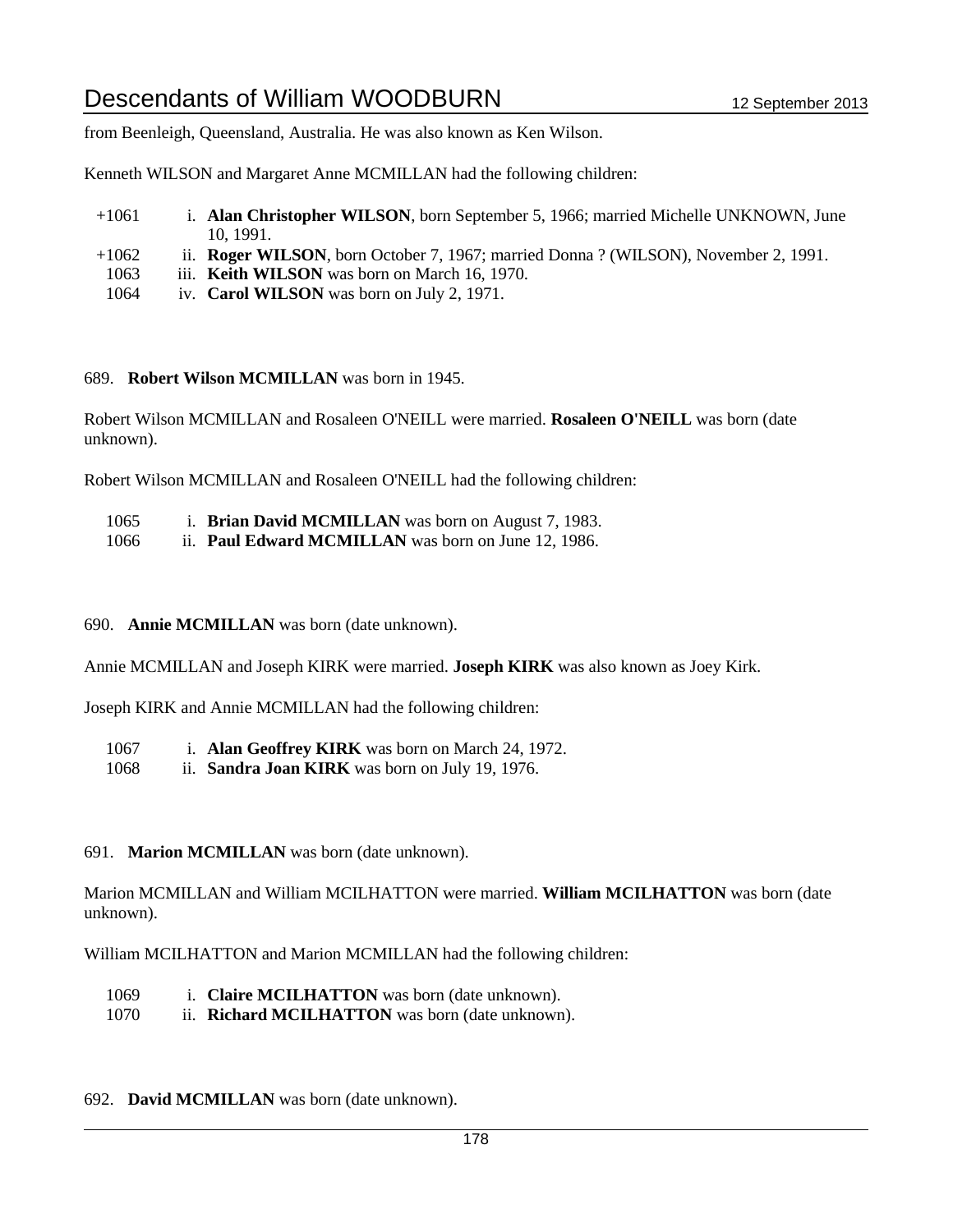David MCMILLAN and Elizabeth HAMILL were married. **Elizabeth HAMILL** was born (date unknown).

David MCMILLAN and Elizabeth HAMILL had the following children:

- 1071 i. **James William MCMILLAN** was born (date unknown).
- 1072 ii. **Kathleen MCMILLAN** was born (date unknown).
- 1073 iii. **Robert David MCMILLAN** was born (date unknown).

693. **Sandra WILSON** was born (date unknown).

Sandra WILSON and John SLEATH were married on June 1, 1985. **John SLEATH** was born (date unknown).

John SLEATH and Sandra WILSON had the following child:

1074 i. **? SLEATH** was born (date unknown).

694. **Gavin WILSON** was born in February, 1958.

Gavin WILSON and ? ? (GAVIN WILSON) were married. **? ? (GAVIN WILSON)** was born (date unknown).

695. **Julie WILSON** was born (date unknown).

Julie WILSON and ? ? (JULIE WILSON) were married. **? ? (JULIE WILSON)** was born (date unknown).

696. **Jennifer WILSON** was born (date unknown).

Jennifer WILSON and James Alexander REID were married in December, 1992. **James Alexander REID** was born (date unknown).

#### 697. **Eleanor Anne CALDERWOOD** was born (date unknown).

Eleanor Anne CALDERWOOD and John MACFARLANE were married in August, 1976. **John MACFARLANE** was born (date unknown).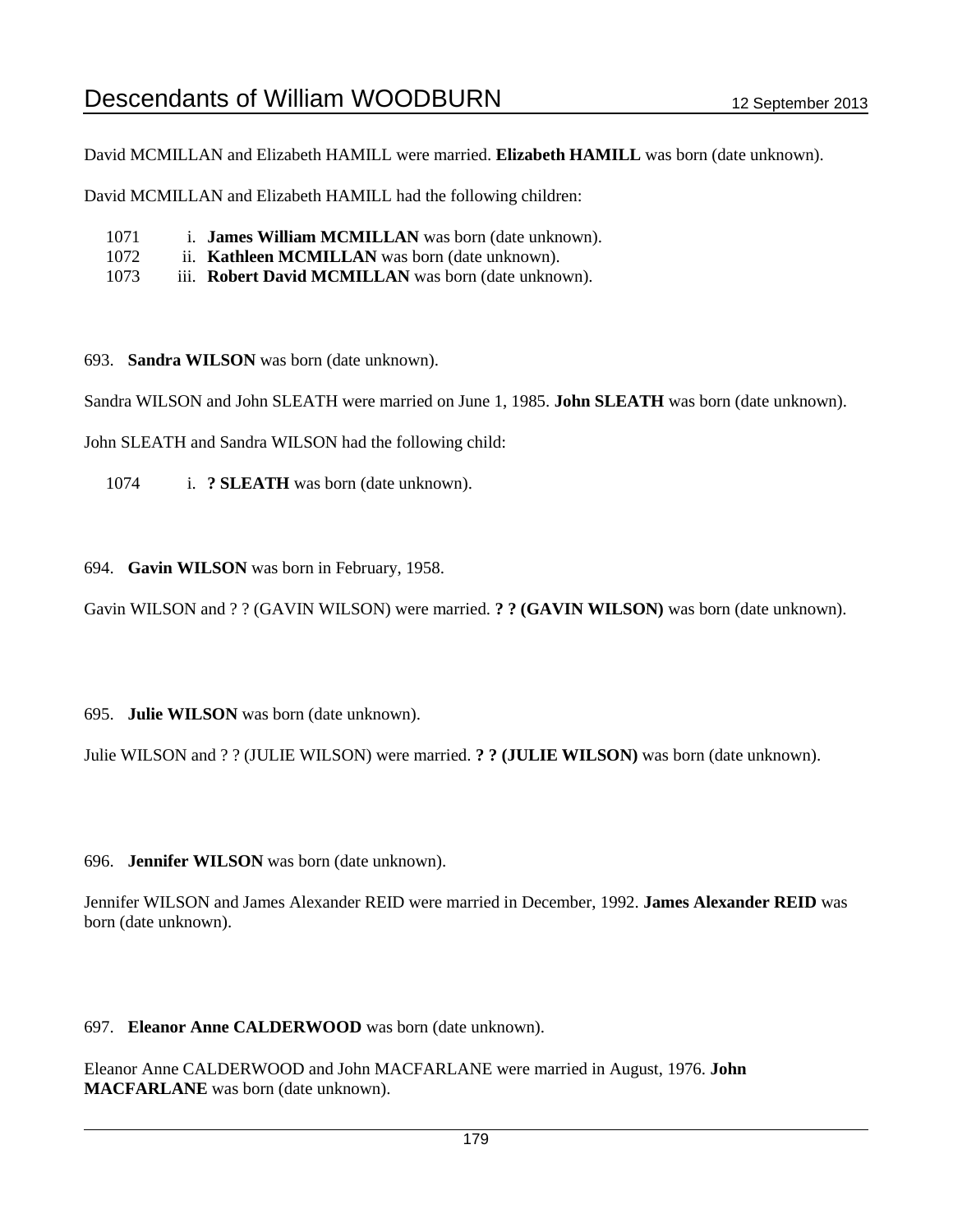John MACFARLANE and Eleanor Anne CALDERWOOD had the following child:

1075 i. **Helen Anne MACFARLANE** was born on May 12, 1984.

### 698. **Robert John CALDERWOOD** was born (date unknown).

Robert John CALDERWOOD and Jeanette DUNLOP were married in February, 1980. **Jeanette DUNLOP** was born (date unknown).

Robert John CALDERWOOD and Jeanette DUNLOP had the following children:

1076 i. **Elissa Jane CALDERWOOD** was born on May 14, 1984.

1077 ii. **Natalie Hannah CALDERWOOD** was born on February 12, 1986.

### 699. **David Arthur CALDERWOOD B.A.** was born (date unknown).

David Arthur CALDERWOOD B.A. and Alison HAYWARD B.A. were married in December, 1979. **Alison HAYWARD B.A.** was born (date unknown).

David Arthur CALDERWOOD and Alison HAYWARD had the following children:

- 1078 i. **Anna CALDERWOOD** was born on October 16, 1981.
- 1079 ii. **Daniel CALDERWOOD** was born on October 16, 1981.
- 1080 iii. **Maree CALDERWOOD** was born on February 12, 1985.

#### 700. **James Glenn CALDERWOOD** was born (date unknown).

James Glenn CALDERWOOD and Elizabeth P. PARSONS were married on November 14, 1981. **Elizabeth P. PARSONS** was also known as Beth Parsons.

James Glenn CALDERWOOD and Elizabeth P. PARSONS had the following children:

- 1081 i. **Ruth Maleta CALDERWOOD** was born on March 22, 1983.
- 1082 ii. **Hayley Anne CALDERWOOD** was born in August, 1985.

#### 701. **William Wilson CALDERWOOD** was born (date unknown).

William Wilson CALDERWOOD and Wendy CANE were married on October 8, 1983. **Wendy CANE** was born (date unknown).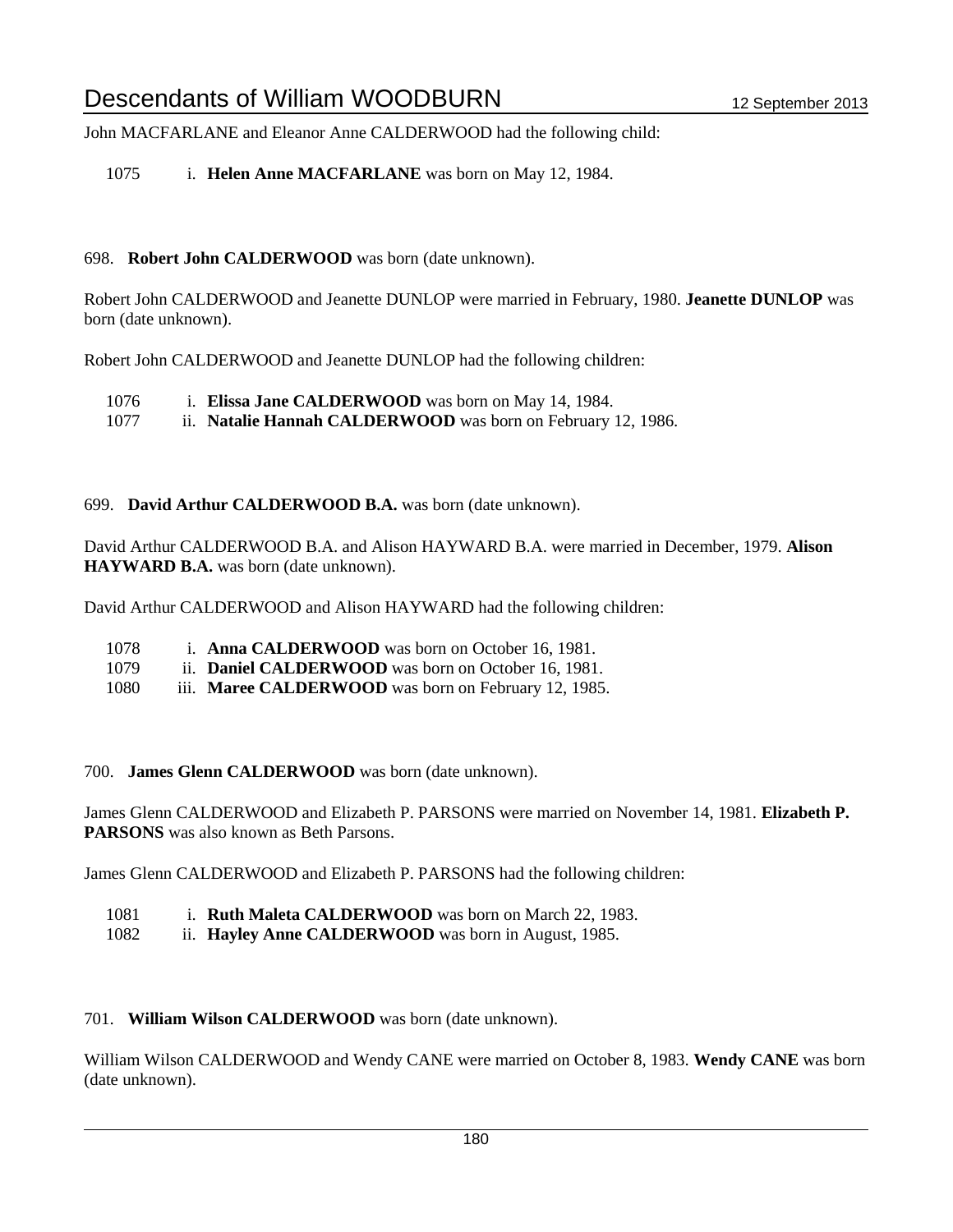### 702. **William Gordon MOORE** was born (date unknown).

William Gordon MOORE and Margaret Rhonda BAKER Dip.T.(Primary) were married on June 25, 1983. **Margaret Rhonda BAKER Dip.T.(Primary)** was born (date unknown).

William Gordon MOORE and Margaret Rhonda BAKER had the following child:

1083 i. **William Bruce MOORE** was born on April 2, 1986.

703. **Joseph Wilson MOORE** was born (date unknown).

Joseph Wilson MOORE and Susan FROST were married. **Susan FROST** was born (date unknown).

704. **Hilary Jane MOORE** was born (date unknown).

Hilary Jane MOORE and Ashley Cameron WAKELING were married on April 9, 1983. **Ashley Cameron WAKELING** was born (date unknown).

Ashley Cameron WAKELING and Hilary Jane MOORE had the following children:

1084 i. **Emily Jane WAKELING** was born on March 10, 1984.

1085 ii. **Mae Evelyn WAKELING** was born on February 13, 1986.

707. **Liam KIRK** was born on October 1, 1967.

Liam KIRK and ? TAYLOR were married. **? TAYLOR** was born (date unknown).

708. **Audrey KIRK** was born on November 18, 1970.

Audrey KIRK and Michael KENNEDY were married. **Michael KENNEDY** was born (date unknown).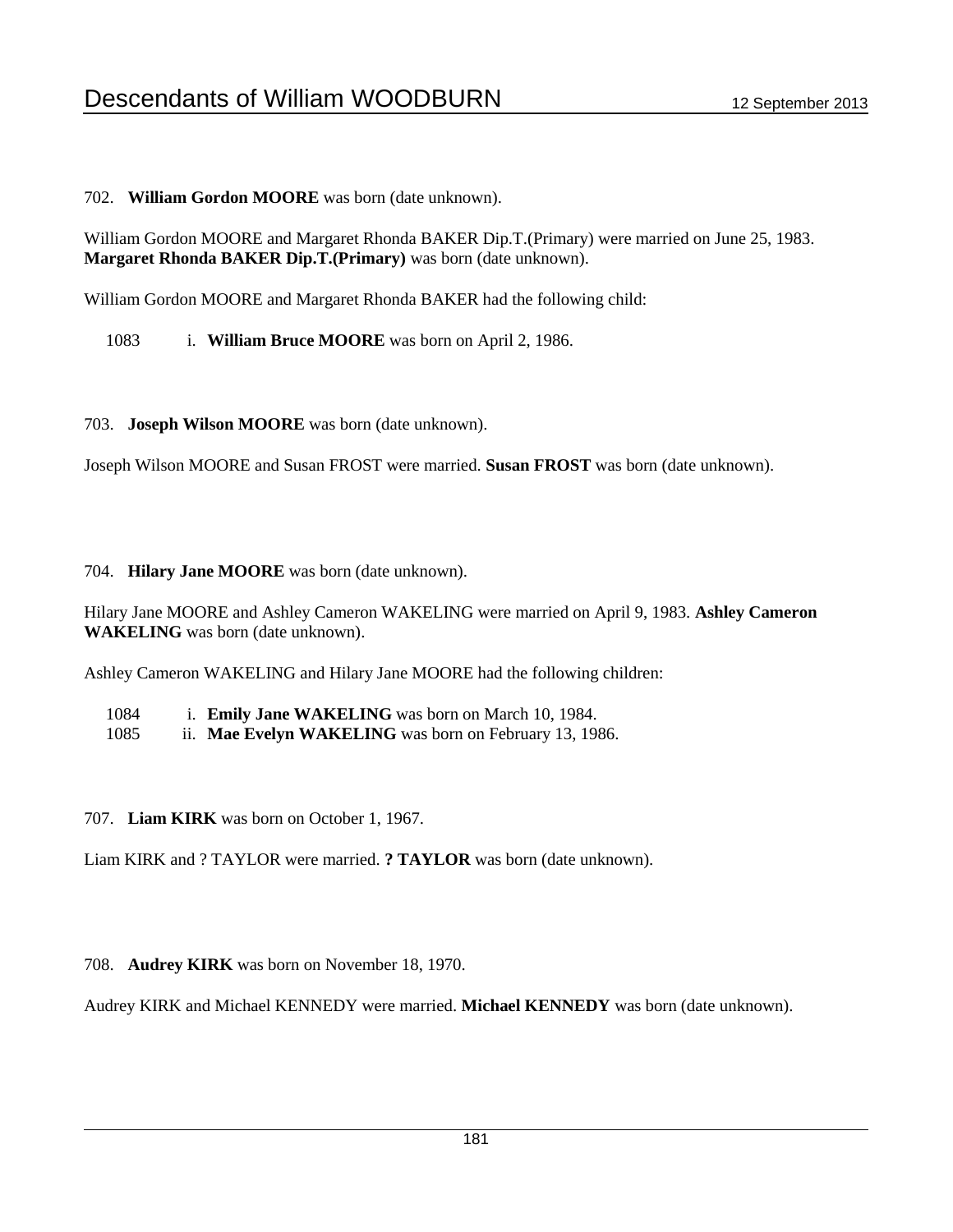715. **John Alexander Torrens WILSON B.Sc.** was born on July 2, 1967.

John Alexander Torrens WILSON B.Sc. and Adele BOYS were married on February 27 in Stockport, Gtr. Manchester. **Adele BOYS** was born (date unknown).

John Alexander Torrens WILSON and Adele BOYS had the following child:

1086 i. **Bethany Grace WILSON** was born on November 15, 1999.

722. **Elizabeth Cathleen RENWICK** was born in 1960.

Elizabeth Cathleen RENWICK and Michael MCCLURE were married. **Michael MCCLURE** was born (date unknown).

Michael MCCLURE and Elizabeth Cathleen RENWICK had the following children:

| 1087 |  |  |  |  | 1. Bruce William MCCLURE was born on March 13, 1990. |
|------|--|--|--|--|------------------------------------------------------|
|------|--|--|--|--|------------------------------------------------------|

1088 ii. **Diane Elizabeth MCCLURE** was born on July 12, 1992.

749. **David MCKEE** was born in 1959.

David MCKEE and Alison WEIR were married. **Alison WEIR** was born in 1959.

750. **Julie MCKEE** was born in 1962.

Julie MCKEE and Paul HURRELL were married. **Paul HURRELL** was born in 1963.

763. **Douglas Robert WALLACE** was born on August 5, 1959.

Douglas Robert WALLACE and Kathleen JAMES were married. **Kathleen JAMES** was born (date unknown).

Douglas Robert WALLACE and Kathleen JAMES had the following child:

1089 i. **Alana Jane WALLACE** was born on September 20, 1986.

#### 764. **Victoria Knowles WALLACE** was born on August 17, 1964.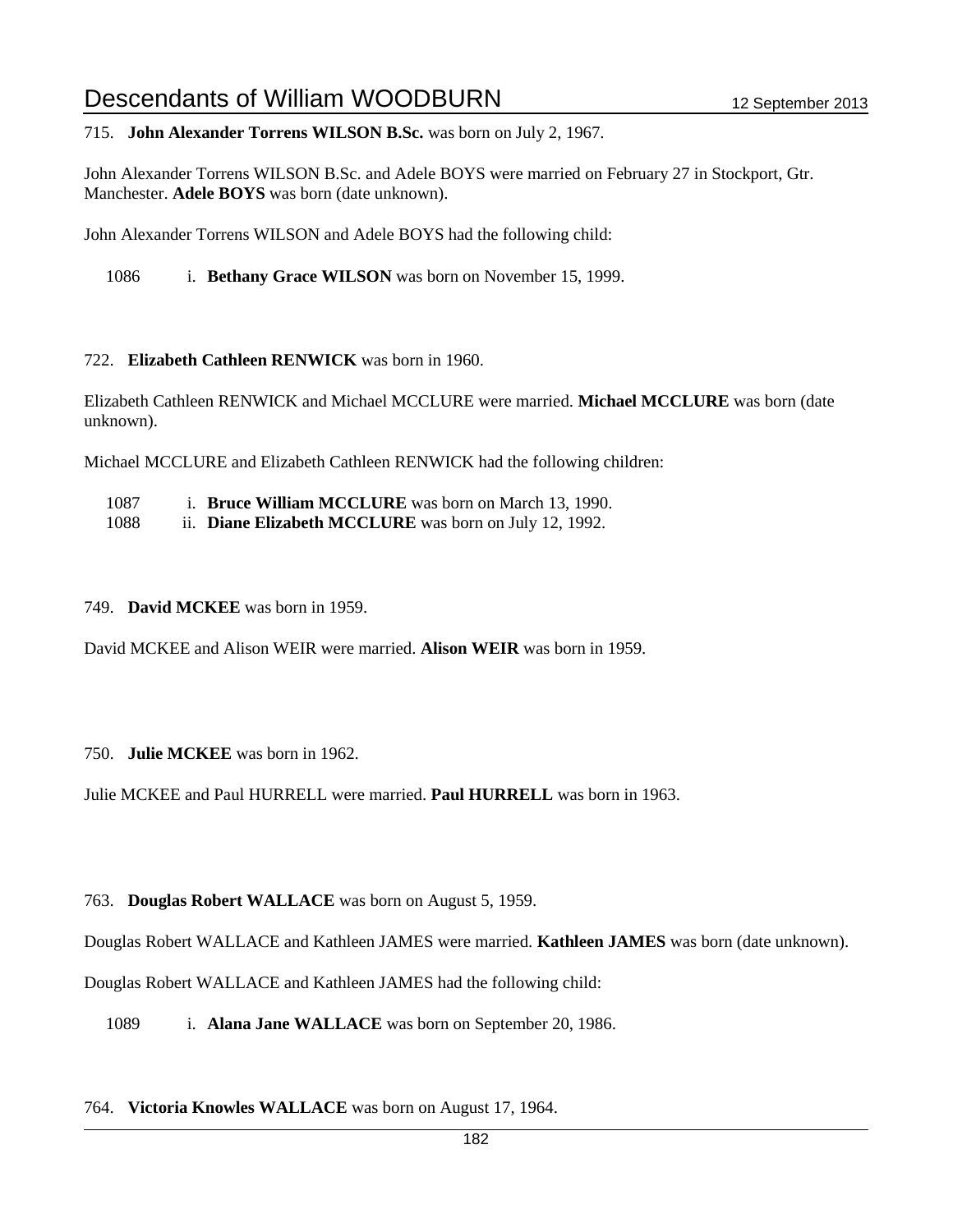Victoria Knowles WALLACE and Ian KAY were married. **Ian KAY** was born (date unknown).

Ian KAY and Victoria Knowles WALLACE had the following child:

1090 i. **Felicity Jean KAY** was born on August 15, 1985.

767. **John TRUSCOTT** was born on March 18, 1959.

John TRUSCOTT and Jamie DEMPSEY were married. **Jamie DEMPSEY** was born in 1958.

769. **Andrew TRUSCOTT** was born on September 1, 1966.

Andrew TRUSCOTT and Rebecca MCGILL were married. **Rebecca MCGILL** was born in 1966.

Andrew TRUSCOTT and Rebecca MCGILL had the following child:

1091 i. **Veronica Jane TRUSCOTT** was born in 1985.

#### 770. **Marguerite Eulalie BROUGH** was born on December 25, 1950.

Marguerite Eulalie BROUGH and Graham Robert TIMBS were married. **Graham Robert TIMBS** was born on November 26, 1950.

Graham Robert TIMBS and Marguerite Eulalie BROUGH had the following children:

- 1092 i. **Charmaine Marguerita TIMBS** was born on September 22, 1979.
- 1093 ii. **Nigel Graham TIMBS** was born in 1985.

### 771. **Ewart Murray BROUGH** was born on December 12, 1952.

Ewart Murray BROUGH and Julie ROWLANDSON were married. **Julie ROWLANDSON** was born on June 25, 1956.

773. **Marion Barbara TATE** was born on June 22, 1954.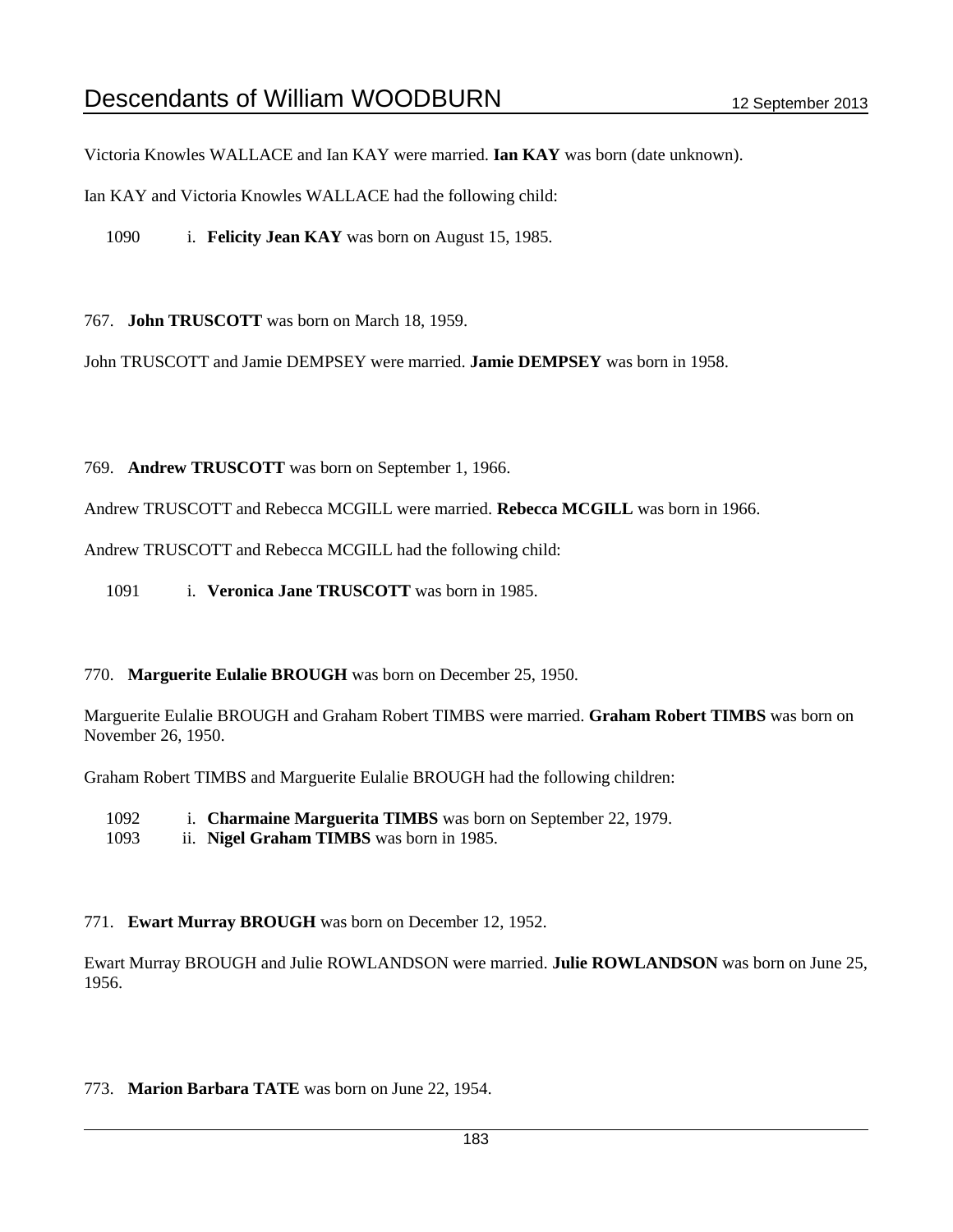Marion Barbara TATE and Geoffrey William DRUCE were married. **Geoffrey William DRUCE** was born on July 6, 1955.

Geoffrey William DRUCE and Marion Barbara TATE had the following children:

- 1094 i. **Kylie Ellen DRUCE** was born on January 15, 1983.
- 1095 ii. **Bevan Geoffrey DRUCE** was born on December 11, 1984.

774. **Kathleen Mary TATE** was born on June 23, 1955.

Kathleen Mary TATE and Rex ROWLEY were married. **Rex ROWLEY** was born on June 3, 1949.

Rex ROWLEY and Kathleen Mary TATE had the following children:

- 1096 i. **Adrian ROWLEY** was born on April 21, 1976.
- 1097 ii. **Sara Dawn ROWLEY** was born on October 18, 1977.

#### 775. **Alexander TATE** was born on February 12, 1943.

Alexander TATE and Morva Lorraine WILSON were married. **Morva Lorraine WILSON** was born on November 23, 1946.

Alexander TATE and Morva Lorraine WILSON had the following children:

| 1098 | i. Elizabeth Mary TATE was born on May 25, 1968.            |
|------|-------------------------------------------------------------|
| 1099 | ii. Peter Bruce Alexander TATE was born on August 28, 1970. |
| 1100 | iii. Christopher Wilson TATE was born on January 6, 1975.   |

776. **Mary Elizabeth JAMIESON** was born on July 30, 1956.

Mary Elizabeth JAMIESON and Charles Bentley CATO were married. **Charles Bentley CATO** was born in 1950.

Charles Bentley CATO and Mary Elizabeth JAMIESON had the following child:

1101 i. **Sarah Victoria Emma CATO** was born in 1982.

#### 777. **Catherine JAMIESON** was born on March 12, 1959.

Catherine JAMIESON and Kenneth Edward O'ROURKE were married. **Kenneth Edward O'ROURKE** was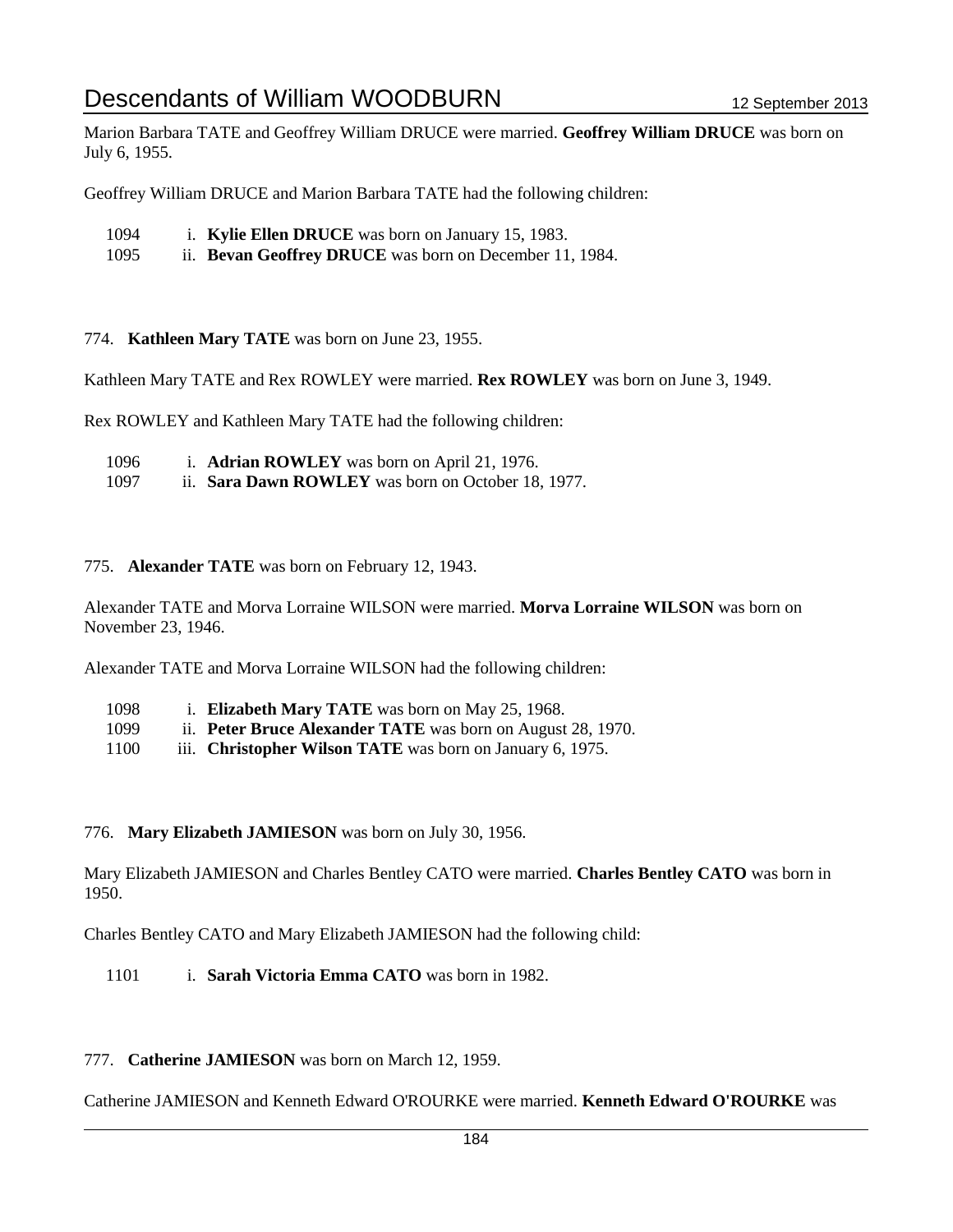born in 1955.

Kenneth Edward O'ROURKE and Catherine JAMIESON had the following child:

1102 i. **James Edward O'ROURKE** was born in 1984.

798. **Sandra Lyn MCKEE** was born on July 31, 1963.

Sandra Lyn MCKEE and William SMIT were married. **William SMIT** was born (date unknown).

823. **Gregory Peter SADGROVE** was born on July 27, 1960.

Gregory Peter SADGROVE and Kathleen HARTLEY were married. **Kathleen HARTLEY** was born on October 4, 1962.

Gregory Peter SADGROVE and Kathleen HARTLEY had the following children:

- 1103 i. **Jessica SADGROVE** was born on February 18, 1984.
- 1104 ii. **Rachel SADGROVE** was born on December 11, 1986.

### 825. **Ann Marie SADGROVE** was born on June 21, 1966.

Ann Marie SADGROVE and Unknown NORTHEY were married. **Unknown NORTHEY** was born (date unknown).

Unknown NORTHEY and Ann Marie SADGROVE had the following children:

- 1105 i. **Melissa Ann NORTHEY** was born.
- 1106 ii. **Neleasha Marie NORTHEY** was born.
- 1107 iii. **Alaina Margaret NORTHEY** was born.

Ann Marie SADGROVE and Donald Hugh GREEN were married. **Donald Hugh GREEN** was born (date unknown).

### 828. **Doreen Mary HUSTON** was born on December 31, 1965.

Doreen Mary HUSTON and George MCGARRIGLE were married. **George MCGARRIGLE** was born (date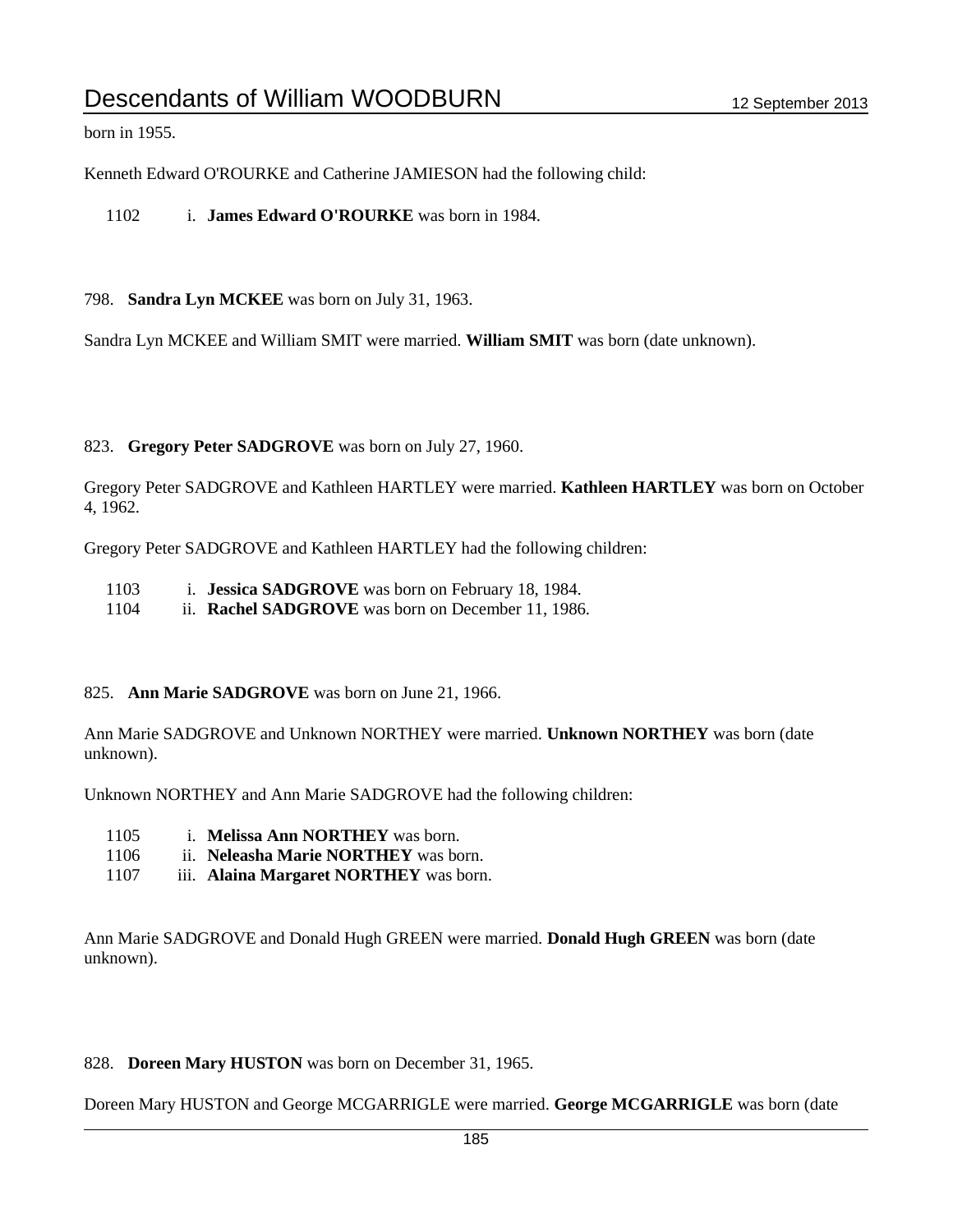unknown).

George MCGARRIGLE and Doreen Mary HUSTON had the following children:

- 1108 i. **Joanne MCGARRIGLE** was born on February 4, 1986.
- 1109 ii. **William Huston MCGARRIGLE** was born on August 12, 1987.
- 1110 iii. **Trevor George MCGARRIGLE** was born on February 16, 1989.
- 829. **Lynne Margaret HUSTON** was born on February 4, 1970.

Lynne Margaret HUSTON and Hylands GLENDINNING were married. **Hylands GLENDINNING** was born (date unknown).

832. **Anne GRAHAME** was born (date unknown).

Anne GRAHAME and Edwin HOLMES were married. **Edwin HOLMES** was born (date unknown).

#### 889. **Ellen WOODBURN** was born in 1960.

**Michael STOKES** was born (date unknown).

Michael STOKES and Ellen WOODBURN had the following children:

- 1111 i. **Katherine Flora STOKES** was born in 1994.
- 1112 ii. **Mary April STOKES** was born in 1998.

### 890. **David WOODBURN** was born in 1962.

David WOODBURN and Ruth TAYLOR were married in 1997. **Ruth TAYLOR** was born (date unknown).

David WOODBURN and Ruth TAYLOR had the following child:

- 1113 i. **Matthew Thomas WOODBURN** was born in 1999.
- 894. **Rebecca WOODBURN** was born in 1962.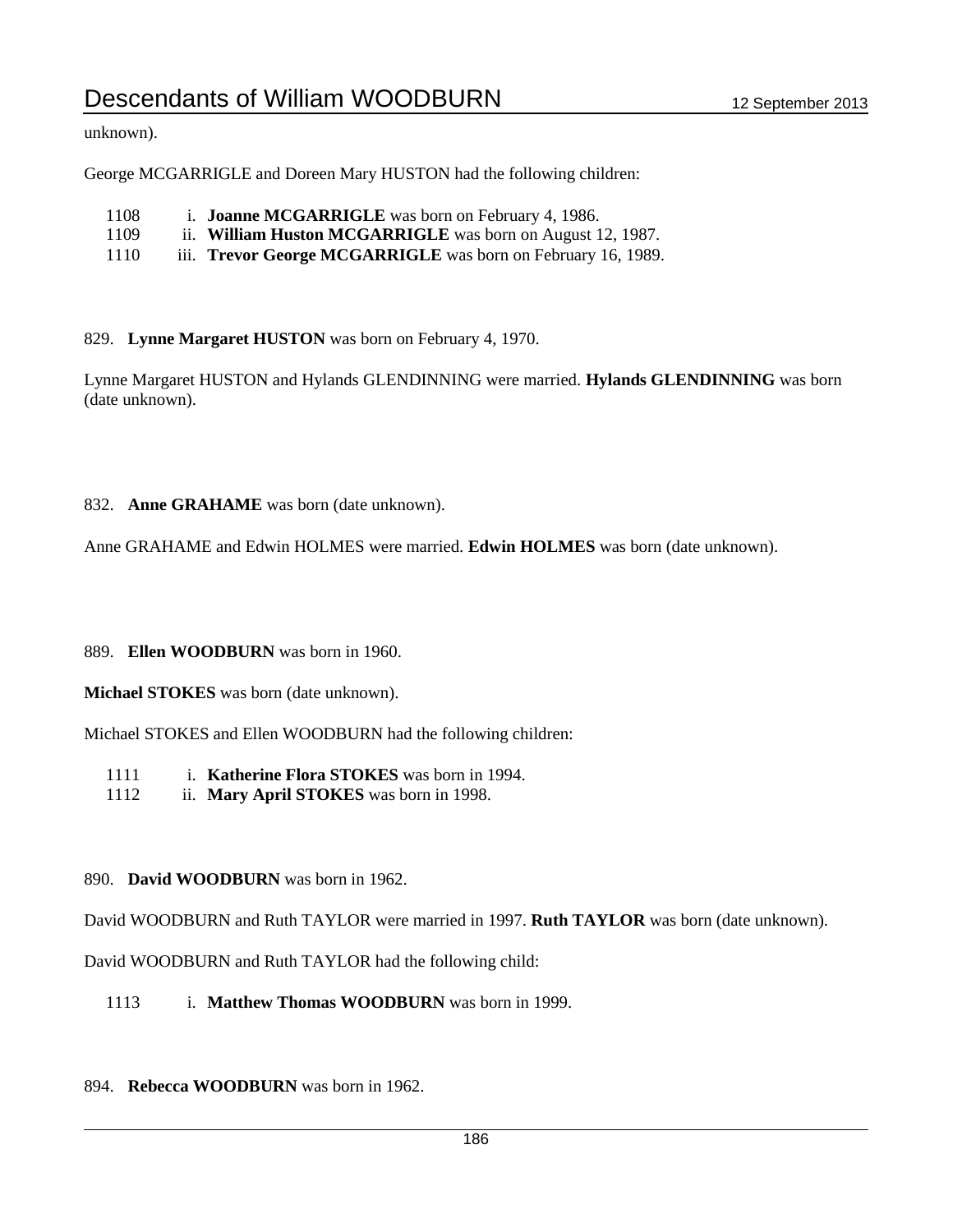Rebecca WOODBURN had the following child:

1114 i. **Maisie BOTT** was born in 1999.

895. **Naomi WOODBURN** was born in 1964.

Naomi WOODBURN had the following child:

- 1115 i. **Alfie SHARP** was born in 1998.
- 901. **Alice DALLOSSO** was born in 1962.

**Terry TUCKER** was born (date unknown).

Terry TUCKER and Alice DALLOSSO had the following child:

1116 i. **Gregory TUCKER** was born in 1999.

903. **Timothy DALLOSSO** was born on December 31, 1969. Timothy is (2011) a vocal performer and manager of musical groups in Cambridge, England.

**Judith WHITEHEAD** was born (date unknown). According to her linkedin.com profile (2011), Judith is a cello teacher and cellist at Headington School, Dragon School in Oxford, United Kingdom. She read music at Cambridge, later taking the Advanced Solo Studies Course at the Guildhall School of Music. Judith has given a number of concerto performances in Oxfordshire; she specializes in playing baroque. She runs the annual Oxford Chamber Course for young string players.

## **Tenth Generation**

904. **Donna Lee GOULD** was born on September 1, 1973.

Donna Lee GOULD and Matthew Allen WEGENER were married. **Matthew Allen WEGENER** was born (date unknown). The following profile was taken from linkedin on April 4, 2009:

Matthew Wegener's Summary: Serial Entrepreneur with a passion for getting things "Off the ground." Successful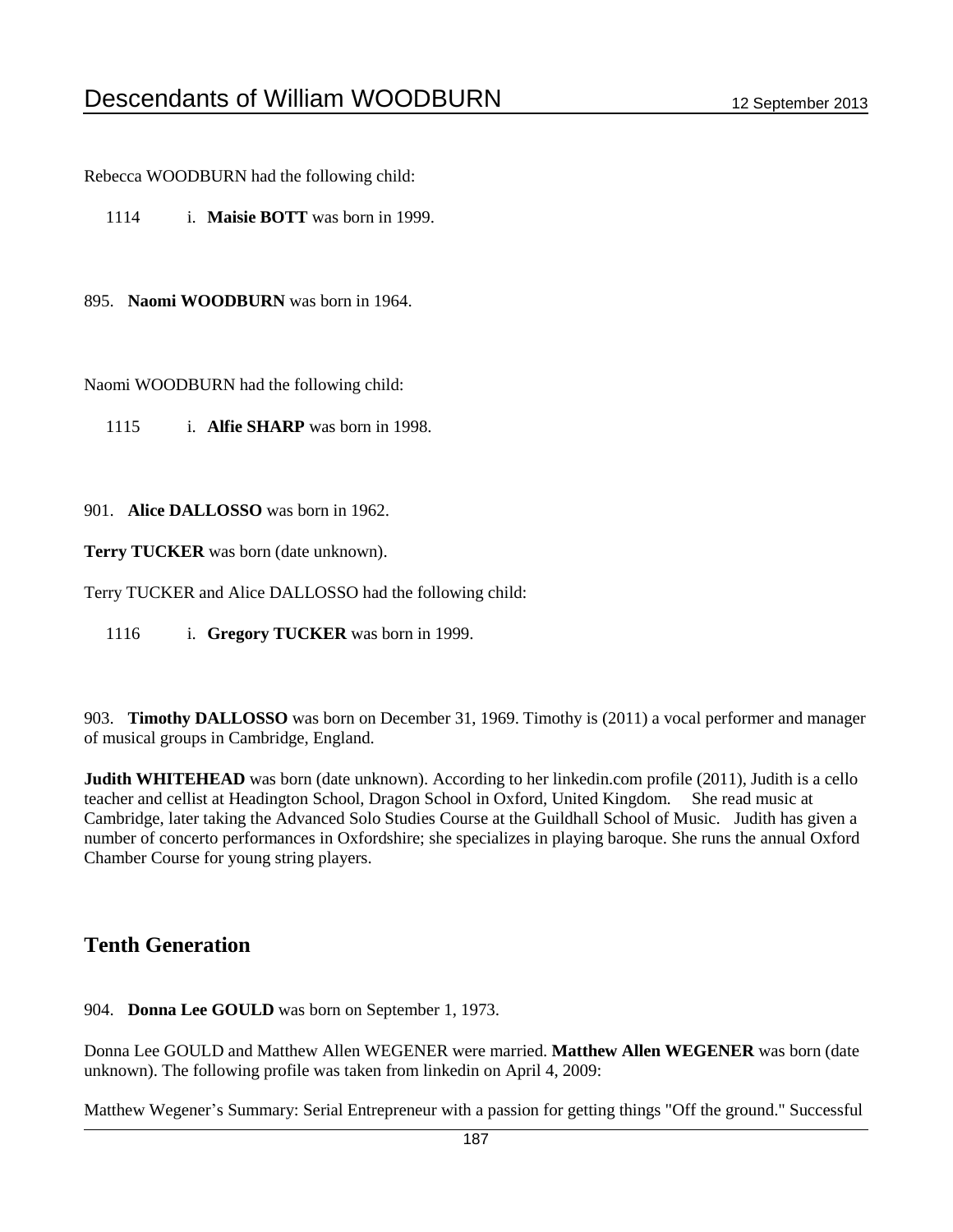track record of product development from needs analysis through development, implementation, and continuing support and growth. Energetic motivational employer with dedicated staff willing to do whatever it takes to provide the right solution for any technology problem.

Matthew Wegener's Specialties: Entrepreneurialism, business analysis, business financing, sales, marketing, VC++, SQL, PHP, Paradox, real estate, construction, autobody, janitorial, ditch digging.

### Matthew Wegener's Experience

Co-Founder, Turbine Flats Project, Inc. (Non-Profit) May 2007 — Present (2 years) The Turbine Flats Project's mission is to create a robust, self-sustaining, collaborative environment for small and start-up businesses to bring their products and ideas to market. The Idea Community will provide a first home for little or no cost to Entrepreneurs and help them focus on their business rather than be consumed with basic real estate issues that could otherwise detract from the crucial idea development stage.

Co-Chair, Lincoln YPG Entrepreneurial Committee (Non-Profit) August 2006 — Present (2 years 9 months)

Executive Council Member, Lincoln Young Professionals Group (Non-Profit) April 2006 — Present (3 years 1 month) Empowering young professionals in Lincoln to create an energetic and dynamic environment of learning, networking and entrepreneurship.

President and Chief Executive Officer, ISoft Data Systems, Inc. (Public Company) February 1997 — Present (12 years 3 months) ISoft Data Systems Corporation's success is built on its ability to deliver cutting-edge technology to the vehicle salvage industry--ahead of its competitors. From its start, IDS has been developing Windows based applications and providing turnkey solutions using up-to-date mainstream components and development tools. ISoft has consistently developed products that respond to evolving needs in the salvage industry

## 905. **Rebecca Lynn GOULD** was born (date unknown).

**Jeffrey David NELSON** was born (date unknown).

## 906. **Craig Thomas WOODWARD** was born on December 9, 1963.

Craig Thomas WOODWARD and Martha GELBEIN were married. **Martha GELBEIN** was born (date unknown).

## 907. **Steven Earl WOODWARD** was born on October 1, 1965.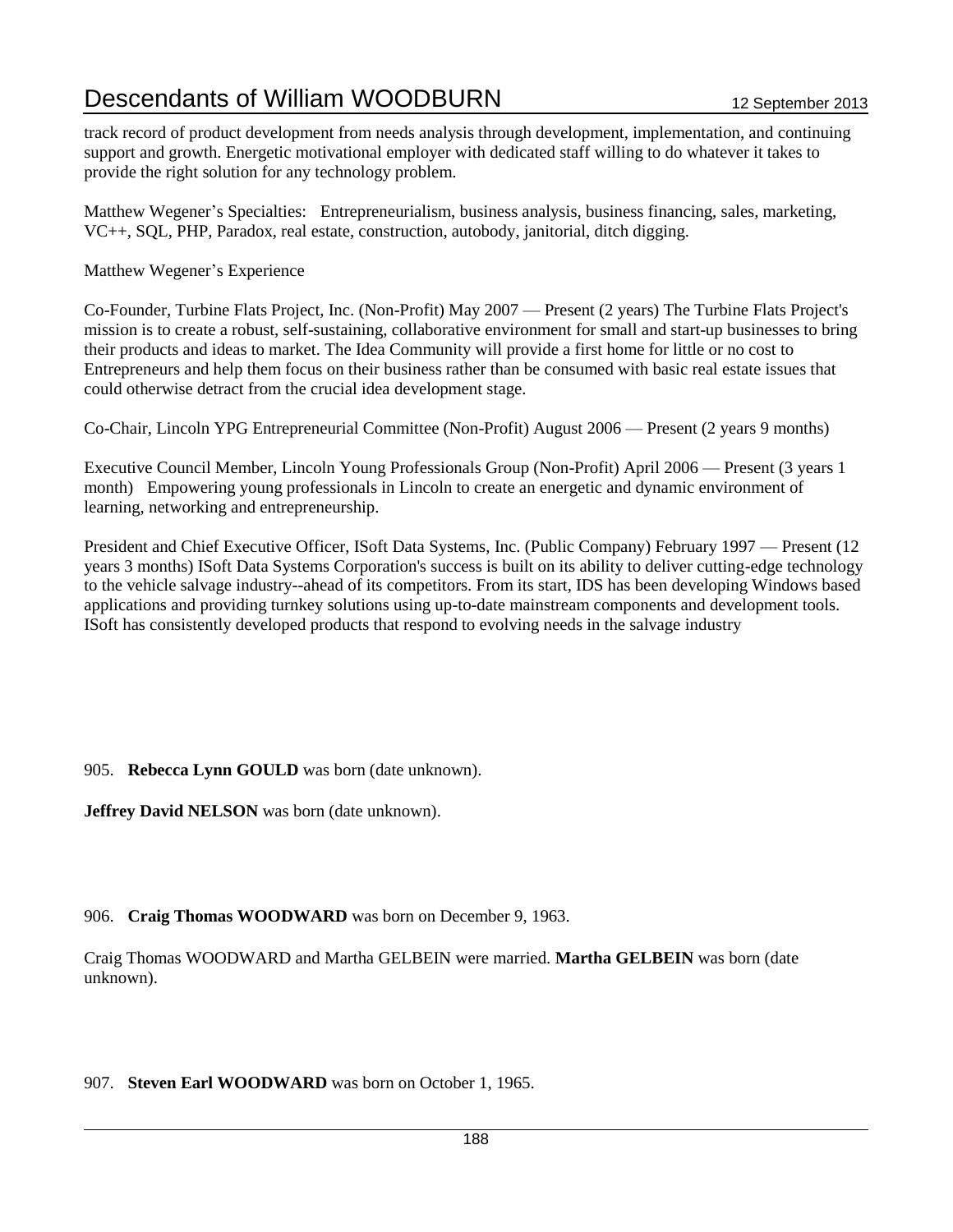Steven Earl WOODWARD and Donna WAMPLER were married. **Donna WAMPLER** was born (date unknown).

### 911. **Paul Matthew MCNEARY** was born on September 15, 1968.

Paul Matthew MCNEARY and Shawn Renee CARPENTER were married. **Shawn Renee CARPENTER** was born (date unknown).

## 912. **Karen Ellen MCNEARY** was born on March 9, 1970.

Karen Ellen MCNEARY and Samuel Todd WALKER were married. **Samuel Todd WALKER** was born (date unknown).

## 913. **James Welles MCNEARY** was born on November 7, 1972.

James Welles MCNEARY and Sonja Dawn ATCHLEY were married. **Sonja Dawn ATCHLEY** was born (date unknown).

## 914. **Richard Lewis MCNEARY II** was born on July 6, 1970.

Richard Lewis MCNEARY II and Sarah Ann WHITE were married. **Sarah Ann WHITE** was born (date unknown).

## 917. **Margot Kristina MCNEARY** was born on March 26, 1964.

Margot Kristina MCNEARY and Jeffrey MOISSINAC were married. **Jeffrey MOISSINAC** was born (date unknown).

### 918. **Michael Stevenson MCNEARY** was born on April 8, 1965.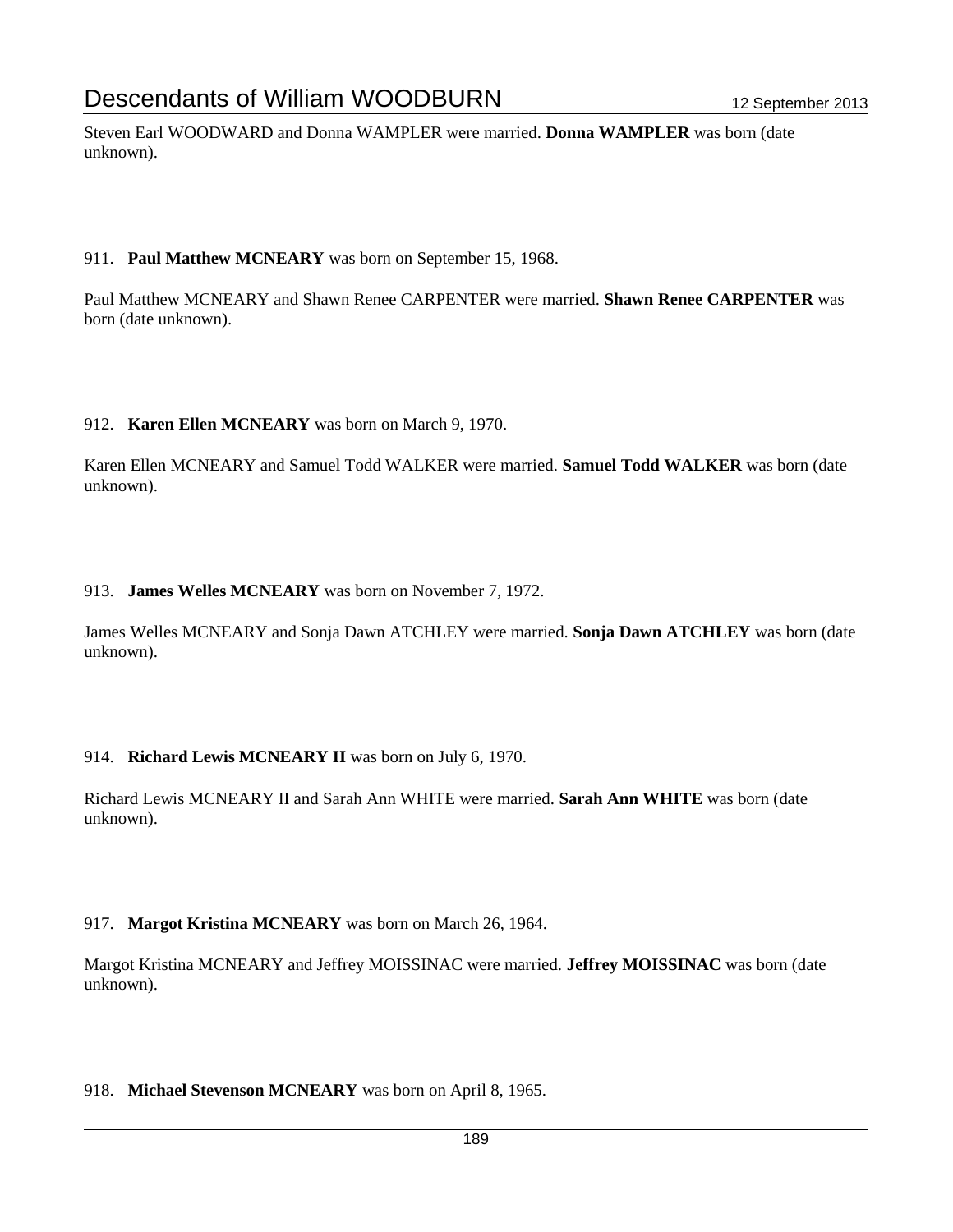Michael Stevenson MCNEARY and Teresa Renee RICHARDSON were married. **Teresa Renee RICHARDSON** was born (date unknown).

#### 919. **Mark Jonathan MCNEARY** was born on October 18, 1966.

Mark Jonathan MCNEARY and Lisa ULLERY were married. **Lisa ULLERY** was born (date unknown).

Mark Jonathan MCNEARY and Bridget MUHOLLAND were married. **Bridget MUHOLLAND** was born (date unknown).

#### 920. **Matthew Jason MCNEARY** was born on April 7, 1968.

Matthew Jason MCNEARY and Amanda BATTLE were married. **Amanda BATTLE** was born (date unknown).

#### 922. **Steven Keir MCNEARY** was born on December 17, 1970.

Steven Keir MCNEARY and Michelle MEYERS were married. **Michelle MEYERS** was born (date unknown).

#### 923. **Mary Ella MCNEARY** was born on December 28, 1960.

Mary Ella MCNEARY and Tsunemi YAMASHITA were married. **Tsunemi YAMASHITA** was born (date unknown).

Tsunemi YAMASHITA and Mary Ella MCNEARY had the following child:

1117 i. **Yoshio YAMASHITA** was born (date unknown).

### 924. **William Wilson MCNEARY III** was born on September 25, 1962.

William Wilson MCNEARY III and Charlotte Ann SLATEN were married. **Charlotte Ann SLATEN** was born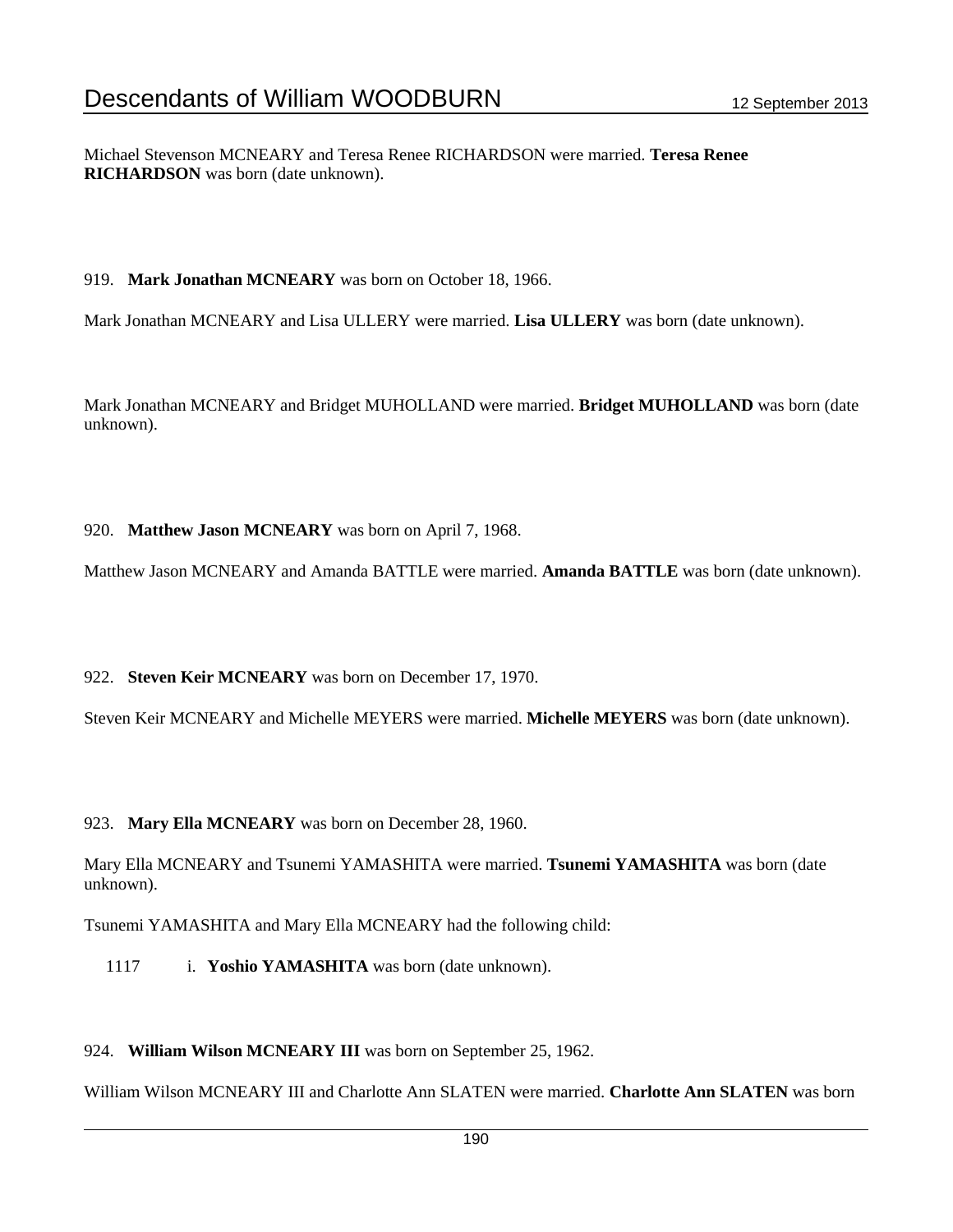on October 8, 1962. Charlotte McNeary is teacher at Hearnes Elementary School in Charleston, Missouri (2010).

William Wilson MCNEARY and Charlotte Ann SLATEN had the following child:

1118 i. **William Wilson MCNEARY IV** was born (date unknown). The following is an excerpt from an article in the Southeast Missourian published on May 11, 2010:

> Charleston student earns \$100,000 scholarship Leonna Heuring, Standard Democrat

CHARLESTON, Mo. -- When Charleston High School senior William "Wilson" McNeary IV applied for a \$100,000-national scholarship earlier this year, he was hopeful to at least become a finalist in the program. On May 4 in Long Beach, Calif., McNeary was named a winner of the Proton Energy Scholarship, which recognizes and awards high school seniors who demonstrate outstanding achievement, excellence and promise in the fields of science and technology and plan to pursue higher education in these areas. As a winner, William received a four-year undergraduate scholarship prize of \$100,000. He was one of 10 finalists chosen out of 550 applicants nationwide. The scholarship is sponsored by global hydrogen leader Proton Energy Systems, which is owned by [Tom] Sullivan, and administered by the Hydrogen Education Foundation. A member of the marching and jazz bands, McNeary is also a member of the Student Council, Environmental Key Club and Future Teachers of America. He organized a collection of blankets for Hearts for Africa, an organization that gives supplies to orphaned, homeless children in Africa. McNeary, who is the son of William and Charlotte McNeary of Charleston, said his experience at the three-day conference was incredible. McNeary plans to attend the University of Missouri in Columbia this fall and wants to help America to eventually become energy dependent.

926. **Dr. Lydia Lennox MCNEARY** was born (date unknown). The following was taken from Lydia's LinkedIn.com profile in 2011:

Lennox McNeary is a physician & co-owner of Milkin' Cookies. She lives in Roanoke, Virginia. She specializes in Physicial Medicine & Rehabilitation at Carilion Clinic. Previously, whe was a Resident Physician at William Beaumont Hospital and an Organ Placement Specialist at United Network for Organ Sharing. Milkin' Cookies makes and sells lactation cookies for nursing mothers. She attended Duke University, where she received a BA, Environmental Science and Policy (1991 – 1995) and Virginia Commonwealth University School of Medicine (2000 - 2004)

Dr. Lydia Lennox MCNEARY and David KEYES were married on February 1, 2005. **David KEYES** was born (date unknown).

936. **John D. HOUSTON III** was born (date unknown).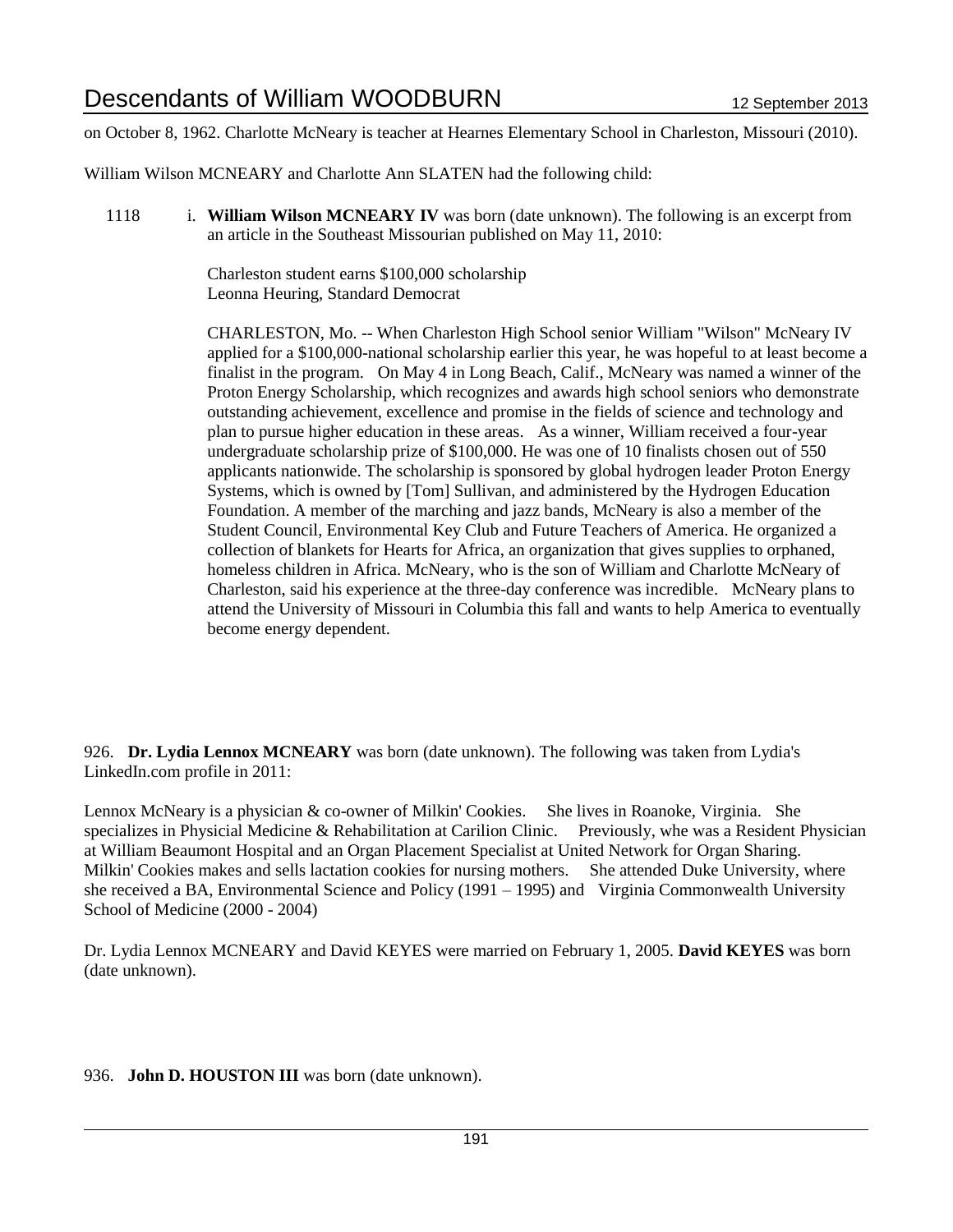John D. HOUSTON III and Jennifer UNKNOWN were married. **Jennifer UNKNOWN** was born (date unknown).

937. **Sally HOUSTON** was born (date unknown).

Sally HOUSTON and William D. MCGRADY were married. **William D. MCGRADY** was born (date unknown).

943. **Megan Theresa HAYS** was born on December 30, 1983.

**Unknown HARTMAN** was born (date unknown).

Unknown HARTMAN and Megan Theresa HAYS had the following child:

1119 i. **Caleb Joseph HARTMAN** was born in May, 2004.

944. **Mary Elizabeth HAYS** was born on August 23, 1986.

Mary Elizabeth HAYS and Amir El Sayed EBRAHIM were married on January 12, 8. **Amir El Sayed EBRAHIM** was born (date unknown).

946. **Hayley Margaret HAAS** was born on December 11, 1979.

Hayley Margaret HAAS and Carlos TREVINO-TAVIS were married. **Carlos TREVINO-TAVIS** was born (date unknown).

947. **Tiffany Joy HAAS** was born on August 17, 1982.

Tiffany Joy HAAS and Christopher DUNN were married on June 23. **Christopher DUNN** was born (date unknown).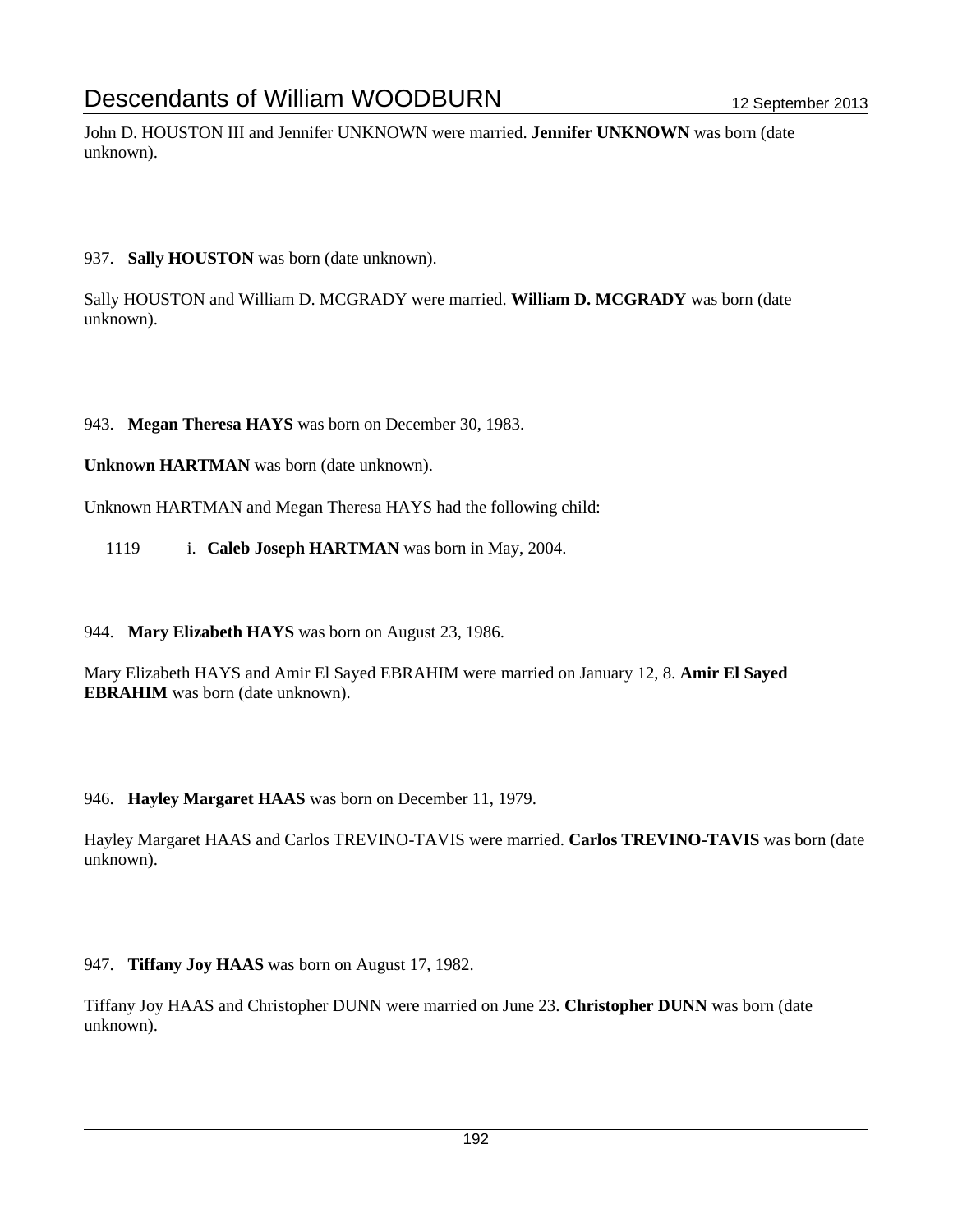960. **Karen HATTON** was born (date unknown).

Karen HATTON and Unknown MUELLER were married. **Unknown MUELLER** was born (date unknown).

Unknown MUELLER and Karen HATTON had the following child:

1120 i. **Bradely Edward MUELLER** was born on December 26, 2007.

969. **Western McClay YOUNG** was born on March 10, 1979.

Western McClay YOUNG and Jasmin UNKNOWN were married. **Jasmin UNKNOWN** was born (date unknown).

Western McClay YOUNG and Jasmin UNKNOWN had the following children:

- 1121 i. **Summer YOUNG** was born on December 7, 2004.
- 1122 ii. **Jada YOUNG** was born on February 2, 2007.

#### 971. **Jennifer Lee "Jennie" PACEY** was born on December 20, 1971.

Jennifer Lee "Jennie" PACEY and Unknown MCDONALD were married. **Unknown MCDONALD** was born (date unknown).

Unknown MCDONALD and Jennifer Lee PACEY had the following child:

1123 i. **Brady MCDONALD** was born on June 24, 1998.

Jennifer Lee "Jennie" PACEY and Unknown GODDARD were married. **Unknown GODDARD** was born on February 17, 2003.

Unknown GODDARD and Jennifer Lee PACEY had the following child:

1124 i. **Pressley GODDARD** was born (date unknown).

#### 972. **Stephanie PACEY** was born on October 16, 1974.

Stephanie PACEY and Matthew B. DART were married. **Matthew B. DART** was born (date unknown). According to DLA Piper's website (2012), Matthew is a senior associate in DLA Piper's global litigation practice, working in the firm's San Diego office. He obtained has J.D., from Pepperdine University School of Law in 2001 Z(magna cum laude) and his B.A. degree in Political Science from the University of California at San Diego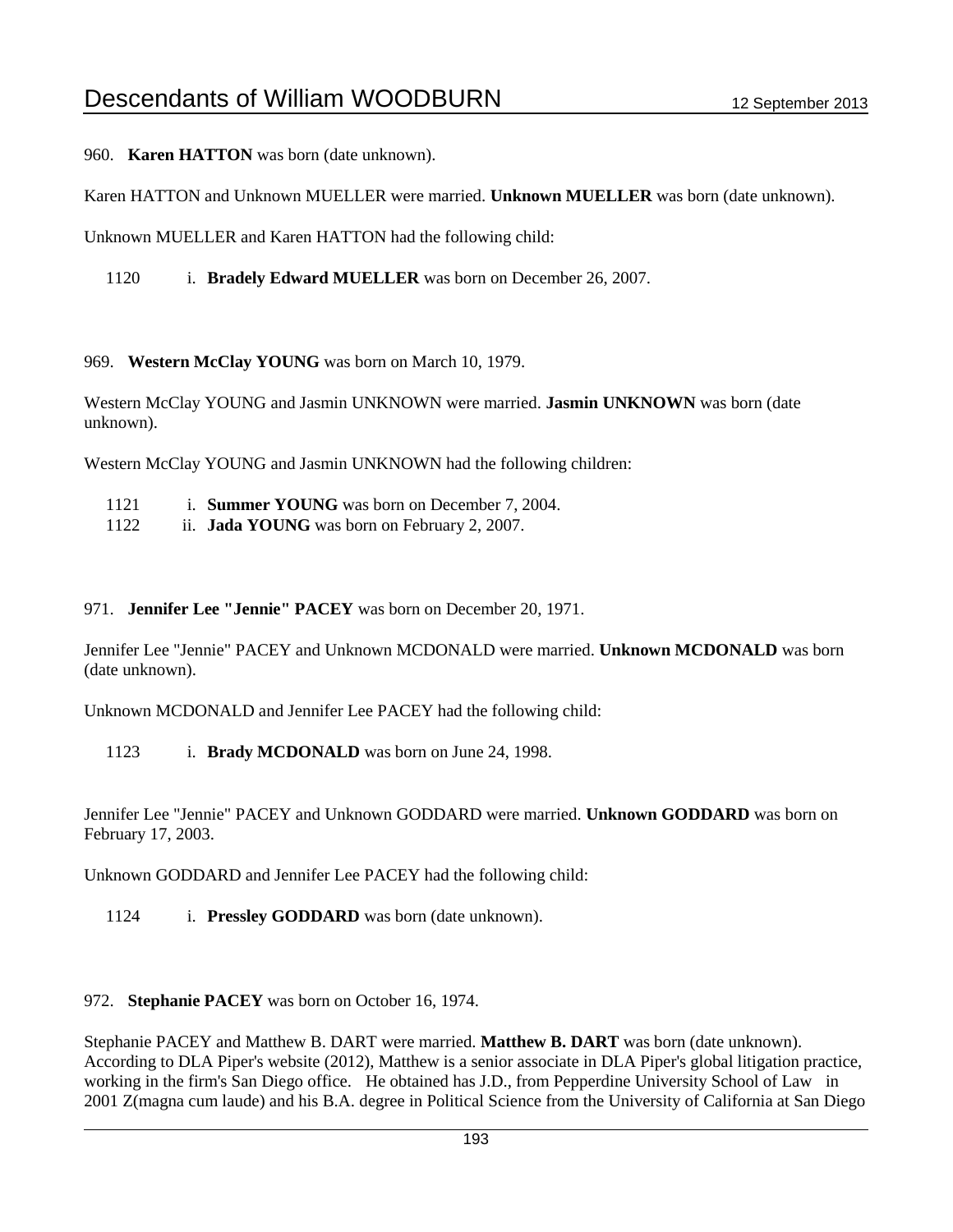in 1997.

Matthew B. DART and Stephanie PACEY had the following children:

1126 ii. **Alice DART** was born on January 19, 1998.

976. **Andrew MADDEN** was born (date unknown).

Andrew MADDEN and Christina UNKNOWN were married. **Christina UNKNOWN** was born (date unknown).

#### 982. **Nathaniel MADDEN** was born (date unknown).

Nathaniel MADDEN and Martujitha "Martha" DGUEZ were married. **Martujitha "Martha" DGUEZ** was born (date unknown). Nathaniel and Martha were not married as of 2012.

Nathaniel MADDEN and Martujitha DGUEZ had the following child:

1127 i. **Sierra MADDEN** was born (date unknown).

#### 985. **Bonnie Layne DRINKO** was born (date unknown).

Bonnie Layne DRINKO and Kenny SKAGGS were married. **Kenny SKAGGS** was born (date unknown).

Kenny SKAGGS and Bonnie Layne DRINKO had the following children:

- 1128 i. **Kennedy SKAGGS** was born (date unknown).
- 1129 ii. **Nathan SKAGGS** was born (date unknown).
- 1130 iii. **Emma Jay SKAGGS** was born (date unknown).

990. **Katherine Brooks ROSENBLATT** was born on April 17, 1978 in Jackson, MS.

Katherine Brooks ROSENBLATT and William WEAVER were married. **William WEAVER** was born (date unknown). From a post on http://houston96.blogspot.com/ on July 14, 2006, by William Weaver: After graduating from Houston, I went to Vanderbilt and got a BA in English and Classics. For a year, I lived the fabled life of a graduate student in New York (the heavy caffeine use and library fines eventually caught up with me), and then moved to Fort Worth, where my fiancée, Katherine Rosenblatt of Jackson, MS, was living. We married and rented a room over a garage in Fort Worth for a year, and then moved to a smaller space in New York, where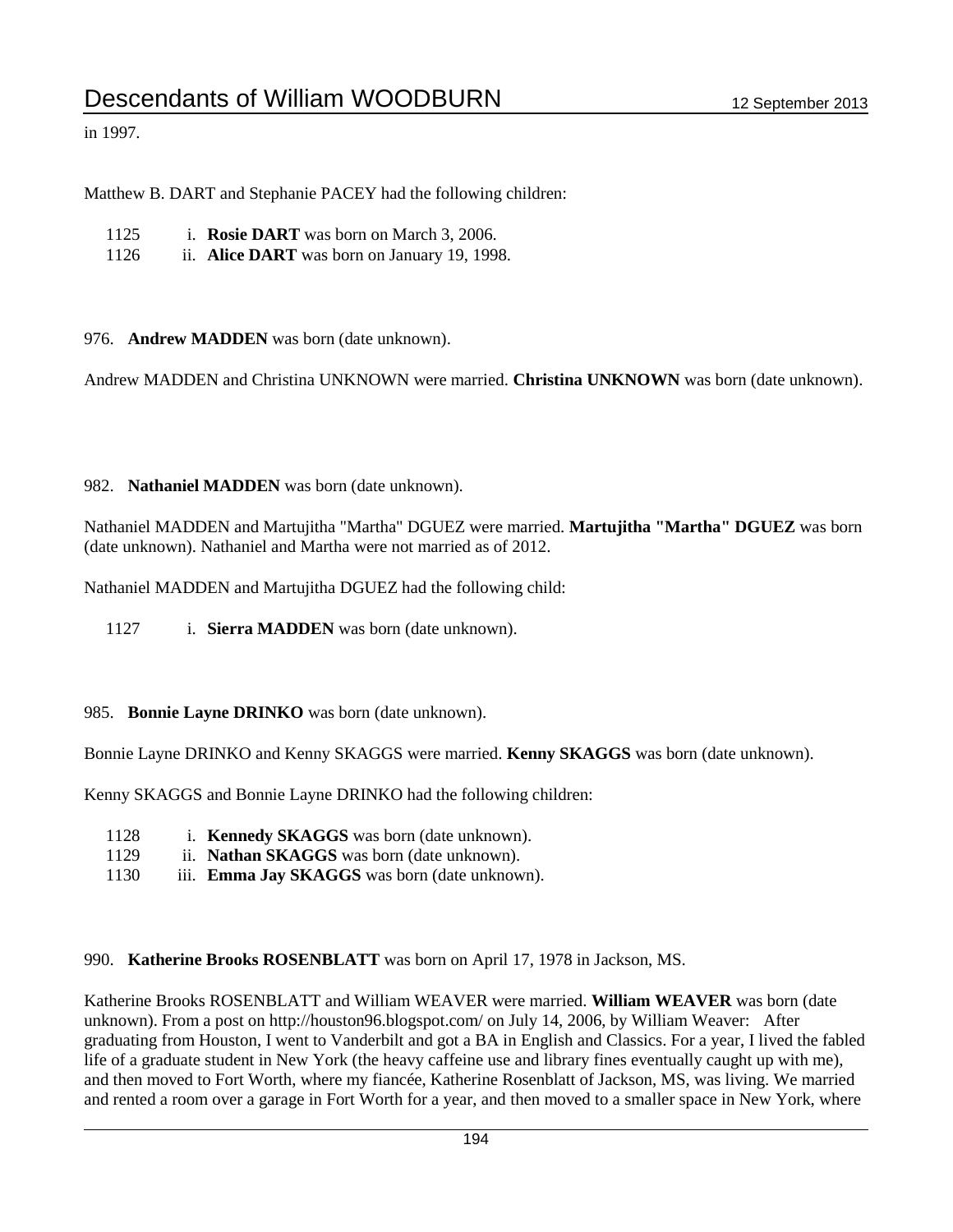we've lived for about 4 years now. Kat teaches math at a girls school, and I'm studying for a PhD in English at Columbia.

## 1001. **John Franklin JOHNSON III** was born in Fort Bragg, NC.

John Franklin JOHNSON III and Irene Alejandra PALOMINO RIVADENEYRA were married. **Irene Alejandra PALOMINO RIVADENEYRA** was born.

John Franklin JOHNSON and Irene Alejandra PALOMINO RIVADENEYRA had the following children:

- 1131 i. **Sarah Audrey JOHNSON** was born in Quito, Ecuador.
- 1132 ii. **Evan Simon JOHNSON** was born in Quito, Ecuador.

#### 1002. **Douglas Verville JOHNSON** was born in Dayton, Ohio.

Douglas Verville JOHNSON and Audrey Marie LATHRAM were married. **Audrey Marie LATHRAM** was born (date unknown).

Douglas Verville JOHNSON and Audrey Marie LATHRAM had the following children:

- 1133 i. **Abigal JOHNSON** was born (date unknown).
- 1134 ii. **Madison Nicole JOHNSON** was born in Fredericksburg, Virginia.

Douglas Verville JOHNSON and Melissa DARNELL were married. They were divorced. **Melissa DARNELL** was born (date unknown).

Douglas Verville JOHNSON and Melissa DARNELL had the following child:

1135 i. **Tristan Anthony JOHNSON** was born in Annapolis, Maryland.

1003. **Benjamin Woodburn JOHNSON** was born in Rochester, Michigan. He was baptized in Good Shepherd Lutheran Church, Whitehall, Pennsylvania.

Benjamin Woodburn JOHNSON and Anne MAMULA were married. **Anne MAMULA** was born.

1008. **Teresa Lyn JOHNSON** was born on October 30, 1984 in Jacksonville, FL. The following article was